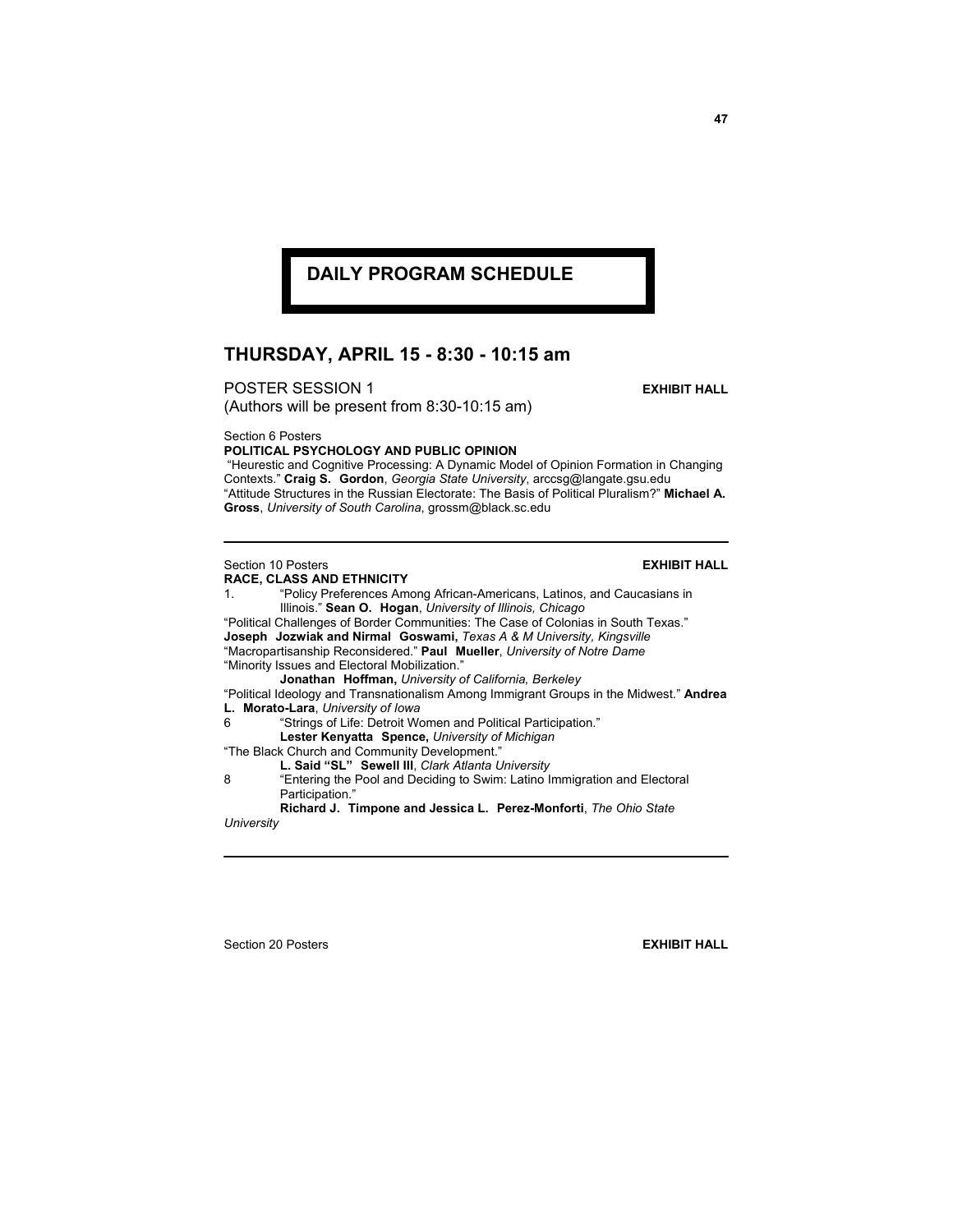### **THE ROLE OF RACE AND ETHNICITY IN CITY ELECTIONS AND LEGISLATIVE BEHAVIOR**

1. "The Politics of Los Angeles City Council Elections in the 1990s." **Timothy B. Krebs**, *University of North Carolina, Greensboro*,

tbkrebs@uncg.edu

Disc: **Katherine Tate**, *University of California, Irvine*, ktate@uci.edu

### **PUSHED TO THE FRINGE? THE STATE OF THE DISCIPLINE IN URBAN AFFAIRS RESEARCH**

2. "Trends in Urban Affairs Research, 1965-1997." **Dana J. Patton**, *University of Kentucky*, djpatt0@pop.uky.edu

Disc: **Susan Welch,** *Pennsylvania State University*, swelch@psu.edu

## Section 21 Posters **EXHIBIT HALL**

# **PUBLIC POLICY**<br>1. **The Poly**

- 1. "The Politics of Restoring Ecosystems." **William Lowry**, *Washington University*, Lowry@artsci.wustl.edu
- 2. "Information Age Export Controls." **Kenneth P. Berthiaume**, *University of Iowa*, kenneth-berthiaume@uiowa.edu
- 3. "Political Responses to Changes in Telecommunication Policies." **Michael Hawthorne**, *UNC Pembroke*<br>4. "Agenda Setting in the Transportation F
- 4. "Agenda Setting in the Transportation Policy Domain: Intelligent Transportation Systems Solutions in Search of Surface Transportation Problems."  **Eric Lindquist**, *Texas A&M University*

## Section 22 Posters **EXHIBIT HALL**

### **ISSUES IN PUBLIC ADMINISTRATION**

1. "Administrative Procedures Act and Judicial Review: The Effects of Law on Individual Vote Choice on U.S. Supreme Court Justices." **Paul A. Kramer**, *Moorhead State University*

 $\overline{a}$ 

## Panel 1-1 **SANDBURG 2**

**EXPLORING UNEXPLORED DIMENSIONS OF CONTENTIOUS POLITICS; TIME, DEMOCRATIC MECHANISMS, TARGETS AND PERCEPTIONS** 

Chair: **Ronald A. Francisco,** *University of Kansas*, ronfran@lark.cc.ukans.edu Papers: **"**Fast,

Punctuat e, and the Red Queen: Time in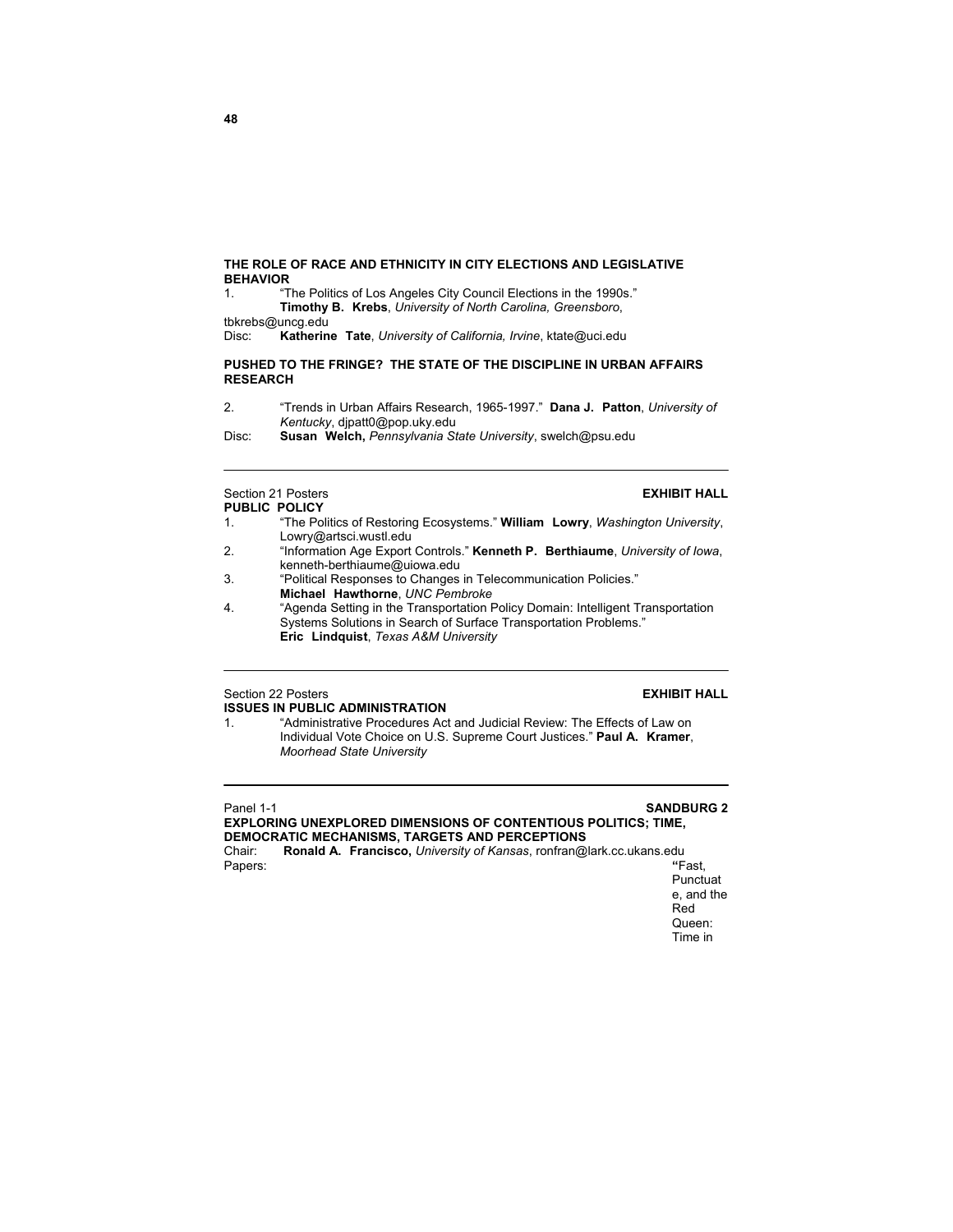the World of Protest & Coercion. "

**Ronald A.** 

**Francisc o,**  *University of Kansas,* ronfran@l ark.cc.uk ans.edu

"Death Takes a Holiday: **Competiti** on, Parties and Human Rights."

**David L. Richards**, *Binghamton University;* bd90619@binghamton.edu

"Exploring Unexplored Dimensions of Contentious Politics: Time, Democratic Mechanisms, Perceptions and Risk." **Matthew Krain**, *The College of Wooster*, mkrain@acs.wooster.edu

"The Rashomon Effect In Contentious Politics: Alternative Conceptions Of Dissident-Authority Relation And What To Do About Them." **Christian Davenport**, *University of Colorado-Boulder*, christian.davenport@colorado.edu Disc: **Karen Rasler**, *Indiana University*, krasler@indiana.edu

# Panel 2-1 **SANDBURG 4**

**DECENTRALIZATION, DEMOCRATIZATION, AND PUBLIC OPINION IN LATIN AMERICA** Chair: **Orlando J. Perez**, *Central Michigan University*, Orlando.j.perez@cmich.edu

Papers: "Basic Needs and Fiscal Decentralization: The Elusive Nexus."

 **Kurt Thurmaier**, *University of Kansas*, kthur@lark.dd.ukans.edu; **Felix Tano**,  *University of Kansas*; **Kara Lindaman**, *University of Kansas*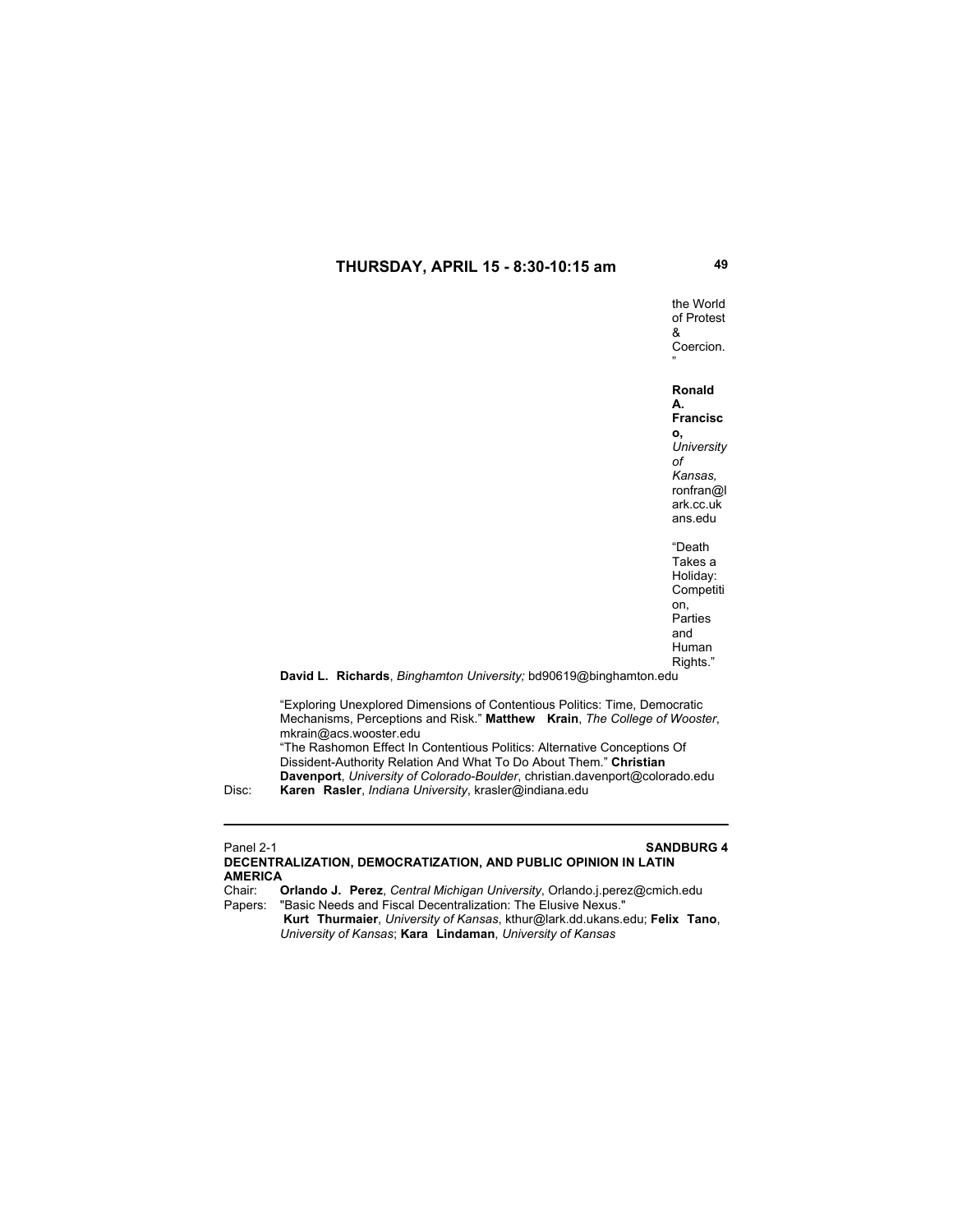|                   | "Measuring the Progress of Democracy in Bolivia Since 1985." Miquel             |
|-------------------|---------------------------------------------------------------------------------|
|                   | Centellas, Western Michigan University, miguel.centellas@wmich.edu              |
|                   | "Executive-Legislative Bargaining and Decentralization in Bolivia and Ecuador." |
|                   | <b>Frank Boyd, Illinois Wesleyan University, fboyd@titan.iwu.edu</b>            |
|                   | "Democratic Deconsolidation and Public Opinion in Venezuela." Charles Davis,    |
|                   | University of Kentucky, poll62@ukcc.ukv.edu                                     |
|                   | "Why Devolve Power: Decentralization in Bolivia." Robert R. Barr, University of |
|                   | Texas, Austin                                                                   |
| Diec <sup>.</sup> | Orlando I, Perez, Central Michigan University Orlando i perez@cmich.edu         |

Disc: **Orlando J. Perez**, *Central Michigan University*, Orlando.j.perez@cmich.edu

Panel 3-4 **SANDBURG 3 REGIONAL AND ETHNIC DIMENSIONS OF POST-COMMUNIST TRANSITION**

| Chair:  | <b>Brian D. Silver, Michigan State University, bsilver@pilot.msu.edu</b>         |  |  |
|---------|----------------------------------------------------------------------------------|--|--|
| Papers: | "Historical Institutionalism and Regional Options in Post-Communist Russia." Jim |  |  |
|         | Butterfield, Western Michigan University, butterfield@wmich.edu; Ekaterina       |  |  |
|         | Levintova, Western Michigan University, ekaterina levintova@wmich.edu            |  |  |
|         | "National Identity and the External Homeland Among Russians in the Near          |  |  |
|         | Abroad." Brian D. Silver, Michigan State University, bsilver@pilot.msu.edu;      |  |  |
|         | <b>Lowell Barrington, Marguette University, barringtonL@vms.csd.mu.edu</b>       |  |  |
|         | "Nationalism Without Borders: Home States as Sources of Ethnic Conflict."        |  |  |
|         | Andrew Duttlinger, <i>Washington University</i> , aduttlin@artsci.wustl.edu      |  |  |
|         | "Explaining the Latter-Day Iron Curtain: The Detrimental Effect of Mobilized     |  |  |
|         | Ethnic Minority Populations on the Initiation of Post-Communist Economic         |  |  |
|         | Reforms." Shane Szalai, Michigan State University, szalaish@pilot.msu.edu        |  |  |
| Disc:   | Brian D. Silver, Michigan State University, bsilver@pilot.msu.edu                |  |  |

### Panel 4-1 **SANDBURG 6**

|                                                      | <b>RECONSIDERING SPACE, TIME AND IDENTITY</b>                                           |  |  |  |
|------------------------------------------------------|-----------------------------------------------------------------------------------------|--|--|--|
| Chair:                                               | Timothy W. Luke, Virginia Polytechnic Institute & State University,                     |  |  |  |
|                                                      | Twluke@vt.edu                                                                           |  |  |  |
|                                                      | Papers: "Recutting the Stakes: International Politics in a Time of Hot Money, Info War, |  |  |  |
|                                                      | Online Services, and Web Portals." Timothy W. Luke, Virginia Polytechnic                |  |  |  |
| Institute & State University, twluke@vt.edu          |                                                                                         |  |  |  |
|                                                      | "Myths in the Making: Death Breathes Life into International Relations." Julie          |  |  |  |
| Webber, Purdue University, Jwebber@polsci.purdue.edu |                                                                                         |  |  |  |
|                                                      | "Democracy and the State: Tyranny of Form." Paul Vicary, Florida International          |  |  |  |
|                                                      | University, psvicary@yahoo.com                                                          |  |  |  |
|                                                      | "New Internationalism? Rethinking the Nature and Shape of Political Economy in          |  |  |  |
|                                                      | Advanced Capitalism." Scott Nelson, Virginia Tech, scnelson@vt.edu                      |  |  |  |
| Disc:                                                | Francois Debrix, Florida International University, Debrixf@fiu.edu                      |  |  |  |
|                                                      |                                                                                         |  |  |  |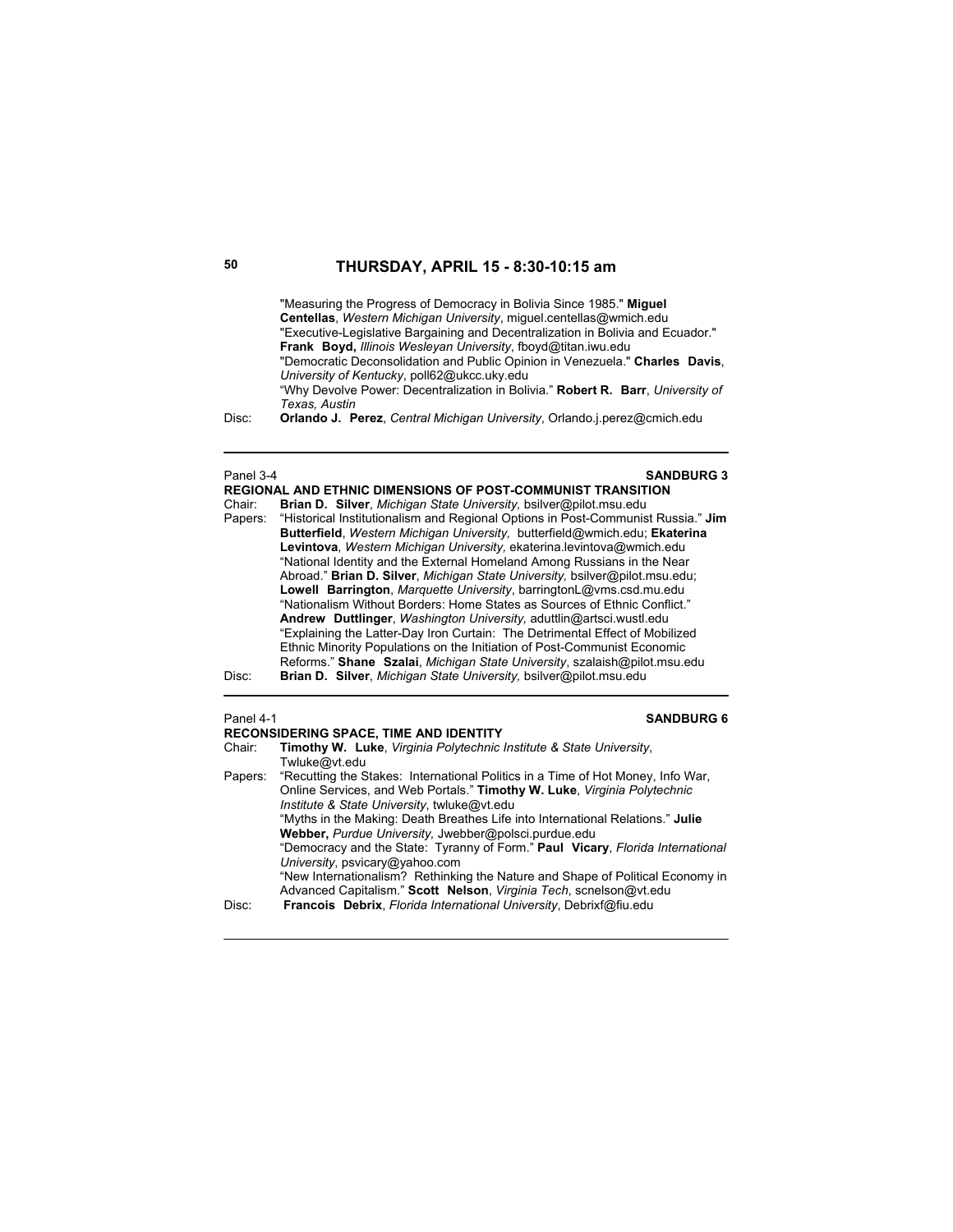| Panel 5-5 | <b>SANDBURG 7</b>                                                                |
|-----------|----------------------------------------------------------------------------------|
|           | DOMESTIC POLITICS AND INTERNATIONAL MARKETS                                      |
| Chair:    | David Leblang, University of North Texas                                         |
|           | Papers: "The Politics of International Finance: A Pilot Study." John R. Freeman, |
|           | University of Minnesota: Jude Hays, University of Minnesota: Helmut Stix,        |
|           | University of Minnesota                                                          |
|           | "Domestic Political Process & Forward Exchange Rate Bias." William               |
|           | Bernhard, University of Illinois; David Leblang, University of North Texas,      |
|           | dleblang@unt.edu                                                                 |
|           | "Domestic Veto Players & Credible Exchange Rate Commitments."                    |
|           | <b>William Clark, Princeton University</b>                                       |
|           | "The Politics of Public Debt." Robert Franzese, Jr., University of Michigan      |
| Disc:     | <b>Jim Granato, Michigan State University</b>                                    |
|           | Michael Wallerstein, Northwestern University                                     |

Panel 7-6 **BURNHAM 1 CAMPAIGNS, DEMOCRATIC DISCOURSE AND VOTER RESPONSE**<br>Chair: **Adam Simon**, University of Washington, asimon@u.washing Chair: **Adam Simon**, *University of Washington*, asimon@u.washington.edu Papers: "The Effects of Campaigns on System Legitimacy and Candidate Recruitment." **Lynn Vavreck**, *Dartmouth College*, lynn.vavreck@dartmouth.edu "The Effects of Ideological Discourse on Americans' Political Understanding." **Suzanne Globetti**, *University of Texas at Austin*, globetti@jeeves.la.utexas.edu "Presidential Campaigns and the Knowledge Gap." **Thomas M. Holbrook**, *University of Wisconsin-Milwaukee,* homeboy@csd.uwm.edu "Campaign Debates in U.S. Senate Elections." **John Marion**, *Indiana University-South Bend*, jmarion@iusb.edu Disc: **Paul Freedman**, *University of Virginia*, freedman@virginia.edu

**Panel 7-8 BURNHAM 4** 

**LONG-TERM PARTISAN AND IDEOLOGICAL CHANGE**  Chair: **Helmut Norpoth**, *SUNY at Stony Brook,* hnorpoth@datalab2.sbs.sunysb.edu "In the Long Run: Stability and Change in U.S. Elections." Helmut Norpoth, *SUNY at Stony Brook*, hnorpoth@datalab2.sbs.sunysb.edu; **Suzanne Robbins**, *SUNY at Stony Brook*, suzanne.robbins@datalab2.sbs.sunysb.edu "Analyzing Political Change in the 1990s." **Hazem Ghobarah**, *University of Texas at Austin*, ghobarah@mail.la.utexas.edu "Locating Change in the Meaning of Political Ideology." **Robert J. McKee**, *University of Illinois* 

*at Chicago*, rmckee1@uic.edu

"The Role of Party Conversion and Issue Conversion in Long-Term Partisan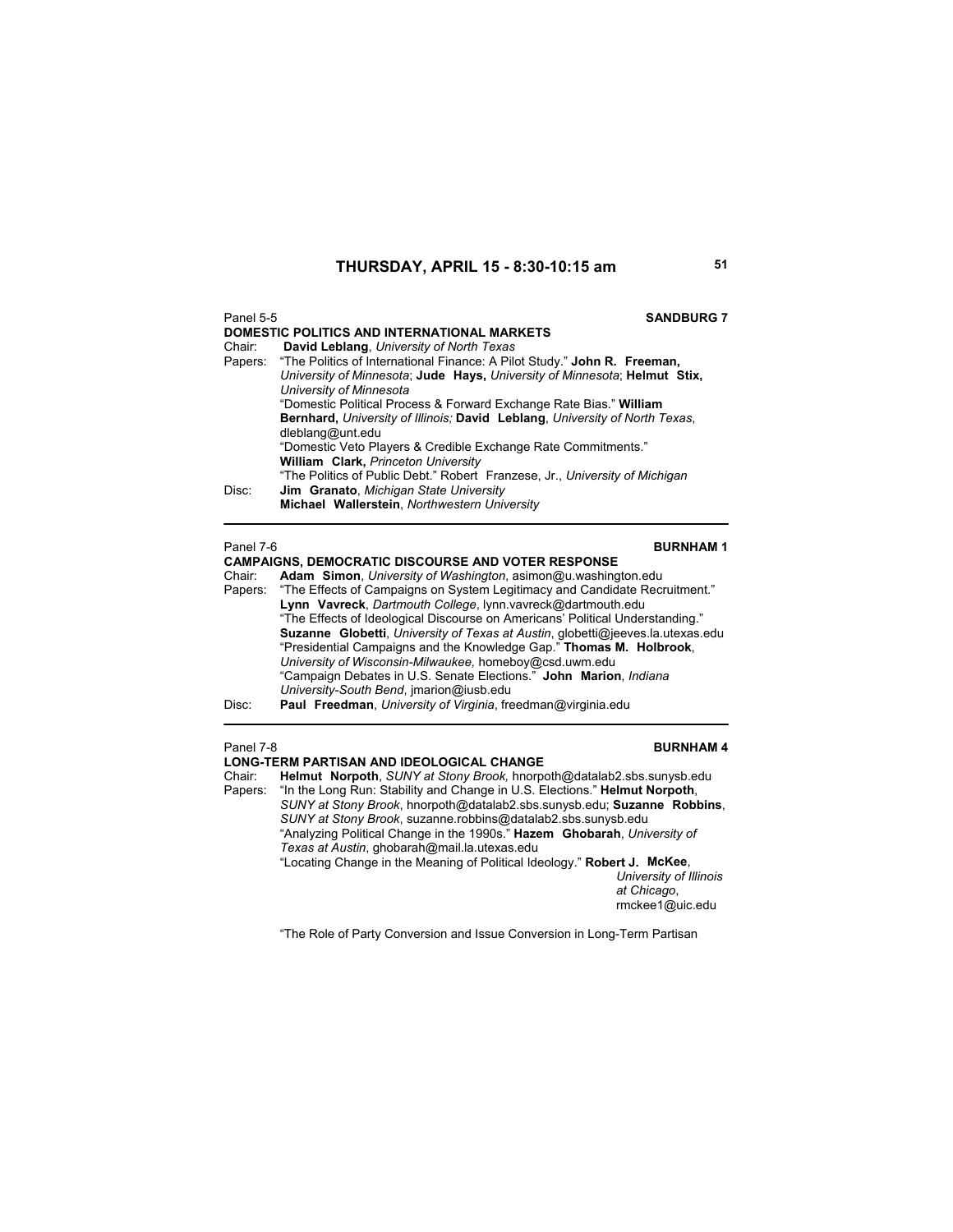Change." **Thomas M. Carsey**, *University of Illinois at Chicago*, tcarsey@uic.edu; **Geoffrey C. Layman**, *Vanderbilt University*, laymangc@ctrvax.vanderbilt.edu Disc: **Michael A. Dimock**, *North Carolina State University*,

dimock@social.chass.ncsu.edu

### Panel 9-3 **PARLOR C**

|                                                                        | <b>COMPARATIVE PERSPECTIVES ON GENDER AND ATTITUDES</b>                           |
|------------------------------------------------------------------------|-----------------------------------------------------------------------------------|
| Chair:                                                                 | Pippa Norris, Harvard University, Pippa Norris@Harvard.edu                        |
|                                                                        | Papers: "The Effects of Gender on Political Attitudes in Russia." Mary Stegmaier. |
| University of Iowa, stegmaier@uiowa.edu; Gwyn Erb, University of Iowa, |                                                                                   |
|                                                                        | qwyn-erb@uiowa.edu                                                                |
|                                                                        | "Female Backlash Against 'Feminist' Politics." Jennifer A. Skulte, University of  |
|                                                                        | Maryland, v-jskulte@bss2.umd.edu                                                  |
|                                                                        | "The Gender Gap in Comparative Perspective: Values, Ideology and Issues."         |
|                                                                        | Clyde Wilcox, Georgetown University, wilcoxc@erols.com; M. Beth Stark,            |
|                                                                        | Georgetown University, starkm@gusun.georgetown.edu                                |
| Disc:                                                                  | <b>Lynn Kamenitsa</b> Northern Illinois University Iynnkam@niu edu                |

Disc: **Lynn Kamenitsa**, *Northern Illinois University*, lynnkam@niu.edu

# **LOCKE**

## Panel 11-6 **MONTROSE 2**

| Chair:<br>Papers:                                            | Nathan Tarcov, University of Chicago, n-tarcov@uchicago.edu<br>"Locke's Doctrine of Toleration: The Atheist Considered." Geoffrey C. Bowden,<br>University of Notre Dame, geoffrey bowden.1@nd.edu<br>"Rethinking Toleration at the End of the Millennium." Catherine Holland. |  |
|--------------------------------------------------------------|--------------------------------------------------------------------------------------------------------------------------------------------------------------------------------------------------------------------------------------------------------------------------------|--|
|                                                              | University of Missouri, polscah@showme.missouri.edu                                                                                                                                                                                                                            |  |
|                                                              | "The Family and Justice in Locke's Thought." Jacqueline Pfeffer, The College                                                                                                                                                                                                   |  |
|                                                              | of William and Mary, pfeffer@old-dominion.net                                                                                                                                                                                                                                  |  |
| Disc:                                                        | Nathan Tarcov, University of Chicago, n-tarcov@uchicago.edu                                                                                                                                                                                                                    |  |
| Michael Zuckert, University of Notre Dame, zuckert. 1@nd.edu |                                                                                                                                                                                                                                                                                |  |

### Panel 12-4 **MONTROSE 3**

**DEMOCRACY, EDUCATION, AND PROBLEMS OF COMMUNITY** Chair: **Ann Davies**, *Beloit College,* daviesa@beloit.edu Papers: "The Liberal-Communitarian Debate and the Case of *Kiryas Joel*." **Susan Cohen**, *Carleton College*, scohen@carleton.edu "An Aristotelian Approach to Citizen Education." **Amy Gossett**, *Southwest Missouri State University*, amygossett@mail.smsu.edu. "The Constitutional Regulation of Equal Educational Opportunity."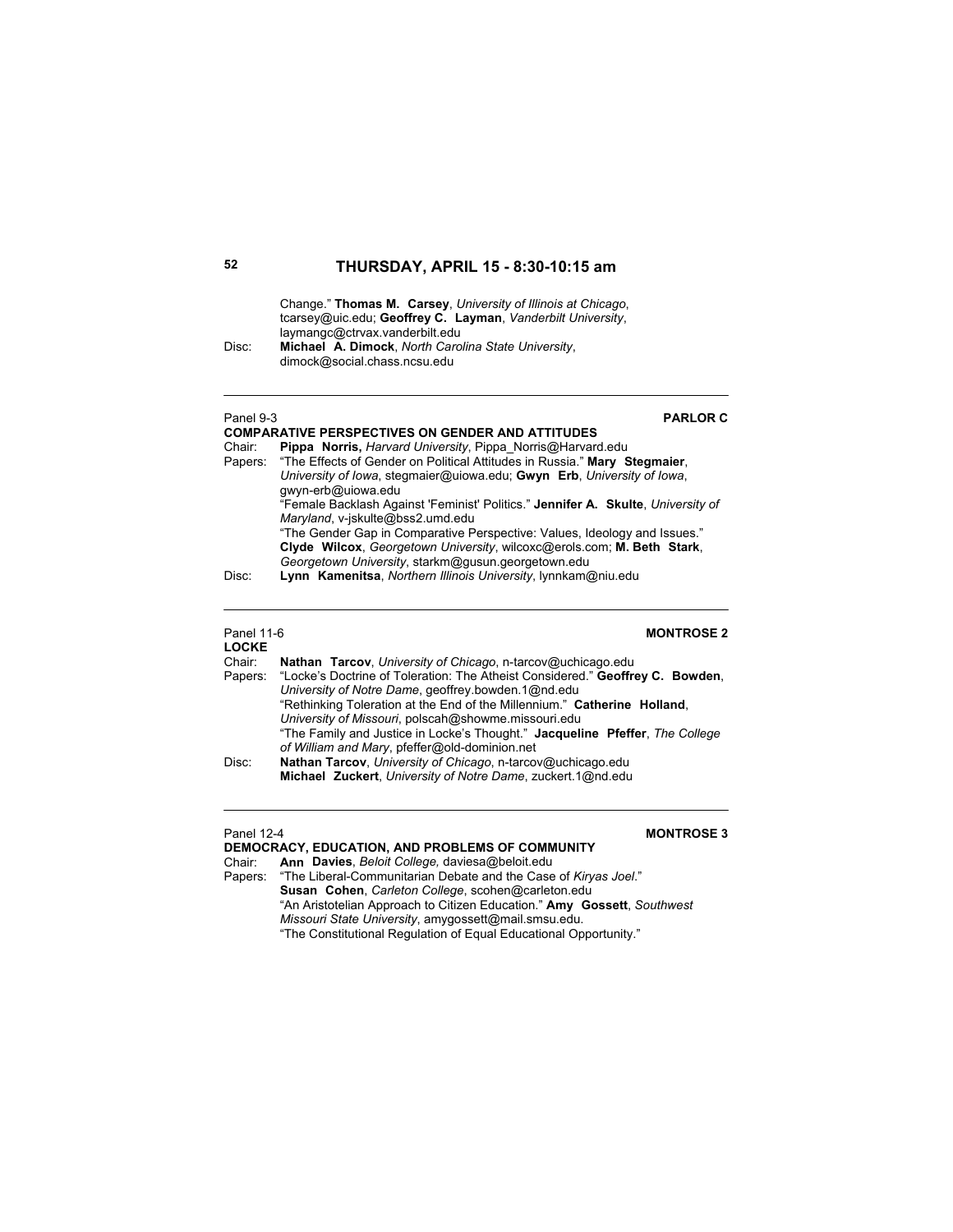**John Wallach**, *Hunter College, City University of New York*, jwallach@shiva.hunter.cuny.edu Disc: **Ann Davies**, *Beloit College*, daviesa@beloit.edu **Andrew Sabl**, *Vanderbilt University*, andrew.sabl@vanderbilt.edu

### Panel 14-3 **LASALLE 2 LEGISLATORS' POSITIONS: ESTIMATION AND CONSEQUENCES**  [Co-sponsored with Legislative Politics] Chair: **Gregory J. Wawro**, *Columbia University*, gjw10@columbia.edu "Bicameralism: Redundancy or Grand Plan? Cross-Chamber Tests of Ideological Differences." **Greg Adams,** *University of* Michigan, adamsg@sph.umich.edu; **Michael Bailey**, *Georgetown University*, baileyma@gunet.georgetown.edu; **Christina Fastnow,** *University of Michigan*, cfastnow@umich.edu "Sequential Policy Choice and Preference Estimation in Legislatures."

 **Joshua D. Clinton**, *Stanford University,* jclinton@leland.stanford.edu; **Adam Meirowitz**, *Stanford University*, ameirow@leland.stanford.edu "Realignment Without Replacement: Issue Evolution among Members of Congress." **David Karol,** *University of California, Los Angeles,* dkarol@ucla.edu Disc: **John Londregan**, *University of California, Los Angeles*, jbl@Finer.sscnet.ucla.edu

 **Gregory J. Wawro,** *Columbia University*

Panel 15-5 **LASALLE 3**

| THE APPEAL OF THIRD PARTIES IN CONTEMPORARY AMERICAN POLITICS     |                                                                                        |  |  |
|-------------------------------------------------------------------|----------------------------------------------------------------------------------------|--|--|
| [Co-Sponsored with Elections, Voting Behavior, and Participation] |                                                                                        |  |  |
| Chair:                                                            | John F. Bibby, University of Wisconsin at Milwaukee                                    |  |  |
|                                                                   | Papers: "Third Parties, Vote Choice, and Turnout in the United States." David M. Paul, |  |  |
|                                                                   | University of Illinois at Urbana Champaign, dpaul@uiuc.edu                             |  |  |
|                                                                   | "Exit, Voice, and Loyalty Revisited: The Spatial Determinants of Third Party           |  |  |
|                                                                   | Voting." Wendy Watson, Ohio State University                                           |  |  |
|                                                                   | "Outsiderism: Pat Buchanan and Ross Perot in 1992 and 1996."                           |  |  |
|                                                                   | Andrew E. Busch, University of Denver, abusch@du.edu                                   |  |  |
| Disc:                                                             | Charles D. Hadley, University of New Orleans, chadley@uno.edu                          |  |  |
|                                                                   |                                                                                        |  |  |

### Panel 16-4 **CLARK 5**

**PRESIDENTIAL VETO POWER** Chair: **Michael L. Mezey**, *DePaul University*, mmezey@condor.depaul.edu "Burning a Hole in the President's Pocket: Role and Development of the Pocket

Veto in American Politics." **Christopher J. Dolan**, *University of South Carolina*, Dolanlz@juno.com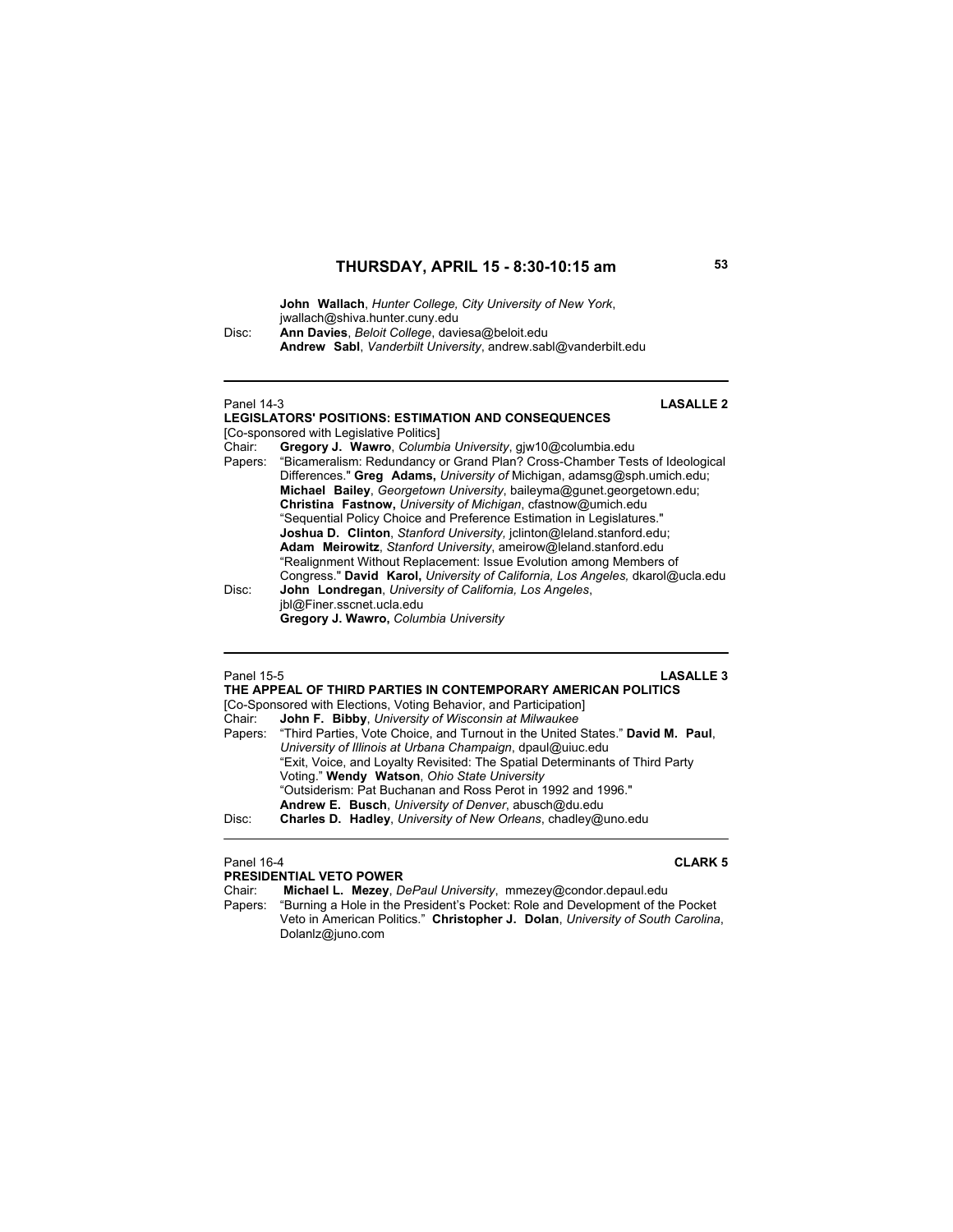"The Clinton Veto Record After Six Years." **Samuel B. Hoff**, *Delaware State University*

"Explaining Executive-Legislative Conflict: Veto Challenges, 1949-1995." **William P. McLean**, *University of New Orleans*, Wpmpo@uno.edu Disc: **Michael L. Mezey**, *DePaul University*, mmezey@condor.depaul.edu

**Stephen A. Borrelli**, *University of Alabama*

### Panel 17-4 **LASALLE 5**

**SURVIVING LEGISLATURE ELECTIONS**<br>Chair: **J. Mark Wrighton** University of Chair: **J. Mark Wrighton**, *University of Texas-Pan American*, wrighton@panam.edu Papers: "The Beak of the Member of Congress: Assessing the Efficacy of Elections in Screening for Members Who Satisfy their Constituents." **Phil Shively**, *University of Minnesota*, shively@polisci.umn.edu "Throwing the Rascals Out: Cabinet and Backbench Defeats in the Canadian Provinces 1960-1997." **David C. Docherty**, *Wilfrid Laurier University*, ddochert@mach1.w/u.ca; **Graham White**, *University of Toronto* "Exploitation, Competition, and the Incumbency Advantage." **Terry M. Moe**, *Stanford University*, moe@hoover.stanford.edu; **Sean M. Theriault**, *Stanford University,* seant@leland.stanford.edu "Redistricting and Legislative Responsiveness," **Lawrence S. Rothenberg**, *University of Rochester*, lrot@troi.cc.rochester.edu; **Mitchell Sanders**, *Florida State University*, msanders@garnet.acns.fsu.edu Disc: **Eric Schickler**, *University of California, Berkeley*, schick@socrates.berkeley.edu

Panel 17-10 **PARLOR F ISSUES IN COMPARATIVE AND LEGISLATIVE RESEARCH**  Chair: **Lawrence D. Longley**, *Lawrence University*, powerldl@aol.com Papers: "Measuring Parliamentary Development: The Case of Ukraine's National Parliament." **Charles R. Wise**, *Indiana University*, wise@indiana.edu; **Trevor L. Brown**, *Indiana University*, trbrown@indiana.edu; **Vladimir A. Pigenko**, *Indiana University*, vpigenko@indiana.edu "Legislator-Constituency Links: South Korea in Comparative Context." **David M. Wood**, *University of Missouri-Columbia*, polsdmw@showme.missouri.edu; **Jong-Bin Yoon**, *University of Missouri-Columbia*, tapscijv@showme.missouri.edu "The Scottish and Welsh Lobby in Contemporary Britain: Devolution and European Integration." **Kelly B. Shaw,** *University of Missouri-Columbia*, polscks@showme.missouri.edu Disc: **William B. Heller,** *University of Nebraska, Lincoln,* wbheller@unlinfo.unl.edu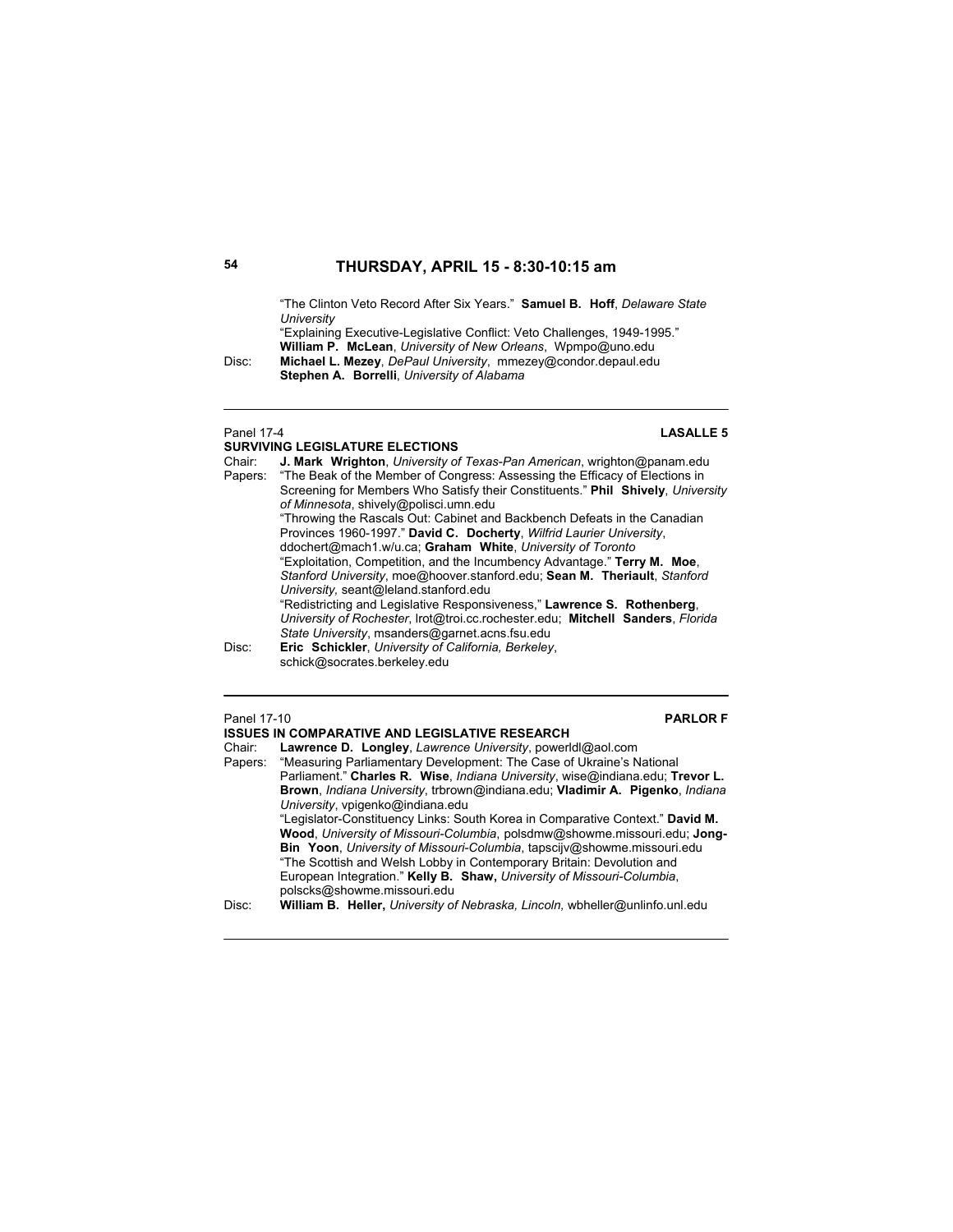| Panel 18-10                                                                                                                                                                                                                   | <b>CLARK7</b>                                                               |  |       |                                                                              |
|-------------------------------------------------------------------------------------------------------------------------------------------------------------------------------------------------------------------------------|-----------------------------------------------------------------------------|--|-------|------------------------------------------------------------------------------|
|                                                                                                                                                                                                                               | <b>AGREEING TO AGREE: UNANIMITY ON COLLEGIAL COURTS</b>                     |  |       |                                                                              |
| Chair:                                                                                                                                                                                                                        | <b>Sam Lopeman</b> , University of West Georgia, slopeman@westga.edu        |  |       |                                                                              |
|                                                                                                                                                                                                                               | Papers: "Explaining the U.S. Supreme Court's Unanimous Decisions." Scott P. |  |       |                                                                              |
|                                                                                                                                                                                                                               | Johnson, SUNY College at Fredonia, johnsons@fredonia.edu; Thomas R.         |  |       |                                                                              |
|                                                                                                                                                                                                                               | Hensley, Kent State University, thensley@kent.edu                           |  |       |                                                                              |
|                                                                                                                                                                                                                               | "A Study of Unanimity on the Court: Can We Assume the Supreme Court Wants   |  |       |                                                                              |
|                                                                                                                                                                                                                               | Unanimous Decisions?" Jennifer E. Nicoll, Washington University, St. Louis, |  |       |                                                                              |
|                                                                                                                                                                                                                               | jenicoll@artsci.wustl.edu                                                   |  |       |                                                                              |
| "Dissension in the Ranks: Patterns of Nonconsensual Decision-making in the<br>U.S. Courts of Appeals." Todd A. Willcox, Florida State University.<br>taw6545@garnet.acns.fsu.edu; Louis J. Villano, Florida State University, |                                                                             |  |       |                                                                              |
|                                                                                                                                                                                                                               |                                                                             |  |       | ljv1158@garnet.acns.fsu.edu                                                  |
|                                                                                                                                                                                                                               |                                                                             |  | Disc: | Timothy R. Johnson, Southern Illinois University - Carbondale, timri@siu.edu |
|                                                                                                                                                                                                                               |                                                                             |  |       |                                                                              |
|                                                                                                                                                                                                                               |                                                                             |  |       |                                                                              |

### Panel 18-16 **CLARK 10**

|         | <b>PERSPECTIVES ON JUDICIAL INDEPENDENCE</b>                                      |
|---------|-----------------------------------------------------------------------------------|
| Chair:  | David Schultz, University of Wisconsin, River Falls, david.schultz@uwrf.edu       |
| Papers: | "Toward a New Measure of Judicial Independence and Measuring the Impact of        |
|         | Political Attacks on Judges." Jeff A. Harmon, University of North Texas,          |
|         | jah0011@jove.acs.unt.edu; Robert W. Walker, University of North Texas.            |
|         | rwalker@students.cas.unt.edu                                                      |
|         | "Judicial Structure and Its Political Effects." David S. Yamanishi, University of |
|         | California. Los Angeles, falstaff@ucla.edu                                        |
|         | "The Peril of Positive Thinking: Positive Constitutional Rights and the Threat to |
|         | Independent Judicial Institutions." Jonathan G.S. Koppell, University of          |
|         | California, Berkeley, koppell@socrates.berkeley.edu                               |
|         | "Strategic Assertions of Judicial Authority: A Comparative View." Shannon         |
|         | <b>Ishiyama Smithey, University of Pittsburgh, Smithey+@pitt.edu</b>              |
| Disc:   | Frances K. Zemans, Independent Justice System Consultant,                         |
|         | jfzemans@aol.com                                                                  |
|         |                                                                                   |

### **Panel 19-4 DEARBORN 2**

- **FEDERALISM IN COMPARATIVE PERSPECTIVE**<br>Chair: **Norman R. Luttbeg**, Texas A&M Univers Chair: **Norman R. Luttbeg**, *Texas A&M University*, nluttbeg@politics.tamu.edu
- Papers: "Subnational Politics in North America." **Kay G. Wolsborn**, *College of St. Benedict/St. John's University*, kwolsborn@csbsju.edu "Overcoming Four Centuries of Tradition: The Formation of Federalism in Scotland." **Michael Fine**, *University of Wisconsin*, Eau Claire, finemr@uwec.edu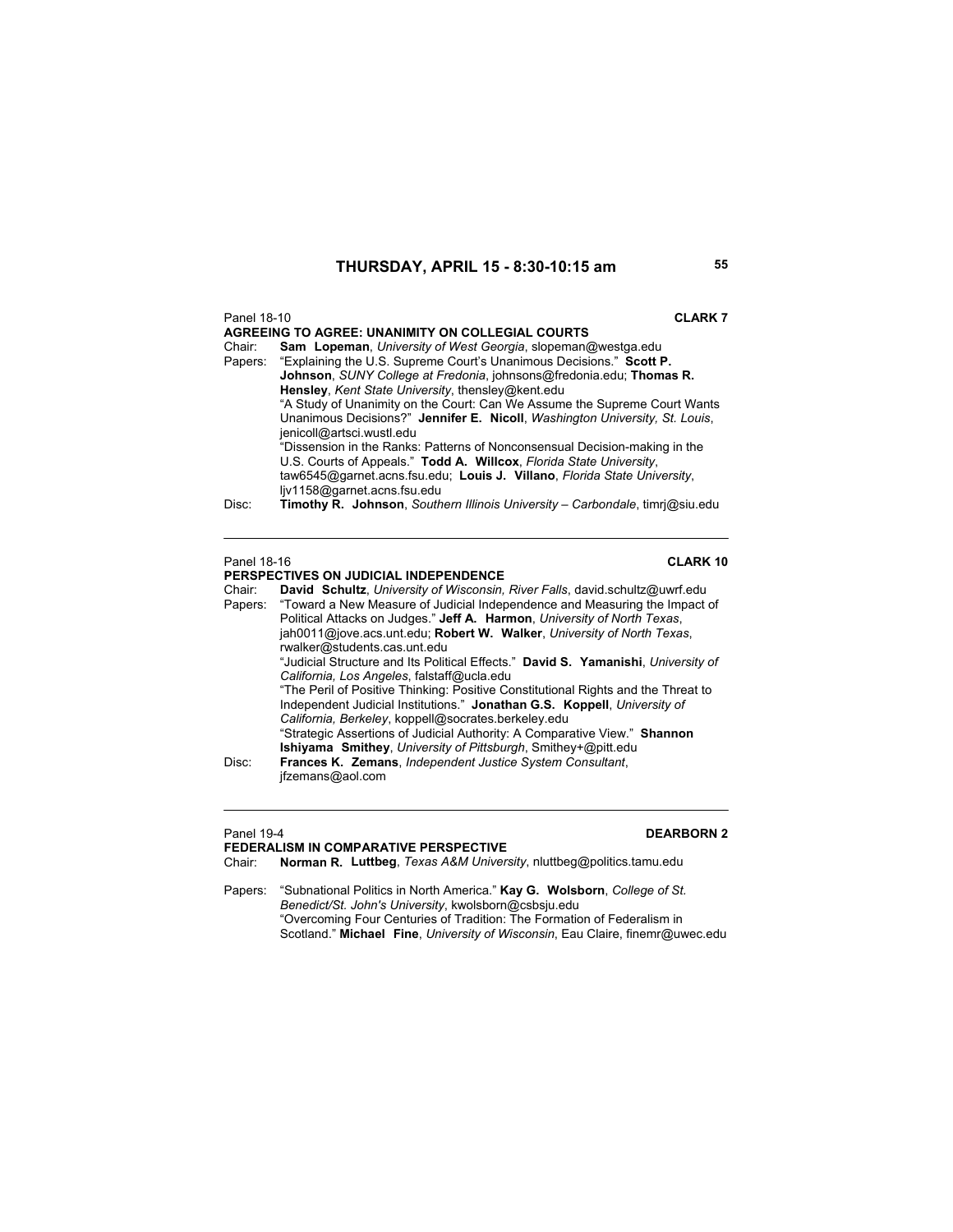"Borders and Competencies: Drawing the Lines of Territory and Power in the Czech Republic, 1992-1997." **Elizabeth S. Wilner**, *Washington University*, bwilner@artsci.wustl.edu

"Communicative Impasses: Institutional Conversations Between State Government and Tribal Governments in the State of Wisconsin." **Paula Mohan**, *University of Wisconsin, Whitewater*, mohanp@uwwvax.uww.edu Disc: **Norman R. Luttbeg**, *Texas A&M University*, nluttbeg@politics.tamu.edu

# **CHOICE AND EQUITY IN PUBLIC EDUCATION**

### Panel 21-2 **MONTROSE 7**

|         | Jack Van Der Slik, University of Illinois at Springfield,<br>Chair:          |
|---------|------------------------------------------------------------------------------|
|         | vanderslik.jack@uis.edu                                                      |
| Papers: | "How Parents Make Decisions and Send Signals When They Choose Their          |
|         | Children's Schools." Paul Manna, University of Wisconsin-Madison,            |
|         | pmanna@polisci.wisc.edu                                                      |
|         | "Did School Finance Reform Achieve Better Equity? A National Analysis."      |
|         | Alfred Ho, lowa State University, alfredho@iastate.edu                       |
|         | "The Effect of Public and Private Education on Latino Political Values." Jay |
|         | Greene, Joe Giammo, Nicole Mellow, University of Texas,                      |
|         | jgreene@gov.utexas.edu                                                       |
| Disc:   | Mark Schneider, SUNY-Stony Brook, mark@datalab2.sbs.sunysb.edu               |

## Panel 23-1 **BURNHAM 2**

|                                                                            | <b>TRUST AND SOCIAL CAPITAL</b>                                                        |  |  |
|----------------------------------------------------------------------------|----------------------------------------------------------------------------------------|--|--|
| Chair:                                                                     | Dietlind Stolle, Princeton University, dstolle@phoenix.princeton.edu                   |  |  |
|                                                                            | Papers: "A Transaction Cost Approach to Trust and Distrust." Margaret Levi, University |  |  |
|                                                                            | of Washington, mlevi@u.washington.edu                                                  |  |  |
|                                                                            | "Trust between Organizations: The Rise and Fall of Swedish Corporatism."               |  |  |
| Bo Rothstein, Goeteborg University                                         |                                                                                        |  |  |
|                                                                            | "Trust, Social Interaction and Social Capital." Melanie Green, Ohio State              |  |  |
| University; John Brook, Ohio State University                              |                                                                                        |  |  |
|                                                                            | "Varieties of Trust." Dietlind Stolle, Princeton University,                           |  |  |
|                                                                            | dstolle@phoenix.princeton.edu                                                          |  |  |
| Claus Offe, Humboldt University, Berlin, coffe@sowi.hu-berlin.de.<br>Disc: |                                                                                        |  |  |
|                                                                            |                                                                                        |  |  |

### Panel 24-3 **DEARBORN 3**

**CURRICULAR ISSUES IN POLITICAL SCIENCE** Chair: **R. Michael Smith,** *Glenville State College,* smith@glenville.wvnet.edu

Papers: "The Design and Implementation of Public Policy Curricula in Undergraduate and Graduate Programs." **Elaine McCoy,** *Kent State University,* cmccoy1@kent.edu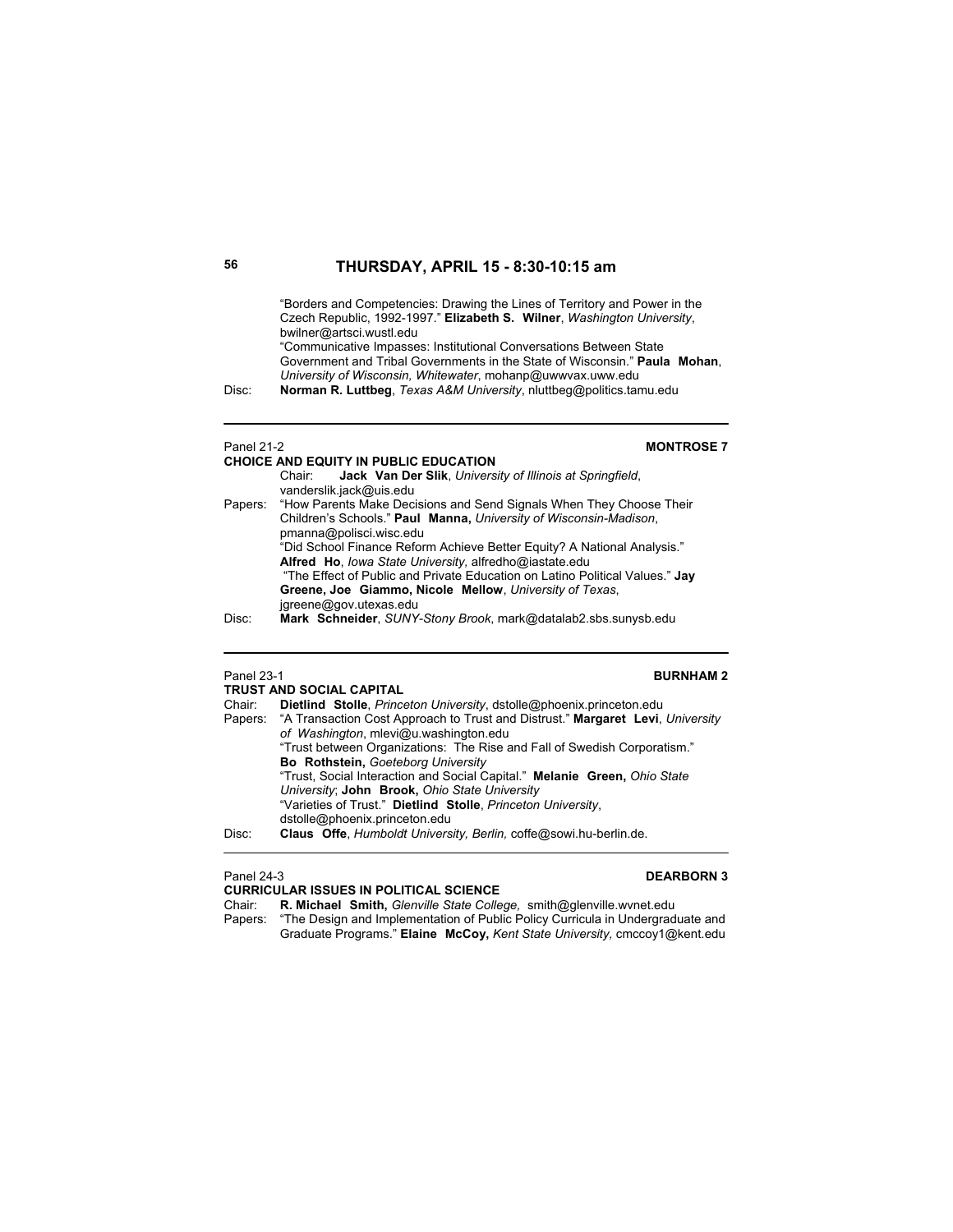"Ethical Considerations in Advising: The BA in Political Science." **Michael P. Bobic,** *Emmanuel College,* mbobic@emmanuel-college.edu "Why Political Scientists Don't Study Asian American Politics, but Historians and Sociologists Do: A Reality Check on the Discipline and Search for Remedies." **Okiyoshi Takeda**, *Princeton University,* otakeda@phoenix.princeton.edu "Teaching Introductory American Politics as Part of a Learning Community." **Arthur Sanders,** *Drake University,* arthur.sanders@drake.edu "New Approaches to Teaching Political Science." **William Forman**, *Tulane University*

Disc: **Jackie DeLaat,** *Marietta College,* delaatj@marietta.edu  **Paul Gardner,** *Luther College,* gardner@luther.edu

### Panel 28-1 **LASALLE 1**

**GOVERNING ESTABLISHED DEMOCRACIES**  Chair: **Mark J. Gobeyn**, *Bradley University*, Mjg@bradley.bradley.edu "The Case for a US Parliament? American Politics in Comparative Perspective." **Christopher Allen**, *University of Georgia*, Csallen@uga.cc.uga.edu "Controlling the Populous in Democratic Societies: An Arendtian Perspective." **Neve Gordon**, *University of Notre Dame* "A New Model for Public Advocacy." **Stuart Hartger**, Stuart@lakeshore.ne Disc: **James Simeone**, *Illinois Wesleyan University*, jsimeone@titan.iwu.edu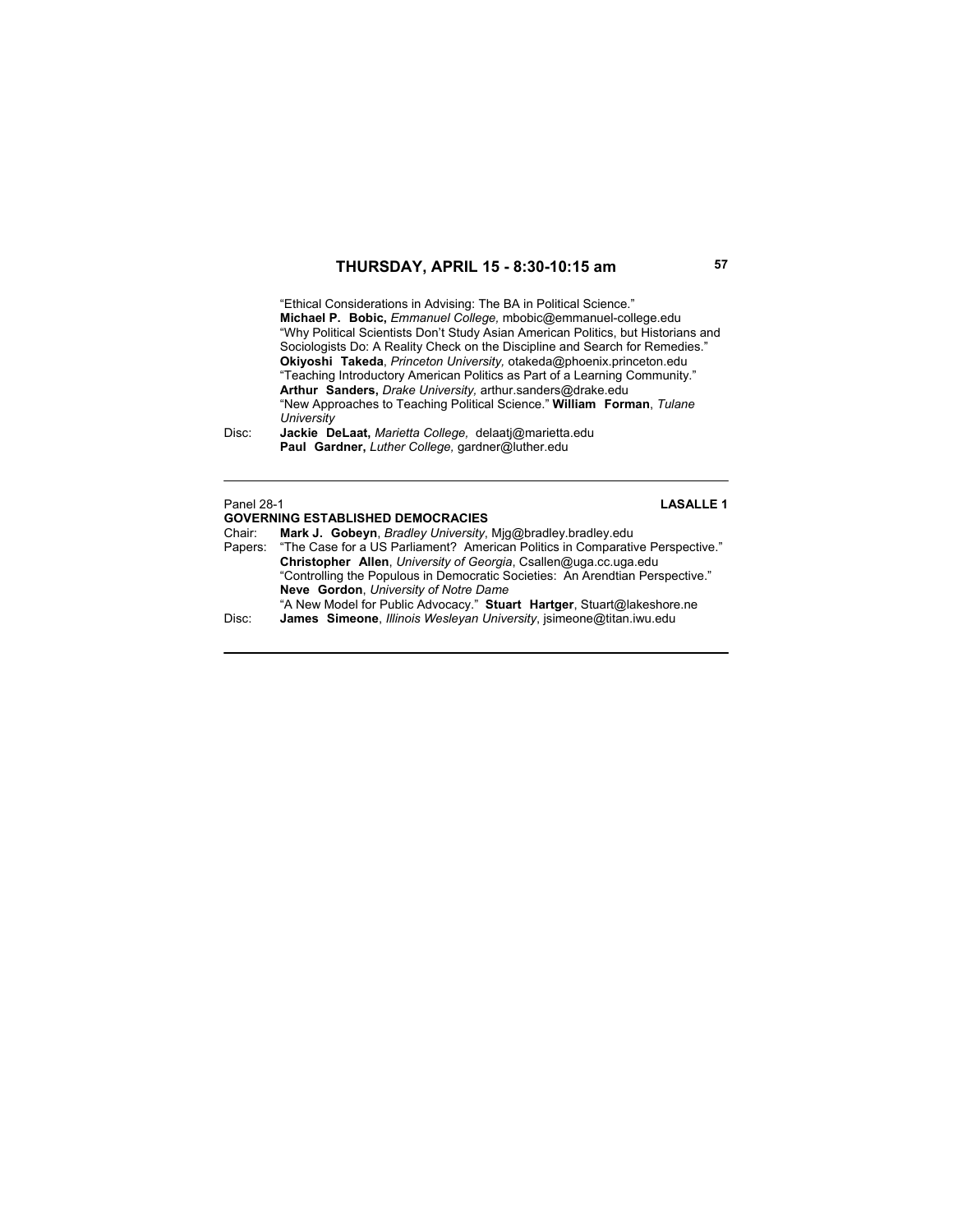## **THURSDAY, APRIL 15 - 10:30 am - 12:15 pm**

Poster Session 1(continues) See page 47 for listings. **EXHIBIT HALL** 

pslee@ssc.upena.edu

*Chicago*, xrong@midway.uchicago.edu Disc: **Bob Beatty,** *Arizona State University,* bixlives@asu.edu

## Panel 1-3 **SANDBURG 2 UNDERSTANDING POLICY MAKING IN COALITION GOVERNMENTS** Chair: **George Vanberg**, *University of Rochester*, geov@troi.cc.rochester.edu Papers: "Parliamentary 'Cowboys and Indians': Ministerial Responsibility and Bureaucratic Drift." **Christopher Kam**, *University of Rochester*, chkm@troi.cc.rochester.edu "Delegation by Unstable Ministers: How Portfolio Volatility Affects Bureaucratic Performance in Parliamentary Democracies." **John D. Huber**, *Columbia University*, jdh39@columbia.edu; **Arthur Lupia**, *University of California, San Diego*, alupia@ucsd.edu "Keeping Tabs on your Partners: The Logic of Delegation in Coalition Formation." **Michael F. Thies**, *University of California, Los Angeles*, thies@nicco.sscnet.ucla.edu Disc: **Randy Stevenson**, Rice University, stevenso@ruf.rice.edu Panel 2-2 **LASALLE 2 DEMOCRATIZATION AND PARTICIPATION IN CHINA AND TAIWAN**  Chair: **Bob Beatty,** *Arizona State University,* bixlives@asu.edu Papers: "Taiwan's Democratization and Its Foreign Policy Behavior." **Su-Feng Kuo**, *University of Michigan*, sfkuo@umich.edu "Pre-existing Institutions and Political Bargaining: Explaining Taiwan's Constitutional Choice." **Pei-Shan Lee**, *University of Pennsylvania*,

 "Voting for Democratization: the 1998 Hong Kong Elections." **Bob Beatty**, *Arizona State University,* bixlives@asu.ed "Associations and the State in Non-Democratic Regimes." **Kenneth W. Foster**, *University of California, Berkeley,* kwfoste "Political Participation of Chinese Entrepreneurs." **Xiaomin Rong**, *University of*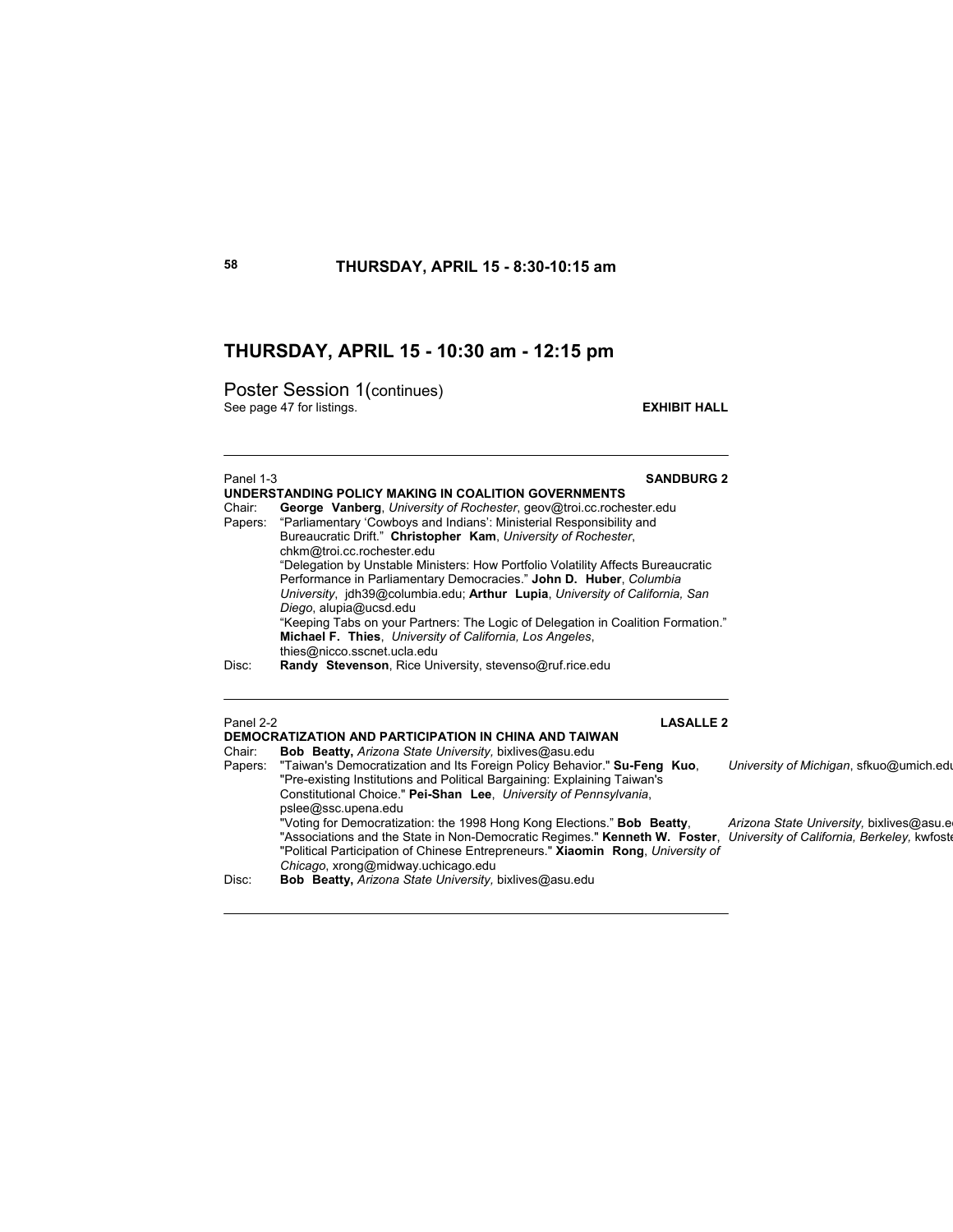| Panel 3-9 | <b>SANDBURG 3</b><br><b>PARTY SYSTEMS AND DEMOCRATIC DEVELOPMENT</b>              |                                           |
|-----------|-----------------------------------------------------------------------------------|-------------------------------------------|
| Chair:    | Arthur Miller, University of Iowa, arthur-miller@uiowa.edu                        |                                           |
| Papers:   | "Of Democratic Age and Party System Fragmentation: Why Does Time Matter?"         |                                           |
|           | Gary Reich, University of Kansas, greich@ukans.edu                                |                                           |
|           | "Coping with Mass Politics: Electoral Institutions, Party Innovation and Liberals |                                           |
|           | in France and Germany, 1870-1939." Markus Kreuzer, Villanova University,          |                                           |
|           | mkreuzer@email.vill.edu                                                           |                                           |
|           | "The Development of Party Systems in Post-Soviet Societies." Arthur Miller,       | University of Jowa, arthur-miller@ujowa.e |
|           | <b>Thomas Klobucar, University of lowa, klobucat@blue.weeg.uiowa.edu</b>          |                                           |
|           | "Election Outcomes and Political Party Strategies in Ukraine." Vicki L. Hesli,    | University of Iowa, vicki-hesli@uiowa.edu |
| Disc.     | Kenneth Benoit, Trinity College, Dublin, kbenoit@tcd.ie                           |                                           |
|           |                                                                                   |                                           |
|           |                                                                                   |                                           |

## Panel 4-2<br>
SANDBURG 6

|        | <b>POWER DISPARITY AND WAR</b>                                                  |
|--------|---------------------------------------------------------------------------------|
| Chair: | Sang-Hyun Lee, University of Illinois, s-lee65@uiuc.edu                         |
|        | Papers: "Small States, Big Wars." Sang-Hyun Lee, University of Illinois,        |
|        | s-lee65@uiuc.edu                                                                |
|        | "Relative Power and the Probability of War." Dong-Won Kim, University of        |
|        | Texas, dwkim@gov.utexas.edu                                                     |
|        | "Power Preponderance & the Probability of War." Timothy Nordstrom, Penn         |
|        | State: David Sacko, Penn State, dsacko@psu.edu                                  |
|        | "Diversionary Action & Enduring Rivals." Chad Atkinson, University of Illinois, |
|        | Champaign-Urbana, catkins@uiuc.edu                                              |
| Disc:  | <b>Robert Tomes.</b> University of Maryland, robert tomes@is.pentagon.mil       |
|        |                                                                                 |

## Panel 4-4 **SANDBURG 4**

**ALLIANCE THEORY**

Chair: **Richard Rupp**, *Purdue University*, Rrupp@calumet.purdue.edu Papers: "Some Other Time: Opportunity, Willingness and the Timing of Conflict Joining, 1816-1992." **Andrew J. Enterline**, *University of New Mexico*, ajenter@unm.edu "Realism, Institutionalism, and Alliance Theory: Evaluating IR Theory at the End of the Millennium." **Kirsten L. Rafferty**, *Iowa State University*, Kraffert@iastate.edu

 "Testing the Relationship Between Political Institutions & Formation Alliance." **Brian Lai**, *Emory University,* blai@emor Disc: **Johanna Granville**, *Clemson University*, jgranvi@clemson.edu

Panel 5-2 **SANDBURG 7 ALLIANCES, ECONOMICS, AND FOREIGN POLICY**

**59**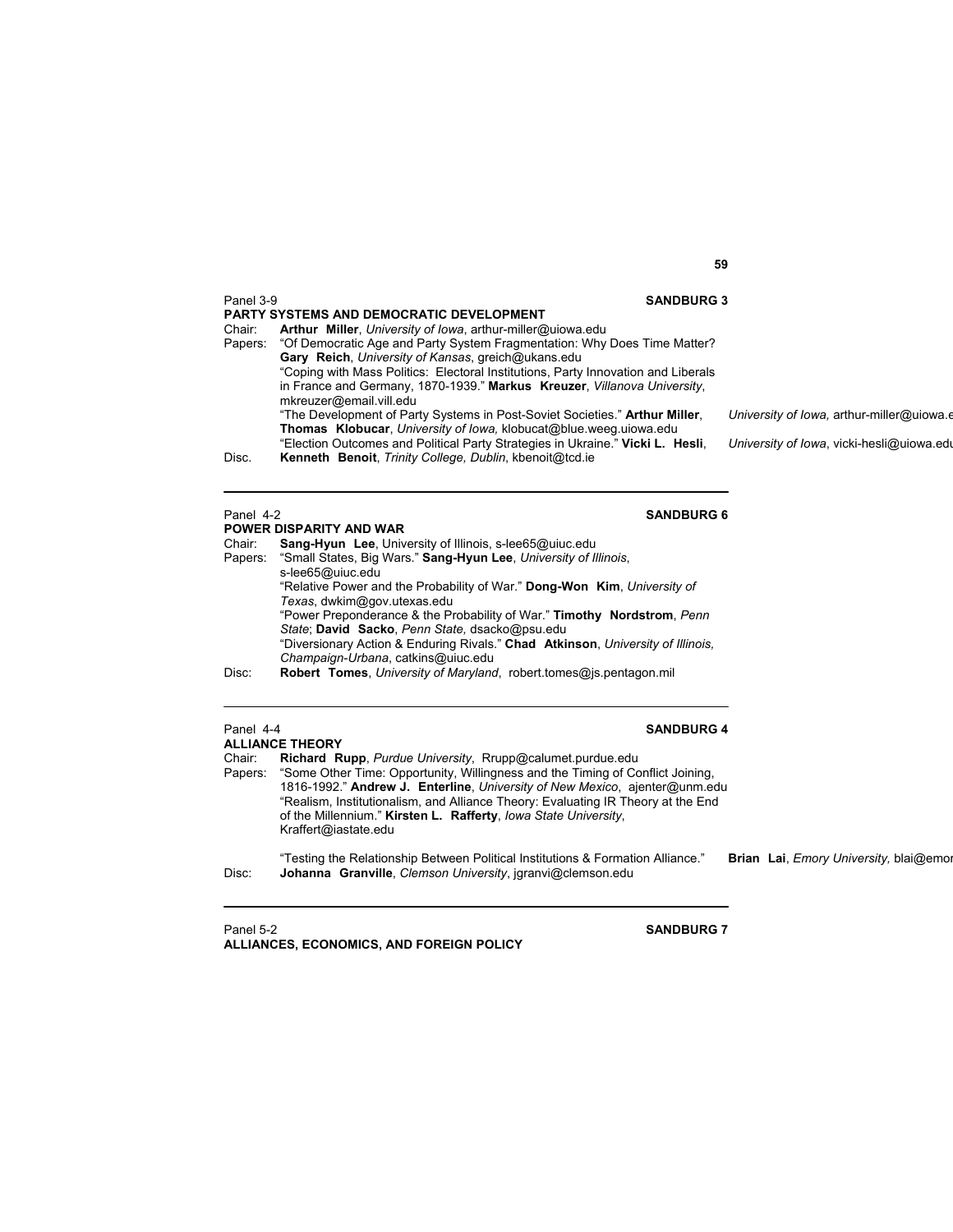| Chair:<br>Paper:<br>Disc: | <b>Brian Pollins.</b> The Ohio State University, pollins.1@osu.edu<br>"Clashes in the Assembly." Erik Voeten, Princeton University,<br>evoeten@princeton.edu<br>"Economic Interdependence & Interstate Conflict: The Influence of Domestic<br>Economic Interests." Bernadette Jungblut, Rice University, bernadet@rice.edu<br>"Moral Hazard in Alliances." Michael Gilligan, New York University,<br>michael.gilligan@nyu.edu<br>"Nonseparable Preferences, Issue Linkage and Economic Sanction."<br><b>Emerson Niou, Duke University, niou@acpub.duke.edu; Dean Lacy, Ohio</b><br>State University, dlacy+@osu.edu<br><b>Brian Pollins.</b> The Ohio State University, pollins.1@osu.edu |
|---------------------------|-------------------------------------------------------------------------------------------------------------------------------------------------------------------------------------------------------------------------------------------------------------------------------------------------------------------------------------------------------------------------------------------------------------------------------------------------------------------------------------------------------------------------------------------------------------------------------------------------------------------------------------------------------------------------------------------|
| Panel 7-19<br>Chair:      | <b>BURNHAM2</b><br><b>COSTS AND BENEFITS IN THE ANALYSIS OF VOTER TURNOUT</b><br><b>Patti Simmons.</b> Vanderbilt University, thackepl@ctrvax.vanderbilt.edu<br>.                                                                                                                                                                                                                                                                                                                                                                                                                                                                                                                         |

| Chair: | <b>Patti Simmons.</b> Vanderbilt University, thackepl@ctrvax.vanderbilt.edu          |  |  |  |
|--------|--------------------------------------------------------------------------------------|--|--|--|
|        | Papers: "Rational Voters and Turnout: Evidence for the Netherlands." Huib Pellikaan, |  |  |  |
|        | Leiden University, pellikaan@rulfsw.leidenuniv.nl; Kees Aarts, University of         |  |  |  |
|        | Twente, c.w.a.m.aarts@bsk.utwente.nl                                                 |  |  |  |
|        | "Electoral Competitiveness and Voter Participation: The 1990 and 1994 German         |  |  |  |
|        | Federal Elections." James W. Endersby, University of Missouri,                       |  |  |  |
|        | polsjwe@showme.missouri.edu; Steven E. Galatas, University of Missouri,              |  |  |  |
|        | c597316@showme.missouri.edu                                                          |  |  |  |
|        | "Managing Voter Turnout into the Next Millennium: The Motor Voter Act and the        |  |  |  |
|        | Effect of Institutional Interventions on Voter Turnout." Donald E. Greco, Baylor     |  |  |  |
|        | University, don greco@baylor.edu                                                     |  |  |  |
|        | "Voter Turnout in the U.S., It's Not as Low as We Think: Tracking Voter Turnout      |  |  |  |
|        | Across Elections in California." Michael P. McDonald, Harvard University,            |  |  |  |
|        | mmcdonal@weber.ucsd.edu                                                              |  |  |  |
| Disc:  | David Darmofal, University of Illinois at Urbana-Champaign,                          |  |  |  |
|        | darmofal@uiuc.edu                                                                    |  |  |  |

### Panel 7-22 **PARLOR F**

## **MASS PREFERENCES AND ISSUE VOTING**

Chair: **Edward G. Carmines**, *Indiana University*, carmines@indiana.edu

Papers: "Political Participation, Candidate and Party Placements, and Issue Voting." **Edward G. Carmines**, *Indiana University*, carmines@indiana.edu;  **John Curtice**, *University of Strathclyde*, j.curtice@strath.ac.uk "Framing Effects and the Problem of Non-Attitudes." **Paul M. Sniderman**, *Stanford University*, paulms@leland.stanford.edu; **Sean M. Theriault**, *Stanford University*, seant@leland.stanford.edu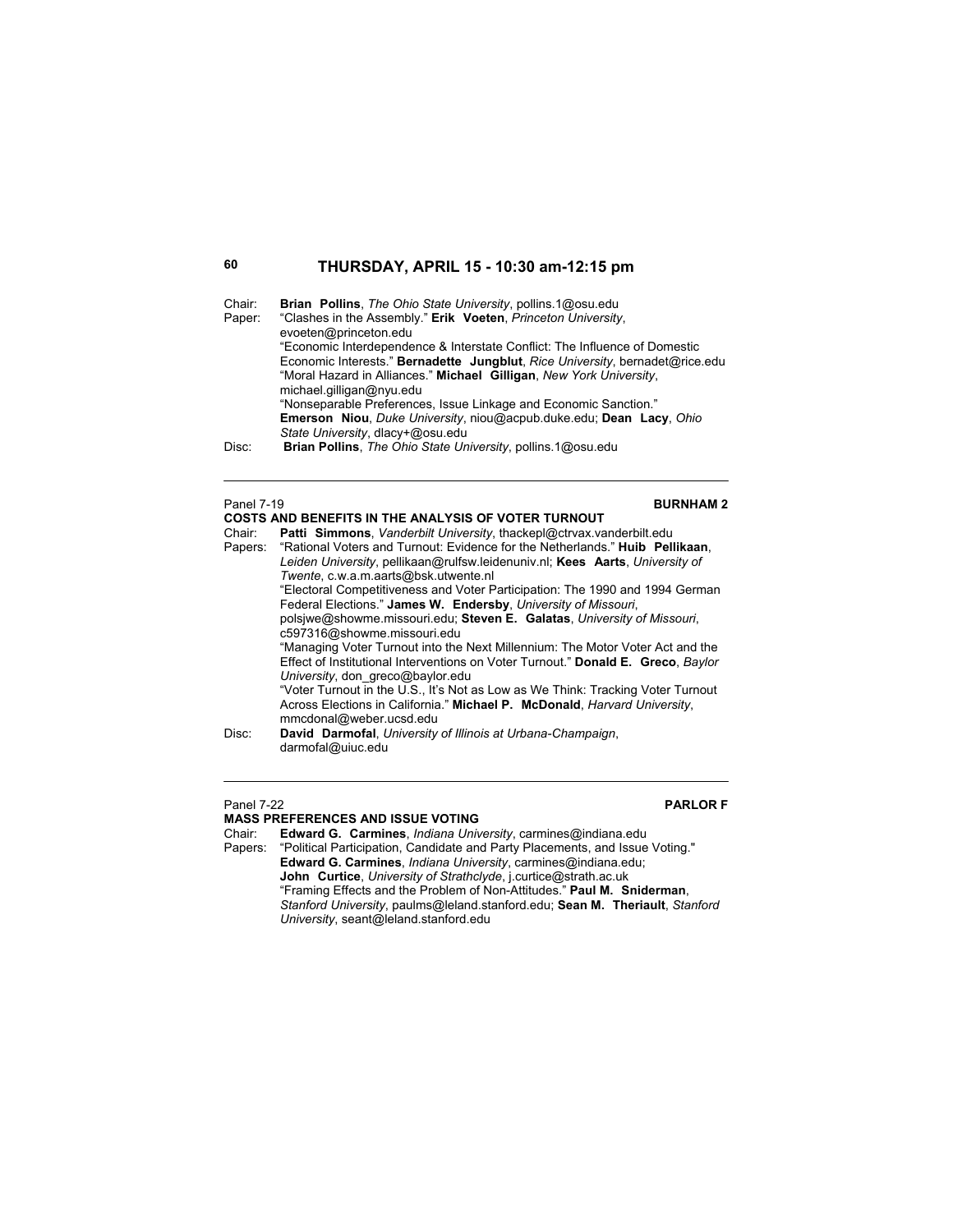|           | "Family Issues and Voting." <b>Herbert F. Weisberg</b> , Ohio State University,<br>weisberg.1@osu.edu                                                                                                                                                                                                                                                                                                                                                                               |  |  |
|-----------|-------------------------------------------------------------------------------------------------------------------------------------------------------------------------------------------------------------------------------------------------------------------------------------------------------------------------------------------------------------------------------------------------------------------------------------------------------------------------------------|--|--|
| Disc:     | <b>Paul Alan Beck, Ohio State University, Paul Beck@polisci.sbs.ohio-state.edu</b>                                                                                                                                                                                                                                                                                                                                                                                                  |  |  |
| Panel 8-4 | <b>LASALLE 3</b>                                                                                                                                                                                                                                                                                                                                                                                                                                                                    |  |  |
|           | THE MASS MEDIA AND CIVIC ENGAGEMENT                                                                                                                                                                                                                                                                                                                                                                                                                                                 |  |  |
| Chair:    | Pippa Norris, Harvard University, pippa norris@harvard.edu                                                                                                                                                                                                                                                                                                                                                                                                                          |  |  |
|           | Joseph Losco, Ball State University, 00jalosco@bsuvc.bsu.edu                                                                                                                                                                                                                                                                                                                                                                                                                        |  |  |
| Papers:   | "The Media and Cynicism: The Survey Side of the Question." Suzanne Parker,<br>Florida State University, sparker@garnet.acns.fsu.edu<br>"How Civic Journalism Transforms Public Perceptions." Timothy Vercelotti,<br>University of North Carolina at Chapel Hill, timverc@email.unc.edu; Marco<br>Steenbergen, University of North Carolina at Chapel Hill: Philip Meyer,<br>University of North Carolina at Chapel Hill: Deborah Potter, The Poynter<br>Institute for Media Studies |  |  |
| Disc:     | "Videomalaise Revisited: The Impact of Americans' Exposure to Mass Media on<br>Attitudes toward Government and Public Officials in the 1980s and 1990s."<br><b>Stephen E. Bennett.</b> University of Cincinnati, stephen.bennett@uc.edu;<br><b>Richard S. Flickinger, Wittenberg University: Staci Rhine, Wittenberg</b><br>University: Linda L. Bennett, Northern Kentucky University<br><b>Paul S. Martin.</b> University of Wisconsin, pauli@polisci.wisc.edu                    |  |  |
|           |                                                                                                                                                                                                                                                                                                                                                                                                                                                                                     |  |  |

Panel 9-7 **PARLOR C**

|        | THE EXECUTIVE BRANCH: GENDER AND ATTITUDES                                        |
|--------|-----------------------------------------------------------------------------------|
| Chair: | Ralph Baker, Ball State University                                                |
|        | Papers: "Hillary Rodham Clinton as First Lady: The People's Perspective." Barbara |
|        | Burrell, University of Wisconsin, Madison, burrell@wsrl.cee.uwex.edu              |
|        | "Gendered Assumptions Regarding Legislative and Executive Power." Rhonda          |
|        | Kinney, Eastern Michigan University, rhonda.kinney@emich.edu; Linda Beail,        |
|        | Point Loma Nazarene University, Ibeail@oa.ptloma.edu                              |
|        | "Gender and the Federal Bureaucracy: The Behavior and Attitudes of Senior         |
|        | Executive Service Women." Julie Dolan, Virginia Commonwealth University,          |
|        | jadolan@saturn.vcu.edu                                                            |
| Disc:  | Dianne Bystrom, Iowa State University, dbystrom@iastate.edu                       |

| Panel 10-5 | <b>BURNHAM 5</b>                                                          |
|------------|---------------------------------------------------------------------------|
|            | CIVIL RIGHTS, BLACK POLITICS, AND POLITICAL ALIENATION                    |
| Chair:     | Darren W. Davis, Michigan State University, davisda@pilot.msu.edu         |
| Papers:    | "Loss in the New Millennium: The Politics of Mourning in African-American |
|            | Communities." Mary Beth Melchior, Florida International University,       |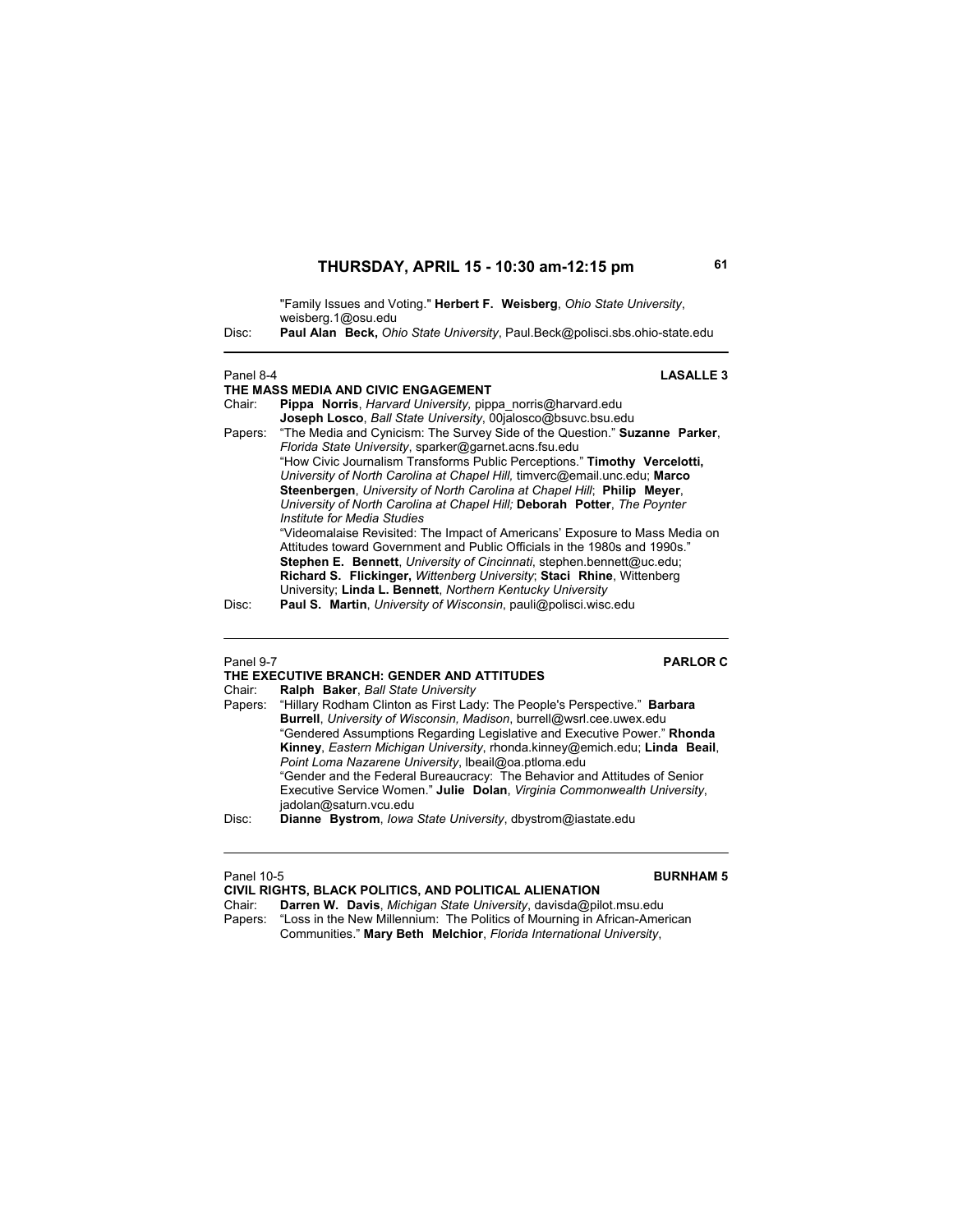### melchior@fiu.edu

"'Does the Apple Fall Far From the Tree?' The Transmission and Stability of Political Orientations Across Three Generations of African-Americans." **David Moskowitz**, *University of North Carolina, Charlotte*, dcmoskow@email.uncc.edu "Understanding the Black Vote in Presidential Elections." **Maruice Mangum**, *Washington University*, mangum@artsci.wustl.edu "Black Politics in Retreat." **Curtis Stokes**, *Michigan State University*, stokes@pilot.msu.edu

Disc: **Darren W. Davis**, *Michigan State University*, davisda@pilot.msu.edu

### **Panel 11-1 MONTROSE 2**

|        | LAW, PROPERTY, AND PEOPLE                                                            |
|--------|--------------------------------------------------------------------------------------|
| Chair: | David Schultz, University of Wisconsin-River Falls, David Schultz@uwrf.edu           |
|        | Papers: "Liberal Government: Bentham's Of Indirect Legislation." Stephen Engelmann,  |
|        | University of Illinois at Chicago, sengelma@uic.edu                                  |
|        | "The Exception: Politics, Property Rights and the Judiciary." Mark A. Graber,        |
|        | University of Maryland, graberma@wwic.si.edu                                         |
|        | "Natality and Mortality in Public and Private." Sophia Mihic, University of Illinois |
|        | at Chicago, simihic@umich.edu                                                        |
| Disc:  | Mark Brandon, University of Michigan, mbrandon@umich.edu                             |
|        |                                                                                      |

### **Panel 15 - 1 MONTROSE 1 ROUNDTABLE: THE ROLE OF POLITICAL CONSULTANTS IN THE CONTEMPORARY**

**ELECTION PROCESS**  James A. Thurber, American University, thurber@american.edu Part: **Charles S. Bullock III**, *University of Georgia*  **David T. Canon**, *University of Wisconsin*  **Diana Evans**, *Trinity College*  **Burdett Loomis**, *University of Kansas*  **Dave Dulio**, *American University*

### Panel 16-1 **CLARK 5**

### **PRESIDENTIAL INFLUENCE IN CONGRESS**

Chair: **Jon Bond**, *Texas A&M University*, jonbond@polisci.tamu.edu

Papers: "The Two Presidencies Revisited (Yet) Again." **Brandice Canes**,

*Massachusetts Institute of Technology*, brandice@mit.edu; **William G. Howell**, *Stanford University*, whowell@leland.stanford.edu; **David E. Lewis**, *Stanford University*, lewisd@leland.stanford.edu "Presidential Influence in Congress: A Reassessment of aggregate-level Patterns

and Individual-level Support." **John L. Mason**, *Rhodes College*, mason@rhodes.edu; **Joseph Gershtenson**, *University of Texas*,

joeg@jeeves.la.utexas.edu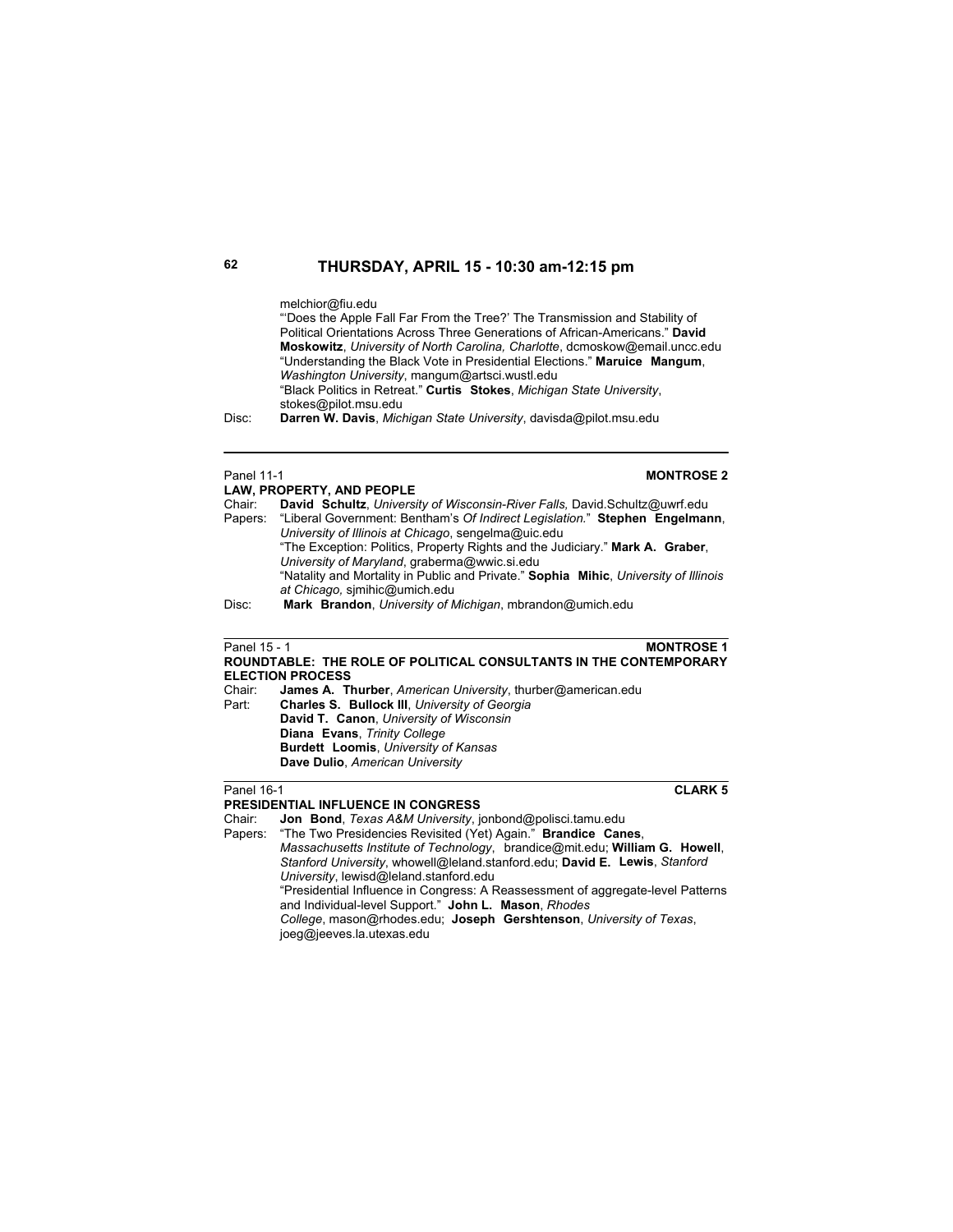Disc: **Brad Lockerbie**, *University of Georgia*, lockerbie@mindspring.com **Cary Covington**, *University of Iowa*, cary-covington@uiowa.edu

### Panel 17-2 **LASALLE 5**

**PUBLIC APPROVAL OF CONGRESS** Chair: **Elizabeth Theiss-Morse**, *University of Nebraska-Lincoln*, eat@unlinfo.unl.edu "Congress and Citizen Anger: Examining Political Support for the Institution, the Leadership and One's Own Representative."**Stephen J. Farnsworth**, *Mary Washington College*, sfarnswo@mwc.edu "Public Approval of Congress, Legislative Action, and Representation." **Stephen T. Mockabee**, *The Ohio State University*, mockabee.1@osu.edu; **Quin Monson**, *Ohio State University,* monson.6@osu.edu "It's the Process, Stupid? Procedural Determinants of Evaluations of Congress." **Kathleen M. McGraw**, *The Ohio State University,* mcgraw.36@osu.edu "Portraying Democracy in Action: Representatives' Contributions to Public Perceptions of Congressional Processes." **Daniel Lipinski**, dlip@mail.duke.edu Disc: **Elizabeth Theiss-Morse**, *University of Nebraska-Lincoln*, eat@unlinfo.unl.edu

### **Panel 17-22** DEARBORN 2

# **MONEY AND THE MEDIA IN CONGRESS**

Chair: **Joseph Patten**, *Buena Vista University*, patten@bvu.edu Papers: "Candidates, Campaigns, and Press Coverage: Re-examining Media Bias." **Kristin L. Campbell**, *Texas A&M University,* campbell@polisci.tamu.edu "Media Events in the Senate from 1979-1998." **Brian Schaffner**, *Indiana University*, bshaffner@indiana.edu; **Patrick Sellers**, *Indiana University*, psellers@indiana.edu "The Best Money Congress Can Buy: Legislative Fundraising and the Donor Collective Action Problem." **Bertram Johnson**, *Harvard University*, bnjohns@fas.harvard.edu; **Robert Van Houweling**, *Harvard University* Disc: **Michael K. Moore**, *University of Texas at Arlington*

 $\overline{a}$ 

### Panel 18-9 **CLARK 10**

**MOVING ACROSS COURTS: CASES AND JUDGES** Gerald N. Rosenberg, *University of Chicago*, g-rosenberg@uchicago.edu Papers: "But What If They're Wrong? The Courts of Appeals Initiate Alteration in Supreme Court Precedent." **Malia Reddick**, *Arizona State University*, mreddick@asu.edu; **Sara C. Benesh**, *Michigan State University*, beneshsa@pilot.msu.edu "Is Reproduction a 'Major Life Activity' or a 'Lifestyle Choice'? Analyzing Federal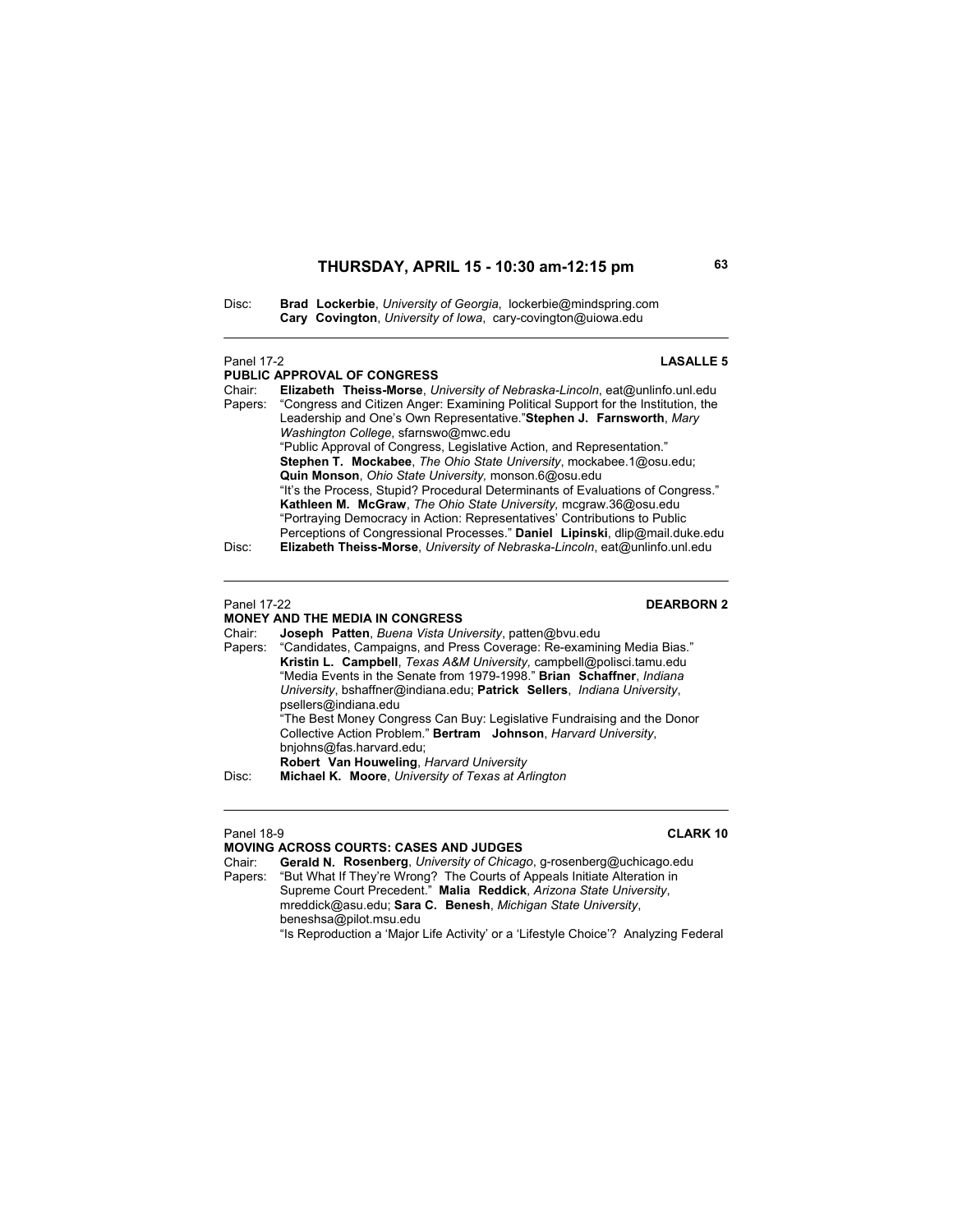Courts' Statutory Interpretation Models." **Robert C. Bradley**, *Illinois State University*, rbradley@ilstu.edu; **Robin C. Bourgeous**, *Illinois State University* "Judicial Behavior: A Cross\_Jurisdictional Analysis." **Kevin Scott**, *Ohio State University*, scott.545@osu.edu; **Corey Ditslear**, Ohio State University, ditslear.1@osu.edu

"Cross-Level Interaction in the Federal Judiciary: A Longitudinal Study." **Kenneth Luis Manning**, *University of Houston*, kmanning@uh.edu Disc: **Lee Epstein**, *Washington University*, epstein@artsci.wustl.edu

Panel 18-13 **CLARK 7**

|         | <b>COURTS AND THEIR AGENDAS</b>                                               |
|---------|-------------------------------------------------------------------------------|
| Chair:  | Helen G. Brudner, Fairleigh Dickinson University, brudner@alpha.fdu.edu       |
| Papers: | "The European Court of Justice's Agenda-Setting Mechanisms: Issue             |
|         | Suppression and Discovery." Stacy Ann Nyikos, University of Virginia,         |
|         | san5c@virginia.edu                                                            |
|         | "A 'Tail' of Two Courts: Longitudinal Analyses of the Agendas of the United   |
|         | States Supreme Court and the Federal Courts of Appeals, 1925-1988." Drew      |
|         | Noble Lanier, University of Central Florida, dlanier@pegasus.cc.ucf.edu; Mark |
|         | <b>S. Hurwitz</b> , University of Utah, mark.hurwitz@poli-sci.utah.edu        |
|         | "The Public's Agenda, The Supreme Court's Agenda: 1946-1996." Valerie         |
|         | Hoekstra, Washington University, St. Louis, hoekstra@artsci.wustl.edu         |
|         | "Repeat Litigators and Agenda Setting on the Supreme Court of Canada." Roy    |
|         | B. Flemming, Texas A&M University, roy@polisci.tamu.edu; Glen Krutz,          |
|         | Texas A&M University, gkrutz@polisci.tamu.edu                                 |
| Disc:   | Joseph F. Kobylka, Southern Methodist University, jkobylka@mail.smu.edu       |
|         |                                                                               |

| Panel 19-2<br><b>PARLORD</b> |                                                                                          |
|------------------------------|------------------------------------------------------------------------------------------|
|                              | THE STATES GO TO WASHINGTON: LOBBYING IN A FEDERAL SYSTEM                                |
| Chair:                       | Allen Brierly, University of Northern Iowa, allen brierly@uni.edu                        |
|                              | Papers: "State Legislators in Congress: The Implications for Federalism." Troy E. Smith, |
|                              | Brigham Young University, troy smith@byu.edu                                             |
|                              | "What Governors and State Legislators Want from Washington: A Typology of                |
|                              | State Governmental Interests." John D. Nugent, University of Texas,                      |
|                              | nugent@jeeves.la.utexas.edu                                                              |
|                              | "Federalism's Legal Defense Fund: The Intergovernmental Lobby and the U.S.               |
|                              | Supreme Court, 1982-1997." Stephen G. Bragaw, Sweet Briar College,                       |
|                              | bragaw@sbc.edu                                                                           |
| Disc:                        | Ronald E. Weber, University of Wisconsin, Milwaukee, rweber@uwm.edu                      |
|                              |                                                                                          |

Panel 21-4 **MONTROSE 7 FEDERAL ECONOMIC AND TAX POLICY**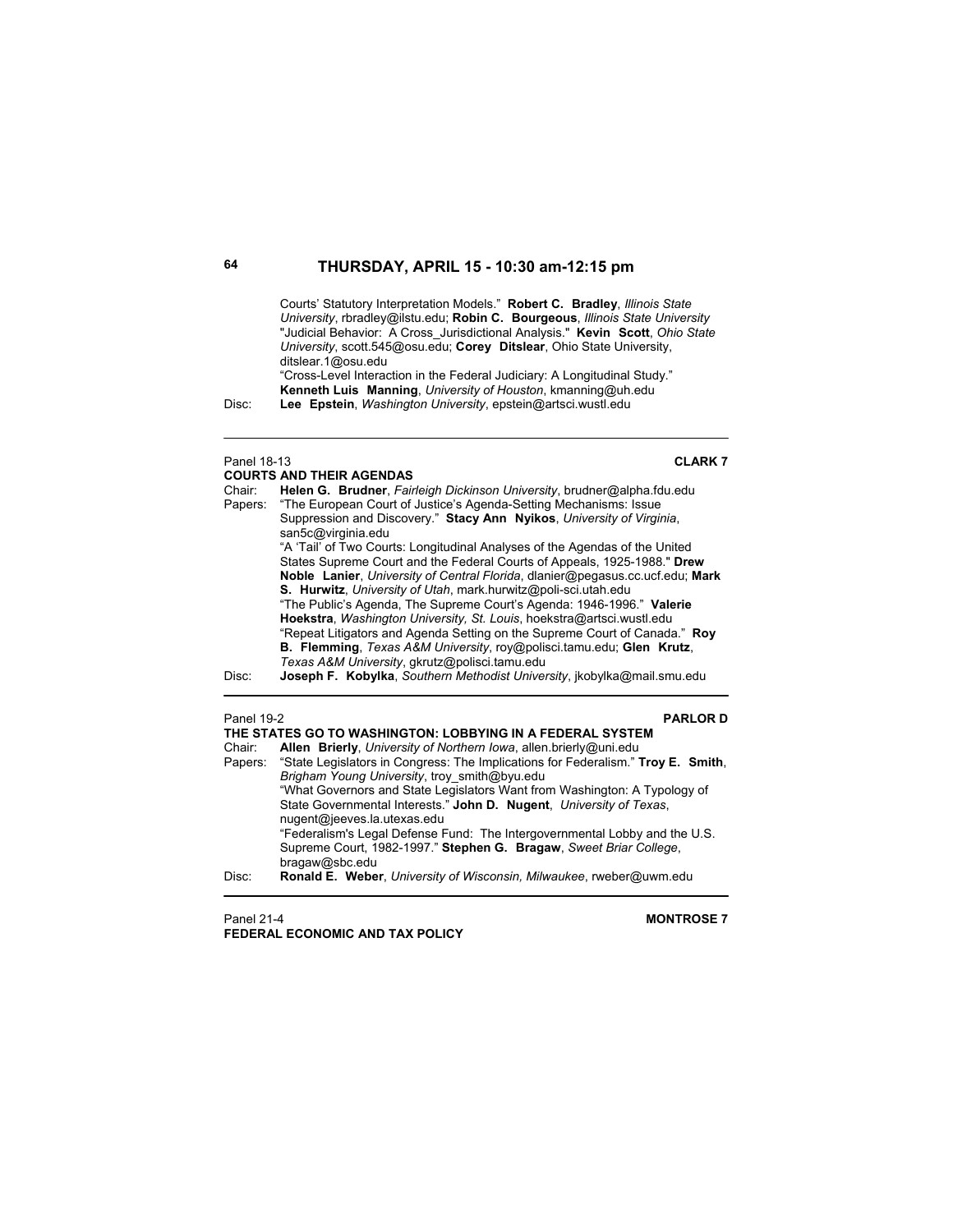Chair: **Jerome S. Legge, Jr.**, *University of Georgia*, jlegge@arches.uga.edu Papers: "Federal Regulation: Measurement, Mismeasurement and Dismeasurement." **Brad McKay**, *George Washington University* and *University of Houston*, mckayb@aol.com "Tax Enforcement and Compliance: The Interaction of a Bureaucratic Agency with its Clients in a Democracy." **Mihriye Mete**, *SUNY- Stony Brook,* mmete@datalab2.sbs.sunysb.edu "Evaluating Representative Control of Monetary Policy: Do Hearings Matter?" **J. Kevin Corder**, *Western Michigan University*, corder@wmich.edu<br>Disc: Paul Teske SUNY-Stony Brook pteske@datalab2 sbs sunysb edu Paul Teske, SUNY-Stony Brook, pteske@datalab2.sbs.sunysb.edu  $\overline{\phantom{a}}$ 

### **Panel 21-11 BURNHAM 4**

**INTEREST GROUP INFLUENCE ON PUBLIC POLICY** Chair: **Martha Kropf**, *University of Maryland*, martha@cati.umd.edu "Policy Evolution Among Greens: Moving from Public Awareness to the Assembly Room." **Laura Nielsen**, *University of Houston*, lnielsen@uh.edu "Institutions, Interest Group Power and Policy Capacity." **Adam Sheingate**, *Nuffield College, Oxford University*, adam.sheingate@nuffield.oxford.uc.uk "Effects of Policy Information on Attitude Change." **Craig S. Gordon,** *Georgia State University*, arccsg@langate.gsu.edu; **Gary Henry**, Georgia State *University* Disc: **Rebecca Russ-Sellers**, rebrs@aol.com

## Panel 22-1 **BURNHAM 1**

|        | OF TIME AND MONEY: DIACHRONIC ANALYSES OF BUDGETING                                     |
|--------|-----------------------------------------------------------------------------------------|
| Chair: | Kay Mathews, University of Kansas, kmathews@prodigy.com                                 |
|        | Papers: "Attention, Inertia, and Equity in the Social Security Program." James L. True, |
|        | Lamar University, truejl@hal.lamar.edu                                                  |
|        | "The Effect of Repeated Interaction Between Bureaucrats and Legislators on the          |
|        | Budgetary Process." John Bremer, University of Rochester,                               |
|        | brem@troi.cc.rochester.edu                                                              |
| Disc:  | John Bohte, Texas A&M University, johnny@polisci.tamu.edu                               |
|        | John J. Hindera, Texas Tech University, jhindera@ttacs.ttu.edu                          |
|        |                                                                                         |

### Panel 24-4 **LASALLE 1**

**INSTRUCTIONAL TECHNIQUES AND THE NEW TECHNOLOGY** Chair: **William P. McLauchlan,** *Purdue University,* mclauchlan@polisci.purdue.edu Papers: "Technology in the Political Science: An Assessment." **Christine Williams,** *Bentley College,* cwilliams@bentley.edu

"Teaching in the New Millennium: Collaborative Writing Projects for the Web." **Rodd Frietag,** *University of Wisconsin – Eau Claire,* freitard@uwec.edu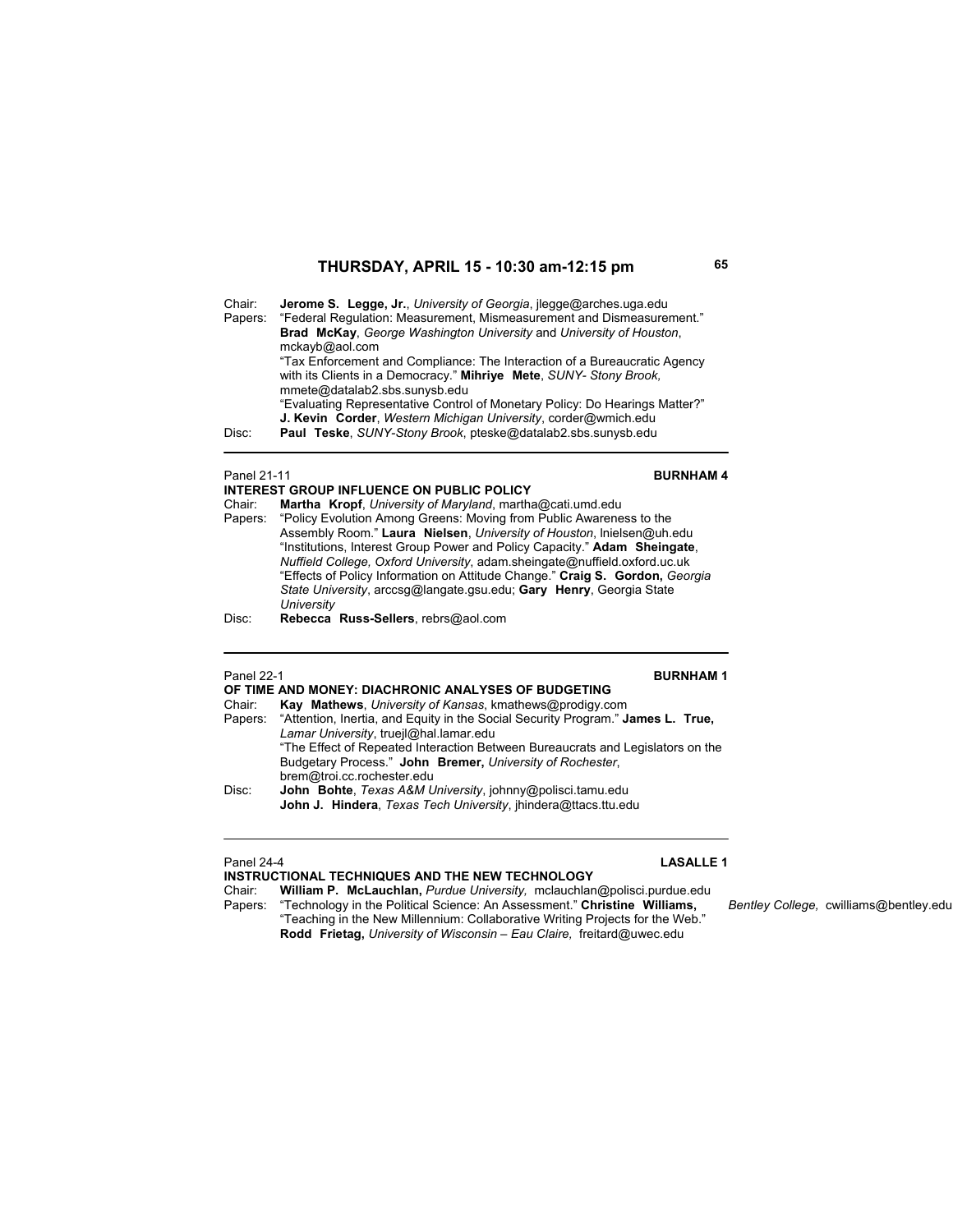"The World on the Web: A Resource Guide to Using the Internet in Introductory Comparative Politics Classes." **Bryan Brophy-Baermann,** *University of Wisconsin – Stevens Point,* bbrophyb@uwsp.edu; **Michell Brophy-Baermann,**  *University of Wisconsin – Stevens Point,* mbrophy@uwsp.edu

"Old Dogs, New Tricks: Successful Accommodation of Technology and Traditional Style." **Edward I. Sidlow,** *Eastern Michigan University,*  Ed.Sidlow@emich.edu; **Beth Henschen,** *Eastern Michigan University,*  bhenschen@online.emich.edu; **Andrew Milstein,** *Eastern Michigan University,*  amilstei@online.emich.edu

Disc: **Lawrence Baum,** *The Ohio State University,* baum.4@osu.edu

### Panel 25-3 **MONTROSE 3 WELFARE STATES IN THE GLOBAL ECONOMY**<br>Chair: **Christopher Way**, Cornell University, Cr Chair: **Christopher Way**, *Cornell University*, Crw12@cornell.edu Papers: "Governing in the Global Economy." **Geoffrey Garrett**, *Yale University*, Geoffrey.garrett@yale.edu; **Jonathan A. Rodden**, *Yale University,* jonathan.rodden@yale.edu "Welfare States and Labor-Market Regimes in OECD Countries."  **Jonas Pontusson**, *Cornell University*, Jgp2@cornell.edu "Inequality and Redistribution." **Michael Wallerstein**, *Northwestern University*, m-wallerstein@nwu.edu "Citizen Support for Economic Reform in Industrial Democracies." **Karl Kaltenthaler,** *Rhodes College,* Kaltenthaler@rhodes.edu Disc: **Robert Franzese, Jr.**, *University of Michigan*, Franzese@umich.edu

# Panel 26 -5 **DEARBORN 3**

**ROUNDTABLE: GENDER RESEARCH AND POST-POSITIVIST METHODOLOGIES: ISSUES OF DISCIPLINARY RESISTANCE** Chair: **Laura R. Winsky Mattei**, *SUNY at Buffalo*, Lmattei@acsu.buffalo.edu Part: **Lyn Kathlene**, *University of Nebraska at Lincoln*, Lkathlene@unl.edu **Georgia Duerst-Lahti**, *Beloit College*, Duerstgj@beloit.edu

**Janet Flammang**, *Santa Clara University*, Jflammang@scu.edu **Peregrine Schwartz-Shea**, *University of Utah*, psshea@poli-sci.utah.edu **Pamela Brandwein**, *University of Texas at Dallas*, Pbrand@utdallas.edu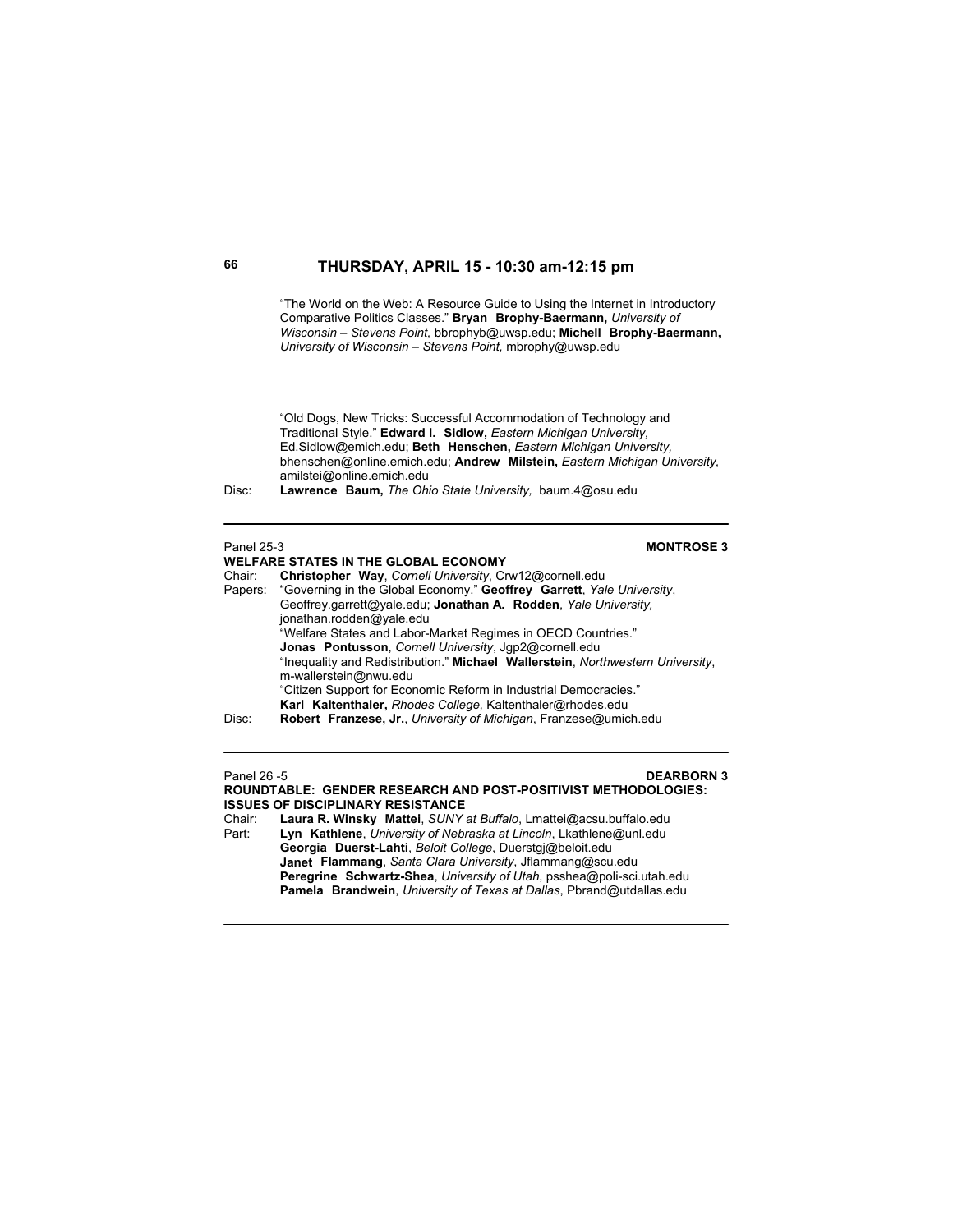## **THURSDAY, APRIL 15** - **12:30 - 3:00 pm**

### **MPSA COUNCIL MEETING EMPIRE ROOM**

President: **James L. Gibson**, *University of Houston*

## **THURSDAY, APRIL 15 - 1:30 - 3:15 pm**

POSTER SESSION 2 **EXHIBIT HALL**

(Authors will be present from 1:30-3:15 pm)

Section 13 Posters **FORMAL MODELING**

1. "Using a Closed Curve with Constant Curvature to Visualize Patterns."

**Brian Lawson**, *University of California, Los Angeles*, Lawson@ucla.edu 2. "Information and Common Knowledge in Collective Action."

**Shlomo Mizrahi,** *Ben-Gurion University of Negev,* Shlomom@bgumai.bug.ad.il

## Section 14 Posters **EXHIBIT HALL INNOVATIONS IN RESEARCH METHODS**

- 1. "Maximum Likelihood Estimation in Small Samples." **Robert A. Hart, Jr.**, *University of North Texas*, hart@facstaff.
- 2. "Assessing the Impact of Education Public Policies: A Bayesian Hierarchical Model of Resource Allocation." **Jeff Gill**, *California Polytechnic University*, jgill@fas.harvard.edu; **Nick Theobald**, *California Polytechnic University*, ntheobal@polymail.cpunix.calpoly.edu<br>3. The Dynamic Programming (DP) Mode
- 3. "The Dynamic Programming (DP) Model and Its Application to the Analysis of Bureaucratic Behavior." **Mihriye Mete**, *State University of New York at Stony Brook*, mmete@ccvm.sunysb.edu
- 4. "Advantages of Multinomial Probit vs. Multinomial Logit." **Thomas E. Sowers II,**  *Florida State University*, tes8319@garnet.acns.fsu.edu; **Juan C. Copa**, *Florida State University*, jcc5708@garnet.acns.fsu.edu; **Belinda Creel Davis**, *Florida State University*, bgc1367@garnet.acns.fsu.edu
- 5. "Distance in International Relations: A New Data Set and Applications of Spatial Statistics." **Kristian S. Gleditsch**, *Harvard University,* ksg@cfia.harvard.edu

Section 17 Posters **EXHIBIT HALL**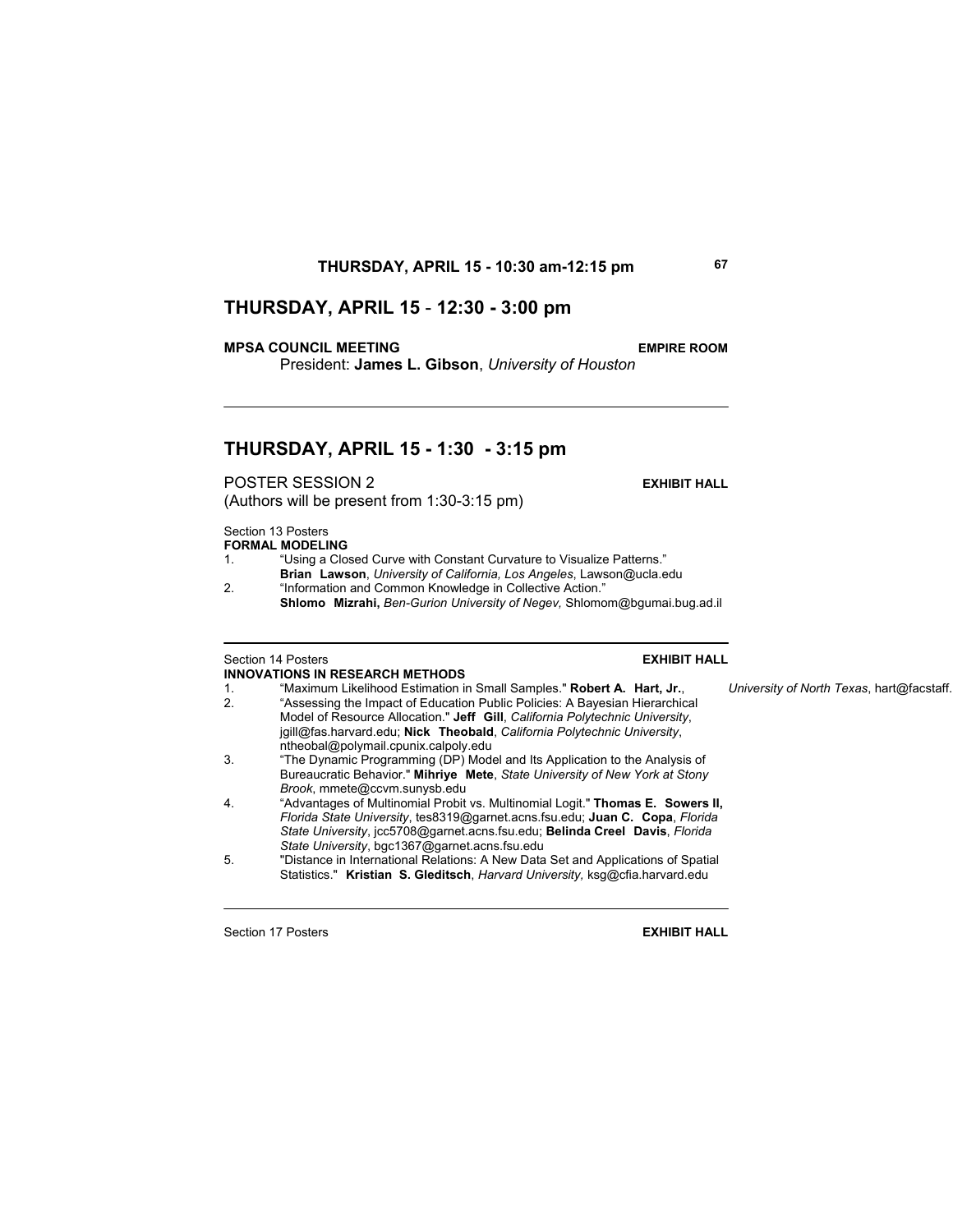### **ISSUES IN LEGISLATIVE POLITICS**

1. "Electoral Structure and the Substantive Incorporation of African-Americans in the California State Assembly." **David B. DeLuz**, *Claremont Graduate University*, david.deluz@cgu.edu 2. "The Location of Political Candidates: Electoral Competition in the U.S. Senate." **Joseph Gershtenson**, *University of Texas at Austin*, joeg@mail.la.utexas.edu. 3. "Making Time: Structural Determinants of Access to Members of Congress." **Michelle L. Chin**, *Texas A&M University*, chinm@polisci.tamu.edu. 4. "The Effect of Malapportionment on U.S. Senate Representation." **David Branham** and **Brett Kleitz**, *University o* 5. "The Growing Role of the Senate in Foreign Policy." **Joseph Patten**, Buena Vista University, patten@bvu.edu 6. "The Use of Focus Groups in Legislative Studies." **Cindy Simon Rosenthal, Craig A. Williams,** and **Ronald M. Peters, Jr.**, *University of Oklahoma*, csrosenthal@ou.edu 7. "Structure and Policy Change: the House Agriculture Committee." **Nancy Kursman,** *Wayne State University* 8. "Legislative-Executive Relations in Ukraine." **Vladimir A. Pigenko**, *Indiana University*, vpigenko@indiana.edu 9. "Senators as Presidential Candidates." **Barry Burden** and **Branwell D. Kapeluck**, *Louisiana State University*, bburden@lsu.edu

### Section 19 Posters **EXHIBIT HALL**

 $\overline{a}$ 

### **STATE POLITICS AND FEDERALISM**

- 1. "Why States Write More Constitutions Rather Than Less, Sooner Rather Than Later." **Susan Ellis**, *University of Michigan,* sueellen@umich.edu
- 2. "The Impact of the Ohio State Senate Bill 2 on the Demand for Correctional Resources in Portage County." **David Kessler,** *Kent State University,* dkessler@kent.edu
- 3. "The Severed Link: Accountability, Intellectual Freedom, and Public Libraries." Julie Bundt, *University of Northern Iowa*, bundt@uni.edu
- 4. "Public Opinion and Interest Group Responses to Environmental Policy." **Michael A. Dimock**, *North Carolina State University,* dimock@social.chass.ncsu.edu
- Disc: **Gregory A. Strizek**, *University of Colorado*, gregory.strizek@colorado.edu

### Session 25 Posters **EXHIBIT HALL POLITICAL ECONOMY**

1. "Challenging Deliberative Democracy." **Adam Simon**, *University of Washington*, Asimon@u.washington.edu

**Tracy Sulkin**, *University of Washington*, Tsulkin@u.washington.edu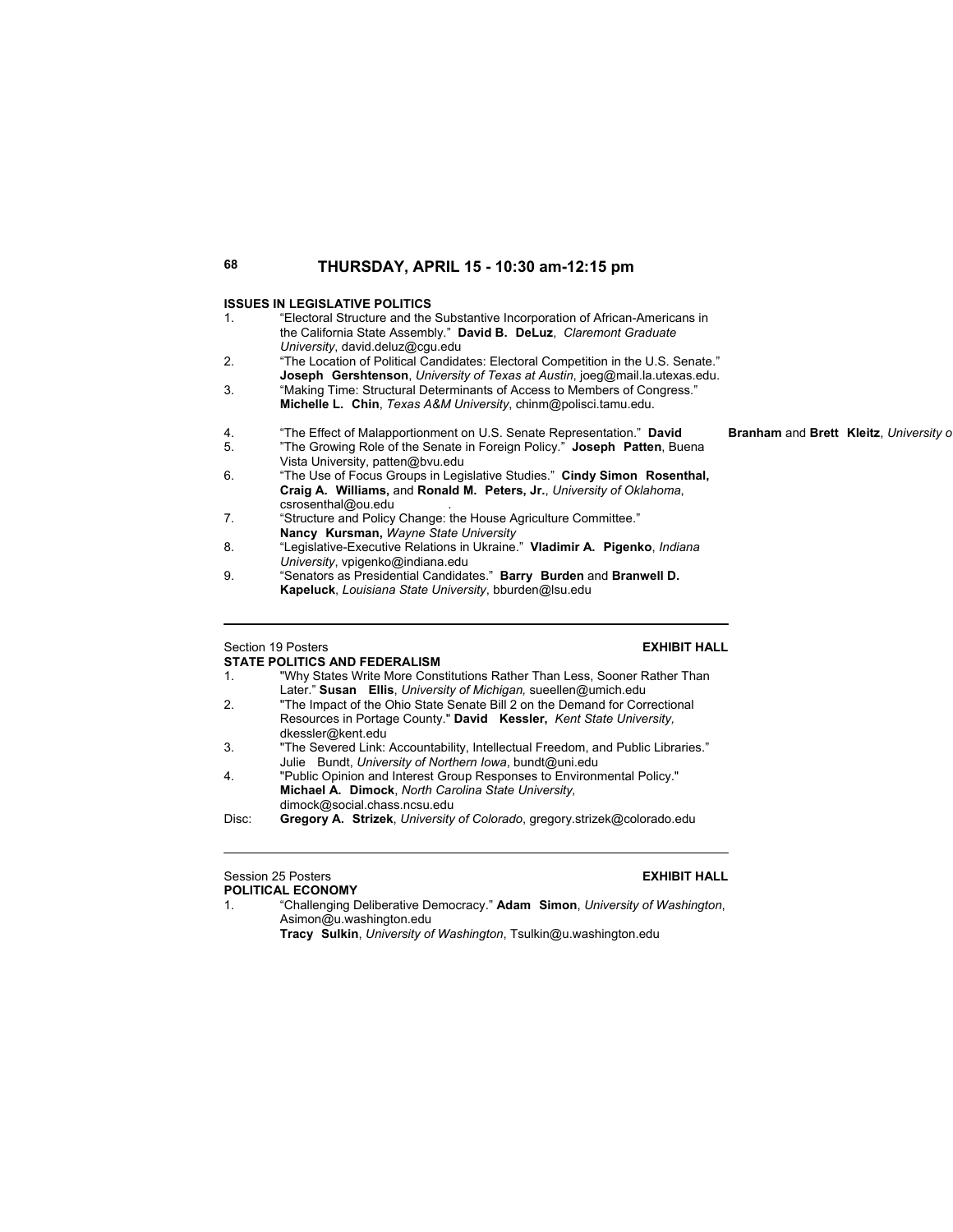| 2.<br>3.<br>4.                          | "Legislative Organization and Congressional Review of Agency Regulations."<br>Steven J. Balla, The George Washington University, Sballa@gwu.edu<br>"Determinants of Energy Conservation: Political Economy of Energy Taxation."<br>Svetlana V. Morozova, Claremont Graduate University,<br>Svetlana.morozova@cqu.edu<br>"Private Protection and Public Goods: The Role of Regulation."<br>Ekaterina Zhuravskaya, The Ohio State University                                                                                                                                                                                                                                                                                                                                                                     |  |                                     |  |
|-----------------------------------------|----------------------------------------------------------------------------------------------------------------------------------------------------------------------------------------------------------------------------------------------------------------------------------------------------------------------------------------------------------------------------------------------------------------------------------------------------------------------------------------------------------------------------------------------------------------------------------------------------------------------------------------------------------------------------------------------------------------------------------------------------------------------------------------------------------------|--|-------------------------------------|--|
| 5.                                      | "Gambling on Public Policy: The Effect of the Initiative Process on State Gaming<br>Policies." Frederick J. Boehmke, California Institute of Technology,<br>Boehmke@hss.caltech.edu                                                                                                                                                                                                                                                                                                                                                                                                                                                                                                                                                                                                                            |  |                                     |  |
| <b>Panel 1-13</b><br>Chair:<br>Part:    | <b>SANDBURG 2</b><br><b>ROUNDTABLE: COMPARATIVE POLITICS DATA-BASES</b><br>Phil Shively, University of Minnesota, shively@tc.umn.edu<br>Gary Cox, University of California, San Diego, gcox@weber.ucs.edu<br>Raymond Kennedy, International Foundation for Electoral Studies.,<br>ray@ifes.org<br>David Laitin, University of Chicago, d-laitin@uchicago.edu<br>Sharyn O'Halloran, Stanford University, sharyno@leland.stanford.edu<br>Jose Cheibub, University of Pennsylvania, cheibubu@ssc.upenn.edu<br>David Epstein, Stanford University, epstein1@leland.stanford.edu                                                                                                                                                                                                                                    |  |                                     |  |
| Panel 2-3<br>Chair:<br>Papers:<br>Disc: | <b>LASALLE 1</b><br><b>COMPARATIVE POLITICS, DEMOCRACY, POWER, AND FINANCE</b><br>Kisangani Emizet, Kansas State University, emizetk@ksu.edu<br>"Contemporary Comparative Politics Revisited: A Reinventory and Assessment."<br>Brian Smentkowski, Southeast Missouri State University,<br>bpsmentkowski@semovm.semo.edu; Michael Levy, Southeast<br>Missouri State University, mlevy@semovm.semo.edu<br>"Power, Society, and Property Rights." Kathryn Firmin-Sellers, Indiana<br>University, kfirmin@indiana.edu<br>"Privatization and Democracy: The Effects of Regime Type on Economic<br>Reform." Glen Biglaiser, Tulane University, gbilais@mailhost.tcs.tulane.edu<br>"Indices of Democracy: A Review of Their Strengths and Weaknesses."<br>Kisangani Emizet, Kansas State University, emizetk@ksu.edu |  | Gizachew Tiruneh, Binghamton Univer |  |

Panel 3-8 **DEARBORN 3**

**IDEOLOGY AND POLITICAL CLEAVAGES IN POST-COMMUNIST SOCIETIES** Chair: **William Reisinger**, *University of Iowa*, william-reisinger@uiowa.edu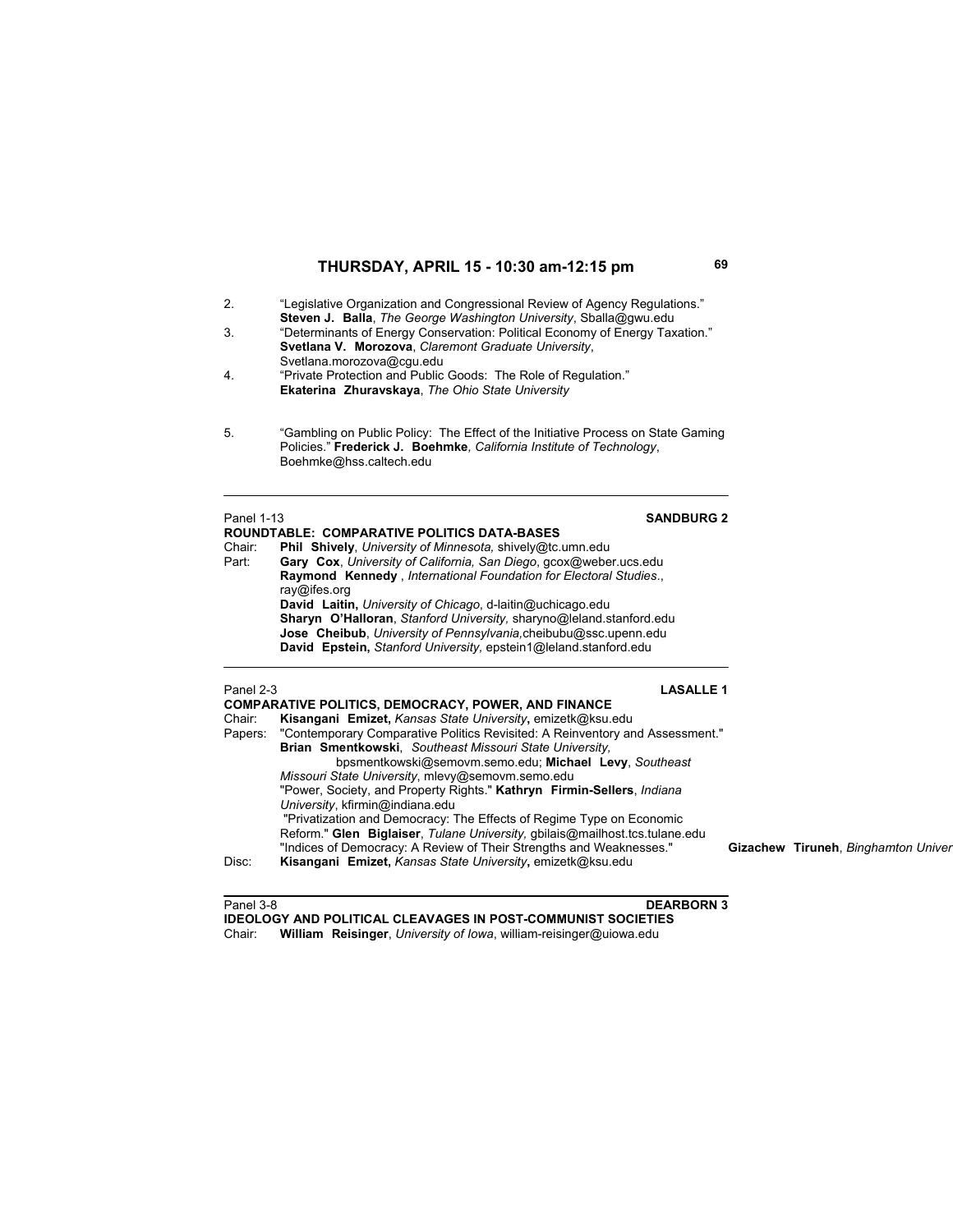Papers: "Ideology and Liberal Democracy in Post-Communist Eastern Europe: A Comparative Analysis." **John Dinse**, *Central Michigan University*, john.h.dinse@cmich.edu "Individual Freedom or Social Good? Russian Attitudes Toward Democracy and Socialism." **Ellen Carnaghan**, *St. Louis University*, carnagep@slu.edu "The Rural-Urban Divide: Differences in Attitudinal Structures and Patterns of Participation in Romania." **Paul Sum**, *Tulane University*, psum@mailhost.tcs.tulane.edu

 "Religious Conflict and Political Stability in Ukraine." **Gretchen Knudson Gee**, *Northern Arizona University*, gretchen.kn Disc: **William Reisinger**, *University of Iowa,* william-reisinger@uiowa.edu

### Panel 4-3 **SANDBURG 6**

### **FOREIGN POLICY AND DECISION-MAKING**

| Chair:  | Marc R. Rosenblum, University of California, mrosenbl@weber.ucsd.edu           |  |  |  |
|---------|--------------------------------------------------------------------------------|--|--|--|
| Papers: | "Immigration as Foreign Policy." Marc R. Rosenblum, University of California.  |  |  |  |
|         | mrosenbl@weber.ucsd.edu                                                        |  |  |  |
|         | "IMF: Domestic Sources of Foreign Affairs." Jeffrey W. Ladewig, University of  |  |  |  |
|         | Texas at Austin, iladewig@mailutexaas.edu                                      |  |  |  |
|         | "Information Inconsistency & Cognitive Algebra of Foreign Policy Decision      |  |  |  |
|         | Making." Nehemia Geva, Texas A&M University, e339ng@polisci.tamu.edu;          |  |  |  |
|         | Mark Skorick, Texas A&M University                                             |  |  |  |
|         | "Media's Role in the Policy Response to Complex Emergencies." Charlyne         |  |  |  |
|         | "Rational Legislators and Parliamentary Control." Steven D. Bos, University of |  |  |  |
|         | North Carolina-Chapel Hill                                                     |  |  |  |
| Disc:   | David Dickson, University of Memphis                                           |  |  |  |

 $B$ erens, University of Nebraska-Lincoln,

### **Panel 5-3** SANDBURG 7

## **ECONOMIC GLOBALIZATION: CAUSES AND CONSEQUENCES**

Chair: **Andrew Sobel**, *Washington University* "Economic Globalization, Primary Product Export Orientation, and Development in Chile: The View from a Best Case." **Marcus Kurtz**, *University of Miami,*  mkurtz@sba.miami.edu; **David Leblang,** *University of* North *Texas*, dleblang@unt.edu "Globalization and State Autonomy." **Jack Blanton***, Kent State University,* jblanton@kent.edu; Jodi Miller, Kent State University, jmillell@kent.edu "Economic Globalization: Friend or Foe of Democratization." **Christopher Bischoff**, *SUNY Albany,* cb0722@cnsvax.albany.edu

"Politics, Investment and the Global Economy." **Ronald D. Gelleny,** *Binghamton University*, be82572@binghamton.edu; **Matt McCoy,** *Binghamton University*, be82572@binghamton.edu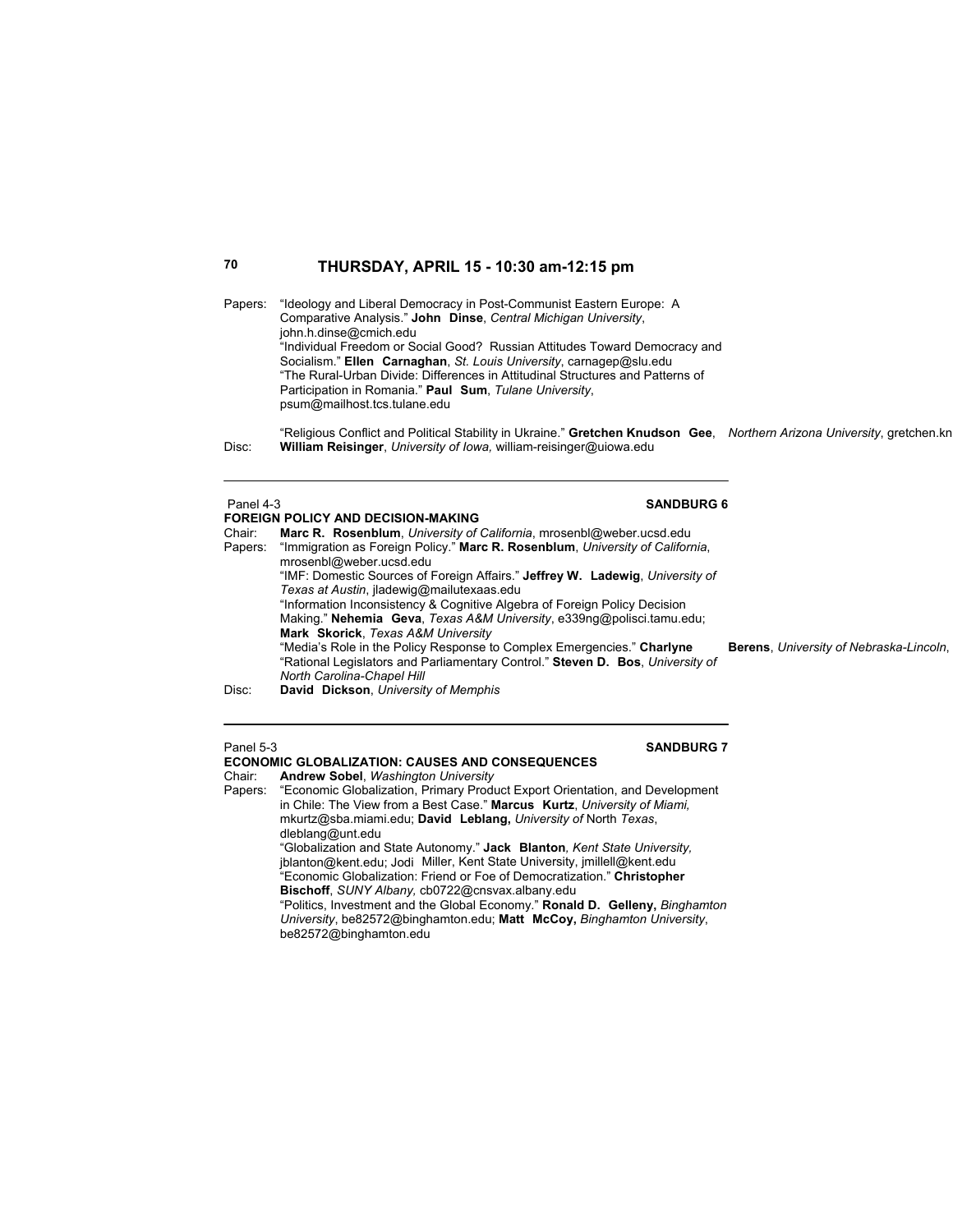Disc: **Andrew Sobel,** Washington University, sobel@artsci.wustl.edu

| Panel 6-4                                                                                                                              | <b>DEARBORN1</b>                                                                                                                                                                                                                               |
|----------------------------------------------------------------------------------------------------------------------------------------|------------------------------------------------------------------------------------------------------------------------------------------------------------------------------------------------------------------------------------------------|
|                                                                                                                                        | <b>RACE AND RACISM IN THE POLITICAL FABRIC</b>                                                                                                                                                                                                 |
| Chair:<br>Papers:                                                                                                                      | Keith Reeves, Harvard University, Keith Reeves@harvard.edu<br>"Affirmative Action in Higher Education: The Politics and Opinions of the Ne'x't<br><b>Generation of American Voters</b> "                                                       |
|                                                                                                                                        | Avis A. Jones-DeWeever, University of Maryland, ajones@macroint.com<br>"How Racism Becomes Ideological: The Relationship Between Racism and the<br>Right in 34 Countries." Hans Noel, University of California, Los Angeles,<br>hnoel@ucla.edu |
|                                                                                                                                        | "The Racial Component of 'Race-Neutral' Crime Policy Attitudes." Mark Peffley,<br>University of Kentucky, Mpeffl@pop.uky.edu                                                                                                                   |
|                                                                                                                                        | "The Influence of Issues, Economics and Assimilation on Interracial Political<br>Coalition Formation in the United States."                                                                                                                    |
| Disc:                                                                                                                                  | Samuel W. Winslow, Jr., Rutgers University, winslow@rci.rutgers.edu<br>Keith Reeves, Harvard University, Keith Reeves@harvard.edu                                                                                                              |
| <b>Panel 7-10</b>                                                                                                                      | <b>BURNHAM1</b>                                                                                                                                                                                                                                |
| SOCIAL-COGNITIVE MODELS OF VOTING AND POLITICAL BEHAVIOR<br>Chair:<br>Richard R. Lau, Rutgers University, ricklau@gehenna2.rutgers.edu |                                                                                                                                                                                                                                                |
| Papers:                                                                                                                                | "Good Genes and Issue Agreement in Candidate Appraisal." Margaret Ann<br>Curran, Northern Illinois University, mcurran1@niu.edu; James N. Schubert,<br>Northern Illinois University, t70jns@corn.cso.niu.edu; Carmer Strungaru,                |
|                                                                                                                                        | <b>Bucharest University</b><br>"The Impact of Threats and Opportunities on Political Participation." Joanne M.<br>Miller, Ohio State University, miller 1101@osu.edu; Jon A. Krosnick, Ohio                                                    |
|                                                                                                                                        | State University, krosnick@osu.edu                                                                                                                                                                                                             |
|                                                                                                                                        | "A Matter of Competence: The Role of Sophistication and Affect in Competence<br>Judgements of Presidential Candidates." Theresa Capelos, SUNY at Stony<br>Brook, tcapelos@ic.sunysb.edu                                                        |
|                                                                                                                                        | "The Ticking Clock and Political Preferences: Attitude Accessibility and Vote<br>Choice in the 1996 Presidential Election." William Morgan, Indiana University,<br>wdmorgan@indiana.edu                                                        |
| Disc:                                                                                                                                  | Karen Stenner, Princeton University, kstenner@mindspring.com                                                                                                                                                                                   |

Panel 7-14 **BURNHAM 2 POLICY BALANCING AND SPLIT-TICKET VOTING IN STATE AND NATIONAL ELECTIONS**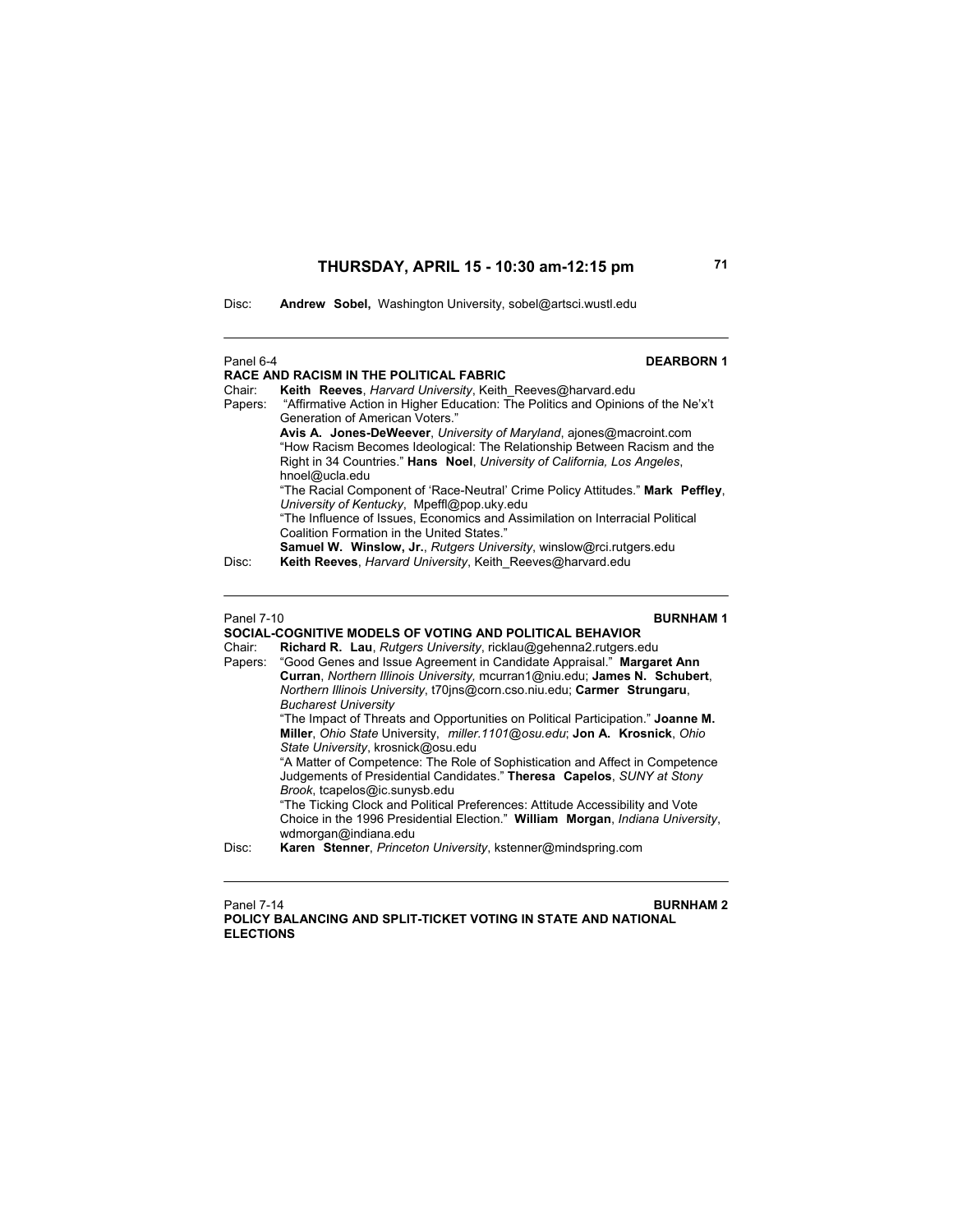| 72                                 | THURSDAY, APRIL 15 - 10:30 am-12:15 pm                                                                                                                                                                                                                                                                                                                                                                                                                                                                                                                                                                                                                                                                                                                                                                                                                                                                                               |                                          |
|------------------------------------|--------------------------------------------------------------------------------------------------------------------------------------------------------------------------------------------------------------------------------------------------------------------------------------------------------------------------------------------------------------------------------------------------------------------------------------------------------------------------------------------------------------------------------------------------------------------------------------------------------------------------------------------------------------------------------------------------------------------------------------------------------------------------------------------------------------------------------------------------------------------------------------------------------------------------------------|------------------------------------------|
| Chair:<br>Papers:                  | Brad Lockerbie, University of Georgia, lockerbie@mindspring.com<br>"Downsian Voting and the Seperation of Powers in Gubernatorial Elections."<br>Dean Lacy, Ohio State University, dlacy+@osu.edu; Philip Paolino, University<br>of Texas at Austin, ppaolino@jeeves.la.utexas.edu<br>"Partisanship in State Legislative Voting: Assessing Split-Ticket Voting in Light of<br>Partisan Constraint." John D. Cranor, Ball State University,<br>00jdcranor@bsuvc.edu                                                                                                                                                                                                                                                                                                                                                                                                                                                                   |                                          |
| Disc:                              | "Policy Balancing in 1996: Who are the Balancers?" Robert D. Brown,<br>"Eliminating the Straight Ticket Option: The Impact of the Change on Partisan<br>Judicial Races." Barbara J. Hayler, University of Illinois, Springfield; Calvin<br>Mouw, University of Illinois, Springfield, mouw@uis.edu<br>"The Impact of At Large Elections: Vote Dilution, Choice Dilution, and the Voting<br>Rights Act." Howard Scarrow, SUNY at Stony Brook,<br>Howard.Scarrow@sunysb.edu<br>Thomas M. Carsey, University of Illinois-Chicago, tcarsey@uic.edu                                                                                                                                                                                                                                                                                                                                                                                       | University of Mississippi, sprbrown@olen |
| <b>Panel 9-12</b><br><b>ACTION</b> | <b>SANDBURG 4</b><br>WOMEN IN THE LEGAL ARENA: UNDERSTANDING INCLUSION, ATTITUDES AND                                                                                                                                                                                                                                                                                                                                                                                                                                                                                                                                                                                                                                                                                                                                                                                                                                                |                                          |
| Chair:<br>Papers:                  | Fred Meyer, Ball State University, 00fameyerjr@bsuvc.bsu.edu<br>"Old Paths and New Horizons: The Ecology of Gender Representation in Local<br>Police Departments." Michael McCall, Washington University,<br>mmccall@artsci.wustl.edu<br>"Perspectives on the Feminist Critique of the Judiciary: A Q-Methodological<br>Approach." Chris Bonneau, Michigan State University,<br>BonneauC@pilot.msu.edu; Ralph Baker, Ball State University<br>"Gender and Decision-Making: The Case of the Female Labor Arbitrator."<br>Michele Hoyman, University of North Carolina, Chapel Hill and University of<br>Missouri-St. Louis, hoyman@unc.edu; Anne Draznin, University of Illinois,<br>Springfield, draznin@uis.edu<br>"Glick and Emmert Revisited: Gender and Racial Diversification of State<br>Supreme Courts." Elaine Martin, Eastern Michigan University, PLS-<br>Martin@online.emich.edu; Barry Pyle, Eastern Michigan University |                                          |
| Disc:                              | Liane Kosaki, University of Wisconsin, Madison,<br>liane.kosaki@ccmail.adp.wisc.edu                                                                                                                                                                                                                                                                                                                                                                                                                                                                                                                                                                                                                                                                                                                                                                                                                                                  |                                          |

### Panel 9-13 **PARLOR C WOMEN'S VIEWS OF THE POLITICAL WORLD: THE EFFECT OF UNIQUE CONTEXTS**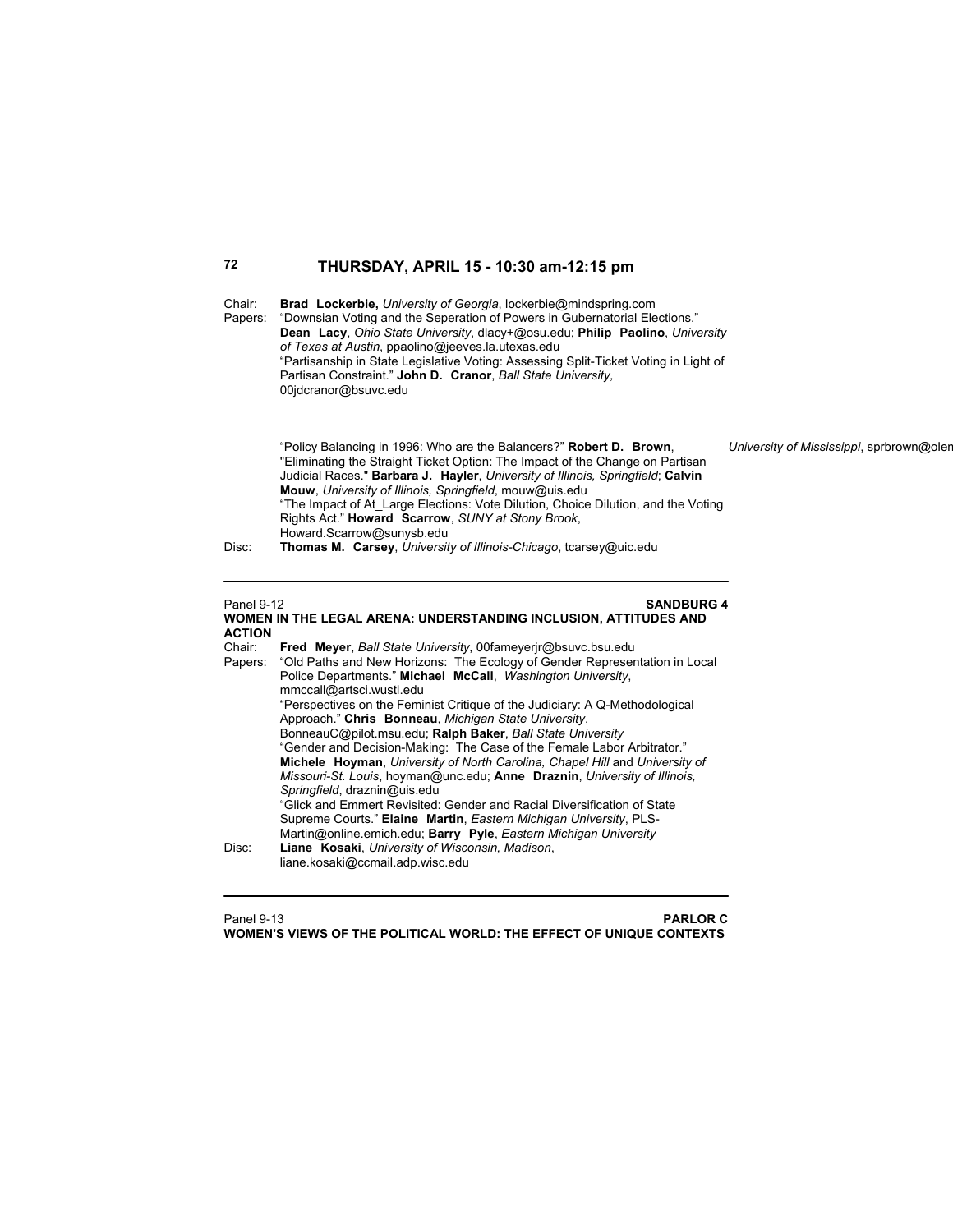### **ON WOMEN'S POLITICIZATION**

Chair: **Jamie Warner**, *Pennsylvania State University,* jbw119@psu.edu Papers: "Making Good Citizens: Welfare, Work, and the Path to Suitable Autonomy." **Georgia Duerst-Lahti**, *Beloit College*, duerstgj@beloit.edu "Immigrants into Citizens: The Islamic Headscarf as a Transitional Device in Fifth Republic France." **Charles M. Hoffman,** *Indiana University*, cmhoffma@indiana.edu

"Changing Issue Agendas of Women Clergy." **Laura R. Olson**, *Clemson University*, Laurao@clemson.edu; **Sue E.S. Crawford**, *Creighton University*, Crawford@creighton.edu; **James Guth**, *Furman University*, Jguth@furman.edu Disc: **Eileen McDonagh**, *Northeastern University*, emcd@neu.edu

### **Panel 10-4 BURNHAM 5 ETHNICITY AND EQUALITY IN THE NEW MILLENNIUM** Chair: **Maurice Mangum**, *Washington University,* mangum@artsci.wustl.edu Papers: "Ethnic Pluralism or Ethnic Dominance Revisited." **Kathleen Dowley**, *James Madison College*, dowleyka@pilot.msu.edu; **Brian D. Silver**, *Michigan State University*, bsilver@ssc.msu.edu "Political Cohesion and Division Among American Jewish Institutional Leaders." **Laurence A. Kotler-Berkowitz**, *University of Haifa*, laurence@poli.haifa.ac.il; **Lawrence Sternberg**, *Brandeis University* "Political Attitude Formation Among Latinos and Asian Americans."  **Janelle S. Wong**, *Yale University*, janelle.wonge@yale.edu "Assault on Equality: The Anti Affirmative Action and Anti Bilingual Politics of Late Twentieth Century America." **Adrian J. Lottie**, *Eastern Michigan University*, adrian.lottie@emich.edu; **Phyllis Noda,** *Eastern Michigan University,* phyllis.noda@emich.edu Disc: **Dianne Pinderhughes**, *University of Illinois Urbana-Champaign*, dpinderh@ux1.uiuc.edu

## Panel 11-7 **MONTROSE 2**

**VACLAV HAVEL** Chair: **Steven A. Gerencser**, *Indiana University South Bend*, sgerencs@iusb.edu "Havel and Arendt on Democratic Practice." Patrick McKinlay, Morningside *College,* pfm001@alpha.morningside.edu "Havel's *Largo Desolato."* **W. Merrill Downer**, *Thiel College*, wdowner@thiel.edu "Postmodern Democracy and the Thought of Vaclav Havel." **James McHenry**, *University of Michigan*, imchenr@umich.edu Disc: **Steven A. Gerencser**, *Indiana University South Bend*, sgerencs@iusb.edu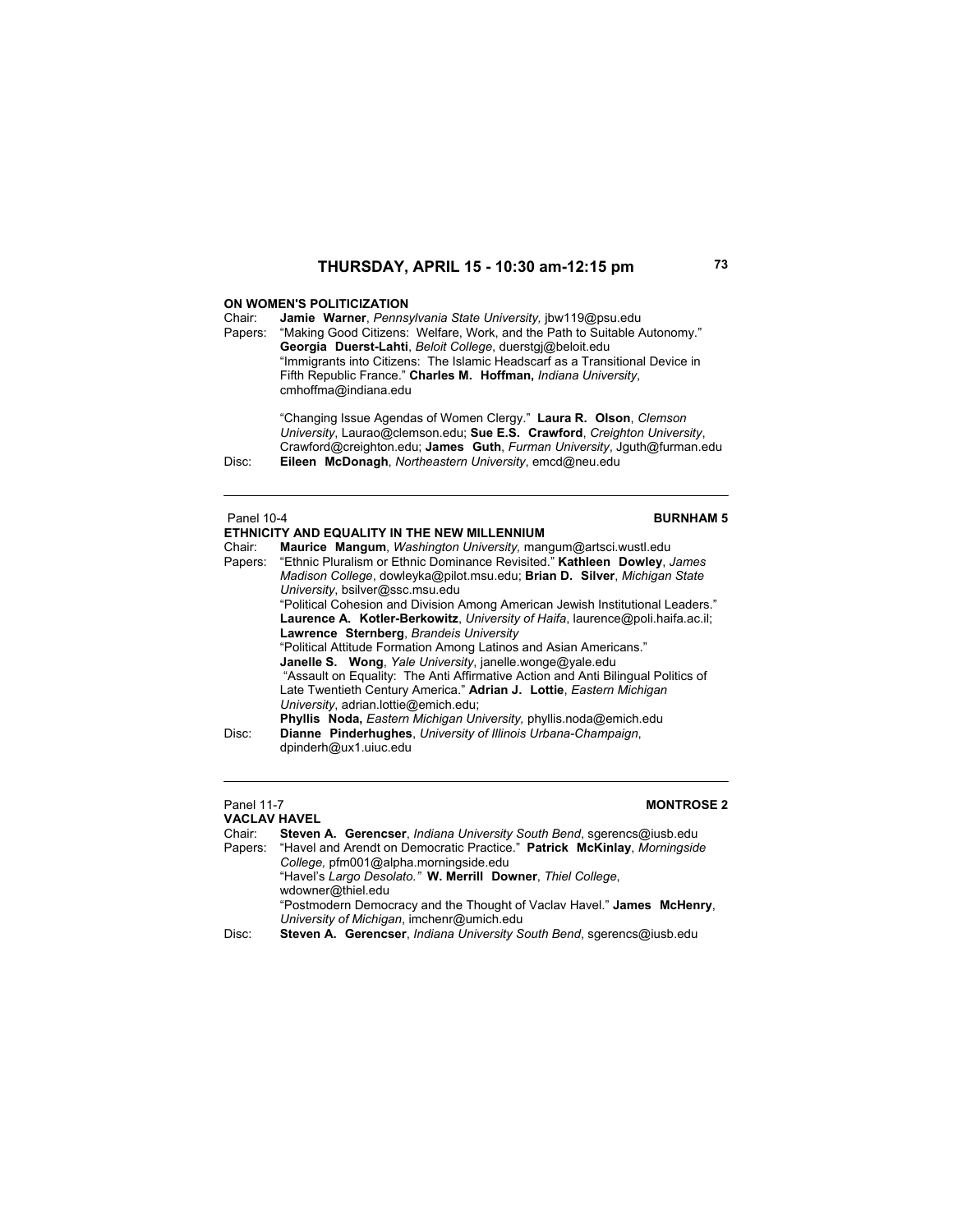| <b>Panel 12-1</b> | <b>MONTROSE 3</b>                                                                                                                                                                                                                                                                                                                                                                                                                                                                                                                                                                                               |                                      |
|-------------------|-----------------------------------------------------------------------------------------------------------------------------------------------------------------------------------------------------------------------------------------------------------------------------------------------------------------------------------------------------------------------------------------------------------------------------------------------------------------------------------------------------------------------------------------------------------------------------------------------------------------|--------------------------------------|
| Chair:<br>Papers: | DEMOCRACY, TECHNOLOGY, AND CITIZENSHIP<br>Danielle Allen, University of Chicago, dsallen@midway.uchicago.edu<br>"www.citizen.gov: Citizenship and the New Information Technology."<br>Michaele Ferguson, Harvard University, mfergus@fas.harvard.edu<br>"Home Alone: Tocqueville, Arendt, and Technological Displacement."<br>Benjamin Berger, Harvard University, bberger@fas.harvard.edu<br>"File Servers: Aristotle, Hegel, and the Dark Side of Computers as Slaves."<br>Andrew Sabl, Vanderbilt University, andrew.sabl@vanderbilt.edu<br>"Back to Work: Rethinking Technology, Ecology, and Citizenship." |                                      |
| Disc:             | Peter Cannavo, Harvard University, pcannavo@latte.harvard.edu<br>Danielle Allen, University of Chicago, dsallen@midway.uchicago.edu<br>Katherine Philippakis, Lewis and Roca, kphilippakis@Irlaw.com                                                                                                                                                                                                                                                                                                                                                                                                            |                                      |
| Panel 15-11       | <b>MONTROSE 1</b>                                                                                                                                                                                                                                                                                                                                                                                                                                                                                                                                                                                               |                                      |
| Chair:            | <b>PARTIES IN A COMPARATIVE SETTING</b><br>Anthony Nownes, University of Tennessee                                                                                                                                                                                                                                                                                                                                                                                                                                                                                                                              |                                      |
| Papers:           | "Regionalist Parties and European Integration. " Michael Bruter, University of                                                                                                                                                                                                                                                                                                                                                                                                                                                                                                                                  |                                      |
|                   | Houston, mbrut@bayou.uh.edu<br>"Bargaining Within Minority Governments: Israel, Norway and Germany."                                                                                                                                                                                                                                                                                                                                                                                                                                                                                                            |                                      |
| Disc:             | Michael Wolf, Indiana University                                                                                                                                                                                                                                                                                                                                                                                                                                                                                                                                                                                | Carmela Lutmar, New York University, |
| <b>Panel 16-5</b> | <b>CLARK 5</b>                                                                                                                                                                                                                                                                                                                                                                                                                                                                                                                                                                                                  |                                      |
| Chair:            | PRESIDENTIAL AGENDA SETTING<br>Wayne P. Steger, DePaul University, wsteger@wppost.depaul.edu                                                                                                                                                                                                                                                                                                                                                                                                                                                                                                                    |                                      |
| Papers:           | "Follow the Leader? Issue Ownership, the President, and the News Media."                                                                                                                                                                                                                                                                                                                                                                                                                                                                                                                                        |                                      |
|                   | David Holian, Indiana University, dholian@indiana.edu                                                                                                                                                                                                                                                                                                                                                                                                                                                                                                                                                           |                                      |
|                   | "Untangling the Web: The President's Foreign Policy Agenda."<br>Jeffrey S. Peake, Texas A&M University, jsp5417@polisci.tamu.edu                                                                                                                                                                                                                                                                                                                                                                                                                                                                                |                                      |
|                   | "The President's Program: Politicization and Policy Formulation, 1949-1996."                                                                                                                                                                                                                                                                                                                                                                                                                                                                                                                                    |                                      |
|                   | Andrew Rudalevige, Harvard University, Rudalev@fas.Harvard.edu                                                                                                                                                                                                                                                                                                                                                                                                                                                                                                                                                  |                                      |
| Disc:             | Wayne P. Steger, DePaul University, wsteger@wppost.depaul.edu                                                                                                                                                                                                                                                                                                                                                                                                                                                                                                                                                   |                                      |
|                   | Darrell M. West, Brown University, darrell west@brown.edu                                                                                                                                                                                                                                                                                                                                                                                                                                                                                                                                                       |                                      |
| Panel 17-13       | <b>PARLOR F</b>                                                                                                                                                                                                                                                                                                                                                                                                                                                                                                                                                                                                 |                                      |
|                   | <b>CONGRESSIONAL DELEGATION AND OVERSIGHT</b>                                                                                                                                                                                                                                                                                                                                                                                                                                                                                                                                                                   |                                      |
| Chair:            | Francine Sanders Romero, University of Texas at San Antonio,<br>fsromero@utsa.edu                                                                                                                                                                                                                                                                                                                                                                                                                                                                                                                               |                                      |
| Papers:           | "Variation in Congressional Oversight." Nicholas W. Jenny, State University of                                                                                                                                                                                                                                                                                                                                                                                                                                                                                                                                  |                                      |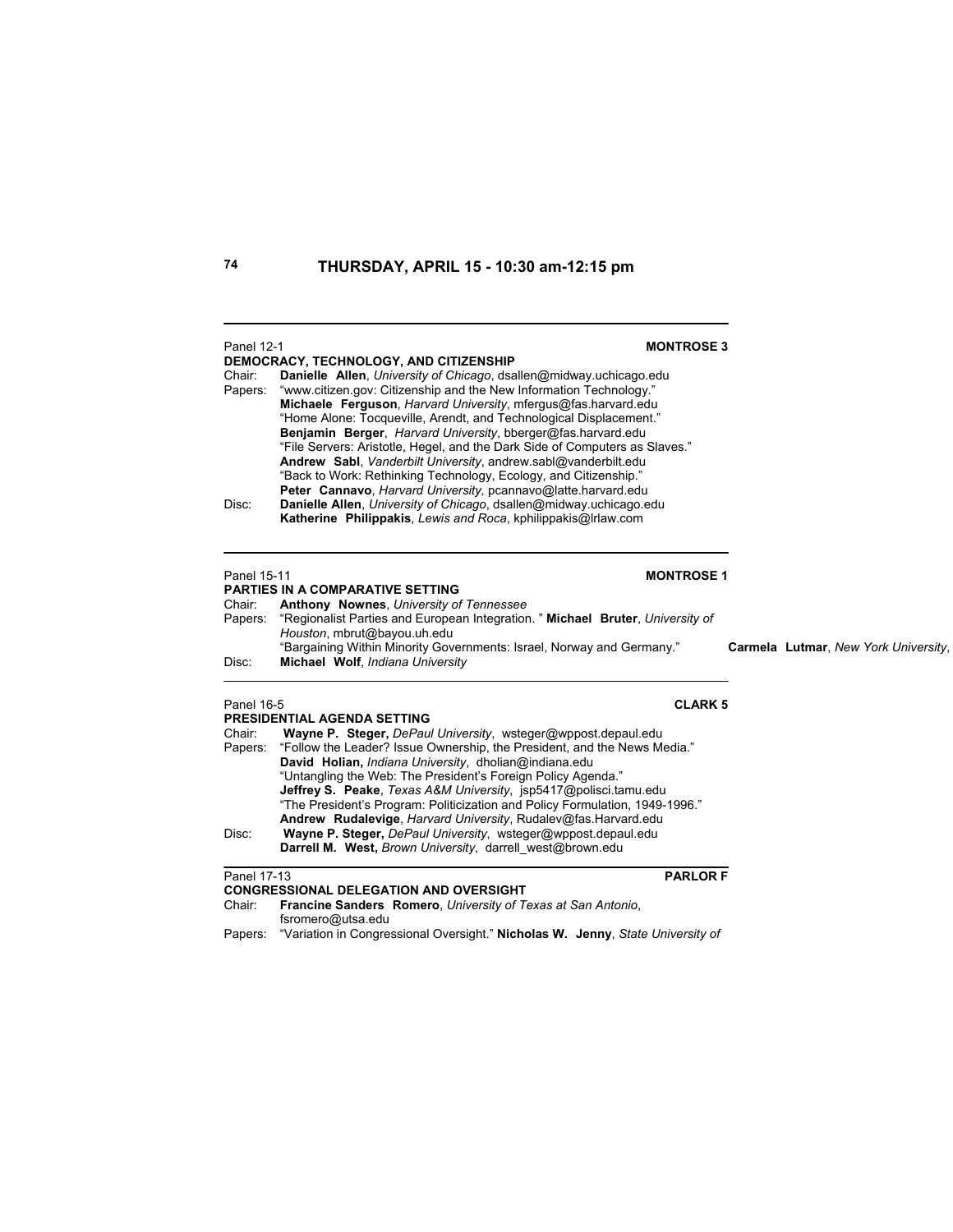*New York at Albany*, css@rockinst.org "Explaining Participation in Congressional Oversight: The Constituency Connection." **Diane L. Duffin**, *University of Nebraska* at *Kearney*, duffind@platte.unk.edu "Congressional Oversight and the Public Interest." **Michael J. Nickelsburg**, *SUNY at Stony Brook* "Studying Relations between Congress and the Executive: Good Questions, Incomplete Answers." **R. Eric Petersen,** *Syracuse University*, repeters@maxwell.syr.edu

Disc: **George Serra,** *Bridgewater State College*, gserra@bridgew.edu

### Panel 18-3 **CLARK 10 DECISIONS (ECONOMIC), DECISIONS (DISCRIMINATION), DECISIONS (FEDERALISM), DECISIONS (EQUAL PROTECTION) IN THE UNITED STATES SUPREME COURT**

| Chair:  | Kenneth P. Nuger, San Jose State University, kpnuger@email.sjsu.edu      |
|---------|--------------------------------------------------------------------------|
| Papers: | "Equal Protection and the U.S. Supreme Court: Ideology, Voting Behavior, |
|         | Constitutional Jurisprudence and Strategic Choice." Blake J. Nelson,     |
|         | Penn State Harrisburg, nxb17@mindspring.com; Paul A. Kramer,             |
|         | Moorhead State University, kramer@mhdma.moorhead.msus.edu                |
|         | "The Supreme Court, Sexual Discrimination, and the Solicitor General."   |
|         | <b>Jennifer J. Hora, University of North Carolina at Chapel Hill,</b>    |
|         | hora@email.unc.edu                                                       |
|         | "The Rehnguist Court's Federalism Decisions in Perspective." John Dinan, |
|         | Wake Forest University, dinanjj@wfu.edu                                  |
|         | "The Post-War Economy and Decision Making by the United States           |
|         | Supreme Court." Scott Barclay, SUNY-Albany,                              |
|         | aust@cnsvax.albany.edu; Victoria Farrar-Myers, University of Texas       |
|         | at Arlington, victoria@uta.edu                                           |
| Disc:   | <b>Susan G. Mezey, Loyola University Chicago, smezey@wpo.it.luc.edu</b>  |

 $\overline{\phantom{a}}$ 

### Panel 19-3 **DEARBORN 2**

**EMPOWERING CITIZENS IN STATE POLITICS**<br>Chair: **Saundra K. Schneider**. Universit Saundra K. Schneider, *University of South Carolina*, schneider@garnet.cla.sc.edu Papers: "Is Washington Really the Problem?" **Eric M. Uslaner**, *University of Maryland*, euslaner@bss2.umd.edu "Cooperation and Institutional Innovation: The Case of the National Estuary Program." **Mark Lubell,** *SUNY, Stony Brook*, mlubell@datalab2.sbs.sunysb.edu; **Mark Schneider**, *SUNY, Stony Brook*, mark@datalab2.sbs.sunysb.edu; **John T. Scholz**, *SUNY, Stony Brook*, scholz@datalab2.sbs.sunysb.edu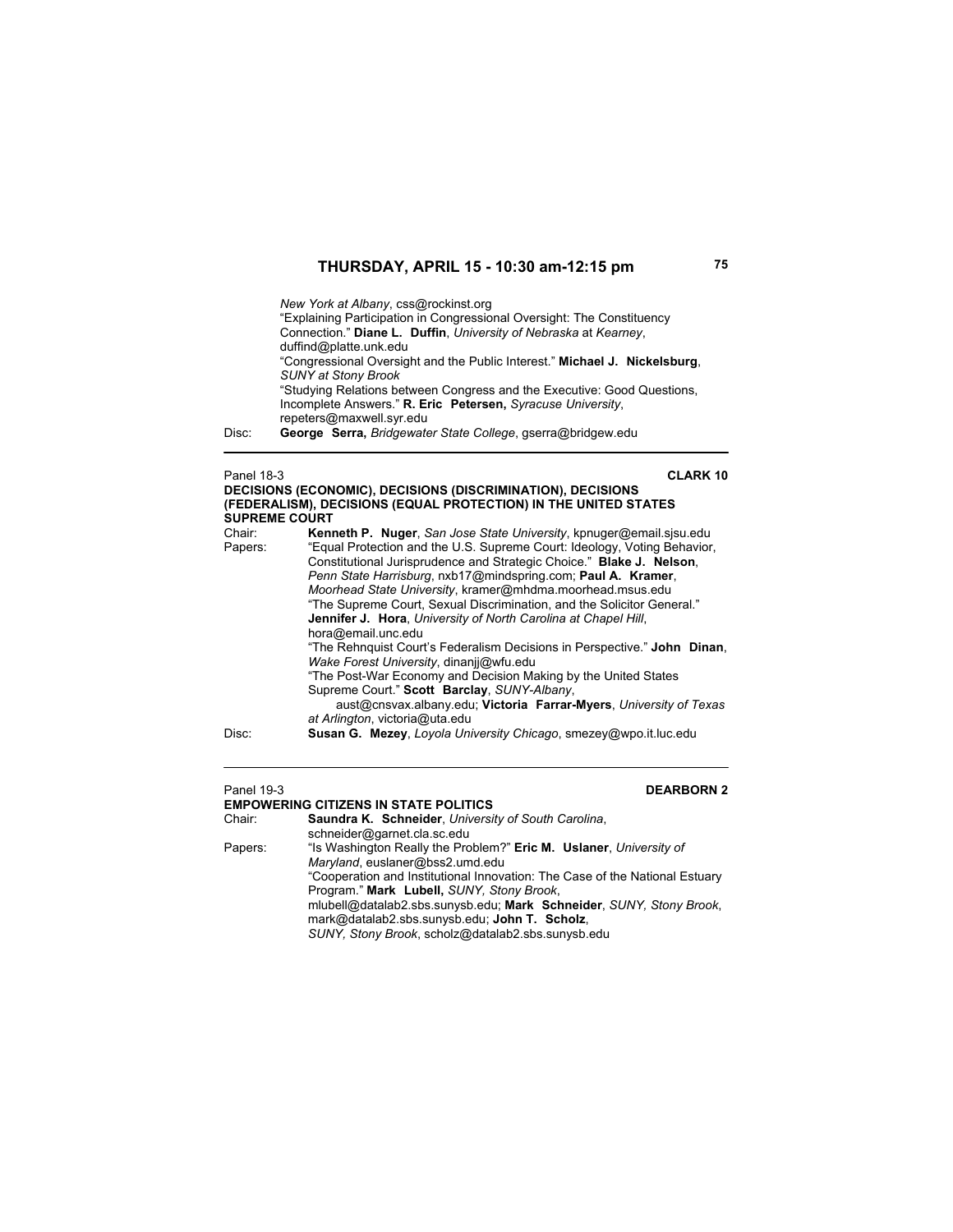"New Partnerships or Old Patterns: Are States the Keys to Opening Communities to National Service?" **Lynne E. Ford**, *College of Charleston*, fordl@cofc.edu; Frank Dirks, *College of Charleston* "Direct Democracy and Environmental Policy: An Exploration into the Determinants of Initiative and Referenda Elections in the States."  **William M. Salka**, *Lewis and Clark College*, salka@lclark.edu Disc: **Saundra K. Schneider**, *University of South Carolina*, schneider@garnet.cla.sc.edu

## **HIGHER EDUCATION – HOW HIGH IN THE NEW MILLENIUM?**<br>Chair: **Michael Mezey**, DePaul University, mmezey@condor. Michael Mezey, *DePaul University*, mmezey@condor.depaul.edu Papers: "Beyond Incrementalism: Changing Higher Education Governance in Illinois." **Jack Van Der Slik**, *University of Illinois at Springfield*, vanderslik.jack@uis.edu "Institutionalizing American Expertise: The Failed National University Movement, and the Formulation of Bureaucratic Authority: 1869-1919." **Mark Nemec** , *University of Michigan*, lands@umich.edu "Demanding Accountability and Getting It: State Legislatures and Medical Schools." **Carol Weissert**, *Michigan State University*, weissert@pilot.msu.edu "Individual Preferences and the Politics of Higher Education." **Robert Lowry** , *Michigan* State *University*, lowry@pilot.msu.edu Panel 21-12 **PARLOR D FEDERAL PROGRAMS: LOCAL HELP AND HINDRANCE**<br>Chair: Michael Licari SUNY Binghamton mlicari@bing Chair: **Michael Licari**, *SUNY Binghamton*, mlicari@binghamton.edu Papers: "Equal Under Whose Law? Administrative and Judicial Outcomes in Fair Housing Cases,1989-1998." **Kimi King**, *University of North Texas*, Kking@facstaff.cas.unt.edu "Principal-Agent Theory in the EZ's and EC's." **Marc Wallace**, *American University*, wallman@american.edu "The Impact of Competition on the Life Cycle of Federal Programs."

Panel 21-1 **MONTROSE 7** 

**James Cox**, *Binghamton University* "Nonlegislative Congressional Hearings and Changes in Public Housing Policy." **La Shonda Carter-Boone**, *University of Missouri-Columbia* Disc: **Richard Fording**, *University of Kentucky*, rford@pop.uky.edu

Panel 22-3 **BURNHAM 4**

**A FIESTA OF BUREAUCRATIC CONTROL RESEARCH, I: INFLUENCES AND**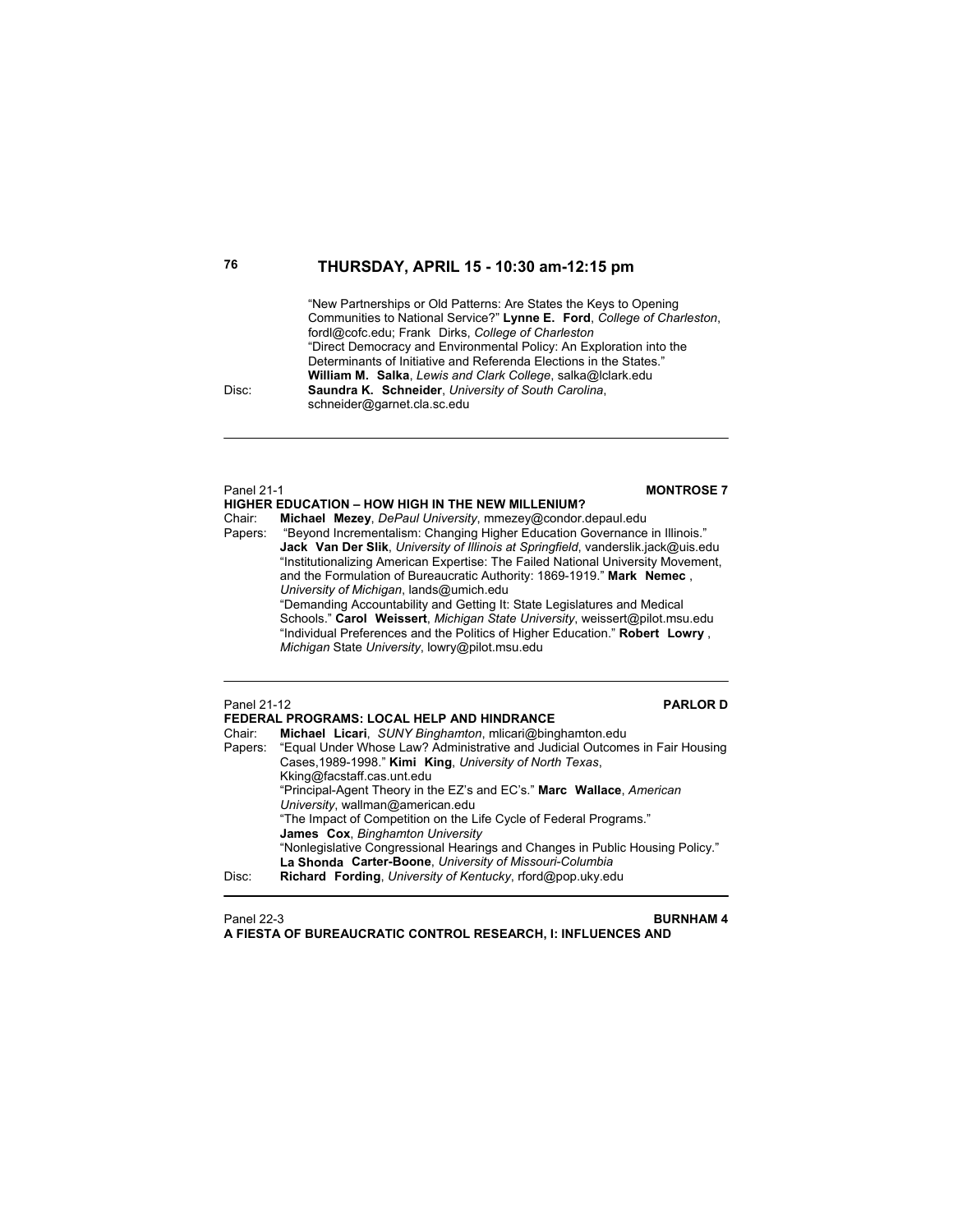## **DISCRETIONARY RESPONSES**

| Chair:  | Christopher Stream, University of Idaho, cstream@uidaho.edu                      |
|---------|----------------------------------------------------------------------------------|
| Papers: | "Privatization, Empowerment, and Productivity: Some Empirical Evidence On        |
|         | The Causes and Consequences of Employee Discretion." Laura Langbein,             |
|         | American University, langbei@american.edu                                        |
|         | "Determinants of Bureaucratic Discretion: Political Control of the Bureaucracy   |
|         | and the Venues of Influence." Amelia Rouse, University of New Mexico.            |
|         | amelia@unm.edu; Richard W. Waterman, University of New Mexico,                   |
|         | waterman@unm.edu                                                                 |
|         | "Designing State Air Pollution Control Agencies: Political Control versus Agency |
|         | Autonomy." Matthew Potoski, University of Kentucky, potoski@pop.uky.edu          |
| Disc:   | George A. Krause, University of South Carolina, george krause@sc.edu             |
|         | Christopher Stream, University of Idaho, cstream@uidaho.edu                      |
|         |                                                                                  |
|         |                                                                                  |

| Panel 23-2        | <b>LASALLE 2</b>                                                                                                                                                                                                                                                                                          |
|-------------------|-----------------------------------------------------------------------------------------------------------------------------------------------------------------------------------------------------------------------------------------------------------------------------------------------------------|
|                   | THE LEGACY OF THE PAST IN ELITE AND MASS WORLD VIEWS                                                                                                                                                                                                                                                      |
| Chair:            | Steven Benfell, Western Michigan University, steven benfell@wmich.edu<br>Papers: "Remnants of the Past: The Marxist-Leninist Legacy in the Russian Transition to<br>Democracy." Judith Kullberg, University of Michigan, kullberg@umich.edu;<br>William Zimmerman, University of Michigan, wzim@umich.edu |
|                   | "History, Politics and the Institutionalization of Memory in Japan, China and<br>Korea." Steven Benfell, Western Michigan University,<br>steven.benfell@wmich.edu                                                                                                                                         |
|                   | "Mental Maps and Structural Settings: Reconstructing What Elites Think to<br>Explain Why They Act." Derwin S. Munroe, Northwestern University,<br>dmu846@lulu.acns.nwu.edu                                                                                                                                |
| Dier <sup>.</sup> | <b>Paul Ahramson</b> Michigan State University Ahramson@msu.edu                                                                                                                                                                                                                                           |

## Disc: **Paul Abramson**, *Michigan State University*, Abramson@msu.edu

### Panel 26 - 1 **LASALLE 3 GENDER IDENTITY/FEMINIST IDENTIFICATION: A ROUNDTABLE INSPIRED BY THE WORK OF ROBERTA SIGEL**

| Kristi J. Andersen, Syracuse University, andersen@maxwell.syr.edu           |
|-----------------------------------------------------------------------------|
| Virginia Sapiro, University of Wisconsin - Madison, sapiro@polisci.wisc.edu |
| Sue Tolleson-Rinehart, University of North Carolina, suetr@unc.edu          |
| Leonie Huddy, SUNY-Stony Brook, Ihuddy@sbccvm.sunysb.edu                    |
| <b>Steven A. Peterson</b> , Penn State, sap12@psu.edu                       |
| Roberta Sigel, Rutgers University                                           |
|                                                                             |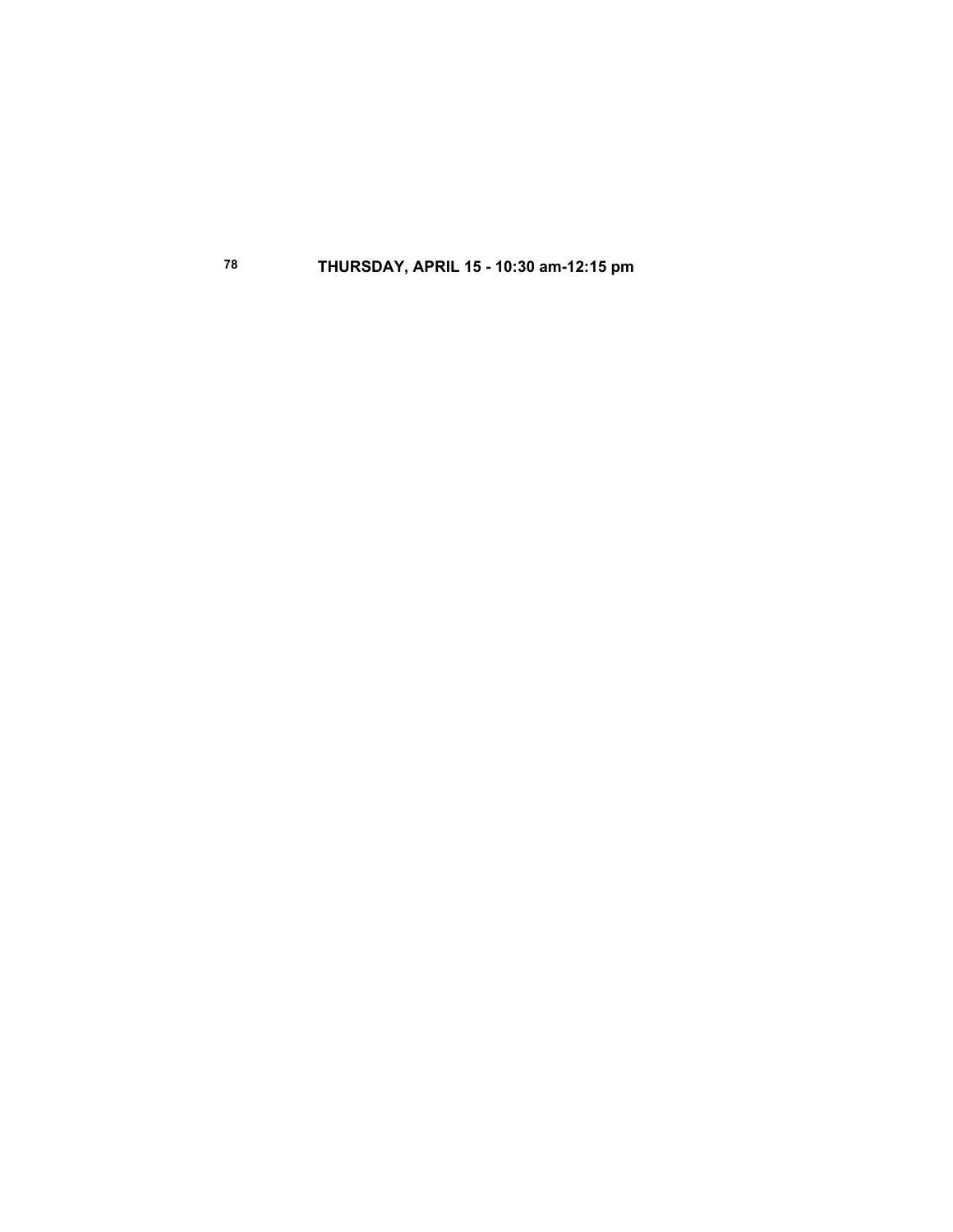## **THURSDAY, APRIL 15 - 3:30 - 5:15 pm**

POSTER SESSION 2 (Continues) **EXHIBIT HALL** 

See Page 66 For Listings

Theme Panel 1 **PARLOR F UNANSWERED QUESTIONS IN RESEARCH ON POLITICAL TOLERANCE: LOOKING BACKWARD/LOOKING FORWARD**  Chair: **Ada Finifter,** *Michigan State University* Part: **George Marcus,** *Williams College*  **James L. Gibson,** *University of Houston*  **Donna Bahry,** *Vanderbilt University*  **Steve Finkel,** *University of Virginia*  **Robert Weisberg**, *University of Illinois*  **Paul M. Sniderman,** *Stanford University*

### Panel 1-5 **SANDBURG 2**

 $\overline{a}$ 

## **NATIONALIST IDENTITIES AND POLITICAL BEHAVIOR**

Chair: **Robert Grey**, *Grinnell College*, grey@ac.grin.edu Papers: "Foundations of Political Participation and Political Party Support in Polarized Societies: Does National Identity Matter?" **Vicki L. Hesli**, *University of Iowa*, vicki-hesli@uiowa.edu; **Maria F. Somuano**, *University of Iowa*, maria\_somuano@uiowa.edu; **Francisco J. Llera**, *University of the Basque Country*, Francisco\_Llera@eustat.es **"**Economic Regionalism, National Identity, and Immigration Attitudes: A Cross-National Study of Canada, Germany, Sweden, and the United States." **David M. Rankin**, *University of California, Santa Barbara*, rankin@alishaw.ucsb.e "Immigration and the Politics of Inclusion and Exclusion in the EU: The Effect of the EU on Individual-Level Opinions Regarding European and non-European Immigrants." **Lauren M. McLaren**, *Bilkent University*, lauren@bilkent.edu.tr "Regions, Nations and Economic Integration: An Institutional Analysis of Nationalist Mobilization." **Siobhan Harty**, *Dalhousie University* Disc: **Markus M. L. Crepaz**, *University of Georgia*, mcrepaz@arches.uga.edu

Panel 2-4 **SANDBURG 4 DEMOCRACY, HUMAN RIGHTS, AND POPULAR PARTICIPATION IN LATIN AMERICA** Chair: **Marc Belanger**, *Saint Mary's College*, belanger@saintmarys.edu Papers: "The Post-Cold War Syndrome of Deregulation of State Use of Violence."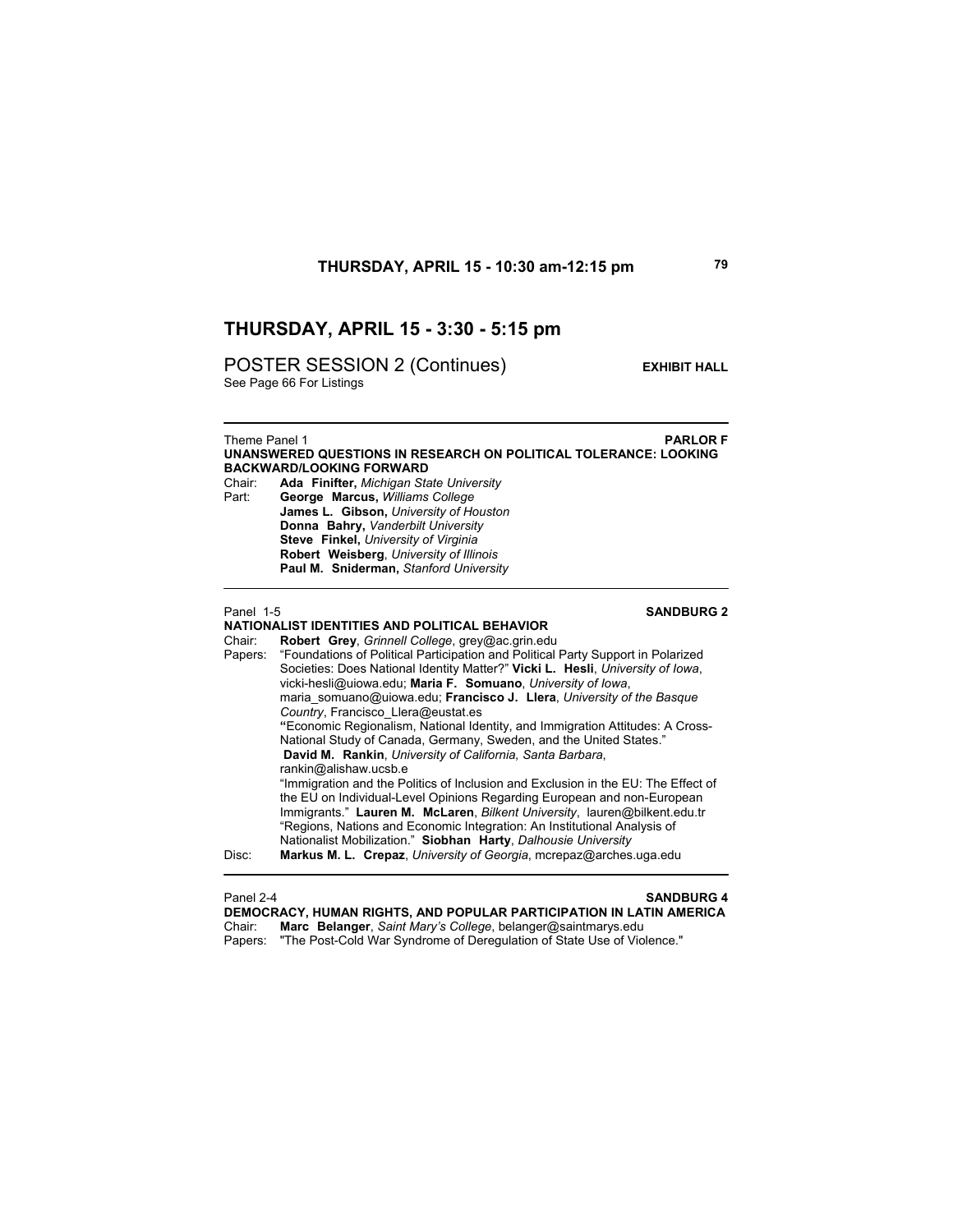## **80 THURSDAY, APRIL 15 - 3:30-5:15 pm**

**Ana Tereza Lemos-Nelson,** *University of Notre Dame*, ramos.b@nd.edu "Truth and Reconciliation in Mexico in the Aftermath of Tlatelolco." **Michele Waslin**, *University of Notre Dame,* waslin.1@nd.edu "Grass-Roots Organizations and Local Political Participation in Mexico." **Claudio A. Holzner**, *University of Michigan*, cholzner@umich.edu "Economic Reform and Democratic Consolidation in Central America." **Richard Stahler-Sholk**, *Eastern Michigan University*, rsholk@online.emich.edu "The Participatory Affect of Sector Employment: Comparison of the Political Participation of Formal and Informal Sector Workers in Mexico and Costa Rica." **Douglas Thornton**, *Texas A&M University*, dst@polsci.tamu.edu Disc: **Marc Belanger**, *Saint Mary's College*, belanger@saintmarys.edu

### **Panel 3-1 SANDBURG 3**

**ELECTORAL SYSTEMS AND THE CONSTRUCTION OF DEMOCRACY** Chair: **Timothy Frye**, *Ohio State University*, frye.51@osu.edu Papers: "Russia's Electoral System: Possible Reforms and Potential Consequences." **Mikhail Myagkov**, *University of Oregon* **Peter Ordeshook**, *Cal Tech,* ordeshook@hss.caltech.edu "Reassessing Duverger's Law: The Double Ballot System and its Impact on Political Parties." **Misa Nishikawa**, *Michigan State Universit*y, nishikawa@pilot.msu.edu; **Erik Herron**, *Michigan State University*, herrone@pilot.msu.edu "Rulers and Rules: Reassessing Electoral Laws and Political Liberalization in the Middle East." **Ellen Lust-Okar**, *Rice University,* lustokar@rice.edu; **Amaney Jamal**, *University of Michigan*, amaneyps@umich.edu Disc.: **Timothy Frye**, *Ohio State University,* frye.51@osu.edu

### Panel 4-5 **SANDBURG 6**

|         | THEORY, INTERNATIONAL INSTITUTIONS, & CHANGE                                                   |
|---------|------------------------------------------------------------------------------------------------|
| Chair:  | Thomas Doleys, Vanderbilt University, thomas i doleys@vanderbilt.edu                           |
| Papers: | "Modeling Change in International Relations." Stephen Hartlaub, Frostburg                      |
|         | State University, S Hartlaub@frostburg.edu                                                     |
|         | "International Institutions and National Compliance: the Domestic Constituency                 |
|         | Mechanism." Xinyuan Dai, University of Chicago, xdai-l@uchicago.edu                            |
|         | "The Norming and Ruling of Encryption: Who is Really in Charge?"                               |
|         | <b>Jeffrey W. Seifert</b> , <i>Syracuse University</i> , <i>jwseifer@mailbox.syr.edu</i>       |
|         | $\theta$ /Eadward Divelsion From Frontician to Thomas $\theta$ Octobres O. This Asian $\theta$ |

"(Enduring) Rivalries: From Empiricism to Theory." **Cameron G. Thies**, *Arizona State University*, cthies@imap2.asu.edu

Disc: **Ronald Pope**, *Illinois State University*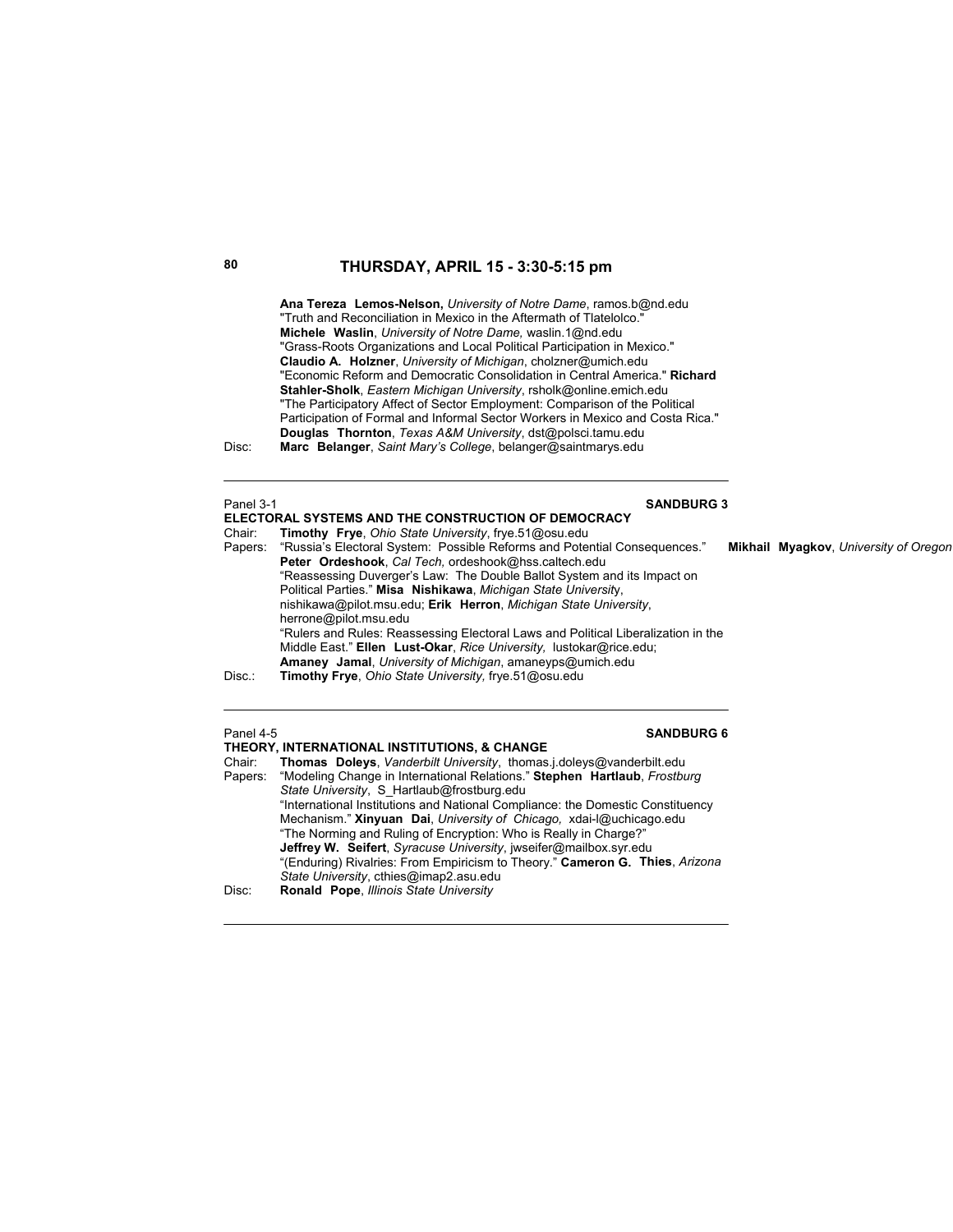### **THURSDAY, APRIL 15 - 3:30-5:15 pm 81**

### Panel 6-8 **DEARBORN 1**

**BASIC PROCESSES IN OPINION AND ATTITUDE FORMATION**<br>Chair: **Richard Sobel Harvard University rsobel@ksg harvard** Richard Sobel, *Harvard University*, rsobel@ksg.harvard.edu Papers: "An Experimental Test of Zaller's Microlevel Model of Opinion Formation." **Ingrid D. Anderson**, *Washington University*, idanders@artsci.wustl.edu "Attitude Accessibility and Cross-Activation Between Political Attitudinal Constructs." **Scott H. Huffmon**, *University of Mississippi*, huffmon@olemiss.edu "An Exploration on the Mechanisms of Motivated Reasoning." **Milton Lodge**, *SUNY-Stony Brook*, mlodge@notes.cc.sunysb.edu; **Charles Taber**, *SUNY-Stony Brook*; **Aron Chase Galonsky**, *SUNY-Stony Brook*, agalonsk@ic.sunysb.edu

"The Nature of (Mis)Belief Systems in Mass Publics." **David Schwieder**, *University of Illinois, Urbana-Champaign*, dschwied@uiuc.edu Disc: **Michael Neblo**, *University of Chicago*, Mneblo@midway.uchicago.edu

**Panel 7-5 BURNHAM 1** 

### **DO CAMPAIGNS MATTER? EFFECTS ON TURNOUT AND VOTE CHOICE** Chair: **Thomas M. Holbrook**, *University of Wisconsin-Milwaukee*,

homeboy@csd.uwm.edu

Papers: "A New Way to Model Campaign Effects." **John Geer**, *Vanderbilt University*, geer@ctrvax.vanderbilt.edu; **Richard R. Lau**, *Rutgers University*, ricklau@gehenna2.rutgers.edu "The Competitive Effect of Presidential Campaigns." **James E. Campbell**, *SUNY at Buffalo*, jcampbel@ascu.buffalo.edu "The Timing of Voting Decisions." **Janet M. Box-Steffensmeier**, *Ohio State University,* jboxstef@osu.edu; **David Kimball**, *Southern Illinois University*, dkimball@siu.edu "Can a Non-Partisan GOTV Campaign Boost Turnout? The Findings of a Large Scale Experiment Employing a Variety of Methods, Messages, and Intensities." **Alan Gerber**, *Yale University,* alan.gerber@yale.edu; **Donald Green**, *Yale University*, donald.green@yale.edu

Disc: **Lynn Vavreck**, *Dartmouth College*, lynn.vavreck@dartmouth.edu

## Panel 7-12 **BURNHAM 2**

**NEW DIRECTIONS IN CONGRESSIONAL PRIMARY ELECTIONS RESEARCH**  Chairs: **Marni Ezra**, *Hood College*, erzam@hood.edu **Peter Galderisi**, *Utah State University*, peterg@hass.usu.edu Papers: "Friend or Foe: The Effect of Primary Elections on Congressional Candidates."

**Marni Ezra**, *Hood College*, erzam@hood.edu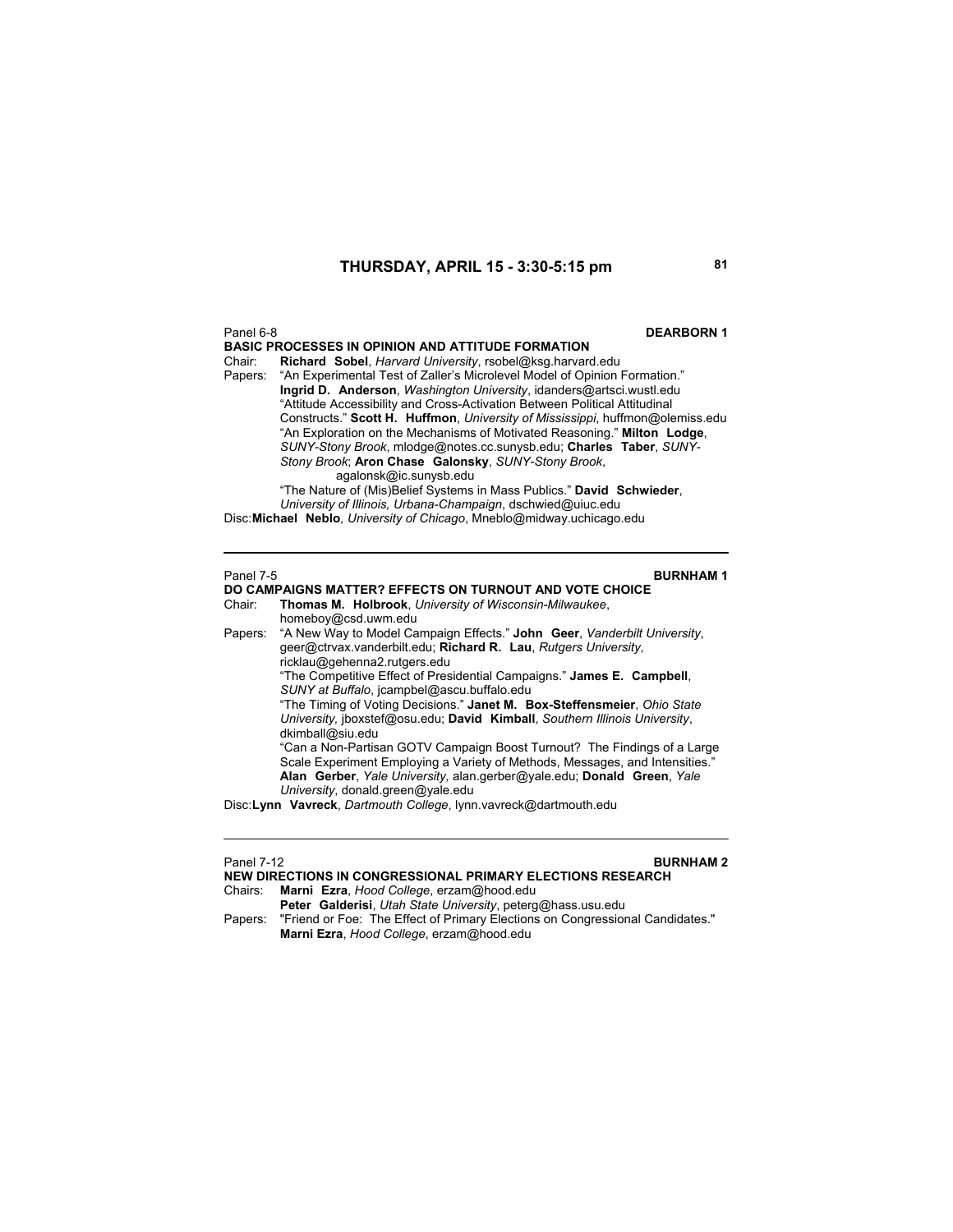## **82 THURSDAY, APRIL 15 - 3:30-5:15 pm**

"The Polarizing Effects of Congressional Primaries." **Barry Burden**, *Louisiana State University*, bburden@lsu.edu

"Getting at the Root of the Problem: Interest Group Involvement in Primary Elections." **John C. Green**, *University of Akron*, r1jg1@vm1.cc.uakron.edu Disc: **Tom W. Rice,** *Iowa State University,* tomrice@iastate.edu

## Panel 8-8 **LASALLE 3**

**GLOBAL AND INTERNATIONAL NEWS**<br>Chair: **Scott Althaus** University of Illi Scott Althaus, *University of Illinois at Urbana-Champaign*, salthaus@uiuc.edu Papers: "Seeing is Believing: Broadcast Media Coverage of Human Rights Abuses." **Stephen M. Caliendo**, *University of Missouri, St. Louis*, caliendo@umsl.edu; **Mark P. Gibney**, *University of North Carolina, Asheville*; **Angela Payne**, *Purdue University* "The Impact of Media Framing on German Peace Movement Mobilization."  **Alice H. Cooper,** *University of Mississippi*, acooper@olemiss.edu "In Search of Excitement: The Priority Structure of CNN's Worldview." **G.R. Boynton**, *University of Iowa*, bob-boynton@uiowa.edu<br>Disc: **Matthew A. Baum**, *University of California*, *San Diego*, Matthew A. Baum, *University of California, San Diego*, mbaum@weber.ucsd.edu

### Panel 9-11 **PARLOR C**

## **FEMINIST MOVEMENTS AND INTEREST GROUPS**

| Chair:  | Lisa Baldez, Washington University, labaldez@artsci.wustl.edu                |
|---------|------------------------------------------------------------------------------|
| Papers: | "Closer to a Pluralist Heaven? Cross-Cutting Issues, Representation, and     |
|         | Contemporary Interest Group Politics." Dara Z. Strolovitch, Yale University, |
|         | dara.strolovitch@yale.edu                                                    |
|         | "Who Contributes to EMILY and WISH: A Tale of Two Lists." Christine L. Day,  |
|         | University of New Orleans, clday@uno.edu; Charles D. Hadley, University of   |
|         | New Orleans, chadley@uno.edu                                                 |
| Disc:   | Lee Ann Banaszak, The Pennsylvania State University, Lab14@psu.edu           |
|         |                                                                              |

### Panel 10-2 **BURNHAM 5**

**TALKIN' THE TALK: AFRICAN AMERICAN DISCOURSE AND POLITICAL IDEOLOGY**

Chair: **Michael Dawson**, *University of Chicago*, daws@spc.uchicago.edu Papers: "Talking Black: The Effects of Group Interaction on Black Political Attitudes." **Melissa Harris**, *Duke University* "Nobody Can Fight Your Battles for You: Reframing Armed Resistance and

Women's Participation in the Black Power Movement." **Blair Murphy**, *Duke University*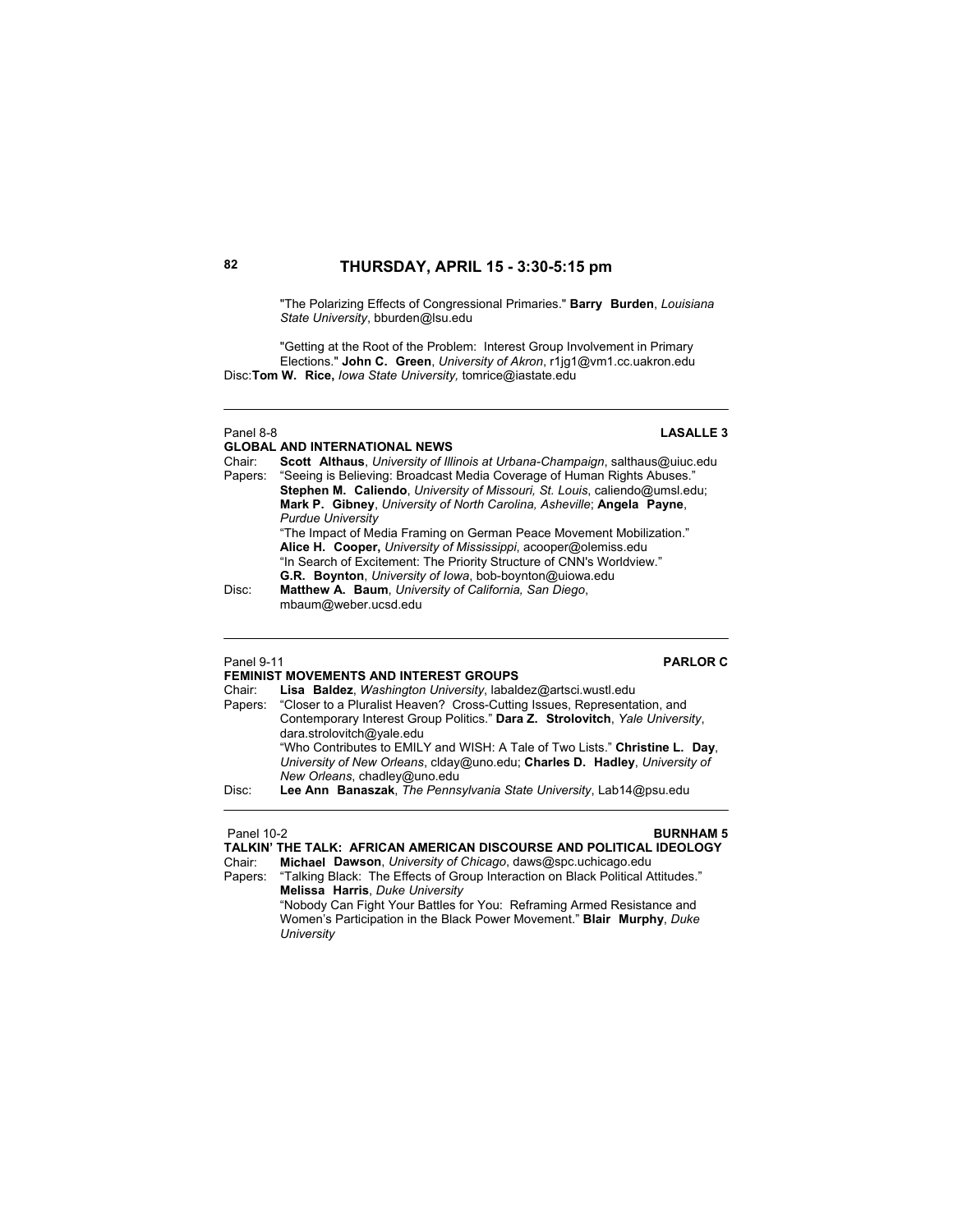"Behind Closed Doors...In a Glass House: African American Political Discourse and Public Controversy." **Todd Shaw**, *University of Illinois, Urbana-Champaign*, tc-shaw@uiuc.edu

Disc: **Michael Goldfield**, *Wayne State University*, m.goldfield@wayne.edu

# Panel 11-9 **MONTROSE 2 PRACTICING DEMOCRACY**<br>Chair: **James Farr**, Unive James Farr, *University of Minnesota*, jfarr@polisci.umn.edu Papers: "The Levellers: Founders of English Classical Republican Thought." **Mitchel Gerber**, *Southeast Missouri State University*, mgerber@semovm.semo.edu "Rousseauian Democracy in Early America: The Settlement of New England Communities Through the Ideas of Original Compact, General Will, and Associational Sovereignty." **Richard Laux,** *Illinois State University*, endymion@dave-world.net; **Andrea Stephens,** *Illinois State University*, stephensandrea@hotmail.com "Habermas, Deliberative Democracy, and the Early American Public Sphere." **Robert W. T. Martin**, *Hamilton College*, rmartin@hamilton.edu "Democratic Deliberation, Testimony, and Civil Society." **Gregory W. Streich**, *Ohio University,* streich@ohiou.edu **Emily Hauptmann**, *Western Michigan University*, hauptmann@wmich.edu

# Panel 12-3 **MONTROSE 3**

# **AUTONOMY, MORALITY, AND THE STATE**

Chair: **Amy R. McCready**, *Bucknell University*, mccready@bucknell.edu Papers: "Kantian Autonomy, Moral Agency and the Active State." **John Martin Gillroy**, *Bucknell University*, gillroy@bucknell.edu "Moving Beyond the Market: Libertarianism, Autonomy, and Individuality." **Claire Morgan**, *University of Maryland*, v-cmorgan@bss2.umd.edu "Civic Education in the Liberal State." **Emily Gill**, *Bradley University*, gill@ bradley.bradley.edu Disc: **Joe Bowersox**, *Willamette University*, jbowerso@willamette.edu

# **COMPUTATIONAL MODELS OF POLITICS**

[Co-Sponsored with Methodology]<br>Chair: Elisabeth Gerber, Univ

Chair: **Elisabeth Gerber**, *University of California*, San Diego,

- Egerger@weber.ucsd.edu
- Papers: "The Relationship Between Heterogeneous Preferences and Electoral Stability." **Scott de Marchi**, *Washington University* "Splitting a Pie by Simple Majority Rule: The Dynamics of Distributive Change." **Susanne Lohmann**, *Center for Advanced Studies in the Behavioral Sciences*, Lohmann@ucla.edu

"A Simplified Framework for Understanding the Behavior of Political Institutions."

# Panel 13-1 **LASALLE 1**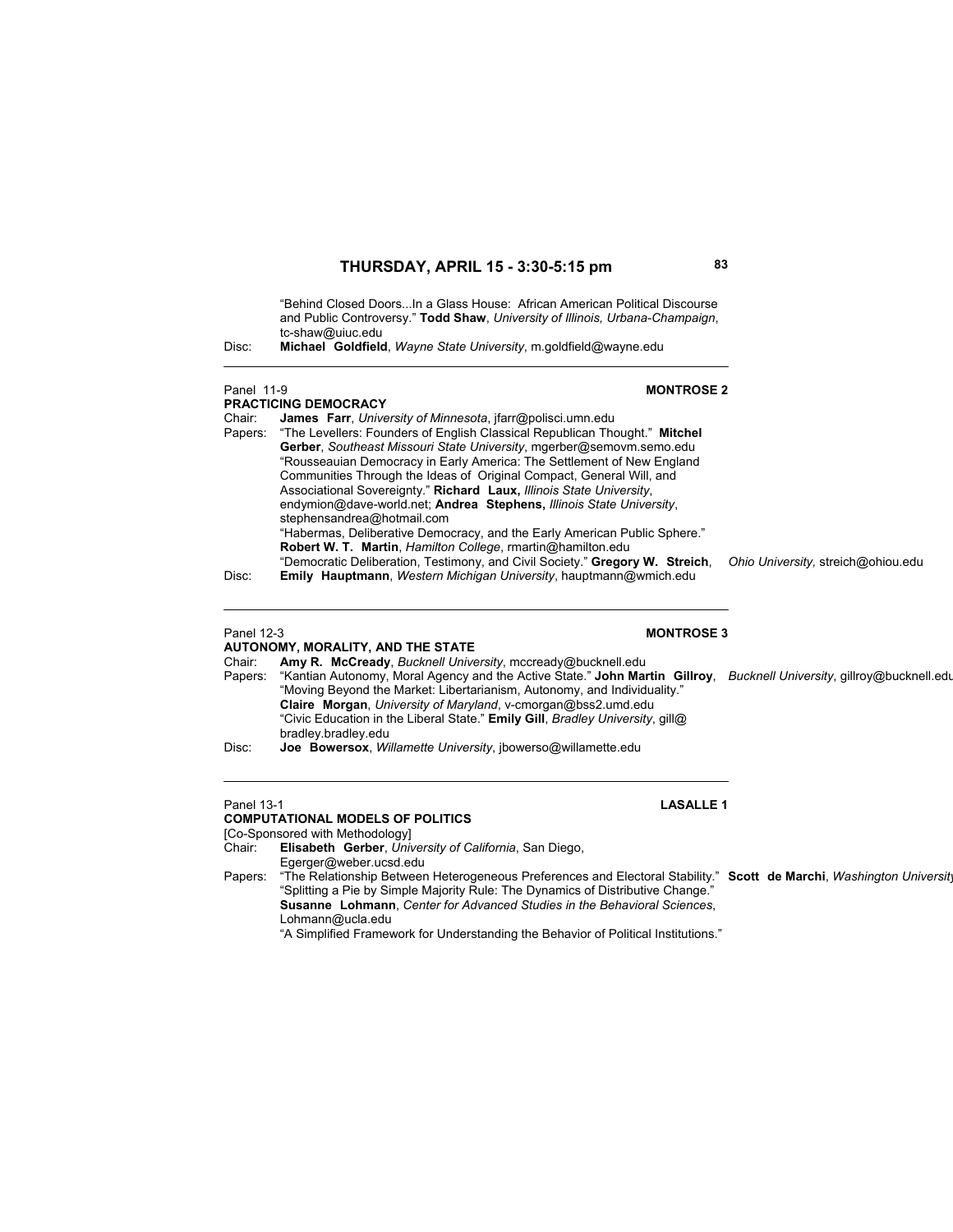**Ken Kollman**, *University of Michigan*, Kkollman@umich.edu; **John H. Miller**, *Carnegie Mellon University*, Miller@santafe.edu; **Scott E. Page**, *University of Iowa*, Scotte@page.biz.uiowa. edu

Disc: **Thad A. Brown**, *Los Alamos National Laboratory and University of Missouri, Columbia*, brownt@cnls.lanl.gov **Elisabeth Gerber**, *University of California, San Diego* 

### Panel 15-6 **MONTROSE 1 PARTY ORGANIZATION: RESEARCHING AN EVOLVING ROLE** Chair: **John J. Coleman**, *University of Wisconsin - Madison* Papers: "State Political Party Endorsements: Continuity and Change." **Malcolm Jewell**, *University of Kentucky*; **Sarah Morehouse**, *University of Connecticut*, macsarahj@worldnet.att.net "Candidate-PACs and the Multi-nuclear Party Organization," **Barbara Trish**, *Grinnell College*, trish@ac.grim.edu "Campaign Organizations, Electoral Studies, and Political Science: Have We Missed the Boat?" **Jody Baumgartner**, *Miami University*, jody@pos.net Disc: **Daniel M. Shea**, *Lafayette College*, shead@lafayette.edu

### Panel 16-10 **CLARK 5**

### **PUBLIC EVALUATIONS OF THE PRESIDENT**

Chair: **Richard A. Brody**, *Stanford University*, Brody@leland.Stanford.edu "The Effects of Domestic Policymaking and Position-taking on Disaggregated Presidential Approval Ratings: Blacks, Unions, and the Moral Right, 1952-1996." **Jon W. Bay**, *Northwestern University*, jonbay@nwu.edu "Institution vs. Actor: The Impact of Values, Evaluation, and Approval on Public Legitimation of the American Presidency." **Gary W. Copeland**, *University of Oklahoma*, copeland@ou.edu; **Jocelyn Jones**, *University of Oklahoma*, jojo@ou.edu "The Paradox of Presidential Approval: The Mixed Blessing of Divided Government to Presidential Success." **Gary M. Segura**, *Claremont Graduate University*, gary.segura@cgu.edu; **Stephen P. Nicholson**, *Santa Clara University*

Disc: **Richard A. Brody**, *Stanford University*, Brody@leland.Stanford.edu

### Panel 17-5 **LASALLE 5 THE PORK BARREL**

Chair: **Diane L. Duffin**, *University of Nebraska-Kearney*, duffind@platte.unk.edu Papers: "The Bi-Partisan Pork Barrel: Distributive Politics in Republican and Democratic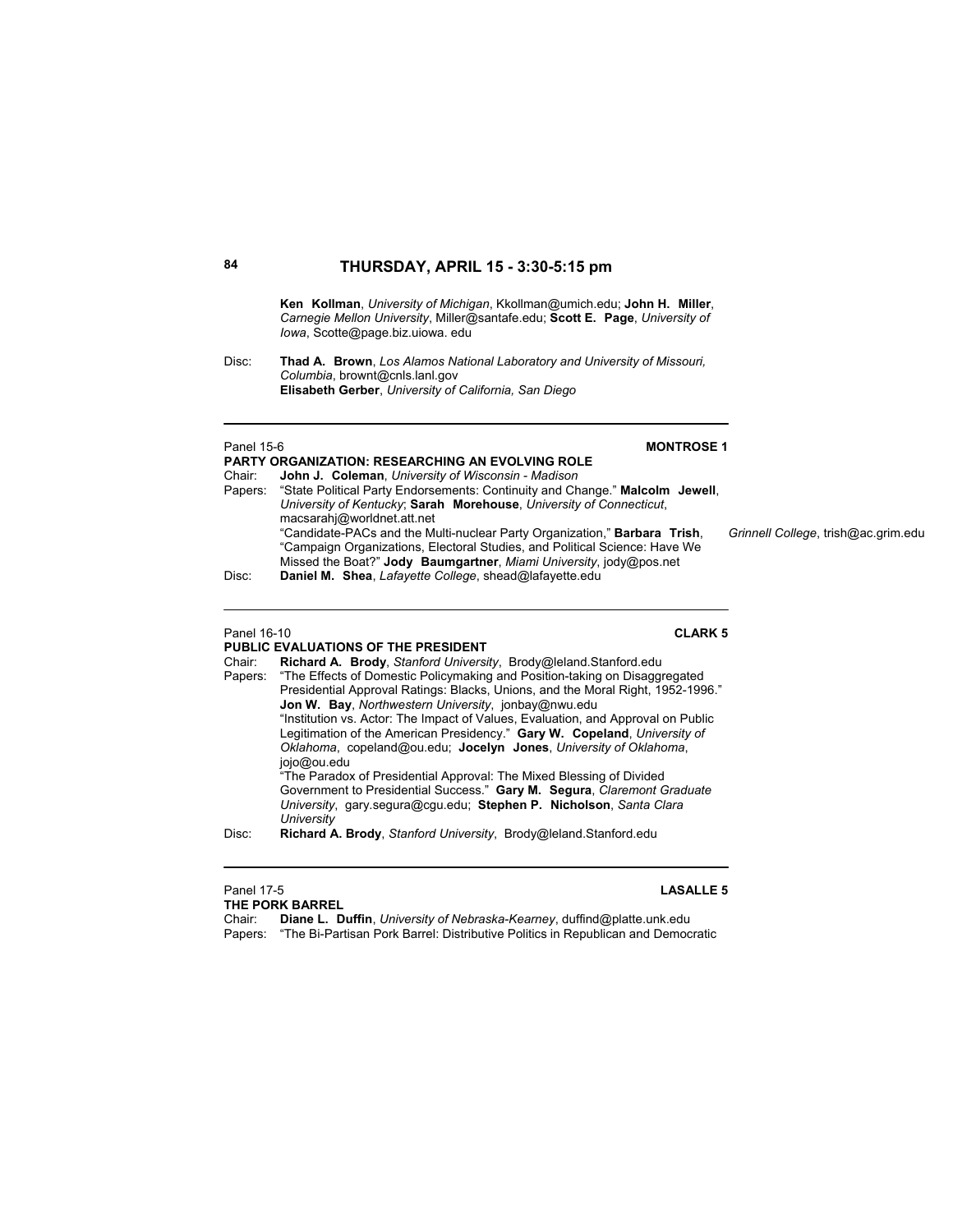Congresses." **Kenneth N. Bickers**, *Indiana University*; **Robert M. Stein**, *Rice University*

"Zeroed Out: The Politics of Terminating Federal Programs." **Gregory L. Bovitz**, *University of California, San Diego*, gbovitz@weber.ucsd.edu

"Pathways to Congressional Decision Making." **Peter Kobrak**, *Western Michigan University*, Peter\_Kobrak@wmich.edu "Equal Votes for Unequal Demands: Senate Coalition Building and Transportation Policy." **Frances Lee**, *Case Western Reserve University*, fel@po.cwru.edu

Disc: **Kevin B. Smith**, *University of Nebraska-Lincoln*, kbs@unlinfo.unl.edu

 $\mathbf{L}$   $\mathbf{L}$   $\mathbf{L}$   $\mathbf{L}$   $\mathbf{L}$   $\mathbf{L}$   $\mathbf{L}$   $\mathbf{L}$   $\mathbf{L}$   $\mathbf{L}$   $\mathbf{L}$   $\mathbf{L}$   $\mathbf{L}$   $\mathbf{L}$   $\mathbf{L}$   $\mathbf{L}$   $\mathbf{L}$   $\mathbf{L}$   $\mathbf{L}$   $\mathbf{L}$   $\mathbf{L}$   $\mathbf{L}$   $\mathbf{L}$   $\mathbf{L}$   $\mathbf{$ 

### Panel 17-17 **CLARK 7**

|        | LEGISLATORS' FLOOR BEHAVIOR                                                             |
|--------|-----------------------------------------------------------------------------------------|
| Chair: | Christine Degregorio, American University, cdegreg@american.edu                         |
|        | Papers: "Getting Rolled on the House Floor: Why do Majority Party Committee             |
|        | Contingents Lose their Bills? The Case of Ways and Means." Alan Rozzi,                  |
|        | UCLA, arozzi@ucla.edu                                                                   |
|        | "Deliberative Choices: Discipline in a Congressional Debate." Gary Mucciaroni,          |
|        | Temple University, mucc@vm.temple.edu; Paul J. Quirk, University of Illinois at         |
|        | Urbana-Champaign, p-quirk@uiuc.edu                                                      |
|        | "Position Taking, Legislative Signaling, and Non-Expert Extremism:                      |
|        | Cosponsorship of Managed Care Legislation in the 105 <sup>th</sup> Congress." Steven J. |
|        | Balla, George Washington University, sballa@gwu.edu; Christine L.                       |
|        | Nemacheck, George Washington University, nemac@gwu.edu                                  |
|        | "Speaking Up in Congress: Rhetoric in One-Minute Speeches."                             |
|        | <b>Jonathan Morris</b> , <i>Purdue University</i> , morris@polsci.purdue.edu            |
| Disc:  | Christine DeGregorio, American University, cdegreg@american.edu                         |

Panel 18-15 **CLARK 10**

**INTERESTS AND INFORMATION IN JUDICIAL DECISION-MAKING** Chair: **Karen O'Connor**, *American University*, oconn@american.edu Papers: "Strange Bedfellows: Politics, Courts and Statistics." **Wendy K. Tam Cho**, *University of Illinois at Urbana-Champaign*, wendy@cho.pol.uiuc.edu; **Albert Yoon**, *Stanford University*, jem@leland.stanford.edu "Information, Interest Groups, and Judicial Decision-Making." **Scott A. Comparato**, *Washington University, St. Louis*, scompara@artsci.wustl.edu "The Dispersion of Advocacy: Amici Curiae in the Supreme Court." **Gregory A. Caldeira**, *Ohio State University*, caldeira.1@osu.edu; **Christopher J.W. Zorn**, *Emory University*, czorn@emory.edu "Do Supreme Court Justices Utilize Information that They Obtain from Oral Arguments?" **Timothy R. Johnson**, *Southern Illinois University – Carbondale*,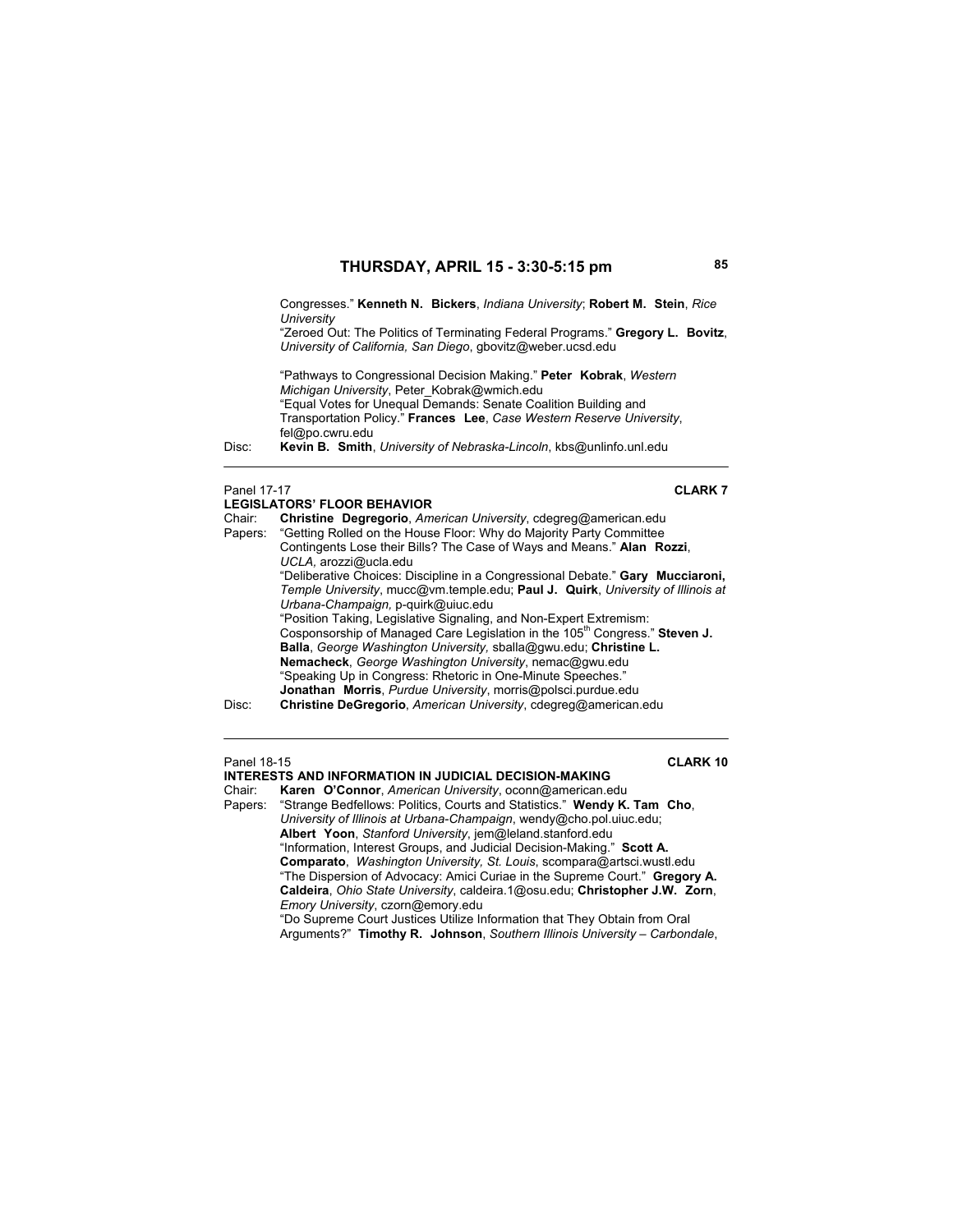timrj@siu.edu

Disc: **Susan Brodie Haire**, *University of Georgia*, cmshaire@arches.uga.edu

| <b>DEARBORN 2</b><br>Panel 19-1 |                                                                                                                                                    |
|---------------------------------|----------------------------------------------------------------------------------------------------------------------------------------------------|
|                                 | INNOVATIONS IN THE STUDY OF STATE POLICY INNOVATION                                                                                                |
| Chair:                          | Virginia Gray, University of Minnesota, vgray@polisci.umn.edu                                                                                      |
| Papers:                         | "Who Was There First: A New Look at Policy Innovation in the American States."<br>Dennis E. Logue, Jr., University of Virginia, del2y@virginia.edu |
|                                 | "Changing Intergovernmental Responsibilities: Conflict, Cooperation and State                                                                      |
|                                 | Environmental Policy Regulation." Alka Sapat, Florida Atlantic University,<br>asapat@fau.edu                                                       |
|                                 | "Where Do Policy Ideas Come From? A Study of Minnesota Legislators and                                                                             |
|                                 | Staffers." Virginia Gray, University of Minnesota, vgray@polisci.umn.edu; David                                                                    |
|                                 | Lowery, University of North Carolina, dlowery@email.unc.edu                                                                                        |
|                                 | "Shaping Policy Diffusion Event History Analyses on Regional Laws of Japanese                                                                      |
|                                 | Prefectures." Shuichiro Ito, Keio University, itoshui@mag.keio.ac.jp                                                                               |
| Disc:                           | Greg M. Shaw, Illinois Wesleyan University, gshaw@titan.iwu.edu                                                                                    |
|                                 |                                                                                                                                                    |
| Panel 20-6                      | <b>PARLOR D</b>                                                                                                                                    |

|         | <b>PULLING TOGETHER OR APART: METRO-REGIONAL POLITICS</b> Chair:<br><b>Dianne</b> |
|---------|-----------------------------------------------------------------------------------|
|         | Pinderhughes, University of Illinois, Urbana-Champaign,                           |
|         | dpinderh@ux1.cso.uiuc.edu                                                         |
| Papers: | "Metropolitan Government: The Case of Miami." Anna Steinacker, Claremount         |
|         | Graduate University                                                               |
|         | "Bridging the City-Suburb Divide." Juliet Gainsborough, University of Miami,      |
|         | jgainsbo@exchange.sba.miami.edu                                                   |
|         | "Washington, D.C. and Its Suburbs: An Example of Cross-Jurisdictional             |
|         | Suburban Influence on City Affairs." Michael K. Fauntroy, Howard University,      |
|         | fauntroy@erols.com                                                                |
| Disc:   | James R. Simmons, University of Wisconsin Oshkosh                                 |
|         |                                                                                   |

Panel 21-3<br> **MONTROSE 7** 

|        | <b>FOLLOWING THE LAW: VOLUNTARY VS MANDATORY COMPLIANCE</b>                               |
|--------|-------------------------------------------------------------------------------------------|
| Chair: | <b>Ronald E. Weber, University of Wisconsin, Milwaukee,</b>                               |
|        | rweber@alpha2.csd.uwm.edu                                                                 |
|        | Papers: "Controlling Hybrid Organizations: The Politics of Administration by Regulation." |
|        | "Regulatory Success Without Enforcement: An Application of Duty Heuristics."              |
|        | Michael Licari, SUNY Binghamton, mlicari@binghamton.edu                                   |

Jonathan G.S. Koppell, kopp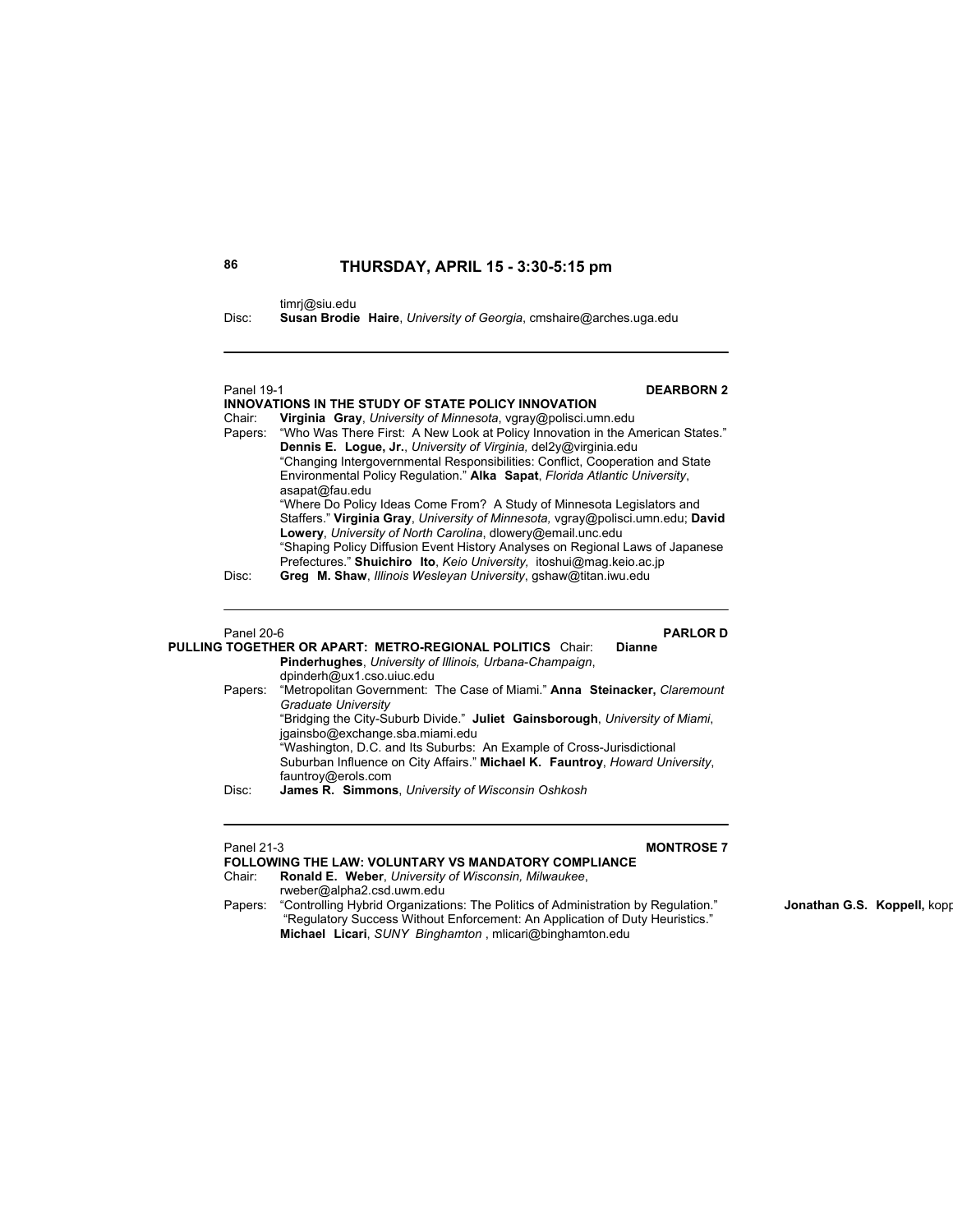"Local Government Views of State Agency Duplication and Overlap." **Susan A. MacManus**, *University of South Florida,* macmanus@luna.cas.usf.edu; **Karina** 

**Shields,** *University of South Florida*, kshields@luna.cas.usf.edu<br>Disc: **Mark Lubell**, *SUNY Stony Brook*, mlubell@datalab2.sbs.sunyst Disc: **Mark Lubell**, *SUNY Stony Brook*, mlubell@datalab2.sbs.sunysb.edu

### Panel 21-5 **LASALLE 2**

|        | PREDICTING SHIFTS IN BUDGET PRIORITIES                                          |
|--------|---------------------------------------------------------------------------------|
| Chair: | James L. True                                                                   |
|        | Papers: "Incrementalism, Congressional Power Structures and Budget Deals – What |
|        | Really Matters to Budget Policy? Insights from a Behavioral Analysis of the US  |
|        | Federal Budget from 1962-1995." Maureen Berner, University of North             |
|        | Carolina, Chapel Hill, berner@iogmail.iog.unc.edu                               |
|        | "House Science Budgeting: the Roles of Committee Competition and Issue          |
|        | Salience." T. Jens Feeley, Center for American Politics and Public Policy,      |
|        | tifeeley@u.washington.edu                                                       |
|        | "The Effect of Repeated Interaction Between Bureaucrats and Legislators on the  |
|        | Budgetary Process." John Bremer, University of Rochester,                       |
|        | brem@tro.1.cc.rochester.edu                                                     |
| Disc:  | <b>Brad McKay, George Washington University and University of Houston,</b>      |
|        | mckayb@aol.com                                                                  |
|        |                                                                                 |

Panel 22-2 **BURNHAM 4**

|        | BUREAUCRACY AND EDUCATIONAL SYSTEMS' PERFORMANCE                                     |
|--------|--------------------------------------------------------------------------------------|
| Chair: | <b>Joseph Stewart, Jr., University of New Mexico, joestew@unm.edu</b>                |
|        | Papers: "Organizational Cheating: The Anti-Solution to the Principal-Agent Problem." |
|        | Kenneth J. Meier, Texas A&M University, kmeier@polisci.tamu.edu;                     |
|        | John Bohte, Texas A&M University, johnny@polisci.tamu.edu                            |
|        | "Bureaucracy and Student Achievement: Addressing the Causal Connection."             |
|        | J.L. Polinard, University of Texas-Pan American, polinard@panam.edu; Robert          |
|        | D. Wrinkle, University of Texas-Pan American, rdwe116@panam1.panam.edu               |
|        | "A Tale of Two States: Comparing Educational Performance Between Texas and           |
|        | California using SWAT Analysis." Nick Theobald, California Polytechnic               |
|        | University, ntheobal@calpoly.edu; Jeff Gill, California Polytechnic University       |
| Disc:  | Paul Teske, SUNY at Stony Brook, pteske@datalab2.sbs.sunysb.edu                      |
|        | Rickert Althaus, Southeast Missouri State, c978ssp@semovm.semo.edu                   |
|        |                                                                                      |

**Panel 27-2 SANDBURG 7** 

- **ARISTOTLE ON THE PROBLEM OF THE PRACTICAL**<br>Chair: **Thomas Lindsay**, University of Northern lows Chair: **Thomas Lindsay**, *University of Northern Iowa*, lindsayt@uni.edu Papers: "Aristotle's Practical Definition of 'the Good.'" **Paul Sunstein**, *University of* 
	- *Michigan*, smwei@umich.EDU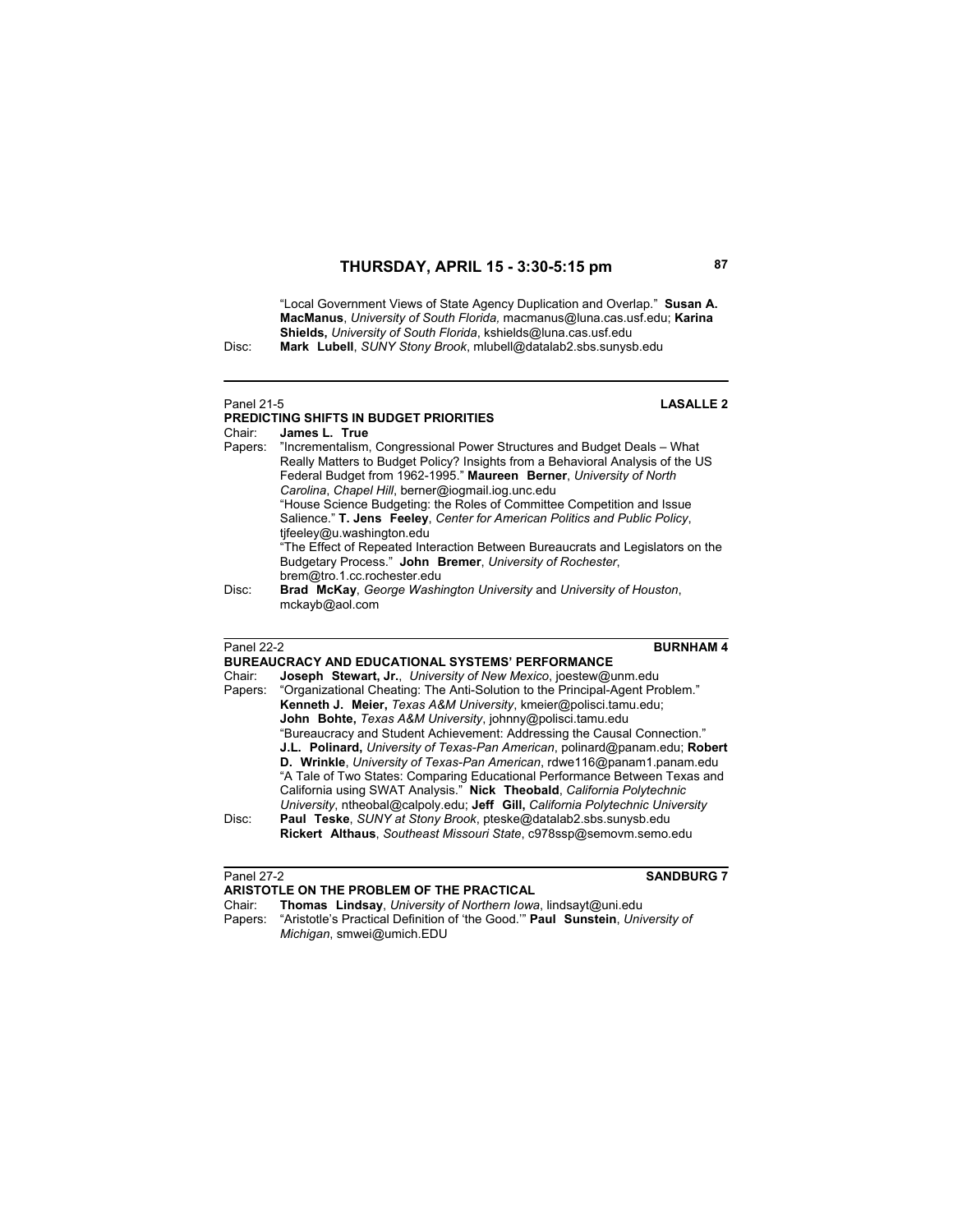"Aristotle on the Role of Music Education in Developing Intellectual Virtue." **Geert Van Cleemput**, *University of South Florida*, gvanclee@chuma1.cas.usf.edu "Aristotle on Civic Friendship." **Ronald Weed,** *St. Louis University***,**  weedrl@slu.edu

Disc: **Thomas Lindsay**, *University of Northern Iowa*, lindsayt@uni.edu **Geert Van Cleemput**, *University of South Florida*

# **FRIDAY, APRIL 16 - 8:30 - 10:15 am**

**POSTER SESSION 3** EXHIBIT HALL

(Authors will be present from 8:30-10:15 am)

Section 2 Posters

### **COMPARATIVE POLITICS: DEVELOPING COUNTRIES**

- 1. "Socioeconomic and Political Factors in the Emergence of a Social Pact in South Korea." **Sangmook Lee,** *Western Michigan University,* x94lee37@wmich.edu
- 2. "Student-Led Democratization: The Makings of a Successful Protest Movement in Korea." **Danny Damron**, *Purdue University,* damron@polsci.purdue.edu
- 3. "Inspections, Laws, and Complaints: Supervision with Chinese Characteristics." **Laura Luehrmann**, *Ohio State University*, Luehrmann.1@osu.edu
- 4. "Peace: Bread or Land?" **Craig Ortsey,** *Indiana University,*
- cortsey@indiana.edu
- 5. "Free to be OBC: The Rise of 'Backwards' Politics in India." **Laura Dudley Jenkins**, *University of Cincinnati,* laura.jenkins@uc.edu

### **Session 3 Posters EXHIBIT HALL TRANSITIONS TO DEMOCRACY**

- 1. "Testing Endogenous and Exogenous Modernization Theory." **Matthew Cleary**, *University of Chicago*, m-cleary@uchicago.edu
- 2. "Political Control Within the Executive Branch: Administrative Procedures Reform in Asia." **Jeeyang Rhee Baum**, *UCLA,* jbaum@ucla.edu
- 3. "Picking the Right Horse: An Analysis of Presidential Theory and Institutional Design Choice in Central and Eastern Europe." **Murray Leith**, *Miami University*, leithms@miavx1.acs.muohio.edu
- 4. "The Religious Factor in the Political Development of Contemporary Ukraine." **Andrew Yurash**, *University of Iowa and L'viv State University Ukraine,* andrijyurash@blue.weeg.uiowa.edu
- 5. "The Transformation of Public Security Institutions in Post-Authoritarian Regimes." **Ronald Ahnen**, *University of North Carolina – Chapel Hill*, ronald@email.unc.edu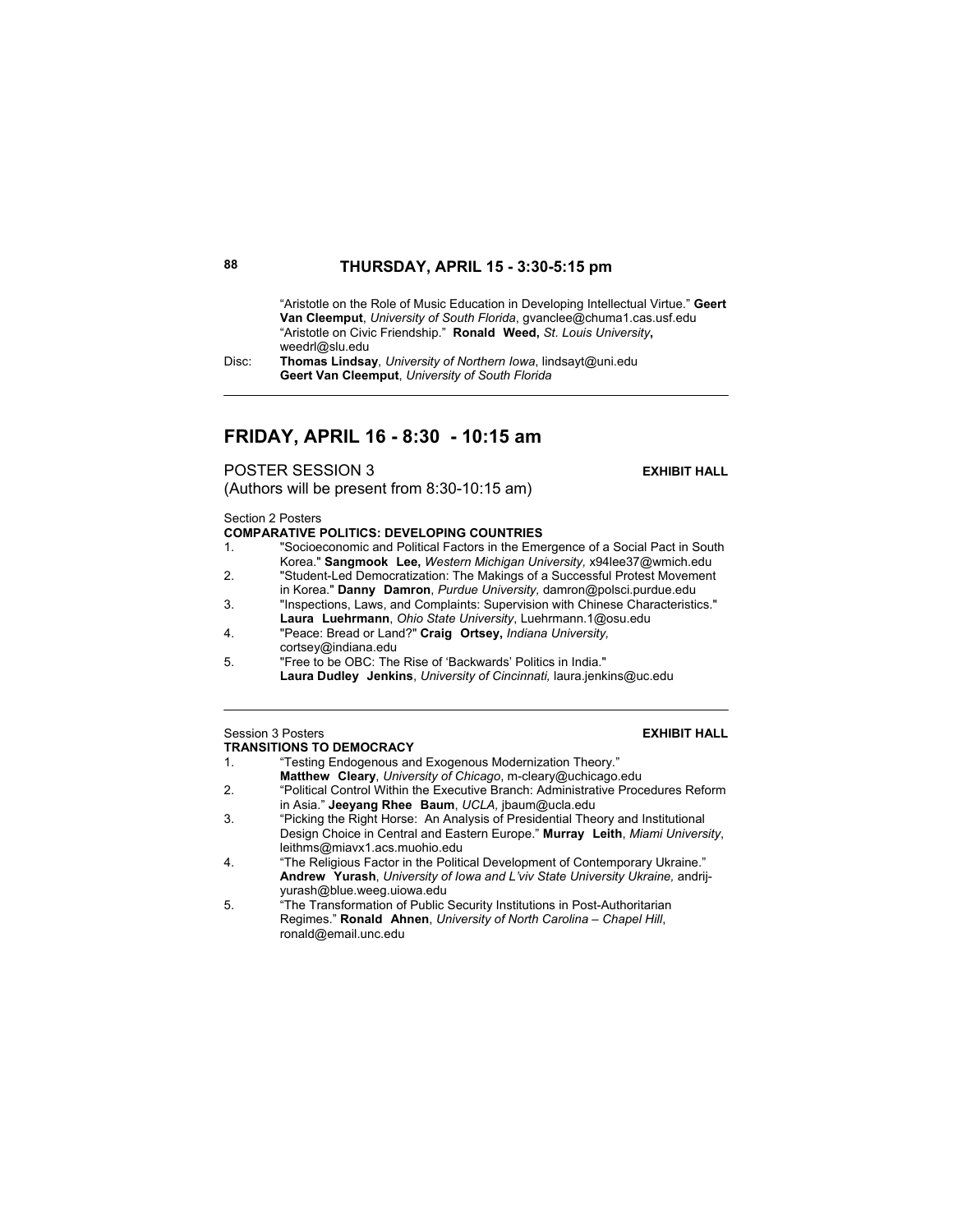| 6. | "Murder in the Middle or Pacification? Democracy, Human Rights and Political |
|----|------------------------------------------------------------------------------|
|    | Conflict in Global Perspective."                                             |
|    | <b>John C. King.</b> American University, jcking@america.edu                 |

### Section 4 Posters **EXHIBIT HALL INTERNATIONAL RELATIONS**  1. "A Game Theoretic Analysis of the U.S. & China's Economic Relations." **J. Todd Reed**, *University of Missouri*, Tapscitr@showme.missouri.edu 2. "Clash of Institutions: Military Reform and the Emergence of Joint Doctrine." **S.C. Zidek**, *Southern Illinois University-Carbondale*, Zidek@siu.edu 3. "Survival of the Weakest? State Selection in the International System." **Tanisha M. Fazal**, *Stanford University*, Tfazal@leland.stanford.edu 4. "A Gravity Model of the Effect of Sanctions on Trade Patterns." **David Lektzian and Mark Souva**, *Michigan State University*, Lektzian@pilot.msu.edu 5. "Nonviolence and the Free Rider Problem." **Michael J. Engelhart**, *Luther College*, Engelmi@luther.edu 6. "Arms Diffusion: The Spread of Military Innovations." **Thomas W. Zarsecki**, *Pennsylvania State University*, Twz101@psu.edu

# Section 11 Posters **EXHIBIT HALL**

| POLITICAL THEORY AND PHILOSOPHY |                                                                                                                                                                  |  |
|---------------------------------|------------------------------------------------------------------------------------------------------------------------------------------------------------------|--|
| 1.                              | "Marcuse in Postmodernity." John Bokina, The University of Texas-Pan<br>American, ib83e8@panam.edu                                                               |  |
| Disc:                           | Stephen Chilton, University of Minnesota, Duluth, schilton @d.umn.edu                                                                                            |  |
| 2.                              | "Hobbesian Man versus Thomistic Man: The Possibility of Morality."<br><b>Nicole Canzoneri</b> , Texas A & M University, nicole@polisci.tamu.edu                  |  |
| Disc:                           | Dan Sabia, University of South Carolina, sabia@sc.edu                                                                                                            |  |
| 3.                              | "Looking Forward to Looking Backward: The Millennium of Edward Bellamy."<br>George E. Connor, Southwest Missouri State University,<br>georgeconnor@mail.smsu.edu |  |
| Disc:                           | Dan Sabia, University of South Carolina                                                                                                                          |  |
| 4.                              | "Liberal Character." Ken Hicks, University of South Carolina,<br>hicksks@cla.sc.edu                                                                              |  |
| Disc:                           | <b>Stephen</b> Engelmann, University of Illinois at Chicago, sengelma@uic.edu                                                                                    |  |

Section 12 Posters **EXHIBIT HALL POLITICAL THEORY AND PHILOSOPHY**

- 
- 1. "Reflections on the Relationship between Institutions and Intimacy from a

**89**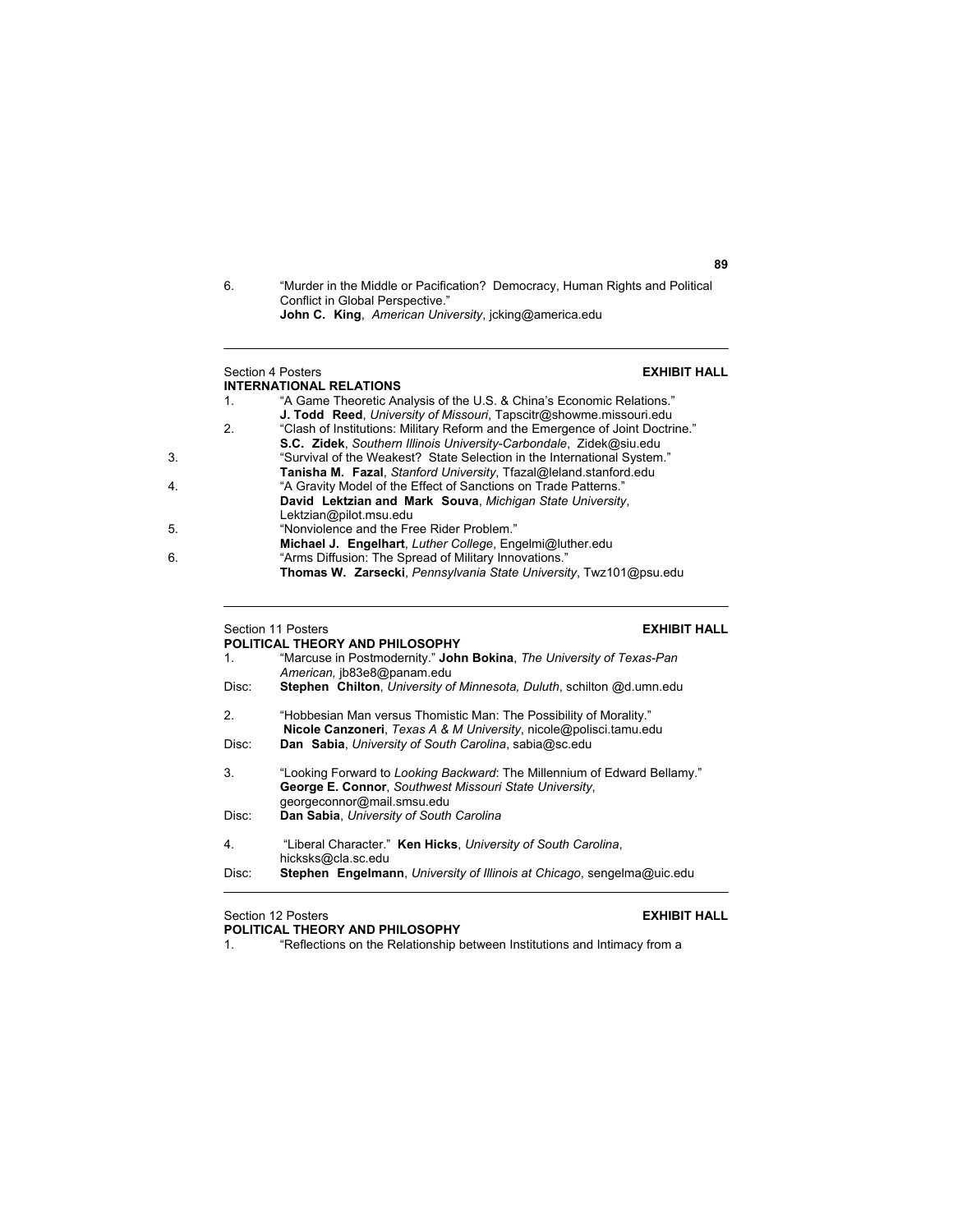| 2.<br>3.<br>Disc: | Democratic Theoretical Perspective." Gary Bugh, SUNY- Albany,<br>qb6703@cnsvax.albany.edu<br>"A Strong Democratic Foundation." Michael Rogers, SUNY - Albany,<br>rogerseast@mindspring.com<br>"Creative Subversions: Laughter as Political Strategy." Jamie Warner,<br><b>Ella Myers, Northwestern University</b><br>Dean Pinos, Northwestern University<br><b>Torrey Shanks, Northwestern University</b> | Pennsylvania State University, jbw119@ |
|-------------------|-----------------------------------------------------------------------------------------------------------------------------------------------------------------------------------------------------------------------------------------------------------------------------------------------------------------------------------------------------------------------------------------------------------|----------------------------------------|
| Panel 1-6         | <b>SANDBURG 2</b>                                                                                                                                                                                                                                                                                                                                                                                         |                                        |
|                   | <b>COURTS IN COMPARATIVE PERSPECTIVE</b>                                                                                                                                                                                                                                                                                                                                                                  |                                        |
| Chair:            | Matthew Gabel, University of Kentucky, migabe1@pop.uky.edu                                                                                                                                                                                                                                                                                                                                                |                                        |
| Papers:           | "Comparing Across Institutions, National Boundaries, and Time: Support for the                                                                                                                                                                                                                                                                                                                            |                                        |
|                   | U.S. Supreme Court, Bundesverfassungsgericht, and European Court of                                                                                                                                                                                                                                                                                                                                       |                                        |
|                   | Justice." Anke Grosskopf, University of Pittsburg, anke+@pitt.edu                                                                                                                                                                                                                                                                                                                                         |                                        |
|                   | "A Tale of Two Committees: Parliamentary Constitutional Review in Sweden and                                                                                                                                                                                                                                                                                                                              |                                        |
|                   | Finland." Amy K. Makinen, University of Rochester,                                                                                                                                                                                                                                                                                                                                                        |                                        |
|                   | amym@troi.cc.rochester.edu                                                                                                                                                                                                                                                                                                                                                                                |                                        |
|                   | "The Politics of Constitutional Review: Explaining Levels of Judicial Deference in                                                                                                                                                                                                                                                                                                                        |                                        |
|                   | Germany." George Vanberg, University of Rochester,                                                                                                                                                                                                                                                                                                                                                        |                                        |
|                   | geov@troi.cc.rochester.edu                                                                                                                                                                                                                                                                                                                                                                                |                                        |

Disc: **Vanessa Baird**, *University of Houston*, vbaird@uh.edu

| Panel 1-14 | <b>PARLOR F</b><br>ROUNDTABLE ON CROSS-NATIONAL SURVEY PROJECTS IN THE NEW MILLENIUM                                                                                                                                                                                      |
|------------|---------------------------------------------------------------------------------------------------------------------------------------------------------------------------------------------------------------------------------------------------------------------------|
| Chair:     | Marianne C. Stewart, National Science Foundation and University of Texas at                                                                                                                                                                                               |
|            | Dallas, mstewart@nsf.gov                                                                                                                                                                                                                                                  |
| Part:      | Tom Smith, National Opinion Research Center, smitht@norcmail.uchicago.edu                                                                                                                                                                                                 |
|            | James L. Gibson, University of Houston, jaibson@uh.edu                                                                                                                                                                                                                    |
|            | Robert Jackman, University of California, Davis, rwjackman@ucdavis.edu                                                                                                                                                                                                    |
|            | Paul M. Sniderman, Stanford University                                                                                                                                                                                                                                    |
| n:         | If $\mathbf{I}$ is a set of $\mathbf{I}$ . If $\mathbf{I}$ is a set of $\mathbf{I}$ is a set of the set of $\mathbf{I}$ . The set of $\mathbf{I}$ is a set of $\mathbf{I}$ is a set of $\mathbf{I}$ is a set of $\mathbf{I}$ is a set of $\mathbf{I}$ is a set of $\math$ |

Disc: **Henry Brady**, *University of California*, hbrady@bravo.berkeley.edu

# Panel 5-1 **SANDBURG 7** SANDBURG 7

| THE IMF: RULES. POLICIES AND NEGOTIATIONS                                       |
|---------------------------------------------------------------------------------|
| Peter Lange, Duke University, plange@acpub.duke.edu                             |
| "Domestic Actors in International Negotiations: Argentina, Mexico and the IMF." |
| Lilian Barria, Pace University, Ibarria@fsmail.pace.edu                         |
| "A Strategic Bargaining Model of IMF's Conditions to Loans to Developing        |
| Countries." Seonjou Kang, Michigan State University, kangseo1@pilot.msu.edu     |
|                                                                                 |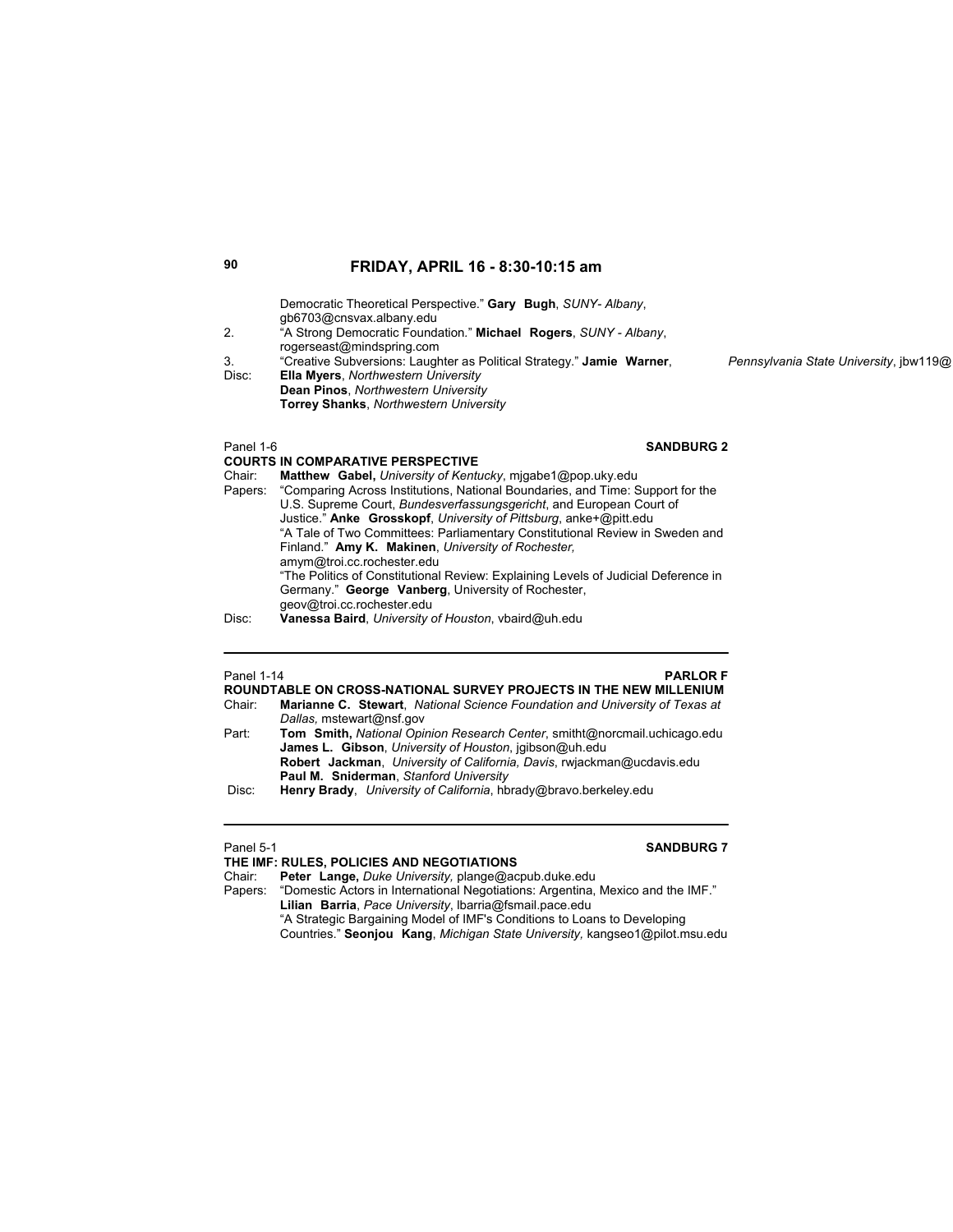"Impact of IMF Programs on Developing Countries: Success or Failure." **Eylem Icin**, *Indiana University*, eicin@iago.ucs.indiana.edu "The Rose of the IMF in the Latin American Debt Crisis and the Post-Communist Transition." **Grigore Pop-Eleches**, *University of California*, *Berkeley*, grigore@uclink4.berkeley.edu Disc: **Beth Simmons**, *University of California*, *Berkeley*, bsimmons@socrates.berkeley.edu

# Panel 6-3<br> **DEARBORN 1**

### **THE BASES AND DYNAMICS OF ISSUE ATTITUDES** Martin I. Gilens, *Yale University, Martin.Gilens@yale.edu* Papers: "Issue Framing and Public Opinion on Government Spending."  **William G. Jacoby**, *University of South Carolina*, jacoby@garnet.cla.sc.edu "Individual and Contextual Effects on Public Opinion about Pornography." **Elaine B. Sharp**, *University of Kansas*, esharp@ukans.edu; **Mark R. Joslyn**, *University of Kansas,* mjoz@ukans.edu "It Ain't Easy Being Green: The Nature of American Environmentalism." **John M. Sides**, *University of California, Berkeley*, jsides@uclink4.berkeley.edu "The Authoritarian Reflex and Public Support for the U. S. Military, 1964 to 1998." **Richard Sobel**, *Harvard University*, rsobel@ksg.harvard.edu; **Brian Smith**, *Harvard University*, btsmith@fas.harvard.edu Disc: **Martin I. Gilens**, *Yale University,* Martin.Gilens@yale.edu

### Panel 7-1 **BURNHAM 1**

|         | <b>RACIAL POLICY PREFERENCES AND POLITICAL BEHAVIOR</b>                          |
|---------|----------------------------------------------------------------------------------|
| Chair:  | Lee Sigelman, The George Washington University, lees@gwis2.circ.gwu.edu          |
| Papers: | "The Political Foundations of Racial Policy Preferences." Marc J.                |
|         | Hetherington, Bowdoin College, mhetheri@bowdoin.edu; Suzanne Globetti,           |
|         | University of Texas at Austin, globetti@jeeves.la.utexas.edu                     |
|         | "Indifference or Marginalization: Non-Minority Attitudes Toward the Creation of  |
|         | Majority-Minority Districts." Debra Horner, University of Michigan,              |
|         | dhorner@umich.edu                                                                |
|         | "Facing Diversity: White Responses to Economic and Demographic Change."          |
|         | Caroline Tolbert, Kent State University, ctolber1@kent.edu; John Grummel,        |
|         | Kent State University, jgrummel@kent.edu; Ridge Bowman, Kent State               |
|         | University                                                                       |
|         | "The Limitations of Pre-Election Polls in Bi-Racial Elections: Evidence from the |
|         | 1989 New York City Mayoral Race." Adam J. Berinsky, University of Michigan,      |
|         | berinsky@umich.edu                                                               |
| Disc:   | Lynn M. Sanders, University of Chicago, Isanders@socrates.berkeley.edu           |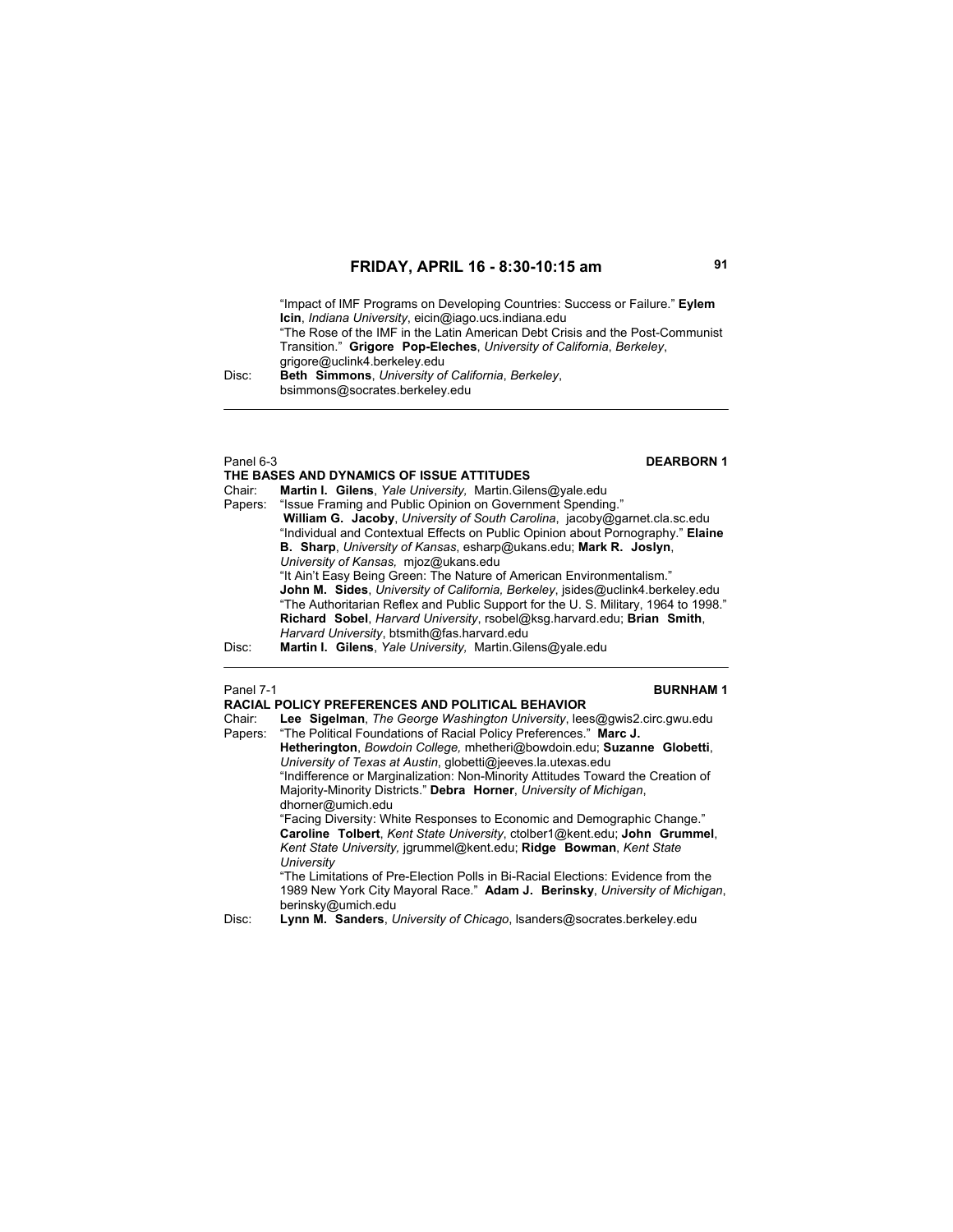| Panel 9-5  | <b>PARLOR C</b>                                                                |
|------------|--------------------------------------------------------------------------------|
|            | UNDERSTANDING WOMEN'S POLITICAL PARTICIPATION                                  |
| Chair:     | Kristi J. Andersen, Syracuse University, andersen@maxwell.syr.edu              |
| Papers:    | "In Search of Herstyle: The Case of African American Women's Voting Behavior." |
|            | <b>Pamela Y. Cook, University of Chicago, pycook@midway.uchicago.edu</b>       |
|            | "Family Life Transitions and Political Participation Among African American    |
|            | Women." Eric Plutzer, The Pennsylvania State University, exp12@psu.edu;        |
|            | Nancy Wiefek, The Pennsylvania State University, nmw115@psu.edu                |
| Disc:      | Susan Welch, The Pennsylvania State University, sxw11@psu.edu                  |
|            |                                                                                |
|            |                                                                                |
| Panel 10-1 | <b>BURNHAM 5</b>                                                               |
|            | <b>EXAMINING THE FACE OF RACISM</b>                                            |
| Chair:     | Tali Mendelberg, Princeton University, talim@princeton.edu                     |
| Papers:    | "The Persuasibility of Racial Stereotypes." Darren W. Davis, Michigan State    |
|            | University, davisda@pilot.msu.edu; Brian D. Silver, Michigan State University  |
|            | "Comparing Pictorial Responses and Survey Measures as Indicators of Racial     |
|            | Affect." Frederick Slocum, Minnesota State University, Mankato,                |
|            | frederick.slocum@mankato.msus.edu                                              |
|            | "Racial and Ethnic and Urban/Suburban Differences in Public Opinion and Policy |
|            | Priorities." Ester R. Fuchs, Columbia University, ef25@barnard.columbia.edu;   |
|            | Lorraine C. Minnite, Columbia University, Icm25@columbia.edu; Robert Y.        |
|            | Shapiro, Columbia University, rys3@columbia.edu: Gustavo Cano, Columbia        |
|            | University, gc91@columbia.edu<br>.                                             |

"Ideology, Partisanship, Economics: Implications for Latino Politics." **Juan Carols Huerta,** *Texas A&M University, Corpus Christi,* jhuerta@falcon.tamucc.edu Disc: **Vincent Hutchings**, *University of Michigan*, vincenth@umich.edu

# Panel 11-8 **MONTROSE 2**

**ROUNDTABLE: TOCQUEVILLE**<br>Chair: **Joe Alulis**, North Park Chair: **Joe Alulis**, *North Park University*, jalulis@northpark.edu Part: **Daniel Elazar**, *Jerusalem Center for Public Affairs*, elazar@vms.huji.ac.il **John Kincaid,** *Lafayette College*, thompsoj@lafayette.edu **Elaine McCoy**, *Kent State University,* emccoy1@kent.edu **Michael McLendon,** *University of Texas*, mikemc@jeeves.la.utexas.edu **Morton Schoolman**, *State University of New York at Albany*, surfaces@cnsvax.albany.edu **John Splaine**, *University of Maryland*, js94@umail.umd.edu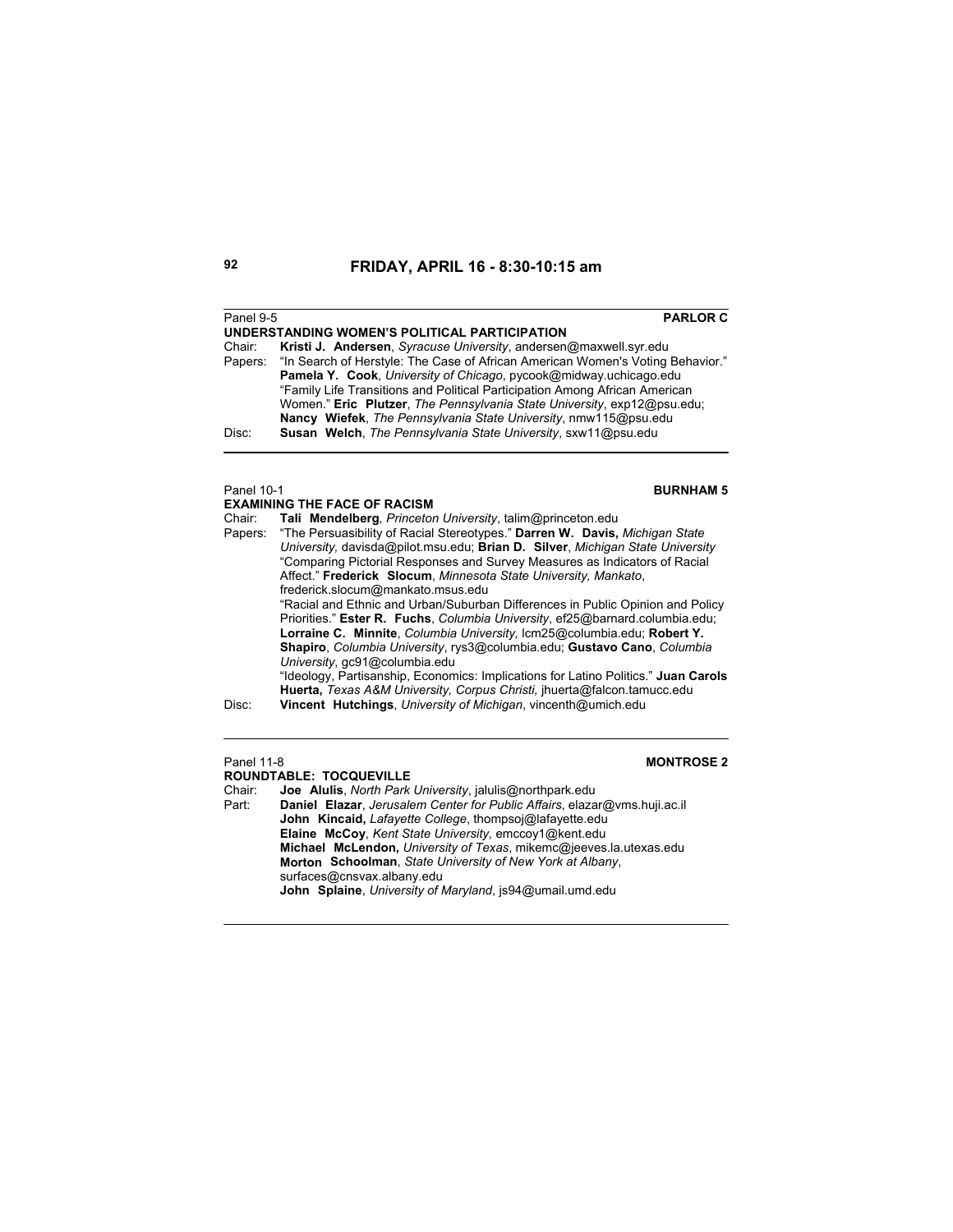Panel 12-10 **MONTROSE 3 RATIONALITY, LEGITIMACY, AND COLLECTIVE ACTION: PROBLEMS AND PROSPECTS** Chair: **Fred Frohock**, *Syracuse University*, ffrohock@syr.edu "Civil Society and Collective Action: The Dilemmas of State Intervention."  **Scott Blinder**, *University of Chicago*, s-blinder@uchicago.edu "The Reasonable and Rational Capacities in Political Theory." **Paul Clements**, *Western Michigan University*, clements@wmich.edu; **Emily Hauptmann**, *Western Michigan University*, hauptmann@wmich.edu "Do Decision Rules Matter? An Evaluation of Strategies Invoked by Public Officials." **Sean M. Theriault**, *Stanford University*, seant@leland.stanford.edu "Postmodern Solutions to the Problem of Democratic Legitimacy in Critical and Social Choice Theories." **Ed Wingenbach**, *University of South Carolina*, wingenbache@garnet.cla.sc.edu Disc: **Fred Frohock**, *Syracuse University*, ffrohock@syr.edu **Richard Dagger**, *Arizona State University*, rdagger@asu.edu

**LAW AND LEGAL MATTERS**

Panel 13-2 **LASALLE 1**

Chair: **Charles Shipan**, *University of Iowa*, Charles-Shipan@uiowa.edu Papers: "An Informational Model of the Separation of Powers System Between Congress, Supreme Court, and Appeals Courts." **Andreas Broscheid**, *SUNY, Stony Brook*, Abrosche@ic.sunysb.edu "A Bayesian Model of Voting in Juries." **John Duggan**, *University of Rochester*, Dugg@troi.cc.rochester.edu; **Cesar Martinelli** "Jury Deliberations, Repeated Voting, and a Pure Strategy Condorcet Jury Theorem." **Adam Meirowitz**, *Stanford University*, Ameirow@lleland.stanford.edu "The Effect of Majority-Minority Mandates on Partisan Gerrymandering." **Ken Shotts**, *Northwestern University*, Kenshotts@nwu.edu Disc: **Charles Shipan**, *University of Iowa* **Timothy Fedderson**, *Northwestern University*

### Panel 14-5 **LASALLE 2**

**HIERARCHICAL MODELS, LEGISLATIVE VOTES AND CAMPAIGN DYNAMICS**<br>Chair: Philip Paolino, University of Texas, Austin, ppaolino@mail.la.utexas.edu Chair: **Philip Paolino,** *University of Texas, Austin*, ppaolino@mail.la.utexas.edu Papers: "A Beta-Logistic Model of Presidential Influence on Voting on Civil Rights Issues in the House of Representatives, 1960-1988." **Nathan Dietz**, *American University*, ndietz@american.edu "Issue Positions and Deliberation at the Federal Convention of 1787." **John Londregan**, *University of California, Los Angeles,* jbl@Finer.sscnet.ucla.edu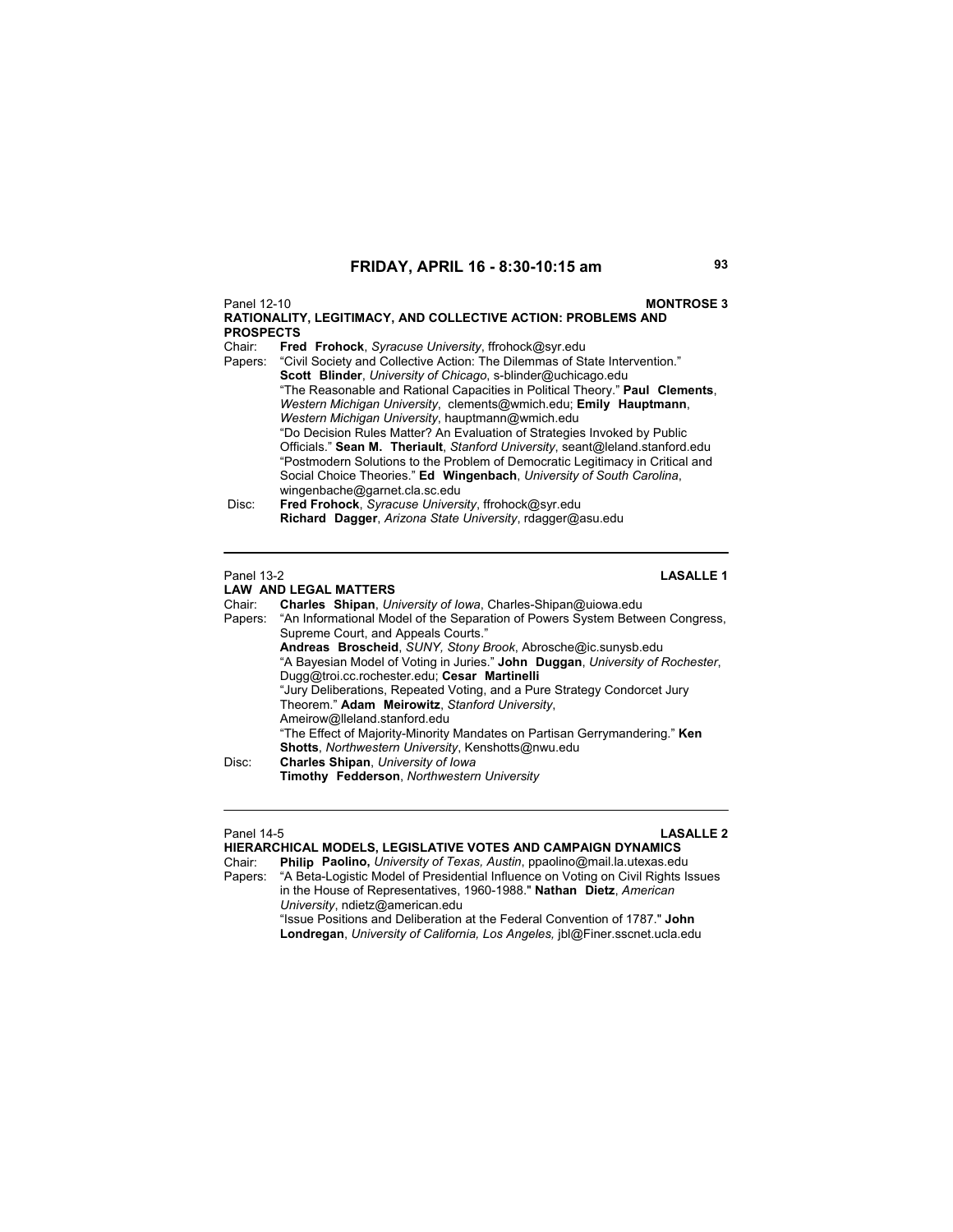"A Bayesian Hierarchical Model for Campaign Effects in Rolling Cross Section Data: Issues, Candidates, and Party Across the 1984 Campaign." **David A. M. Peterson**, *University of Minnesota*, dpeters@polisci.umn.edu "Learning In Campaigns." **Jonathan Wand**, *Cornell University*, jnw4@cornell.edu; **Walter R. Mebane, Jr.**, *Cornell University*, wrm1@cornell.edu Disc: **Michael Herron**, *Northwestern University*, m-herron@nwu.edu **Philip Paolino***, The University of Texas at Austin,* ppaolino@mail.la.utexas.edu

### Panel 15-8 **MONTROSE 1 RELIGION AND POLITICS: THE INFLUENCE OF THE CHRISTIAN COALITION ON THE REPUBLICAN PARTY**

Chair: **Lyman A. Kellstedt**, *Wheaton College* Papers: "Republicans Face the Fact(ion)s of Life." **Allan Cigler**, *University of Kansas*, trout@ukans.edu, **Burdett Loomis**, *University of Kansas*, b\_loomis@ukans.edu "A Mighty Fortress is Our God: How the Christian Coalition has Influenced the Republican Party." **Brett Clifton,** *Brown University* "Strange Bedfellows: The Formation and Organization of the Coalition for the Free Exercise of Religion." **John P. Forren**, *Miami University of Ohio*, forrenjp@muohio.edu "Religious Activism and Party Loyalty: The Case of the Republican Presidential Activists." **Rachel E. Goldberg,** *Georgetown University,* goldberr@gusun.gerogetown.edu; **John C. Green***, University of Akron*; **Clyde Wilcox**, *Georgetown University* Disc: **Ted Jelen**, *University of Nevada, Las Vegas*, tgj@eagle.ihc.edu

# Panel 16-13 **SANDBURG 4**

| <b>REINVENTING GOVERNMENT: PROBLEMS AND PROSPECTS</b> |                                                                           |
|-------------------------------------------------------|---------------------------------------------------------------------------|
|                                                       | Chairs: <b>Joel D. Aberbach</b> , University of California at L.A.,       |
|                                                       | aberbach@polisci.sscnet.ucla                                              |
|                                                       | <b>Bert Rockman, University of Pittsburgh, brockman@yms.cis.pitt.edu</b>  |
| Paper:                                                | "Reinventing Government: Problems and Prospects." Joel D. Aberbach, UCLA, |
|                                                       | aberbach@polisci.sscnet.ucla: Bert Rockman, University of Pittsburgh,     |
|                                                       | brockman@vms.cis.pitt.edu                                                 |
| Part:                                                 | Donald Kettl, University of Wisconsin, kettl@lafollette.wisc.edu          |
|                                                       | Patricia W. Ingraham, Syracuse University, paingrah@maxwell.syr.edu       |
|                                                       | Hal G. Rainey, University of Georgia, hgrainey@arches.uga.edu             |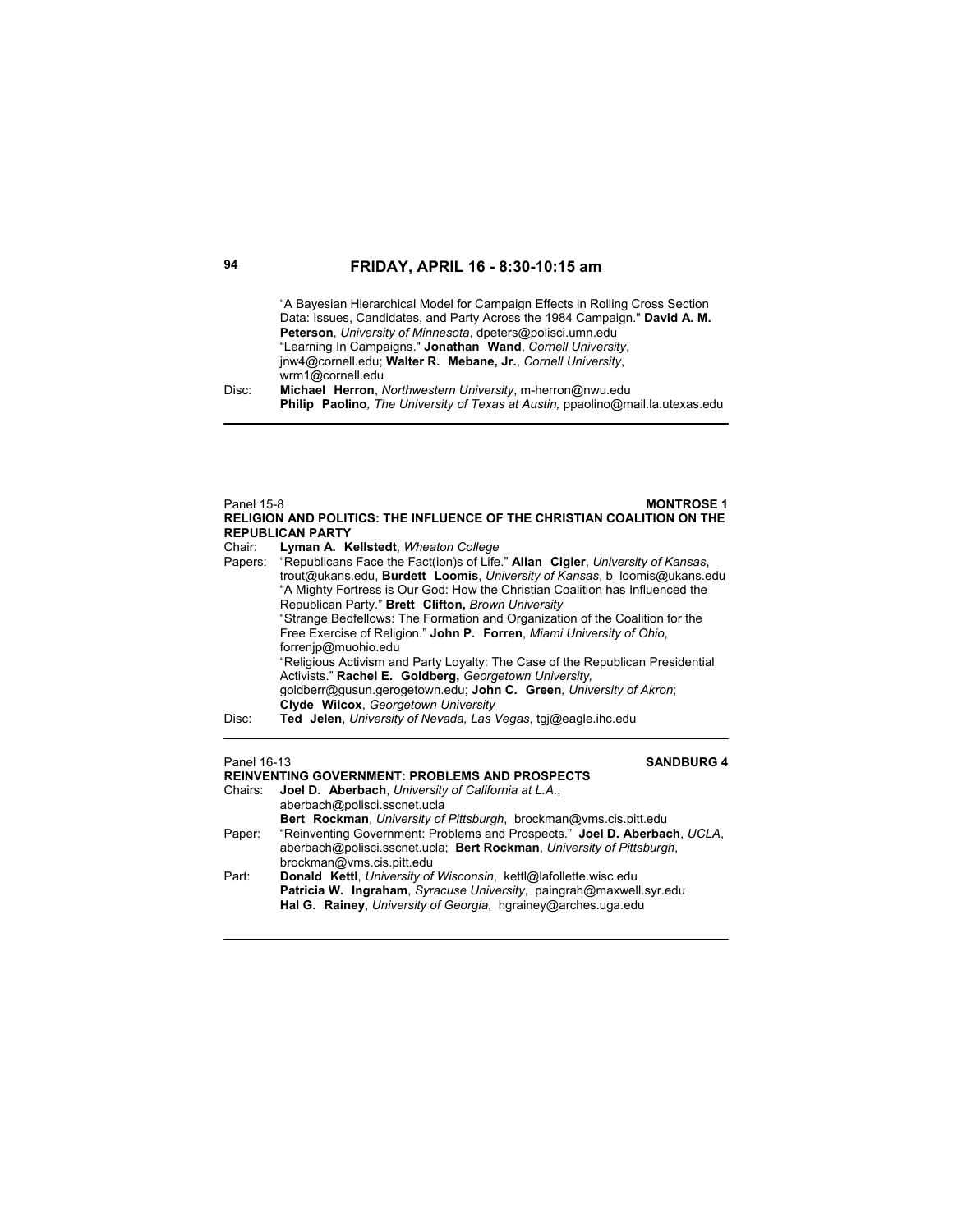# Panel 17-3 **LASALLE 5 LEGISLATURES IN THE AMERICAS** Chair: **Thomas D. Lancaster**, *Emory University*, polstdl @ emory.edu "Committee System Change in the Mexican Chamber of Deputies." **Holly Reynolds**, *University of Mississippi*, hreynold@olemiss.edu "Beyond Reelection and Career Advancement: Rent-Seeking by Panamanian Legislators, 1984-1999." **Carlos Guevara Mann**, *University of Notre Dame*, Guevara-Mann.1@nd.edu "Legislative Co-sponsorship in Venezuela." **Gregg B. Johnson**, *University of Arizona*, gbjohnso@u.arizona.edu "Taking Center State: A Comparative Study of Opposition Party Legislators' Floor Behavior in Australia, Canada and the United States." **Kevin Clausen**, *University of Iowa*, kevin-chlarson@uiowa.edu Disc: **David C. Docherty**, *Wilfrid Laurier University*, ddochert@mach1.wlu.ca Panel 17-18 **CLARK 7**

**LEGISLATIVE RULES AND THEIR CONSEQUENCES** 

**Sarah Binder**, *George Washington University* and *Brookings Institution*, binder@gwu.edu Papers: "House Rules in the Nineteenth Century." **Greg Koger**, *UCLA*,

gkoger@ucla.edu

"Suspension of the Rules and Policy Outcomes." **J. Tobin Grant**, *The Ohio State University*, grant.112@osu.edu; **Edward B. Hasecke**, *The Ohio State University*, hasecke.1@osu.edu

"The Senate Filibuster and the Moderation of Policy Outcomes?" **Gregory R. Thorson**, *University of Minnesota at Morris*, gthorson@mrs.umn.edu; **Tasina Nitzschke**, *University of Minnesota at Morris*

"Institutional Structure, Political Context and Policy Making." **Barbara Sinclair**, *UCLA*, sinclair@polisci.ucla.edu

# **JUDGES COME, JUDGES GO: STAFFING THE COURTS**

Panel 18-4 **CLARK 10**

Joyce A. Baugh, *Central Michigan University*, joyce.baugh@cmich.edu Papers: "Voluntary Retirements from State Supreme Courts: An Examination of the Electoral Vulnerability Hypothesis." **Melinda Gann Hall**, *Michigan State* 

*University*, hallme@pilot.msu.edu

"Bargaining Power in the Nomination/Confirmation Process: A Formal Model and Empirical Test." **Sara Schiavoni**, *Ohio State University*, schiavoni.1@osu.edu; **Wendy Watson**, *Ohio State University*, watson.198@osu.edu

Disc: **Sarah Binder**, *George Washington University* and *Brookings Institution*, sbinder@brook.edu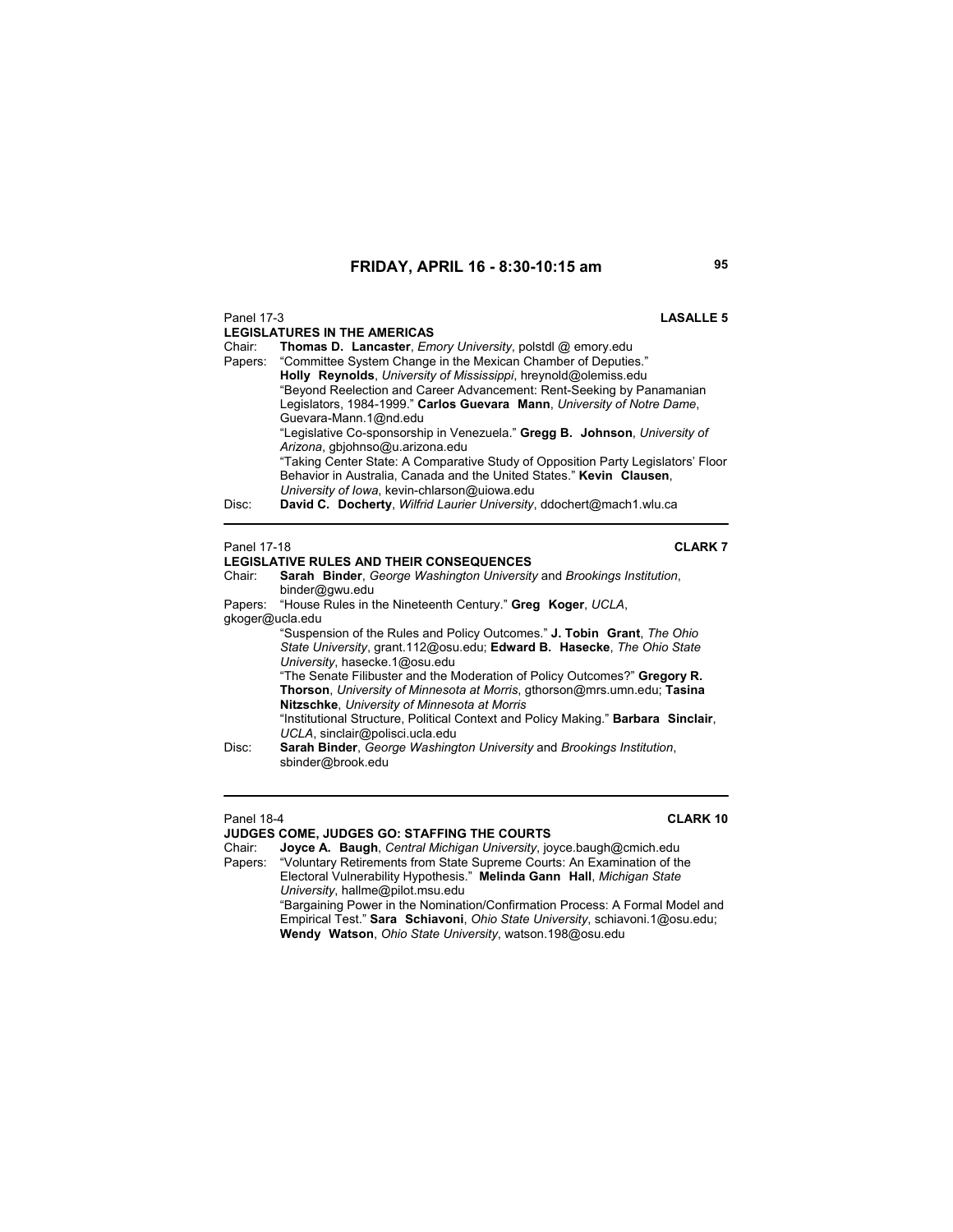"Presidents, Congress, and the Ideology of U.S. Supreme Court Nominees." **Charles M. Cameron**, *Columbia University*, cmc1@columbia.edu; **Jeffrey A. Segal**, *SUNY-Stony Brook*, jeffrey.segal@sunysb.edu "The Supreme Court Confirmation Controversy: The Ambivalent Elements of Debate." **Michael John Burton**, *Ohio University*, burtonm@ohiou.edu

Disc: **David Yalof**, *University of Connecticut*, yalof@uconnvm.uconn.edu

| Panel 18-14 | <b>DEARBORN 2</b><br><b>JUDGES AND DECISIONS IN 50 (OR MORE) COURT SYSTEMS</b>      |
|-------------|-------------------------------------------------------------------------------------|
| Chair:      | Jennifer A. Segal, University of Kentucky, jsegal1@pop.uky.edu                      |
|             | Papers: "Judicial Review in the American States." Wendy L. Martinek, Michigan State |
|             | University, marti234@pilot.msu.edu                                                  |
|             | "Equal Housing Under Whose Law? Administrative and Judicial Outcomes in             |
|             | Fair Housing Cases." Kimi King, University of North Texas, kking@unt.edu            |
|             | "A Comparative Assessment of the Countermajoritarian Function of Courts: State      |
|             | Supreme Courts and Judicial Review Across Areas of Law." Laura Langer,              |
|             | Washington State University, Ilanger@mail.wsu.edu                                   |
|             | "Justices as Policy Seekers: Activists on the Federal and State High Court          |
|             | Bench." Eric N. Waltenburg, Purdue University, waltenbu@polsci.purdue.edu;          |
|             | Sam Lopeman, University of West Georgia, slopeman@westga.edu                        |
| Disc:       | Donald Farole, University of North Carolina at Greensboro, difarole@uncq.edu        |

# Panel 19-6 **DEARBORN 3**

|         | INSTITUTIONAL FACTORS IN STATE POLICYMAKING                                       |
|---------|-----------------------------------------------------------------------------------|
| Chair:  | Glenn Beamer, University of California, Berkeley,                                 |
|         | gbeamer@socrates.berkeley.edu                                                     |
| Papers: | "Race, Class and Income Redistribution in the American States." Yuhang Shi,       |
|         | East Carolina University, shiy@mail.ecu.edu                                       |
|         | "Institutional Incentives Electoral Motivations, and Policymaking in the American |
|         | States: A Model of Executive and Legislative Influences on State Redistributive   |
|         | and Distributive Decisions." Charles Barrilleaux, Florida State University,       |
|         | cbarrile@garnet.acns.fsu.edu; Michael B. Berkman, Pennsylvania State              |
|         | University, mbb1@psu.edu                                                          |
|         | "Party, Personality and Gubernatorial Success." Margaret Ferguson, Indiana        |
|         | University, Indianapolis, mferguso@iupui.edu; Jay Barth, Hendrix College,         |
|         | barth@mercury.hendrix.edu                                                         |
|         | "Appropriation Processes and Targeted Spending by State Legislatures." James      |
|         | C. Clingermayer, Northern Kentucky University, clingermayer@nku.edu; Enam         |
|         | Choudhury, University of Cincinnati                                               |
| Disc:   | Glenn Beamer, University of California                                            |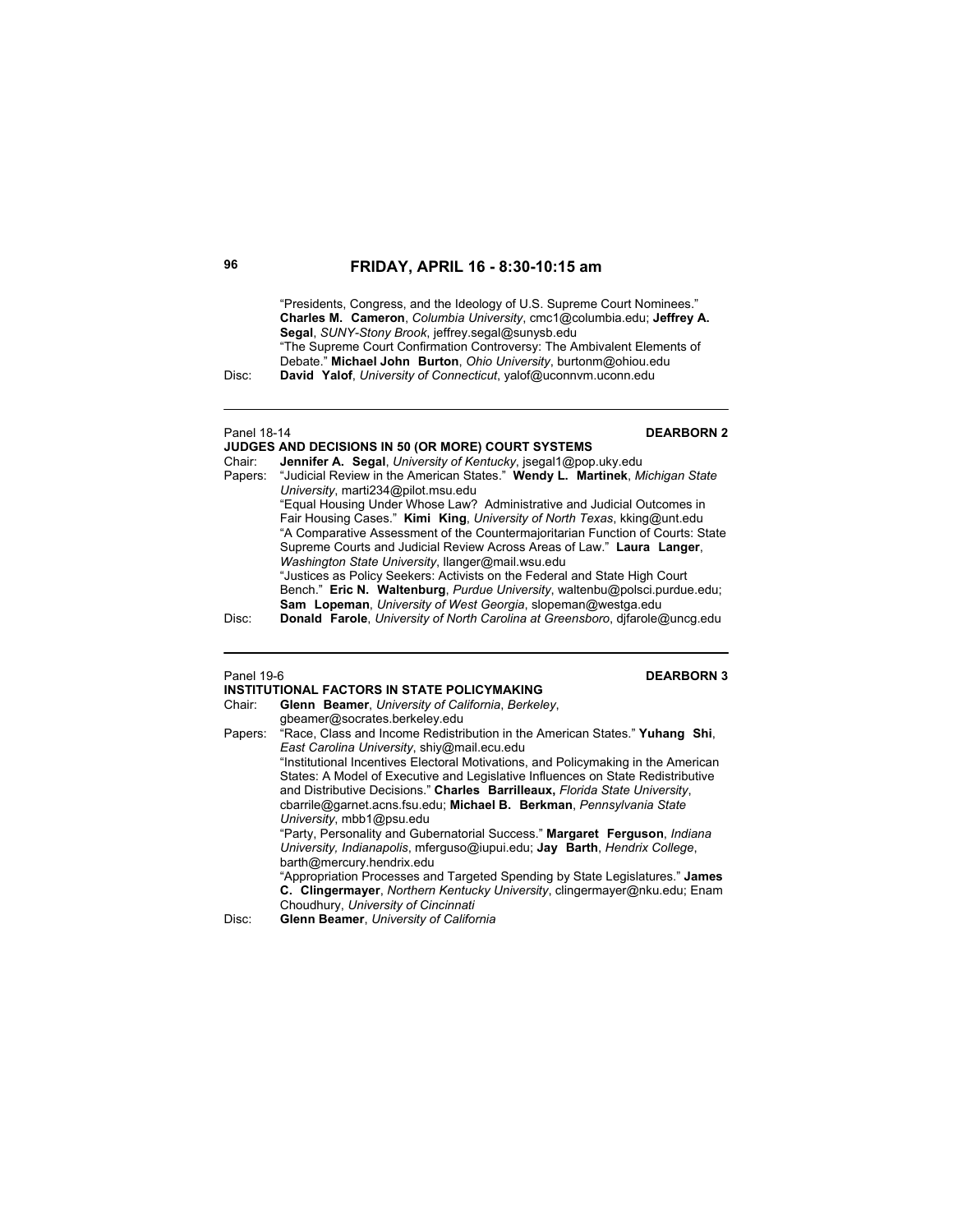| <b>Panel 20-2</b> | <b>PARLOR D</b>                                                                                                                                                                                                                                                                                                                                                                                                                                       |
|-------------------|-------------------------------------------------------------------------------------------------------------------------------------------------------------------------------------------------------------------------------------------------------------------------------------------------------------------------------------------------------------------------------------------------------------------------------------------------------|
| Chair:<br>Papers: | DOING GOD'S WORK? RELIGIOUS GROUPS IN LOCAL GOVERNMENTS<br>Yvette M. Alex-Assensoh, Indiana University, yalex@falstaff.ucs.indiana.edu<br>"Doing God's Work? The Political Significance of Faith-Based Social Service<br>Delivery." Anna Greenberg, Harvard University,<br>anna greenberg@harvard.edu<br>"Black Baptists and Church-Based Community Development Corporations."<br>L. Said Sewell III, Clark Atlanta University, ssewell@morehouse.edu |
|                   | "Local Battlefields: School Boards and the Impact of Christian Right Board<br>Members," Melissa Deckman, American University, md1590a@american.edu<br>"The Political Participation of Clergy in the ELCA and Episcopal Church." Paul A.<br>Diupe, University of St. Thomas: Christopher P. Gilbert, Gustavus Adolphus<br>College, padjupe@stthomas.edu and cgilbert@gustavus.edu                                                                      |
| Disc:             | Stefanie Torphy, Ohio State University, torphy.1@osu.edu<br>Yvette M. Alex-Assensoh, Indiana University, yalex@falstaff.ucs.indiana.edu                                                                                                                                                                                                                                                                                                               |
| Panel 21-6        | <b>BURNHAM4</b><br><b>FROM "9 TO 5" TO DILBERT: WORKPLACE ISSUES IN THE NEW MILLENIUM</b>                                                                                                                                                                                                                                                                                                                                                             |
| Chair:<br>Papers: | Aubrey Jewett, University of Central Florida, ajewett@pegasus.cc.ucf.edu<br>"Exploring Regulatory Production: Influence, Interests and Information." Greg<br>Huber, Princeton University, gahuber@princeton.edu                                                                                                                                                                                                                                       |
|                   | "Public Perception, Congressional Intent and Judicial Interpretation of the Family<br>and Medical Leave Act." Jyl Josephson, Texas Tech University; Cheryl Young<br>Hindera, Texas Tech University, a5cdy@ttacs.ttu.edu<br>"Individual Decision-Making at the Street-level: Norms that Guide Policy<br>Implementation." Suzanne Leland, University of Kansas,                                                                                         |
|                   | sleland@lark.cc.ukans.edu<br>"Women and Workplace Dispute Resolution: The Missing Factors."<br>Anne Draznin, University of Illinois-Springfield, draznin@uis.edu                                                                                                                                                                                                                                                                                      |
| Disc:             | J. Kevin Corder, Western Michigan University, corder@wmich.edu                                                                                                                                                                                                                                                                                                                                                                                        |

Panel 21-9 **MONTROSE 7 THE PRESIDENT AND CONGRESS AS POLICY MAKERS** Chair: **Evan Ringquist**, *Florida State University*, eringqui@garnet.acns.fsu.edu Papers: "Congressional Support for the Expansion of Social Welfare Policy." **Rebecca Russ-Sellers**, rebrs@aol.com "Presidential Influence and Centralization." **Charles Lamb**, *SUNY Buffalo*; **Jim Twombly**, *SUNY Buffalo* "Congress at Court: Members of Congress as Amicus Curiae." **Rorie L. Spill,**  *Binghamton University*, rspill@bighamton.edu; **Eric Heberling**, *Binghamton*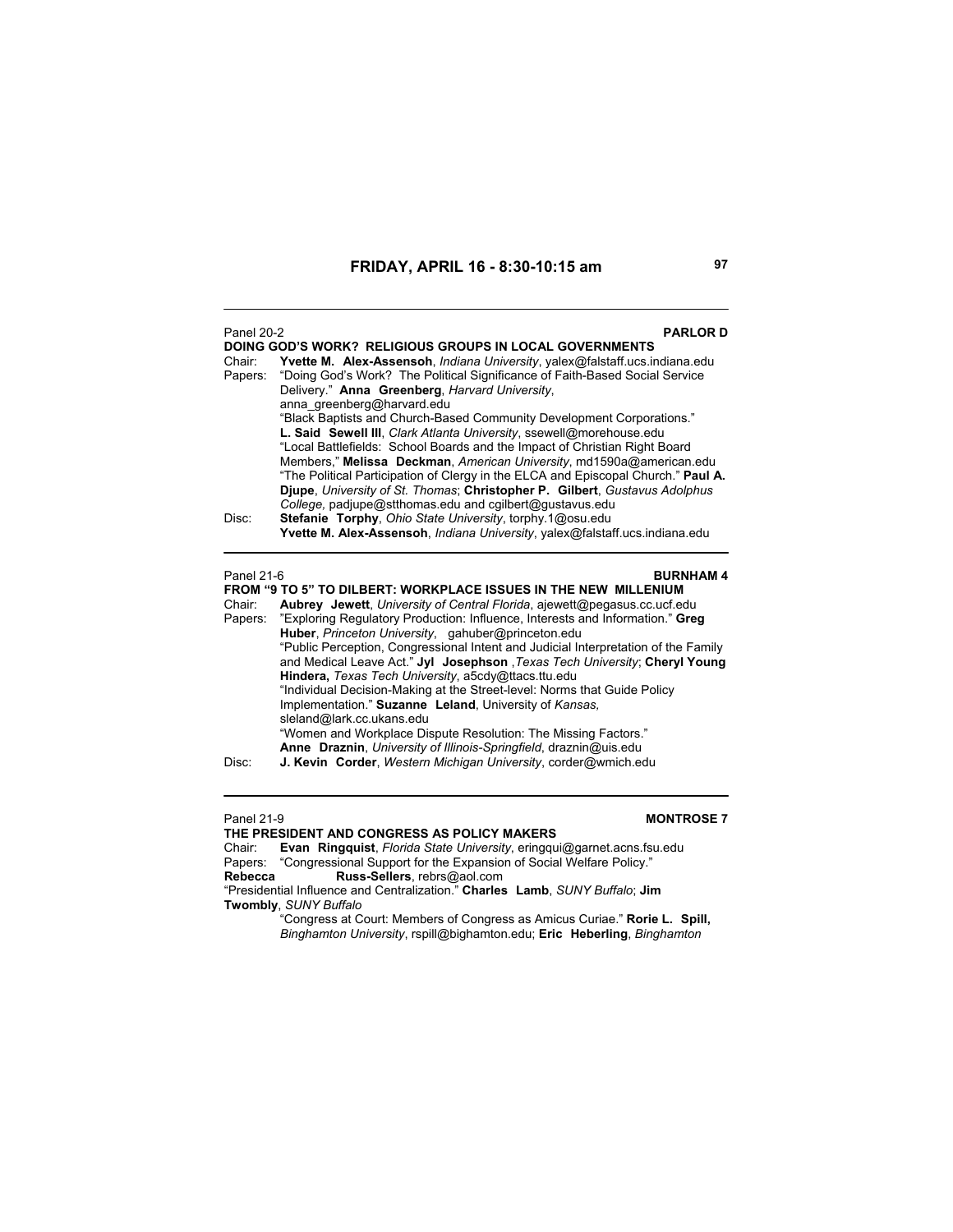### *University*

"The President and Congress as Policymakers: Dealing with Complexity and Change." **Bruce Nesmith**, *University of Illinois at Urbana-Champaign*

Disc: **Donald P. Haider-Markel**, *University of Kansas,* prex@lark.cc.ukans.edu

# Panel 22-8 **BURNHAM 2**

# **EMPIRICAL MODELS OF BUREAUCRATIC DECISION MAKING**

Chair: **John Brehm**, *Duke University*, jbrehm@acpub.duke.edu

|       | Papers: "Called to Testify: Career Concerns of Government Officials." Anne Joseph, |
|-------|------------------------------------------------------------------------------------|
|       | Harvard University, ajoseph@fas.harvard.edu                                        |
|       | "Bureaucratic Learning, Procedural Fairness, and the Dynamics of Regulatory        |
|       | Search." Sanford Gordon, Princeton University, scgordon@princeton.edu              |
|       | "Product Approval as Politically Optimal Stopping: A Theoretical and Empirical     |
|       | Analysis of FDA Drug Review." Daniel Carpenter, University of Michigan,            |
|       | dancarp@sph.umich.edu                                                              |
|       | "Exploring the Instruments of Political Control: Changing Budgetary Processes      |
|       | and the Food and Drug Administration." <b>B. Dan Wood</b> , Texas A&M University,  |
|       | bdanwood@polisci.tamu.edu; Scott Robinson, Texas A&M University,                   |
|       | srobinson@polisci.tamu.edu                                                         |
| Disc: | Scott Gates, Michigan State University, gatess@polisci.msu.edu                     |

# Panel 23-3 **LASALLE 3**

**HUMAN CAPITAL AND DEMOCRACY** Chair: **Christian Welzel**, *Berlin Science Center*, welzel@medea.wz-gerlin.de Papers: "Human Capital and Democracy**." Christian Welzel**, *Berlin Science Center*, welzel@medea.wz-gerlin.de; **Ronald Inglehart**, *University of Michigan*, rfi@umich.edu "A Post-Postmodern Critique of Inglehart's Theory of Democracy: Bringing God, Country and Motherhood Back In." **Joel Lieske**, *Cleveland State University* "Unmasking Social Capital: Interpersonal Trust and Civic Participation in Argentina and the United States." **Ariel Armony**, *Colby College*, acarmony@colby.edu "Elites, Classes, Inequalities and the Quality of Democracy in Ultramodern Society." **Eva Etzioni-Halevy**, *Bar-Ilan University* Disc: **Tom W. Rice**, *Iowa State University*, tomrice@iastate.edu

Panel 25-1 **CLARK 5**

**ROUNDTABLE ON** *MAKING VOTES COUNT***, BY GARY COX**

Chair: **Randy Calvert**, *University of Rochester*, Rcal@troi.cc.rochester.edu

Part: **Gary Cox**, *University of California at San Diego*, gcox@weber.ucsd.edu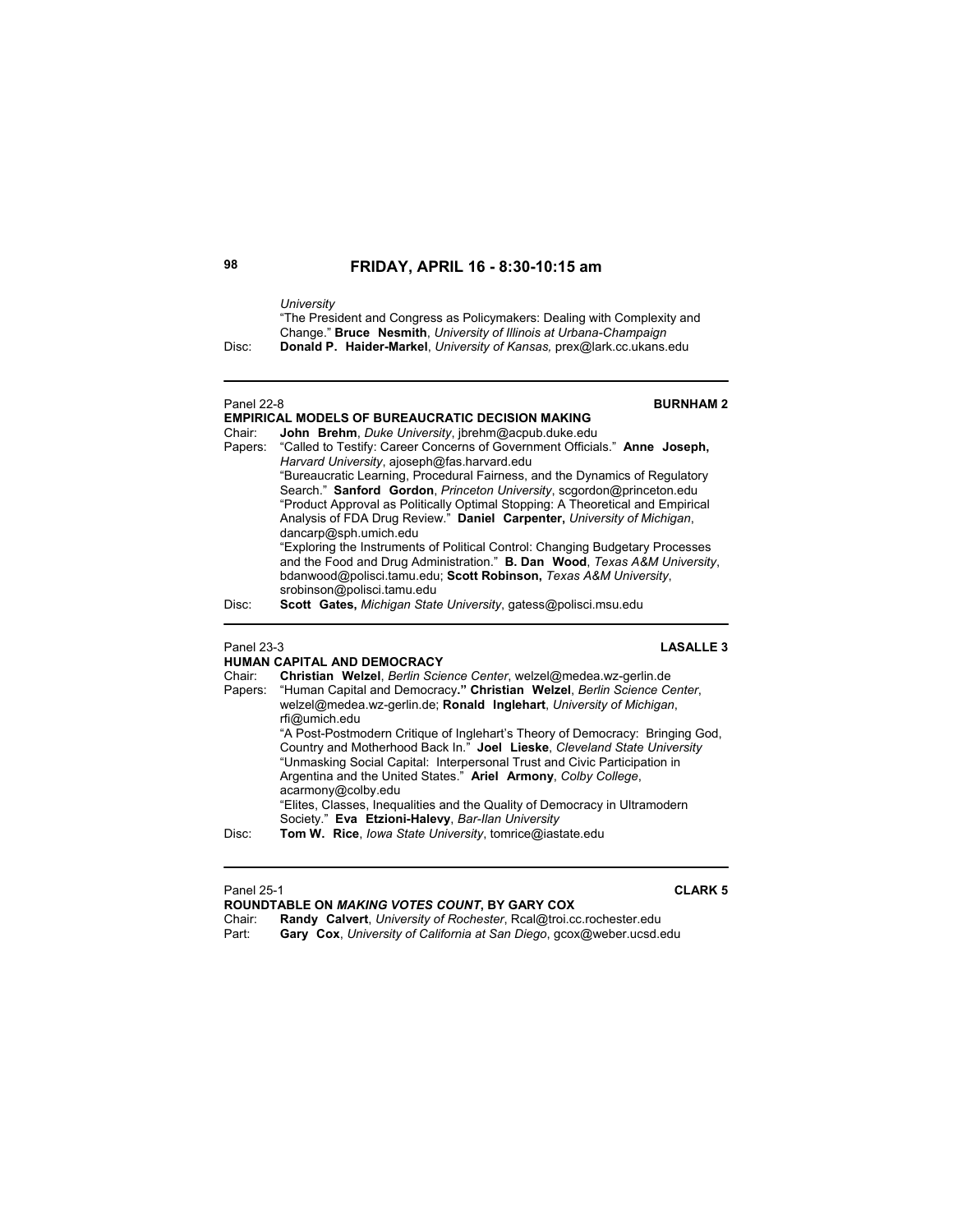**Kathleen Bawn**, *University of California at Los Angeles*, Kbawn@polisci.ucla.edu  **Michael Munger,** *Duke University*, Munger@acpub.duke.edu  **Roger Myerson**, *Northwestern University*, Myerson@nwu.edu  **Norman Schofield**, *Washington University*, Schofield@wuecon.wustl1.edu

# Panel 28-2 **SANDBURG 6**

**IDEOLOGY AND AMERICAN POLITICS** Chair: **Leonard Williams**, *Manchester College* "Conservative Ideological Bias in the *Almanac of American Politics*." John C. **Berg**, *Suffolk University*, Jberg@world.std.com; **Heather Rowe**, *Suffolk University* "Judicial Accountability and the Fourth Amendment: An Examination of Republican 'Success' In Manipulating the Judicial System." **Craig Curtis**, *Bradley University*, rcc@bradley.bradley.edu "Clinton's Rhetoric of Responsibility." **Jacinda Swanson**, *University of Notre Dame*, jacinda.swanson.15@nd.edu "Ideology, Incumbents and Election Outcomes." **Leonard Williams**, *Manchester College*, LAWilliams%Faculty%MC@manchester.edu Disc: **James R. Simmons**, *University of Wisconsin, Oshkosh*, simmons@vaxa.cis.uwosh.edu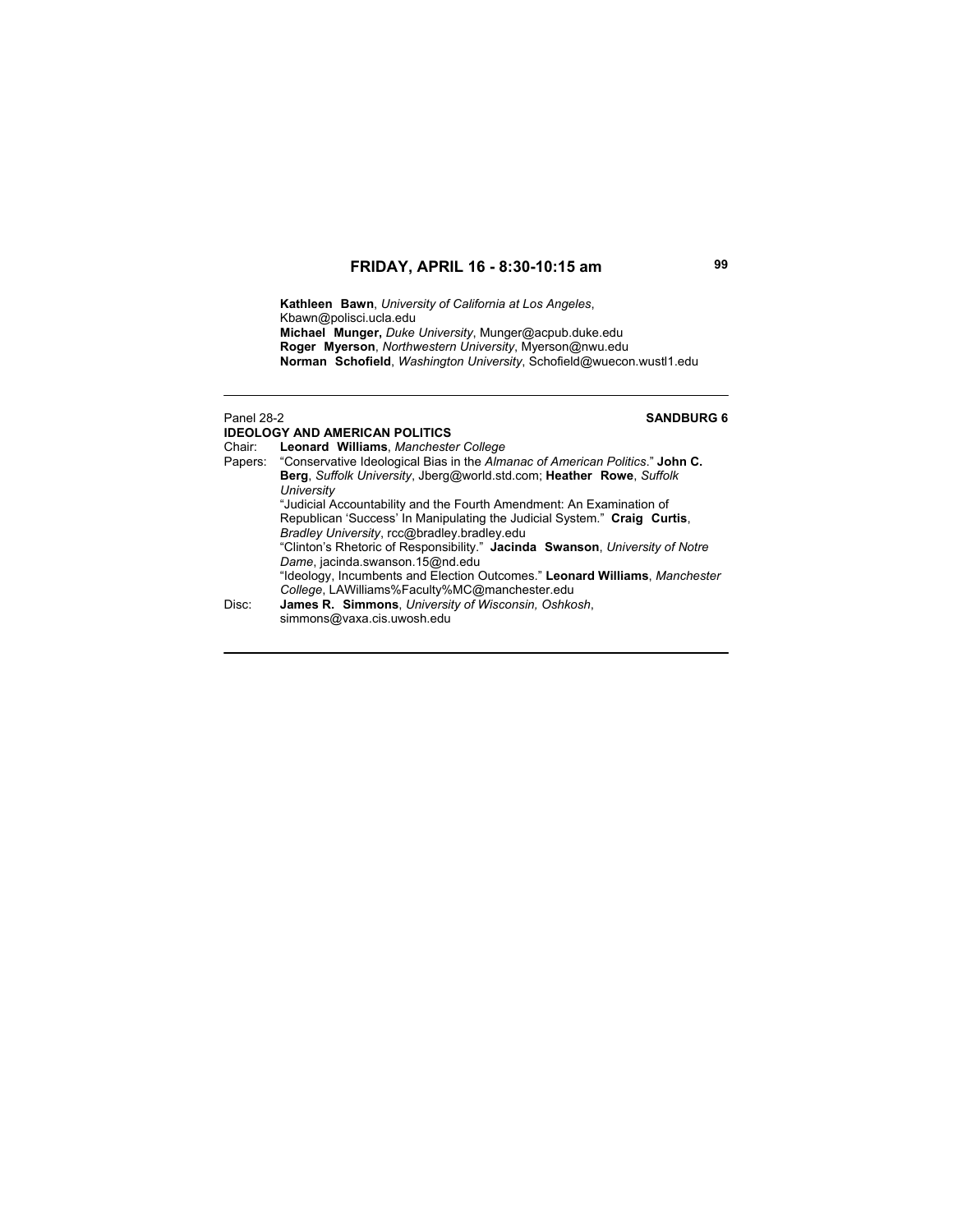Poster Session 3 (Continues) **EXHIBIT HALL** See Page 86 For Listings.

# **Theme Panel 2 PARLOR F THE AMERICAN FUTURE:** *E PLURIBUS UNUM* **OR** *E PLURIBUS PLURIBUS?* Papers: "Statement of the Problem: Is Our Political System the Solution or Part of the Problem?" **Joel Lieske**, *Cleveland State University* "Political Culture and Democracy: Will Post-Modern Values Save Us or Doom Us?" **Ronald Inglehart,** *University of Michigan* "Race Relations: Can We All Get Along?" **Paula D. McClain,** *University of Virginia* "Ambition, Religion, and Democracy: Will Political and Religious Elites Allow Religion to Unite Us or Divide Us?" **David Leege**, *University of Notre Dame* "The Changing American Electorate: Is Tolerance Enough?"  **James L. Gibson**, *University of Houston* "American Political Institutions: Can the Republican and Democratic Parties Lead Us into the 21st Century?" **John F. Bibby**, *University of Wisconsin-Milwaukee* "The Place of Scholarship in the Future of Democracy." **Vince Ostrom**, *Indiana University* Panel 1-4 **SANDBURG 2**

### **UNDERSTANDING THE GOALS THAT SHAPE THE BEHAVIOR OF VOTERS AND PARTIES** Jay Dow, University of Missouri, dow@missouri.edu Papers: "Institutional Change and Coalition Politics in Italy 1993-1996." **Daniela Giannetti**, *Trinity College, Dublin ,* giannetd@tcd.ie; **Nicola Iacobone**, *POLITEIA*, iacob@csita.unige.it; **Itai Sened**, *Tel Aviv University & Washington University in St. Louis*, sened@artsci.wustl.edu "Rational Voting in an Old and a New Democracy: An Analysis of Elections in Unified Germany." **Kathleen Bawn**, *UCLA*, kbawn@polisci.ucla.edu "Candidate-Centered Elections and Party Unity." **Gail McElroy**, *University of Rochester*, gmce@troi.cc.rochester.edu "A Luxury-Good Model of Economic Voting." **Randy Stevenson**, *Rice University*, stevenso@ruf.rice.edu Disc. **Jay Dow**, *University of Missouri*, dow@missouri.edu

**100**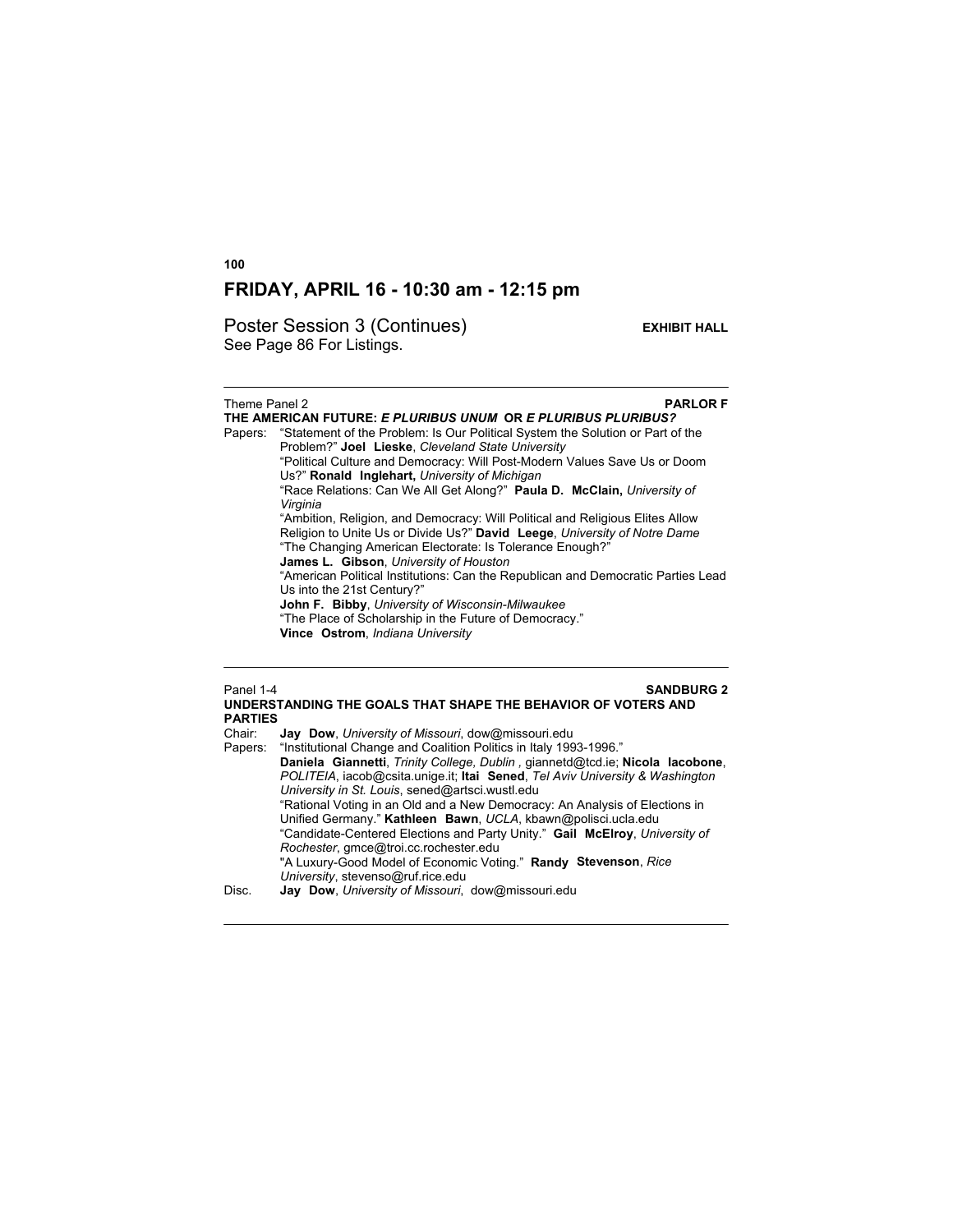| Panel 2-5<br><b>SANDBURG 4</b>                                                |                                                   |
|-------------------------------------------------------------------------------|---------------------------------------------------|
| <b>REPRESENTATION, INSTITUTIONS, AND ELECTIONS IN LATIN AMERICA</b>           |                                                   |
| Charles Davis, University of Kentucky, pol162@ukcc.uky.edu<br>Chair:          |                                                   |
| Panel: "Electoral and Institutional Arrangements in Peru."                    |                                                   |
| David Goldberg, Northern Illinois University, dgolder@niv.edu                 |                                                   |
| "Party Switching in Ecuador." Andres Mejia-Acosta, University of Notre Dame   |                                                   |
| "Constitutional Conflict in Latin America: Impeachment or Autogolpe."         |                                                   |
| Anibal Perez-Linan, University of Notre Dame, anibal sperezlinan.1@nd.edu     |                                                   |
| "Presidents, Party Systems, and Economic Policy: Institutional Impediments to |                                                   |
| Democratic Consolidation in Latin America." Douglas A. McGee. University of   |                                                   |
| Utah, doug.mcgee@m.cc.utah.edu                                                |                                                   |
| "Legislative Seniority and Interest Representation in Venezuela." Michael     | <b>Kulisheck, University of Pittsburgh, kulis</b> |
| Charles Davis, University of Kentucky, pol162@ukcc.uky.edu<br>Disc:           |                                                   |
|                                                                               |                                                   |

# Panel 3-14 **SANDBURG 3**

| <b>CIVIL SOCIETY AND DEMOCRACY</b>                                        |
|---------------------------------------------------------------------------|
| Vicki L. Hesli, University of Iowa, vicki-hesli@uiowa.edu                 |
| "Civil Society in the Middle East: Ontological versus Social Orientation  |
| Perspectives." Ayhan Akman, University of Chicago,                        |
| aakman@midway.uchicago.edu                                                |
| "Civil Society and Democracy in Brazil." Mariano Magalhaes, Roosevelt     |
| University, mmagalha@roosevelt.edu                                        |
| "Community Mobilization in Puerto Rico: Building Democracy or Encouraging |
| Cooptation." Desmonique Bonet, American University, dbonet@erols.com      |
| Vicki L. Hesli, University of Iowa vicki-hesli@uiowa.edu                  |
|                                                                           |

| Panel 4-6<br><b>SANDBURG 6</b><br><b>ECONOMIC DIMENSIONS OF ETHNIC AND INTERNATIONAL CONFLICT</b> |                                                                                       |
|---------------------------------------------------------------------------------------------------|---------------------------------------------------------------------------------------|
| Chair:                                                                                            | Yi Feng, Claremont Graduate University, yi feng@cgu.edu                               |
|                                                                                                   | Papers: "Bilateral Import Demand, Export Supply, and Political Conflict Simultaneity: |
|                                                                                                   | Formal Model, Empirical Test, and Implications." Rafael Reuveny, Indiana              |
|                                                                                                   | University, Rreuveny@indiana.edu                                                      |
|                                                                                                   | "Assessing the Economic Consequences of Conflict." Yi Feng, Claremont                 |
|                                                                                                   | Graduate University; Brian Buford-Efrid, Claremont Graduate University,               |
|                                                                                                   | brian.buford-efrid@cqu.edu                                                            |
|                                                                                                   | "International Conflict and Territorial Solutions for Ethnic Problems." Jaroslav      |
|                                                                                                   | Tir, University of Illinois, UC, tir@students.uiuc.edu                                |
|                                                                                                   | "Why do States Fail in Sub-Saharan Africa?" Mark Sachleben, Miami                     |
|                                                                                                   | University, msachle620@aol.com                                                        |
| Disc:                                                                                             | Carlos Parodi, Illinois State University, cparodi@ilstu.edu                           |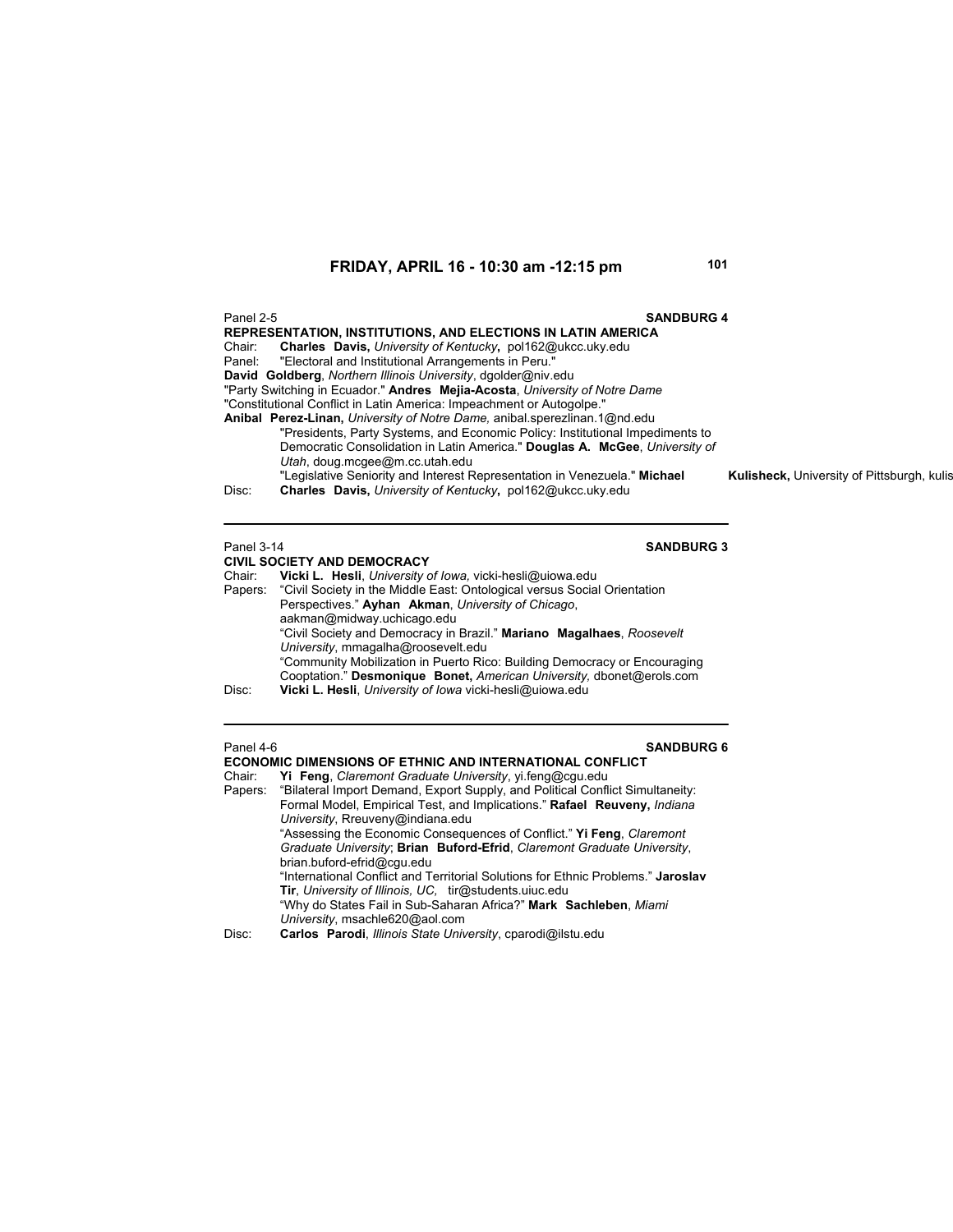| Panel 4-13        | <b>DEARBORN 3</b><br><b>STRATEGIES FOR BUILDING PEACE</b>                                                                                                                                                                                                                                                                                                                                                                                                                                                                                                       |
|-------------------|-----------------------------------------------------------------------------------------------------------------------------------------------------------------------------------------------------------------------------------------------------------------------------------------------------------------------------------------------------------------------------------------------------------------------------------------------------------------------------------------------------------------------------------------------------------------|
| Chair:<br>Papers: | D. Scott Bennett, Penn State University, dsbl0@psu.edu<br>"The Paradox of Confidence & Security Building Measures: Is Peace a<br>Prerequisite for Building Peace?"<br>Sarah Diel Hunt, Southern Illinois University, dielhunt@edu<br>"Patterns of Conflict Management & Resolution in Interstate Rivalries."<br>D. Scott Bennett, Penn State University, dsbl0@psu.edu<br>"The Current Impasse in the Cyprus Negotiations." <b>Birol A. Yesilada</b> , <i>Portland</i><br>State University, Byesilada@aol.com; Ahmet Sozen, University of Missouri-<br>Columbia |
|                   | "Negotiation Styles in Foreign Policy Decision-Making: An Experimental<br>Approach." Louise Steen-Sprang, Ohio State University,<br>steen-sprang.12@osu.edu<br>"Creating Stable Peace After Ethnic Civil Wars: Why Separation also Requires<br>Sovereignty in Bosnia and Palestine."<br>Alexander B. Downes, University of Chicago, a-downes@uchicago.edu                                                                                                                                                                                                       |
| Disc:             | Carmela Lutmar, New York University                                                                                                                                                                                                                                                                                                                                                                                                                                                                                                                             |

### Panel 5-8 **SANDBURG 7**

### **RATIONAL MODELS OF INTERNATIONAL INSTITUTIONS**

| Chair:  | <b>Thomas Doleys.</b> Vanderbilt University, thomas i doleys@vanderbilt.edu    |
|---------|--------------------------------------------------------------------------------|
| Papers: | "International Arbitration, Efficiency and Domestic Politics." Roland Stephen, |
|         | North Carolina State University, stephen@social.chass.ncsu.edu                 |
|         | "A Formal Model of Supranational Judicial Politics." Rachel Brewster,          |
|         | University of North Carolina, Chapel Hill, rdbrewst@email.unc.edu              |
|         | "Membership, Institutions and International Regimes: A Dynamic Analysis."      |
|         | Daniel Kono, University of North Carolina, Chapel Hill, yuch@email.unc.edu     |
|         | "International Institutions & Nat'l Compliance: The Domestic Constituency      |
|         | Mechanism." Xinyuan Dai, University of Chicago, x-dai1@uchicago.edu            |
| Disc:   | Thomas Doleys, Vanderbilt University, thomas i doleys@vanderbilt.edu           |
|         |                                                                                |

# Panel 6-5 **DEARBORN 1**

|         | ELITES. THE MEDIA AND FRAMING EFFECTS                                         |
|---------|-------------------------------------------------------------------------------|
| Chair:  | Vincent L. Price, University of Pennsylvania                                  |
| Papers: | "Winning Hearts and Minds: The Strategic Use of Emotion in Campaign           |
|         | Advertising." Ted Brader, Harvard University, thrader@fas.harvard.edu         |
|         | "The Transformation of Elites in the Democratic and Republican Parties: 1972- |
|         | 1992." Jean-Philippe Faletta, Wayne State University, j faletta@wayne.edu     |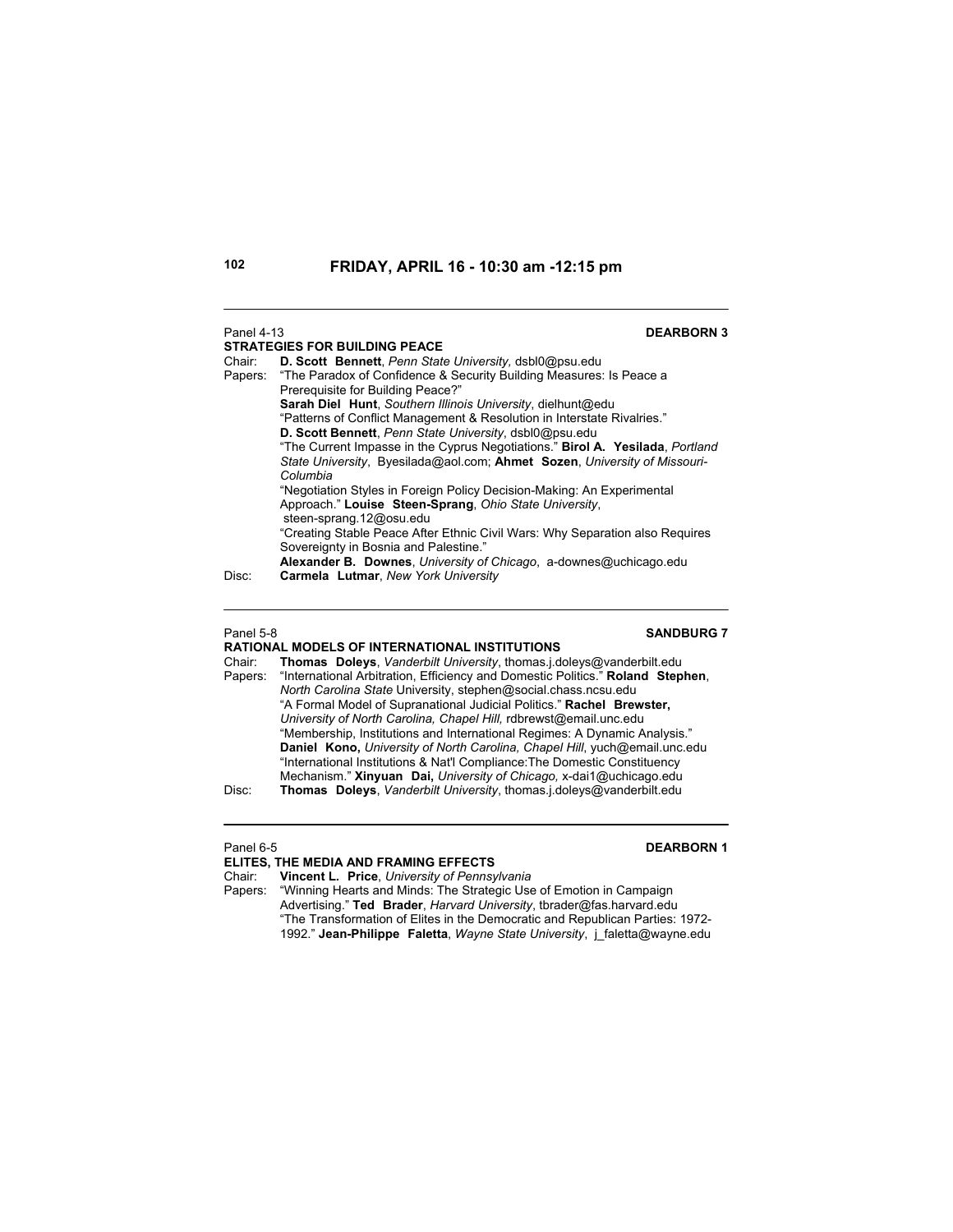"Defining the Cause of Environmental Disasters and its Influence on Policy Preferences: A Multi-media Experiment." **Patrick A. Stewart**, *Arkansas State University*, pstewart@toltec.astate.edu

"Consensus and Dissensus over Health Care, 1977-1994." **Greg M. Shaw**, *Illinois Wesleyan University*, gshaw@titan.iwu.edu; **Lawrence Jacobs**, University of Minnesota

Disc: **Sally Ruddy**, *Central Michigan University*, sally.a.ruddy@cmich.edu

### Panel 7-9 **BURNHAM 1**

|        | <b>GENERATIONS, TURNOUT, AND POLITICAL PARTICIPATION</b>                               |
|--------|----------------------------------------------------------------------------------------|
| Chair: | M. Kent Jennings, University of Michigan, jennings@sscf.ucsb.edu                       |
|        | Papers: "A Tale of Two Electorates: Generational Replacement and the Decline of Voting |
|        | in Presidential Elections." William Lyons, University of Tennessee,                    |
|        | wiyons@utk.edu; Robert Alexander, University of Tennessee,                             |
|        | raalex1@utk.edu                                                                        |
|        | "The Persistence of the Past: The Class of 1965 Turns 50." M. Kent Jennings,           |
|        | University of Michigan, jennings@sscf.ucsb.edu; Laura Stoker, University of            |
|        | California-Berkeley, stoker@bravo.berkeley.edu                                         |
|        | "Political Periods and Political Participation, 1956-1996." Jan E. Leighley,           |
|        | Texas A&M University, leighley@polisci.tamu.edu                                        |
| Disc:  | Jonathan Nagler, Harvard University and University of California, Riverside,           |
|        | nagler@fas.harvard.edu                                                                 |
|        | Eric Plutzer, Pennsylvania State University, exp12@psu.edu                             |

# Panel 7-15 **BURNHAM 4**

| <b>CANDIDATES AND VOTERS IN CONGRESSIONAL ELECTIONS</b> |                                                                                         |  |  |
|---------------------------------------------------------|-----------------------------------------------------------------------------------------|--|--|
| Chair:                                                  | <b>Bruce Oppenheimer.</b> Vanderbilt University, oppenhb@ctrvax.vanderbilt.edu          |  |  |
| Papers:                                                 | "Elections to the U.S. Congress as Second Order National Elections." Diana              |  |  |
|                                                         | <b>Evans, Trinity College, diana.evans@mail.cc.trincoll.edu; Mark Franklin, Trinity</b> |  |  |
|                                                         | College, mark.franklin@trincoll.edu                                                     |  |  |
|                                                         | "Strategy and Choice in the 1998 Congressional Elections." Gary C. Jacobson,            |  |  |
|                                                         | University of California, San Diego, gjacobso@weber.ucsd.edu                            |  |  |
|                                                         | "Divisive Primaries and the House Vote." David W. Romero, University of                 |  |  |
|                                                         | Texas, San Antonio, dromero@utsa.edu                                                    |  |  |
|                                                         | "Incumbent Scandals in U.S. House Elections." Stephen C. Roberds, Southern              |  |  |
|                                                         | Utah University, roberds@suu.edu                                                        |  |  |
| Disc:                                                   | <b>Bruce Oppenheimer</b> , Vanderbilt University, oppenhb@ctrvax.vanderbilt.edu         |  |  |
|                                                         | Christopher Kenny, Louisiana State University, pokenn@Isuvm.sncc.Isu.edu                |  |  |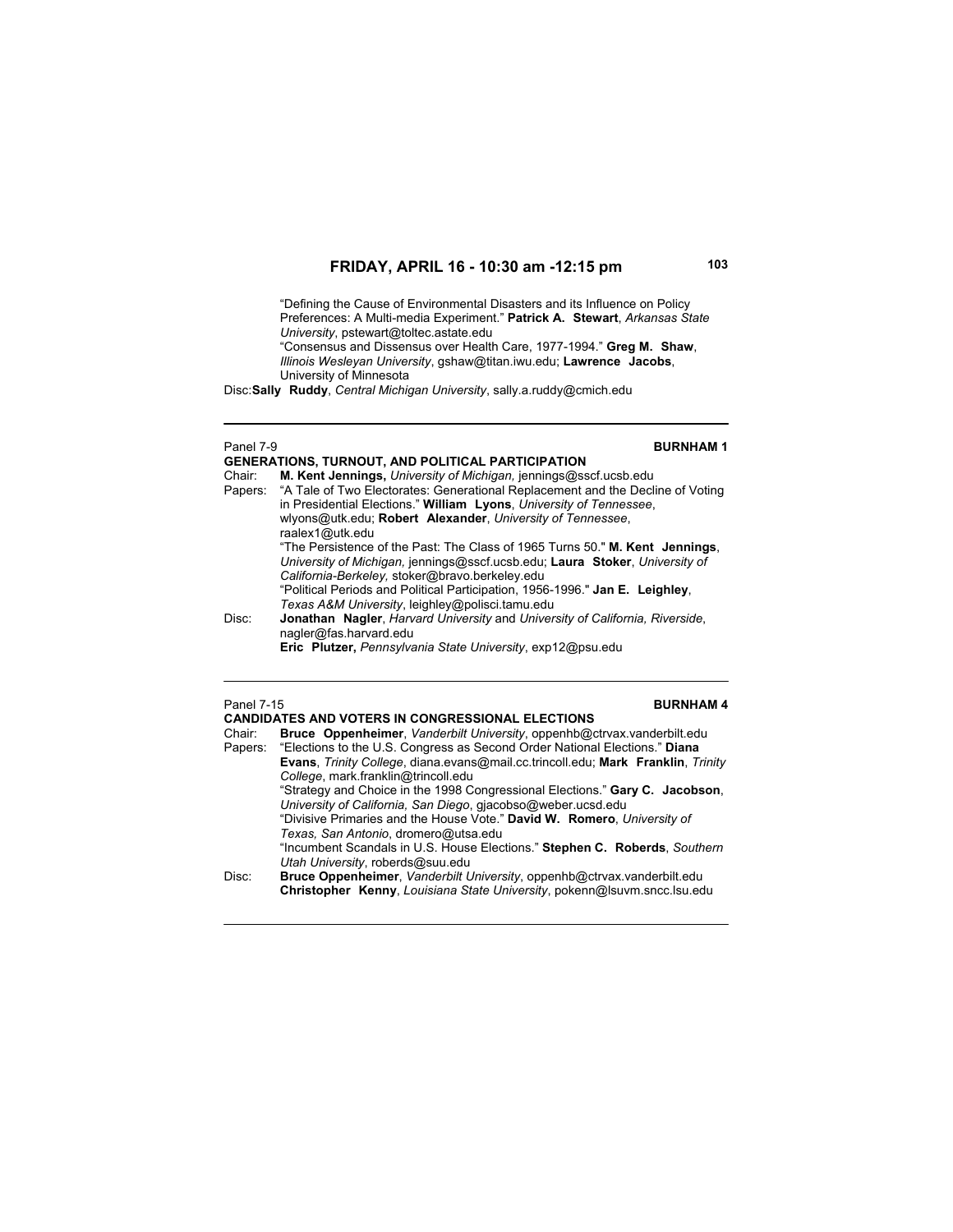# PANEL 8-5 **LASALLE 3 NEWS MEDIA, POLITICAL INSTITUTIONS AND THE PUBLIC POLICY PROCESS** Chair: **Timothy E. Cook**, *Williams College*, timothy.cook@wiliams.edu "Entertainment or Education: How do Media Cover the Courts?" C. Danielle **Vinson,** *Furman University*, danielle.vinson@furman.edu "Media Priming of Policy Options: How Harry and Louise Shaped the Outcome of Clinton's Health Security Plan." **Richard Chard**, *Georgia State University*, polrec@panther.gsu.edu; **Christina M. Ling**, *SUNY, Stony Brook* "Presidential Approval, the Chicken or the Egg? The Effect of Public Opinion Polls on Individual Perceptions of the President." **April C. Kelly**, *Ohio State University*, kelly.232@osu.edu; **Matthew Woessner**, *Ohio State University*, woessner.2@osu.edu Disc: **Richard Sobel,** *Harvard University* Panel 9-2 **PARLOR C THE FRAMING OF GAY/LESBIAN ISSUES**

| Chair:  | Ellen Anderson, Texas Tech University, eaa@umich.edu                           |
|---------|--------------------------------------------------------------------------------|
| Papers: | "Explaining Success and Failure of Lesbian-and-Gay-Rights Claims in State      |
|         | Appellate Courts, 1981-1995." Daniel R. Pinello, John Jay College,             |
|         | drpjj@cunyvm.cuny.edu                                                          |
|         | "Legal Struggles: The Battle over Gay and Lesbian Identity in Congress and the |
|         | Courts." Francis Carleton, University of Wisconsin, Green Bay,                 |
|         | carletof@uwqb.edu; Jennifer Nutt Carleton, Oneida Tribe of Indians of          |
|         | Wisconsin                                                                      |
|         | "Issue Framing in Mass Media Treatment of Gays in the Military." Robert Dion,  |
|         | Indiana University, rdion@indiana.edu                                          |
| Disc:   | Ellen Andersen, Texas Tech University, eaa@umich.edu                           |

### **Panel 11-11 BURNHAM 2**

**ISSUES OF IDENTITY AND MULTICULTURAL POLITICS**<br>Chair: **Keith Topper** University of South Carolina ktop Chair: **Keith Topper**, *University of South Carolina*, ktopper@sc.edu "Generalized Immigration Policy and the Ethics of Inter-Cultural Relations."  **Stephen Chilton**, *University of Minnesota-Duluth*, schilton@d.umn.edu "Liberal Equality and Multicultural Differences." **Roland Pierik**, *University of Twente,* r.h.m.pierik@bsk.utwente.nl "Identity as Struggle: Gender, Identity and Assimilation in America." **Jennifer Ring**, *University of Nevada, Reno*, jring@unr.edu "Forces of Dignity: Adding a New Front to Identity Politics." **Tina Won Sherman**, *Virginia Polytechnic Institute and State University*, tinas@vt.edu Disc: **Roxanne Euben**, *Wellesley College*, reuben@wellesley.edu **Keith Topper**, *University of South Carolina*, ktopper@sc.edu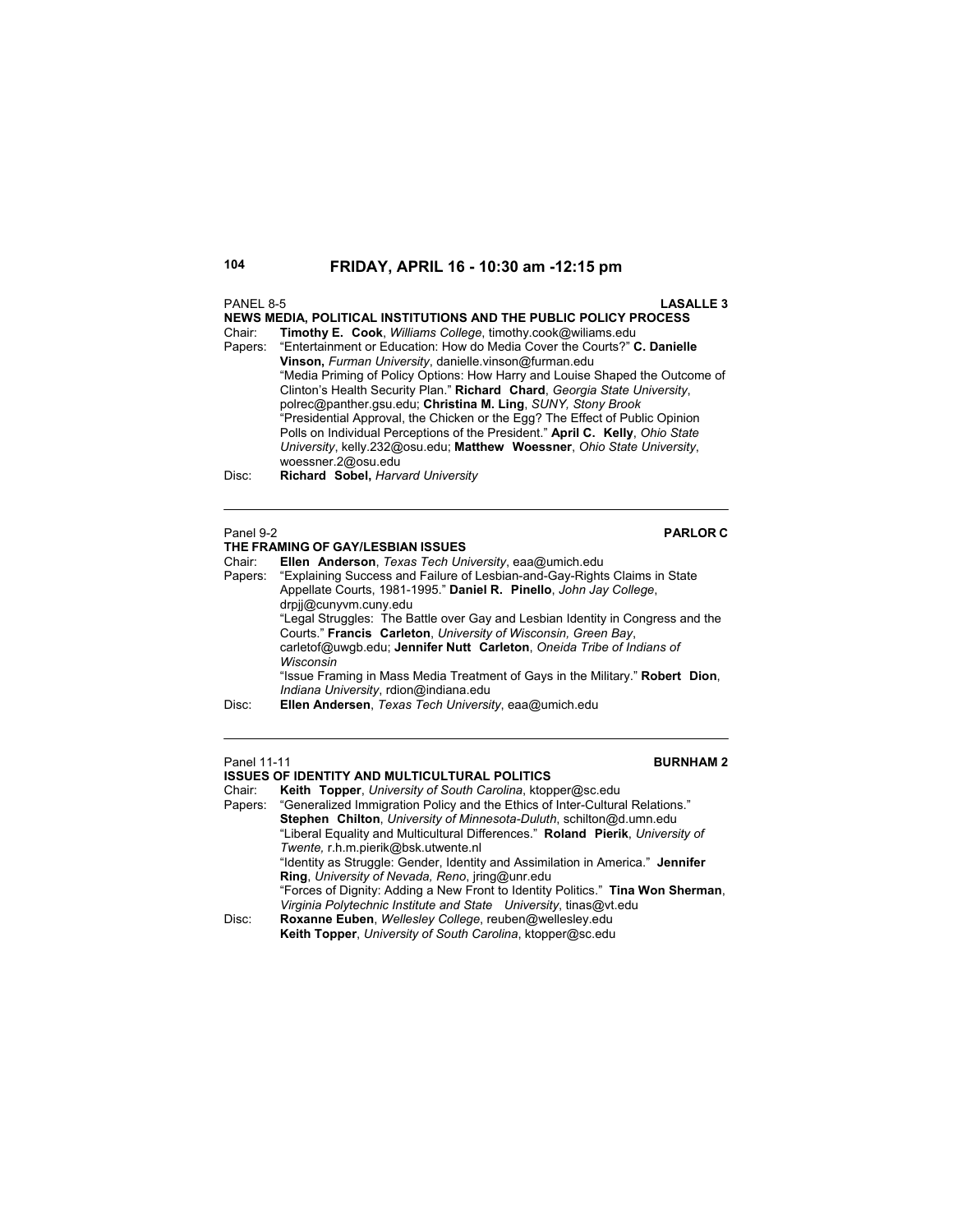| <b>Panel 12-7</b><br>Chair:<br>Papers:<br>Disc: | <b>MONTROSE 3</b><br>EPISTEMOLOGY, HISTORY, AND POLITICAL THEORY<br><b>James</b> Farr, University of Minnesota, jfarr@polisci.umn.edu<br>"On Knowing and Not Knowing." Fred Frohock, Syracuse University,<br>ffrohock@syr.edu<br>"Philosophy, History, and the Practice of Political Theory." Amy R. McCready,<br>Bucknell University, mccready@bucknell.edu<br>"Three Ends and a Beginning: Theory, Ideology, History, and Politics."<br>Marc Stier, Temple University, marcstier@stier.net<br>James Farr, University of Minnesota, jfarr@polisci.umn.edu<br>Darren Walhof, Macalester College, walhof@macalester.edu                                                             |                                         |
|-------------------------------------------------|------------------------------------------------------------------------------------------------------------------------------------------------------------------------------------------------------------------------------------------------------------------------------------------------------------------------------------------------------------------------------------------------------------------------------------------------------------------------------------------------------------------------------------------------------------------------------------------------------------------------------------------------------------------------------------|-----------------------------------------|
| <b>Panel 13-4</b><br>Chair:<br>Papers:<br>Disc: | <b>LASALLE 1</b><br><b>CONGRESS AND LEGISLATIVE POLITICS</b><br>Alan Wiseman, Stanford University<br>"Electoral Representation and Legislative Organization." Catherine Hafer,<br>University of Rochester, hafer@polsci.umn.edu; Dimitri Landa, University of<br>Minnesota, diml@polisci.umn.edu<br>"The Filibuster as a Signal of Preference Intensity." Kristin Kanthak, University<br>of Iowa, Kkanth@blue.weeg.uiowa.edu<br>"The Line Item Veto and Credit Claiming." Indridi Indridason, University of<br>Rochester, Inin@troi.cc.rochester.edu<br>Adam Meirowitz, Stanford University, Ameirow@leland.stanford.edu<br>Nathan Dietz, American University, ndietz@american.edu |                                         |
| <b>Panel 14-7</b><br>Chair:<br>Papers:          | <b>LASALLE 2</b><br>TESTS OF THE SOPHISTICATION OF VOTERS AND PUBLIC OPINION<br>Simon Jackman, Stanford University, jackman@stanford.edu<br>"Identifying Critical Events in the 1992 and 1996 Presidential Elections using<br>lowa Market Data." Michael Herron, Northwestern University, m-<br>herron@nwu.edu<br>"Testing Theories of Split-ticket Voting using Individual-level Voting Data."<br>"The Economic Sophistication of Public Opinion in the United States."                                                                                                                                                                                                           | Jeffrey B. Lewis, Princeton University, |

 **Jasjeet S. Sekhon**, *Harvard University*, jsekhon@fas.harvard.edu

Disc: **Melvin J. Hinich**, *University of Texas , Austin*, hinich@mail.la.utexas.edu **Simon Jackman**, *Stanford University,* jac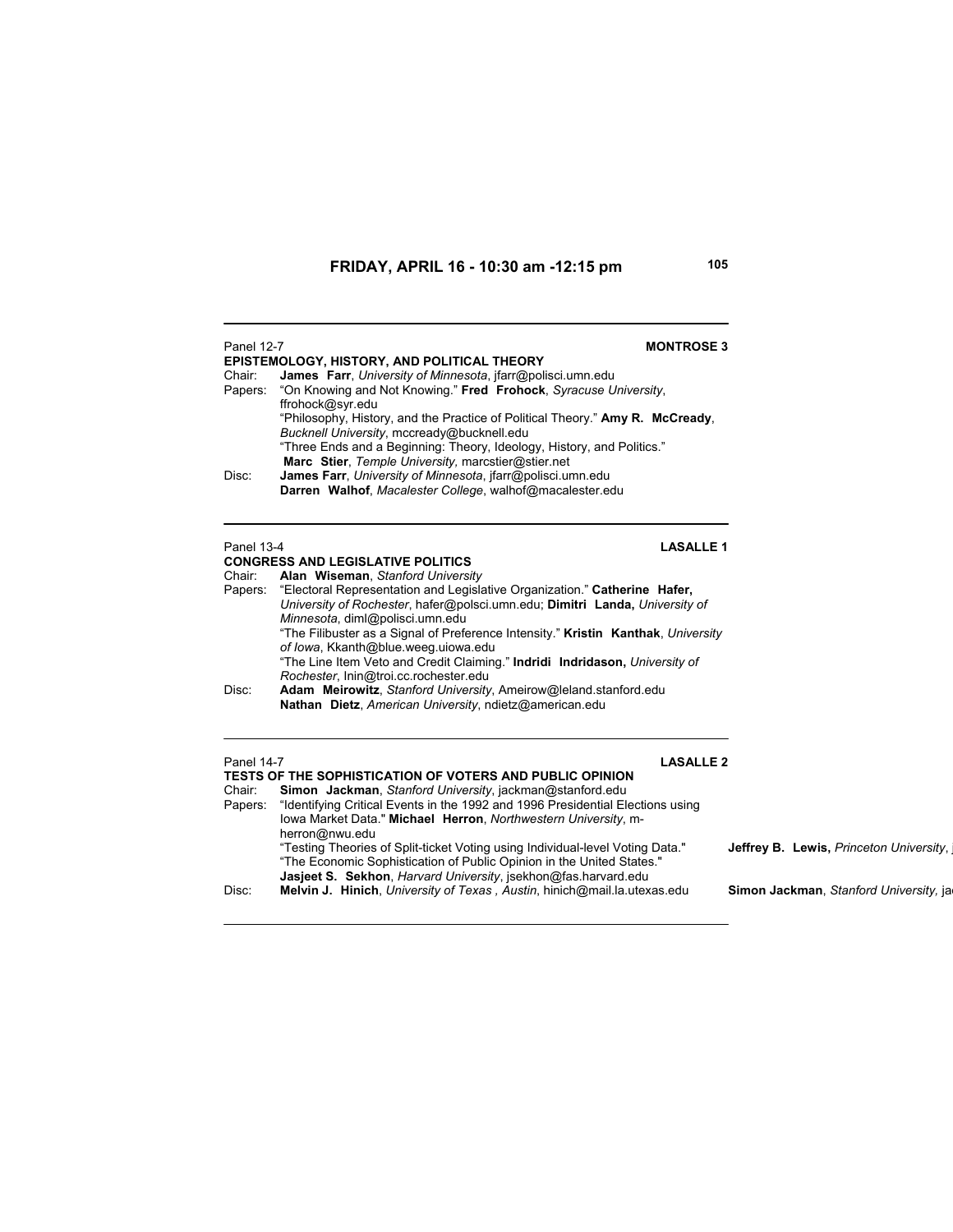### Panel 15-12 **MONTROSE 1**

### **INTEREST GROUPS, PARTIES, AND ELECTORAL STRATEGIES** Chair: **Anthony Gierzynski**, *University of Vermont* Papers: "An Analysis of Different Corporate PAC Contributor Strategies in Midterm and

- Presidential Elections." **Branwell D. Kapeluck***, Louisiana State University* "The End of Mobilization: Contemporary Party, Interest Group, and Campaign Strategies." **Steve E. Schier***, Carleton College*, sschier@carleton.edu "Drawing a Crowd or Working Alone: Patterns of Interest Group Involvement in National Politics." **Frank R. Baumgartner***, Pennsylvania State University*, FrankB@polisci.tamu.edu; **Beth L. Leech***, Texas A&M University*, BLL@polisci.tamu.edu
- Disc: **Robert Boatright**, *University of Chicago,* robb@polsci.spc.uchicago.edu **Marie Hojnacki**, *Pennsylvania State University*, mhojnack@umich.edu

### Panel 16-2 **CLARK 5**

### **PRESIDENTIAL PRIMARIES**

Chair: **John H. Kessel**, *Ohio State University*, jkessel@magnus.acs.ohio-state.edu "The Money Primary: Forecasting Fundraising in Post-Reform Presidential Nomination Contests." **Randall E. Adkins**, *California University of Pennsylvania*, adkins@cup.edu; **Andrew J. Dowdle**, *Fayetteville State University*, adowdle@chil.uncfsu.edu "Aggregating Votes in Primaries: Winner-take-all versus Proportional Allocation of Delegate Votes." **Alexandra L. Cooper**, *University of North Carolina at Charlotte*, alecoope@email.uncc.edu Disc: **John H. Kessel**, *Ohio State University*, jkessel@magnus.acs.ohio-state.edu

**Barbara Trish,** *Grinnell College*

### Panel 16-3 **DEARBORN 2**

### **LEADING THE PUBLIC**

Chair: **Jeffrey E. Cohen**, *Fordham University*, cohen@murray.fordham.edu "The Presidents Ability to Lead Public Opinion in a Changing Global Environment." **Lydia M. Andrade**, *University of North Texas*, Andrade@UNT.edu "The Calming of the Seas: An Analysis of Presidential Rhetoric." **Terri Bimes**, *University of California at Berkeley*, bimes@socrates.berkeley.edu "Going Public in the Eighteenth and Nineteenth Centuries: Measuring the President's Relationship with the People." **Karen S. Hoffman**, *University of Chicago*, kshoffman@mediaone.net "The Presidential Press Conference at Century's End." **Martha Joynt Kumar**, *Towson University*, mkumar@ibm.net Disc: **Lori Cox Han**, *Austin College*, lhan@austinc.edu

**Jeffrey E. Cohen**, *Fordham University*, cohen@murray.fordham.edu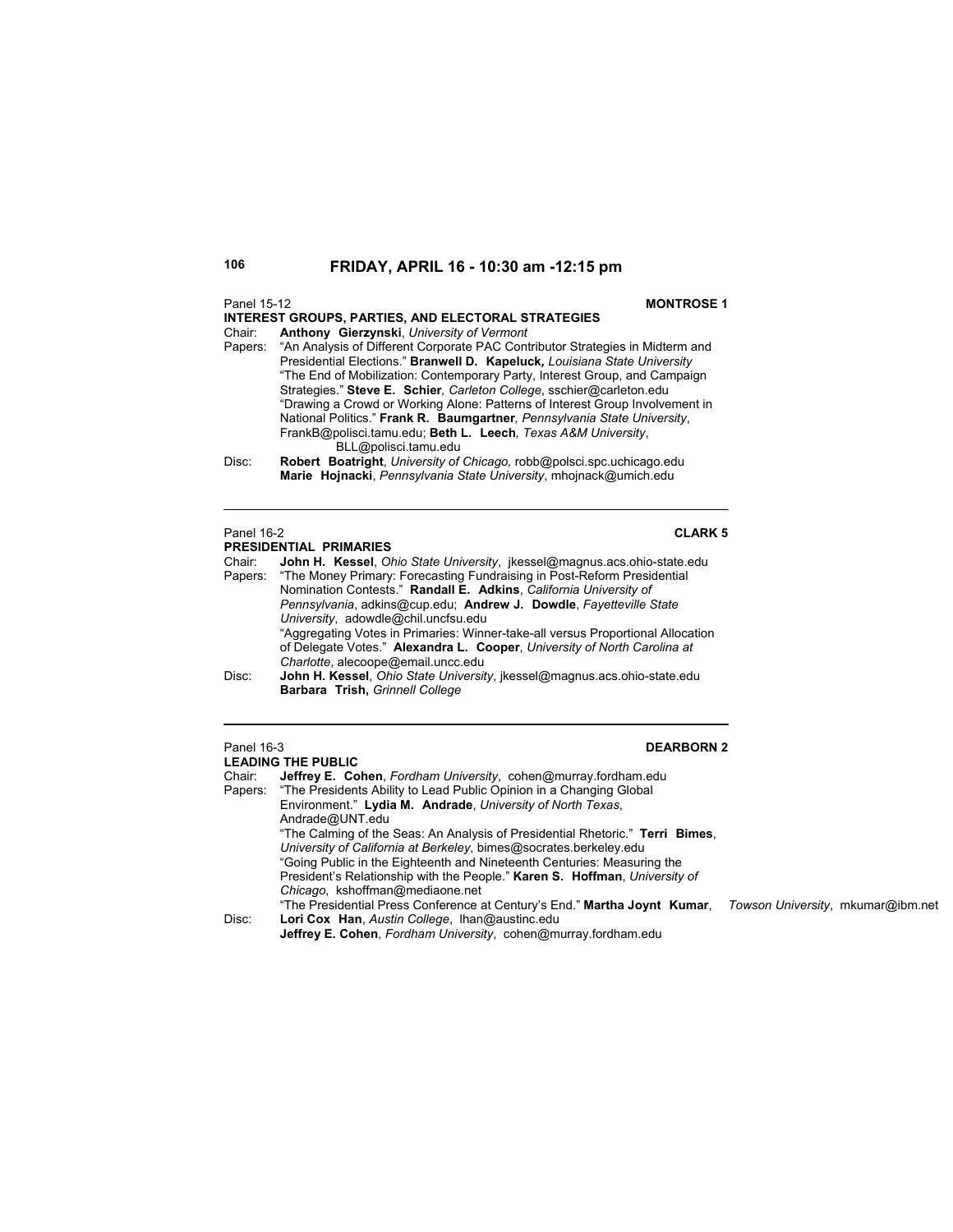Panel 17-7 **CLARK 7 PAC's** Chair: **Douglas L. Koopman**, *Calvin College*, dkoopman@calvin.edu Papers: "Testing the Conventional Wisdom: The Relationship between Party Contributions and PAC Money in U.S. House Elections." **Holly Brasher**, *The University of North Carolina at Chapel Hill*, hbrasher@email.unc.edu "Changes in Committee Appointments of Freshmen House Members: The Role of PAC Contributions." **Jonathan Williamson**, *Emory University*, Jwill11@emory.edu; **Matthew Gunning**, *Emory University*, Mgunnin@emory.edu "Term Limits and Campaign Contributions: Do Lame Ducks Suffer?" **Dorie Apollonio**, *University of California, Berkeley*, dorie@alfa.berkeley.edu **Ray La Raja,** *University of California Berkeley*, rlaraja@socrates.berkeley.edu Disc: **Richard Forgette**, *Miami University*, forgetrg@mohio.edu

### Panel 17-21 **LASALLE 5**

### **PARTISANSHIP IN CONGRESS**

Chair: **Patricia A. Hurley**, *Texas A&M University*

Papers: "Breaking Ranks: Explaining Party Defections in the House of Representatives." **Charles J. Finocchiaro**, *Michigan State University,* finocchi@pilot.msu.edu; C.F. **Larry Heimann**, *Carnegie Mellon University*, lheimann@andrew.cmu.edu "Parties and Pivotal Voters." **Rick K. Wilson**, *Rice University*, rkw@rice.edu "Who Wins? Party Effects in Legislative Voting." **Eric D. Lawrence**, *University of California, Riverside*, edl@wizard.ucr.edu; **Forrest Maltzman**, *George Washington University*, forrest@gwu.edu; **Steven Smith**, *University of Minnesota*, sssmith@polisci.umn.edu

Disc: **Patricia A. Hurley**, *Texas A&M University*

| Panel 18-5 | <b>CLARK 10</b>                                                                    |
|------------|------------------------------------------------------------------------------------|
|            | AFTER THE DECISION: REPORTING. REACTIONS. RESPONSES.                               |
| Chair:     | Elliot E. Slotnick, Ohio State University, slotnick.1@osu.edu                      |
|            | Papers: "Public Opinion about the Supreme Court." Joseph L. Smith, University of   |
|            | Texas at Austin, ismith@ieeves.la.utexas.edu                                       |
|            | "Effects of Judicial Decisions on Party Behavior: Pushing the Limits of Regulation |
|            | Through Litigation and Practice."                                                  |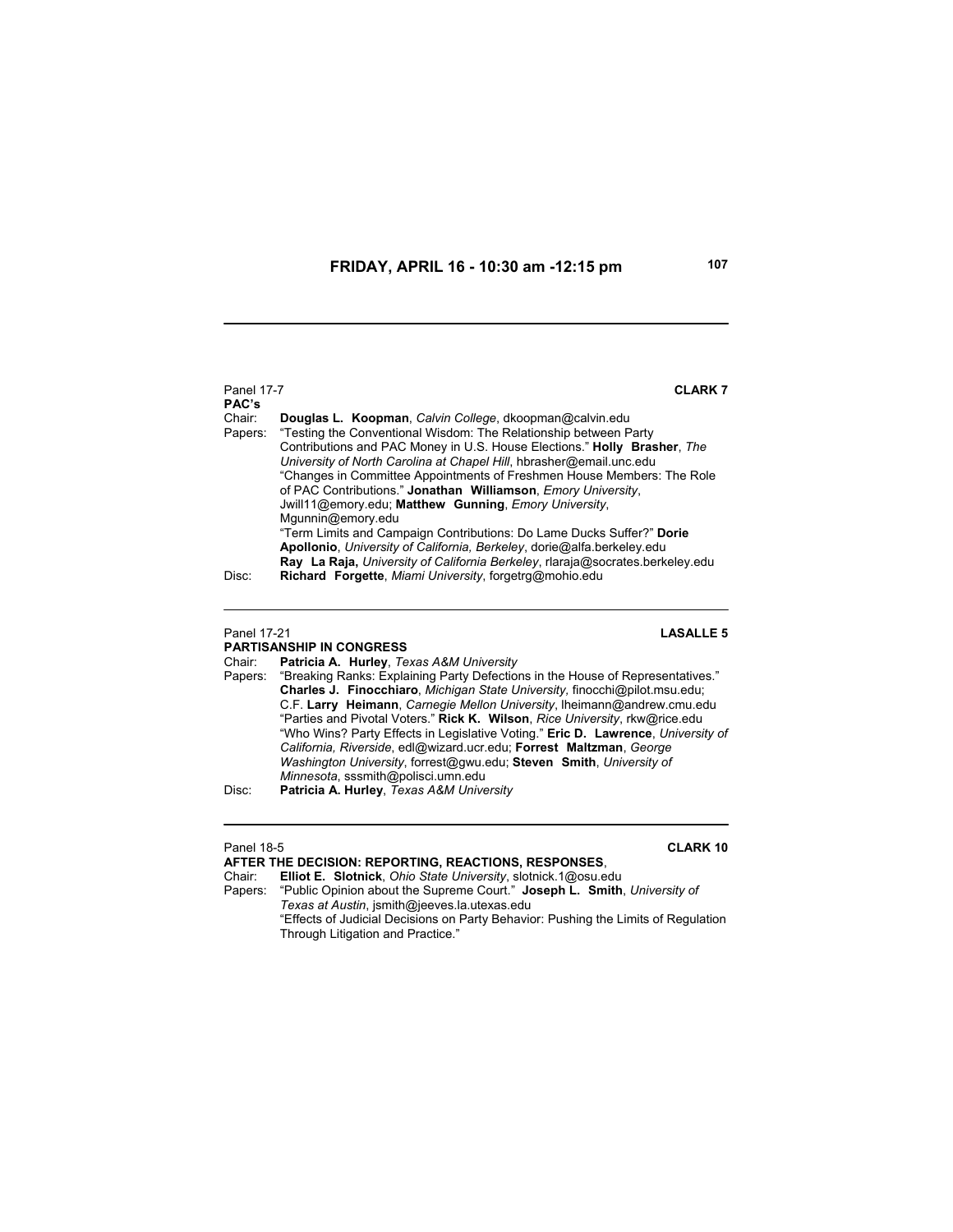**Julie-Anne Seeds**, *Ohio State University*, seeds.9@osu.edu "Signals, Models, and Congressional Overrides of the Supreme Court." **Virginia Hettinger**, *Indiana University*, vhettin@emory.edu Disc: **Brad Canon**, *University of Kentucky*, POL140@ukcc.uky.edu

# Panel 19-7 **PARLOR D**

**PARTIES AND STATE LEGISLATURES** Chair: **Gerald C. Wright**, *Indiana University,* wright1@indiana.edu "Term Limits and Devolution: A Marriage of Inconvenience for State Legislatures." **DeWayne L. Davis**, *University of Maryland*, dewayne.davis@ncsl.org "Partisan Control and Seat Change in State Legislatures." **Allen Brierly**, *University of Northern Iowa*, allen.brierly@uni.edu "A Price for Term Limits: Comparing the Competition in Primaries for Michigan's State House of Representatives 1994-1998." **Dalene L. Rix**, *Western Michigan University*, dalene.rix@wmich.edu; **Neil Pinney**, *Western Michigan University*, neil.pinney@wmich.edu "Grant Allocation and the California Legislature: New Evidence in the Universalism Debate." **Bertram Johnson**, *Harvard University,* bnjohns@fas.harvard.edu Disc: **Gerald C. Wright**, *Indiana University*, wright1@indiana.edu

 $\overline{a}$ 

# Panel 21-19 **CRESTHILL**

|        | PUBLIC POLICY IN THE FINAL FRONTIER                                                                                                                                 |
|--------|---------------------------------------------------------------------------------------------------------------------------------------------------------------------|
| Chair: | Michael Hawthorne, UNC Pembroke, mhawthorne@papa.uncp.edu<br>"Tort Reform and Economic Development: Lessons from America's General                                  |
|        | Aviation Industry." Scott Tarry, Southern Illinois University of Carbondale,<br>tarrow@siu.edu                                                                      |
|        | "Policy Making on the Frontiers of Technology: Establishing a Future Spaceflight<br>Policy: Balancing Infrastructures, Flight Control and National Security." Roger |
|        | Handberg, University of Central Florida, handberg@pegasus.cu.ucf.edu<br>"Tropes and Trajectories: American Space Policy and the Economization of                    |
| Disc:  | Adventure." Dirk Deam, University of Iowa<br>John Frendreis, Loyola University Chicago, ifrendr@luc.edu                                                             |

### Panel 21-20 **MONTROSE 7 ROUNDTABLE: THE POLITICS OF MORALITY POLICY** Chair: **Christopher Z. Mooney**, *West Virginia University* Papers: "Free Votes of Conscience: Taking Morality Policy Out of the Electoral Arena in Great Britain." **Philip Cowley**, *University of Hull*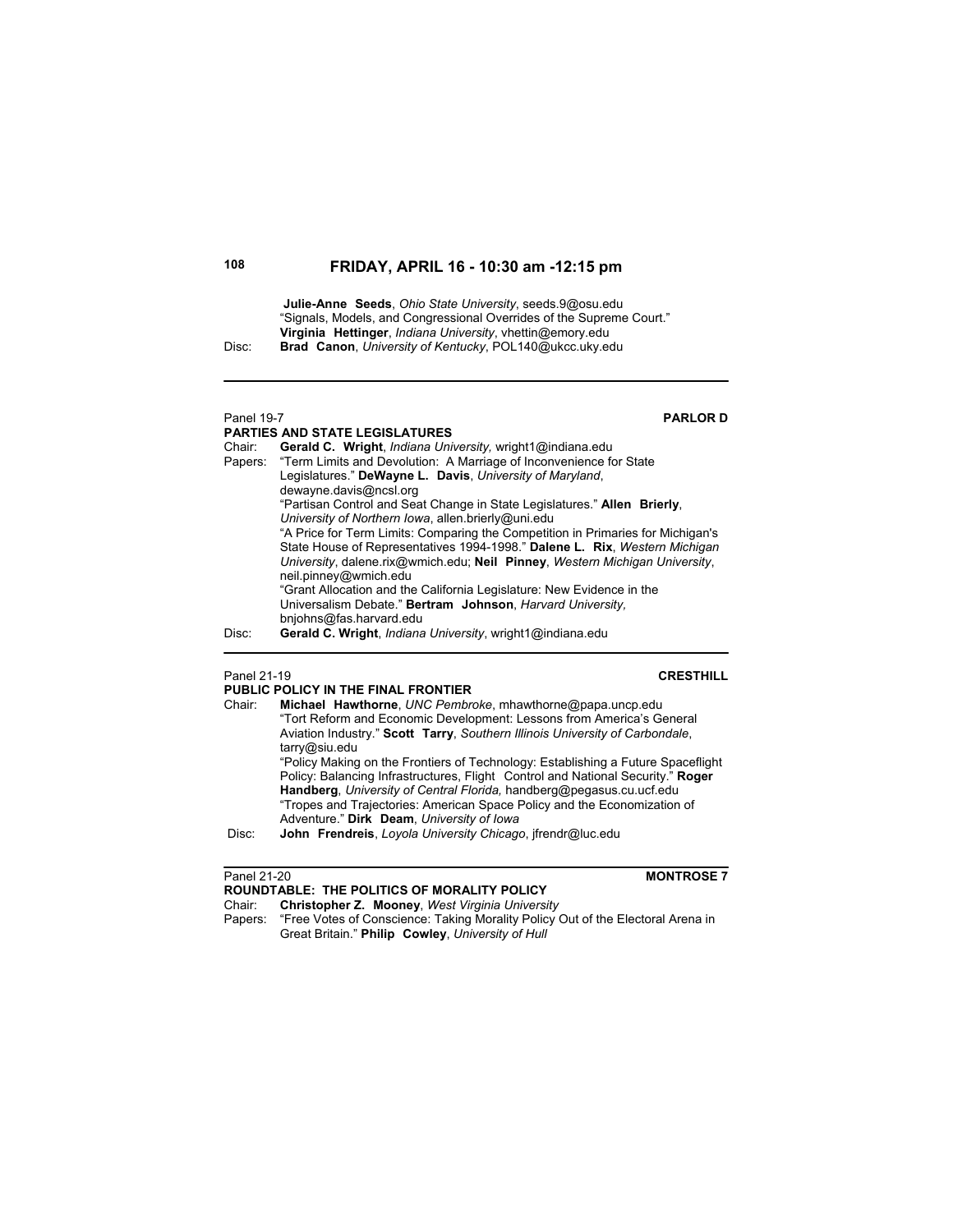"Evolving into Morality Politics: U.S. Catholic Bishops' Statements on American Politics from 1792 to the Present." **Paul Fabrizio**, *McMurray University*, fabrizip@mcmurrayadm.mcm.edu "Moral Welfare Policy." **Suzanne T. Reading***, University of California-Santa Cruz* "Morality Policy: The Public Clash of Private Values." **Christopher Z. Mooney**, *West Virginia University* Disc: **Kenneth J. Meier**, *Texas A& M University* **Raymond Tatalovich**, *Loyola University Chicago*

### **Panel 24-1 MONTROSE 2**

**CIVIC EDUCATION AND POLITICAL SCIENCE** Chair: **Sheldon Appleton,** *Oakland University,* appleton@oakland.edu Papers: "Goals Based Model for Civic Education." **Michelle Kukoleca Hammes,** *St. Cloud State University*, mhammes@tigger.stcloudstate.edu "Individualism and Collectivism in Civic Education." **Eric Riedel**, *University of Minnesota,* riedel@polisci.umn.edu; **Patricia Avery**, *University of Minnesota;* **Marti Hope Gonzales,** *University of Minnesota***; John L. Sullivan,** *University of Minnesota* "Easing Student Cynicism: Environmental Interest Group Activity and Public Confidence in Government." **Mary A. Hague**, *Juniata College*, hague@juniata.edu "College Students' Attention to Public Affairs." **Ralph Baker**, *Ball State University;* **Joseph Losco**, *Ball State University* Disc **David Hortin**, *Eastern Michigan University*, David.Hortin@emich.edu **Jeffrey W. Seifert**, *Syracuse University,* jwseifer@mailbox.syr.edu

| Panel $26 - 3$                                                 |                                                                          | <b>WABASH</b> |
|----------------------------------------------------------------|--------------------------------------------------------------------------|---------------|
|                                                                | ROUNDTABLE: INCREASING THE PRESENCE OF WOMEN OF COLOR IN                 |               |
| <b>ACADEMIC CAREERS</b>                                        |                                                                          |               |
|                                                                | Chair: Jewell Prestage, Prairie View A & M                               |               |
| Part:                                                          | <b>Pamela Y. Cook, University of Chicago, pycook@midway.uchicago.edu</b> |               |
| Yvette M. Alex-Assensoh, Indiana University, yalex@indiana.edu |                                                                          |               |
|                                                                | Ann Chih Lin, University of Michigan, annlin@umich.edu                   |               |
|                                                                | Orlando L. Taylor, Howard University, Otaylor@howard.edu                 |               |
|                                                                |                                                                          |               |

# **Friday, April 16 - 12:15 - 1:30 pm**

# **MPSA 2000 Program Committee Meeting FRAME ROOM**

**Chair**: **Kenneth J. Meier**, *Texas A&M University*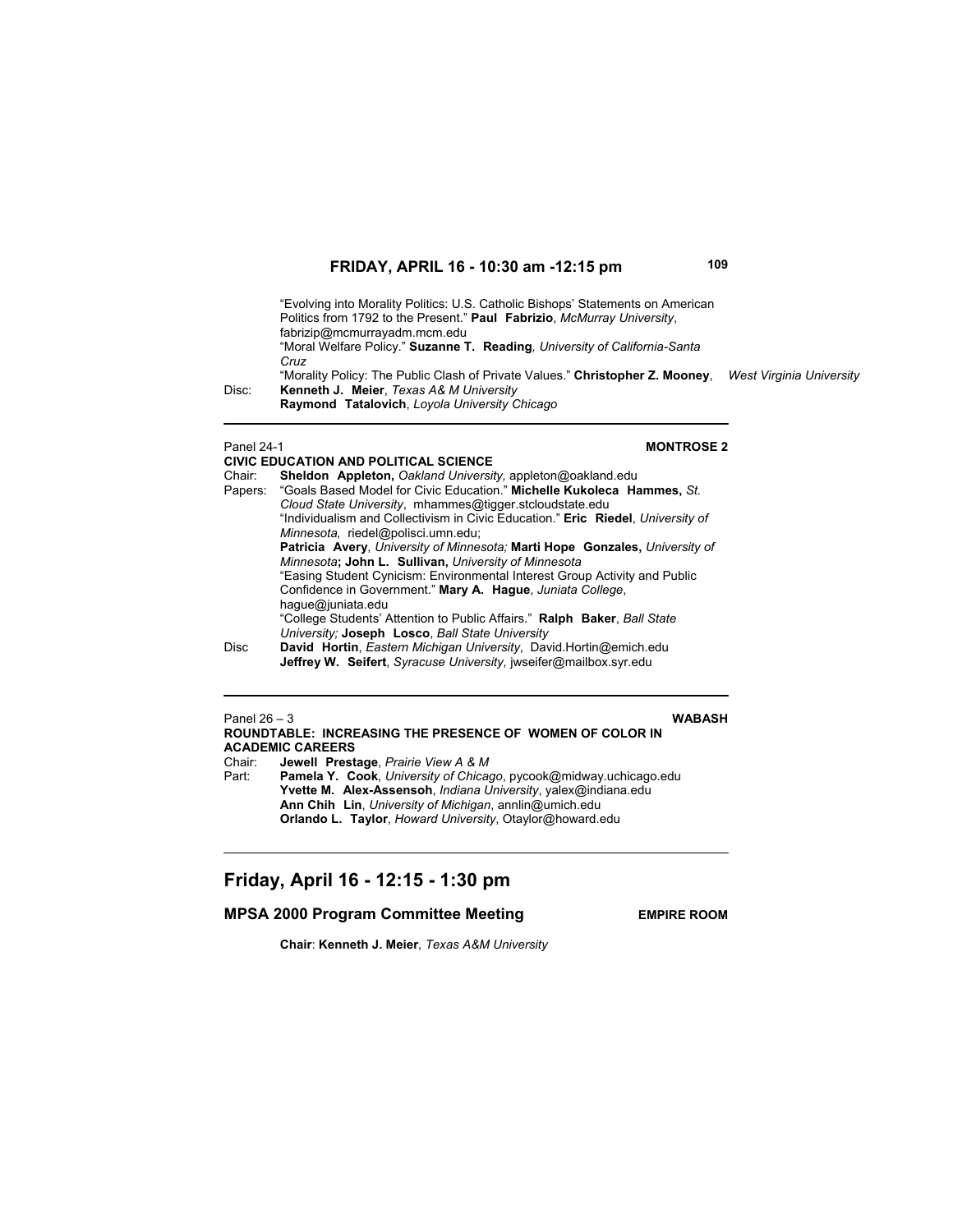# **FRIDAY, APRIL 16 - 1:30 - 3:15 pm**

(Authors will be present from 1:30-3:15 pm)

POSTER SESSION 4 **EXHIBIT HALL**

Section 15 Posters

**PARTY AND INTEREST GROUPS POLITICS IN THE NEXT MILLENNIUM**<br>1 "The Cartel Party System and its Existence in Multi-Party and Two

- "The Cartel Party System and its Existence in Multi-Party and Two-Party Western Democracies." **Bryan Westhoff**, *Truman State University*
- 2. "The Structure of Political Beliefs Among Local Party Activists." **J. P. Monroe**, *University of Miami*
- 3. "A Tale of Two Political Parties: Twenty Years of Democratic and Republican Shifts in Platforms and Policy, 1972-1992." **Jean-Philippe Faletta**, *Wayne State University*
- 4. "Speech and Action: The Predictive Value of the Narrative Approach." **Fred Meyer**, Ball State University
- 5. "Interest Group Internal Conflict and Policy Deliberation."
- **Kevin M. Esterling**, *University of Chicago*

"Initiative States' Leadership in Policy Diffusion." **Frederick J. Boehmke,** *California Institute of Technology*

### Section 16 Posters **EXHIBIT HALL THEMES IN PRESIDENCY AND EXECUTIVE POLITICS**

1. "Public Evaluations of Presidential Policies." **Michael Ault**, *Bridgewater State College*, mault@bridgew.edu

"Transforming Policies into Persuasive Visual Images: Art and FDR." **Alison Howard**, *University of California at Davis*, alihoward@juno.com; **Donna R. Hoffman**, *University of Oklahoma*, dhoffman@ou.edu

- 3. "Separation of Powers and the Clinton Administration." **Christopher Kelley**, *Miami University of Ohio*, kelleyes@moohio.edu; **J. Christopher Woolard**, *Miami University of Ohio*
- 4. "The Democratic Dilemma of Modern Presidential Succession." **Russell D. Renka**, *Southeast Missouri State University*, rdrenka@semovm.semo.edu
- 5. "Presidential-Congressional Relations: The Supreme Court's Role."  **Shannon Wabshall**, *University of Mississippi*, wabsha@olemiss.edu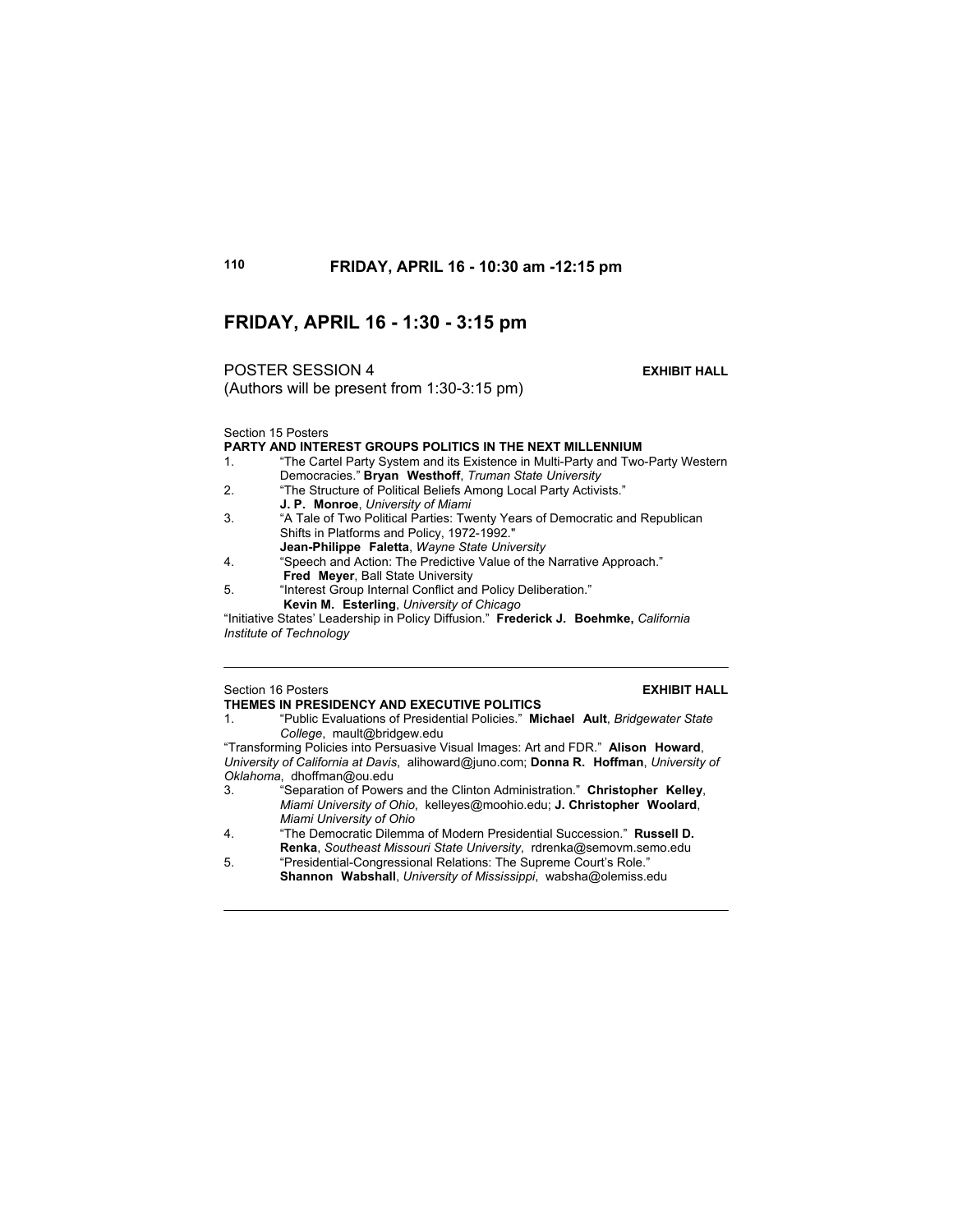|       | Section 18 Posters<br><b>EXHIBIT HALL</b><br><b>JUDICIAL POLITICS</b>                                                                                                                                                                                        |
|-------|--------------------------------------------------------------------------------------------------------------------------------------------------------------------------------------------------------------------------------------------------------------|
| 1.    | "Issues, Institutions and Decision Making on the European Court of Human<br>Rights." Steven R. Van Winkle, SUNY-Stony Brook,                                                                                                                                 |
|       | stevevw@datalab2.sbs.sunysb.edu; Christopher J.W. Zorn, Emory University,<br>czorn@emory.edu                                                                                                                                                                 |
| Disc: | <b>Charles</b> Epp. University of Kansas, chuckepp@ukans.edu                                                                                                                                                                                                 |
| 2.    | "Circuit Norms and the Designation of Federal District Court Judges to Courts of<br>Appeals Panels Decisions." Todd C. Peppers, Emory University,<br>tpepper@emory.edu; Katherine Vigilante, Emory University,<br>kvigila@emory.edu                          |
| Disc: | Steven R. Van Winkle, SUNY-Stony Brook, stevevw@datalab2.sbs.sunysb.edu                                                                                                                                                                                      |
| 3.    | "Administrative Procedures Act and Judicial Review: The Effects of Law on<br>Individual Vote Choice on U.S. Supreme Court Justices." Blake J. Nelson,<br>Penn State Harrisburg, nxb17@mindspring.com                                                         |
| Disc: | Tim Hagle, The University of Iowa, timothy-hagle@uiowa.edu                                                                                                                                                                                                   |
| 4.    | "The Supreme Court and Partisan Realignment, Redux." Michael Baranowski,<br>University of Evansville, mb62@evansville.edu; C. Scott Peters, Grand Valley<br>State University, peterss@gvsu.edu                                                               |
| Disc: | John J. Coleman, University of Wisconsin, coleman@polisci.wisc.edu                                                                                                                                                                                           |
| 5.    | "Women's Groups and Judicial Doctrine in the U.S. and Canada: A New<br>Perspective on Interest Group Influence." Lori Hausegger, Ohio State<br>University, hausegger.1@osu.edu                                                                               |
| Disc: | Roy B. Flemming, Texas A&M University, roy@polisci.tamu.edu                                                                                                                                                                                                  |
| 6.    | "Diversity and the Judicial Merit Selection Process." Kevin M. Esterling,<br>University of Chicago, kest@polisci.spc.uchicago.edu; Seth S. Andersen,<br>American Judicature Society, sandersen@ajs.org                                                       |
| Disc: | Brad Canon, University of Kentucky, pol140@ukcc.uky.edu                                                                                                                                                                                                      |
| 7.    | "Assessing the Judicial Hierarchy: The Federal Lower Courts and Obscenity."<br>John Francis Ryan, University of North Texas, iryan@students.cas.unt.edu                                                                                                      |
| Disc: | Kevin T. McGuire, University of North Carolina at Chapel Hill,<br>kmcguire@email.unc.edu                                                                                                                                                                     |
| 8.    | "The Role of Gender and Ethnicity in Recruitment Behavior of State Supreme<br>Court Justices." Madhavi McCall, Washington University, St. Louis,<br>mamccall@artsci.wustl.edu; Anne Peterson, Washington University, St. Louis,<br>afpeters@artsci.wustl.edu |
| Disc: | David Yalof, University of Connecticut, yalof@uconnym.uconn.edu                                                                                                                                                                                              |
| 9.    | "The Supreme Court and the Adversarial Model." Jeffrey Davis, Georgia State                                                                                                                                                                                  |

# **111**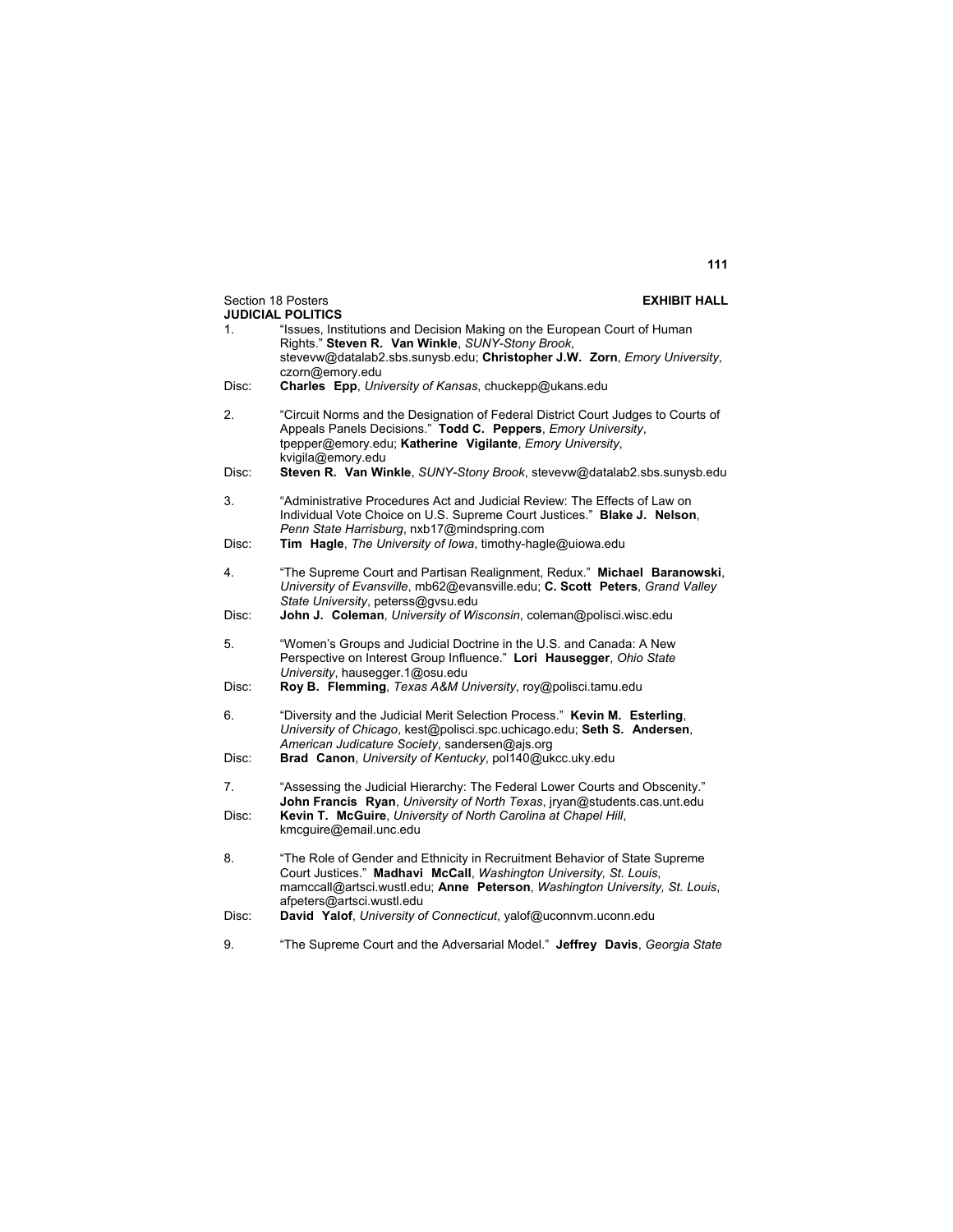| Disc:<br>10 <sub>1</sub><br>Disc: | University, davisjeffrey@earthlink.net<br>Harold Spaeth, Michigan State University, spaeth@pilot.msu.edu<br>"Direct Democracy and Judicial Response: A Comparison of Two Decisions on<br>the Prohibition of Physician Assisted Suicide." Jolly Ann Emrey, Emory<br>University, jemrey@emory.edu<br>Evan Gerstmann, Loyola Marymount University, egerstma@Imumail.Imu.edu |
|-----------------------------------|--------------------------------------------------------------------------------------------------------------------------------------------------------------------------------------------------------------------------------------------------------------------------------------------------------------------------------------------------------------------------|
| 11 <sub>1</sub><br>Disc:          | "Illinois State Supreme Court: A Study in the Impact of Race in Decision Making<br>in Capital Punishment Cases." Hugh Williams, Illinois State University,<br>hrwilli@ilstu.edu<br>Mary Lee Luskin, <i>Indiana University</i> , luskin@indiana.edu                                                                                                                       |
| 12 <sup>7</sup>                   | "The Expanding Issue Agenda of the United States Supreme Court: Economic<br>Regulation and Civil Rights." Vanessa Baird, University of Houston,<br>vbaird@uh.edu                                                                                                                                                                                                         |
| Disc:                             | Richard Pacelle, University of Missouri-St. Louis, pacelle@umsl.edu                                                                                                                                                                                                                                                                                                      |
| Panel 1-8                         | <b>SANDBURG 2</b>                                                                                                                                                                                                                                                                                                                                                        |

|         | <b>PARTIES AND VOTERS IN FEDERALIST AND QUASI-FEDERALIST SETTINGS</b>              |  |  |  |  |
|---------|------------------------------------------------------------------------------------|--|--|--|--|
| Chair:  | Thomas D. Lancaster, Emory University, polstdl@emory.edu                           |  |  |  |  |
| Papers: | "Breaking out of the Joint Decision Trap: Political Parties and the Reform of      |  |  |  |  |
|         | Federal Systems." Jonathan A. Rodden, Emory University,                            |  |  |  |  |
|         | janathan.rodden@yale.edu                                                           |  |  |  |  |
|         | "Issue Voting, Party Voting, and Signaling in European Elections." Clifford J.     |  |  |  |  |
|         | Carrubba, SUNY-Stony Brook, ccarrubba@notes.cc.sunysb.edu; Richard J.              |  |  |  |  |
|         | Timpone, Ohio State University, timpone.1@osu.edu                                  |  |  |  |  |
|         | "The Impact of Scarcity in Europe: Shifting Allegiances and Volatile Electorates." |  |  |  |  |
|         | Robert E. Bohrer II, Gettysburg College, rbohrer@gettysburg.edu; Alexander         |  |  |  |  |
|         | C. Tan, University of North Texas, atan@unt.edu                                    |  |  |  |  |
|         | "Voting for the Northern Ireland Assembly and the Institutional Amelioration of    |  |  |  |  |
|         | Ethno-National Cleavages." Geoffrey Evans, Nuffield College,                       |  |  |  |  |
|         | geoffrey.evans@nuffield.oxford.ac.uk; Brendan O'Leary, London School of            |  |  |  |  |
|         | Economics, b.o'leary@lse.ac.uk                                                     |  |  |  |  |
| Disc:   | Harvey Palmer, University of Rochester, hpalmer@sysnet.net                         |  |  |  |  |
|         |                                                                                    |  |  |  |  |

# Panel 2-8 **SANDBURG 4**

| <b>DEMOCRATIZATION AND ECONOMIC CRISIS IN ASIA</b> |                                                                       |  |  |
|----------------------------------------------------|-----------------------------------------------------------------------|--|--|
| Chair:                                             | Soo Chan Jang, Michigan State University, Jangsooc@pilot.msu.edu      |  |  |
| Papers:                                            | "Legislator-Constituency Links: Constituency Service in South Korea." |  |  |
|                                                    | Jong-Bin Yoon, University of Missouri-Columbia.                       |  |  |
|                                                    | tapscijy@showme.missouri.edu                                          |  |  |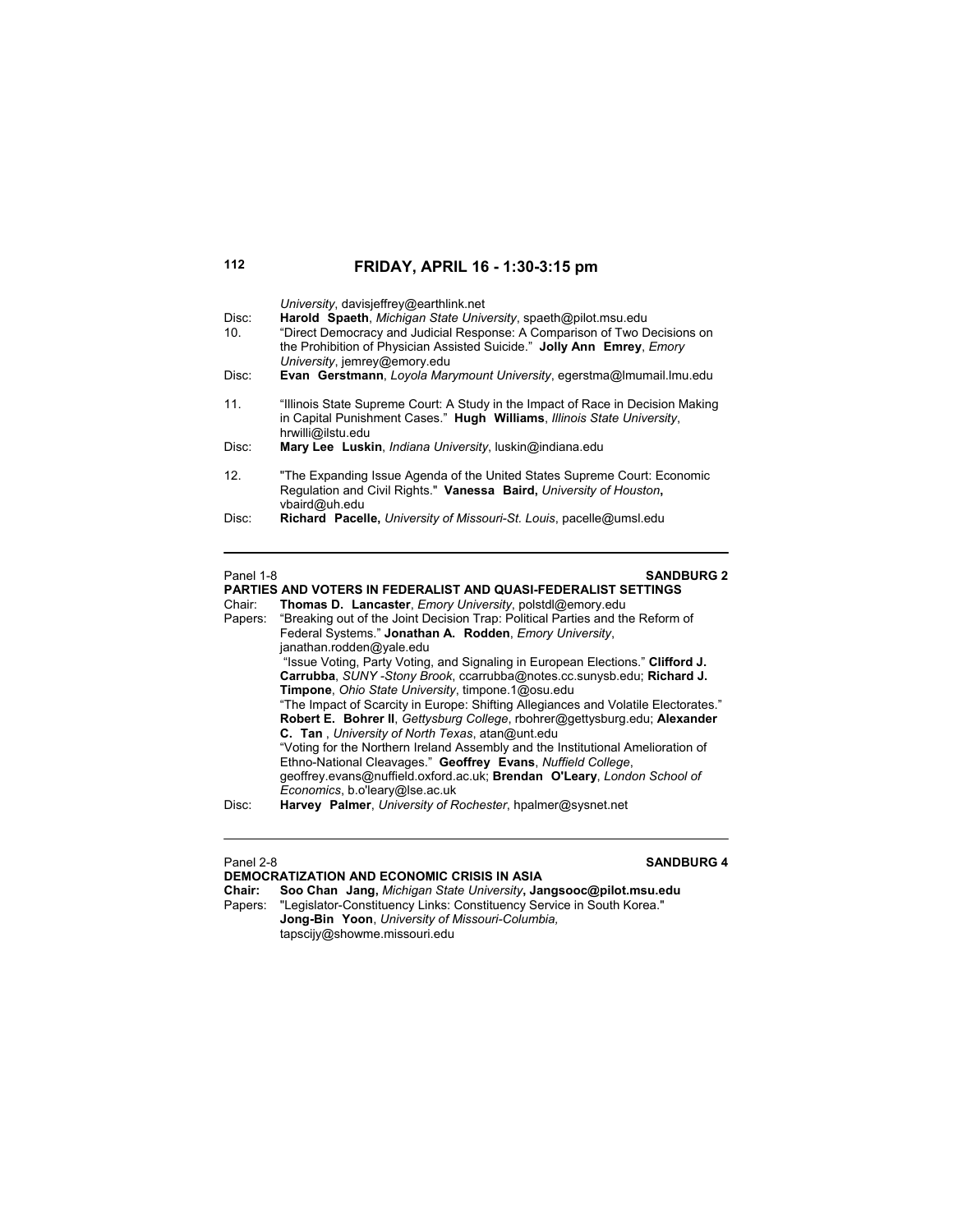"Political Crisis and the Allocation of Associational Rights: Theory and a Korean Case Study." **Lisa Milligan**, *University of Illinois at Urbana-Champaign*, lmilliga@uiuc.edu

"Interaction between Ideological Constraint and Human Practice: Making the Path of State-led Democratization 1987 in South Korea." **Jun-Hyeok Kwak**, *University of Chicago,* jkwak@midway.uchicago.edu

"The Paradox of Market Deepening During Democratization in Korea: A Search for More Markets and Better Democracy." **Soo Chan Jang,** *Michigan State University,* jansooc@pilot.msu.edu; **Jong-In Jo,** *Michigan State University*

### **DEMOCRATIC TRANSITIONS**

Chair: **Gretchen Casper**, *Penn State*, gcasper@hss.caltech.edu "Stuck in the Middle: Democratization in El Salvador and Guatemala." **Marc Belanger**, *St Mary's University*, belanger@saintmarys.edu "Structure and Agency in PostCommunist Transitions." **Judith Kullberg**, *University of Michigan*, kullberg@umich.e "Democratization in the Palestinian Territories: Is the Palestinian Case Different From Other Arab Countries?" **Teresa J. Burns**, *Claremont Graduate University*, teresa.burns@cgu.edu "Reassessing Theories of Transition Away From Authoritarian Regimes: Regional Patterns Among PostCommunist Countries." **William Reisinger**, *University of Iowa*, william-reisinger@uiowa.edu Disc: **Regina Smith**, *Penn State University*, rsmyth@fas.harvard.edu

### Panel 3-12 **CLARK 10**

# **POLITICS, LEGISLATURES AND PARTIES**<br>Chair: Joel Ostrow *Lovola University Chair*

Joel Ostrow, Loyola University Chicago, jostrow@orion.it.luc.edu Papers: "Planting the Seeds for Political Parties: Deputy Associations in the Russian Parliament." **Moshe Haspel**, *Emory University*, mhaspel@ps.emory.edu "Sickles into Roses: The Communist Successor Parties and Democratic Consolidation in Comparative Perspective." **John Ishiyama**, *Truman State University*, jishiyam@truman.edu "Party Consolidation in the Former Soviet Union." **Cynthia Boaz**-**Moore**, *University of California – Davis*, caboaz@ "The Post-Communist Parliament of the Czech Republic: Democratic Learning and Institutional Development in the First Term." **Maurice D. Simon**, *East Carolina University*, simonm@mail.edu.edu; **Kevin Deegan Krause**, *University of Notre Dame*, **Zdenka Mansfeldova**, *Czech Academy of Sciences* Disc: **Joel Ostrow**, Loyola University Chicago, jostrow@orion.it.luc.edu

### Panel 3-7 **SANDBURG 3**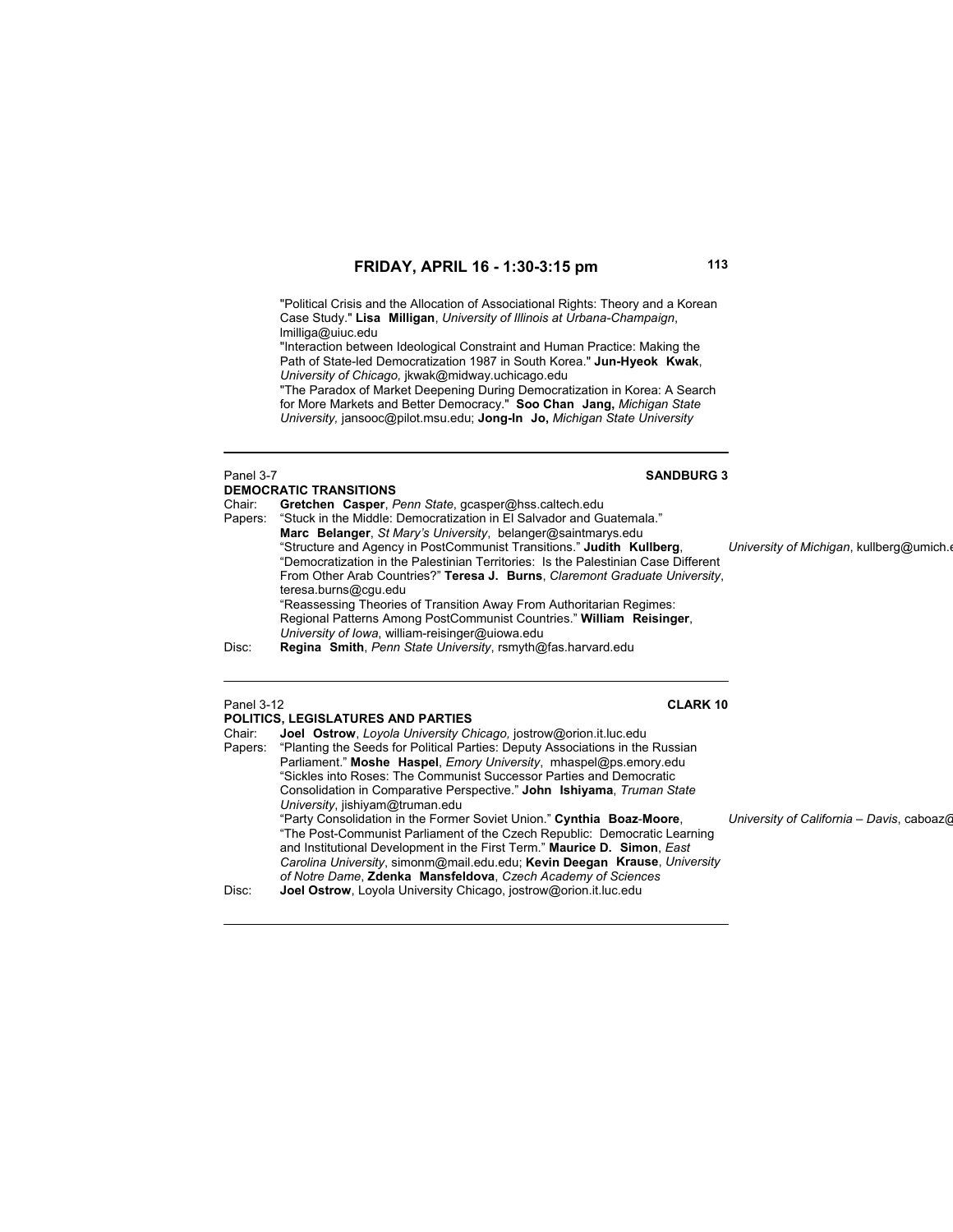### **MAKING AND UNMAKING MARKETS**

### Panel 3-15 **SANDBURG 7**

| Chair:  | Andrew Barnes, University of Miami, abarnes@sba.miami.edu                                                           |  |
|---------|---------------------------------------------------------------------------------------------------------------------|--|
| Papers: | "Toward a Political Economy of Post-Socialist Countries: Property and                                               |  |
|         | Development in Russia, 1991-1998."                                                                                  |  |
|         | Andrew Barnes, University of Miami, abarnes@sba.miami.edu                                                           |  |
|         | "Third World Answers to the Challenges of Democratization, Globalization and                                        |  |
|         | Economic Crisis: The Case of Indonesia."                                                                            |  |
|         | Gerald Houseman, Indiana University - Fort Wayne houseman@ipfw.edu,                                                 |  |
|         | Notrida Mandica, Northern Illinois University, nbasoman@niu.edu                                                     |  |
|         | "Private Protection and Public Goods: The Role of Regulation." Timothy Frye, Ohio State University, frye.51@osu.edu |  |
|         | "Political Liberalization Model of the E. Asian Newly Industrialized Countries:                                     |  |
|         | Specification and Truncation Problems."                                                                             |  |
|         | <b>O. Fiona Yap.</b> University of Kansas, fyap@lark.cc.ukans.edu                                                   |  |
| Disc:   | David Brown, Rice University, dsbrown@rice.edu                                                                      |  |
|         |                                                                                                                     |  |

# **Panel 4-7** SANDBURG 6

### **DIMENSIONS OF GLOBALIZATION**

Chair: **Valentine M. Moghadam**, *Illinois State University*, vmmogha@mail.ilstu.edu Papers: "Globalization, Economic Freedom and Income Inequality: Implications for Human Rights in a Dynamic International Political Economy." **Wesley T. Milner**, *University of Evansville*, wm23@evansville.edu "Gender and Globalization." **Valentine Moghadam**, *Illinois State University*, vmmogha@mail.ilstu.edu "Nationalism & Globalization." **Carlos Parodi**, *Illinois State University*, cparodi@ilstu.edu "Globalization as Ideology and the Future of Socialism." **Manfred Steger**, *Illinois State University*, mbstege.ilstu.edu Disc: **Elizabeth Kelly**, *De Paul University*, bkelly@wppost.depaul.edu

# Panel 6-6 **DEARBORN 1**

### **AFFECTION, ANGER AND DISAFFECTION IN POLITICS**

Chair: **Carolyn L. Funk**, *Rice University*, funk@rice.edu

Papers: "Public Support for a Flag Protection Amendment." **Rachel Mapes Gibson**, *University of Georgia*; **John A. Clark**, *Western Michigan University*, john.clark@wmich.edu "In Search of the Angry White Voter: Race and U.S. Congressional elections,

1990-1996." **Gloria J. Hampton**, *Ohio State University*, hampton.27@osu.edu "Trust and Anger in American Politics." **Thomas A. Kazee**, *Davidson College*, tokazee@davidson.edu

"The Political is Personal: Policy Positions, Personal Characteristics, and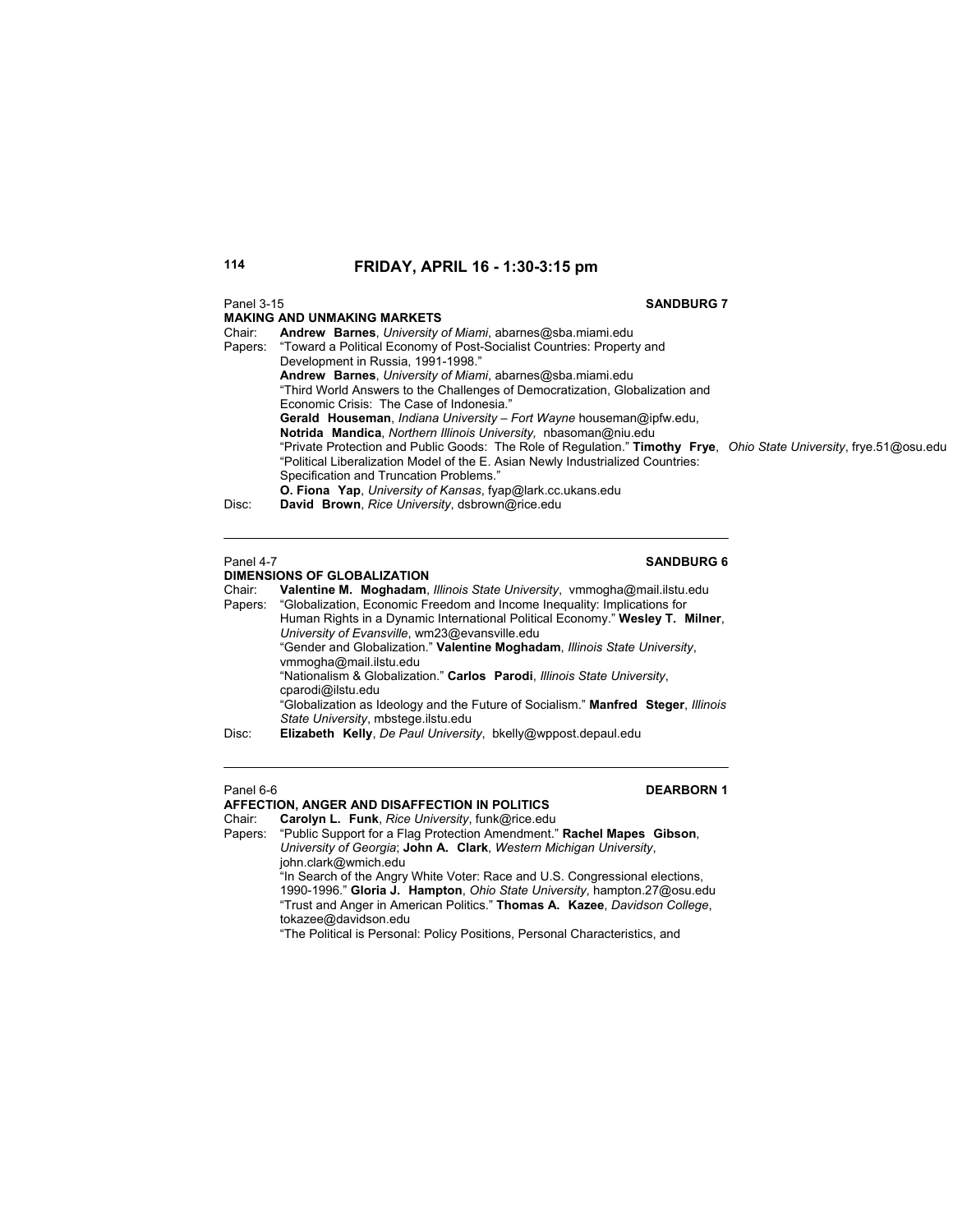Candidate Evaluations." **David A. M. Peterson**, *University of Minnesota*, dpeters@polisci.umn.edu Disc: **Carolyn L. Funk**, *Rice University*, funk@rice.edu

Panel 7-4 **BURNHAM 1 SOCIAL CAPITAL AND POLITICAL PARTICIPATION: NATIONAL, SUBNATIONAL AND CROSS-NATIONAL PERSPECTIVES** Chair: **Christopher Sabatini**, *National Endowment for Democracy*, Chriss@ned.org Papers: "Political Capital and Political Participation." **Ester R. Fuchs**, *Columbia University*, ef25@columbia.edu; **Lorraine C. Minnite**, *Columbia University*, lcm25@columbia.edu; **Robert Y. Shapiro**, *Columbia University*, rys3@columbia.edu "The Making of Citizens for the New Millenium: A Longitudinal Analysis of Social Capital as a Resource in the Political Socialization of Youth." **Elizabeth Smith**, *Furman University,*liz.smith@furman.edu "Social Capital and Social Networks in Context: A Comparative Analysis Across Neighborhoods." **Ronald La Due Lake**, *Indiana University*, rolake@indiana.edu; **Ronald Smith**, *Indiana University*, smithron@indiana.edu "Civic Education, Social Capital, and Local-Level Participation in Poland and the Dominican Republic." **Gwendolyn G. Bevis**, *University of Wisconsin, Madison*, gbevis@polisci.wisc.edu; **Steven E. Finkel**, *University of Virginia*, sef@virginia.edu; **Christopher Sabatini**, *National Endowment for Democracy*, Chriss@ned.org Disc: **Martha Kropf**, *University of Maryland*, martha@cati.umd.edu Panel 7-21 **CLARK 5 SOCIAL CONTEXT AND THE INDIVIDUAL'S INFORMATION ENVIRONMENT** 

| SOCIAL CONTEXT AND THE INDIVIDUAL'S INFORMATION ENVIRONMENT |                                                                                  |  |
|-------------------------------------------------------------|----------------------------------------------------------------------------------|--|
| Chair:                                                      | Scott McClurg, Washington University, St. Louis, sdmcclur@artsci.wustl.edu       |  |
| Papers:                                                     | "Implications of the Information Environment: Examining Democratic Theory and    |  |
|                                                             | Practice." Diana C. Mutz, University of Wisconsin-Madison,                       |  |
|                                                             | mutz@polisci.wisc.edu                                                            |  |
|                                                             | "Grass-Roots Collective Information Processing: Making Sense of Politics         |  |
|                                                             | Through Public Discussion." Katherine J. Cramer, University of Michigan,         |  |
|                                                             | kcramer@umich.edu                                                                |  |
|                                                             | "The Role of Social Structure in Explanations of Political Participation." Scott |  |
|                                                             | McClurg, Washington University, St. Louis, sdmcclur@artsci.wustl.edu             |  |
|                                                             | "The Social Communication of Political Expertise: Individual Judgments           |  |
|                                                             | Regarding Political Informants." Robert Huckfeldt, Indiana University,           |  |
|                                                             | huckfeld@indiana.edu                                                             |  |
| Disc:                                                       | Ken Goldstein, Arizona State University, kgold@asu.edu                           |  |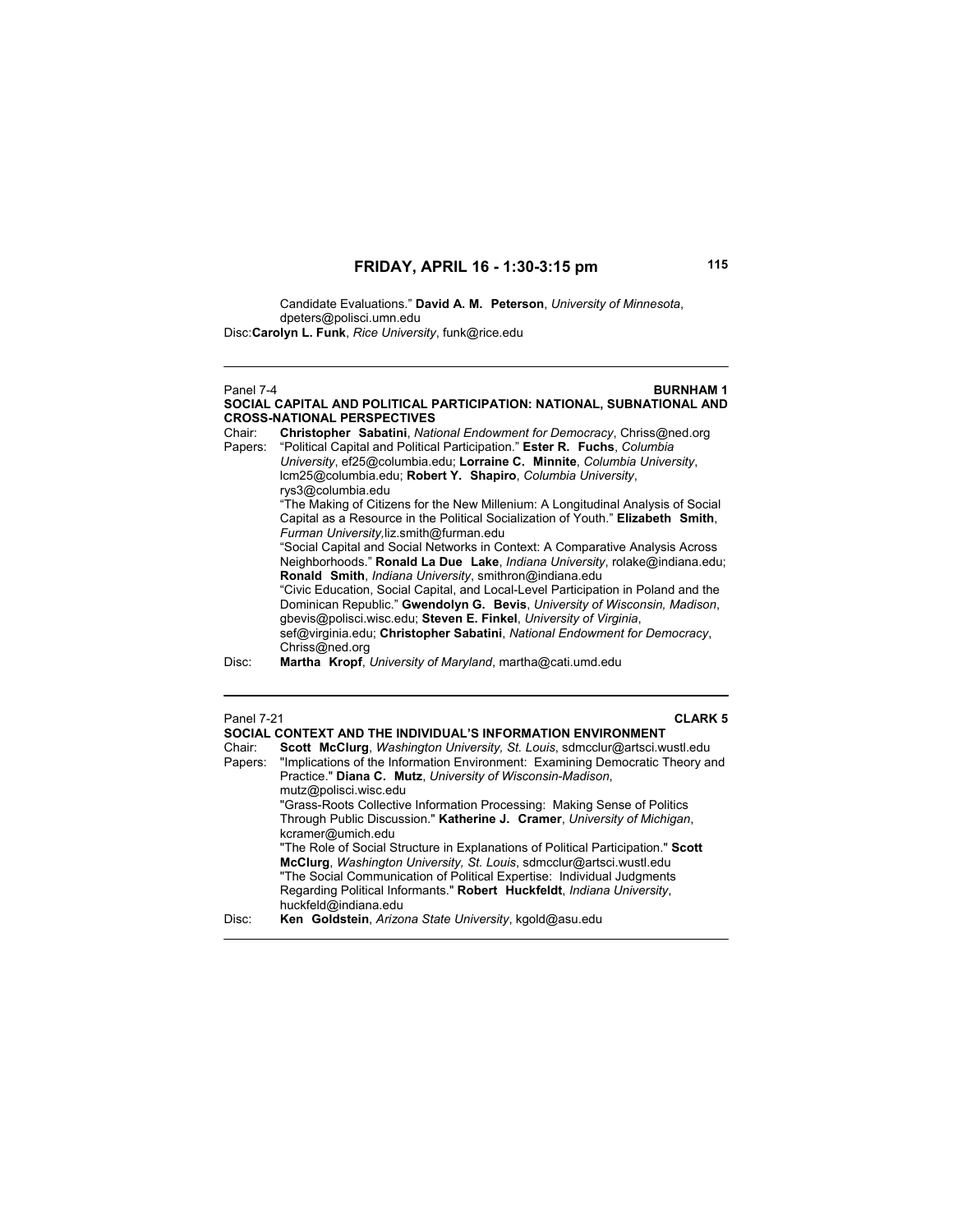| Panel 8-6         | <b>LASALLE 3</b><br><b>GENDER, RACE AND COMMUNICATIONS</b>                                                                                                                                                                                                                                                                                                                                                                                                                                         |
|-------------------|----------------------------------------------------------------------------------------------------------------------------------------------------------------------------------------------------------------------------------------------------------------------------------------------------------------------------------------------------------------------------------------------------------------------------------------------------------------------------------------------------|
| Chair:<br>Papers: | Taeku Lee, Harvard University, Taeku Lee@harvard.edu<br>"Black Poor and the 'Liberal Press': With Friends Like These  " Martin Gilens,<br>Yale University, martin.gilens@yale.edu<br>"Media Coverage of State Legislators ." Rosalee A. Clawson, Purdue<br>University, clawson@polsci.purdue.edu; Ryan Tom, Purdue University<br>"Framing Racial Unrest: An Experiment Looking at the Effect of Attributional<br>Frames on Opinion." Kimberly Gross, University of Michigan,<br>kimgross@umich.edu |
| Disc:             | "From Catfights to Strategic Strikes: Media Construction of Gender in the 1992<br>New York State Democratic Senate Primary and the 1998 California Democratic<br>Gubernatorial Primary." Nicole Krassas, Eastern Connecticut State University,<br>krassasn@ecsuc.ctstateu.edu; Brian DiSarro, Eastern Connecticut State<br>University; Brian Kessel, Kalamazoo College, bkessel@kzoo.edu<br>Dianne Bystrom, lowa State University, dbystrom@iastate.edu                                            |
| Panel 9-10        | <b>CLARK 7</b>                                                                                                                                                                                                                                                                                                                                                                                                                                                                                     |
|                   | <b>CAMPAIGNS AND ELECTIONS OF WOMEN CONGRESSIONAL CANDIDATES</b>                                                                                                                                                                                                                                                                                                                                                                                                                                   |
| Chair:            | Martin Gruberg, University of Wisconsin -- Oshkosh, gruberg@ukosh.edu                                                                                                                                                                                                                                                                                                                                                                                                                              |
| Papers:           | "Safe Bet or Long Shot? The Success of Women Candidates in Congressional<br>Elections, 1992-1998." Rosalyn Cooperman, Vanderbilt University,<br>rosalyn.l.cooperman-korff@vanderbilt.edu                                                                                                                                                                                                                                                                                                           |
|                   | "The 1998 Senate Race of Barbara Mikulski." Sue Thomas, Georgetown<br>University, suethomas@minspring.com; Matt Braunstein, Georgetown                                                                                                                                                                                                                                                                                                                                                             |

"Gender and Congressional Elections Since the Year of the Woman." **Richard Fox**, *Union College*, foxr@union.edu

*University*

### **Panel 10-7 BURNHAM 5**

**THE IMPACT OF RACE, CLASS, AND ETHNICITY ON PUBLIC OPINION** Chair: **Katherine Tate**, *University of California, Irvine,* ktate@uci.edu Papers: "Racism and Anti-Racism in U.S. Elections: The Joint Impact of Media and Candidates." **Tali Mendelberg**, *Princeton University*, talim@princeton.edu

"Racial Politics in the New South: Cooperation or Conflict?" **Stephen D. Shaffer**, *Mississippi State University*, kauai@ps.msstate.edu; **Ronnie B. Tucker**, *Mississippi State University* "Race, Class, and Political Change in the South." **Jeffrey M. Stonecash**,

Disc: **Christina Wolbrecht**, *University of Notre Dame*, Wolbrecht.1@nd.edu

*Maxwell School*, jstone@syr.edu; **Mark D. Brewer**, *Maxwell School*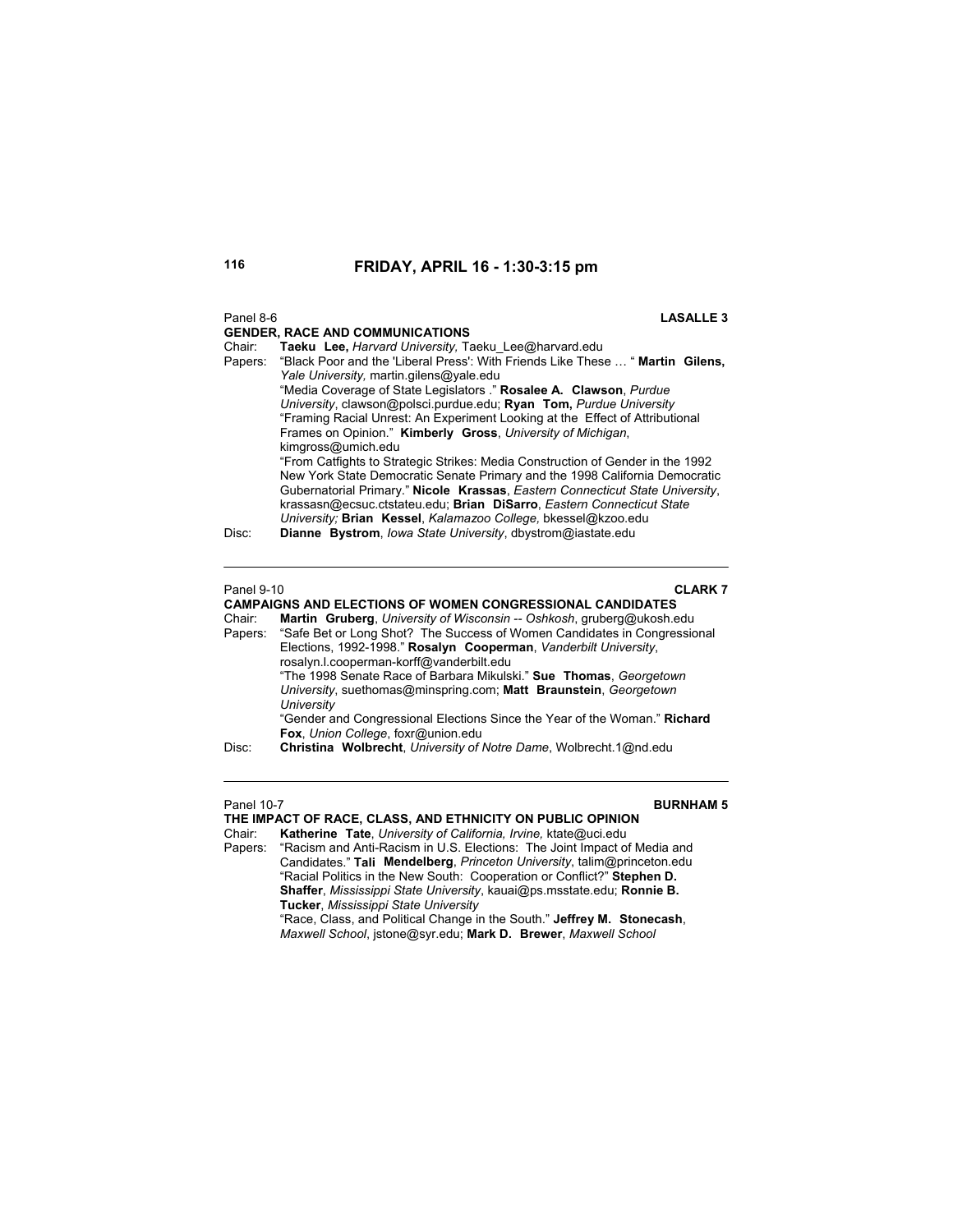"Labor at the Ballot Box: Did Members Vote Their Union Card?" **Robert Bruno**,  *University of Illinois ,Chicago*, bbruno@uic.edu

Disc: **Katherine Tate**, *University of California, Irvine,* ktate@uci.edu

# **CLASSICAL PERSPECTIVES, CURRENT DILEMMAS**

### Panel 11-10 **MONTROSE 1**

|        | VERVOIVRE I EINUI EVIITEV. VOINNEITI PIEEIMINRO                                     |
|--------|-------------------------------------------------------------------------------------|
| Chair: | Arlene Saxonhouse, University of Michigan, awsaxon@umich.edu                        |
|        | Papers: "Aristotelian Leadership for Multicultural Societies?"                      |
|        | Wynne Moskop, St. Louis University, moskopww@slu.edu                                |
|        | "The Influence of the Ideal on the Real: Political Participation and Citizenship in |
|        | Aristotle's Politics." Charlotte Odum, University of Notre Dame,                    |
|        | dennard56@yahoo.com                                                                 |
|        | "The Platonic Response to the Erosion of Community in Liberal Democracies."         |
|        | Lee Trepanier, Louisiana State University, trepani@unixl.sncc.lsu.edu               |
|        | "Hoi Athenaioi as Many and One: Deliberation and Democratic Politics in             |
|        | Thucydides' History." John Zumbrunnen, University of Minnesota,                     |
|        | johnzum@polisci@umn.edu                                                             |
| Disc:  | Christopher Colmo, Dominican University, farabi@email.dom.edu                       |
|        | Arlene Saxonhouse, University of Michigan, awsaxon@umich.edu                        |

# Panel 12-6 **MONTROSE 3**

| WELFARE, WORK, AND POLITICAL THEORY |                                                                                      |  |
|-------------------------------------|--------------------------------------------------------------------------------------|--|
| Chair:                              | Sara Monoson, Northwestern University, s-monoson@nwu.edu                             |  |
|                                     | Papers: "Dahl and the Right to Workplace Democracy." Robert Mayer, Loyola University |  |
|                                     | Chicago, rmayer@luc.edu                                                              |  |
|                                     | "Neoliberalism and the Welfare State." J. Donald Moon, Wesleyan University,          |  |
|                                     | dmoon@wesleyan.edu                                                                   |  |
|                                     | "Work, Welfare, and Democracy: Rethinking Job Rights in the 'New Millenium'."        |  |
|                                     | Jurgen De Wispelaere, London School of Economics,                                    |  |
|                                     | i.de-wispelaere@lse.ac.uk                                                            |  |
| Disc:                               | Roland Pierik, University of Twente, r.h.m.pierik@bsk.utwente.nl;                    |  |
|                                     | Bo Rothstein, Goteborg University, bo@rsage.org                                      |  |
|                                     |                                                                                      |  |

# Panel 14-4 **LASALLE 2**

**LEGISLATIVE MODELS WITH BARGAINING OR OPTIMIZATION** Chair: **Eric D. Lawrence**, *University of California*, *Riverside*, edl@wizard.ucr.edu Papers: "A Formal and Empirical Analysis of Supreme Court Appointments."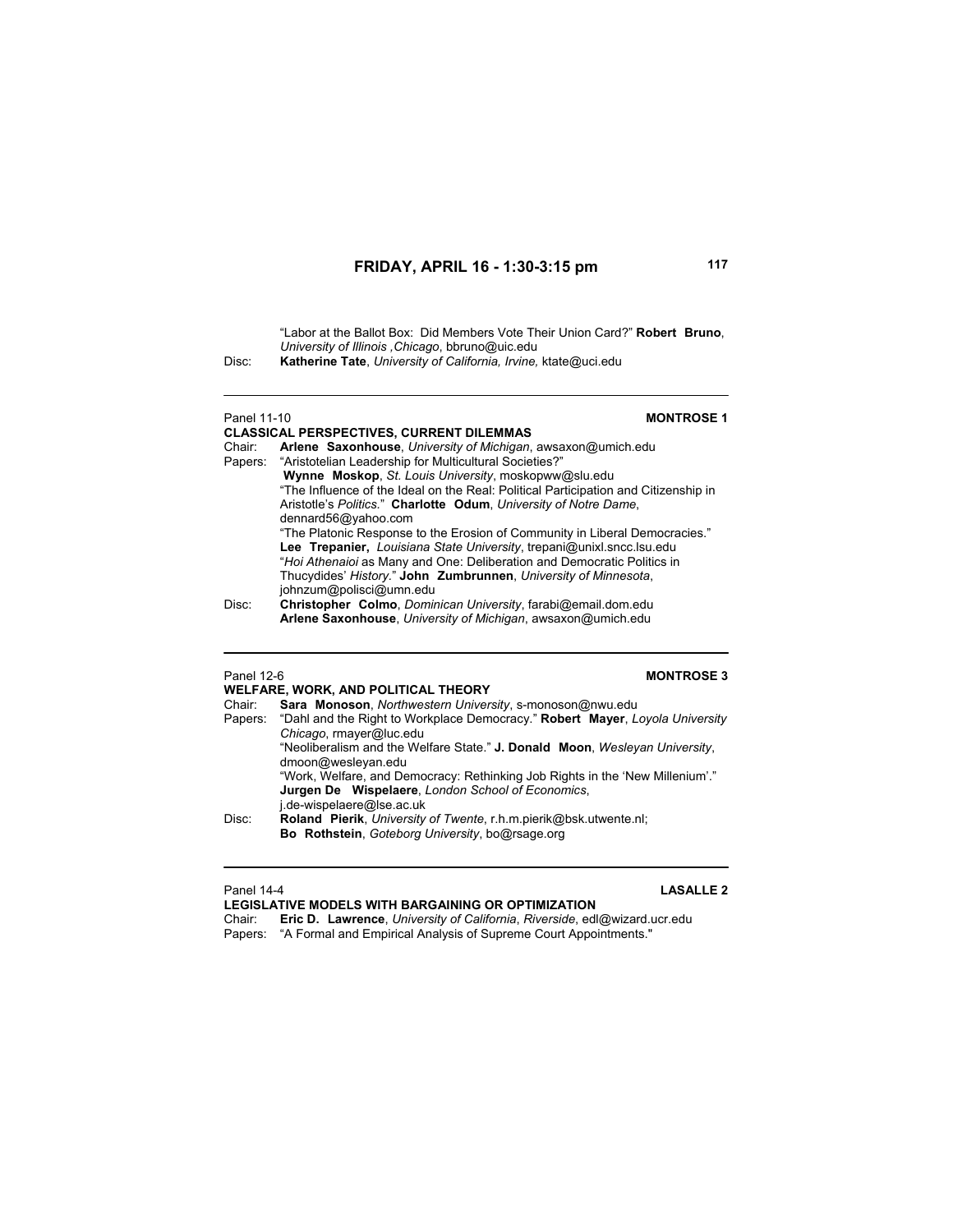|       | Michael Bailey, Georgetown University, baileyma@qunet.georgetown.edu;          |
|-------|--------------------------------------------------------------------------------|
|       | Kelly Chang, University of Wisconsin, Madison, chang@lafollette.wisc.edu       |
|       | "Testing Formal Theories of Parties in Legislatures." David Epstein, Stanford  |
|       | University, epstein1@leland.stanford.edu; Sharyn O'Halloran, Stanford          |
|       | University, sharyno@leland.stanford.edu                                        |
|       | "Information Search and Dissemination in the Legislative Arena." Brad T.       |
|       | Gomez, Duke University, bgomez@acpub.duke.edu                                  |
|       | "A Time to Pass: Optimization in the Legislative Process." J. Tobin Grant, The |
|       | Ohio State University, grant.112@osu.edu                                       |
| Disc: | Charles Shipan, University of Iowa, Charles-Shipan@uiowa.edu;                  |
|       | Rebecca Morton, University of Iowa, Rebecca-Morton@uiowa.edu                   |

### Panel 15-2 **WABASH**

 $\overline{a}$ 

|        | <b>EXPENDITURES IN THE 1998 CONGRESSIONAL ELECTIONS</b>               |
|--------|-----------------------------------------------------------------------|
| Chair: | David B. Magleby, Brigham Young University, maaglebyd@fhss.byu.edu    |
| Part:  | Penny Miller, University of Kentucky, pol153@pop.uky.edu              |
|        | Ferrel Guillory, University of North Carolina, quillory@unc.edu       |
|        | Thad Beyle, University of North Carolina, ptbeyle@mindspring.com      |
|        | Natalie Frenslely, University of Nevada, Las Vegas, frenzy@nevada.edu |
|        | Tim Fackler, University of Nevada, Las Vegas, fackler@nevada.edu      |
|        | DeLysa Burnier, Ohio University, Burnier@ouvaxa.cats.ohiou.edu        |
|        | Russ Dondero, Pacific University, donderor@pacificu.edu               |
|        | Robin Kolodny, Temple University, Kolodny@vm.temple.edu               |
|        | Sandra Suarez, Temple University, ssuarez@nimbus.ocis.temple.edu      |
|        | Bill Moore, College of Charleston, Moorew@cofc.edu                    |
|        | C. Danielle Vinson, Furman University, danielle vinson.@furman.edu    |
|        | Jay Goodliffe, Brigham Young University, goodliffe@gyu.edu            |
|        | Dennis Dresang, University of Wisconsin, Dresang@lafollette.wisc.edu  |
|        | Sandra Anglund, Trinity College,                                      |
|        | John Haskell, Drake University, John Haskell@drake.edu                |
|        | John Shockley, Western Illinois University, mfiss@uxa.bqu.edu         |
|        | Allan Cigler, University of Kansas, Trout@falcon.cc.ukans.edu         |
|        | Donald A. Gross, University of Kentucky, pol146@pop.uky.edu           |
|        |                                                                       |

**ROUNDTABLE: ISSUE ADS, PARTY SOFT MONEY, AND INDEPENDENT** 

Panel 17-8 **LASALLE 5**

**RACE AND REDISTRICTING**<br>Chair: **Geoff Peterson**, So Geoff Peterson, Southwestern Oklahoma State University, Petersg@swosu.edu Papers: "The Real Motivation for Race-Based Redistricting." **Kareem Crayton**, *Stanford University*

"Electoral Rules and Race." **Rory A. Austin**, *Vanderbilt University*,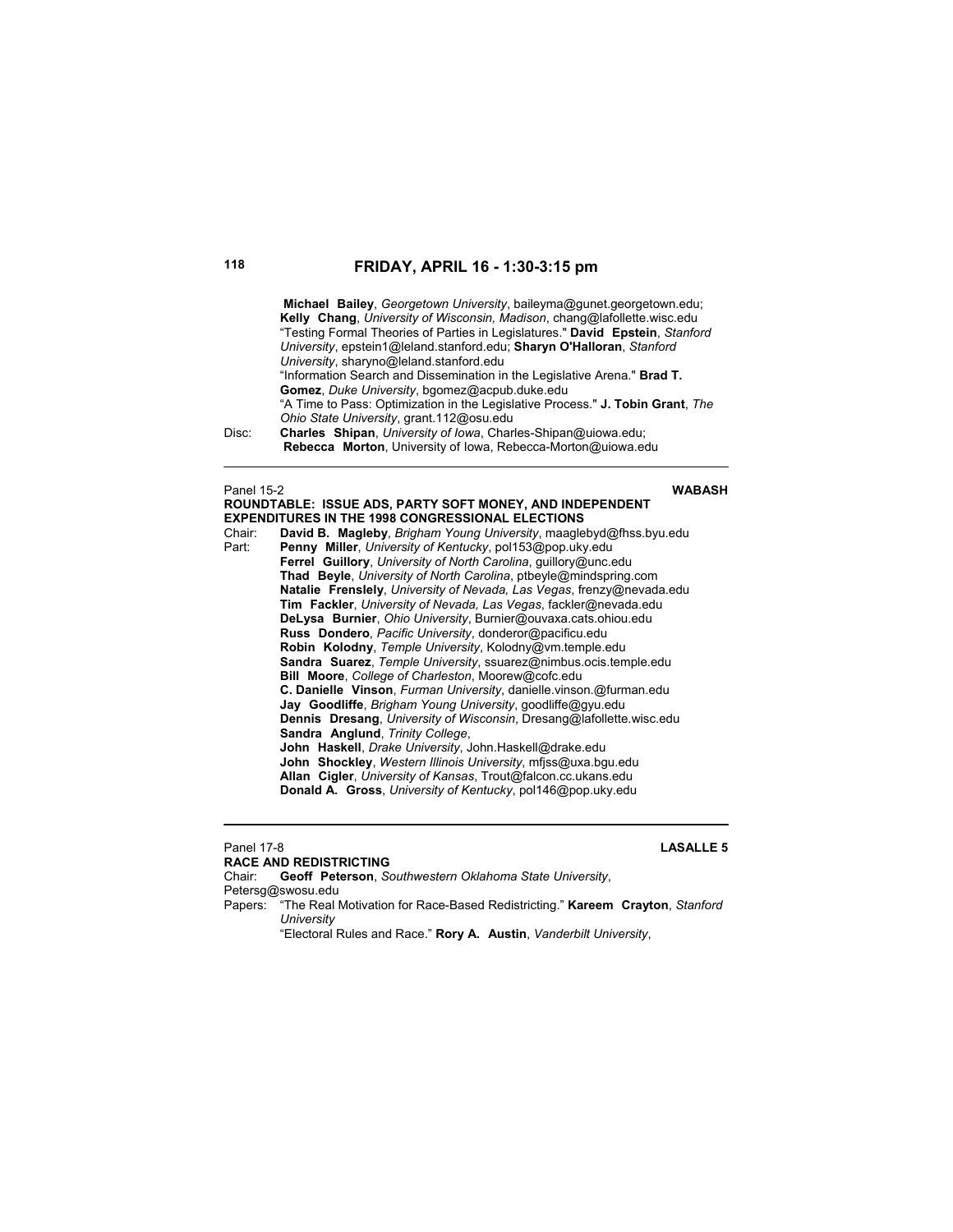rory.a.austin@vanderbilt.edu

"Racial Redistricting and Realignment in Southern State Legislatures." **David Lublin**, *American University*, dlublin@american.edu "Continued Consequences of Race-Based Redistricting." **Christine L. Sharpe**, *University of Houston*, clevsharpe@aol.com Disc: **John Alford***, Rice University*, jra@rice.edu

Panel 17-23 **DEARBORN 3 ROUNDTABLE: A RETROSPECTIVE ASSESSMENT OF FIORINA'S CONGRESS: KEYSTONE TO THE WASHINGTON ESTABLISHMENT** Chair: **Lawrence Dodd,** *University of Florida,* ldodd@polisci.ufl.edu Part: **Morris P. Fiorina**, *Stanford University*, fiorina@hoover.stanford.edu **David Brady**, *Stanford University*, dbrady@leland.stanford.edu **David Mayhew**, *Yale University*, david.mayhew@yale.edu **John R. Hibbing**, *University of Nebraska*, Lincoln, jhibbing@unlinfo.unl.edu **Panel 19-12 DEARBORN 2 WELFARE POLICY IN AMERICAN STATES** [Co-Sponsored with Public Policy]<br>Chair: Richard F. Winters, Da Richard F. Winters, *Dartmouth College*, richard.f.winters@dartmouth.edu Papers: "Chip Choices: State Implementation of the Children's Health Insurance Program." **Glenn Beamer**, *University of California*, gbeamer@socrates.berkeley.edu "Deconstructing Devolution and Racing to the Bottom: In Theory and Practice." **Sanford F. Schram**, Bryn Mawr College, sschram@brynmawr.edu "Saving Souls and Dollars: Determining the Intent of State Welfare Policy under TANF." **Michael E. Sabine**, *Emory University*, msabine@emory.edu Disc: **Richard F. Winters**, *Dartmouth College*, richard.f.winters@dartmouth.edu

 $\overline{a}$ 

### Panel 20-3 **PARLOR D**

**NEW URBAN GROWTH INITIATIVES: CASINO GAMBLING** Chair: **Lana Stein**, *University of Missouri, St. Louis*, lstein@umsl.edu "Barges, Boats and State Regulations: How Casino Gambling Influences Local Government Spending Patterns." **Jim Kaatz**, *Southwest Missouri State*, jbk922f@mail.smsu.edu "No Dice: Explaining the Acceptance of Business Subsidies and Opposition to Casino Expansion." **Claude A. Louishomme**, *University of Missouri, St. Louis,* s778678@admiral.umsl.edu Disc: **Dick Simpson**, *University of Illinois at Chicago*, simpson@uic.edu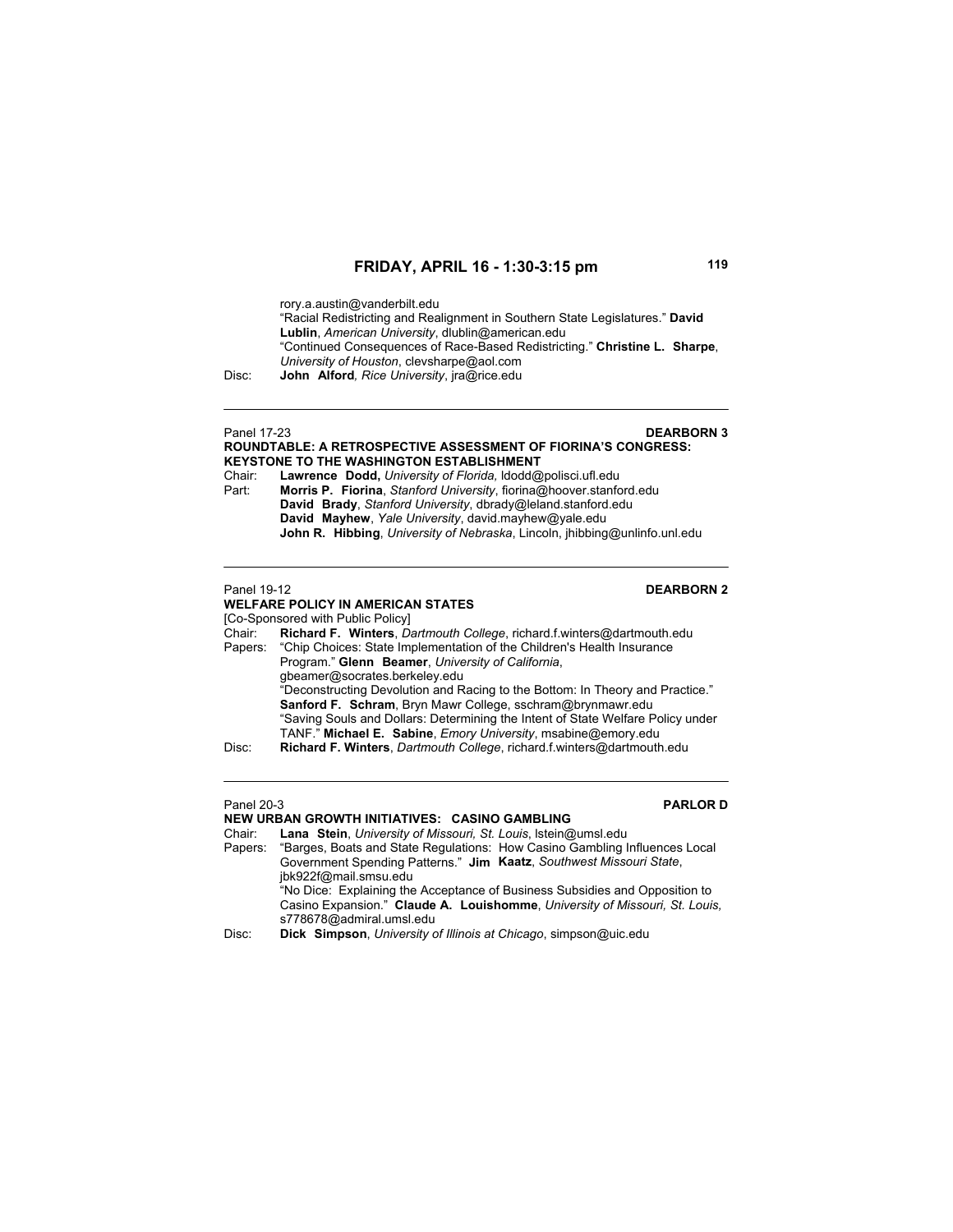### Panel 21-18 **MONTROSE 7 THE RACIAL RIFT- EXAMINING CIVIL RIGHTS AND AFFIRMATIVE ACTION** Chair: **Charles S. Bullock III***, University of Georgia*, Papers: "A Game of Deception: California's Challenge to Affirmative Action." **Julia S. Jordan-Zachery**, *The University of Vermont*, Julia.Jordan-Zachery@uvm.edu "Affirmative Action and the Presidential Role in Modern Civil Rights Reform: A Sampler of Books of the 1990's."**William M. Leiter**, *California State University*, wleiter@csulb.edu; **Samuel Leiter** "California's Proposition 209: Is the Bite as Bad as the Bark?" **Katherine C. Naff**, *San Francisco State University* Disc: **Karen Baird,** *Purchase College, SUNY*, baird@purchase.edu

Panel 21-21 **BURNHAM 4 ROUNDTABLE: THE POLICY AGENDAS PROJECT: A NEW RESOURCE FOR THE QUANTITATIVE AND LONGITUDINAL STUDY OF AMERICAN POLITICS AND PUBLIC POLICY**

- Frank R. Baumgartner, Pennsylvania State University, California Institute of *Technology*
- Part: **Bryan Jones**, *University of Washington* **John Wilkerson**, *University of Washington* **Mike MacLeod**, *Pennsylvania State University* **Valerie Hunt,** *University of Washington*

Panel 22-7 **PARLOR F**

|                    | <b>OVER HERE, OVER THERE: ADMINISTRATIVE ISSUES IN COMPARATIVE</b>                                                                                                                                                                                                                                                                                                                                                                   |
|--------------------|--------------------------------------------------------------------------------------------------------------------------------------------------------------------------------------------------------------------------------------------------------------------------------------------------------------------------------------------------------------------------------------------------------------------------------------|
| <b>PERSPECTIVE</b> |                                                                                                                                                                                                                                                                                                                                                                                                                                      |
| Chair:             | Edwin Benton, University of South Florida                                                                                                                                                                                                                                                                                                                                                                                            |
|                    | Papers: "Problems and Prospects of Bureaucratic Responsiveness in the United States,<br>Australia, and Japan: The Case of Disaster Relief." Saundra K. Schneider,<br>University of South Carolina, schneider@sc.edu<br>"Private Systems in a Public Environment: Personnel Practices of Germany's<br>Treuhandanstalt and the United States' Resolution Trust Corporation."<br>Mark Cassell, Kent State University, mcassell@kent.edu |
| Disc:              | mailto:jds2y@virginia.edu "Recent Developments in Japanese Budget and<br>Fiscal Policy: The Rise and Fall of the Fiscal Structural Reform Act of 1997."<br><b>James D. Savage</b> , University of Virginia, ids2y@virginia.edu<br>Thomas Hammond, Michigan State University, thmas.hammond@ssc.msu.edu<br>Kurt Thurmaier, University of Kansas, thurmaier@ukans.edu                                                                  |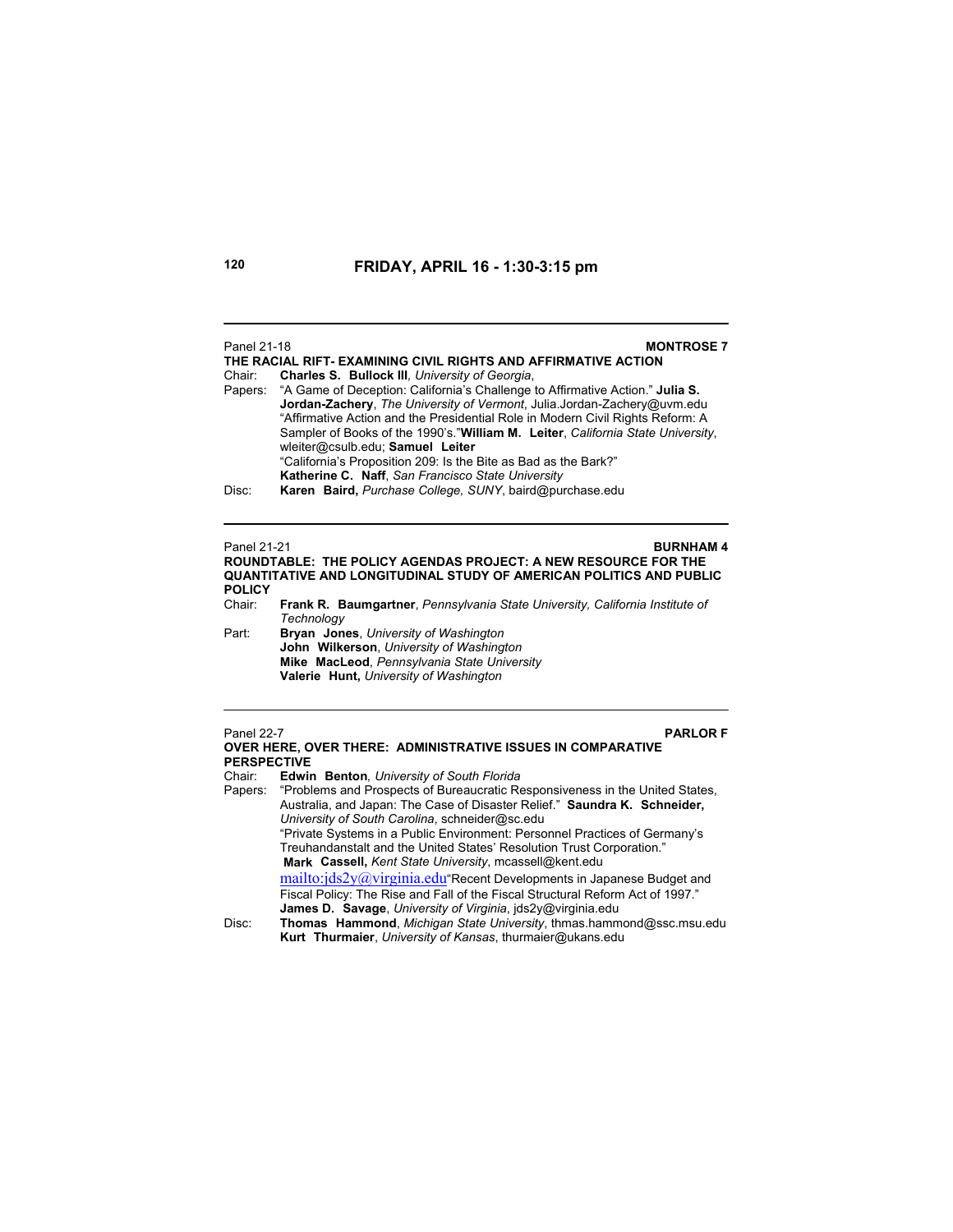| <b>Panel 23-8</b><br>Chair:<br>Part:                                                                                                                                                                                                                                                                                                                                                                                                                                                                                                                                                                                                                                                                                                                                                                                                                                                          | <b>LASALLE1</b><br>ROUNDTABLE: TRUST, DEMOCRACY AND CULTURE<br>Eric M. Uslaner, University of Maryland, euslaner@bbs2.umd.edu<br>James L. Gibson, University of Houston, jgibson@uh.edu<br>Ronald Inglehart, University of Michigan, rfi@umich.edu<br>Margaret Levi, University of Washington, mlevi@u.washington.edu<br>John Mueller, University of Rochester, bbbb@troi.cc.rochester.edu<br>Mark Warren, Georgetown University, warrenm@qunet.georgetown.edu |
|-----------------------------------------------------------------------------------------------------------------------------------------------------------------------------------------------------------------------------------------------------------------------------------------------------------------------------------------------------------------------------------------------------------------------------------------------------------------------------------------------------------------------------------------------------------------------------------------------------------------------------------------------------------------------------------------------------------------------------------------------------------------------------------------------------------------------------------------------------------------------------------------------|----------------------------------------------------------------------------------------------------------------------------------------------------------------------------------------------------------------------------------------------------------------------------------------------------------------------------------------------------------------------------------------------------------------------------------------------------------------|
| Panel 24-2<br><b>BURNHAM2</b><br>THE WORLD WIDE WEB AS AN INSTRUCTIONAL TOOL<br>Chair:<br>Mark C. Miller, Clark University, mmiller@clarku.edu<br>"Teaching Introduction to American Government: 'Traditional' and Web-Based<br>Papers:<br>Models of Instruction Compared." Adrianna Lancaster, The University of Texas<br>at Arlington; Michael K. Moore, The University of Texas at Arlington,<br>mmoore@uta.edu<br>"On Teaching a Web-Based, Classroom-Centered, Cross-Institutional, Writing<br>Intensive, Research-Directed, Discussion-Oriented Course and Living to Tell<br>About It: Lessons Taught and Learned on the World Wide Web."<br>Wayne McIntosh, University of Maryland, mcintosh@bss2.umd.edu;<br>Cynthia Cates, Towson University, ccates@towson.edu<br>"Preliminary Report on the First National Assessment." Steffen Schmidt, lowa<br>State University, sws@iastate.edu |                                                                                                                                                                                                                                                                                                                                                                                                                                                                |
| Disc:                                                                                                                                                                                                                                                                                                                                                                                                                                                                                                                                                                                                                                                                                                                                                                                                                                                                                         | Alan D. Monroe, Illinois State University, admonrl@ilstu.edu                                                                                                                                                                                                                                                                                                                                                                                                   |

| Panel 26 - 2 | <b>CRESTHILL</b>                                                          |
|--------------|---------------------------------------------------------------------------|
|              | <b>ROUNDTABLE: NON-ACADEMIC CAREERS FOR POLITICAL SCIENTISTS</b>          |
|              | Chair: Robert O. Simmons, Jr., Defense Manpower Data Center,              |
|              | simmonro@osd.pentagon.mil                                                 |
| Part:        | Nolan Jones, National Governors' Association, niones@nga.org              |
|              | Heather Johnston Nicholson, Girls Incorporated, hinicholson@qirls-inc.org |
|              | Dorothy Davidson Nesbit, Nesbit & Associates, dorothy@nesbitresearch.com  |
|              | <b>Roland V. Anglin, Ford Foundation, R.ANGLIN@FORDFOUND.ORG</b>          |
|              |                                                                           |

**Anne Harper**, aharper@atlan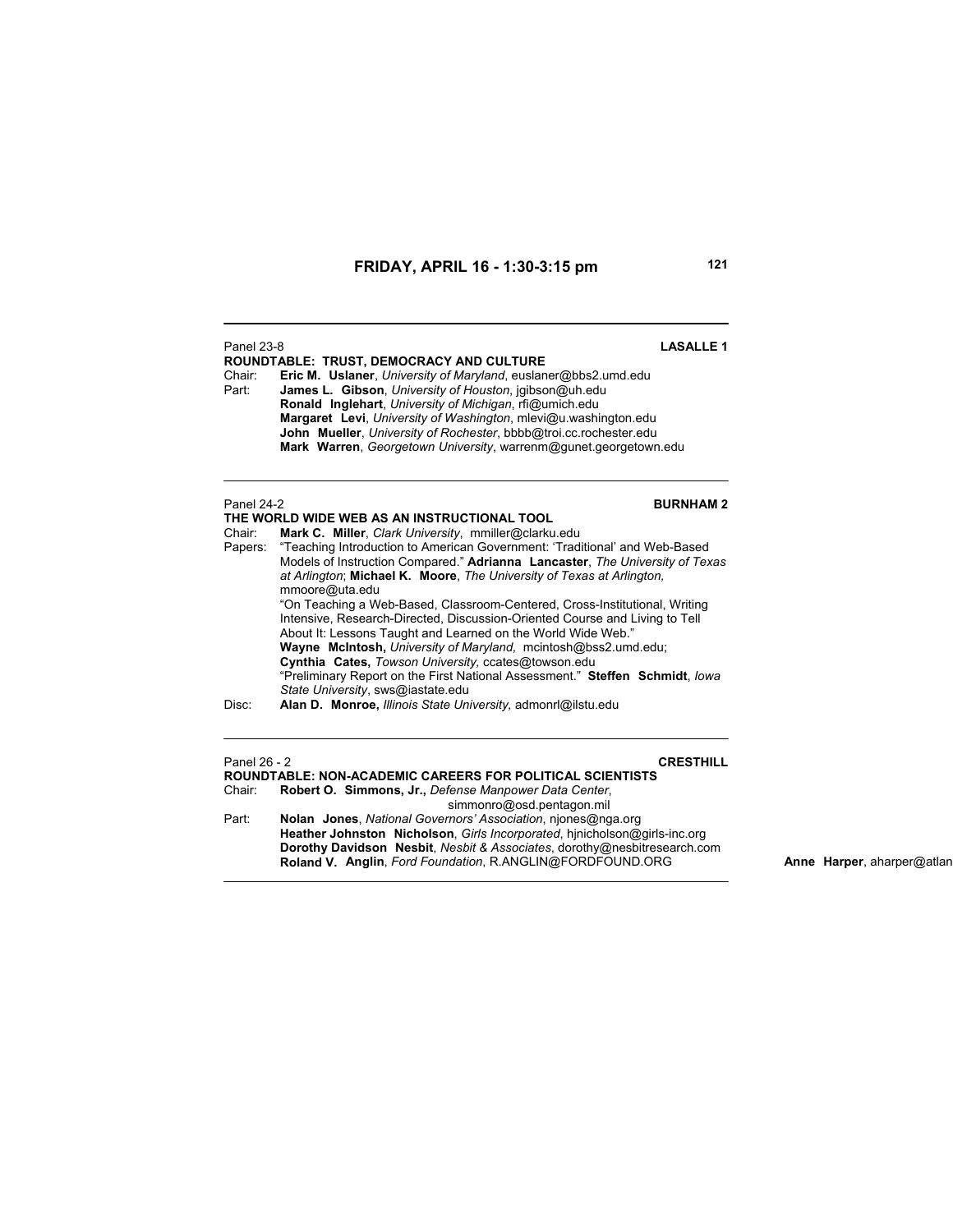# **FRIDAY, APRIL 16 - 3:30 - 5:30 pm**

## **AJPS EDITORIAL BOARD MEETING WABASH ROOM**

**Gregory Caldeira**, *Ohio State University*, Editor

# **FRIDAY, APRIL 16 - 3:30 - 5:15 pm**

POSTER SESSION 4 (Continues) See Page 107 For Listing **EXHIBIT HALL** 

| Panel 1-7 | <b>SANDBURG 2</b>                                                                                                                                                                                                                                                                                                                                                                                                                                                                                                                                                          |                                          |
|-----------|----------------------------------------------------------------------------------------------------------------------------------------------------------------------------------------------------------------------------------------------------------------------------------------------------------------------------------------------------------------------------------------------------------------------------------------------------------------------------------------------------------------------------------------------------------------------------|------------------------------------------|
|           | <b>COMPARING POLITICAL RESPONSES TO THE POLICY CHALLENGES OF</b>                                                                                                                                                                                                                                                                                                                                                                                                                                                                                                           |                                          |
| Chair:    | <b>INDUSTRIALIZED DEMOCRACIES.</b><br>Lanny W. Martin, University of Rochester, lanm@servtech.com,                                                                                                                                                                                                                                                                                                                                                                                                                                                                         |                                          |
|           | Lanm@troi.cc.rochester.edu                                                                                                                                                                                                                                                                                                                                                                                                                                                                                                                                                 |                                          |
| Papers:   | "The Changing Boundaries of the Welfare State: Education, Social Security and<br>Labor Policy in 18 OECD Nations, 1960-1990." Gunther M. Hega, Western<br>Michigan University, gunther hega@wmich.edu, hega@wmich.edu;<br>Karl G. Hokenmaier, Western Michigan University, x92hokenmaie@wmich.edu<br>"Reformation and Renunciation: A Comparison of Welfare Reform Policies of<br>Three Members of the European Union and the United States." Ruth<br>Melkonian-Hoover, <i>Emory University</i> , melkon@emory.edu; Jolly Ann Emrey,<br>Emory University, jemrey@emory.edu |                                          |
| Disc:     | Vincent A. Mahler, Loyola University Chicago, vmahler@luc.edu                                                                                                                                                                                                                                                                                                                                                                                                                                                                                                              |                                          |
|           |                                                                                                                                                                                                                                                                                                                                                                                                                                                                                                                                                                            |                                          |
| Panel 2-9 | <b>SANDBURG 4</b><br>THE STILL FLAWED POST-WASHINGTON CONSENSUS                                                                                                                                                                                                                                                                                                                                                                                                                                                                                                            |                                          |
| Chair:    | Patricia Davis, University of Notre Dame                                                                                                                                                                                                                                                                                                                                                                                                                                                                                                                                   |                                          |
| Papers:   | "Modernization Via Internationalization: The Czech Case." Aaron Presnall,<br>"Institutional Reform in Japan." Muge Kokten, University of Virginia                                                                                                                                                                                                                                                                                                                                                                                                                          | University of Virginia, amp4b@Virginia.e |
|           | "Morocco and Tunisia: Different Paths to Neo-Liberal Reforms." Neda Zawahri, University of Akron<br>"Economic Reforms in an Advanced Industrialized Nation: The Case of the                                                                                                                                                                                                                                                                                                                                                                                                |                                          |
|           | United Kingdom." <b>J. Alan Kendrick</b> , University of Virginia                                                                                                                                                                                                                                                                                                                                                                                                                                                                                                          |                                          |
|           | "Outward v. Inward Looking Perspectives on Underdevelopment in Brazil."                                                                                                                                                                                                                                                                                                                                                                                                                                                                                                    |                                          |
|           | George Candler, Indiana University, gcandler@indiana.edu                                                                                                                                                                                                                                                                                                                                                                                                                                                                                                                   |                                          |
| Disc:     | <b>Patricia Davis, University of Notre Dame</b>                                                                                                                                                                                                                                                                                                                                                                                                                                                                                                                            |                                          |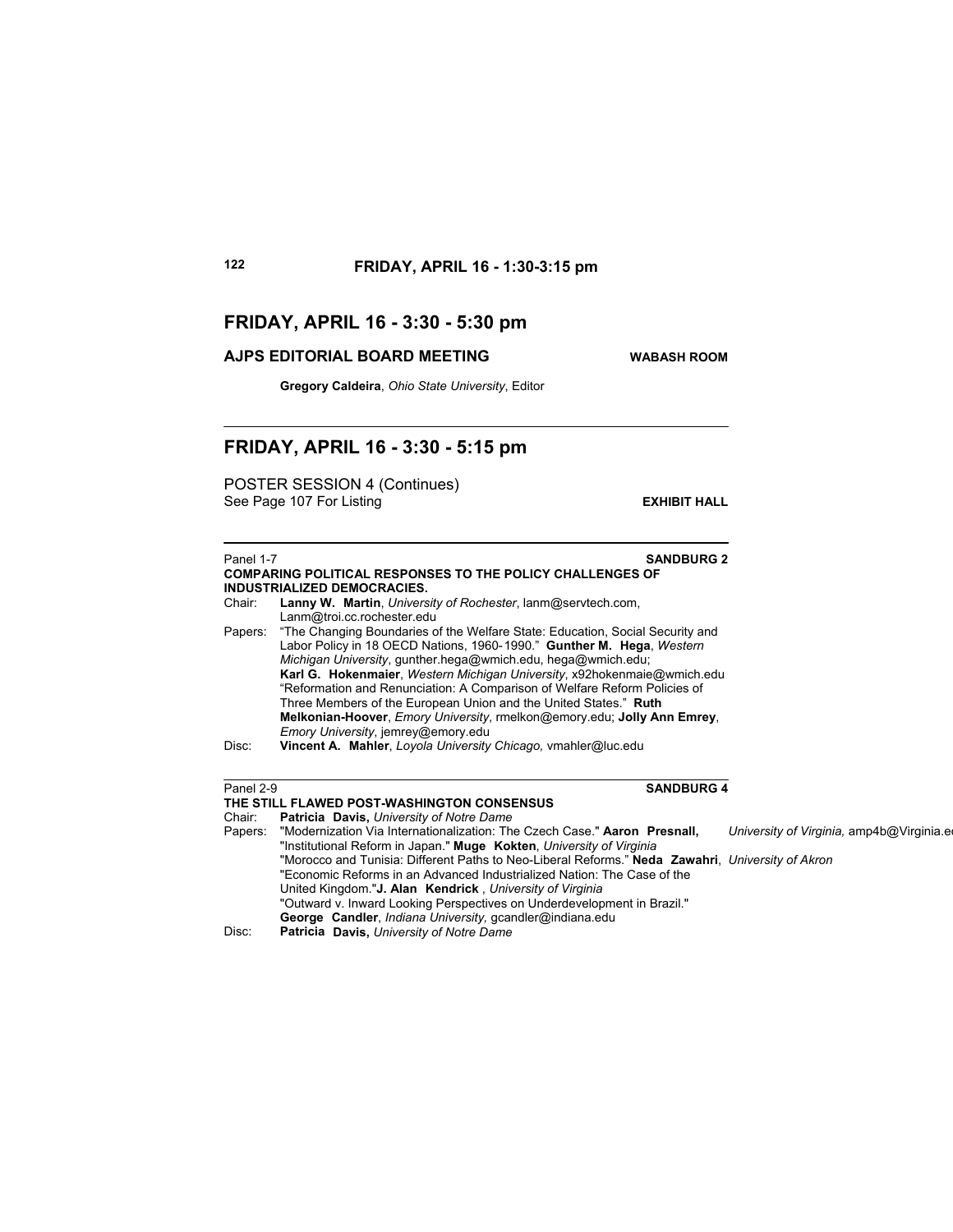| Chair:              | IN COMPARATIVE PERSPECTIVE<br>John Booth, University of North Texas, Booth@unt.edu; Rose Spalding,<br>DePaul University, rspaldin@condor.depaul.edu                                                                                                                                                                                                                                                                                       |
|---------------------|-------------------------------------------------------------------------------------------------------------------------------------------------------------------------------------------------------------------------------------------------------------------------------------------------------------------------------------------------------------------------------------------------------------------------------------------|
| Papers:             | "Change and Continuity: The Impact of Political And Economic Reform on<br>Political Parties." Alexander C. Tan, University of North Texas,<br>atan@unt.edu"Party Politics in Yucatan: Regional Political Strategy in Mexico."<br>Rose Spalding, DePaul University, rspaldin@condor.depaul.edu<br>"Globalization, Economic Reform and Party Transformation: The Costa Rican<br>Case." John Booth, University of North Texas, Booth@unt.edu |
| Disc.               | Kurt Weyland, Vanderbilt University, weylank@ctrvax.vanderbilt.edu                                                                                                                                                                                                                                                                                                                                                                        |
| Panel 4-8<br>Chair: | <b>SANDBURG 6</b><br><b>CULTURAL AND PSYCHOLOGICAL DIMENSIONS OF INTERNATIONAL CONFLICT</b><br><b>Michael Simon, University of Chicago and University of Iowa, michael-w-</b>                                                                                                                                                                                                                                                             |

- simon@uiowa.edu Papers: "Choosing Your Enemies: Perceiving Intentions in International Politics." **David Edelstein**, *University of Chicago*, d-edelstein@uchicago.edu "Shared Culture and International Conflict Resolution: State Similarity and Third Party Dispute Settlement." **James D. Ruhlman**, *Emory University***,**  jruhlma@emory.edu**; Heather Bothwell**, *Emory University* "Demonstrating Resolve During International Crises." **Michael Simon**, *University of Chicago*, michael-w-simon@uiowa.edu
- Disc: **Michael J. Engelhart**, *Luther College*, engelmi@luther.edu

| Panel 5-7 | <b>SANDBURG 7</b>                                                                    |
|-----------|--------------------------------------------------------------------------------------|
|           | DEVELOPING COUNTRIES IN THE INTERNATIONAL POLITICAL ECONOMY                          |
| Chair:    | Helen G. Brudner, Fairleigh Dickinson University, brudner@alpha.fdu.edu              |
|           | Papers: "The Rise & Spread of Developing Country Multinationals: A Theoretical Frame |
|           | of Reference." Shah Tarzi, Bradley University, tarzi@bradley.edu                     |
|           | "Social Welfare Development in an Asian Context: A Test of a General Model."         |
|           | Robert B. Albritton, University of Mississippi, ralbritt@olemiss.edu;                |
|           | Srisompob Jitpiromsi, Prince of Songkla University, Thailand                         |
|           | "Capacity and Adaptation: Pakistan, Jordan, and South Korea." Anas Malik,            |
|           | Indiana University, amalik@indiana.edu                                               |
|           | "The Politics of International Capitol Controls in the Developing World." Dale       |
|           | Smith, Florida State University, dismith@garnet.acns.fsu.edu; Quan Li,               |
|           | Pennsylvania State University, quanli@psu.edu                                        |
| Disc:     | Birol A. Yesilada, Portland State University, byesilada@aol.com                      |

## **123**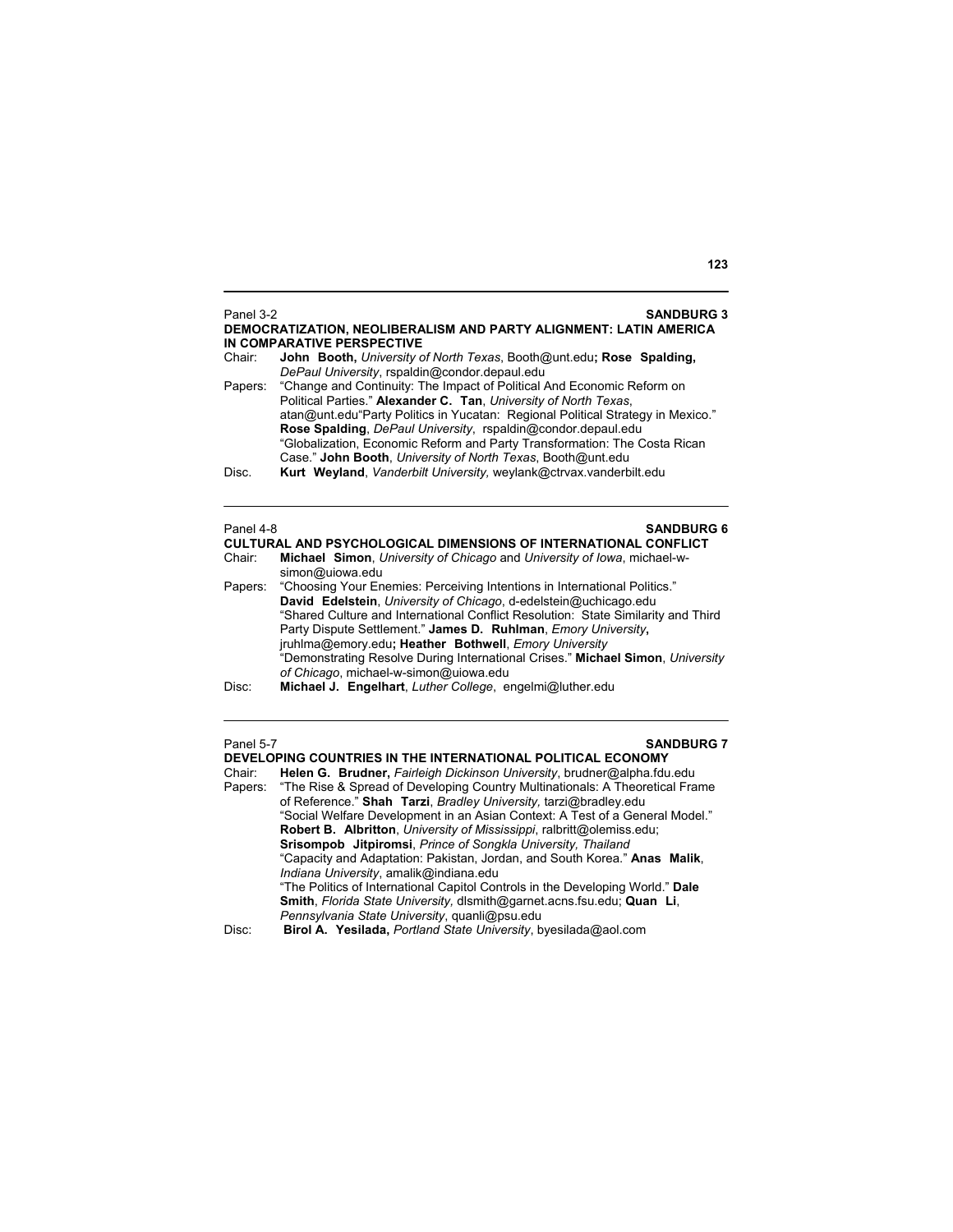## Panel 6-7 **DEARBORN 1**

**VALUES, IDENTITIES AND POLITICAL CULTURES** Chair: **Mark Peffley***, University of Kentucky*, mpeffl@pop.uky.edu Papers: "Conceptions of Civil Rights and Citizen Identities in the United States and Great Britain." **Pamela Johnston Conover**, *University of North Carolina, Chapel Hill,* conover@unc.edu; **Donald Searing**, *University of North Carolina, Chapel Hill*, searing@unc.edu "Americans as Democrats or Anti-Democrats: Exploring What the American People Want in Their Government." **John R. Hibbing***, University* of Nebraska, jhibbing@unlinfo.unl.edu; **Elizabeth Theiss-Morse**, *University of Nebraska*, eat@unlinfo.unl.edu "The Growth of Political Tolerance, 1976-98." **Kenneth Stehlik-Barry**, *Northwestern University/SPSS Inc.*, ken@spss.com "Beyond the Liberal-Conservative Continuum: The Political Ideology of American Catholics." **Susan J. Tabrizi**, *SUNY-Stony Brook*, stabrizi@ic.sunysb.edu Disc: **Pia Knigge**, *Auburn University,* knigpia@strudel.aum.edu

## Panel 7-7 **BURNHAM 1**

**ROUNDTABLE: NEGATIVE ADVERTISING AND THE AMERICAN ELECTORATE**  Chair: **Robert C. Luskin**, *University of Texas at Austin*, rcl@mail.la.utexas.edu Part: **Ann Crigler**, *University of Southern California*, acrigler@usc.edu **Paul Freedman**, *University of Virginia*, freedman@virgjnia.edu **John Geer**, *Vanderbilt University*, geer@ctrvax.vanderbilt.edu **Shanto Iyengar**, *Stanford University*, siyengar@leland.stanford.edu

# **WOMEN AND COMPARATIVE PUBLIC POLICY**<br>Chair: Carol Christy Ohio University Lancas

Carol Christy, Ohio University, Lancaster, cchristy1@ohiou.edu Papers: "What Can Canada Learn from the United States: A Comparison of American and Canadian Child Care Policies. " **Linda A. White**, *Purdue University*, white@polsci.purdue.edu

"States Are Talking: A Comparison of the Legislative Debates Leading to State Mandated Infertility Coverage Policies." **Irene J. Barnett**, *Kent State University*, focault@aol.com

"State Innovations in Women's Health Policy." **Caroline Tolbert**, *Kent State University*, ctolber1@kent.edu; **Trudy Steuernagel**, *Kent State University* "Deconstructing China's Modernization: The Impact of Economic Reforms on Women." **Carrie L. Currier**, *University of Arizona*, ccurrier@u.arizona.edu

Panel 9-4 **PARLOR C**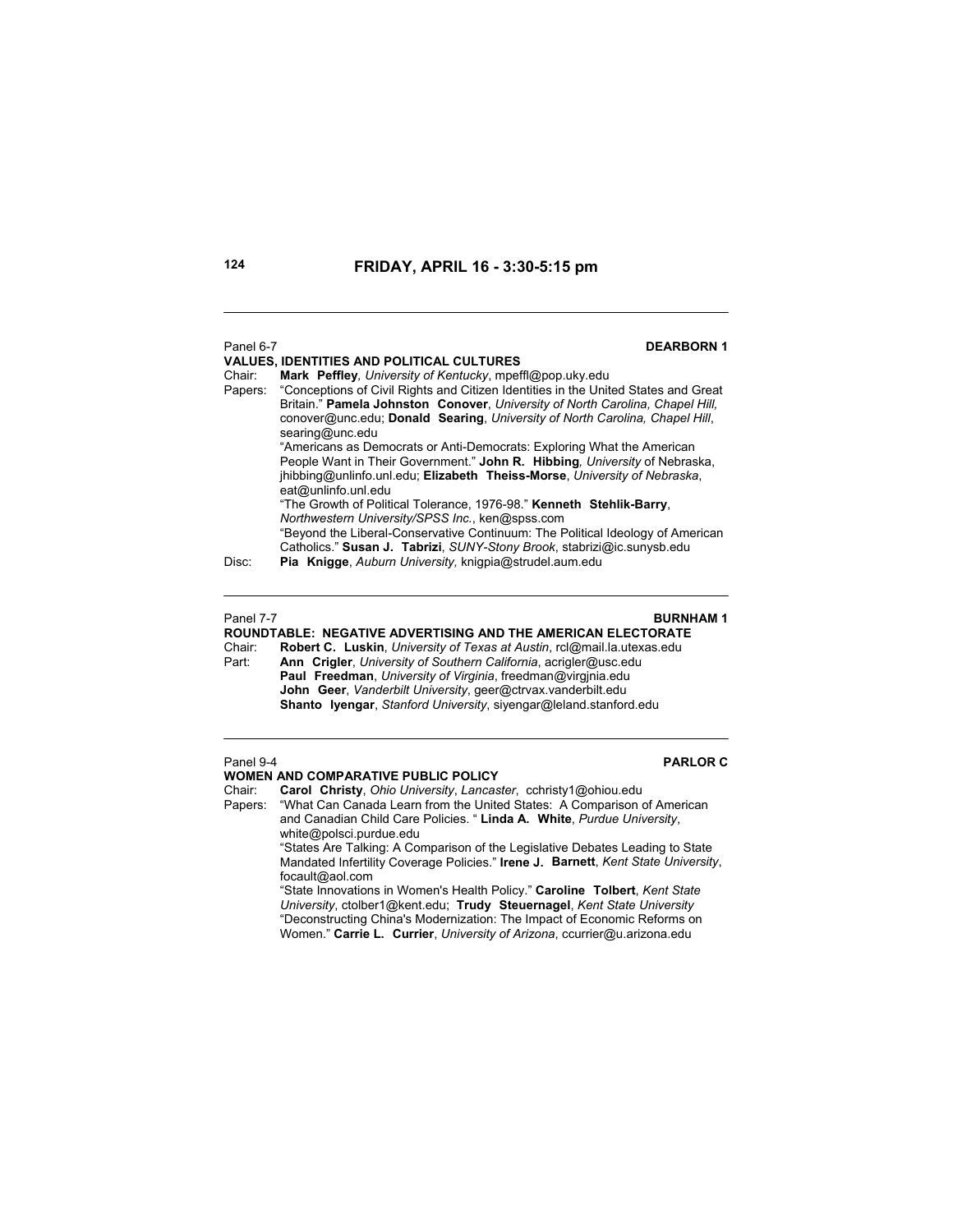Disc: **Janet K. Boles**, *Marquette University*, 6259bolesj@vms.csd.mu.edu **Dorothy M. Stetson**, *Florida Atlantic University*, Stetsond@fau.edu

## Panel 10-6 **BURNHAM 5**

**RACE, ETHNICITY, AND POLITICAL REPRESENTATION**

Chair: **David Lublin***, American University*, dlublin@american.edu "Does Race and Ethnicity Really Affect Representation? An Analysis of Congressional Behavior Over Four Periods." **Charles E. Menifield**, *Murray State University*, charles.menifield@murraystate.edu; **James W. Endersby,** *University of Missouri-Columbia* "The Color of Money: African-Americans and PAC Discrimination in Congressional Campaign Contributions." **David B. DeLuz**, *Claremont Graduate University*, david.deluz@cgu.edu "Re-Evaluating Cohesion and Black Interest Representation: An Examination of State Caucuses." **Tyson King-Meadows**, *East Carolina University*, kingmeadowst@mail.ecu.edu; **Thomas F. Schaller**, *University of Maryland , Baltimore County*, schaller@umbc.edu "Joining the Party: Black Incorporation, Democratic Party Reform, and the New Race Politics, 1960-1975." **Robert W. Mickey**, *Harvard University*, rmickey@fas.harvard.edu

Disc: **Nancy Kursman**, *Wayne State University*

## Panel 12-11 **MONTROSE 3**

| <b>FORMS AND PROBLEMS OF LIBERALISM</b>                                                              |
|------------------------------------------------------------------------------------------------------|
| Stephen White, Virginia Polytechnic Institute and State University                                   |
| "Experimental Liberalism." Eric MacGilvray, University of Chicago,                                   |
| eamacqil@midway.uchicago.edu                                                                         |
| "Liberal Accounting for Illiberal Practices." Robert Stein, University of Michigan, rstein@umich.edu |
| "Leviathan Renaissance: The Bourgeois State in the New Millenium." James                             |
| Willson-Quayle, George Washington University, jwillson@gwu.edu                                       |
| Albert Dzur, University of Kentucky, awdzur3@pop.uky.edu                                             |
| J. Donald Moon, Wesleyan University, dmoon@wesleyan.edu                                              |
|                                                                                                      |
|                                                                                                      |

# **COMPARATIVE POLITICS**

## Panel 13-7 **LASALLE 1**

Chair: **William B. Heller**, *University of Nebraska, Lincoln*, Wbheller@unlinfo.unl.edu "Applying a Bargaining Model to Social Movement Outcomes."  **Elizabeth Stiles**, *Emory University*, Estiles@emory.edu "Agenda Power in Iranian Presidential Elections." **Bjorn Erik Rasch**, *University*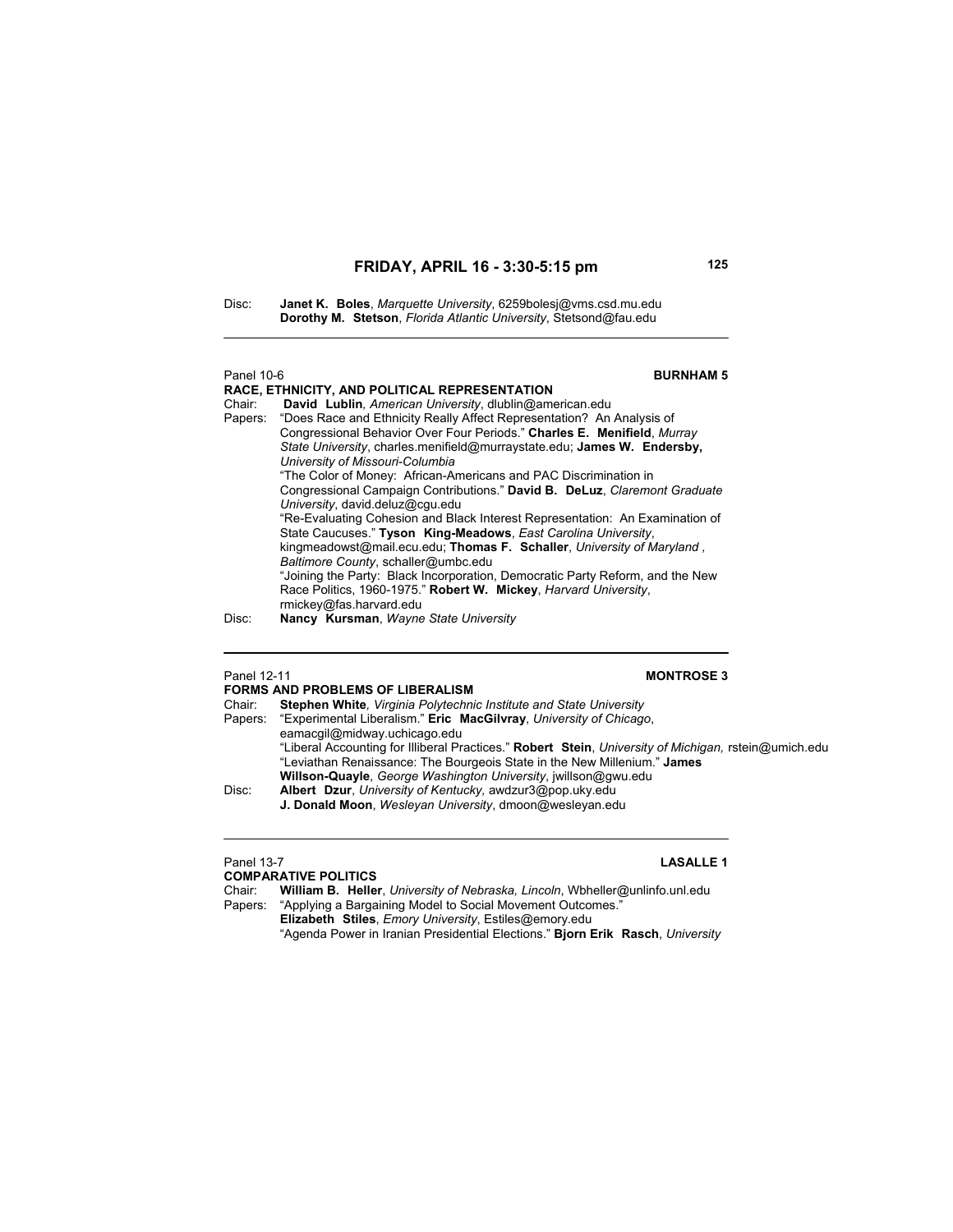*of Oslo,* b.e.rasch@stv.uio.no "Taxation Cartels and State-Formation in South Africa." **Rolf Huijer**, *Nuffield College*, Rolf.hoijer@unf.ox.ad.uk "A Formal Theoretical Approach to Power Relations in the Classical Athenian State." **Greg Anderson**, *University of Illinois, Chicago* "Spillovers and Policy Clustering in a Federation." **Jenna Bednar**, *<i> University of Iowa* Disc: **Jenna Bednar,** *University of Inner* Disc: **Jenna Bednar,** *University of Iowa* **Sunita Parikh**, *Washington University*

## Panel 14-6 **LASALLE 2**

## **ISSUES IN ELECTION SURVEY DATA ANALYSIS**

| Chair:  | <b>Jasjeet S. Sekhon</b> , Harvard University, jsekhon@fas.harvard.edu     |
|---------|----------------------------------------------------------------------------|
| Papers: | "Correcting for Survey Misreports Using Auxiliary Information: Or How to   |
|         | Correctly Estimate Models of Turnout with the NES." Jonathan N. Katz.      |
|         | University of Chicago, j-katz@uchicago.edu                                 |
|         | "A Random Coefficients Logit Model for Salience Heterogeneity." Garrett    |
|         | "No Such Thing as a Centrist: Why Ideological Scales Provide Incomplete    |
|         | Information About Spatial Voting." Jon W. Bay, Northwestern University,    |
|         | jonbay@nwu.edu; Ernesto Calvo, Northwestern University, efc152@nwu.edu     |
| Disc:   | Henry Brady, University of California, Berkeley, hbrady@bravo.berkeley.edu |
|         | Jasjeet S. Sekhon, Harvard University, jsekhon@fas.harvard.edu             |

 $G$ lasgow, California Institute of Technolo

| Panel 15-3<br><b>KESSEL</b> | <b>MONTROSE 1</b><br><b>PRESIDENTIAL PARTIES: A PANEL HONORING THE SCHOLARSHIP OF JOHN</b> |
|-----------------------------|--------------------------------------------------------------------------------------------|
| Chair:                      | Janet M. Box Steffensmeier, Ohio State University,                                         |
|                             | Herbert F. Weisberg, Ohio State University                                                 |
|                             | Papers: "Policy, Personality, and Presidential Performance: A Reconsideration."            |
|                             | John Aldrich, Duke University, Paul Gronke, Duke University;                               |
|                             | Jeff Gryneveski, Duke University                                                           |
|                             | "Turnout and Polarization in Midterm Elections." Morris P. Fiorina, Stanford               |
|                             | University                                                                                 |
|                             | "The Gender Gap in Presidential Nominations." Barbara Norrander, University<br>of Arizona  |
| Disc:                       | <b>John A. Clark, Western Michigan University</b>                                          |
|                             | Rebecca E. Deen, University of Texas at Arlington                                          |

**Panel 16-11 DEARBORN 2**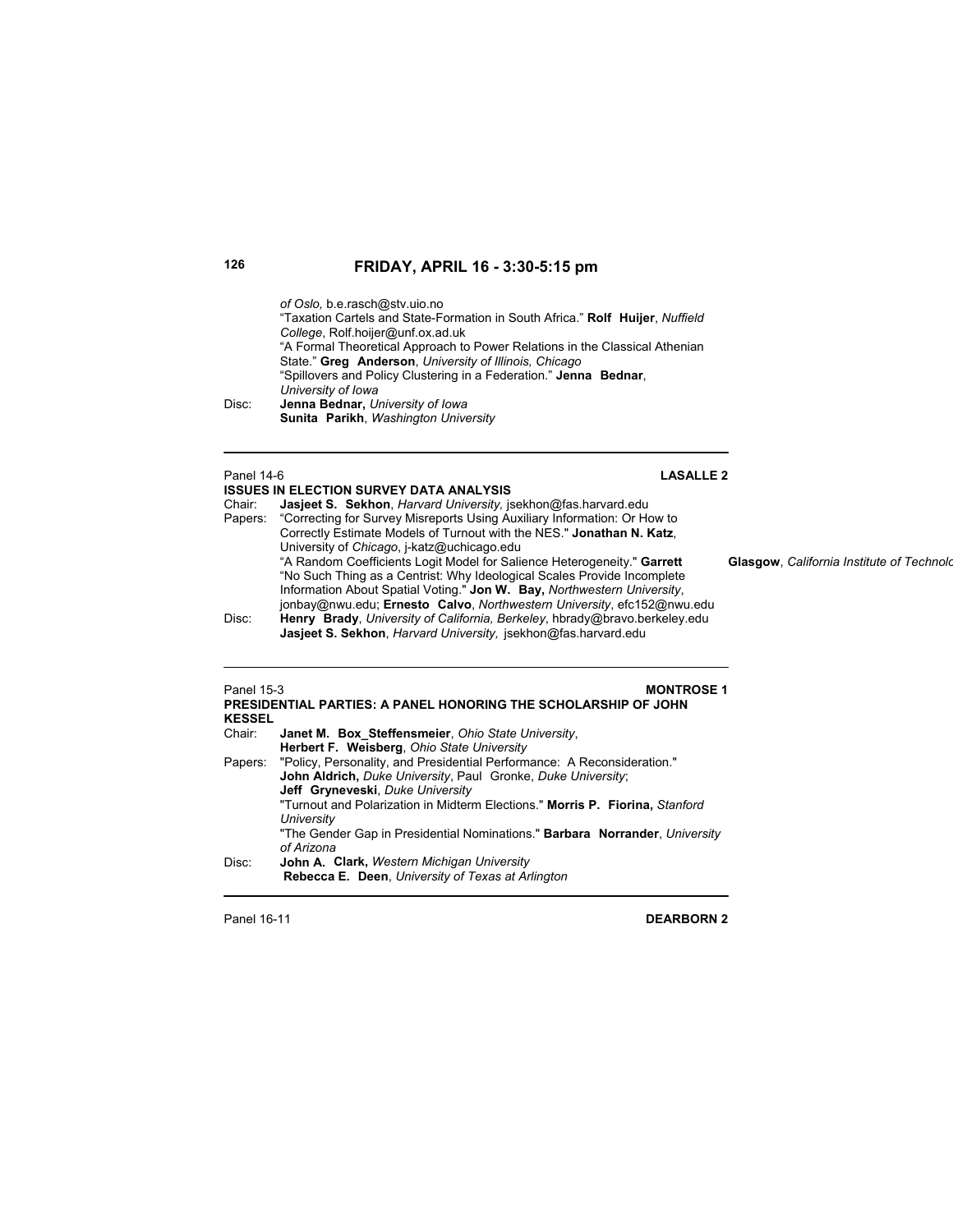### **PUBLIC OPINION AND PRESIDENTIAL SUPPORT IN CONGRESS**

| Chair:  | Russell D. Renka, Southeast Missouri State University,<br>rdrenka@semovm.semo.edu                                                                                                                                                                                                                                                                                                                |
|---------|--------------------------------------------------------------------------------------------------------------------------------------------------------------------------------------------------------------------------------------------------------------------------------------------------------------------------------------------------------------------------------------------------|
| Papers: | "Dominant Strategies of Presidential Leadership: An Empirical Test of the Public<br>Presidency Thesis." Liam Anderson, University of Georgia,<br>liam@arches.uga.edu<br>"Gone Public: The Impact of Presidential Rhetoric on Success in Congress."                                                                                                                                               |
|         | Andrew Barrett, Texas A&M University, barrett@polisci.tamu.edu<br>"State Level Presidential Approval and Senatorial Support." Jeffrey E. Cohen,<br>Fordham University, cohen@murray.fordham.edu; Jon Bond, Texas A&M<br>University, jonbond@polisci.tamu.edu: Richard Fleisher, Fordham University,<br>fleisher@murray.fordham.edu: John Hamman, Southern Illinois University,<br>hamman@siu.edu |
| Disc:   | Russell D. Renka, Southeast Missouri State University,<br>rdrenka@semovm.semo.edu<br>Terry Sullivan, University of North Carolina at Chapel Hill,<br>sullivan@sunsite.unc.edu                                                                                                                                                                                                                    |

### Panel 17-1 **LASALLE 5**

### **HISTORICAL PERSPECTIVES ON CONGRESS**

Chair: **Charles Stewart III**, *MIT,* cstewart@mit.edu Papers: "Policy Leadership in the Senate." **Gerald Gamm**, *University of Rochester*, grgm@troi.cc.rochester.edu; **Steven S. Smith**, *University of Minnesota*, sssmith@polisci.umn.edu "Disjointed Pluralism: Institutional Innovation and the Development of the U.S. Congress." **Eric Schickler**, *University of California, Berkeley*, schick@socrates.berkeley.edu "Race and the Representation of Blacks' Interests During Reconstruction." **Jeffery A. Jenkins**, *Michigan State University*, jenki107@pilot.msu.edu; **Michael D. Cobb**, *University of Illinois at Urbana-Champaign*, mcobb1@uiuc.edu "Congress and the Territorial Expansion of the United States." **Nolan M. McCarty**, *Columbia University*; **Keith T. Poole**, *Carnegie-Mellon University*, kp2a@Andrew.cmu.edu; **Howard Rosenthal**, *Princeton University* Disc: **Brian D. Humes**, *University of Nebraska-Lincoln*, bhumes@unlinfo.unl.edu; **Charles Stewart III,** *MIT*, cstewart@mit.

| Panel 17-19 |                                                                                       | <b>PARLOR F</b> |
|-------------|---------------------------------------------------------------------------------------|-----------------|
|             | THE ELECTORAL CONNECTION IN CONGRESS                                                  |                 |
| Chair:      | <b>Allison Rinden</b> , Rice University, rinden@ruf.rice.edu                          |                 |
|             | Papers: "The Effect of State Size on Senatorial Behavior and Constituency Relations." |                 |

**Louis J. Ayala**, *Stanford University*, louisgod@stanford.edu; **Robert**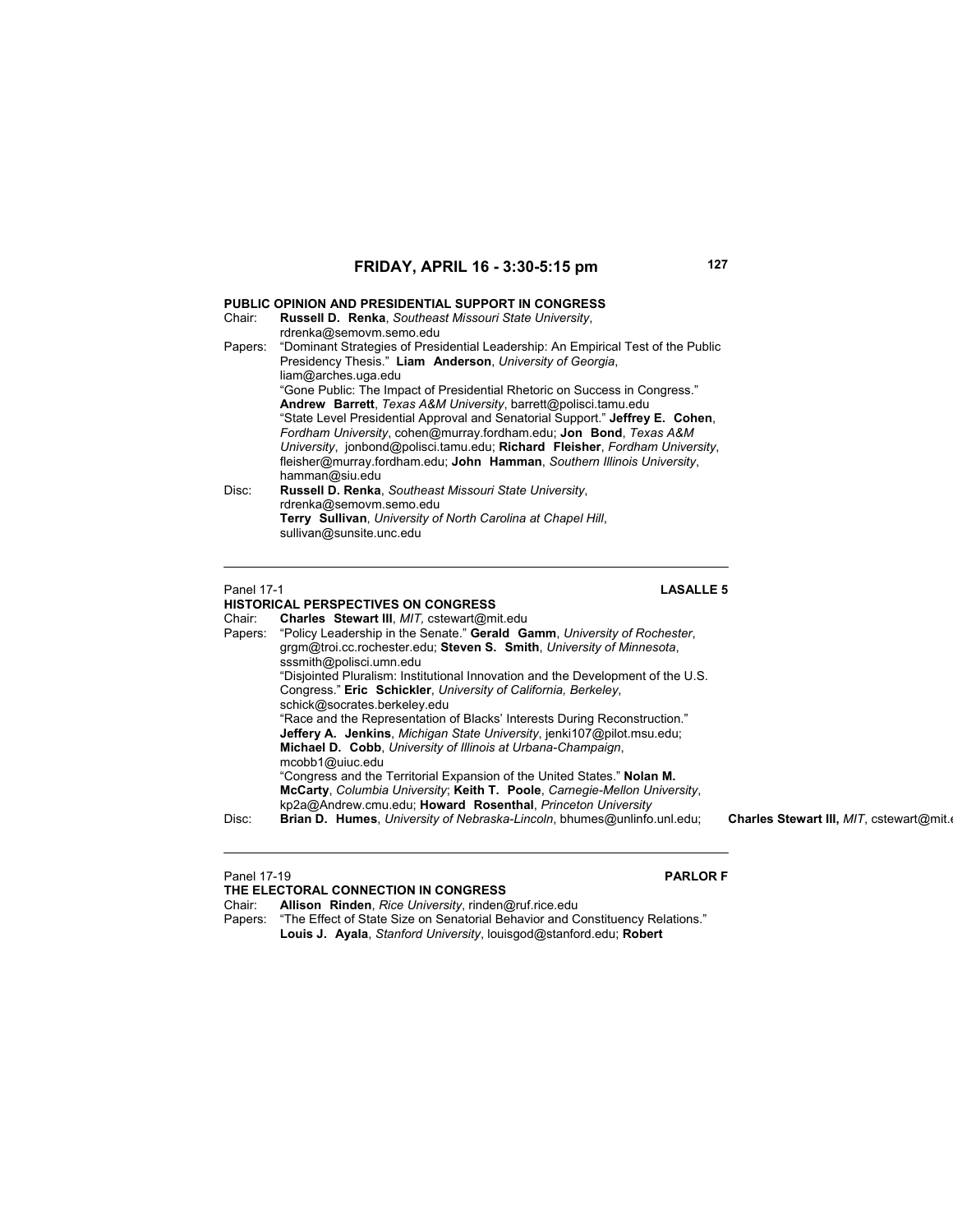|            | D'Onofrio, Stanford University, joker@stanford.edu<br>"Re-examining the Electoral Connection: Are House Members Driven by Re-<br>election or Policy Goals?" James B. Cottrill, Texas A&M University,<br>jim@politics.tamu.edu<br>"Why do Members of Congress Change their Votes?" Gregory J. Wawro.<br>Columbia University, gjw10@columbia.edu; Noah Kaplan, Columbia University,<br>noah@columbia.edu |
|------------|--------------------------------------------------------------------------------------------------------------------------------------------------------------------------------------------------------------------------------------------------------------------------------------------------------------------------------------------------------------------------------------------------------|
| Disc:      | "The Institutional Effects of Electoral Tides: Party Voting in the Electorate and in<br>Congress." Richard Forgette, Miami University; Glenn Platt, Miami University<br>Frances Lee, Case Western Reserve University, fel@po.cwru.edu                                                                                                                                                                  |
| Panel 18-2 | <b>CLARK 10</b><br><b>COMPARATIVE PERSPECTIVES ON JUDICIAL REVIEW</b><br>Obela → Obela → Euro Habrera (b. 1970) est de la Colega de la D                                                                                                                                                                                                                                                               |

| Chair: | Charles Epp, University of Kansas, chuckepp@ukans.edu                            |
|--------|----------------------------------------------------------------------------------|
|        | Papers: "Columbia's Constitutional Court" [tentative title], Juan Gabriel Gomez- |
|        | Albarello, Institute of Political Studies and International Relations,           |
|        | juangabriel26@hotmail.com                                                        |
|        | "The Australian High Court's Mabo Decision: Re-Imagining Australia's             |
|        | Constitutional History." Jason L. Pierce, University of Texas at Austin.         |
|        | piercej@mail.utexas.edu                                                          |
|        | "Another Post-Soviet Paradox: Growing Judicial Power AND Greater Judicial        |
|        | Dependence." Todd Foglesong, University of Kansas,                               |
|        | fogelson@falcon.cc.ukans.edu                                                     |
| Disc:  | John J. Janssen, University of Texas-Pan American, jjanssen@panam.edu            |
|        |                                                                                  |

### Panel 20-1 **LASALLE 3 PRESENT AND FUTURE FISCAL STRATEGIES AND POLICY IN LOCAL**

**GOVERNMENTS** Chair: **Martin Gruberg**, *University of Wisconsin Oshkosh*, gruberg@uwosh.edu Papers: "Pseudo-Public Goods and Neighborhood Integration: Formal Theory and Local Public Goods." **Andrew J. Padon**, *Michigan State University*, padonand@pilot.msu.edu "Innovation and Public Management in Illinois Municipalities: An Exploratory Study of Current and Future Strategies." **Harry F. Kelley, Jr***., Illinois Institute of Technology*, **Christopher R. Browning**, *University of Chicago*, and **Burton Ditkowsky**, *University of Chicago*, hkelley@kentlaw.edu "Institutional Choice in Local Government: Why Cities Opt for Specific Governance Structures." **Anirudh V. S. Ruhil**, *University of South Carolina*, ruhila@garnet.cla.sc.edu "Fear and Loathing in Five Communities: The Impact of Community Policing Policy." **Peter Burns** and **Matt Thomas**, *University of Maryland, College Park*,

<u>in</u>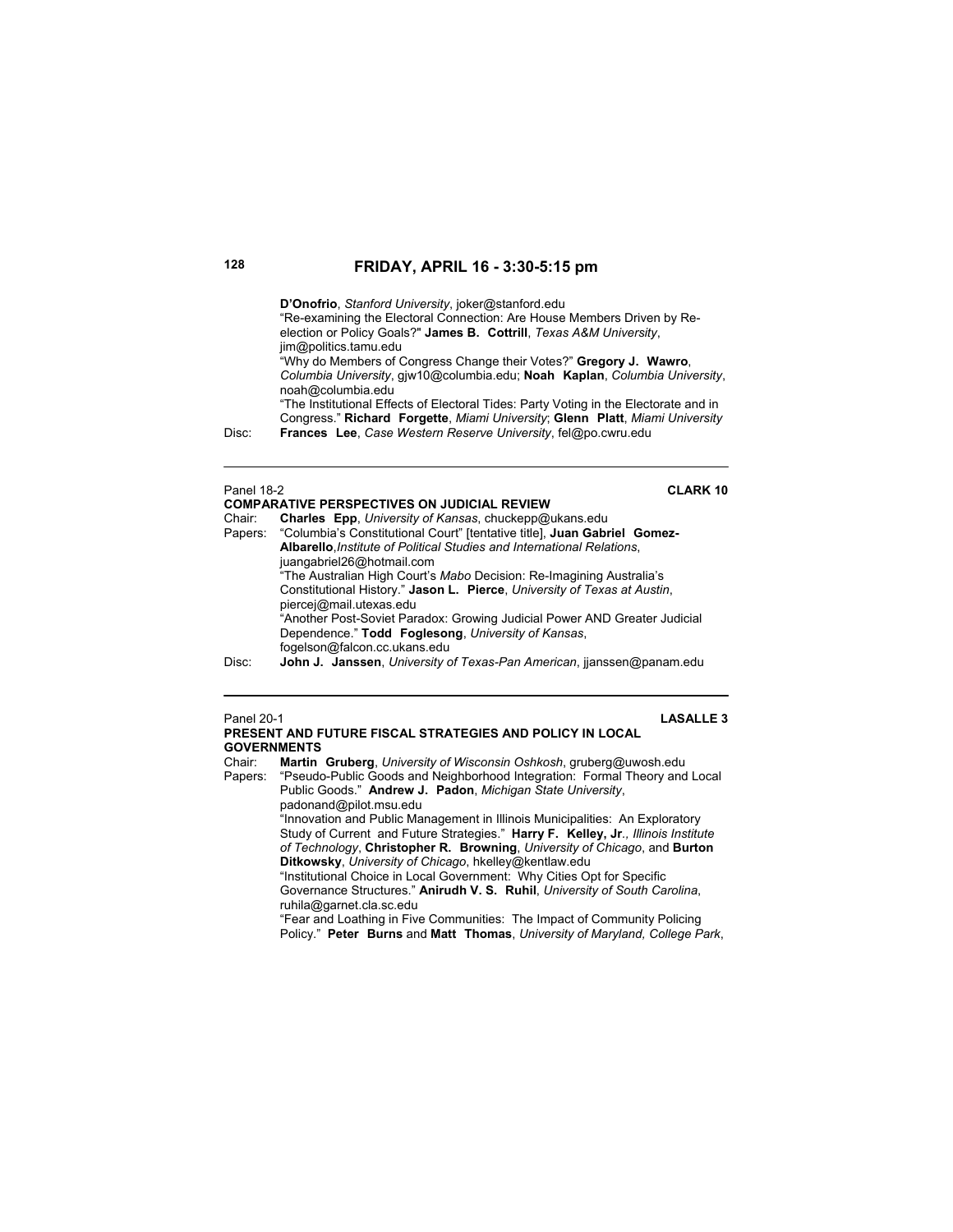pburns@bss2.umd.edu and mthomas@bss2.umd.edu Disc: **Stephen C. Brooks**, *University of Akron*, sbrooks@uakron.edu **Gloria J. Hampton,** *Ohio State University*, hampton.27@osu.edu

| <b>Panel 21-7</b> | <b>MONTROSE 7</b>                                                                                                                    |
|-------------------|--------------------------------------------------------------------------------------------------------------------------------------|
|                   | ORDER IN THE 21 <sup>ST</sup> CENTURY                                                                                                |
| Chair:            | Kim Hill, Texas A&M University, e339ka@polisci.tamu.edu                                                                              |
| Papers:           | "Normative and Empirical Questions in Policy Design Theory and Method."                                                              |
|                   | Deborah Orth, Grand Valley State University, orthd@gysu.edu<br>"Toward a Model for Forecasting Policy Change." Gerald Thomas, Purdue |
|                   | University, thomas@polisci.purdue.edu                                                                                                |
|                   | "The Law of Unintended Consequences: Toward and Understanding of Why                                                                 |
|                   | Laws Sometimes Go Awry." Denise Scheberle, University of Wisconsin -                                                                 |
|                   | Green Bay, scheberd@uwgb.edu; Scott R. Furlong, University of Wisconsin,                                                             |
|                   | Green Bay, furlongs@uwgb.edu                                                                                                         |
| Disc:             | Carol Weissert, Michigan State University, weissert@pilot.msu.edu                                                                    |
|                   |                                                                                                                                      |
|                   |                                                                                                                                      |
| Panel 21-10       | <b>CLARK 5</b>                                                                                                                       |
|                   | <b>LOCAL DEVELOPMENT NIGHTMARES</b>                                                                                                  |
| Chair:            | Susan A. MacManus, University of South Florida,<br>macmanus@luna.cas.usf.edu                                                         |
| Papers:           | "Program Evaluation as Local Knowledge: Towards a Critical Ethnographic                                                              |
|                   | Approach." DeLysa Burnier, Ohio University, burnier@ouvaxa.cats.ohiou.edu                                                            |
|                   | "The Devil is in the Details: The Implementation Aftermath of the 1996 Cincinnati                                                    |
|                   | Sports Stadia Referendum." Clyde Brown, Miami University,                                                                            |
|                   | brownc1@muohio.edu                                                                                                                   |
|                   | "Take My Money Out of the Ballgame: The Changing Politics of Sports Facility                                                         |
|                   | Initiatives." Scott Allard, University of Michigan, sallard@umich.edu;                                                               |
|                   | Mark Nemec, University of Michigan, lands@umich.edu                                                                                  |
| Disc:             | Christine Roch, SUNY Stony Brook                                                                                                     |
|                   |                                                                                                                                      |
|                   |                                                                                                                                      |

**Panel 22-6 BURNHAM 4** 

Chair: **Richard W. Waterman**, *University of New Mexico*, waterman@unm.edu "Accountability of Congressional Staff: Harnessing Expertise for Political Responsiveness." **Barbara S. Romzek,** *University of Kansas*, b-romzek@ukans.edu "Enforcement and Oversight: Using Oversight Policy to Shape OSHA Bureaucratic Behavior." **George Serra,** *Bridgewater State College,*  gserra@bridgew.edu*;* **Barbara Headrick,** *Moorhead State University*,

**A FIESTA OF BUREAUCRATIC CONTROL RESEARCH, II: BUREAUCRACY RESPONDS TO CONGRESS AND TO CITIZENS**<br>Chair: **Richard W. Waterman**, University of Ne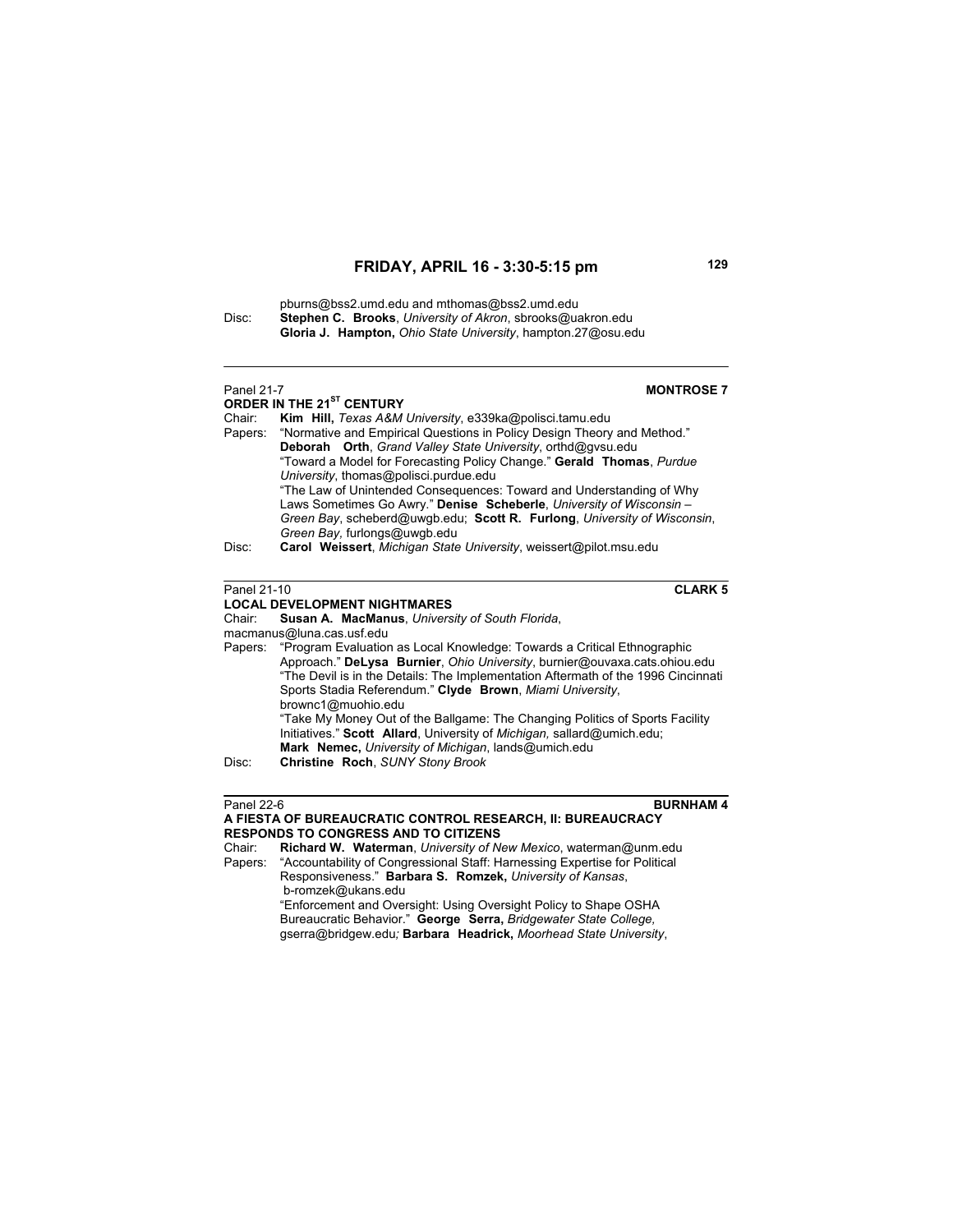headrick@mhdma.moorhead.msus.edu; **Jim Twombly,***University at Buffalo,* jtwombly@acsu.buffalo.edu

"Challenged Bureaucracies: Disability Determinations and the Politics of Administrative Appeals." **Joe Soss,** *American University*, jsoss@american.edu; **Lael Keiser,** *University of Missouri-Columbia*, polslrk@showme.missouri.edu Disc: **Steven J. Balla**, *The George Washington University*, sballa@gwu.edu

**Andrew Whitford**, *Rice University*, whitford@rice.edu

### Panel 23-4 **CRESTHILL**

**THE CULTURE OF ELITE ROLES AND IDENTITIES**  Chair: **Vanessa B. Beasley**, *Texas A&M University*, vanessa@unix.tamu.edu Papers: "Political Leadership in Transition: The Tensions Between Revolutionary and Administrative Leadership." **Grace Huang**, *University of Chicago*, ghuang@midway.uchicago.edu "We're All the Same Only Different: How Presidents Have Advanced Surrogate Forms of American Identity."  **Vanessa B. Beasley**, *Texas A&M University*, vanessa@unix.tamu.edu "Modeling Citizenship at Century's End: Bill Bennett's Discourse of Disappointment." **Mark S**. **Jendrysik**, *University of Mississippi*, jendrysk@olemiss.edu "Constructing the Corporate Culture: Liberal Values in a Loosely Bound America." **Thom Yantek**, *Kent State University*, tyantek@kent.edu Disc: **Lane Crothers**, *Illinois State University*, alcroth@ilstu.edu

### Panel 24-6 **BURNHAM 2**

| INTERDISCIPLINARY ISSUES IN POLITICAL SCIENCE |                                                                                                             |  |
|-----------------------------------------------|-------------------------------------------------------------------------------------------------------------|--|
| Chair:                                        | Michael Harris, Eastern Michigan University, michael.harris@emich.edu                                       |  |
|                                               | Papers: "Service Learning: A Boom or A Bust?" Nancy S. Lind, Illinois State University,<br>nslind@ilstu.edu |  |
|                                               | "Reading Across the Disciplines in American Government Classes."                                            |  |
|                                               | <b>Quentin Kidd, Christopher Newport University</b>                                                         |  |
|                                               | "Higher Education, Democratic Ideals, and Public Life in the New Millennium."                               |  |
|                                               | R. Claire Snyder, Illinois State University, rcsnyde@ilstu.edu                                              |  |
| Disc:                                         | Leonard Williams, Manchester College, law@manchester.edu                                                    |  |

Panel 26-6 **CRYSTAL**

**ROUNDTABLE: WOMEN, TENURE AND PROMOTION: GETTING YOUR NOMINATION DOCUMENT IN ORDER** Chair: **Jilda M. Aliotta***, University of Hartford*, aliotta@mail.hartford.edu

| × | ×<br>۰<br>×<br>. .<br>٦<br>$\sim$<br>$\sim$ |
|---|---------------------------------------------|
|   |                                             |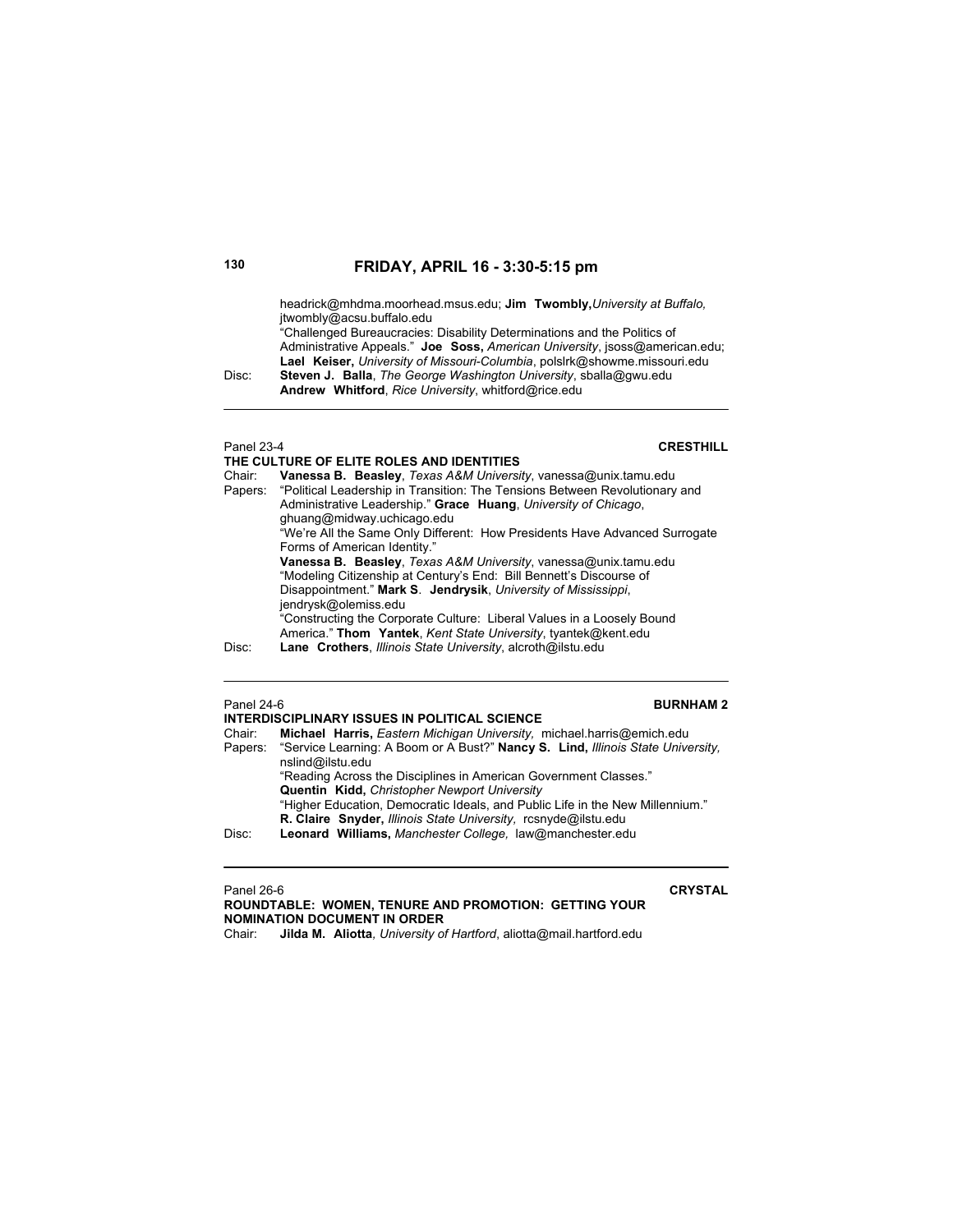Part: **Mary Anne Borrelli**, *Connecticut College*, mabor@conncoll.edu **Judith Baer**, *Texas A&M University*, E339jb@lewie.tamu.edu **Lyn Kathlene**, *University of Nebraska at Lincoln*, Lkathlene@unl.edu **Nancy McGlen**, *Niagara University*, nmcglen@niagara.edu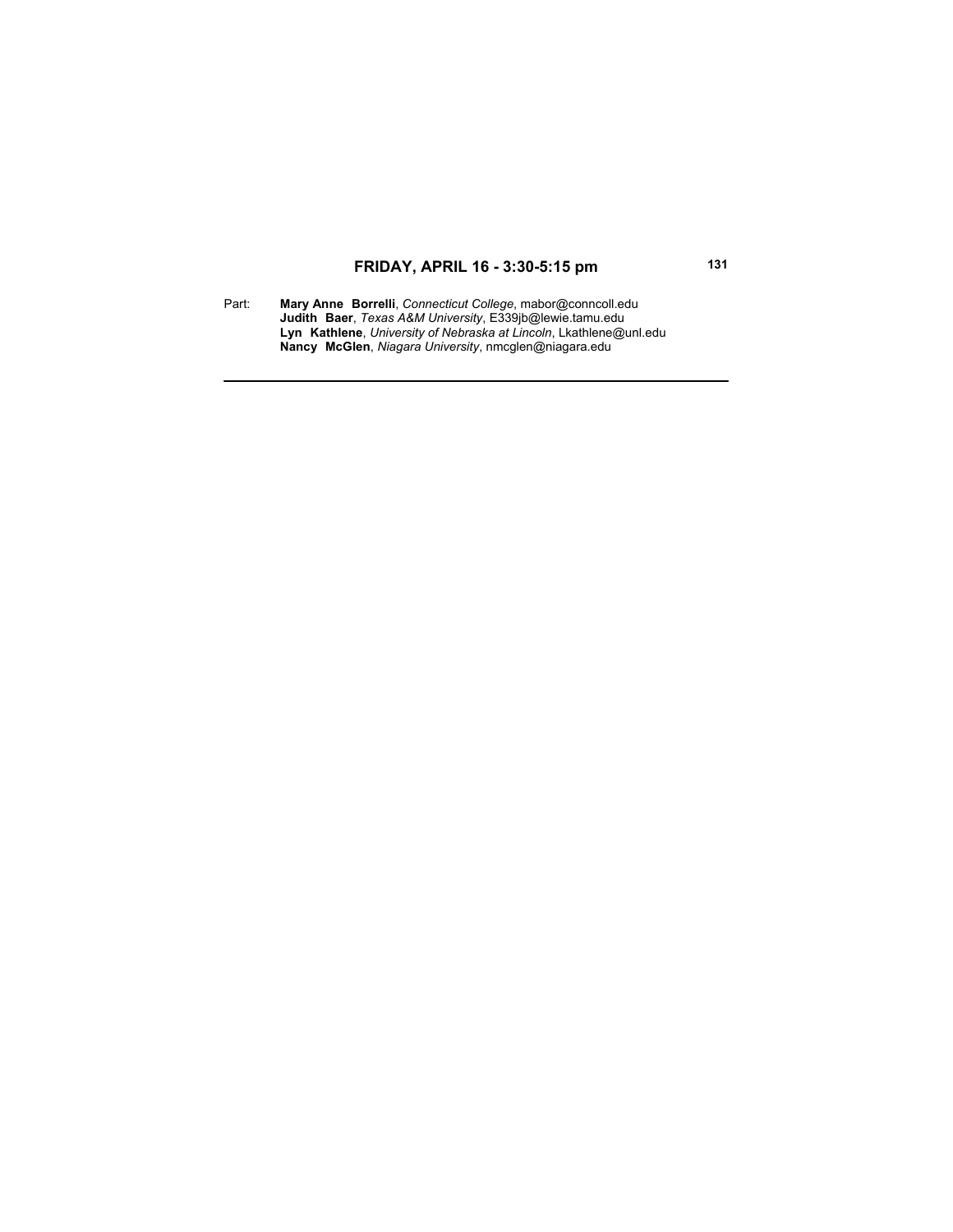# **FRIDAY, APRIL 16 - EVENING**

**5:30 - 6:00 P.M.**

Annual Business Meeting **Red Lacquer Room Awards Presentation**

**James L. Gibson**, *University of Houston*, Presiding

**6:00 - 8:00 p.m.**

**President's Reception Red Lacquer Room** 

**Host: President James L. Gibson**

**Note: Only Registered Participants will be admitted.** 

**Name Badges Required.**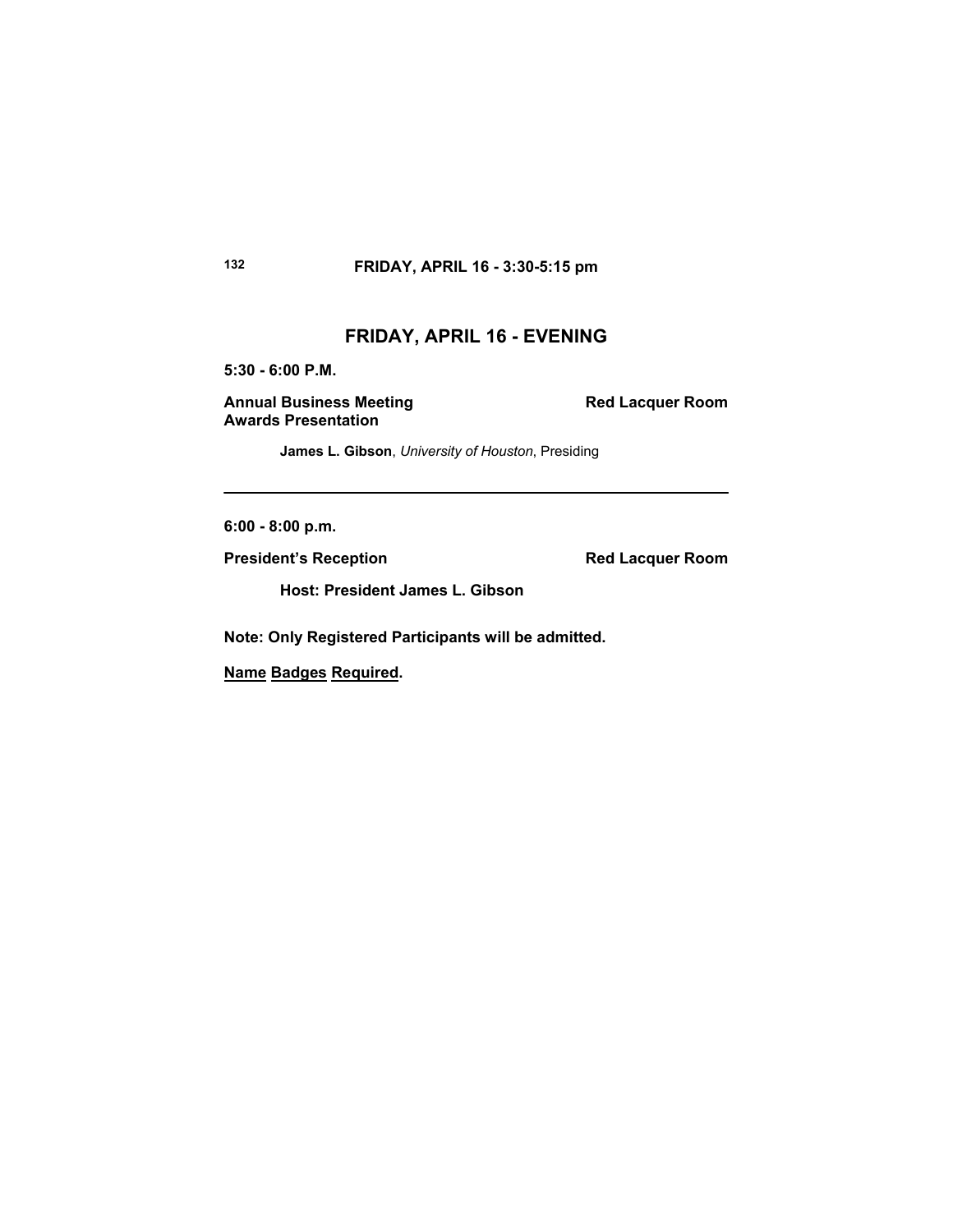## **MPSA EXECUTIVE COUNCIL MEETING <b>COUNCIL COUNCIL**

President: **Milton Lodge**, *SUNY-Stony Brook*

## **SATURDAY, APRIL 17 - 8:30 - 10:15 am**

POSTER SESSION 5 **EXHIBIT HALL**

(Authors will be present from 8:30-10:15 am)

Section 7 Posters

|                | ELECTIONS, VOTING BEHAVIOR, AND POLITICAL PARTICIPATION POSTER |
|----------------|----------------------------------------------------------------|
| <b>SESSION</b> |                                                                |

- 1. "All Acts Are Not Created Equal: Analyzing the Faces of Political Participation." **William D. Anderson**, *Ohio State University,* anderson.785@osu.edu; **Eric W. Tiritilli**, *University of Nebraska at Lincoln*, etiritilli@unl.edu 2. "Substitution Effects in a Model of Governmental Political Participation." **Brian D. McKenzie**, *University of Michigan,* mckenzie@umich.edu
	- 3. "Term Limitations, 1992, and the Michigan Governor's Race." **G. M. Ross**, gmr@wmis.net
	- 4. "Civic Expectations and the `Political Game': Implications for Political Participation." **R. Bruce Anderson**, *Hastings College,*polistates@aol.com; **Shawn Treier**, *Stanford University*, satreier@leland.stanford.edu; **Carl Pinkele**, **Ohio Wesleyan University**, cfpinkel@cc.owu.edu
	- 5. "Beyond Materialism: An Analysis of Postmaterial Political Participation in America." **Amy L. Suker**, *University of Texas at Austin*, sistereu@mail.la.utexas.edu
	- 6. " Binomial Electoral Laws and Accountability." **Patricio Navia**, *New York University*, pdn200@is7.nyu.edu
	- 7. "Voter Turnout and State Agency Voter Registration." **John Comer**, *University of Nebraska-Lincoln*, jcomer@unlinfo.unl.edu
	- 8. "Economic Effects on Turnout: Urban-Rural Differences in Japan." **Chieko Numata**, *University of Texas at Austin*, numata@mail.la.utexas.edu
	- 9. "The Decline of Voter Turnout in South Korea." **Junhan Lee**, *Michigan State University*, leejunha@pilot.msu.edu
	- 10. "Lower Class Participation in Presidential Elections: Lessons from Ecological Inference." **Uisson Kwon**, *Western Michigan University*, uisoon.kwon@wmich.edu
	- 11. "Remembering Past Scandals and Other Events: Exponential vs. Hyperbolic Forgetting." **Diane Lowenthal**, *Carnegie Mellon University*,

**133**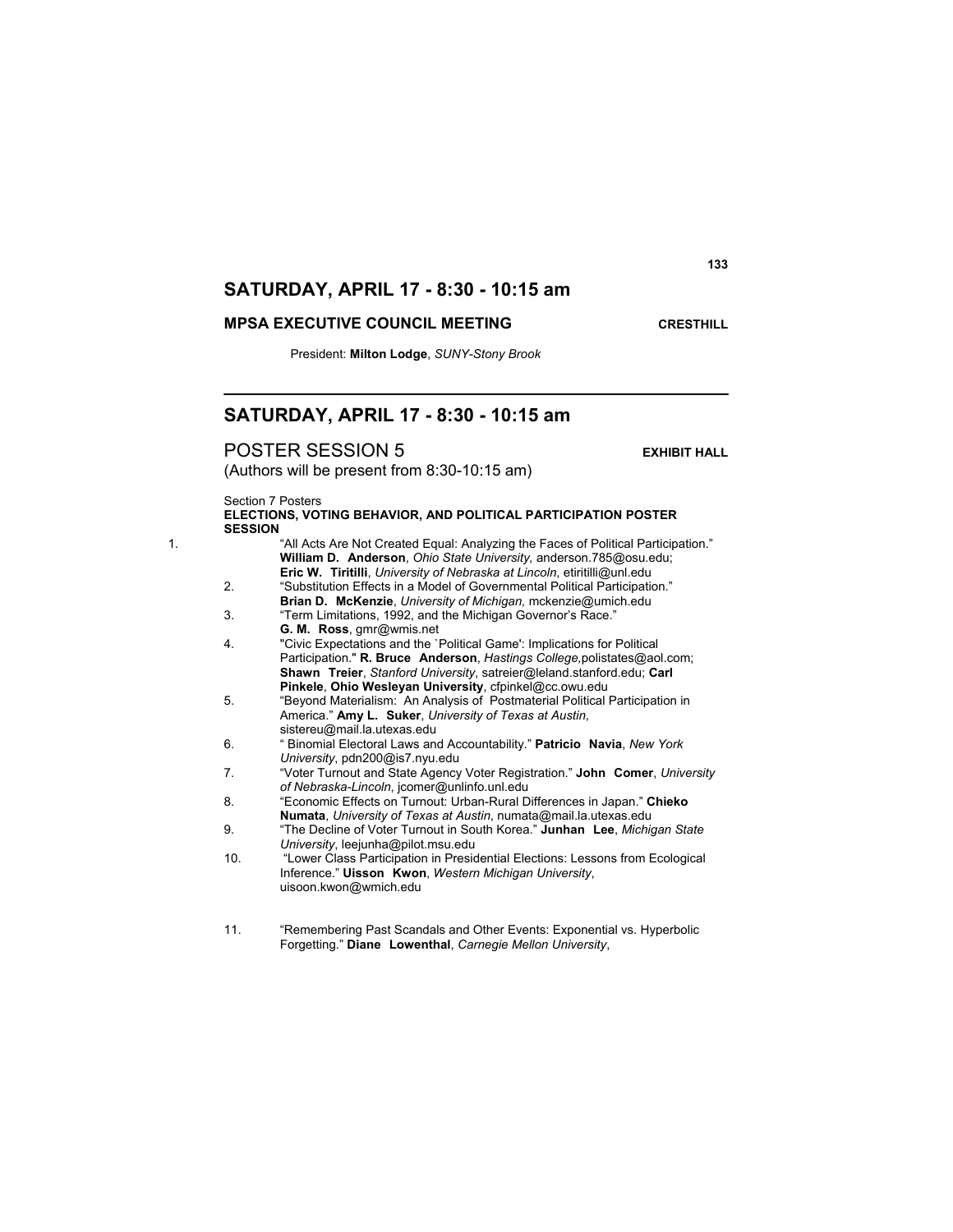| 134 |                                                                                  |
|-----|----------------------------------------------------------------------------------|
|     | lowenthl@bucknell.edu: William Keech, Carnegie Mellon University: Shane          |
|     | <b>Frederick</b>                                                                 |
| 12. | "Turnout in Korean Elections." Kyung-Tae Kang, University of North Texas,        |
|     | ktk0001@jove.acs.unt.edu; Jerry Yeric, University of North Texas,                |
|     | yeric@unt.edu                                                                    |
| 13. | "Subgroup Differences in the Vote in the 1990s." Teresa Wong, University of      |
|     | Texas, Austin, twong@mail.la.utexas.edu                                          |
| 14. | "Giving Credit Where Credit is Due: The Role of Presidential and Congressional   |
|     | Approval in Public Evaluations of the Federal                                    |
|     | Government's Management of the Economy." Brian J. Gerber, SUNY at Stony          |
|     | Brook, bgerber@ic.sunysb.edu; Susan J. Tabrizi, SUNY at Stony Brook,             |
|     | stabrizi@ic.sunysb.edu                                                           |
| 15. | "Political Consultants' Involvement in Local Level Campaigns." J. Cherie         |
|     | Strachan, SUNY at Albany, strachan4@msn.com                                      |
| 16. | "The National Election Studies (NES): Current Projects and Resources." Virginia  |
|     | Sapiro, University of Wisconsin-Madison,                                         |
|     | sapiro@polisci.wisc.edu                                                          |
| 17. | "The Influence of Local Government Systems on Political Participation." Stacy G. |
|     | <b>Ulbig, Rice University, stacyu@rice.edu</b>                                   |
| 18. | "Sources of Support for Racial Equity." John Transue, University of Minnesota,   |
|     | itransue@polisci.umn.edu                                                         |
| 19. | "Gender and Preferences: An Analysis of Attitudes on Policy and Vote Choice in   |
|     | the 1998 General Election in Illinois."                                          |
|     | Sean O. Hogan, University of Illinois at Chicago, gohogan@mc.net; Geralyn M.     |
|     | Miller, Dominican University, gmmiller@ameritech.net                             |
| 20. | "Economic Perceptions in a Heterogenous Electorate." Jennifer R. Willette,       |

*Harvard University*, jniemann@wizard.ucr.edu

# Section 8 Posters **EXHIBIT HALL MASS MEDIA AND POLITICAL COMMUNICATIONS**<br>1. "What Works in Local Elections." Stephen C.

### 1. "What Works in Local Elections." **Stephen C. Brooks**, *University of Akron*, sbrooks@uakron.edu

# **RE-THINKING THE ECONOMICS OF VOTING**<br>Chair: **Robert Erikson**, University of Houstd

Chair: **Robert Erikson**, *University of Houston*, rerikson@uh.edu

"Stability of National Economic Evaluations in Hungary and the United States." **Raymond Duch,** *University of Houston,* rduch@uh.edu; **Harvey Palmer**, *University of Rochester*, hpalmer@sysnet.net

 "Individual-Level Variations in Economic Voting in Central Europe."  **Guy D. Whitten**, *Texas A&M University*, whitten@polisci.tamu.edu; **Melissa J. Scheier**, *Texas A&M University*,

## Panel 1-9 **SANDBURG 2**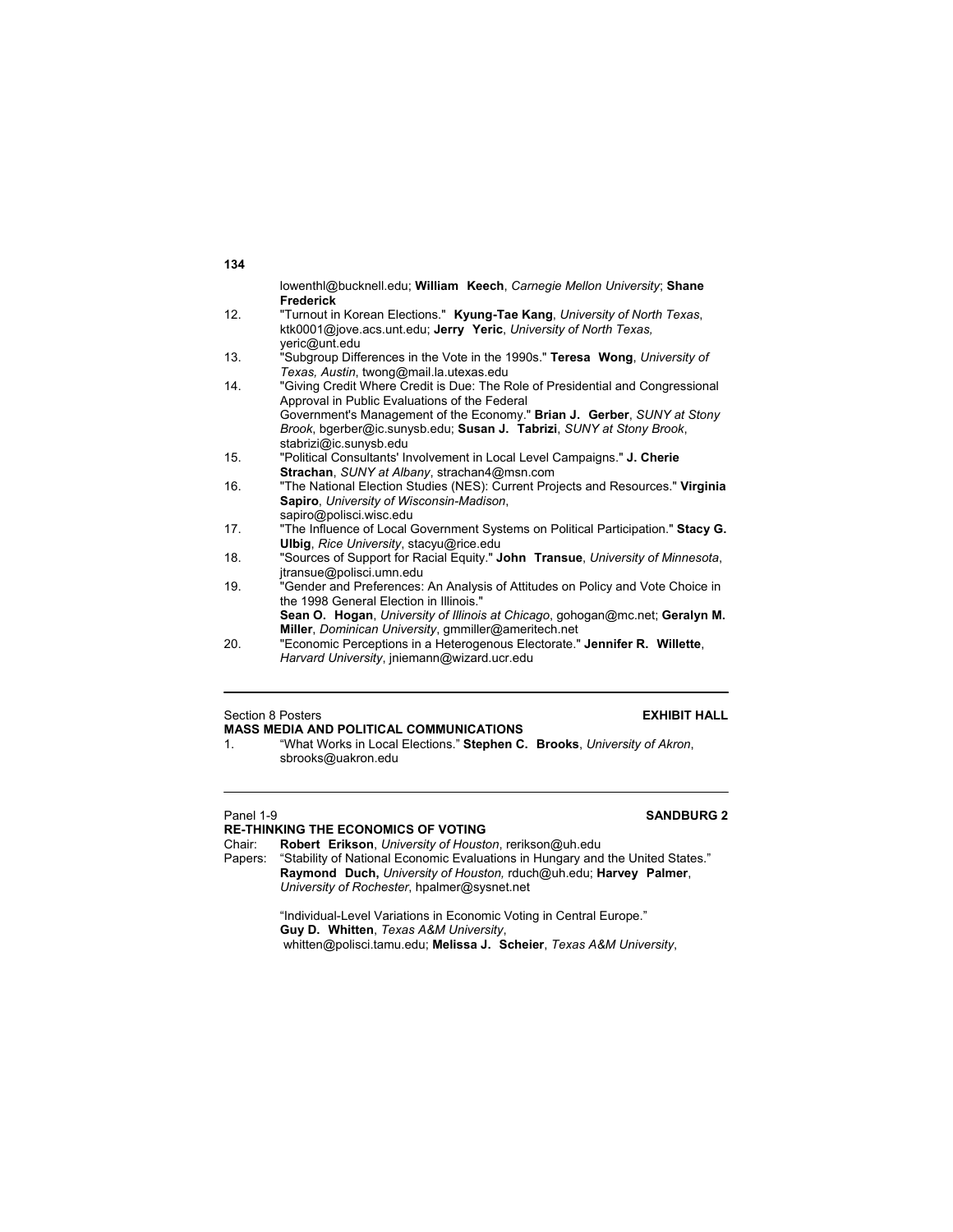scheier@polisci.tamu.edu; **Alexander Pacek**, *Texas A&M University*, e339ap@polisci.tamu.edu

"Economic Determinants of Government Support: The Relationship between Individual and Context." **Charles Lyon**, *University of Pittsburgh*, cwlst6+@pitt.edu

 "Group Dynamics of Economic Voting: A Comparison of Three Nations."  **Michaell Taylor**, *NTNU-Trondheim*, michaell.taylor@sv.ntnu.no; **Han Dorussen**, *NTNU-Trondheim*

Disc: **Harold Clarke,** *University of North Texas State***,** hclarke@vm.acs.unt.edu, hclarke@unt.edu

### **Panel 2-11 SANDBURG 4**

**NATIONALISM, ETHNICITY, AND PROTEST** Chair: **Emile Sahliyeh**, *University of North Texas*, sahliyeh@facstaff.unt.edu Papers: "Protest as a Mode of Participation: A Cross-National Analysis." **Sherry R. Lowrance,** *University of Texas, Austin* "Ethnic Democracy, Ethnonationalism, and Ethnic Conflict Resolution." **Neil DeVotta,** *University of Texas, Austin*, neild@jerves.la.utexas.edu "The Long Construction of Sri Lankan Nationalism." **Katharine Belmont,**  *University of Notre Dame,* belmont.2@nd.edu "The Political Economy of Ethnic Activism." **Emile Sahliyeh,** *University of North Texas,* sahliyeh@facstaff.unt.edu; **Sangeeta Sinha**, *University of North Texas*, ss0007@jove.acs.unt.edu

### Panel 3-5 **SANDBURG 3**

**POPULAR MOBILIZATION IN DEMOCRATIC TRANSITIONS**<br>Chair: William Zimmerman University of Michigan wzim@ Chair: **William Zimmerman**, *University of Michigan* wzim@umich.edu Papers: "Issue Framing, Elite Actions and Estonian Mobilization for Independence: 1988- 1993." **Henry Brady**, *University of California – Berkeley*, hbrady@bravo.berkeley.edu; **Cynthia Kaplan**, *University of California-Santa Barbara*, kaplan@sscf.ucsb.edu ""Theories of Collective Action and Revolution: Evidence from the Romanian Transition of December 1989." **Richard Hall**, *Providence College*, rahall@providence.edu "Civil Society versus Democracy in Poland 1989-1995." **Eduardo Guerrero**, *University of Chicag*o, eguerrer@midway.uchicago.edu Disc: **William Zimmerman**, *University of Michigan*

Panel 3-13 **BURNHAM 5**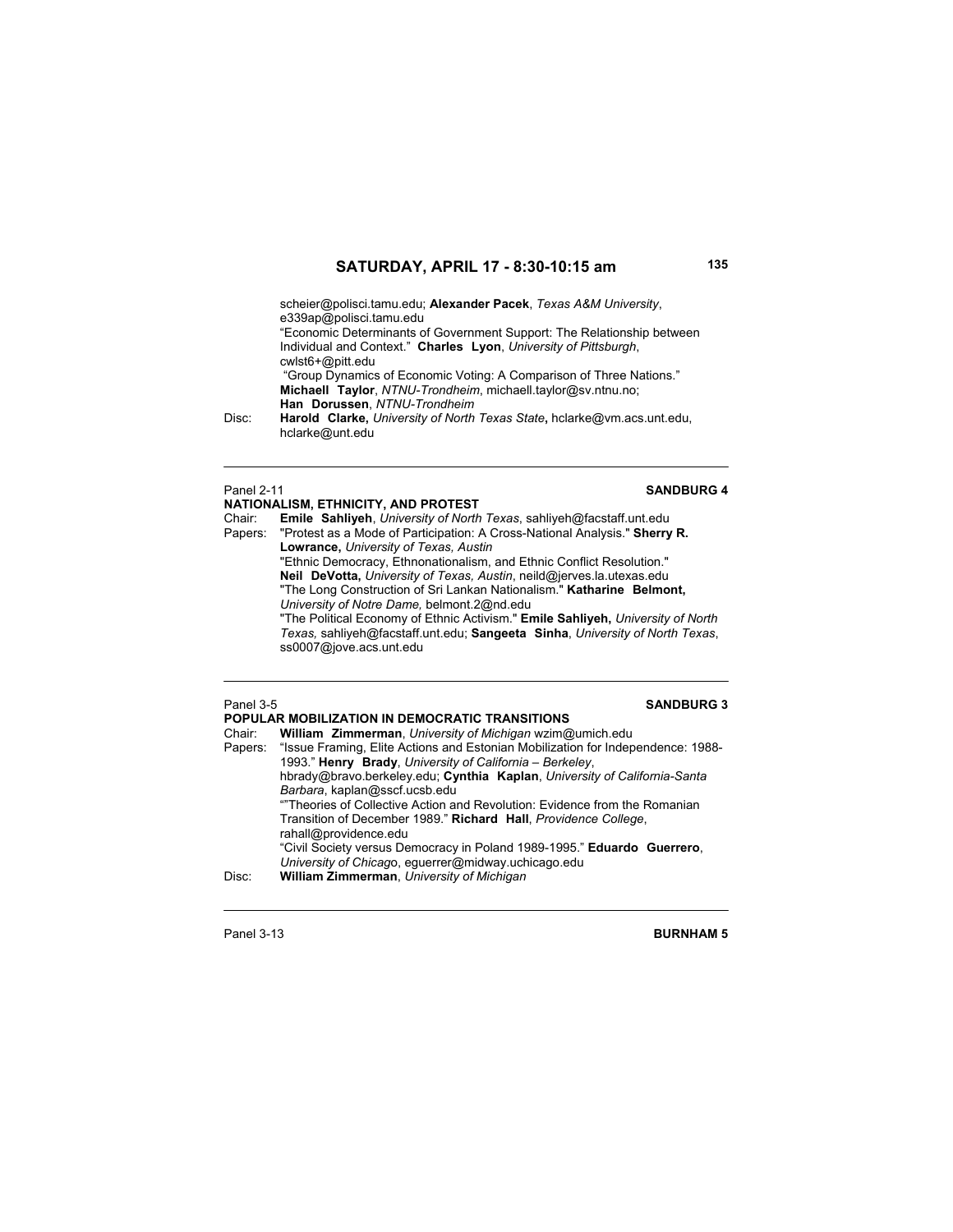### **MINORITY RIGHTS IN POST-COMMUNIST STATES**

| Chair:  | Donna Bahry, Vanderbilt University, Donna.L.Bahry@vanderbilt.edu            |
|---------|-----------------------------------------------------------------------------|
| Papers: | "Confronting Ethnic Minority Separatism in Russia." Stephen Shulman,        |
|         | Southern Illinois University, shulman@siu.edu                               |
|         | "Minority Rights as an Intermestic Issue." Matthew Rhodes, Central College, |
|         | rhodesm@central.edu                                                         |
|         | "Protecting National Minority Rights in Eastern Europe." Sona Nadenichek,   |
|         | New York University, sln202@is5.nyu.edu                                     |
| Disc:   | Donna Bahry, Vanderbilt University, Donna.L.Bahry@vanderbilt.edu            |

## Panel 4-9 **SANDBURG 6**

### **INTERNAL INFLUENCE ON INTERNATIONAL CONFLICT** Chair: **Vincent Auger**, *Western Illinois University*, vauger@hotmail.com Papers: "Linkages Between Domestic & Foreign Conflicts." **Vesna Danilovic**, *Texas A&M University*, vesnad@polisci.tamu.edu "Coercive Diplomacy as a Foreign Policy." **Vincent Auger**, *Western Illinois University*, vauger@hotmail.com "Electoral Politics & the Use of Force Abroad." **Steve Ceccoli**, *Rhodes College*, ceccoli@rhodes.edu "Domestic Political Institutions & US Involvement in the Interstate Crisis." **Brandon Prins**, *Michigan State University*, prinsbra@pilot.msu.edu "Diversionary War Theory**." Victoria Williams,** *University of Kentucky***,**  vcwill@hotmail.com

### Panel 6-9 **DEARBORN 1**

|        | ELITE DISCOURSE, DELIBERATION AND PUBLIC OPINION                                  |
|--------|-----------------------------------------------------------------------------------|
| Chair: | Michael W. Traugott, University of Michigan, mtrau@umich.edu                      |
|        | Papers: "Deliberative Opinion Change: Citizens in the 1994 Illinois Gubernatorial |
|        | Election." Jason Barabas, Northwestern University <i>i</i> -barabas@nwu.edu       |
|        | "Deliberative Polling and Policy Outcomes: Electric Utility Issues in Texas."     |
|        | Robert C. Luskin, University of Texas, Austin, rcl@mail.la.utexas.edu; James      |
|        | S. Fishkin, University of Texas, Austin; Dennis L. Plane, University of Texas,    |
|        | Austin, dlplane@mail.la.utexas.edu                                                |
|        | "Elite and Mass Opinion: What Does it Mean When the Two Go In Opposite            |
|        | Directions?" Jennifer Jerit, University of Illinois, jerit@uiuc.edu               |
| Disc:  | Michael W. Traugott, University of Michigan                                       |

## **Panel 7-11 BURNHAM 4**

**SOCIAL GROUPS, POLITICAL ISSUES, AND VOTING BEHAVIOR**  Chair: **Alan D. Monroe**, *Illinois State University*, admonr1@ilstu.edu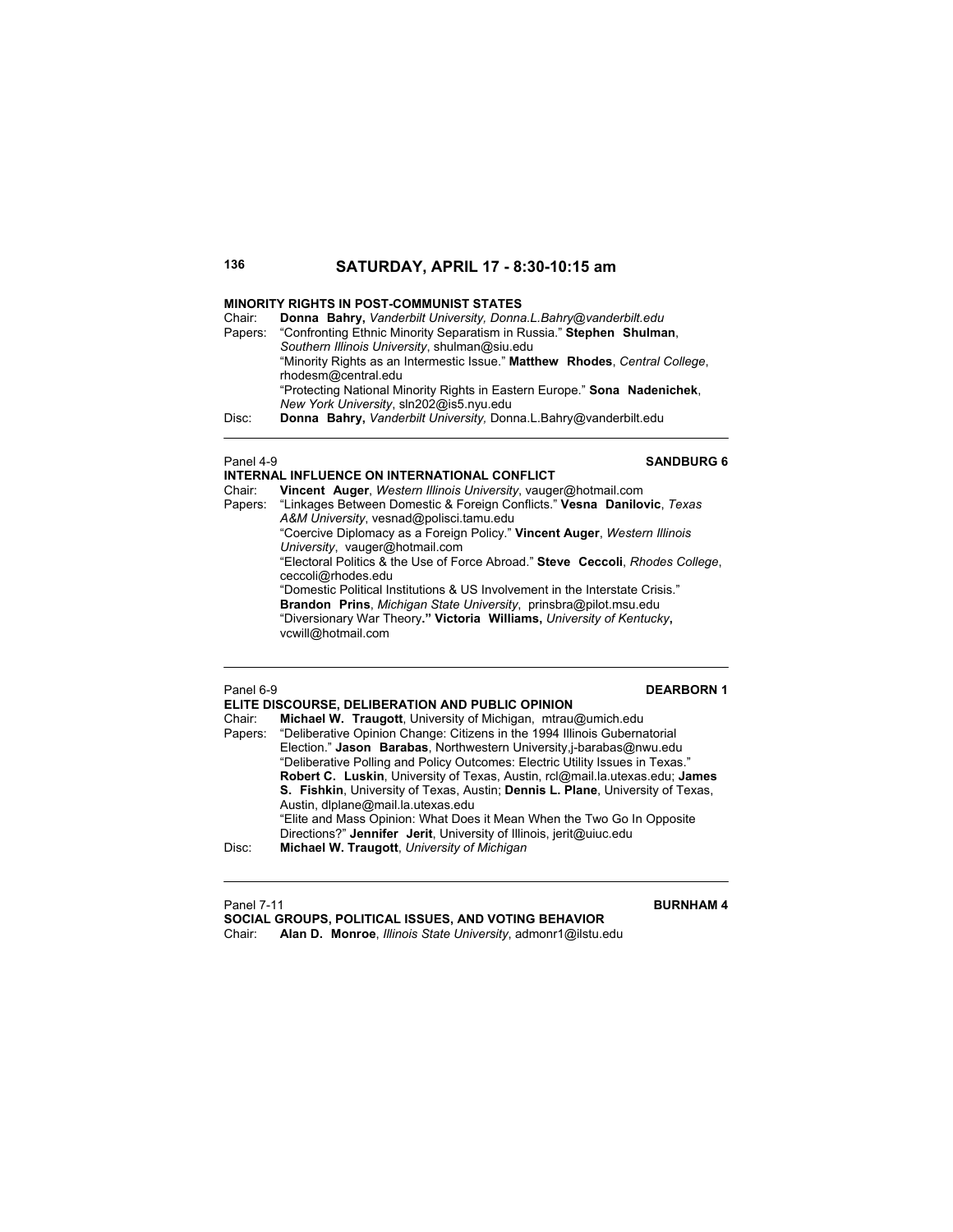Panels: "Economic Voting: Enlightened Self-Interest, Economic Reference Groups and the Blue-Collar Paradox." **Jonathan Nagler**, *Harvard University* and *University of California, Riverside*, nagler@fas.harvard.edu; **Suzanna DeBoef,** *Harvard University and Penn State University* "Attitudes Towards Groups and Support for Candidates in the 1998 Gubernatorial Contests." **Vincent Hutchings**, *University of Michigan*, vincenth@umich.edu; **Nicholas Valentino**, *University of Michigan,*  nvalenti@umich.edu "Does One Size Fit All? Modeling Heterogeneity in the Turnout Decision." **David Darmofal**, *University of Illinois, Urbana-Champaign*, darmofal@uiuc.edu Disc: **R. Michael Alvarez**, *California Institute of Technology,*rma@crunch.caltech.edu

### Panel 7-13 **BURNHAM 1 MASS MEDIA AND POLITICAL PERSUASION** (CO-SPONSORED WITH MASS MEDIA AND POLITICAL COMMUNICATION) Chair: **Lori Cox Han**, *Austin College*, lhan@austinc.edu "Media Effects and Political Persuasion: Comparing Midterm and Presidential Election Constituencies." **Simon Jackman**, *Stanford University*, jackman@stanford.edu; **Alan Wiseman**, *Stanford University*, aewise@leland.stanford.edu "Citizens in Context: Persuasive Influences of Newspapers and Personal Discussants on Candidate Preferences." **Michael Meffert**, *SUNY at Stony Brook*, mmeffert@datalab2.sbs.sunysb.edu "When Can the Media Lead Public Opinion?: An Organizational Theory of New Production." **Gregroy L. Bovitz**, *University of California, San Diego*, gbovitz@weber.ucsd.edu; **James N. Druckman**, *University of California, San Diego*, jdruckma@weber.ucsd.edu; **Arthur Lupia**, *University of California, San Diego*, alupia@ucsd.edu "The Dynamics of Valence Issues: Time-series Analysis of Public Opinion and Media Accounts of Political Corruption and Economic Performance, 1953-1996." **Tim Fackler**, *University of Nevada, Las Vegas*, facklert@nevada.edu Disc: **John R. Zaller**, *University of California, Los Angeles*, zaller@nicco.sscnet.ucla.edu

| Panel 8-7 | <b>LASALLE 3</b>                                                               |
|-----------|--------------------------------------------------------------------------------|
|           | <b>FRAMING, AGENDA SETTING AND THE NEWS MEDIA</b>                              |
| Chair:    | Dietram A. Scheufele, University of Wisconsin, Madison,                        |
|           | dascheuf@journalism.wisc.edu                                                   |
|           | Papers: "Mobilization and Coverage of Media Events in the US Senate ." Patrick |
|           | Sellers, <i>Indiana University</i> , psellers@indiana.edu                      |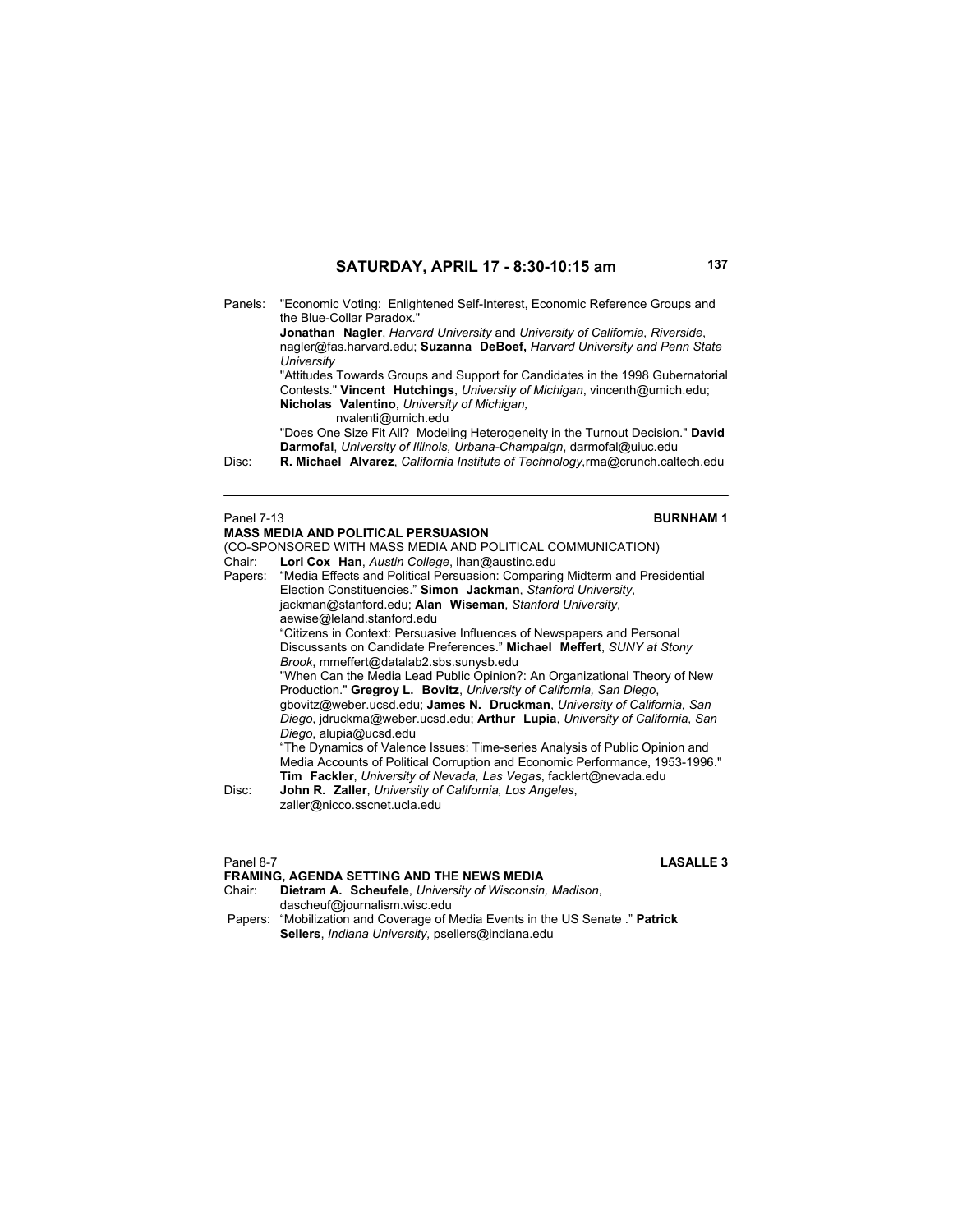"An Exploration of the Mechanism of Broadcaster News Bias." **James Snider**, *Northwestern University*, jhsnider@nwu.edu; **Benjamin Page**, *Northwestern University*, b-page@nwu.edu

 "Transforming the News: Mass Media from 1789 to 2000." **Darrell M. West**, *Brown University,* darrell\_west@brown.edu

 "The Dynamics of Political News Frames: A Longitudinal Analysis Of Television Presidential Election News Coverage."

**Matthew R. Kerbel**, *Villanova University*; **Marc Howard Ross**, *Bryn Mawr College*

Disc: **David A. Jones,** *James Madison University*, jones3da.jmu.edu

## Panel 9-6 **PARLOR C**

### **FEMINIST ATTITUDES AND IDENTITY**<br>Chair: **Roberta Sigel** Rutgers Unive Chair: **Roberta Sigel**, *Rutgers University* Papers: "Sources of Stability and Change in Political Identity." **Leonie Huddy**, *SUNY at Stony Brook*, lhuddy@datalab2.sbs.sunysb.edu "Splitting Up and Picking Sides: How Divorce Changes Political Attitudes." **Tamara Metz**, *Harvard University*, tmetz@fas.harvard.edu; **Robert Van Houweling**, *Harvard University*, Houwelin@fas.harvard.edu "Gender, Family, and Attitudes toward Work/Family Policies." **Kira Sanbonmatsu**, *Ohio State University*, sanbonmatsu.l@osu.edu Disc: **Roberta Sigel**, *Rutgers University*

## Panel 11-3 **MONTROSE 2**

| ганы тэ | <b>IVIUIVINUJEZ</b>                                                            |
|---------|--------------------------------------------------------------------------------|
|         | <b>LIBERALISM AND LEGISLATORS</b>                                              |
| Chair:  | Michael Zuckert, University of Notre Dame, zuckert.1@nd.edu                    |
| Papers: | "John Quincy Adams: Rhetoric and Statesmanship in a Liberal Democracy."        |
|         | Lauren Brubaker, Committee on Social Thought, U. of Chicago,                   |
|         | I-brubaker@uchicago.edu                                                        |
|         | "Rousseau's Legislator: A Desirable or Practical Solution for Political Unity  |
|         | Today?" Steven T. Engel, University of Wisconsin-Oshkosh, engel@uwosh.edu      |
|         | "Theory and Practice in the Political Thought of John C. Calhoun." James H.    |
|         | Read, St. John's University/College of St. Benedict, iread@csbsju.edu          |
|         | "David Hume and the Limits of 'the Legislator." Scott Yenor, Loyola University |
|         | Chicago, syenor@luc.edu                                                        |
| Disc:   | Joe Alulis, North Park University, jalulis@northpark.edu                       |
|         | Michael Zuckert, University of Notre Dame, zuckert. 1@nd.edu                   |
|         |                                                                                |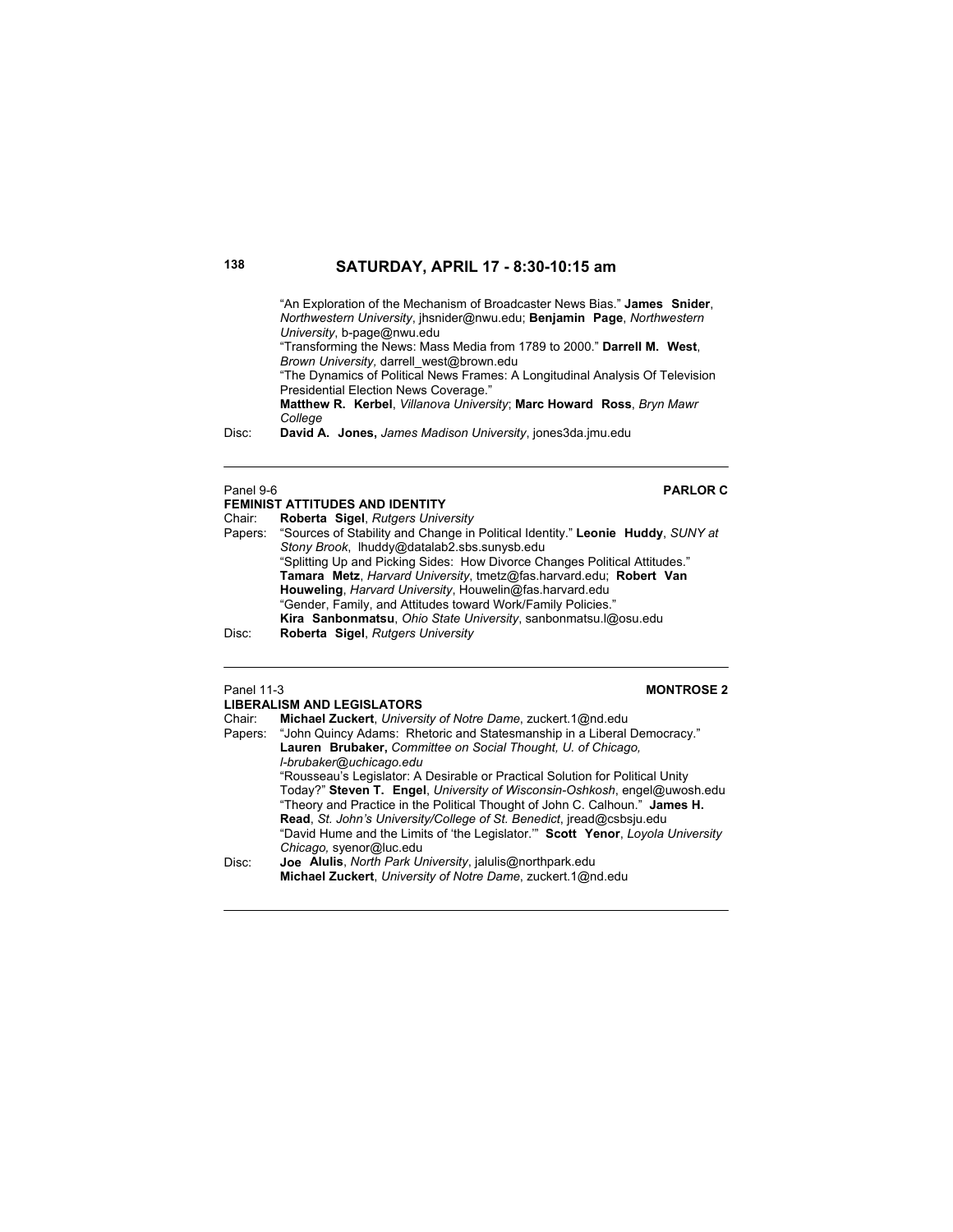| Panel 12-9 | <b>MONTROSE 3</b><br>DELIBERATION, CHOICE, AND DEMOCRACY                           |
|------------|------------------------------------------------------------------------------------|
| Chair:     | Clarissa Hayward, Ohio State University,                                           |
|            | clarissa.hayward@polisci.sbs.ohiostate.edu                                         |
|            | Papers: "Public Journalism and Deliberative Democracy." Albert Dzur, University of |
|            | Kentucky, awdzur3@pop.uky.edu                                                      |
|            | "Deliberation and Decision: The Consequences of Habermas's Discourse Theory        |
|            | from a Condorcetian Perspective."                                                  |
|            | Johnny Goldfinger, Duke University, ilg10@acpub.duke.edu                           |
|            | "Public Deliberation and Democracy: The Consequences of Pluralist versus           |
|            | Corporatist Patterns of Interest Representation." Christian Hunold, Drexel         |
|            | University, hunoldc@post.drexel.edu                                                |
| Disc:      |                                                                                    |
|            | Robert W. T. Martin, Hamilton College, rmartin@hamilton.edu                        |
|            |                                                                                    |
|            | Clarissa Hayward, Ohio State University                                            |

Panel 13-5 **LASALLE 1** 

| RIGHTS, CONTRACTS, AND DELIBERATION: FORMAL POLITICAL PHILOSOPHY |                                                                                    |
|------------------------------------------------------------------|------------------------------------------------------------------------------------|
| Chair:                                                           | Jack Knight, Washington University                                                 |
|                                                                  | Papers: "A Simple Model of the Origin of Social Contracts." Ital Sened, Washington |
|                                                                  | University, Sened@artsci.wustl.edu                                                 |
|                                                                  | Natalie Hansson; Boaz Osniss                                                       |
|                                                                  | "Rights and Rights Assignments." Dimitri Landa, University of Minnesota,           |
|                                                                  | Dim1@polisci.umn.edu                                                               |
|                                                                  | "TBA" Jim Johnson, University of Rochester, Randall Calvert, University of         |
|                                                                  | Rochester                                                                          |
|                                                                  |                                                                                    |

## Disc: **Jack Knight**, *Washington University*

### **MICROFOUNDATIONS AND TIME SERIES ANALYSIS**

Panel 14-2 **CLARK 5**

Chair: **Nathaniel Beck,** *University of California, San Diego*, nbeck@weber.ucsd.edu Papers: "Time Series Analysis of Compositional Data." **Patrick Brandt**, *Indiana University*, pbrandt@indiana.edu; **Burt Monroe**, *Indiana University*, bmonroe@indiana.edu; **John Williams**, *Indiana University*, jotwilli@indiana.edu "Politics and the Psychological Economy: Issues of Endogeneity." **Suzanna DeBoef**, *Harvard University*, sdeboef@latte.harvard.edu; **Paul Kellstedt,** *Brown University*, Paul\_Kellstedt@Brown.edu "Long Memory Methods for Multivariate Modeling." **Robert W. Walker**, *University* 

*of North Texas*, rwalker@students.cas.unt.edu; **Matthew J. Lebo**, *University of North Texas*, mlebo@gab.unt.edu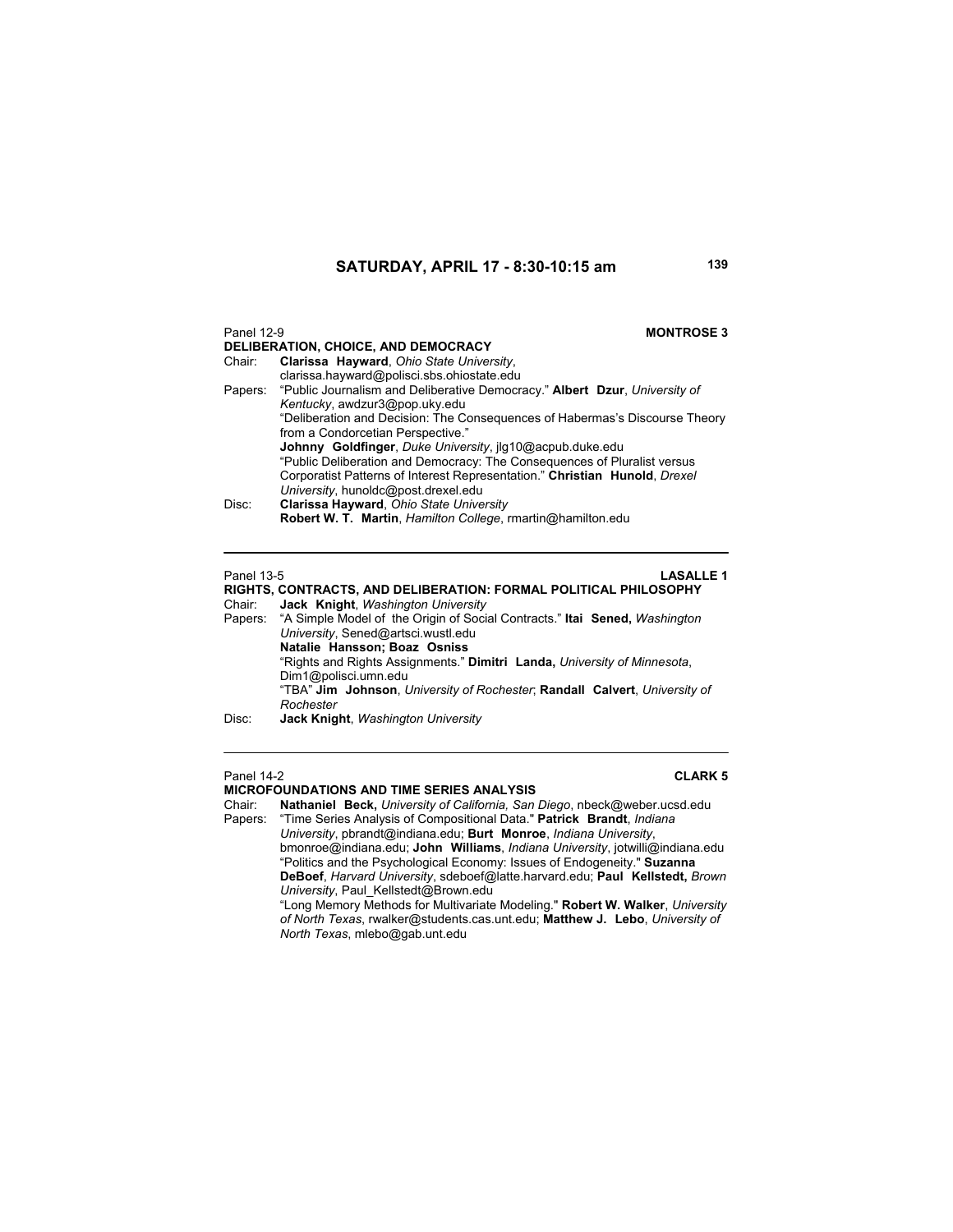| Disc: | <b>Renee M. Smith, University of Rochester, rnes@troi.cc.rochester.edu</b> |
|-------|----------------------------------------------------------------------------|
|       | <b>Donald Green, Yale University, donald.green@yale.edu</b>                |

### Panel 15-9 **MONTROSE 1 CANDIDATE QUALITY AND EMERGENCE IN THE 21ST CENTURY** Chair: **Linda Fowler**, *Dartmouth College* "Factors in the Emergence of Self\_Financed Congressional Candidates." **Jennifer A. Steen**, *University of Californ* "Reevaluation the Definition of Quality Candidates." **Sandy Maisel***, Colby College* ; **Walter Stone**, *University of Colorado* "When PAC's Pick Candidates: Who Gets Money from Organized Interests.." **Dorie Apollonio***, University of California at Berkeley*, dorie@alfa.berkeley.edu, and **Ray La Raja**, *University of California at Berkeley*, rlaraja@socrates.berkeley.edu "Supply-Side of Southern Politics: Candidate Quality and Candidate Emergence in House Elections." **Jonathan Williamson**, *Emory University*, jwill11@emory.edu Disc: **David Rohde**, *University of Michigan*

Panel 16-12 **DEARBORN 3**

- **ROUNDTABLE: LEGAL ASPECTS OF THE PRESIDENCY, CLINTON AND AFTER** Kenneth R. Mayer, *University of Wisconsin at Madison*, kmayer@polisci.wisc.edu
- Part: **Lawrence Jacobs**, *University of Minnesota*, ljacobs@polisci.umn.edu **Nancy Kassop**, *SUNY at New Paltz*, kassopn@npvm.newpaltz.edu **Kenneth R. Mayer**, *University of Wisconsin at Madison*, kmayer@polisci.wisc.edu **Gerry Rosenberg**, *University of Wisconsin*

### Panel 17-6 **LASALLE 5**

### **INTEREST GROUPS, LEGISLATURES AND LEGISLATIVE ELECTIONS** Chair: **Quentin Kidd**, *Christopher Newport University*, qkidd@cnu.edu

Papers: "A Mobilization Theory of Lobbying." **Richard L. Hall,** *University of Michigan* "Investors, Intimates, and Ideologues: The Influence of Campaign Contributors in

the Legislative Process." **Robert Biersack**, *Federal Election Commission*; **Paul Herrnson**, *University of Maryland*; **Lynda Powell**, *University of Rochester*

 "Interest Group Activity in the Legislative Setting." **John Alford**, *Rice University*, jra@rice.edu; **Allison Rinden**, *Rice University*, Rinden@ruf.rice.edu

"Congress, Health Care, and Congressional Caucuses." **Eileen Burgin**,

*University of Vermont*, eburgin@polyglut.uvm.edu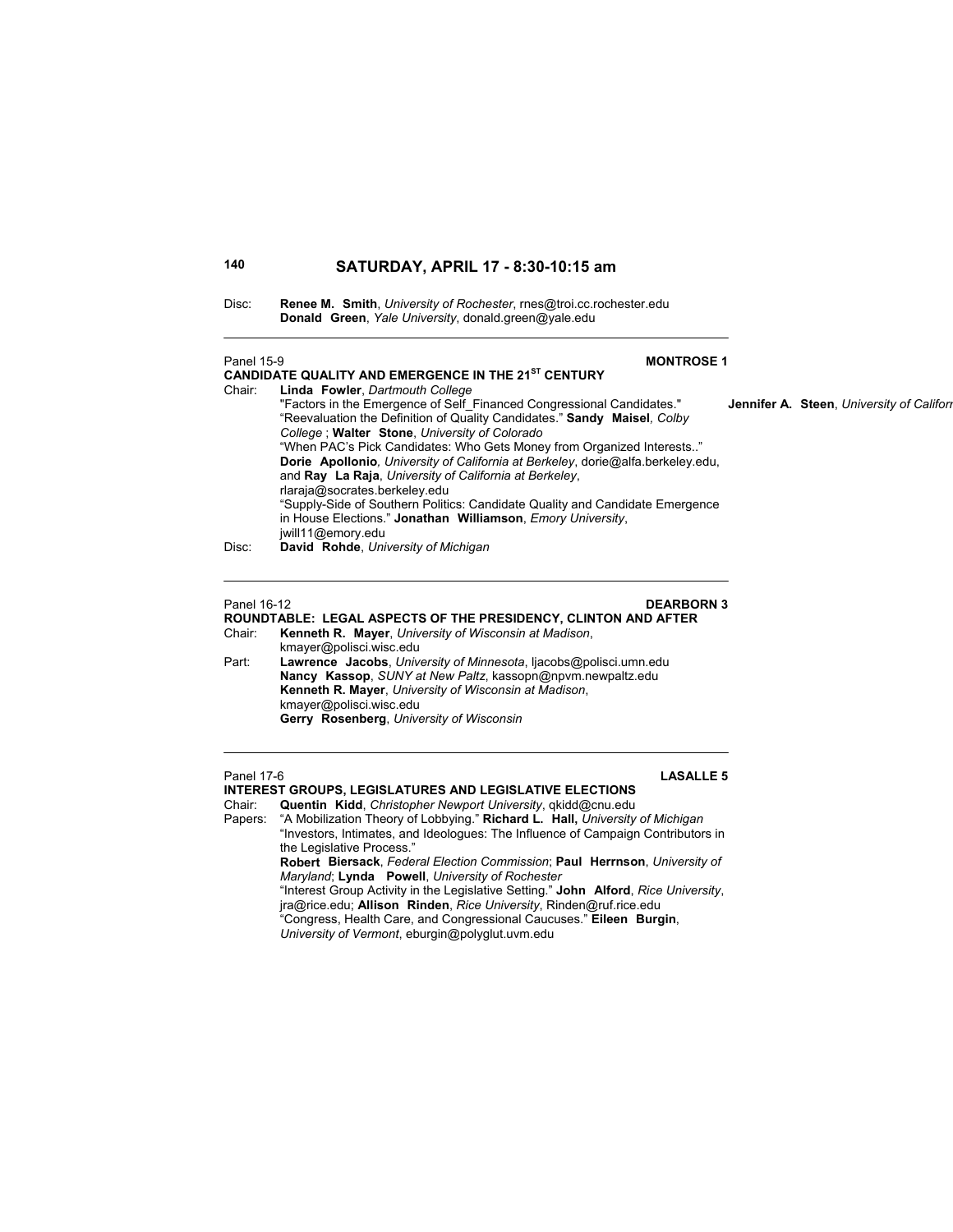Disc: **Christopher J. Deering**, *George Washington University*, rocket@gwu.edu

| Panel 17-14 | <b>CLARK7</b><br><b>REPRESENTATION</b>                                          |
|-------------|---------------------------------------------------------------------------------|
| Chair:      | David Lublin, American University                                               |
|             | Papers: "Shuttle Democracy: Contact Between Legislators and Constituents in the |
|             | Contemporary US." Alan Szardwarski, Harvard University,                         |
|             | aszaraw@fas.harvard.edu                                                         |
|             | "Representational Effectiveness in New York State Local Governments."           |
|             | Salvatore Lombardo, Siena College, Iombardo@siena.edu; Douglas Ihrke,           |
|             | University of Wisconsin, Milwaukee                                              |
|             | "Continuity and Change in the Home Styles of 1990s' Legislators: New York       |
|             | State Perspective." Sally Friedman, SUNY Albany, st760@cnsvax.albany.edu;       |
|             | Joe Cavasos, SUNY Albany; Dave Filbert, SUNY Albany; Paul Goggi,                |
|             | SUNY Albany; Krista Ketterer, SUNY Albany; Leah Murray, SUNY Albany;            |
|             | Michael Rogers, SUNY Albany; Christopher Witko, SUNY Albany                     |
|             | "Lackeys or Leaders? Subconstituencies and Roll Call Votes."                    |
|             | Benjamin G. Bishin, UCLA., bishin@ucla.edu                                      |
| Disc:       | Daniel Lipinski, Duke University, dlip@mail.duke.edu                            |

 $\overline{a}$ 

### Panel 18-6 **SANDBURG 7**

|         | INSTITUTIONAL PERSPECTIVES ON THE SUPREME COURT                              |
|---------|------------------------------------------------------------------------------|
| Chair:  | Evan Gerstmann, Loyola Marymount University, egerstma@Imumail.Imu.edu        |
| Papers: | "Presidential Support on the Supreme Court: Politics, Ideology and the Law." |
|         | Rebecca E. Deen, University of Texas at Arlington, deen@uta.edu; Joseph      |
|         | Ignagni, University of Texas at Arlington, ignagni@uta.edu; James Meernik,   |
|         | University of North Texas, meernik@unt.edu                                   |
|         | "To Join or Not to Join: Bargaining on the Burger Court." Sandra Wood,       |
|         | University of North Texas, sandyw@unt.edu                                    |
|         | "The Institutionalization of the U.S. Supreme Court." Kevin T. McGuire,      |
|         | University of North Carolina at Chapel Hill, kmcquire@email.unc.edu          |
|         | "The Influence of Law Clerks on U.S. Supreme Court Opinions." Paul J.        |
|         | Wahlbeck, George Washington University, wahlbeck@gwu.edu; James F.           |
|         | Spriggs, II, University of California, Davis, ifspriggs@ucdavis.edu; Lee     |
|         | Sigelman, George Washington University, lees@gwu.edu                         |
| Disc:   | Lawrence Baum, Ohio State University, baum.4@osu.edu                         |
|         |                                                                              |

Panel 18-7 **CLARK 10 LITIGANT DECISION-MAKING**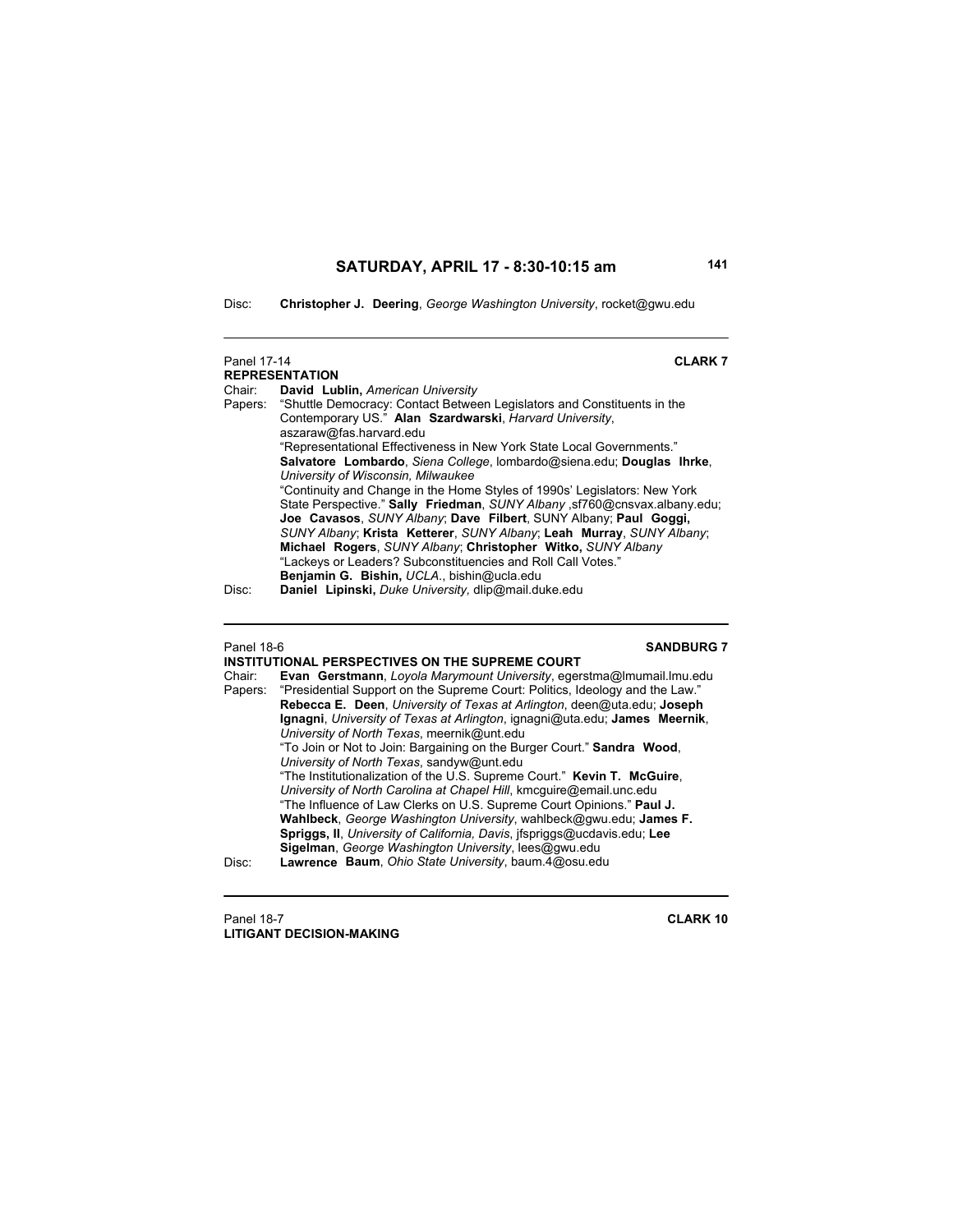| Chair:<br>Papers:<br>Missouri-St. Louis, pacelle@umsl.edu<br>gersen@uchicago.edu<br>SUNY-Stony Brook, elazarus@ic.sunysb.edu<br>Disc: | <b>Edward P. Schwartz, Harvard University, epschwar@fas.harvard.edu</b><br>"Between Law and Politics: The Solicitor General and Civil Rights, Gender<br>Discrimination and Reproductive Rights." Richard Pacelle, University of<br>"Market Organization and Corporate Conflict: A Constraint Based Model of<br>Business Litigation." Jacob E. Gersen, University of Chicago, i- |
|---------------------------------------------------------------------------------------------------------------------------------------|---------------------------------------------------------------------------------------------------------------------------------------------------------------------------------------------------------------------------------------------------------------------------------------------------------------------------------------------------------------------------------|
|                                                                                                                                       | "Wealth, Power and the IRS: Changing IRS Policy Through Litigation."<br>Robert M. Howard, Georgia State University, polrhh@panther.gsu.edu<br>"Lawyers and Certiorari: The Effect of Female Justices." Carla E. Molette-<br>Ogden, SUNY-Stony Brook, carla molette-ogden@sunsyb.edu; Ellen Lazarus,<br>Steven Puro, St. Louis University, puro@slu.edu                          |
| Panel 19-11                                                                                                                           | <b>DEARBORN 2</b>                                                                                                                                                                                                                                                                                                                                                               |

# **STATE REGULATION OF MORALITY**

[Co-Sponsored with Public Policy]<br>Chair: Lois Duke Whitaker, 0 Lois Duke Whitaker, *Georgia Southern University*, dlois@gsvms2.cc.gasou.edu Papers: "Explaining The Adoption of State Fetal Homicide Policies: The Role of Social Capital in Morality Policy Legislation." **Maureen Rand Oakley**, *Kent State University*, moakley@kent.edu "Non-Marital Childbearing: The Impact of the New Federalism." **Shelly Arsneault**, *Western Kentucky University*, shelly.arsneault@wku.edu "The Politics of Adopting Lotteries and Casinos: An Update Using Event History Analysis." **Denise K. von Herrmann,** *University of Southern Misissippi*, herrmann.von@usm.edu Disc: **Lois Duke Whitaker**, *Georgia Southern University*, dlois@gsvms2.cc.gasou.edu

### Panel 20-5 **PARLOR D**

**CITIZEN INVOLVEMENT AND CONFIDENCE IN LOCAL GOVERNMENTS**

Norman R. Luttbeg, Texas A&M University, nluttbeg@polisci.tamu.edu Papers: "Confidence in Politicians and Institutions: Comparing National and Local Levels." **Lawrence E. Rose**, University of Oslo, l.e.rose@stv.uio.no; **Per Arnt Pettersen**, Norwegian University of Science and Technology,

per.arnt.pettersen@sv.ntnu.no "Institutional Involvement and Political Efficacy Among Inner-City Residents." **Melissa Marschall**, *University of South Carolina*,

marschall@garnet.cla.sc.edu

"Citizen Response to Policy: The Use of Networks as Problem-Solving Tools." **Christine Roch,** *State University of New York at Stony Brook*,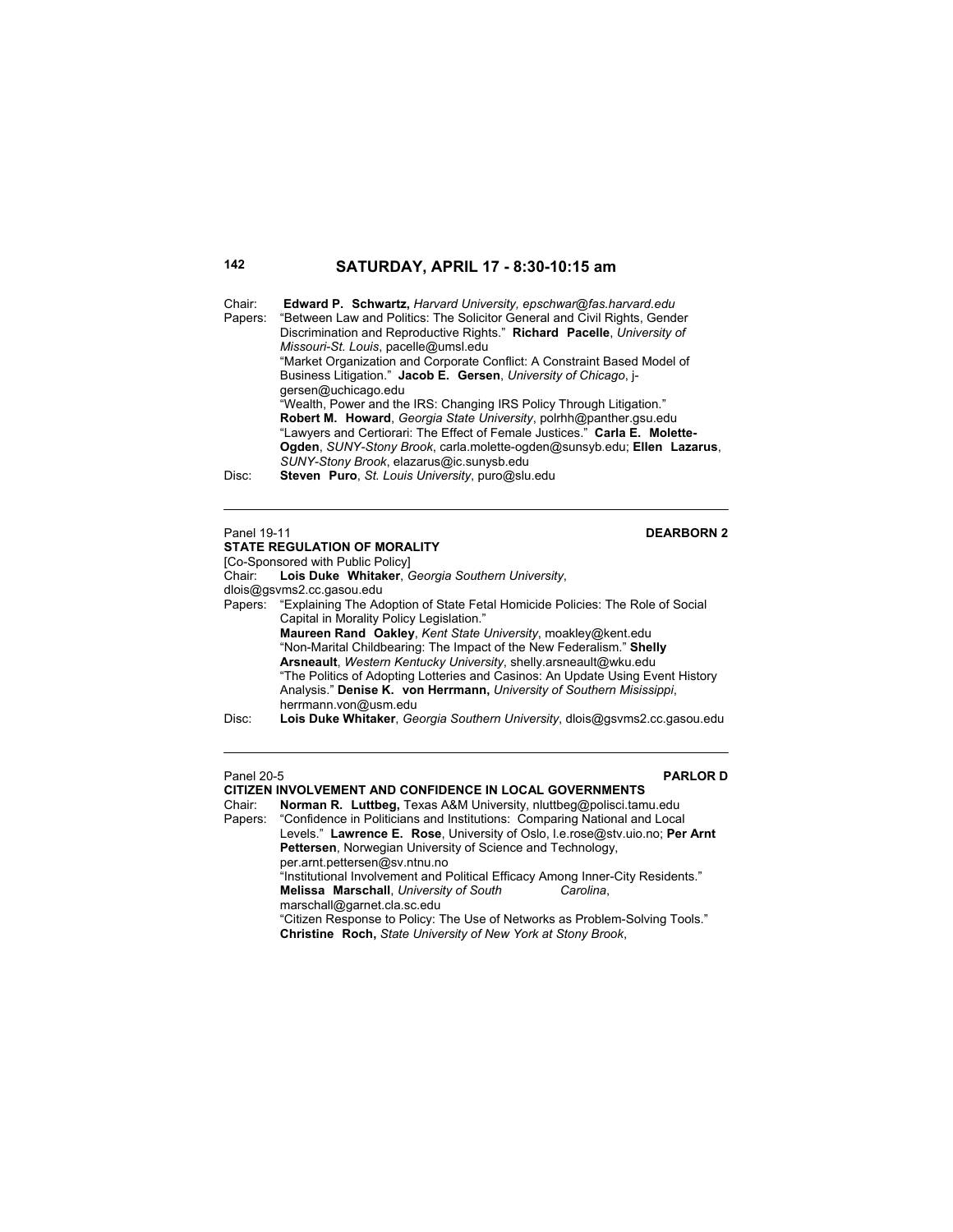croch@datalab2.sbs.sunysb.edu

mcarne@uclink4.berkeley.edu

Disc: **Norman R. Luttbeg**, *Texas A&M University*, nluttbeg@polisci.tamu.edu **Rosalee A. Clawson**, *Purdue University*, clawson@polsci.purdue.edu

| Panel 21-17        | <b>LASALLE 2</b>                                                                                            |
|--------------------|-------------------------------------------------------------------------------------------------------------|
|                    | <b>CRIME AND PUNISHMENT</b>                                                                                 |
| Chair:             | Dr. Fran Buntman, University of Akron                                                                       |
| Papers:            | "The Fulsome Prison Dues: The Politics of Punishment." Kevin B. Smith.                                      |
|                    | University of Nebraska, Lincoln                                                                             |
|                    | "Correlates of Crime Spending: Responding to the Fear of Crime or Crime Itself?"                            |
|                    | Marika F.X. Litras, U.S. Department of Justice, LITRASM@ojp.usdoj.gov;                                      |
|                    | David J. Levin, U.S. Department of Justice, LEVIN@ojp.usdoj.gov                                             |
|                    | "Three Strikes and You're Out and Truth in Sentencing: An Early Assessment of                               |
|                    | Impacts on Crime and Corrections."                                                                          |
| Disc:              | Elsa Y. Chen, RAND Corporation<br>Lael Keiser, University of Missouri-Columbia, polsirk@showme.missouri.edu |
|                    |                                                                                                             |
|                    |                                                                                                             |
|                    |                                                                                                             |
| Panel 23-5         | <b>BURNHAM2</b>                                                                                             |
|                    | POLITICAL CULTURE IN THE U.S.: CULTURAL VARIATION AMONG STATES AND                                          |
| <b>COMMUNITIES</b> |                                                                                                             |
| Chair:             | <b>Pushpam Jain, University of Chicago, p-jain@uchicago.edu</b>                                             |
|                    | Papers: "Civic Culture and Government Performance in Iowa Communities." Tom W.                              |
|                    | Rice, Iowa State University, tomrice@iastate.edu                                                            |
|                    | "Political Culture and Policy Variance within a State: Vermont's Changing                                   |
|                    | Culture." Pushpam Jain, University of Chicago, pjain@uchicago.edu                                           |
|                    | "Using Written Constitutions to Measure Political Culture: The Political Cultures                           |
|                    | of the Fifty States." Christopher Hammons, Houston Baptist University.                                      |
|                    | "Southern Culture on the Skids: The Influence of Culture on Political Corruption                            |
|                    | in the American States." Margaret Carne, University of California, Berkeley,                                |

Panel 25-2 **MONTROSE 7** 

"Work, Welfare, and the Formation of Partisan Preferences." Robert Grafstein,

"Interest Groups or Party-Fold? The Strategic Choice of Influence in American Politics." **Michael Gilligan**, *New York University*, Michael.gilligan@nyu.edu; **Alexander A. Schuessler**, *New York University*, Schuessler@nyu.edu "Party Formation and Policy Outcomes Under Different Electoral Systems."

**POLITICAL ECONOMY OF PARTY ORGANIZATION AND REPRESENTATION**<br>Chair: Dean Lacy, The Ohio State University, Dlacy+@osu.edu

Chair: **Dean Lacy**, *The Ohio State University*, Dlacy+@osu.edu

*The University of Georgia*, Bobgraf@arches.uga.edu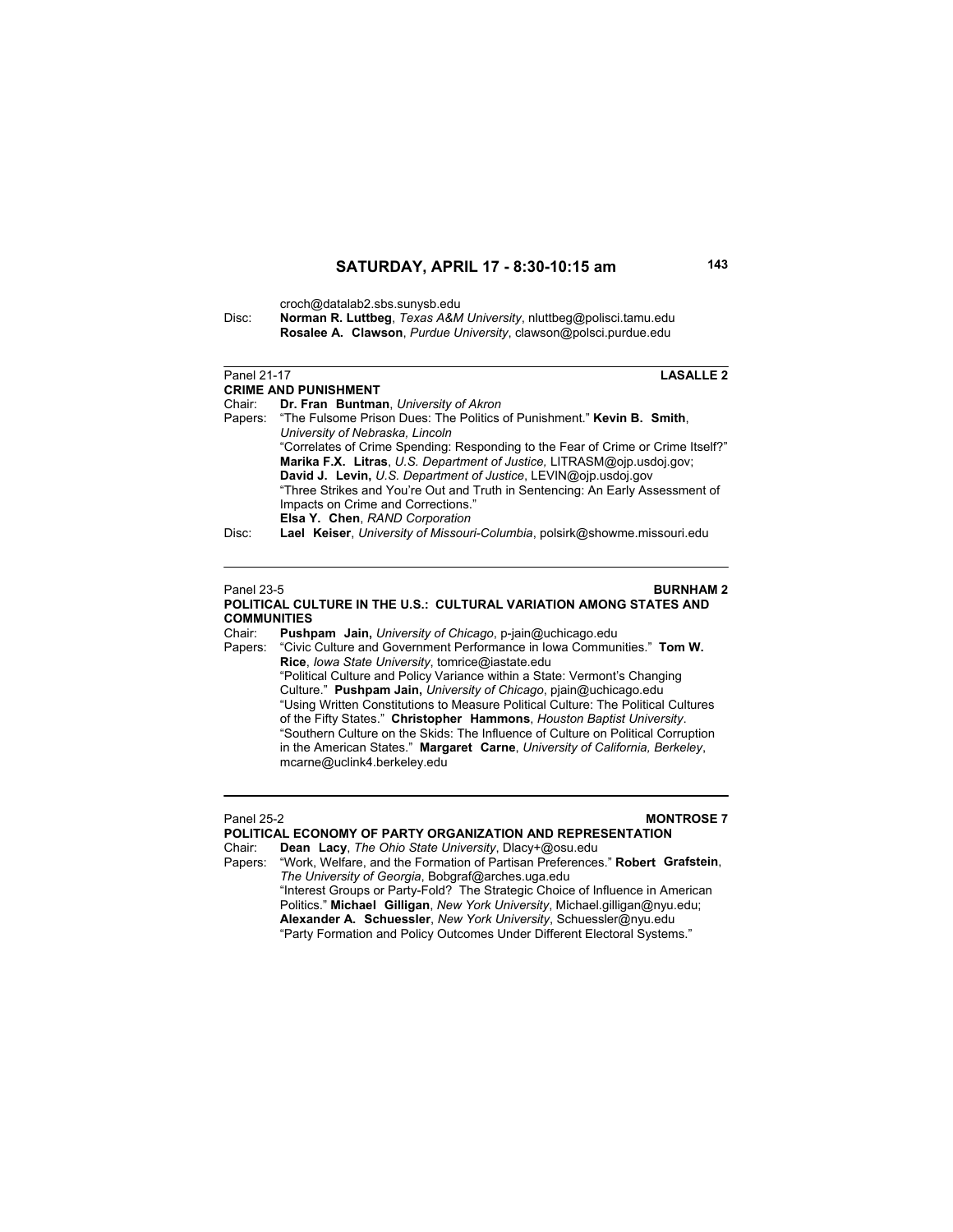**Massimo Morelli**, *Iowa State University,* Morelli@iastate.edu "Majority-Minority Voting Districts and Positive Political Theory." **David Epstein**, *Stanford University*, Epstein1@leland.stanford.edu; **Sharyn O'Halloran**, *Stanford University* Disc: **Dean Lacy**, *The Ohio State University*, Dlacy+@osu.edu

**William Bianco**, *Penn State University*, wbianco@latte.harvard.edu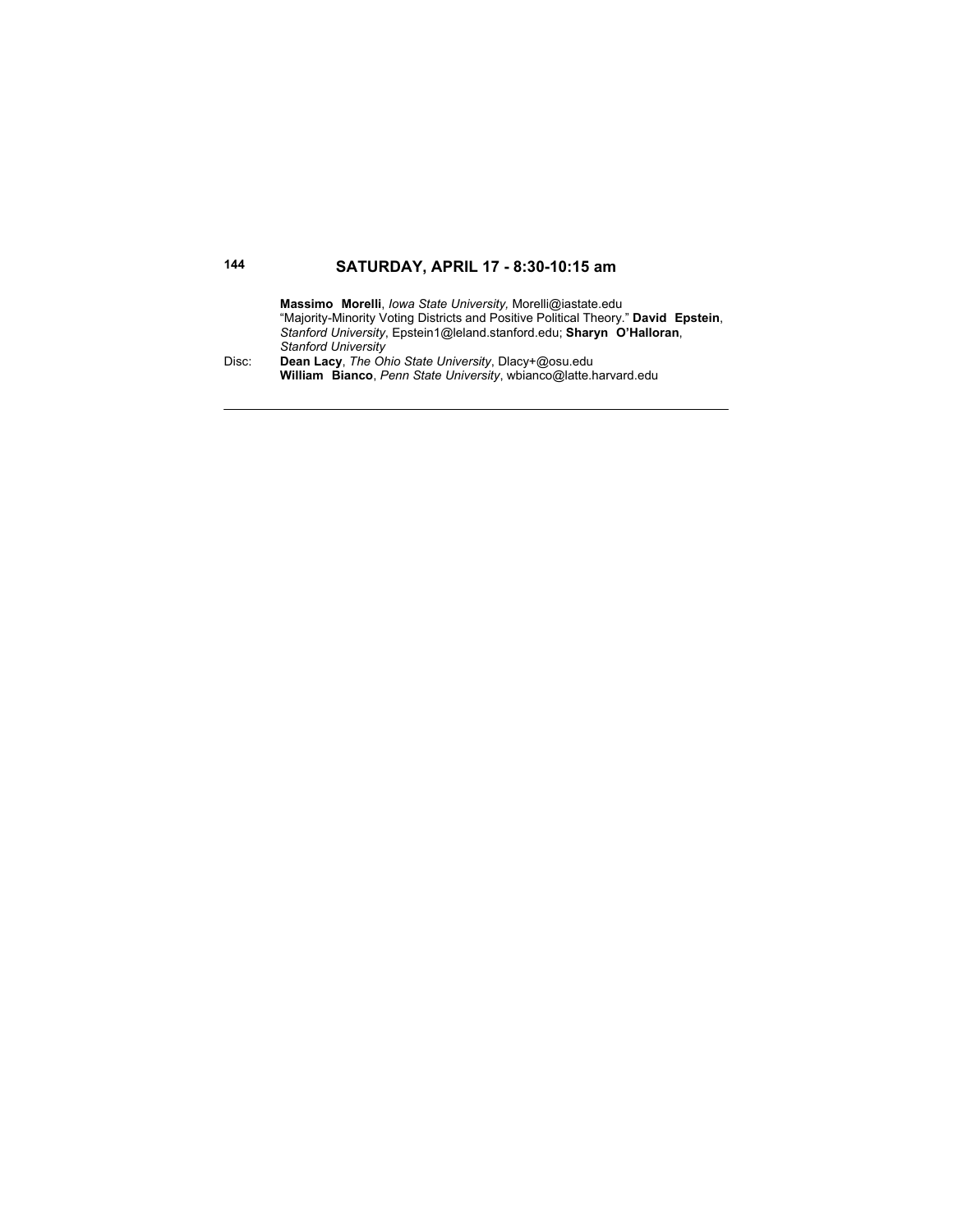POSTER SESSION 5 (Continues) **EXHIBIT HALL** See Page 129 For Listing.

### Panel 1-10 **DEARBORN 1 POLITICAL PARTIES IN THE NEW EUROPEAN UNION** Chair: **Marianne C. Stewart,** *National Science Foundation and University of Texas at Dallas,* mstewart@nsf.gov Papers: "Organizing for Europe: European Regional Parties at the Millennium." **Joel Herndon**, *Emory University*, jhern01@emory.edu "Explaining Coalitions and Cleavages in the European Parliament." **Susan Pratt**, *University of Chicago,* shpratt@midway.uchicago.edu "The Economy, Accountability, and Support for the President of the European Commission." **Ronald D. Gelleny**, *Binghamton University (SUNY*), be82572@binghamton.edu; **Christopher J. Anderson**, Binghamton University, canders@binghmaton.edu "National Party Strategies and Voting Behavior in the European Parliament." **Matthew Gabel**, *University of Kentucky* mjgabe1@pop.uky.edu; **Clifford J. Carrubba**, *SUNY at Stony Brook*, Disc: **John D. Robertson**. *Texas A&M University*. irobertson@tamu.edu John D. Robertson, *Texas A&M University*, jrobertson@tamu.edu

Panel 1-11 **SANDBURG 2**

|         | BALANCING EQUITY AND ECONOMIC PERFORMANCE IN EUROPE                          |
|---------|------------------------------------------------------------------------------|
| Chair:  | Peter Lange, Duke University, plange@acpub.duke.edu                          |
| Papers: | "The Politics of Labor Market Reforms in Germany and the Netherlands."       |
|         | Christa van Wijnbergen, Northwestern University, cwv141@nwu.edu              |
|         | "Globalization and Welfare State Development in Spain and Portugal."         |
|         | Miguel Glatzer, Brown University, miguel_glatzer@brown.edu                   |
|         | "The Institutional Origins of Wage Equality: Labor Unions and Their Wage     |
|         | Policies." Jim Mosher, University of Wisconsin, Madison,                     |
|         | imosher@polisci.wisc.edu                                                     |
|         | "Shifting the Burden: The Impact of Labor Unions on Welfare Policy Reforms." |
|         | S. Craig Ammon, Vanderbilt University, ammonsc@ctrvax.vanderbilt.edu         |
| Disc:   | Peter Lange, Duke University, plange@acpub.duke.edu                          |
|         |                                                                              |

### Panel 2-10 **SANDBURG 4 RELIGION AND DEMOCRACY**

Chair: **Dogan Koyluoglu,** *Eastern Michigan University*, dkoyluoglu@online.emich.edu Papers: "Agenda Power in Iranian Presidential Elections." **Bjorn Erik Rasch**, *University of Oslo,* b.e.rasch@stv.uio.no

**145**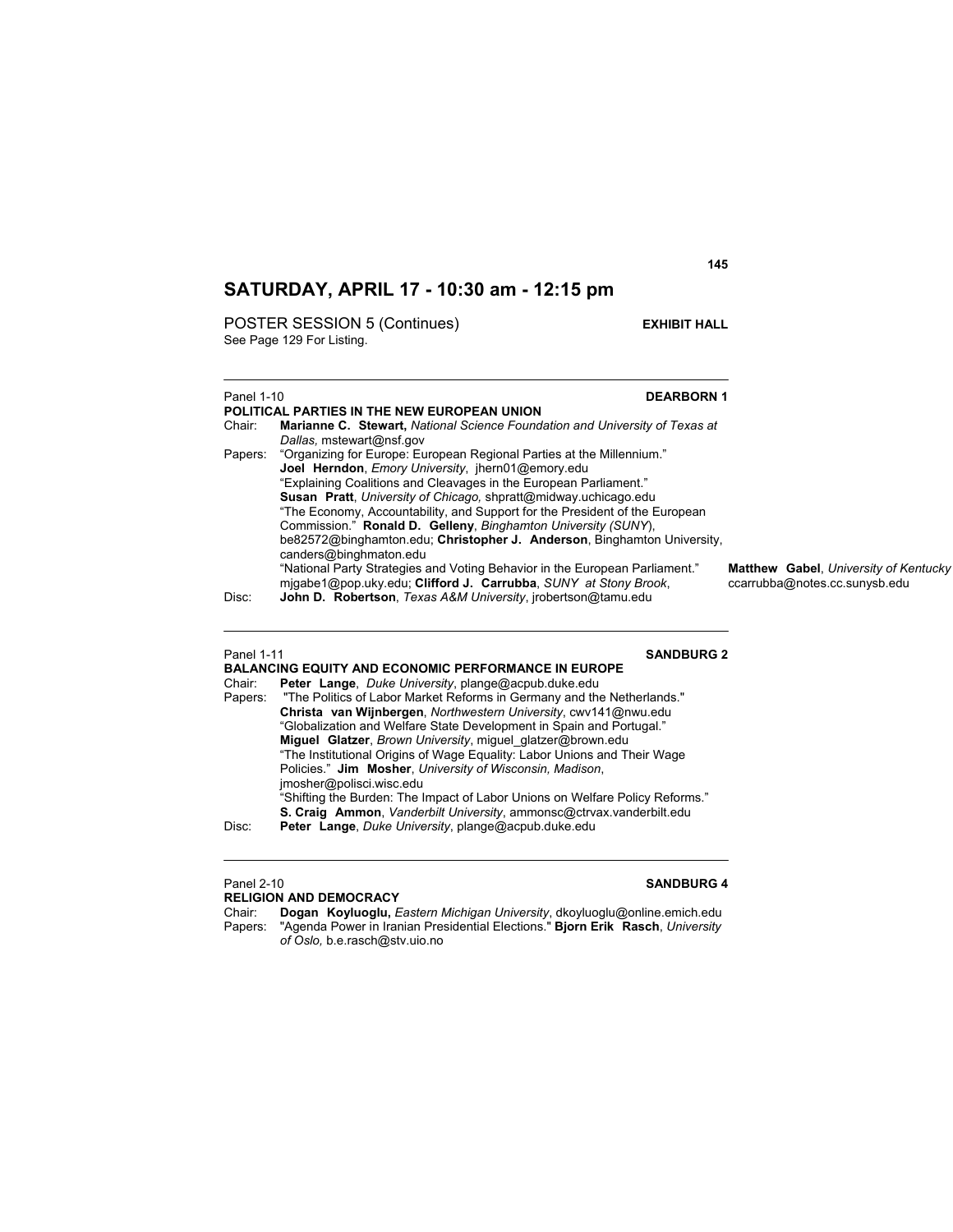"Development of Islamic Capital in Turkey." **Dogan Koyluoglu,** *Eastern Michigan University*, dkoyluoglu@online.emich.edu

Disc: **Bahar Leventoglu**, *University of Rochester,* brlu@troi.cc.rochester.edu

Panel 3-6 **SANDBURG 3 DEMOCRACY, ECONOMIC POLICY AND SOCIAL EQUITY IN CONTEMPORARY LATIN AMERICA** Chair: **Kurt Weyland**, *Vanderbilt University,* weylank@ctrvax.vanderbilt.edu Papers: "A Paradox of Success? Determinants of Political Support for President Fujimori." **Kurt Weyland**, *Vanderbilt University,* weylank@ctrvax.vanderbilt.edu "The Political Logic of Pro-market Reforms Reconsidered." **Susan Stokes**, *University of Chicago,*s-stokes@uchicago.edu "Democracy and Redistributive Reform in Latin American Education." **Wendy Hunter**, *Vanderbilt University*, hunterw@ctrvax.vanderbilt.edu; **David Brown**, *Rice* dsbrown@rice.edu

### **HUMAN RIGHTS**

## Panel 4-12 **SANDBURG 6**

Chair: **R. Claire Snyder**, *Illinois State University*, rcsyde@ilstu.edu Papers: "Harmonizing Human Rights: International Customary Law, State Sovereignty and the Development of the International Criminal Court." **Gerald R. Pace**, *Virginia Tech*, gpace@vt.edu "The Internal and External Influences on Human Rights Observance: Towards a More Comprehensive Model." **Dierdre L. Wendel-Blunt**, *University of Iowa*, DidiGary@worldnet.att.net "The Undermining of Norms in the International Political System." **Jolene Kay Jesse**, *Ripon College*, jessej@acad.ripon.edu<br>Disc: R. Claire Snyder, *Illinois State University*, rcsyde@ilstu.edu

Disc: **R. Claire Snyder**, *Illinois State University*, rcsyde@ilstu.edu

## **Panel 7-16 BURNHAM 1**

**ECONOMIC, INSTITUTIONAL AND PRESIDENTIAL PERFORMANCE EVALUATIONS: CAUSES AND CONSEQUENCES** 

**(**CO-SPONSORED WITH POLITICAL PSYCHOLOGY AND PUBLIC OPINION**)** Chair: **Mark Hansen**, University of Chicago

Papers: "Does Ideology Matter: Placements and Evaluations of Government Institutions and Policy." **Christopher Carman**, *University of Houston*, ccarman@uh.edu; **Christopher Wlezien**, *University of Houston*, cwlezien@uh.edu "The Reasonable American Voter? Analyzing the Sources of Presidential

Approval." **Paul Goren**, *Southern Illinois University*, goren@siu.edu

"The Development of Economic Voting in American Presidential Elections, 1892\_1996."

### **146**

Disc. **Gretchen Casper**, *Penn State* gcasper@hss.caltech.edu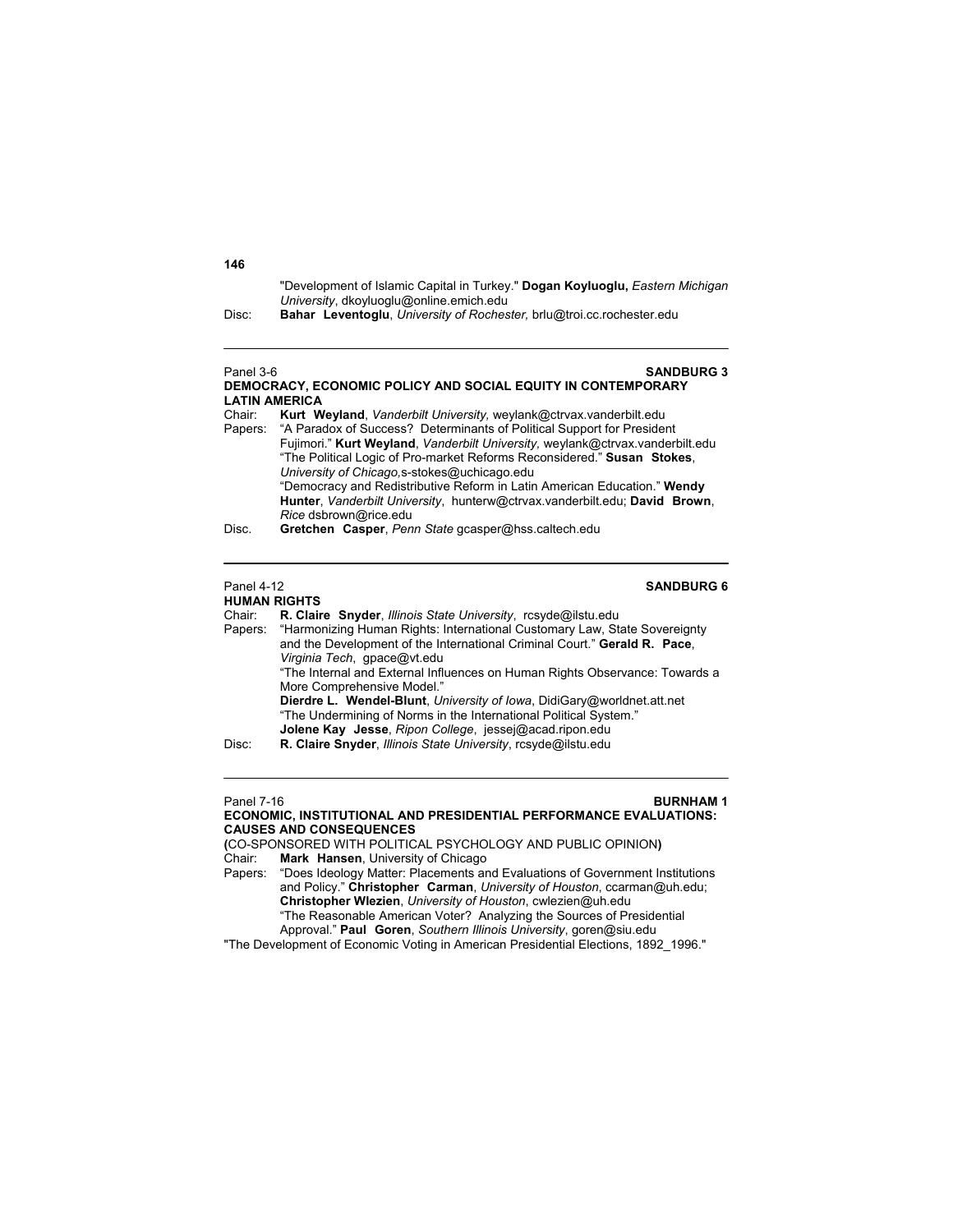**John R. Zaller**, *University of California-Los Angeles*, zaller@nicco.sscnet.ucla.edu "The Impact of Issue Extremity on Institutional Performance Evaluations."  **Dennis L. Plane**, University of Texas, Austin, dlplane@jeeves.la.utexas.edu Disc: **Marc J. Hetherington**, *Bowdoin College*, mhetheri@bowdoin.edu

**Sheldon Appleton**, *Oakland University*, appleton@oakland.edu

### Panel 8-2 **LASALLE 3**

|         | <b>CAMPAIGN COMMUNICATIONS</b>                                                    |
|---------|-----------------------------------------------------------------------------------|
| Chair:  | <b>Sally Ruddy, Central Michigan University, sally a ruddy@cmich.edu</b>          |
| Papers: | "Group Frames and Information Gains Via Exposure to Political Advertising."       |
|         | <b>Nicholas A. Valentino.</b> University of Michigan, nvalenti@umich.edu : Shanto |
|         | <b>Iyengar</b> , University of California, Los Angeles, siyengar@ucla.edu         |
|         | "Temporal Effects of Campaign Advertising." Kenneth Goldstein, Arizona State      |
|         | University, kgold@imap2.asu.edu;                                                  |
|         | <b>Jim Granato, Michigan State University</b>                                     |
|         | " Viewer Response to Positive vs. Negative Ads in the 1996 and 1998               |
|         | Elections." Erika G. King, Grand Valley State University, kinge@gysu.edu;         |
|         | Robert Henderson, Grand Valley State University                                   |
|         | "Inquiry into Factors Promoting Substantive Campaign Discourse."                  |
|         | Adam Simon, University of Washington, asimon@u.washington.edu                     |
| Disc:   | Ted Brader, Harvard University, tbrader@fas.harvard.edu                           |

## Panel 9-8 **PARLOR C**

|         | <b>GENDER, POWER AND FEMINIST IDENTITY IN LEGISLATURES</b>                   |
|---------|------------------------------------------------------------------------------|
| Chair:  | Cindy Simon Rosenthal, University of Oklahoma, csrosenthal@ou.edu            |
| Papers: | "Placing Women's Issues on the National Agenda: An Analysis of Gender        |
|         | Difference in Women's Issue Bill Sponsorship." Michele Swers, Harvard        |
|         | University, mswers@latte.harvard.edu                                         |
|         | "The Use of Qualitative Methods in Studying Gender, Representation and Power |
|         | in Legislatures." Laura R. Winsky Mattei, SUNY at Buffalo,                   |
|         | Imattei@acsu.buffalo.edu                                                     |
|         | "Representing Women: Feminist and Non-Feminist Perspectives." Elizabeth A.   |
|         | Bennion, University of Wisconsin, Madison, bennion@polisci.wisc.edu          |
| Disc:   | Kathleen Dolan, University of Wisconsin, Oshkosh, dolan@uwosh.edu            |
|         |                                                                              |

Panel 9-14 **DEARBORN 3**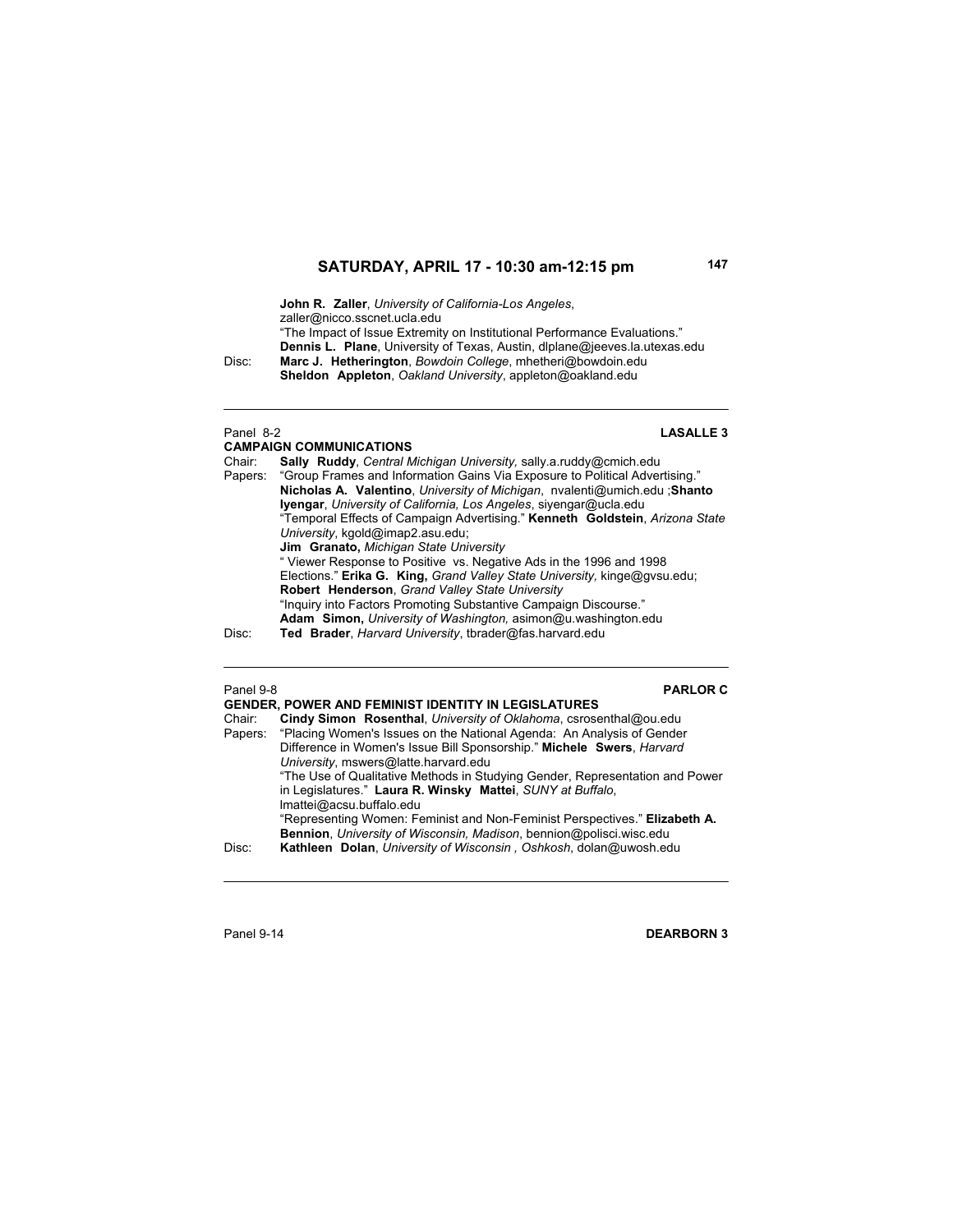### **ROUNDTABLE: CHANGING GENDER ROLE INFLUENCES ON THE POLITICAL**

Chair: **Susan G. Mezey**, *Loyola University*, smezey@luc.edu Part: **Michael X. Delli Carpini**, *Barnard College*, delli@columbia.edu OR mdelli@barnard.columbia.edu **Richard Fox**, *Union College*, foxr@union.edu **Jyl Josephson**, *Texas Tech University*, bqjyl@ttacs.ttu.edu **Eric Plutzer**, *Pennsylvania State University*, exp12@psu.edu **Sue Tolleson Rinehart**, *University of North Carolina, Chapel Hill*, suetr@unc.edu

### Panel 10-8 **BURNHAM 5**

|         | <b>RACE. ETHNICITY AND POLITICAL VALUES</b>                                       |
|---------|-----------------------------------------------------------------------------------|
| Chair:  | Adrian J. Lottie, <i>Eastern Michigan University</i> , adrian lottie@emich.edu    |
| Papers: | "Religious-Political Linkages: A Comparison of Latinos, Anglos, and African-      |
|         | Americans." Michael Corbett, Ball State University,                               |
|         | 00amcorbett@bsuvc.bsu.edu                                                         |
|         | "Objective Bases for Racial Stereotypes: The Fundamental Irrelevance of the       |
|         | Correlation Between Race and Homicide."                                           |
|         | John Sprague, Washington University, sprague@artsci.wust1.edu; Carol              |
|         | Kohfeld, University of Missouri, St. Louis, c1929@umslyma.umsl.edu; Kristi        |
|         | Walker, University of Missouri, St. Louis, walker@ums1.edu                        |
|         | "Who and What are Immigrants?: Using Innovation in Measurement to                 |
|         | Understand Attitudes Toward Immigrants and Immigration Policy." Cristina M.       |
|         | Ling, Georgia State University and SUNY, Stony Brook,                             |
|         | cling@datalab2.sbs.sunysb.edu                                                     |
|         | "Integration Where it Counts: A Study of Racial Integration in Public and Private |
|         | School Lunchrooms." Jay Greene, University of Texas.                              |
|         | igreene@gov.utexas.edu, Nicole Mellow, University of Texas,                       |
|         | mellow@mail.la.utexas.edu                                                         |
| Disc:   | Adrian Lottie, Eastern Michigan University, adrian.lottie@emich.edu               |

## Panel 11-4 **MONTROSE 2**

**GENDER, FAMILIAL, AND SEXUAL POLITICS IN SHAKESPEARE**

Chair: **Lilly J. Goren**, *Kenyon College*, goren1@kenyon.edu Papers: "At Home with the King: The Family and Politics in Shakespeare's *King Lear."* **Sharon Cooney,** *Boston College*, hoodm@bc.edu

 "'Let's Live Together First': Sexual Politics and Corrupt Regimes in *Antony and Cleopatra* and *Troilus and Cressida."*

 **Lilly J. Goren**, *Kenyon College*, goren1@kenyon.edu; **Carly Kinsella**, *Fordham University*, kinsell@murray.fordham.edu

"Force, Fraud and the Founding of Republics: The Case of Lucrece and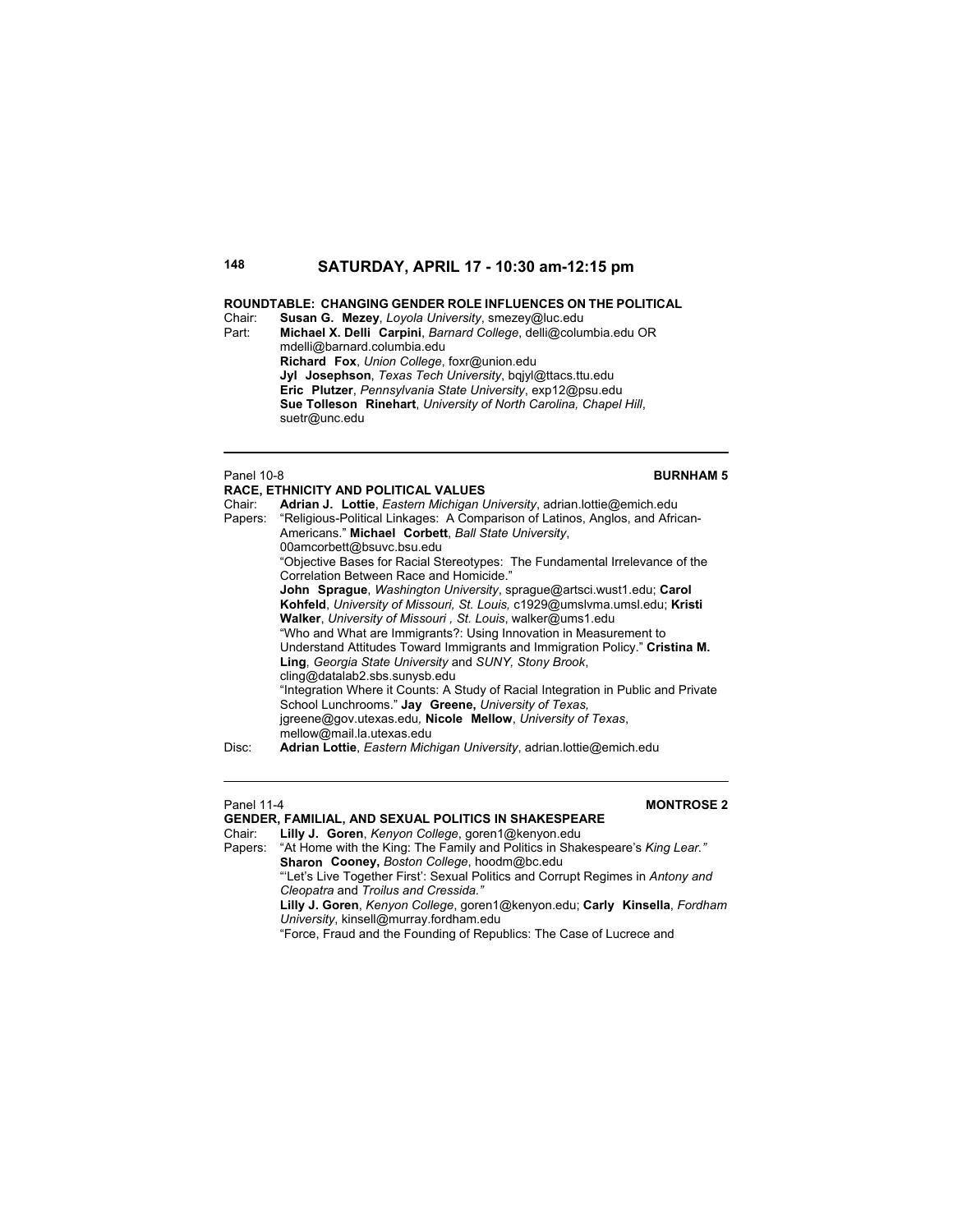Lucrezia." **John R. Kayser**, *University of New Hampshire*, JRKayser@christa.unh.edu "Desire and Justice in *Measure for Measure."* **Peter Josephson**, *Boston College*, bjosephson@lacademy.edu Disc: **Ann Davies**, *Beloit College*, daviesa@beloit.edu **Pamela Grande Jensen**, *Kenyon College*, jensen@kenyon.edu

### Panel 12-8 **MONTROSE 3 CONCEPTUAL MATTERS: POWER, EQUALITY, AND AUTONOMY**<br>Chair: **Richard Dagger** Arizona State University icrkd@asuym in Chair: **Richard Dagger**, *Arizona State University*, icrkd@asuvm.inre.asu.edu Papers: "Contextualized Autonomy: Completing Agency in a Feminist Theory of Active Freedom." **Jocelyn Boryczka**, *City University of New York*, jboryczk@email.gc.cuny.edu "Why a Citizenship Driven Concept of Equality Still Makes Sense." **Peter Breiner**, *State University of New York at Albany*, pdb14@cnsvax.albany.edu "'Action On' Power: Explanation, Criticism, Change." **Clarissa Hayward**, *Ohio State University*, clarissa.hayward@polisci.sbs.ohio-state.edu Disc: **Joanna Vechiarelli Scott,** *Eastern Michigan University* **Richard Dagger**, *Arizona State University*

### Panel 14-8 **LASALLE 2**

### **VARIETIES OF ECOLOGICAL INFERENCE** Chair: **Christopher H. Achen**, *University of Michigan*, achen@umich.edu Papers: "Ecological Inference in Practice." **Bradley Palmquist**, Vanderbilt *University*, brad.palmquist@vanderbilt.edu "Mapping Ideal Points and Stimuli Robustly." **Hazem Ghobarah**, *University of Texas at Austin*, ghobarah@mail.la.utexas.edu; **Melvin J. Hinich**, *University of Texas at Austin*, hinich@mail.la.utexas.edu; **Chian-Fan Zhang**, *University of Texas at Austin*, cfzhang@jeeves.la.utexas.edu "Applying Spatial Theory to New Democracies: A Model for Analyzing the Aggregate Data of the 1996 Russian Presidential Election." **Chian-Fan Zhang,**  *University of Texas, Austin*,cfzhang@jeeves.la.utexas.edu Disc: **Wendy K. Tam Cho**, *University of Illinois*, wendy@cho.pol.uiuc.edu; **Christopher H. Achen,** *University of Michigan*, achen@umich.edu

### Panel 15-7 **MONTROSE 1**

**PARTISANSHIP, EVALUATION, AND VOTING PATTERNS** Chair: **Lawrence D. Longley**, *Lawrence University*, PowerLDL@aol.co,

Papers: "The Link Between Candidate Evaluation and Strength of Partisanship" **Susan** 

**M. Johnson,** *University of Wisconsin, Whitewater*, johnsons@uwwvax.uww.edu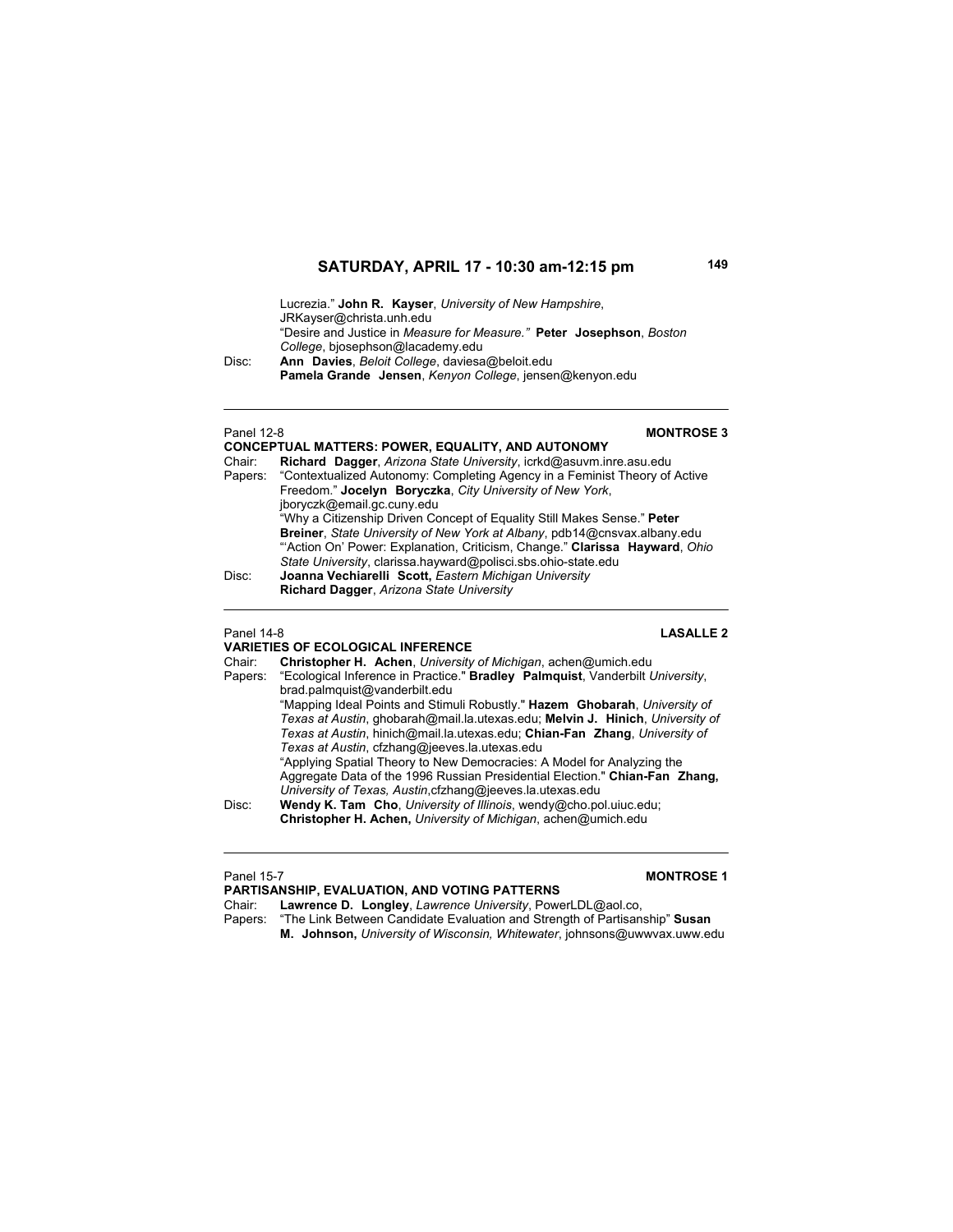"Money Can Buy Me Love: Partisan Influence in Electoral Politics." **Alan Wiseman**, *Stanford University*, aewise@leland.stanford.edu "Political Parties and Split Ticket Voting." **Douglas D. Roscoe**, *Loyola University of Chicago*, droscoe@luc.edu

Disc: **Michael John Burton**, *Ohio University*, burtonm@ohiou.edu

### Panel 16-8 **CLARK 5 THE PRESIDENCY AND POLITICAL PARTIES**<br>Chair: **Sean J. Savage** Saint Mary's College Sean J. Savage, Saint Mary's College, ssavage@saintmarys.edu Papers: "All for the Lack of a Candidate: Barry Goldwater and the Defeat of Race Liberalism in the Republican Party." **Thomas F. Bayer**, *Saint Mary College*, bayert@hub.smcks.edu "Party Pledge Fulfillment under United and Divided Government, Carter Through Clinton." **Terry J. Royed**, *University of Alabama*, troyed@tenhoor.as.va.edu; **Stephen A. Borrelli,** *University of Alabama*, **Brian C. Reed,** *University of Alabama*, reed019@bama.ua.edu "Electoral Mandates, Critical Elections, and Political Time." **Wayne P. Steger,** *DePaul University*, wsteger@wppost.depaul.edu Disc: **Donald E. Greco**, *Baylor University*, Don\_Greco@baylor.edu **James E. Campbell**, *SUNY – Buffalo*, jcampbel@acsu\_buffalo.edu

### Panel 16-9 **LASALLE 1**

|        | <b>PRESIDENTIAL LEADERSHIP IN CONGRESS</b>                                                                                  |
|--------|-----------------------------------------------------------------------------------------------------------------------------|
| Chair: | Steven Shull, University of New Orleans, saspo@uno.edu                                                                      |
|        | Papers: "Presidents' Progress: Accounting for the Fate of Presidential Proposals Through                                    |
|        | the Legislative Process." Cary Covington, University of Iowa, Cary-                                                         |
|        | Covington@uiowa.edu; Rhonda Kinney, University of Iowa,                                                                     |
|        | "Presidents, White House Scandal, and Legislative Leadership: A Quantitative                                                |
|        | Exploration of Watergate and Iran/Contra." Scott R. Meinke, Ohio State                                                      |
|        | University, Meinke 3@osu.edu; William D. Anderson, Ohio State University,<br>anderson.785@osu.edu                           |
|        | "Deriving Indicators of Presidential Legislative Influence During the '100 Days,"                                           |
|        | 1896-1996." Jon Schaff, Loyola University Chicago                                                                           |
| Disc:  | Steven Shull, University of New Orleans, saspo@uno.edu<br>Richard Fleisher, Fordham University, fleisher@murray.fordham.edu |
|        |                                                                                                                             |

Panel 17-9 **LASALLE 5 CONGRESSIONAL ELECTIONS**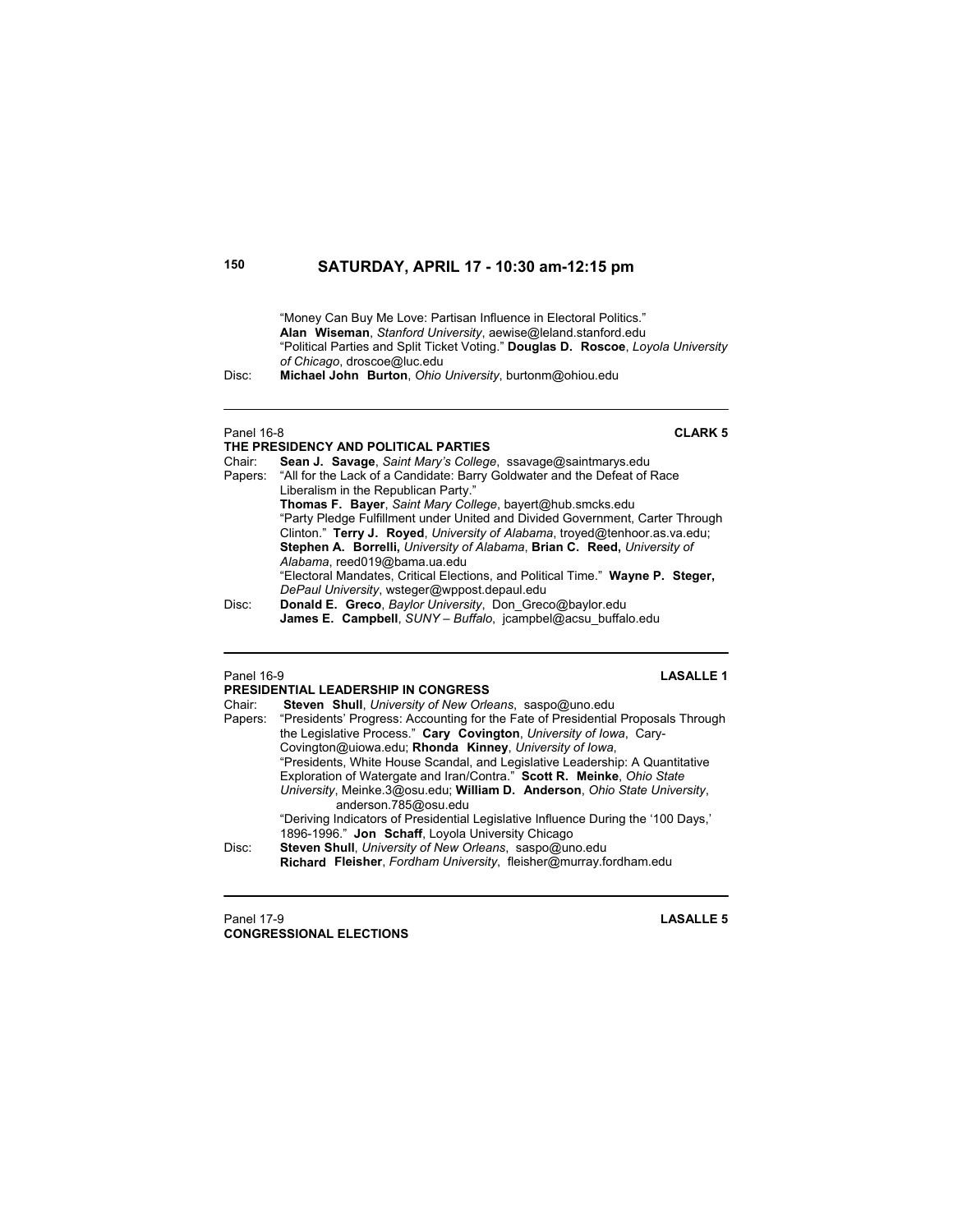Chair: **John Marion**, *Indiana University South Bend*, jmarion@iusb.edu Papers: "Testing a Model of Candidate Impressions." **William Bianco**, *Harvard University*, wbianco@latte.harvard.edu "Freshmen Elections and Sophomore Surges in the 1990s." **Sunil Ahuja**, ahujasun@shu.edu "Campaign Spending in Primary Elections in the U.S. House." **Jay Goodliffe**, *Brigham Young University*, goodliffe@byu.edu; **David Magleby**, *Brigham Young University* "The Other Y2K Problem: Representation and the Census of 2000." **James L. McDowell**, *Indiana State University*, psmcdow@scifac.indstate.edu Disc: **John Marion**, *Indiana University South Bend*, jmarion@iusb.edu

### Panel 17-15 **CLARK 7**

|        | <b>LEGISLATIVE DESIGN</b>                                                            |
|--------|--------------------------------------------------------------------------------------|
| Chair: | Timothy P. Nokken, University of Illinois, tnokken@uiuc.edu                          |
|        | Papers: "Re-Modeling the House?" Douglas L. Koopman, Calvin College,                 |
|        | dkoopman@calvin.edu                                                                  |
|        | "Institutions, Information, and Budgetary Politics." Susan L. Moffitt, University of |
|        | Michigan, smoffitt@umich.edu                                                         |
|        | "Intergenerational Warfare: The Senate Decentralizes Appropriations."                |
|        | John M. Sides, University of California, Berkeley,                                   |
|        | "Protecting Turf in a Reform Era: Distributive Politics and Congressional            |
|        | Committee Reform in the 1970s." E. Scott Adler, University of Colorado.              |
|        | Boulder, esadler@colorado.edu; John Halpin, University of Colorado, Boulder,         |
| Disc:  | Rick K. Wilson, Rice University, rkw@rice.edu                                        |

### Panel 18-12 **CLARK 10**

**CASES AND ISSUES BEFORE THE SUPREME COURT** Chair: **Joel Grossman**, *Johns Hopkins University*, jbgrossm@jhunix.hcf.jhu.edu Papers: "The Process of Issue Fluidity at the United States Supreme Court." **Barbara Palmer**, *Southern Methodist University*, bapalmer@mail.smu.edu "A Micro-Level Analysis of the Treatment of Precedent on the U.S. Supreme Court." **Mark Kemper**, *Miami University*, kemperm@muohio.edu "Is 'Less Protected Speech' Really Less Protected?" The Role of Specific Doctrines in Supreme Court Free Expression Decision Making." **Mark Richards**, *University of Wisconsin,* richards@polisci.wisc.edu "Pledging Allegiance: The Oath Cases and the Certification of Loyalty During the Cold War." **Daniel Lessard Levin**, *Boise State University*, dlevin@bsu.idbsu.edu

Disc: **Roger Handberg**, *University of Central Florida*, handberg@pegasus.cc.ucf.edu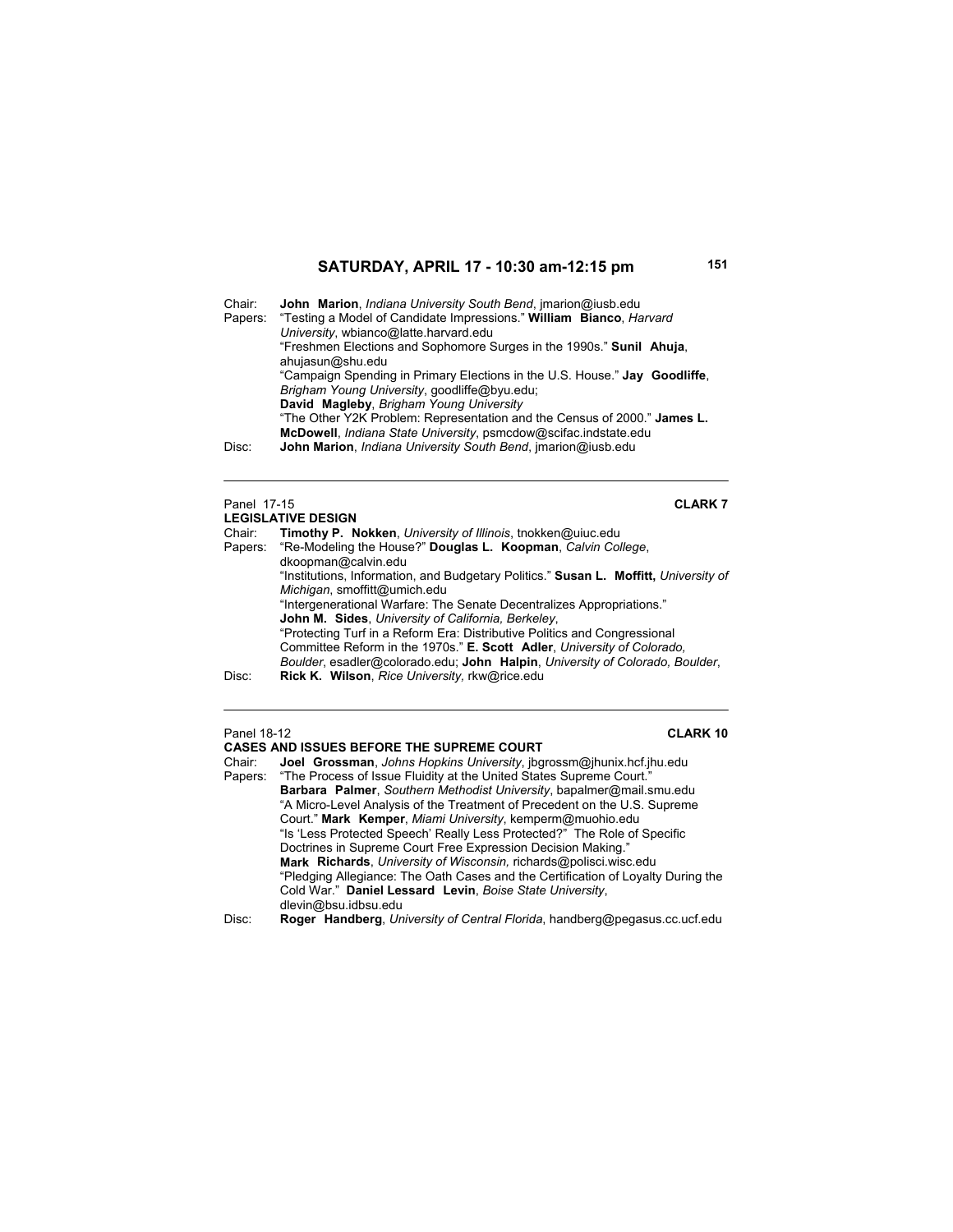| Panel 19-10                             | <b>DEARBORN2</b>                                                                                                                                                                                                                                                                                                                                                                                                                      |  |
|-----------------------------------------|---------------------------------------------------------------------------------------------------------------------------------------------------------------------------------------------------------------------------------------------------------------------------------------------------------------------------------------------------------------------------------------------------------------------------------------|--|
|                                         | <b>STATE FISCAL POLICY</b>                                                                                                                                                                                                                                                                                                                                                                                                            |  |
|                                         | [Co-Sponsored with Public Policy]                                                                                                                                                                                                                                                                                                                                                                                                     |  |
| Chair:                                  | Kay G. Wolsborn, College of St. Benedict/St. John's University,                                                                                                                                                                                                                                                                                                                                                                       |  |
|                                         | kwolsborn@csbsju.edu                                                                                                                                                                                                                                                                                                                                                                                                                  |  |
| Papers:                                 | "Rolling in the Dough: State Fiscal Policies During Times of Revenue Surplus."<br>John F. Camobreco, University of New Hampshire, jc1@cisunix.unh.edu;<br>Christopher P. Borick, St. Norbert College, boricp@sncac.snc.edu<br>"Variability in State Policy Priorities: An Empirical Analysis." Saundra K.<br>Schneider, University of South Carolina, schneider@garnet.cla.sc.edu;<br>William G. Jacoby, University of South Carolina |  |
|                                         | "The Dynamics of State-Level Tax Policymaking Processes." Jonathan Cohen,                                                                                                                                                                                                                                                                                                                                                             |  |
|                                         | University of California, Berkeley, cohen@socrates.berkeley.edu                                                                                                                                                                                                                                                                                                                                                                       |  |
| Disc:                                   | Michael B. Berkman, Pennsylvania State University, mbb1@psu.edu                                                                                                                                                                                                                                                                                                                                                                       |  |
|                                         |                                                                                                                                                                                                                                                                                                                                                                                                                                       |  |
| <b>BURNHAM4</b><br>Panel 21-13          |                                                                                                                                                                                                                                                                                                                                                                                                                                       |  |
|                                         | <b>SHAKING UP LOCAL GOVERNMENT</b>                                                                                                                                                                                                                                                                                                                                                                                                    |  |
| Chair:                                  | Edwin Benton, University of South Florida, ibenton@chuma.cas.usf.edu                                                                                                                                                                                                                                                                                                                                                                  |  |
| Papers:                                 | "Problems in Metropolitan Governance: Too Little or Too Much Democracy?"                                                                                                                                                                                                                                                                                                                                                              |  |
|                                         | Anja Kurki, University of Maryland, College Park, v-akurki@bss2.umd.edu                                                                                                                                                                                                                                                                                                                                                               |  |
|                                         | "Municipal Governments and Financial Paradigm." Gerald Blasi, University of                                                                                                                                                                                                                                                                                                                                                           |  |
|                                         | Missouri- St. Louis, blasi@umsl.edu<br>"Counties as Service Deliveries." Edwin Benton, University of South Florida,                                                                                                                                                                                                                                                                                                                   |  |
|                                         | jbenton@luna.cas.usf.edu                                                                                                                                                                                                                                                                                                                                                                                                              |  |
|                                         | "In Search of the Government in Local Government: Empirical Analysis of                                                                                                                                                                                                                                                                                                                                                               |  |
|                                         | Political Leadership in Norwegian Municipalities." Paal E. Martinussen,                                                                                                                                                                                                                                                                                                                                                               |  |
|                                         | Norwegian University of Science and Technology, Paal Martinussen@svt.ntnu.no                                                                                                                                                                                                                                                                                                                                                          |  |
| Disc:                                   | William Lowry, lowry@artsci.wustl.edu                                                                                                                                                                                                                                                                                                                                                                                                 |  |
|                                         |                                                                                                                                                                                                                                                                                                                                                                                                                                       |  |
| Panel 21-14                             | <b>MONTROSE 7</b>                                                                                                                                                                                                                                                                                                                                                                                                                     |  |
| PLANET PRESERVATION IN THE NEXT CENTURY |                                                                                                                                                                                                                                                                                                                                                                                                                                       |  |
|                                         |                                                                                                                                                                                                                                                                                                                                                                                                                                       |  |

Chair: **Andrew Whitford**, *Rice University*, whitford@rice.edu Papers: "The Impact of Risk, Trust and Uncertainty on Public Attitudes Toward Environmental Initiatives." **Mike Scicchitano**, *University of Florida*; **Renee Johnson**, *University of Florida*, rjohnson@polisci.ufl.edu "Better Safe than Sorry: A Risk-Based Environmental Equity Analysis of the Location of Hazardous Waste Management Facilities." **Mark Atlas**, *Indiana University*, matlas@indiana.edu "How Bad is the 'Bad Industrialist:' Toxic Release Inventory Reporting as a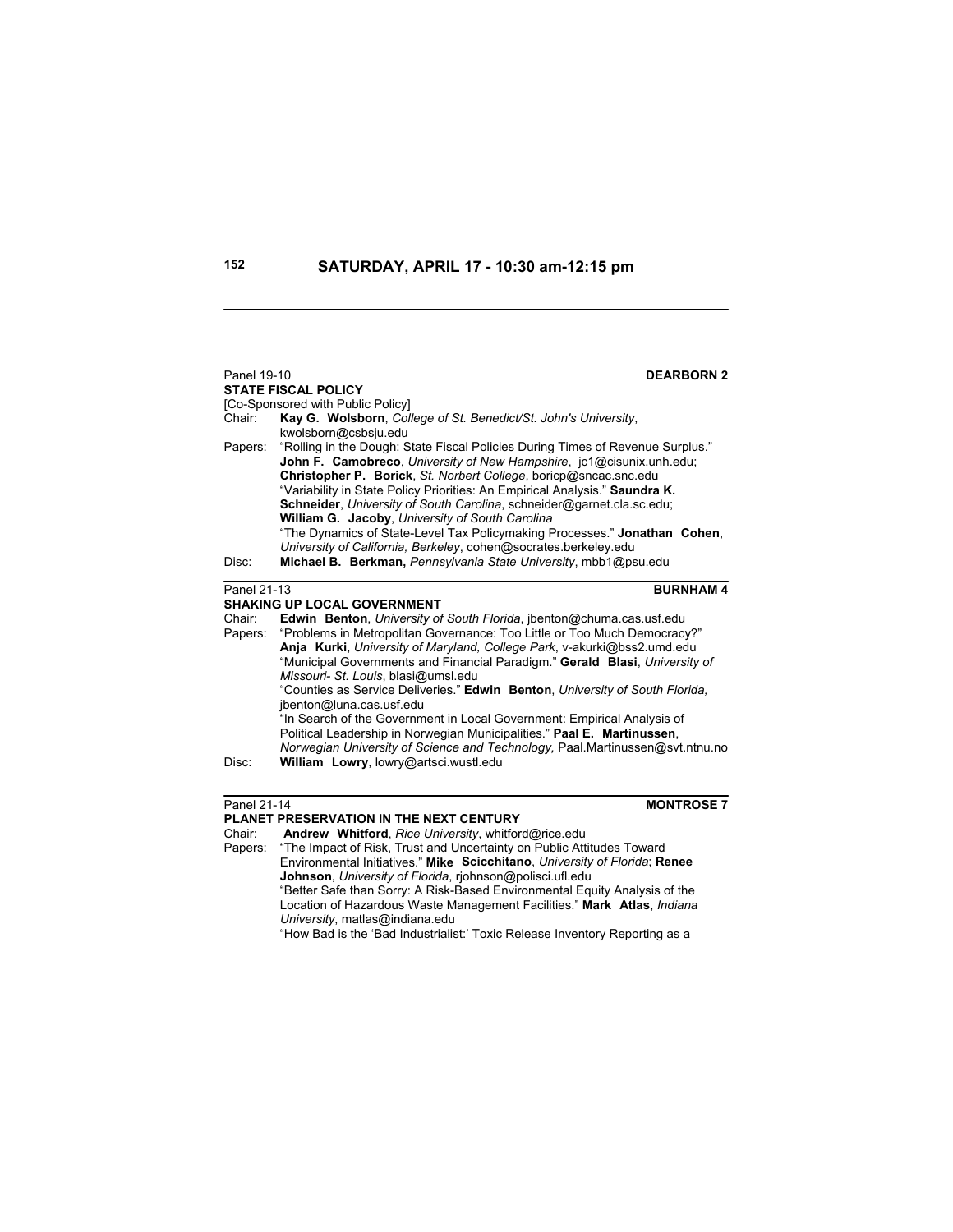Measure of Corporate Environmental Compliance." **Sara Keith**, SUNY Syracuse "Environmental Promise-Keeping in Congress." **Evan Ringquist**, *Florida State University,* eringqui@garnet.acns.fsu.edu; **Carl Dasse**, *Florida State University* Disc: **Katrina Horfmacher**, *Denison University*, korfmacher@denison.edu

## Panel 22-5 **PARLOR F THE HERBERT SIMON LECTURE AND BUSINESS MEETING OF THE MIDWEST PUBLIC ADMINISTRATION CAUCUS**

**Presentation of Herbert Simon Award**

| Presenter:            | <b>B. Dan Wood, Texas A&amp;M University</b>      |
|-----------------------|---------------------------------------------------|
| Recipient & Lecturer: | <b>Kenneth J. Meier, Texas A&amp;M University</b> |

### Panel 24-5 **BURNHAM 2**

|         | PEDAGOGICAL TECHNIQUES AND CONCERNS                                             |
|---------|---------------------------------------------------------------------------------|
| Chair:  | Mary Lou Kendrigan, Lansing Community College, mkendrig@lansing.cc.mi           |
| Papers: | "Teaching Students How to Be Revolutionaries or Reformers: A Course             |
|         | Simulation." Steven D. Roper, Pace University, sroper@fsmail.pace.edu           |
|         | "Teaching Strategic Voting in the Political Science Classroom: A Voting         |
|         | Simulation." Kelly B. Shaw, University of Missouri.                             |
|         | polscks@showme.missouri.edu                                                     |
|         | "Teaching Numbers in the Introductory Course." William I. Buscemi, Wittenberg   |
|         | University, wbuscemi@wittenberg.edu                                             |
|         | "Teaching Students Interview Techniques." Fran Pilch, United States Air Force   |
|         | Academy, pilchft.dfps@usafa.af.mil                                              |
| Disc:   | <b>Scott R. Furlong, University of Wisconsin – Green Bay, furlongs@uwgb.edu</b> |
|         | Bill Swinford, University of Richmond, wswinfor@richmond.edu                    |
|         |                                                                                 |

## Panel 27-3 **SANDBURG 7**

## **XENOPHON ON EDUCATION AND CHARACTER**

| Chair:  | <b>Edward W. Clayton, Trinity College, Edward Clayton@mail.trincoll.edu</b> |  |
|---------|-----------------------------------------------------------------------------|--|
| Papers: | "Xenophon's Presentation of the Socratic Political Education." Carol        |  |
|         | McNamara, Utah State University, carolm@wpo.hass.usu.edu                    |  |
|         | "Gratitude in Xenophon's Cyropaedia." Rob Phillips, Wheeling Jesuit         |  |
|         | University, phillips@wiu.edu                                                |  |
| Disc:   | Edward W. Clayton, Trinity College, Edward.Clayton@mail.trincoll.edu        |  |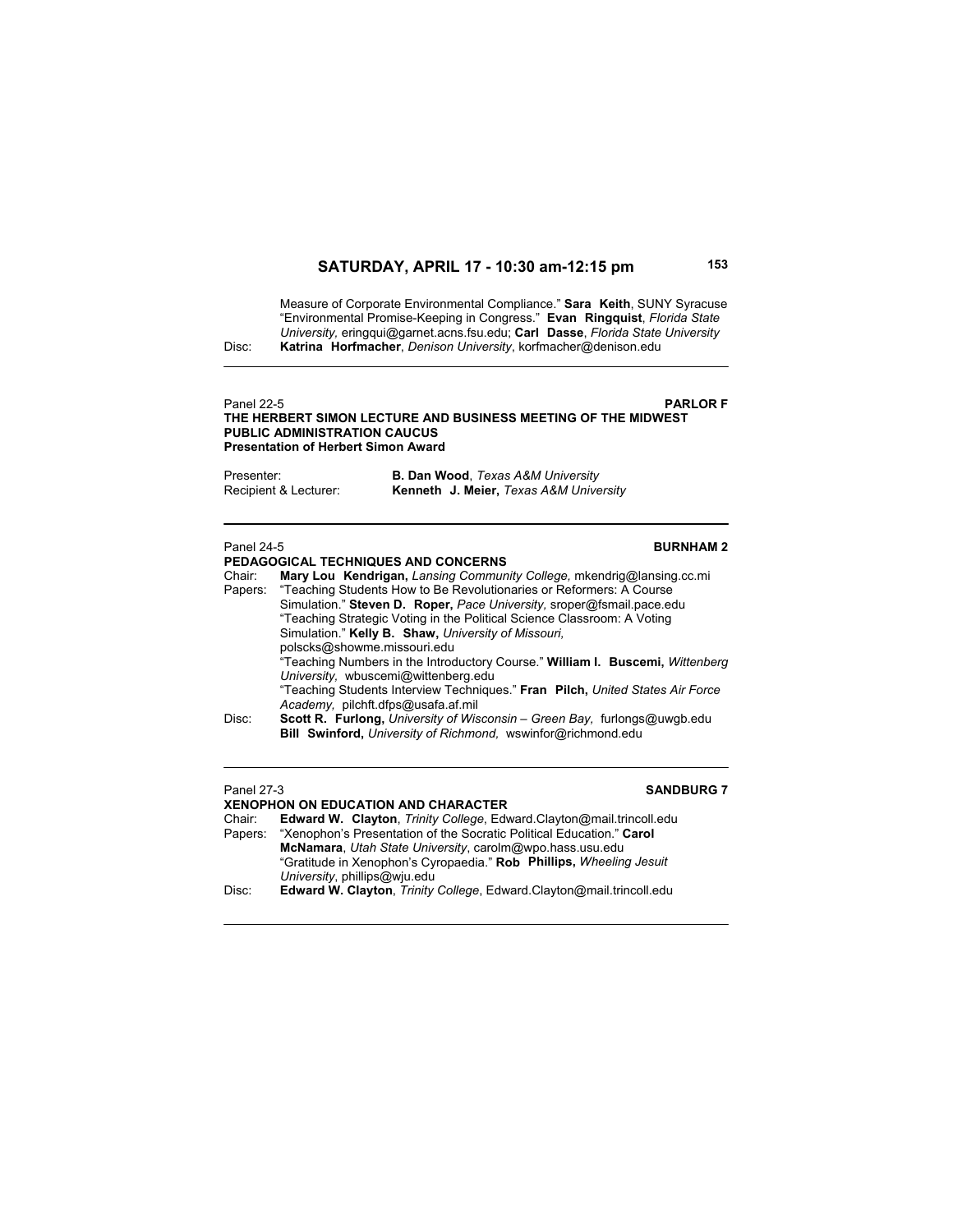## **SATURDAY, APRIL 17 - 1:30-3:15 pm**

| <b>SANDBURG 2</b><br><b>Panel 1-12</b>                                                 |  |  |
|----------------------------------------------------------------------------------------|--|--|
| <b>NEW EXPERIMENTS IN DEMOCRATIC VOTING</b>                                            |  |  |
| Amy K. Makinen, University of Rochester, amym@trol.cc.rochester.edu<br>Chair:          |  |  |
| "Two-and-a-Half Party Systems in Western Europe and the Comparative Role of<br>Papers: |  |  |
| the 'Half." Alan Siaroff, The University of Lethbridge,                                |  |  |
| alan siaroff@uleth.ca                                                                  |  |  |
| "Putting a Human Face on Proportional Representation: Sweden's Experiment              |  |  |
| with Open List PR." Thomsas Lundberg, University of Notre Dame,                        |  |  |
| thomas.c.lundberg.5@nd.edu                                                             |  |  |
| "The Expansion of Direct Democracy? A Comparative Perspective on                       |  |  |
| Institutional Change." Susan Scarrow, University of Houston, sscarrow@uh.edu           |  |  |
| "Taking the State Back Out? Social Movements and Private Institutions."                |  |  |
| David Kirchner, Washington University, david6@artsci.wustl.edu                         |  |  |
| Michael F. Thies, University of California, Los Angeles,<br>Disc:                      |  |  |
| thies@nicco.sscnet.ucla.edu                                                            |  |  |

**Panel 2-7** SANDBURG 4

### **DEMOCRATIZATION AND ITS LIMITS IN AFRICA**<br>Chair: **Iren Omo-Bare, Millsaps College**, omoba Chair: **Iren Omo-Bare,** *Millsaps College,* omobai@okra.millsaps.edu Papers: "Why Democracy Works and Fails in the Third World?: A Comparison of the Indian and Nigerian Experience." **Sunil K. Sahu**, *Depauw University*

 "Analyzing Incentives for Participatory Conservation in Uganda." **Peter Beck,** *Indiana University*, pabeck@indiana.edu "Political Parties in a New African Democracy: Ethnic Accommodation and Democratic "Survival" in Malawi." **Kimberly Smiddy Butler,** *Michigan State University,* butlerki@pilot.msu.edu "Formal Democracy, Informal State: Mauritania's 'Democratization Process' 1991-1997." **Boubacar N'Diaye,** *Northern Illinois University,* bndiaye@niu.edu "Democracy and Economic Development: Alternative Futures for Nigeria." **Iren Omo-Bare,** *Millsaps College*, omobai@okra.millsaps.edu

Disc: **Agber Diman**, *Chicago State University*, bijjagd@uxa.ecn.bgu.edu

### Panel 3-10 **DEARBORN 3**

**CIVIL SOCIETY, PARTIES AND POLITICAL ACTIVISM IN DEMOCRATIZING STATES** Chair: **Cynthia Kaplan**, *University of California - Santa Barbara*, kaplan@sscf.ucsb.edu

Papers: "Defining Partisan Preference During Democratic Transition: The Case of Mexico." **Scott Morgenstern**, *Duke University*, smorgens@acpub.duke.edu;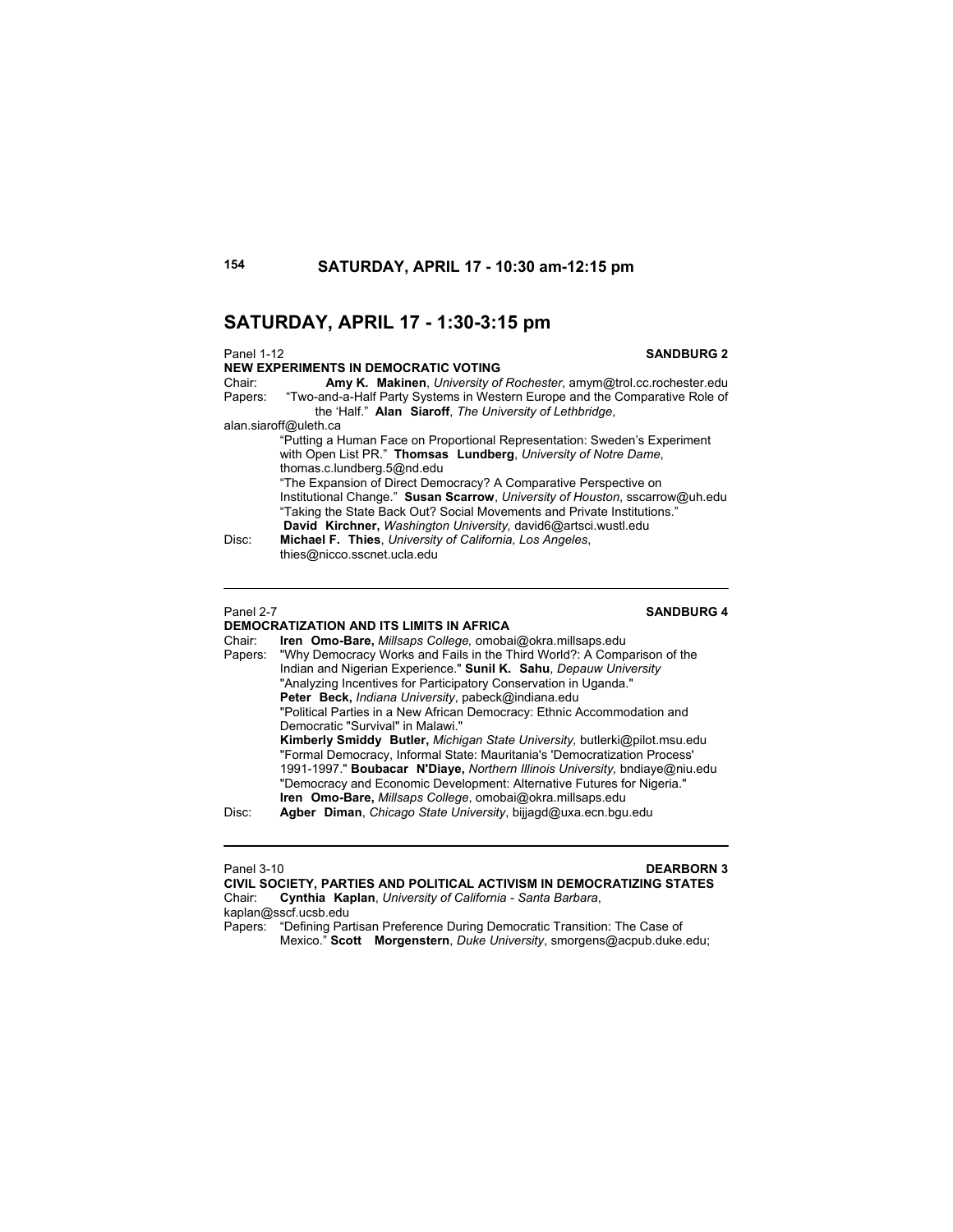**Liz Zechmeister**, *Duke University*, ejz@acpub.duke.edu "Participatory Outsiders and the Reach of Representation in Post-War El Salvador." **David Leaman**, *Northeastern Illinois Universit*y, d-leaman@neiu.edu "Civil Society and the Incentive for Organizational Membership." **Kimberly Ludwig**, *Michigan State University*, ludwigki@pilot.msu.edu "Weakening Ties: An Examination of Mexican Labor Organization." **Jeff Staton**, *Washington University*, jkstaton@artsci.wustl.edu; **Adam Bookman**, *Washington University* ajbookma@artsci.wustl.edu

Disc: **Cynthia Kaplan**, *University of California - Santa Barbara* kaplan@sscf.ucsb.edu

### Panel 4-11 **SANDBURG 6**

|        | <b>NATO EXPANSION</b>                                                        |
|--------|------------------------------------------------------------------------------|
| Chair: | Martin Slann, Clemson University                                             |
|        | Papers: "The Next Stage in NATO Expansion." Richard Rupp, Purdue University, |
|        | Rrupp@calumet.purdue.edu                                                     |
|        | "Paradoxes of NATO Enlargement." Johanna Granville, Clemson University,      |
|        | jgranvi@clemson.edu                                                          |
|        | "Impact of NATO Expansion on Balkan Security Issues." James Seroka,          |
|        | Auburn University, jserokaa@gw.unf.edu                                       |
|        | "Search for Relevance." Ted G. Carpenter, CATO Institute, tcarpent@cato.org  |
| Disc:  | Martin Slann, Clemson University                                             |

# Panel 5-6 **BURNHAM 2**

|                                                                                      | UNDERSTANDING THE POLITICS OF INTERNATIONAL TRADE                               |  |  |
|--------------------------------------------------------------------------------------|---------------------------------------------------------------------------------|--|--|
| Chair:                                                                               | Michael Gilligan, New York University, michael.gilligan@nyu.edu                 |  |  |
| Papers: "Veto Players, Electoral Systems, & Non-Tariff Trade Barriers: A Comparative |                                                                                 |  |  |
|                                                                                      | Study." Daniel Kotin, UCLA, kotin@nicco.sscnet.ucla.edu                         |  |  |
|                                                                                      | "The Role of PTAs in International Relations." Kathy Powers, Ohio State         |  |  |
|                                                                                      | University, powers.98@osu.edu                                                   |  |  |
|                                                                                      | "Are Some Presidents More Open Than Others?" <b>Howard Romanko</b> , University |  |  |
|                                                                                      | of Arizona, romankoh@u.arizona.edu; Laura J. Parisi, Hollins College,           |  |  |
|                                                                                      | lparisi@hollins.edu                                                             |  |  |
|                                                                                      | "Bilateral Import Demand, Export Supply & Political Conflict Simultaneity."     |  |  |
|                                                                                      | Rafael Reuveny, Indiana University, rreuveny@indiana.edu                        |  |  |
| Disc:                                                                                | Sherry Bennett, Rice University, sherry@rice.edu                                |  |  |
|                                                                                      |                                                                                 |  |  |

### Panel 6-1 **DEARBORN 1**

**COGNITION, SCHEMAS AND FRAMES**<br>Chair: **Robert Oldendick, University** Robert Oldendick, University of South Carolina, oldendick@iopa.sc.edu Papers: "A Schematic Model of Opinion Formation: Public Opinion Toward U.S. Foreign Policy." **Angel A. Toledo-Lopez**, *Pennsylvania State University,* aat3@psu.edu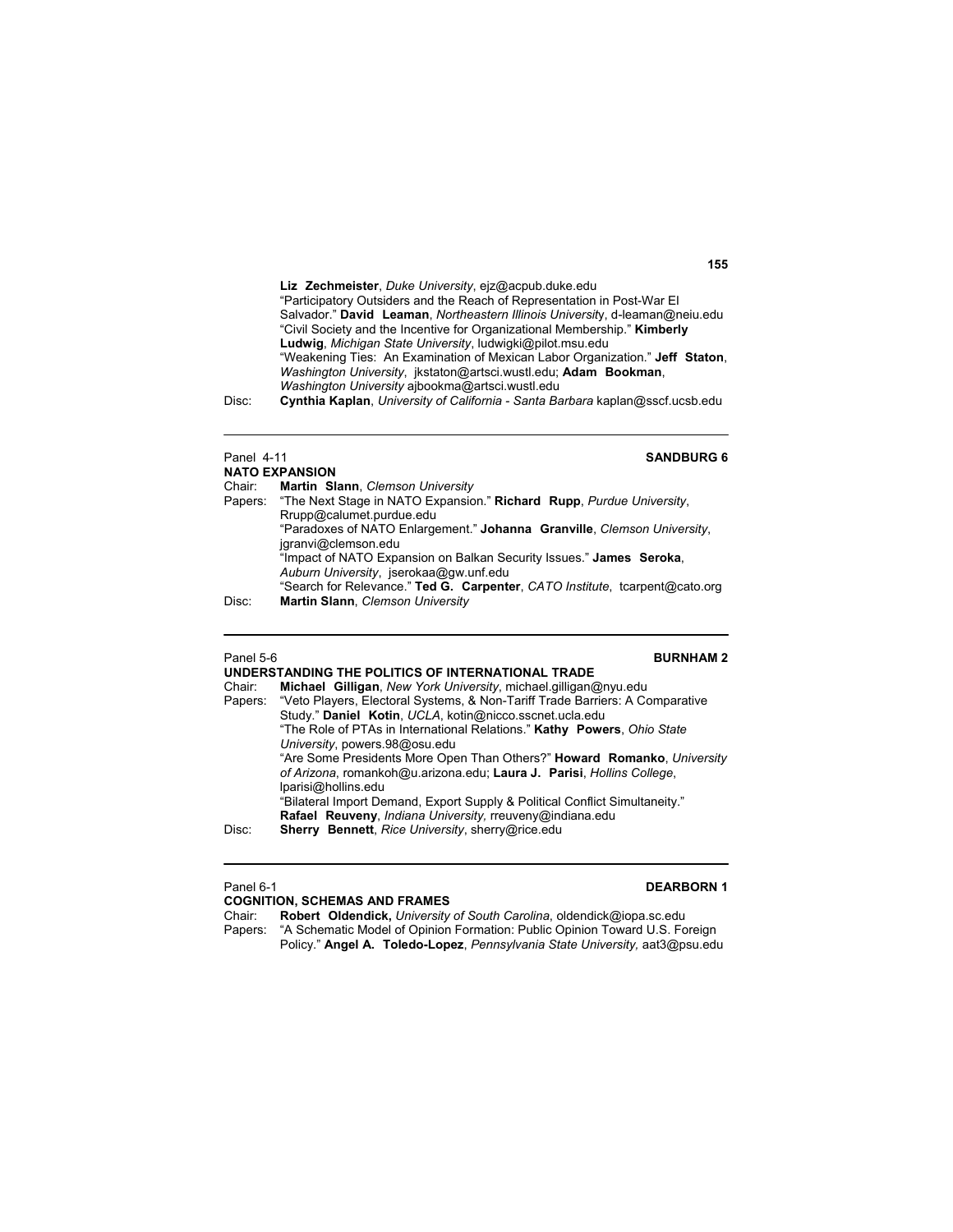"What On Earth Were They Thinking?: Chronic Schema Accessibilities in the 1996 Presidential Election." **Jay A. DeSart**, Florida Atlantic University, jdesart@acc.fau.edu "Who Can Frame?: Source Credibility and Framing Effects." **James N. Druckman**, *University of California*, jdruckma@weber.ucsd.edu "Response Latency and Party Identification." **Stephen T. Mockabee**, *Ohio State University*; **Quin Monson**, *Ohio State University,* **Paul J. Lavrakas**, *Ohio State University*, lavrakas.1@osu.edu Disc: **Robert Oldendick,** *University of South Carolina*, oldendick@iopa.sc.edu Panel 7-3 **BURNHAM 1 EFFICACY, TRUST, AND POLITICAL BEHAVIOR: RECIPROCAL LINKAGES** Chair: **Mark Fischle**, *Princeton University,* mark@princeton.edu "Efficacy and Instrumental Political Participation." Scott Ainsworth, University *of Georgia,* sainswor@arches.uga.edu; **Brian Harward**, *University of Georgia*, bharward@arches.uga.edu "The Effects of Efficacy and Emotions on Campaign Involvement." **Thomas J. Rudolph**, *University of Minnesota,*trudolph@polisci.umn.edu; **Amy Gangl**, *University of Minnesota,* gambl1004@tc.umn.edu; **Dan Stevens**, *University of Minnesota*, stevens@polisci.umn.edu "The Impact of Elections upon Popular Beliefs about Government." **Mark R. Joslyn**, *University of Kansas*, mjoslyn@lark.cc.ukans.edu Disc: **Jane Junn**, *Rutgers University*, junn@rci.rutgers.edu Panel 7-17 **BURNHAM 4 RELIGION AND POLITICAL BEHAVIOR IN THE UNITED STATES**  Chair: **Ted Jelen**, *University of Nevada-Las Vegas*, jelent@nevada.edu

| T <b>ed   Jelen</b> , <i>University of Nevada-Las Veqas</i> , jelent@nevada.edu         |  |  |
|-----------------------------------------------------------------------------------------|--|--|
| Papers: "From the Pews to the Polls: Churches as Political Mobilizers in American since |  |  |
| World War Two." David E. Campbell, Harvard University,                                  |  |  |
| dcampbel@latte.harvard.edu                                                              |  |  |
| "Religion and Civic Participation in the United States." <b>Beverly G. Busch</b> ,      |  |  |
| Georgia Southwestern State University, bgb@canes.gsw.edu                                |  |  |
| "Religious Activism and Party Loyalty: The Case of Republican Presidential              |  |  |
| Activists." Rachel E. Goldberg, Georgetown University,                                  |  |  |
| goldberr@gusun.georgetown.edu                                                           |  |  |
| "Who Left the Gate Open? Explaining the Partisan Realignment among White                |  |  |
| Evangelicals." Todd A. Willcox, Florida State University,                               |  |  |
| taw6545@garnet.acns.fsu.edu                                                             |  |  |
| Ted Jelen, University of Nevada-Las Vegas, jelent@nevada.edu                            |  |  |
| Laura R. Olson, Clemson University, laurao@clemson.edu                                  |  |  |
|                                                                                         |  |  |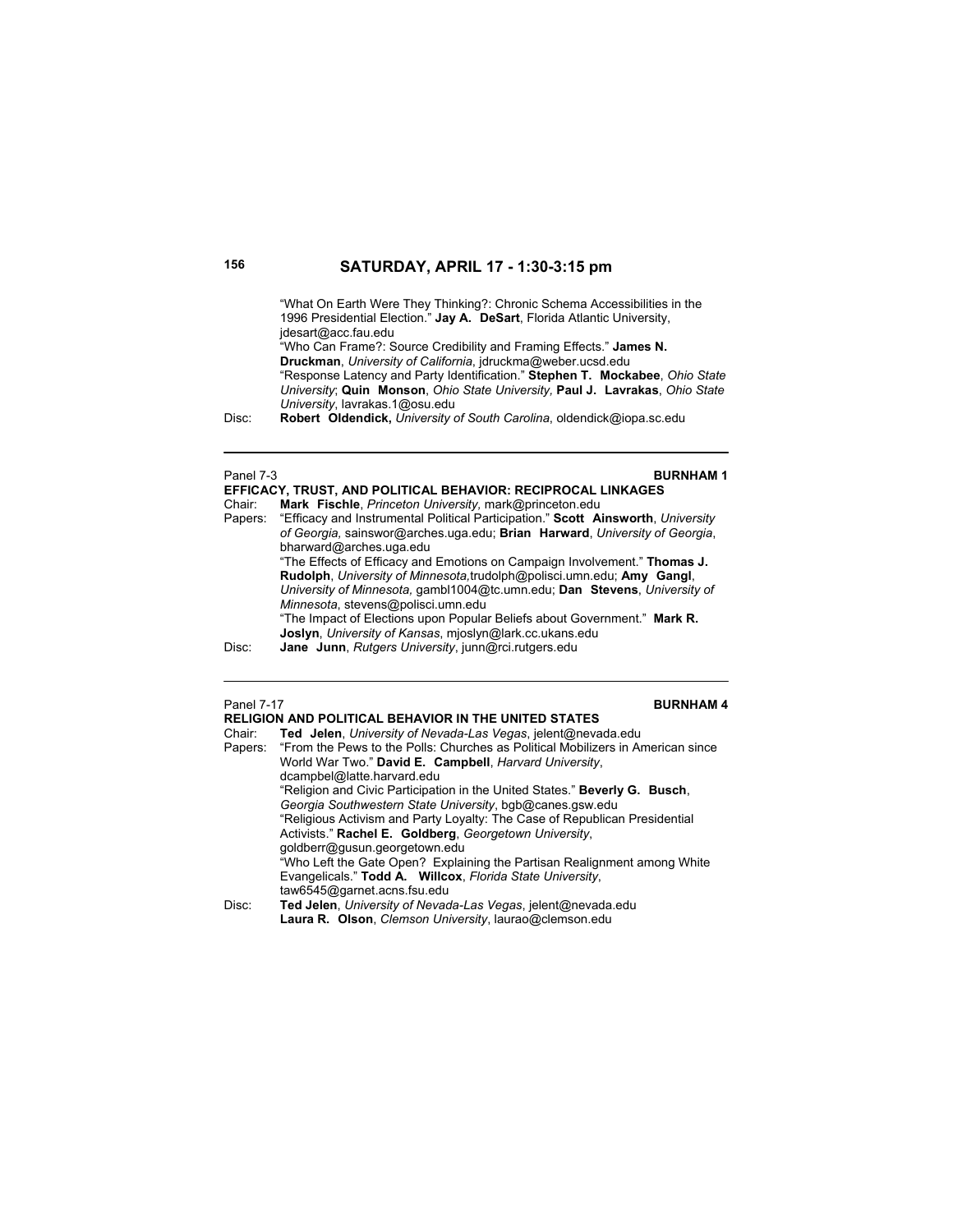| Panel 9-9<br>Chair: | <b>PARLOR C</b><br>THE GENDER GAP IN STATE RACES<br>Shari Garber Bax, Central Missouri State University,<br>sqb4048@cmsu2.cmsu.edu                                                                                                                                                                                                                                                                                                                                                                                                                                                                                                                                                                                                                                                     |
|---------------------|----------------------------------------------------------------------------------------------------------------------------------------------------------------------------------------------------------------------------------------------------------------------------------------------------------------------------------------------------------------------------------------------------------------------------------------------------------------------------------------------------------------------------------------------------------------------------------------------------------------------------------------------------------------------------------------------------------------------------------------------------------------------------------------|
|                     | Papers: "Gender vs. Race Identification in State and Local Elections." Lisa DeLorenzo,<br>Arizona State University, lisa delorenzo@umsl.edu: Carol Kohfeld, University<br>of Missouri-St. Louis, Kohfeld@umsl.edu<br>"Gender Differences in Voting for State Officials." Zoe Oxley, Union College,<br>oxleyz@union.edu<br>"The Net and Changing Handicaps for Female Gubernatorial Candidates -- 1972-<br>1997." Richard F. Winters, Dartmouth College,<br>richard.f.winters@dartmouth.edu: Sophia Delano, Dartmouth College<br>"Feisty, Perky, Small and Lively: Gender Differences in Media Coverage of a<br>State Legislative Race in Illinois." Melinda A. Mueller, Eastern Illinois<br>University, cfmam@eiu.edu; Barbara L. Poole, Eastern Illinois University,<br>cfblp@eiu.edu |
| Disc:               | <b>Sue Thomas, Georgetown University, suethomas@minspring.com</b>                                                                                                                                                                                                                                                                                                                                                                                                                                                                                                                                                                                                                                                                                                                      |

# Panel 11-2<br>**ARENDT**

# **MONTROSE 2**

| 80 C D  |                                                                                    |  |  |
|---------|------------------------------------------------------------------------------------|--|--|
| Chair:  | <b>Jennifer Ring, University of Nevada, Reno, iring@unr.edu</b>                    |  |  |
| Papers: | "Re-centering Political Theory: An Arendtian Critique of Foucault." Philip         |  |  |
| Jenks.  | University of Kentucky, pienks@bigfoot.com                                         |  |  |
|         | "Judgment for the Sake of a Human World?" <b>Richard T. Martin</b> , Slippery Rock |  |  |
|         | University, richard martin@sru.edu                                                 |  |  |
|         | "The Psychology of Evil and Democratic Institutions: What We Can and Cannot        |  |  |
|         | Learn From Hannah Arendt."                                                         |  |  |
|         | James Wagman, Michigan State University, wagman@pilot.msu.edu                      |  |  |
|         | "Taste, Temporality, and Practical Judgment in the Work of Hannah Arendt and       |  |  |
|         | Cervantes' Don Quixote." Scott C. Weyandt, Loyola University Chicago,              |  |  |
|         | sweyandt@luc.edu                                                                   |  |  |
| Disc:   | Barry Sharpe, Northwestern College, bsharpe@nwciowa.edu                            |  |  |
|         |                                                                                    |  |  |

### Panel 12-5 **MONTROSE 3**

**POLITICAL THEORY AND THE ENVIRONMENT** Chair: **Susan Liebell**, *Northwestern University*, spl3@midway.uchicago.edu

Papers: "Liberalism, Community, and Environmental Ethics." **Erik S. W. McKee**, *University of Michigan*, wahoowa@umich "Democracy and the Challenge of Scientific Expertise in Environmental Policy." **Michael Lipscomb**, *Pennsylvania State University*, mel53@psu.edu;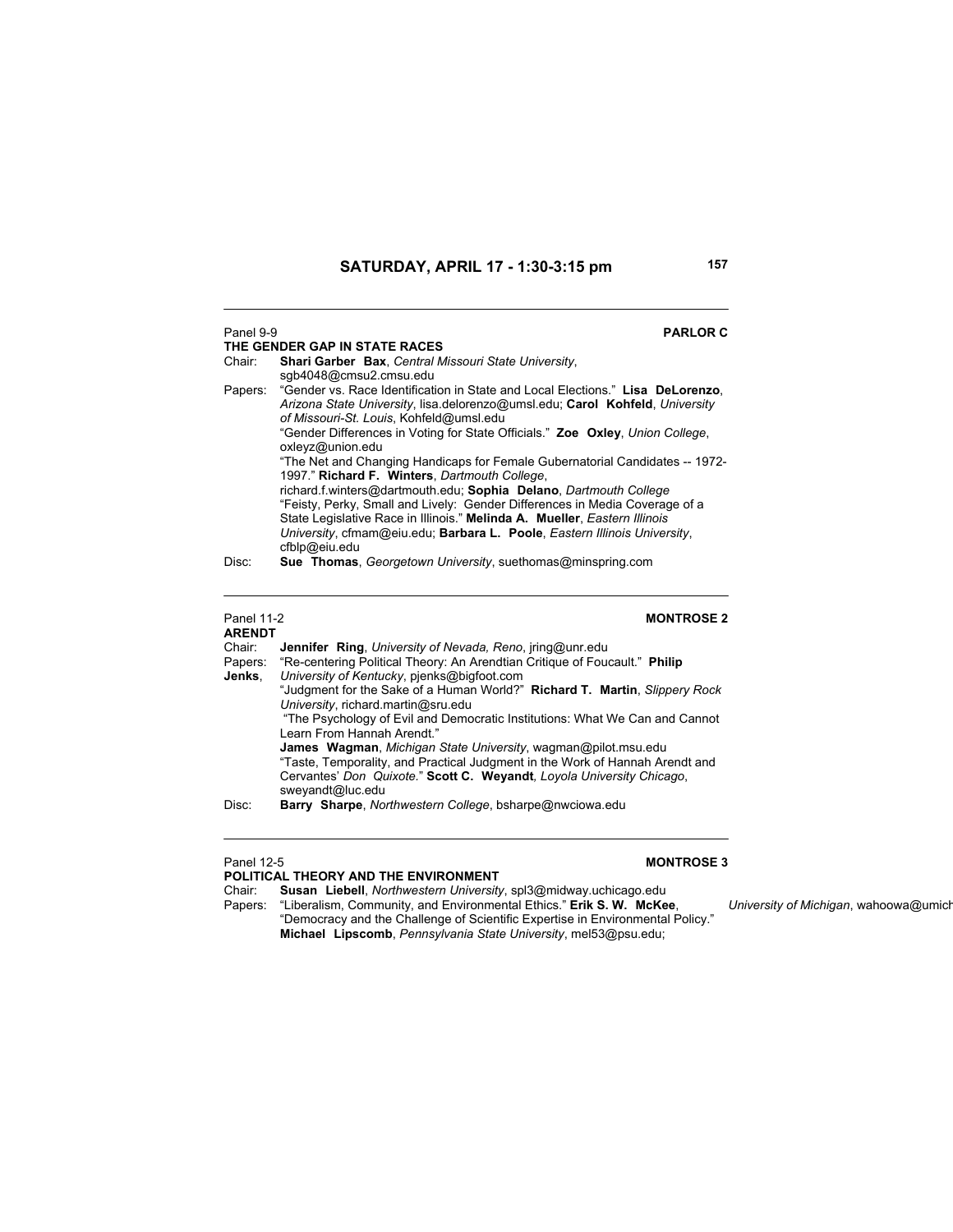**Robert O'Connor**, *Pennsylvania State University*, o80@psu.edu "Can Liberals Be Environmentalists (and Vice Versa)?: Liberal Theory and the Challenge of Environmental Aims." **Steve Vanderheiden**, *University of Wisconsin, Madison*, vanderheiden@polisci.wisc.edu

Disc: **Peter Cannavo**, *Harvard University*, pcannavo@latte.harvard.edu **Christian Hunold**, *Drexel University*, hunoldc@post.drexel.edu

# **BUREAUCRACY AND LEADERSHIP**

### Panel 13-6 **BURNHAM 5**

| Chair:                                                                                  | Nolan M. McCarty, Columbia University, nmm19@columbia.edu                     |  |  |
|-----------------------------------------------------------------------------------------|-------------------------------------------------------------------------------|--|--|
| Papers: "Flying Blind: A Theory of Bureaucratic Policy Learning." Michale Ting, Harvard |                                                                               |  |  |
|                                                                                         | University, Mmting@latte.harvard.edu                                          |  |  |
| "Supervisors as Coordinators: A Matching Game of Task Assignment in Public              |                                                                               |  |  |
|                                                                                         | Bureaucracies." John Brehm, Duke University: Scott Gates, Michigan State      |  |  |
|                                                                                         | University, Gatess@pilot.msu.edu                                              |  |  |
|                                                                                         | "Management by Avoiding the Political Heat: Administrative Rationality in the |  |  |
|                                                                                         | Research University." Susanne Lohmann, Center for Advanced Studies in the     |  |  |
|                                                                                         | <b>Behavioral Sciences</b>                                                    |  |  |
|                                                                                         | "A Signaling Theory of Leadership Style." Carl Rhodes, Franklin and Marshall  |  |  |
|                                                                                         | College                                                                       |  |  |
| Disc:                                                                                   | Nolan M. McCarty, Columbia University, nmm19@columbia.edu;                    |  |  |

 **Daniel Carpenter,** *University of Michigan*

### Panel 14-9 **LASALLE 2 ELECTORAL AND PARTY SYSTEMS, CHAOS THEORY, AND MEASUREMENT**  Chair: **Walter R. Mebane, Jr.**, *Cornell University*, wrm1@cornell.edu Papers: "The Generalized Largest Remainder: A Unified Seats-to-Votes Formula." **Kenneth Benoit**, *Trinity College, Dublin* "Measuring Voting Mechanics and Complexity." **Thad A. Brown**, *Los Alamos National Laboratory and University of Missouri,* Columbia, brownt@cnls.lanl.gov or brownt@missouri.edu; **David A. Meyer**, *University of California, San Diego,* dmeyer@chonji.ucsd.edu "The Partisan Realignment of Cellular Automata: Considering the Application of Chaos Theory in the Analysis of Partisan Realignments." **Matthew Woessner**, *The Ohio State University*, woessner.2@osu.edu

Disc: **Walter R. Mebane, Jr.**, *Cornell University*, wrm1@cornell.edu

Panel 15-10 **MONTROSE 1**

**CAMPAIGN FINANCE, PACS, AND LEGISLATIVE ELECTIONS** Chair: **Sean J. Savage**, *St. Mary's College,* ssavage@saintmarys.edu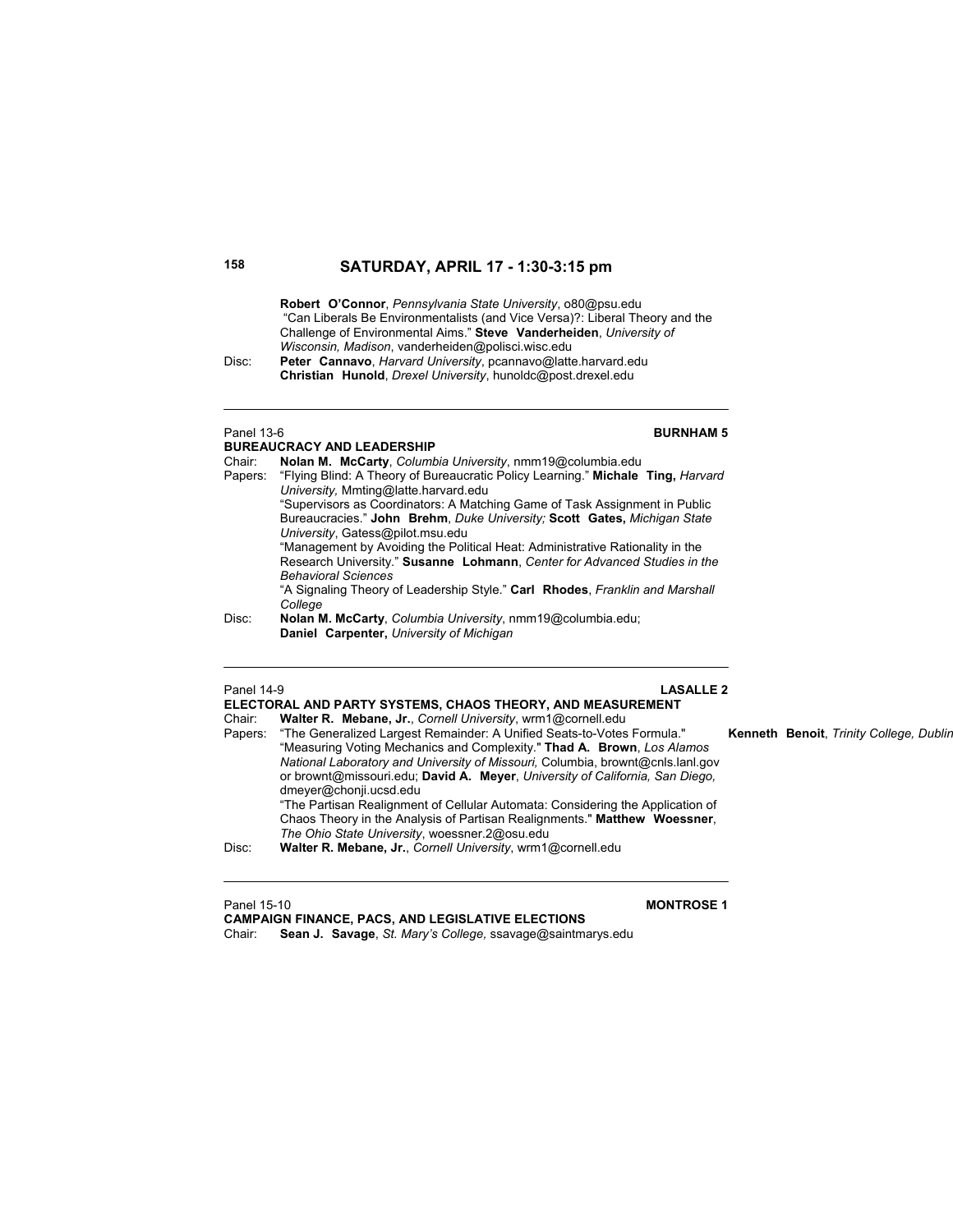Papers: "Trade Association Campaign Contributions: The Logic of Collective PACs." **James W. Endersby***, University of Missouri, Columbia*, polsjwe@showme.missouri.edu; **Sungdai Cho***, University of Missouri, Columbia*, tapscisc@showme.missouri.edu "The Impact of Term Limits on PAC Contributions." **Stacy Gordon***, University of Nevada at Reno,* sgordon@scs.unr.edu; **Cynthia Unmack**, *University of California at Davis*, clunmack@ucdavis.edu "Catching the Midnight Express: The Effect of a Change in Majority Status on Business PAC Contributions." **Douglas H. Weber***, American University*, Dweber@crp.org Disc: **Marni Ezra**, *Hood College*, ezram@hood.edu

### Panel 16-6 **CLARK 5 PRESIDENTIAL APPROVAL**

Chair: **Dennis Simon,** *Southern Methodist University*, dsimon@mail.smu.edu "The Constituency Foundations of the "Rally-Round-the-Flag" Effect: An Investigation of Public Opinion Regarding Franklin D. Roosevelt's Conduct of World War II." **Matthew A. Baum,** *University of California at San Diego*, mbaum@weber.ucsd.edu; **Samuel Kernell**, *University of California at San Diego*, skernell@weber.ucsd.edu "The Public and Bill Clinton: Why Scandal Doesn't Matter." **Richard A. Brody**, *Stanford University*, Brody@leland.Stanford.edu; **Simon Jackman**, *Stanford University*, jackman@stanford.edu "Change and Continuity in Citizens' Perceptions of a President's Personality Traits: The First Clinton Term."  **Jeffrey W. Koch**, *SUNY at Geneseo*, koch@uno.cc.geneseo.edu Disc: **Dennis Simon**, *Southern Methodist University*, dsimon@mail.smu.edu **Constantine Spiliotes**, *Dartmouth College*, constantine.spiliotes@dartmouth.edu

### Panel 17-11 **LASALLE 5**

### **LEGISLATORS, EXECS, FOREIGN POLICY**

Chair: **Rosalyn Cooperman**, *Vanderbilt University*, rosalyn.l..coopermankoorf@vanderbilt.edu

Papers: "Sharing the Power of the Sword: Public Preferences for Congressional and Presidential Power in Foreign Policymaking." **Diane Hollern Harvey**, *George Mason University*, dharvey@gmu.edu

 "To War or not to War: Discovering the Influences on Congressional Voting on the Persian Gulf War."

**Quentin Kidd**, *Christopher Newport University*, qkidd@cun.edu

"Does Party Matter: Partisan Influence on Roll Call Vote Choices."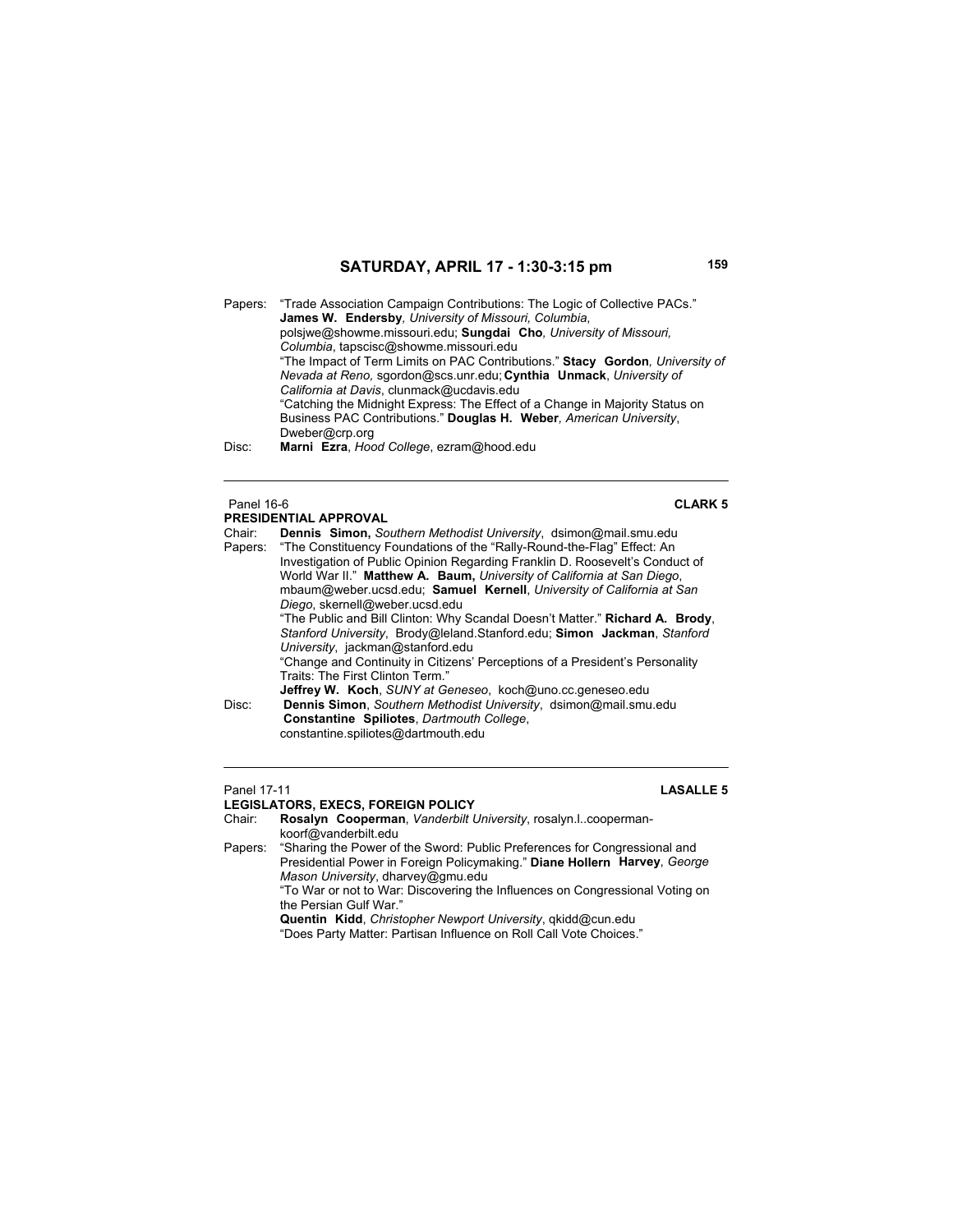**Timothy P. Nokken**, *University of Illinois*, tnokken@uiuc.edu Disc: **Eileen Burgin**, *University of Vermont*, eburgin@polyglot.uvm.edu

| Panel 17-20<br>Chair:<br>Papers:                | <b>CLARK7</b><br><b>SPATIAL APPROACHES TO LEGISLATIVE VOTING</b><br>Sunil Ahuja, Seton Hall University, ahujasun@shu.edu<br>"A 'Killer' Amendment for William and Mary: Analysis of Roll Call-Voting in the<br>42 <sup>nd</sup> House of Representatives." Jeffery A. Jenkins, Michigan State University,<br>jenki107@pilot.msu.edu; Michael Munger, Duke University,<br>munger@acpub.duke.edu<br>"The (Grass) Roots of Polarization: The Disappearing Voter and the<br>Disappearing Center in Congress."<br>Gary J. McKissick, Emory University, gmckiss@emory.edu<br>"Mapping the Dimensional Structure of Issues Through the Legislative Process." Jeff Talbert, University of Kentucky; Ma<br>"From Homgenization to Polarization: Changing District Partisanship and<br>Ideological Polarization in Congress." Michael P. McDonald, Harvard<br>University, mmcdonal@weber.ucsd.edu       |  |
|-------------------------------------------------|-----------------------------------------------------------------------------------------------------------------------------------------------------------------------------------------------------------------------------------------------------------------------------------------------------------------------------------------------------------------------------------------------------------------------------------------------------------------------------------------------------------------------------------------------------------------------------------------------------------------------------------------------------------------------------------------------------------------------------------------------------------------------------------------------------------------------------------------------------------------------------------------------|--|
| Disc:                                           | Christian Grose, University of Rochester, cngr@troi.cc.rochester.edu                                                                                                                                                                                                                                                                                                                                                                                                                                                                                                                                                                                                                                                                                                                                                                                                                          |  |
| <b>Panel 18-8</b><br>Chair:<br>Papers:<br>Disc: | <b>CLARK 10</b><br>DEMOCRACY, CONSTITUTIONALISM, AND HISTORICAL EXPERIENCE<br>Donald Downs, University of Wisconsin, downs@polisci.wisc.edu<br>"Do the Religion Clauses of the First Amendment Have Any Substantive<br>Meaning? The View of the Antifederalists." Ellis M. West, University of<br>Richmond, ewest@richmond.edu<br>"American Constitutional Democracy and Comparative Democratization." John<br>J. Janssen, University of Texas-Pan American, ijanssen@panam.edu<br>"Constitutional Theory and Minority Rights: Are We Still in the 19 <sup>th</sup> Century?"<br>Jackie Lynn Coleman, Chicago State University;<br>Bernard Rowan,<br>Chicago State University, bitbr@uxa.ecn.bgu.edu<br>"Democratic Experimentalism: Is It Practical? Is It Best?" Ira L. Strauber,<br>Grinnell College, strauber@ac.grin.edu<br>Dennis Goldford, Drake University, dennis.goldford@drake.edu |  |
| <b>Panel 19-5</b>                               | <b>DEARBORN 2</b>                                                                                                                                                                                                                                                                                                                                                                                                                                                                                                                                                                                                                                                                                                                                                                                                                                                                             |  |

| <b>DEARBOR</b><br>Panel 19-5                                                          |
|---------------------------------------------------------------------------------------|
| <b>STATE ELECTIONS</b>                                                                |
| <b>William G. Jacoby, University of South Carolina</b>                                |
| "On The Impact of Nonpartisanship in State and Local Elections." Gerald C.<br>Papers: |
| Wright, Indiana University, wright 1@indiana.edu; Brian Schaffner, Indiana            |
|                                                                                       |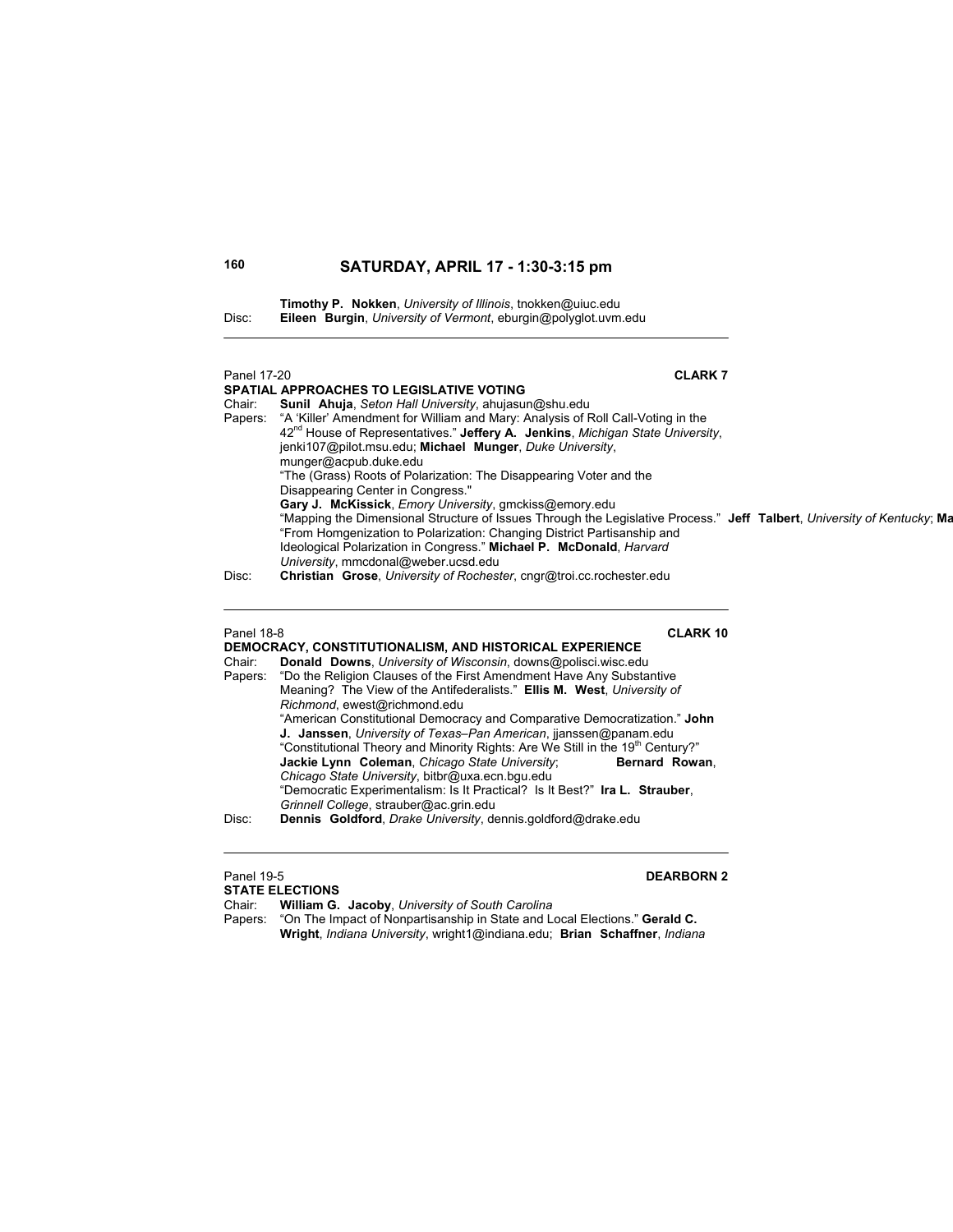*University*; **Matthew Streb**, *Indiana University*

 "State Campaign Finance Regulations, Electoral Competition, and Voter Turnout in Gubernatorial Elections." **Donald A. Gross**, *University of Kentucky*, pol146@pop.uky.edu; **Todd G. Shields**, *University of Arkansas*, tshield@comp.uark.edu; **Robert K. Goidel**, *Indiana State University*, psgoidel@scifac.indstate.edu "Revisiting Campaign Spending in Governor Races." **Randall W. Partin**, *University of New Mexico*, partin@unm.e "The Second Time's Supposed To Be The Charm: Do Candidates Need to Lose A Statewide Election Before They Win One?" **James P. Melcher**, *Cleveland State University*, j.melcher@popmail.csuohio.edu Disc: **Kristin Kanthak**, *University of Iowa*, kristin-kanthak@uiowa.edu

| Panel 20-4                                                                       | <b>PARLORD</b>                                                            |  |
|----------------------------------------------------------------------------------|---------------------------------------------------------------------------|--|
|                                                                                  | SOCIAL CAPITAL AND IDENTITY IN THE FORMATION OF URBAN COMMUNITIES         |  |
| Chair:                                                                           | Taeku Lee, Harvard University, taeku lee@harvard.edu                      |  |
| Papers: "Does Civic Community Make a Difference? The Impact of Social Capital on |                                                                           |  |
|                                                                                  | Neighborhood Transition," H. Gibbs Knotts, Emory University;              |  |
|                                                                                  | hknotts@emory.edu, Michael J. Rich, Emory University                      |  |
|                                                                                  | "The New Pluralism in American Urban Spaces: Cosmopolitan Ethnicity and   |  |
|                                                                                  | Politics in Chicago and Southern California." Joseph E. Yi, University of |  |
|                                                                                  | Chicago, josephyi@midway.uchicago.edu                                     |  |
|                                                                                  | "Blacks and Jewish Los Angeles: From Watts to Bradley." David Leonard,    |  |
|                                                                                  | University of California at Berkeley, leonarducb@aol.com                  |  |
| Disc:                                                                            | Katherine Underwood, University of Wisconsin-Oshkosh,                     |  |
|                                                                                  | underwd@uwosh.edu                                                         |  |
|                                                                                  | <b>Claudine Gay, Strategic Decisions Group and Stanford University,</b>   |  |
|                                                                                  | cgay@sdg.com                                                              |  |
|                                                                                  |                                                                           |  |

### Panel 21-15 **MONTROSE 7**

**INTERNATIONAL ECONOMICS IN THE INDUSTRIALIZED WORLD** Chair: **Andrew Grossman**, *Albion College*, agrossman@albion.edu Papers: "Efficient and more Equitable? The Delegation of Authority to Determine facility Closings in a Public Medical Health Care System: A Case Study of Ontario, Canada." **Daniel Cohn**, *University of Alberta,* dcohn@ualberta.ca "Budgetary Convergence and Compliance Under the Maastricht Treaty."  **James D. Savage**, *University of Virginia*, jds2y@virginia.edu "Politics, Markets, and Public Opinion: Assessing the Calculus of Consent for French Reforms." **Jerome S. Legge, Jr.**, *University of Georgia*, jlegge@arches.uga.edu; **Robert F. Durant,** *Texas A&M University*,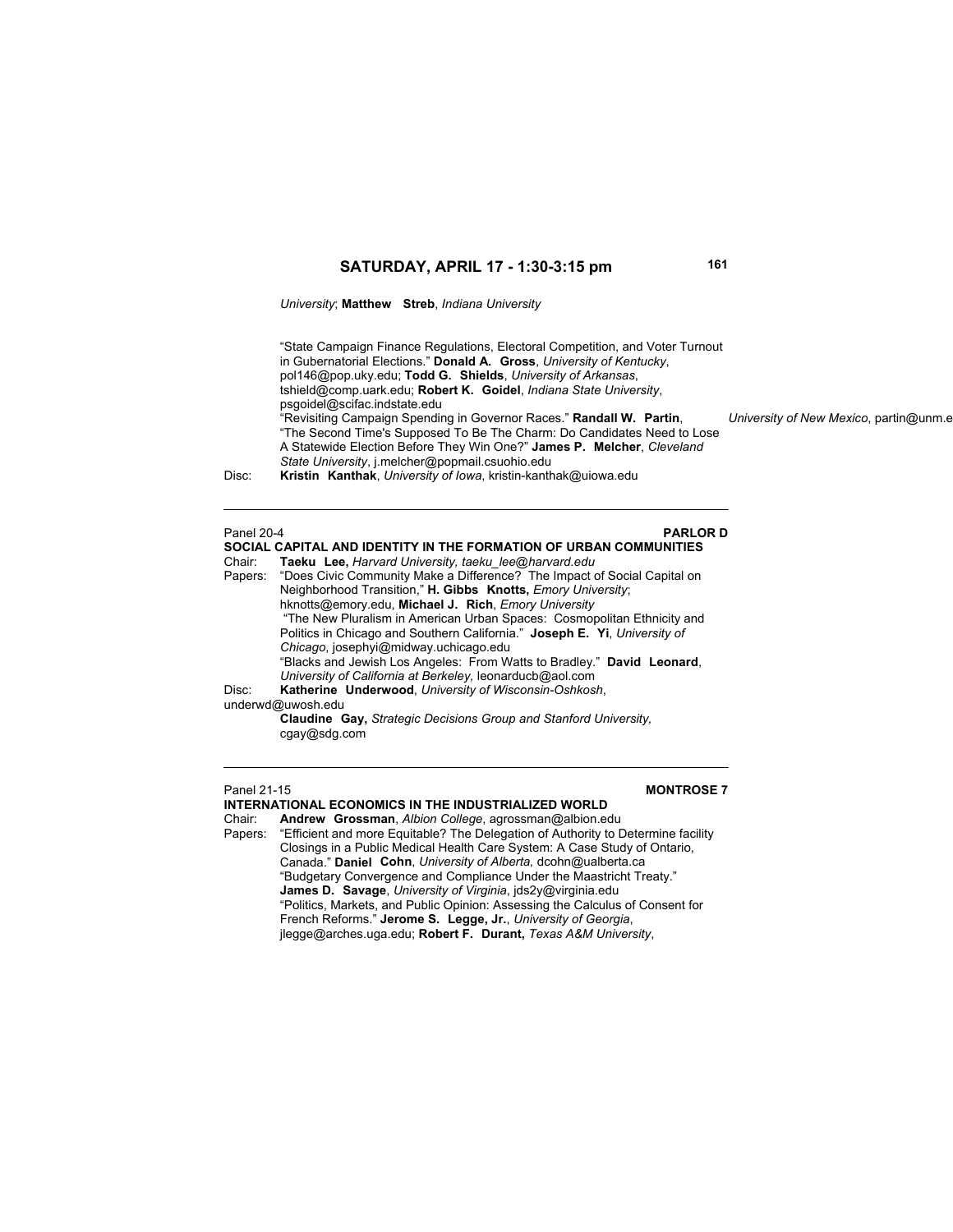Disc: **Robert R. Barr**, *University of Texas*, rrbarr@mail.utexas.edu

| Panel 22-4 | <b>LASALLE1</b>                                                          |
|------------|--------------------------------------------------------------------------|
|            | ROUNDTABLE: WHAT POLITICAL SCIENTISTS SHOULD BE DOING IN THE STUDY       |
|            | OF PUBLIC ADMINISTRATION                                                 |
| Chair:     | <b>B. Dan Wood, Texas A&amp;M University, bdanwood@polisci.tamu.edu</b>  |
| Part:      | Thomas Hammond, Michigan State University,                               |
|            | thomas.hammond@ssc.msu.edu                                               |
|            | William T. Gormley, Georgetown University, gormleyw@gunet.georgetown.edu |
|            | Terry M. Moe, Stanford University, moe@hoover.stanford.edu               |
|            | Jonathan Bendor, Stanford University, bendor jonathan@qsb.stanford.edu   |
|            |                                                                          |
|            |                                                                          |

# Panel 23-6 **LASALLE 3**

### **ETHNIC IDENTITY AND POLITICAL LEARNING**<br>Chair: **Stephen Shulman**, Southern Illinois Un Chair: **Stephen Shulman**, *Southern Illinois University*, shulman@siu.edu Papers: "Confronting Ethnic Minority Separatism in Russia." **Stephen Shulman**, *Southern Illinois University*, shulman@siu "Political Culture and Democratization in the Palestinian Territories: What makes the Palestinian Case Unique?" **Teresa J. Burns**, *Claremont Graduate University*, burns@cgu.edu "The Dialectics of State, Islam and Gender in the Middle East: Comparative Perspectives from Egypt and Iran." **Talin Saroukhanian**, *SUNY-Albany*, talins@earthlink.net; **Mine A Doyran**, *SUNY Albany*, md7148@cnsvax.albany.edu Disc:: **Judith Kullberg**, *University of Michigan*, kullberg@umich.edu

# **ECONOMIC POLICY: PROCESS AND OUTCOMES**

Chair: **William Keech**, *Carnegie Mellon University*, Keech@andrew.cmu.edu "The Stock Market's Role in Retrospective Voting." Kelly Chang, University of *Wisconsin – Madison*, Chang@lafollette.wisc.edu "Political Influence and the Federal Reserve." **Dino Falaschetti**, *Washington University*, Falasche@wueconc.wustl.edu "Politics & Pocketbooks: The Sensitivity of U.S. Aggregate Personal Consumption and Savings to Political Business Cycles." **George A. Krause**, *University of South Carolina*, George.krause@sc.edu "Between Politics and Economics: The Sectional Foundations of Monetary Politics." **Jeffrey W. Ladewig**, *University of Texas at Austin*, Jladewig@mail.utexas.edu

Panel 25-4 **SANDBURG 3**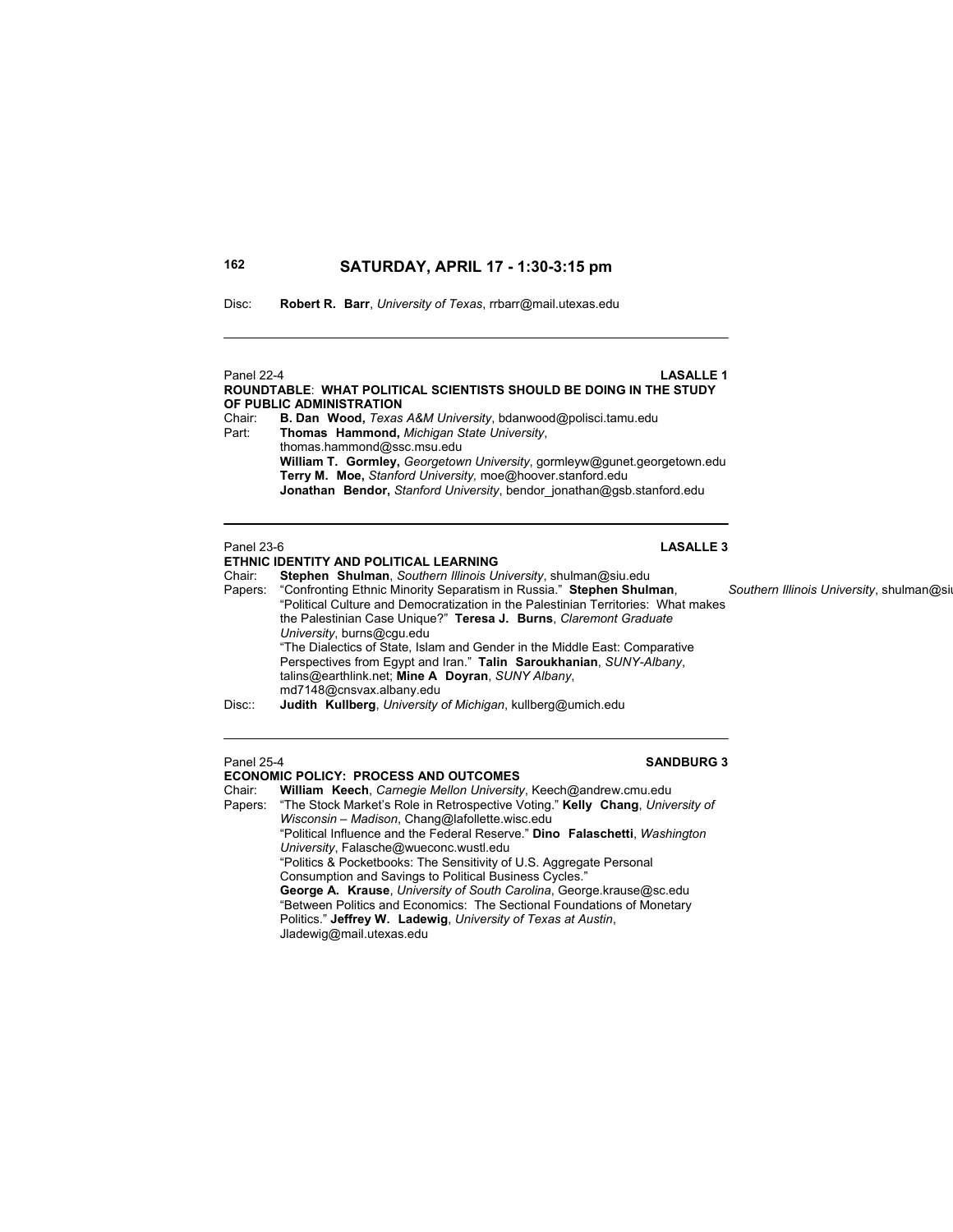Disc: **William Keech**, *Carnegie Mellon University*, Keech@andrew.cmu.edu

Panel 26 - 4 **SANDBURG 7 ROUNDTABLE: SEXUAL HARASSMENT AND WOMEN'S RIGHTS IN 1998: LIFE-GUARDS, OIL PLATFORMS, PAULA JONES, AND MONIKA LEWINSKY** Chair: **Barbara Palmer***, Southern Methodist University*, bapalmer@mail.smu.edu Part: **Judith Baer***, Texas A & M University*, j-baer@tamu.edu **Amy Jasperson***, University of Texas at San Antonio*, ajaspers@polisci.umn.edu **Karen O'Connor**, *American University,* oconn@american.edu **Jackie Delaat**, *Marietta College*, Delaatj@marietta.edu Panel 27-1 **CRESTHILL PLATONIC POLITICAL SCIENCE**

### Chair: **Rob Phillips,** *Wheeling Jesuit University*, phillips@wju.edu Papers: "Thrasymachus on Justice and Injustice." **Robert Arp**, *St. Louis University*, arpr@slu.edu "'Correctness' in the Cratylus." **Andrew Hertzoff**, *University of Notre Dame*, Hertzoff.1@nd.edu Disc: **Carol McNamara**, *Utah State University*, carolm@wpo.hass.usu.edu **Rob Phillips,** *Wheeling Jesuit University*, phillips@wju.edu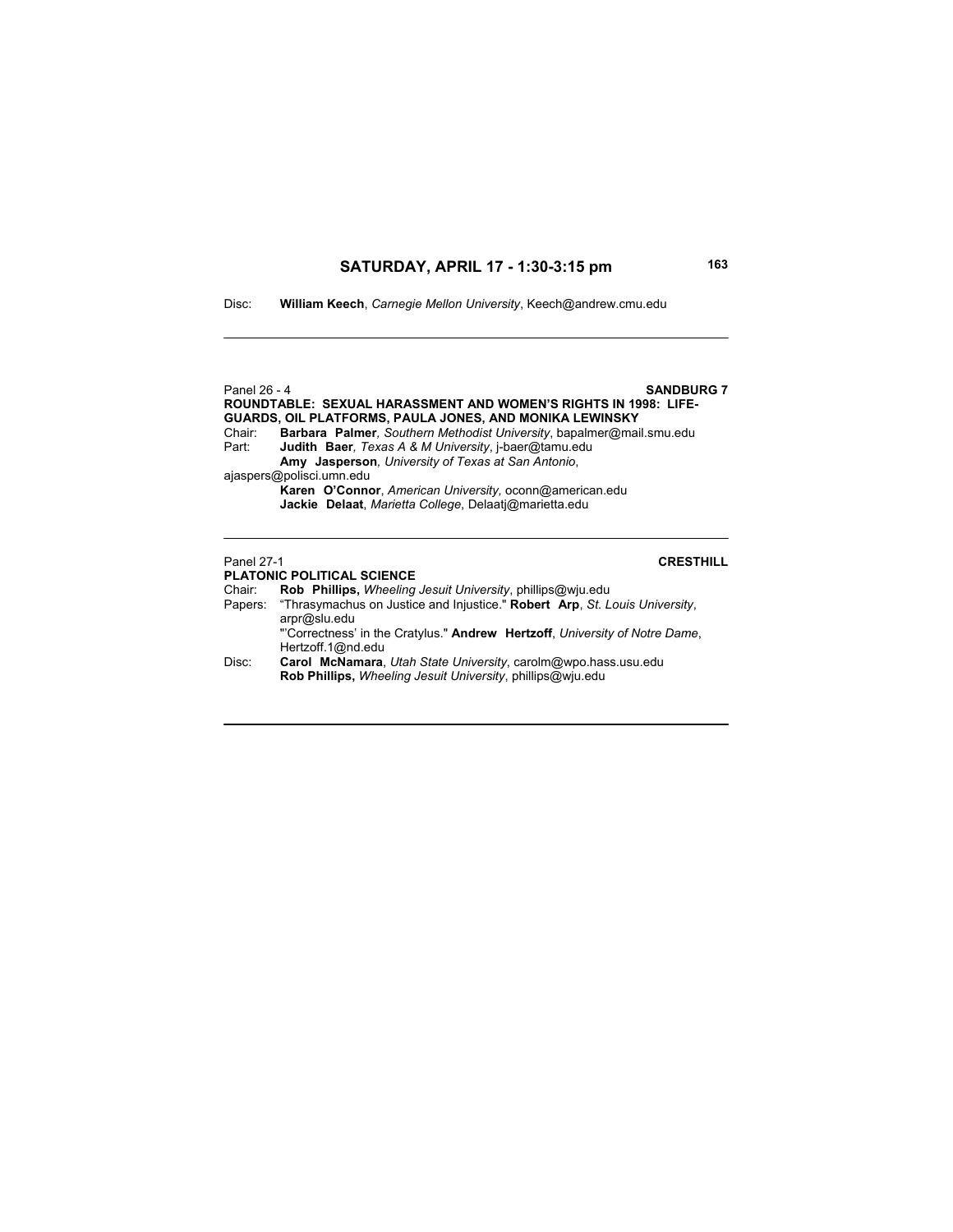Panel 1-2 **SANDBURG 2 MODELING THE STRATEGIC BEHAVIOR OF GOVERNING PARTIES** Chair: **Mark Franklin**, *Trinity College*, mark.franklin@mail.trincoll.edu Papers: "The Strategic Government Agenda in Parliamentary Democracies." **Lanny W. Martin**, *University of Rochester*, Lanm@troi.cc.rochester.edu "How the Majority Exercises Agenda Power in the Japanese Diet." **Mikitaka Masuyama**, *University of California, San Diego*, mmasuyam@weber.ucsd.edu "Final Offer: Coalitions, Legislation, and the Last-Move Advantage." **William B. Heller**, *University of Nebraska-Lincoln*, wbheller@unlinfo.unl.edu "The Israeli Democracy: Assessing the 1992 Reform." **Michael Harris**, *Eastern Michigan University*, pls\_harris@online.emich.edu; **Gideon Doron**, *Tel Aviv University* Disc: **Keith Hamm**, *Rice University*, krasler@indiana.edu

## **POLITICS, ECONOMICS, AND WELFARE**

### Panel 2-6 **SANDBURG 4**

Chair: **Robert B. Albritton,** *University of Mississippi,* ralbritt@olemiss.edu Papers: "Crisis-Driven Economic Policy and Illiberal Democracy in Post-Boom Asia." **Robert Dayley,** *St. Lawrence University* "The IMF: Lender of Last Resort or Scapegoat?" **James Vreeland**, *New York University*, jrv6759@is.nyu.edu "The Political Determinants of Structural Adjustment." **Brian F. Crisp**, *University of Arizona*, crisp@u.arizona.edu **Gregg B. Johnson,** *University of Arizona*, gbjohnso@u.arizona.edu "The Sectoral Politics of Economic Liberalization and Democratic Consolidation." **Marcus Kurtz**, *University of Miami,* mkurtz@sba.miami.edu "Globalization and Judicialization of Politics in Mexico: The State Against Itself?" **Tom Lewis**, *University of Washington,* le

### Panel 3-3 **SANDBURG 3**

 $\overline{a}$ 

**ECONOMIC POLICY AND POLITICAL CONSOLIDATION** 

Chair: **Markus M.L. Crepaz**, *University of Georgia*

Papers: "Institutional History and Economic Success." **Jenna Martin**, *Southern Illinois University*, jlmartin@siu.edu;

**Thomas Mcauliffe**, *Southern Illinois University,* tbmca@aol.com

"Politics, Parties and the Social Welfare Dilemma in Postcommunist States."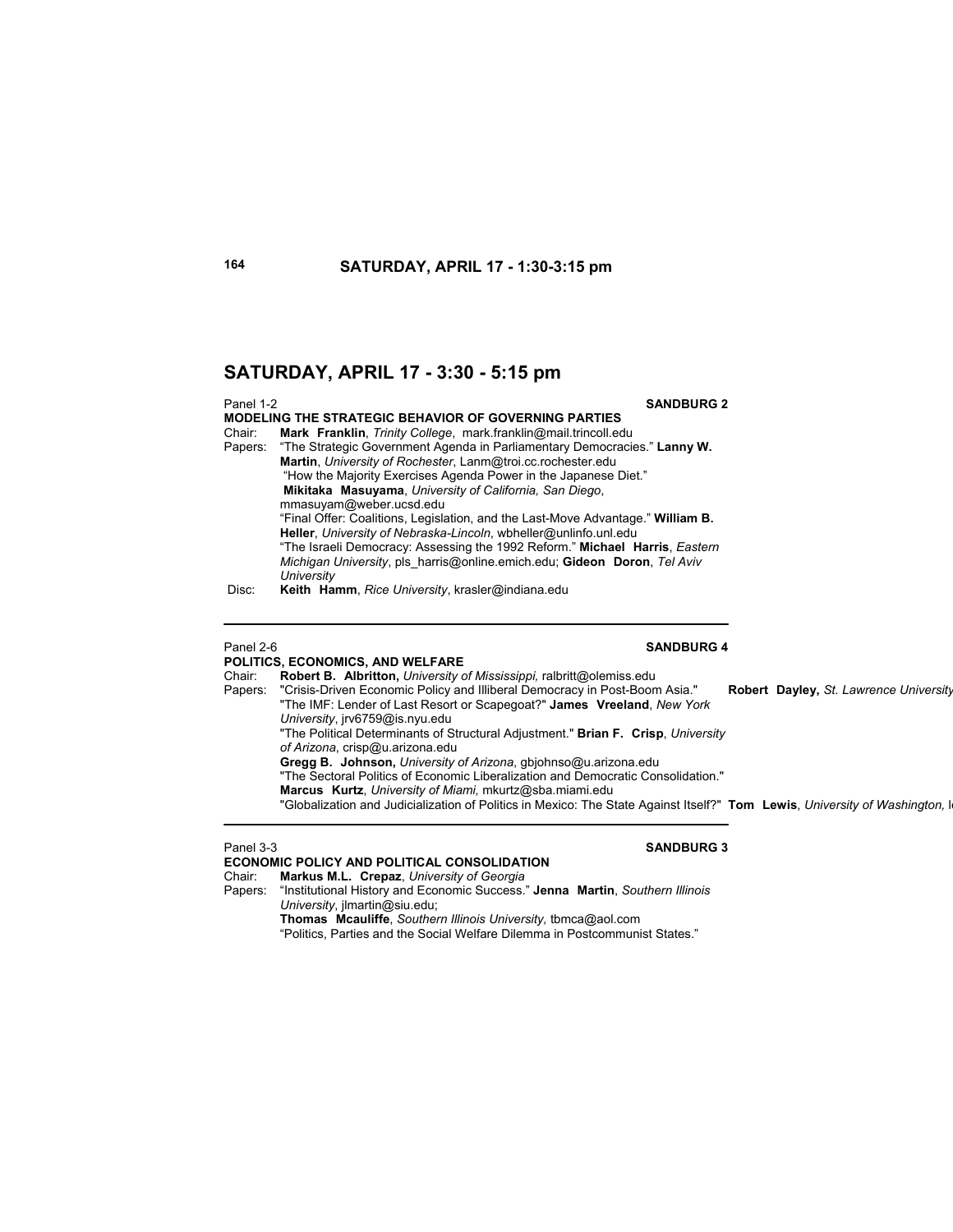**Christine Lipsmeyer**, Vanderbilt University lipsmecs@ctrvax.vanderbilt.edu Disc: **Markus M.L. Crepaz**, *University of Georgia*

| Panel 3-11 | <b>DEARBORN 3</b><br><b>EXTERNAL INFLUENCES ON DEMOCRATIZATION</b>                |  |
|------------|-----------------------------------------------------------------------------------|--|
| Chair:     | Joel Moses, lowa State University, imoses@iastate.edu                             |  |
|            | Papers: "Domestic Mechanisms of External Influence: Refugee Policies in the Post- |  |
|            | Communist Countries and the Role of International Organizations." Oxana           |  |
|            | Shevel, Harvard University, oshevel@fas.harvard.edu                               |  |
|            | "International Influences on Democratic Consolidation." Jon Pevehouse, Ohio       |  |
|            | State University, pevehouse.1@osu.edu                                             |  |
|            | "Foreign Investment, Privatization and Democratization in the Former Soviet       |  |
|            | Union." Joel Moses, lowa State University, imoses@iastate.edu                     |  |
| Disc:      | Bryan Brophy-Baermann, University of Wisconsin-Stevens Point,                     |  |
|            | bbrophyb@uwsp.edu                                                                 |  |
|            |                                                                                   |  |
|            |                                                                                   |  |

### Panel 4-10 **SANDBURG 6**

**DEMOCRATIZATION, DEMOCRACY, AND INTERNATIONAL CONFLICT**<br>Chair: Rashida Hussain, *Illinois State University*, Rhussa2@ilstu.edu Chair: **Rashida Hussain**, *Illinois State University*, Rhussa2@ilstu.edu Papers: "The Evolution of Democratic Norms in the International System." **Sara McLaughlin Mitchell**, *Florida State University*, smclaugh@garnet.acns.fsu.edu "Security & Democratization." **Kamila Va** "Democratic Peace or Democratic Imbroglio." **Rashida Hussain**, *Illinois State University*, Rhussa2@ilstu.edu "Conditioning the Democratic Peace Proposition: Does Liberalism Matter?"

**Kathy Powers**, *Ohio State University*, powers.98@osu.edu Disc: **Orlando J. Perez**, *Central Michigan University*, orlando.j.perez@cmich.edu

### **Panel 5-4 SANDBURG 7**

**HUMAN RIGHTS, DEMOCRATIZATION, AND THE INTERNATIONAL POLITICAL ECONOMY** Chair: **Svetlana V. Morozova**, *Claremont Graduate University*, Svetlana.Morozova@cgu.edu Papers: "Democracy & Human Rights in Turkey: Towards a Solution?" **Bahar Leventoglu**, *University of Rochester,* brlu@troi.cc.rochester.edu "Globalization, Economic Freedom & Income Inequality." **Wesley T. Milner,** *University of Evansville*, wm23@evansville.edu "US Embargoes and Pariah States: An Analysis of the Cuban Situation." **Jon Carlson,** *Arizona State* University, jdc@asu.edu " Promoting Human Rights Ouline: Project THRO." **Howard Tolley**, *University of Cincinnati*, Howard.Tolley@uc.edu

Disc: **Howard Tolley**, *University of Cincinnati*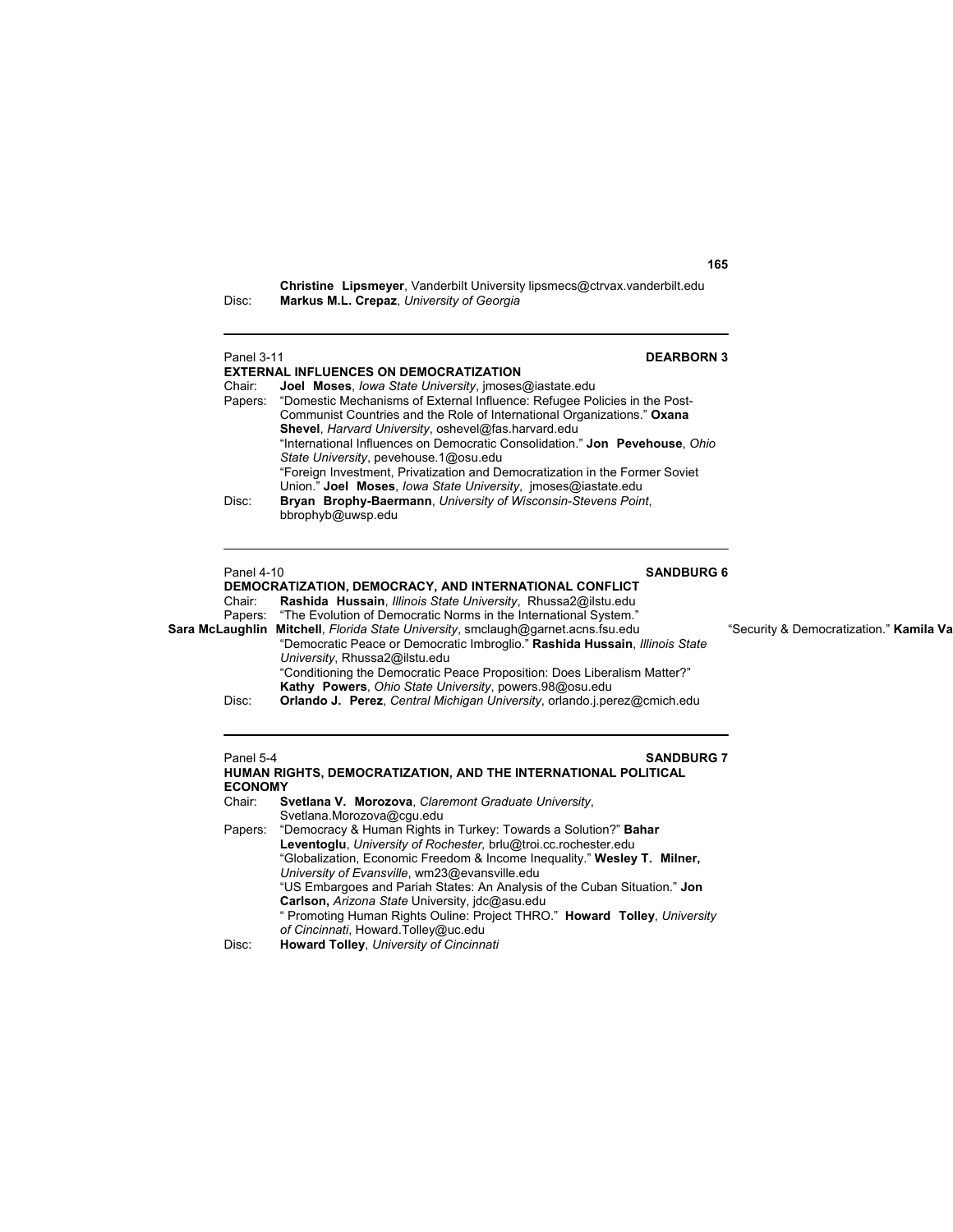| Panel 6-11<br>Chair:<br>Papers: | <b>DEARBORN1</b><br><b>INTERESTS, EMOTIONS, IDENTITIES AND CITIZENS IN POLITICS</b><br>James Sidanius, University of California, sidanius@psych.ucla.edu<br>"Local Interests and Public Opinion." Fred Cutler, University of Michigan,<br>cutler@democracy.queensu.ca<br>"Feelings, Thoughts, Partisanship and the Vote: The Moderating Role of<br>Ambivalence toward Presidential Candidates." Howard Lavine, SUNY-Stony                                                                                                                                                                                                                                                  |                                         |
|---------------------------------|----------------------------------------------------------------------------------------------------------------------------------------------------------------------------------------------------------------------------------------------------------------------------------------------------------------------------------------------------------------------------------------------------------------------------------------------------------------------------------------------------------------------------------------------------------------------------------------------------------------------------------------------------------------------------|-----------------------------------------|
|                                 | Brook, hlavine@datalab2.sbs.sunysb.edu; Aron Chase Galonsky, SUNY-Stony<br>Brook, agalonsk@ic.sunysb.edu<br>"Developing Citizens for the New Millennium." William Morgan, Indiana University,<br>wdmorgan@indiana                                                                                                                                                                                                                                                                                                                                                                                                                                                          |                                         |
| Disc:                           | .edu: Matthew<br>Streb, Indiana<br>University<br>James Sidanius, University of California Los Angeles, sidanius@psych.ucla.edu                                                                                                                                                                                                                                                                                                                                                                                                                                                                                                                                             | "Ethnocentrism and Nationalism: Barrier |
| Panel 7-2                       | <b>BURNHAM1</b><br>ETHNICITY AND POLITICAL PARTICIPATION                                                                                                                                                                                                                                                                                                                                                                                                                                                                                                                                                                                                                   |                                         |
| Chair:<br>Papers:<br>Disc.      | Sarita Gregory, University of Chicago, sgregory@midway.uchicago.edu<br>"Participatory Attitudes among Young Blacks and Whites, 1976-1995." Lee<br>Sigelman, The George Washington University, lees@qwis2.circ.qwu.edu; Jason<br>MacDonald, The George Washington University; Steven Tuch, The George<br><b>Washington University</b><br>"Issue Engagements, Race, and Political Participation." Natasha Hritzuk,<br>Columbia University, nh39@columbia.edu<br>"Voluntary Associations and Political Behavior Among Blacks." Harwood<br>McClerking, University of Michigan, harwood@umich.edu<br>Laura Stoker, University of California-Berkeley, stoker@bravo.berkeley.edu |                                         |
| <b>Panel 7-18</b>               | <b>BURNHAM4</b><br>VOTING BEHAVIOR IN ESTABLISHED AND TRANSITIONAL ELIBOREAN                                                                                                                                                                                                                                                                                                                                                                                                                                                                                                                                                                                               |                                         |

**VOTING BEHAVIOR IN ESTABLISHED AND TRANSITIONAL EUROPEAN DEMOCRACIES**<br>Chair: Per Ari

Per Arnt Pettersen, *Norwegian University of Technology and Science*, per.arnt.pettersen@sv.ntnu.no

Papers: "Dr. Strangevote (or How I Learned to Love the Ballot-Box): Determinants of Voter Choice in the Czech Republic and Romania." **D. Christopher Brooks**, *Indiana University*, donbrook@indiana.edu "Partisanship, Institutions, Context, and Vote Choice: Testing Three Approaches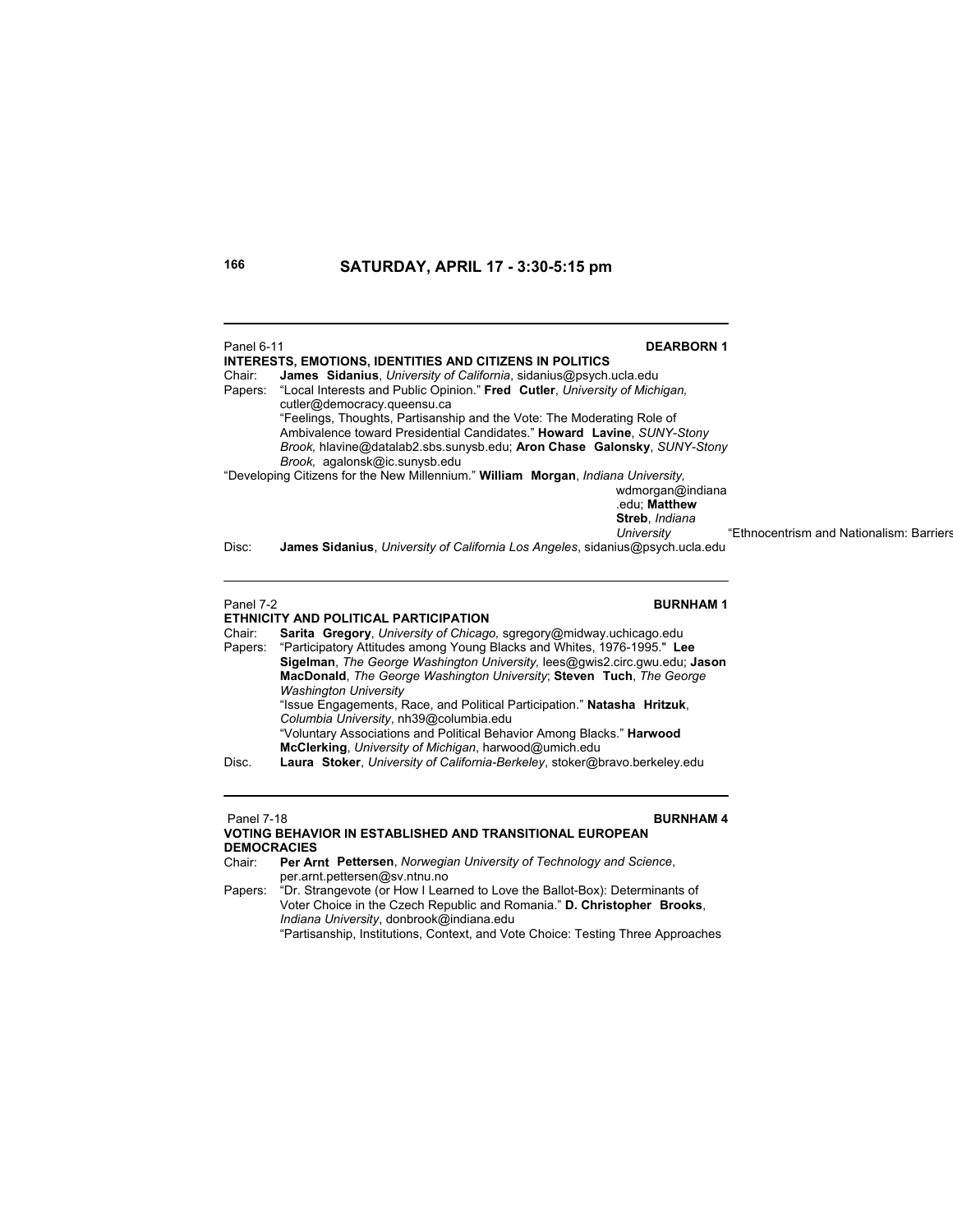to German Political Behavior." **Michael Wolf**, *Indiana University*, miwolf@indiana.edu

"Modernization and Vote: Class and Nationalism in Contemporary Spain."  **Jorge Rodriguez**, *University of Illinois at Chicago and Northwestern University*, jrodrigu@uic.edu

"Why Voters Have Swung Since 1989? Non-Economic Factors on Voting Behavior in the Transitional Economies of Central Eastern Europe." **Anton Roushakov**, *University of California, Los Angeles*, arouchtc@ucla.edu<br>Disc: Lawrence E. Rose, *University of Oslo*, I.e.rose@stv.uio.no

Lawrence E. Rose, *University of Oslo*, I.e.rose@stv.uio.no **Kenneth Benoit**, *Trinity College*, *Dublin,* kbenoit@tcd.ie

# Panel 8-1

# LASALLE 3

|        | <b>NEW MEDIA, NEW POLITICS?</b>                                                |  |
|--------|--------------------------------------------------------------------------------|--|
| Chair: | Doris Graber, University of Chicago, dgraber@uic.edu                           |  |
|        | Papers: "How Do State Party Organizations Use the Internet." Chris S.          |  |
|        | Hadjiharalambous, University of Northern Iowa, Asim Yarkhan                    |  |
|        | "Internet Use, Media Sophistication, and the Potential for Information Gaps in |  |
|        | Two States: Accessing the Web for News and Information." Erik P. Bucy,         |  |
|        | Indiana University, ebucy@indiana.edu                                          |  |
|        | "Will 'Netizenship' Undermine or Improve Citizenship: Online Agency and        |  |
|        | Contemporary Democracy." Timothy Luke, VPI & SU, twluke@vtvm1.cc.vt.edu        |  |
| Disc:  | Anna Greenberg, Harvard University, anna greenberg@harvard.edu                 |  |
|        |                                                                                |  |

# Panel 9-1 **PARLOR C**

|        | <b>WOMEN'S REPRESENTATION IN A CROSS-NATIONAL PERSPECTIVE</b>                                         |
|--------|-------------------------------------------------------------------------------------------------------|
| Chair: | Robert Darcy, Oklahoma State University, bdarcy@okway.okstate.edu                                     |
|        | Papers: "Explaining Change: Increase in Women's Representation in National                            |
|        | Legislatures 1975-1997." Miki Caul, University of California-Irvine,<br>mcaul@orion.oac.uci.edu       |
|        |                                                                                                       |
|        | "Party Incentives, the Women's Movement and the Press." Pia Kaiser,                                   |
|        | University of California-Los Angeles, pkaiser@ucla.edu                                                |
|        | "Democracy and Women's Representation in Taiwan." Wan-Ying Yang,                                      |
|        | Michigan State University, yangwany@pilot.msu.edu                                                     |
|        | "The Election of Women to Russian Regional Legislatures." Dawn E. Nowacki,                            |
|        | Linfield College, dnowacki@linfield.edu; Zachary A. Bowden, Linfield College,<br>zbowden@linfield.edu |
| Disc:  | Barbara Presnall, Texas Woman's University, BPresnall@twu.edu                                         |

Panel 10-3 **BURNHAM 5 LATINO POLITICAL BEHAVIOR IN THE 1990s**

**NEW MEDIA, NEW POLITICS?**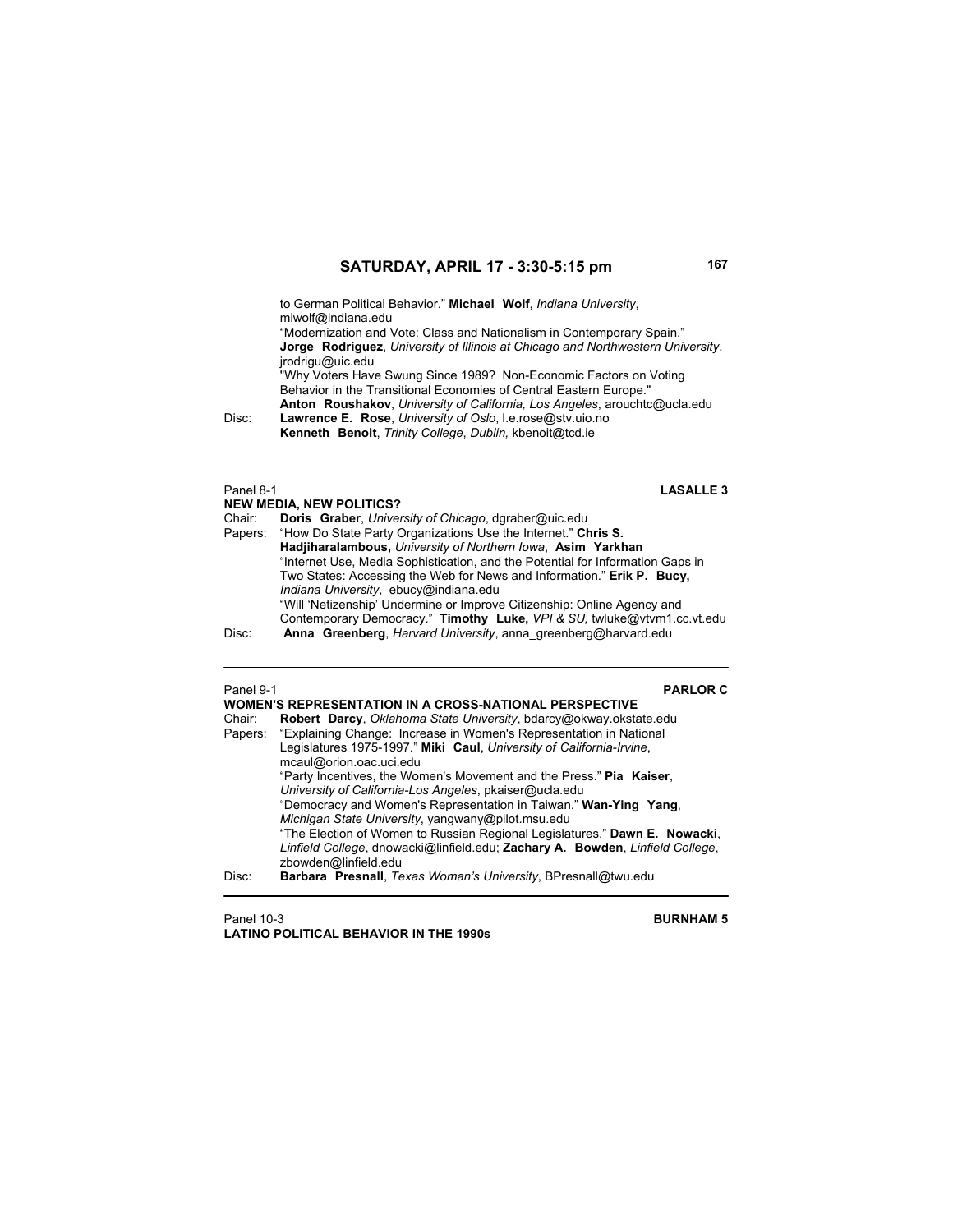Chair: **Karen Kaufmann**, *University of California, Los Angeles*, kkaufman@ucla.edu

Papers: "Examining Latino Turnout in 1996: A Three State, Validated Survey Approach." **Daron Shaw**, *University of Texas, Austin*, dshaw@jeeves.la.utexas.edu; **Rodolfo de la Garza**, *University of Texas, Austin*; **Jongho Lee**, *University of Texas, Austin* "Minority Empowerment in a Multi-Racial City: How Black, Latino, and White Voters Respond to Changes in Mayoral Leadership." **Karen Kaufmann**, *University of California, Los Angeles*, kkaufman@ucla.edu "Who Are We?: The Role of American and Ethnic Identities in the Policy

Preferences of Southern California's Latino Population." **Sharmaine V. Cheleden**, *University of California, Los Angeles*

 "Latino Political Power in California, 1990-1998." **R. Michael Alvarez,** *California Institute of Technology*, rma@hss.caltech.edu; **Tara L. Butterfield**, *California Institute of Technology*

Disc: **Juan Carlos Huerta**, *Texas A&M University,* jhuerta@falcon.tamucc.edu

## **AMERICAN VOICES**

| Chair:  | Russell L. Hanson, <i>Indiana University</i> , hansonr@indiana.edu          |
|---------|-----------------------------------------------------------------------------|
| Papers: | "Restoration or Progress?: The Intellectual Origins of Reform in American   |
|         | Politics." Ingrid Creppell, George Washington University, creppell@gwu.edu, |
|         | Christopher J. Deering, George Washington University, rocket@gwu.edu        |
|         | "Seed Time of the Republic: Franklin and Paine as Preceptors."              |
|         | Norman Jacobson, Stanford University, jring@unr.edu                         |
|         | "Christian Spiritualism, Millenarianism, and the Politics of Reform."       |
|         | <b>James Paul Old.</b> University of Notre Dame, old.1@nd.edu               |
|         | "Emerson and the Possibilities of Democracy." Joanna Bache Tobin,           |
|         | Georgetown University, tobini@gusun.georgetown.edu                          |
| Disc:   | Russell Hanson, Indiana University, hansonr@indiana.edu                     |
|         | Mark S. Jendrysik, University of Mississippi, jendrysk@olemiss.edu          |

### Panel 12-2 **MONTROSE 3**

**NEW DIRECTIONS IN PRAGMATIST RESEARCH** Chair: **Bart Schultz**, *University of Chicago*, rschultz@midway.uchicago.edu Papers: "Democracy and Survey Research." **Lynn Sanders**, *University of Chicago*, l-sanders@uchicago.edu "Socializing Democracy." **Charlene Haddock Seigfried**, *Purdue University,* seigfrie@purdue.edu "Making the Family Functional: The Pragmatist Case for Same-Sex Marriage." **Larry Hickman**, *Southern Illinois University-Carbondale* "Comment: The Private and Its Problems: Pragmatism and Gay Liberation." **Bart Schultz**, *University of Chicago*, rsch Bart Schultz, University of Chicago, rschultz@midway.uchicago.edu

Panel 11-5 **MONTROSE 2**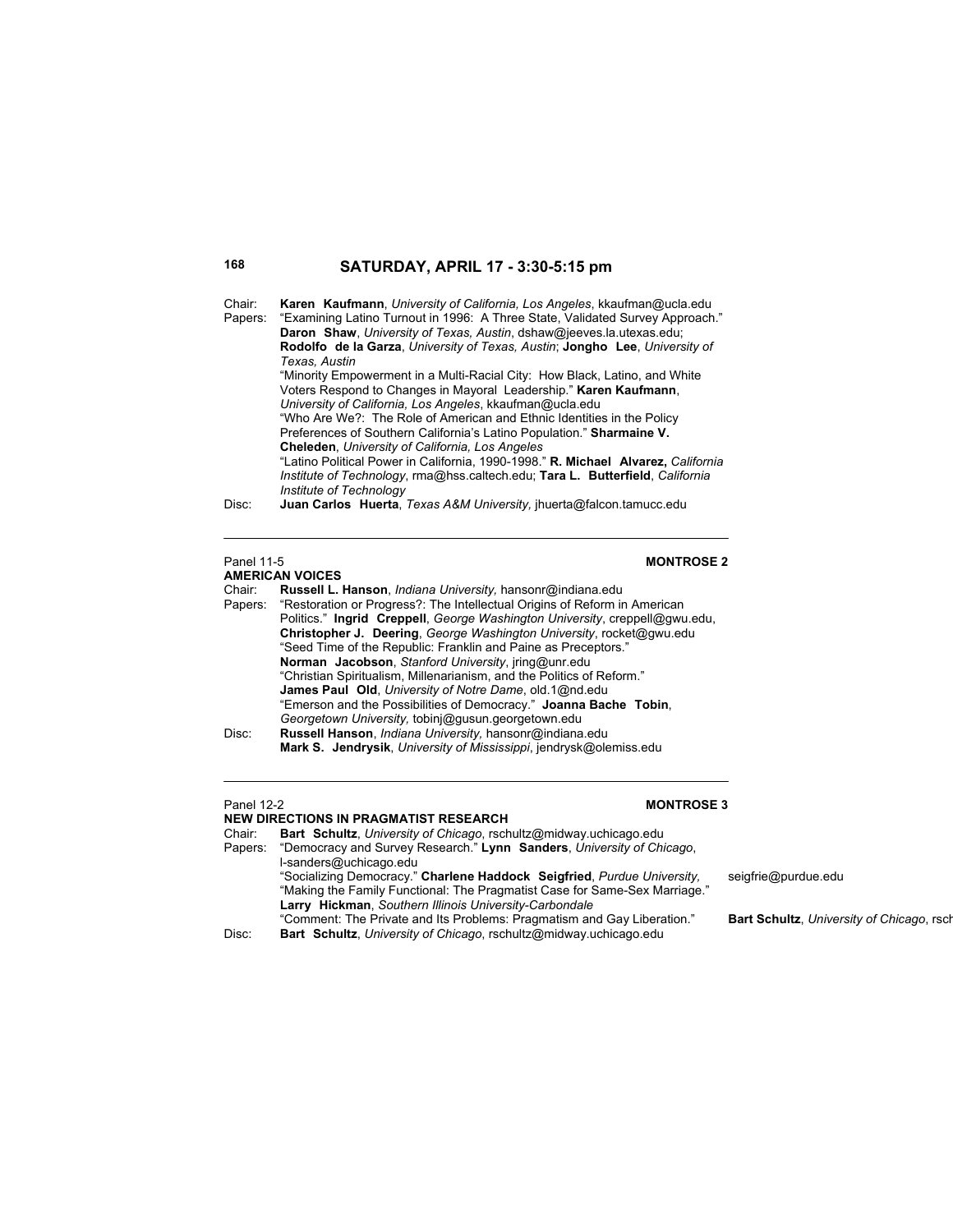**Joseph Cantor**, *Congressional Research Service, Library of Congress*

**Dan Lowenstein**, *UCLA Law School*

Panel 13-3 **LASALLE 1 PARTIES AND ELECTIONS**<br>Chair: **Randall Calvert,** *L* **Randall Calvert, University of Rochester** Papers: "Partisan Electoral Change and the Rise of the Administrative State."  **Douglas Grob**, *Stanford University*, Dgrob@leland.stanford.edu "The Effect of Nomination Procedures on Electoral Coalition Formation." **Rebecca Morton,** *University of Iowa,* Re "Optimal Sequential Entry." **Mark Fey**, *University of Rochester* Ken Shotts, *Northwestern University*, Kenshotts@nwu.edu Panel 14-1 **LASALLE 2 SPECIFICATION ADVANCES IN INTERNATIONAL RELATIONS**<br>Chair: **Gary King**, *Harvard University*, king@harvard.edu Gary King, *Harvard University*, king@harvard.edu Papers: "Retrospective Sampling in International Relations." **Christopher H. Achen**, *University of Michigan*, achen@umich.edu "Statistical Estimation in the Presence of Multiple Causal Paths." **Bear F. Braumoeller**, *University of Illinois*, bfb@uiuc.edu "A Philosophical and Substantive Critique of Current Statistical Practice in Political Science." **Kevin A. Clarke**, *University of Michigan*, kclarke@umich.edu "Democracy, Population in Human Rights: Pooling Bias in Poe and Tate's `Repression of Human Rights to Personal Integrity in the 1980s: a Global Analysis'." **Naunihal Singh**, *Harvard University*, nsingh@fas.harvard.edu; **Robert Van Houweling**, *Harvard University*, houwelin@fas.harvard.edu Disc: **John R. Freeman**, *University of Minnesota*, freeman@polisci.umn.edu Panel 15-4. **MONTROSE 1 ROUNDTABLE: NEW DIRECTIONS IN CAMPAIGN FINANCE REFORM** Chair: **Nancy Kassop**, *State University of New York at New Paltz*, kassopn@npvm.newpaltz.edu Part: **Anthony Corrado**, *Colby College* **Victoria Farrar-Myers**, *University of Texas - Arlington* **William Marshall**, *Northwestern University School of Law* **Richard Sachs**, *Congressional Research Service, Library of Congress*

Panel 16-7 **CLARK 5**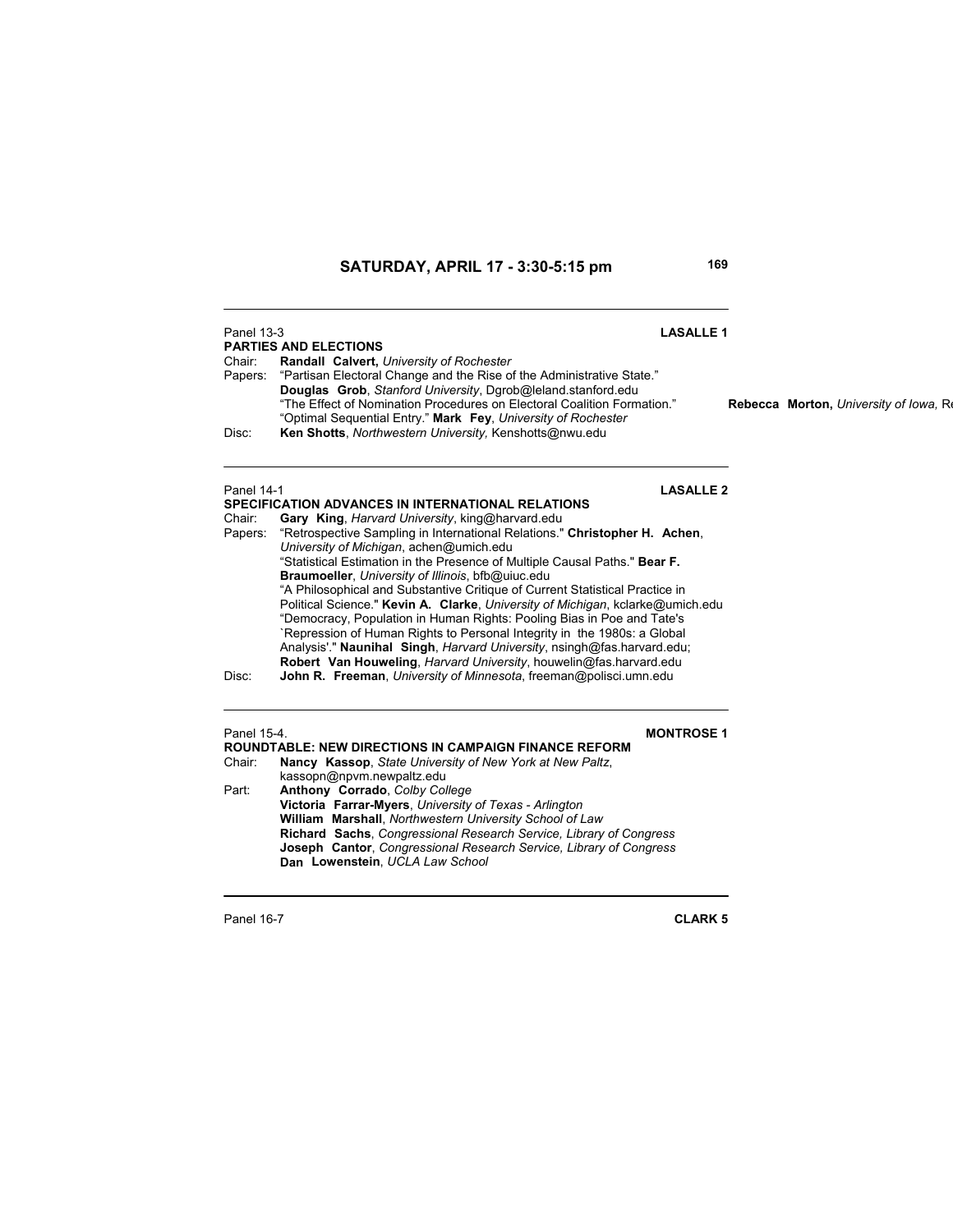### **MANAGING THE BUREAUCRACY**

| Chair:  | Shirley Warshaw, Gettysburg College, swarshaw@gettysburg.edu               |
|---------|----------------------------------------------------------------------------|
| Papers: | "Managing in the Face of Disaster: Executive Organization under Four       |
|         | Presidential Administrations." R. Steven Daniels, University of Alabama at |
|         | Birmingham, sdaniels@uab.edu; Carolyn L. Clark-Daniels, lowa State         |
|         | University, sbsf138@uabdpo.dpo.uab.edu                                     |
|         | "The Politics of Executive Appointments in Federal Agencies." Victor S.    |
|         | DeSantis, Bridgewater State College, vdesantis@bridgew.edu; Samantha L.    |
|         | <b>Durst.</b> University of North Texas, sdurst@scs.cmm.unt.edu            |
|         | "Presidents, Issue Networks and Responsive Competence: Factors Influencing |
|         | PAS Appointments, 1933-1991." Matthew J. Dickinson, Harvard University,    |
|         | mdickins@latte.harvard.edu:                                                |
|         | Don Raber, Harvard University                                              |
|         | "Multiple Principals and the Political Control of Federal Law Enforcement  |
|         | Agencies." Donald P. Haider-Markel, University of Kansas,                  |
|         | prex@lark.cc.ukans.edu                                                     |
| Disc:   | Mary Anne Borrelli, Connecticut College, mabor@conncoll.edu                |
|         | Robert F. Durant, Texas A&M University, rdurant@bushschool.tamu.edu        |
|         |                                                                            |

### Panel 17-12 **LASALLE 5**

**PARTY LEADERSHIP IN CONGRESS**<br>Chair: William Kubik, Hanover Col. Chair: **William Kubik**, *Hanover College*, kubik@hanover.edu Papers: "Can Speakers Lead?" **Ronald M. Peters, Jr.**, *University of Oklahoma*, rpeters@ou.edu; Craig A. Williams, University of craig@ou.edu "Leadership Strategies and the Endogenous Effects of Partisanship in the House of Representatives: A Longitudinal Analysis of Special Rules." **Bryan W. Marshall**, *Michigan State University*, marsha84@pilot.msu.edu "Conditional Party Government and its Alternatives: Defining Party Power in the House." **R. Lawrence Butler**, *Princeton University*, lbutler@usa.net Disc: **Wendy Schiller,** *Brown University*, wendy\_schiller@brown.edu

### Panel 17-16 **CLARK 7**

**CONGRESSIONAL COMMITTEES**<br>Chair: **Michael F. Thies**. Univer Michael F. Thies, University of California, Los Angeles, thies@nicco.sscret.ucla.edu Papers: "Home Cooking: The Effects of Participation and Venue on Legislative Outputs." **Jeff Worsham**, *West Virginia University*, jworsh@wvu.edu "Reciprocity Among Committees in the House." **John Baughman**, *University of Chicago*, j-baughman@uchicago.edu "Predicting Conference Committee Compromises." **Geoff Peterson**,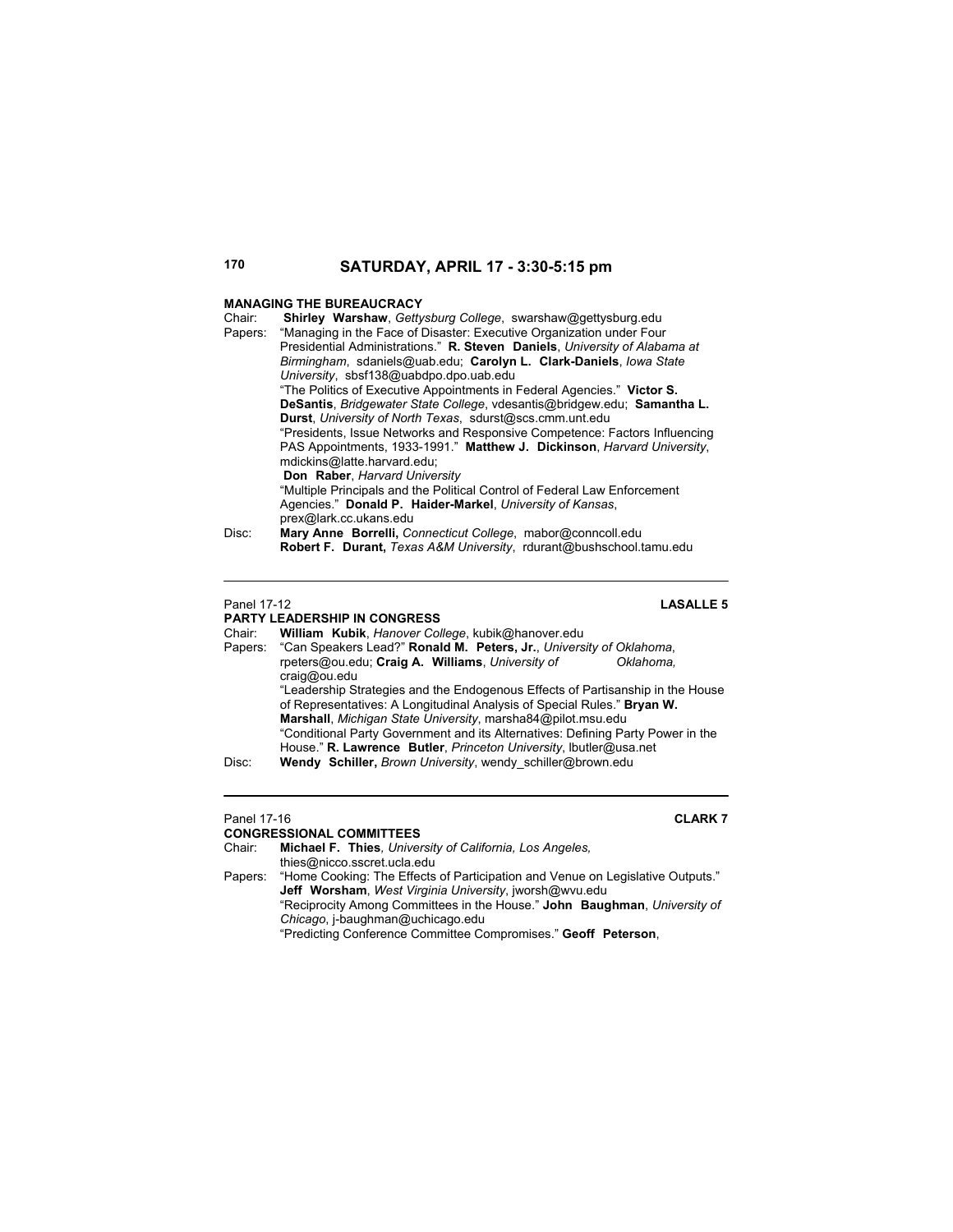*Southwestern Oklahoma State University*, petersg@swosu.edu; **J. Mark Wrighton**, *University of Texas, Pan-American*, wrighton@panam.edu "From Agricultural Assistance to Freedom to Farm." **Francine Sanders Romero**, *University of Texas at San Antonio*, fsromero@utsa.edu

Disc: **E. Scott Adler**, *University of Colorado, Boulder*, esadler@colorado.edu

| <b>Panel 18-1</b> | <b>CLARK 10</b><br><b>CASES, JUDGES AND OUTCOMES IN COURTS OF APPEALS</b>                                                                                                                                                                                                                                                                                                                                                                                                                                                                                                                                                                                                                                                                                  |
|-------------------|------------------------------------------------------------------------------------------------------------------------------------------------------------------------------------------------------------------------------------------------------------------------------------------------------------------------------------------------------------------------------------------------------------------------------------------------------------------------------------------------------------------------------------------------------------------------------------------------------------------------------------------------------------------------------------------------------------------------------------------------------------|
| Chair:<br>Disc:   | Kenneth Luis Manning, University of Houston, kmanning@uh.edu<br>Papers: "Who Wins on Appeal in Foreign Policy Cases Before the United States Courts of<br>Appeals." Kirk A Randazzo, Michigan State University, RandazzoK@aol.com<br>"The Consequences of Procedural Innovation on Federal Appellate Decision<br>Making." Steven R. Van Winkle, SUNY at Stony Brook,<br>stevevw@datalab2.sbs.sunysb.edu<br>"Strategic Behavior on the United States Courts of Appeals." Donald R.<br><b>Songer, University of South Carolina, dsonger@sc.edu; Martha Anne</b><br>Humphries, University of South Carolina, martha522@aol.com; Tammy A.<br>Sarver, University of South Carolina, sarvert@aol.com<br>Stephen L. Wasby, SUNY at Albany, wasb@cnsibm.albany.edu |
|                   |                                                                                                                                                                                                                                                                                                                                                                                                                                                                                                                                                                                                                                                                                                                                                            |

# Panel 18-11 **CRESTHILL**

| Chair:  | <b>RELIGION IN THE COURTS: CROSS-NATIONAL PERSPECTIVES</b><br>Mark C. Miller, Clark University, mmiller@clarku.edu                                                                                                                                                                                                                                                             |
|---------|--------------------------------------------------------------------------------------------------------------------------------------------------------------------------------------------------------------------------------------------------------------------------------------------------------------------------------------------------------------------------------|
| Papers: | "Money, Media, and (Not So) Gentle Persuasion: Court and Extra-Court Legal<br>Strategies of the Christian Right." Steven P. Brown, Auburn University,<br>brown32@mail.auburn.edu                                                                                                                                                                                               |
|         | "Religious Interest Group Litigation in the United States, Israel, and India." Jay<br>Krishnan, University of Wisconsin-Madison, jaykrisnan@polisci.wisc.edu; Kevin<br>R. den Dulk, University of Wisconsin, kdendulk@polisci.wisc.edu<br>"Conservative Religious Interest Groups and the Courts: Comparing Canada."<br>Dennis R. Hoover, Reinhardt College, rmelkon@emory.edu |
| Disc:   | "The U.S. Supreme Court in Religious Freedom Cases 1970-1990: Champion to<br>the Anti-Religious Forces." Barbara M. Yarnold, Florida International University<br>John P. Forren, Miami University, forrenip@muohio.edu                                                                                                                                                         |

Panel 19-9 **DEARBORN 2**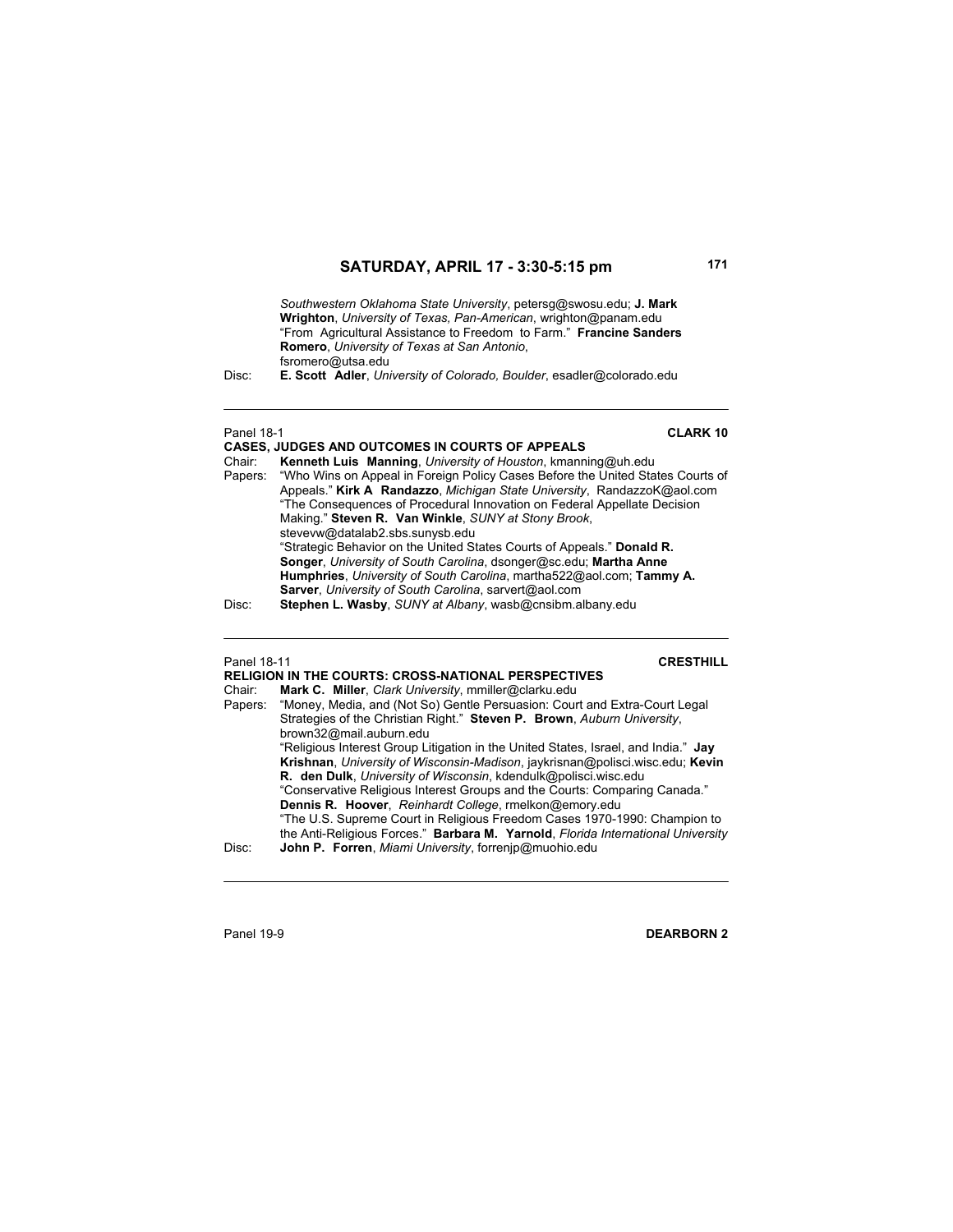# **STATE BUSINESS AND REGULATION**

[Co-Sponsored with Public Policy]

| Chair:  | <b>Michael Fine.</b> University of Wisconsin, Eau Claire, finemr@uwec.edu              |
|---------|----------------------------------------------------------------------------------------|
| Papers: | "The Political Economy of Regulatory Federalism." Neal D. Woods, University of         |
|         | Kentucky, ndwood00@pop.uky.edu                                                         |
|         | "State Tobacco Litigation: An Analysis of Political Opportunism and Policy             |
|         | Making." Ethan M. Bernick, Florida State University,                                   |
|         | emb0828@garnet.acns.fsu.edu                                                            |
|         | "Carrots, Sticks and Workers' Compensation Reform in Florida: Why did Two              |
|         | Innovative Return to Work Programs Fail?" <b>Aubrey Jewett</b> , University of Central |
|         | Florida, ajewett@pegasus.cc.ucf.edu                                                    |
|         | "Racing to (and from) the Bottom: Regional Patterns in Manufacturing Growth            |
|         | and State Tax Activity in the Post-World War I Midwest." Dante J. Scala,               |
|         | University of Chicago, sca7@midway.uchicago.edu                                        |
| Disc:   | Austin Works, University of Memphis, aworks@memphis.edu                                |
|         |                                                                                        |

Panel 21-8 **MONTROSE 7**

|        | <b>COMPARATIVE POLITICS</b>                                                             |
|--------|-----------------------------------------------------------------------------------------|
| Chair: | Karen Baird, Purchase College, SUNY, baird@purchase.edu                                 |
|        | Papers: "The Past as Prologue: Policy Planning and Civil Liberties in the Age of Super- |
|        | Terrorism." Andrew Grossman, Albion College, agrossman@Alpha.albion.edu;                |
|        | Thomas Raven, Albion College                                                            |
|        | "Women in International Development and USAID: First and Third World                    |
|        | Feminists and Postpostivist Critical Evaluation."                                       |
|        | Laura Landolt, University of Arizona                                                    |
|        | "Free To Be OBC: The Rise of 'Backwards' Politics in India."                            |
|        | <b>Laura Dudley Jenkins, University of Cincinnati, laura jenkins@uc.edu</b>             |
|        |                                                                                         |

 $\overline{a}$ 

| Panel 21-16 | <b>PARLORD</b>                                                                       |
|-------------|--------------------------------------------------------------------------------------|
|             | <b>GOVERNMENT HEAL THYSELF: HEALTH AND MEDICAL POLICY</b>                            |
| Chair:      | Marian Lief Palley, University of Delaware                                           |
|             | Papers: "Target Populations and Policymaking: An Aggregate analysis of AIDS and Drug |
|             | Policies, 1980-94." Mark Donovan, University of Washington,                          |
|             | mdonovan@u.washington.edu                                                            |
|             | "Physician-assisted Suicide: the Links between Ethics and Policy                     |
|             | Considerations." Tim Newman, Kent State University, tnewman@kent.edu                 |
|             | "Good Policy Ideas That Don't Work: The Case of home Care Policy."                   |
|             | <b>Lisa Shugarman, University of Michigan, Ishugar@umich.edu</b>                     |
|             | "Farmland Preservation and Sustainable Agriculture: Grassroots and Policy."          |
|             | Katrina Smith Korfmacher, Denison University, korfmacher@denison.edu                 |
| Disc:       | Julie Bundt, University of North Iowa, bundt@uni.edu                                 |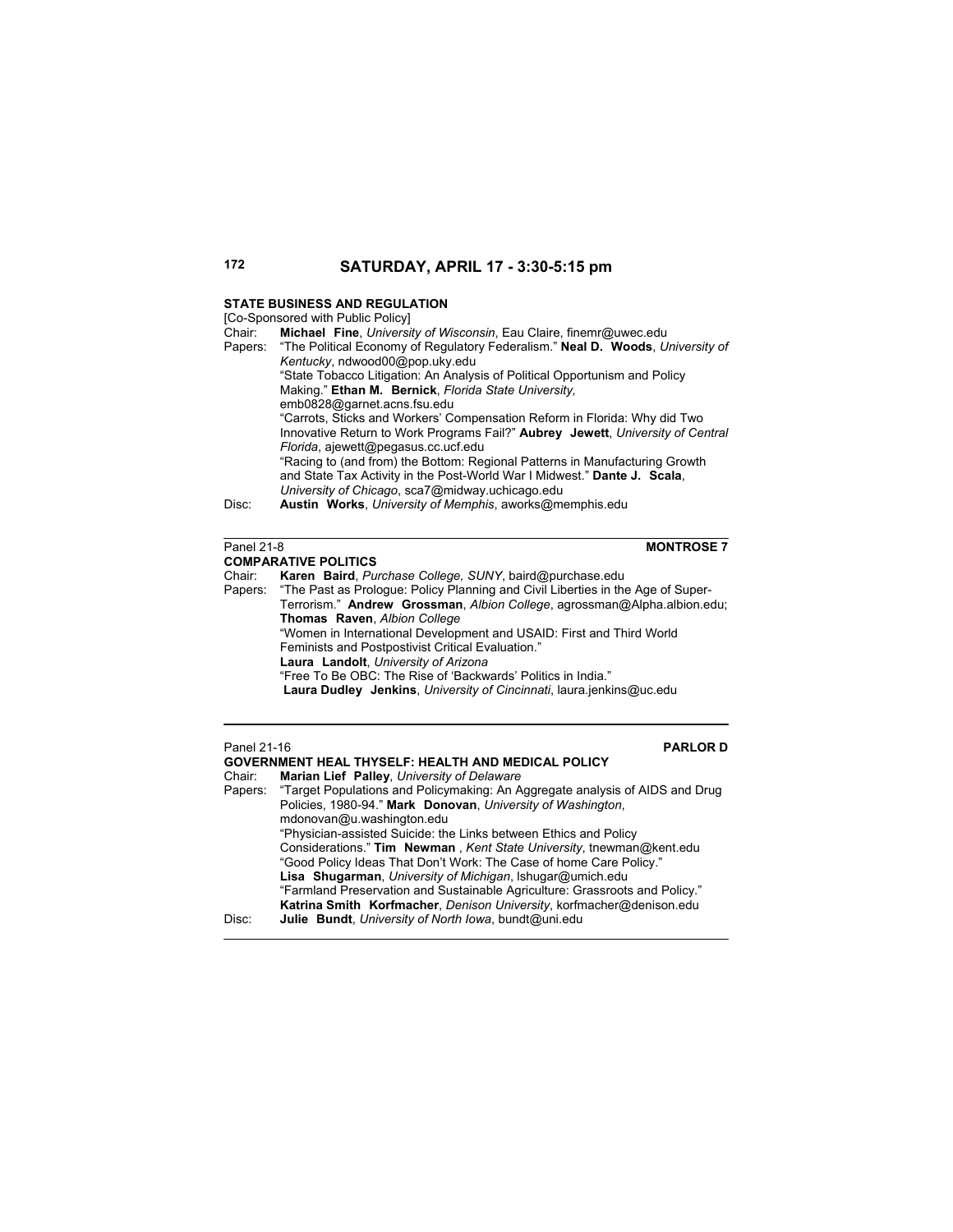# Panel 23-7 **PARLOR F POLITICAL CULTURE VS. GOVERNMENT POLICY**<br>Chair: **Debra Holzhauer**. Purdue University. Dhol Debra Holzhauer, Purdue University, Dholzhauer@hotmail.com Papers: "Political Culture and Environmental Policy in Great Britain and the European Union: Convergence or Divergence?" **Debra Holzhauer**, *Purdue University*, Dholzhauer@hotmail.com "The Revolution's Not Over: Militia, Guns and Violence in American." **Lane Crothers**, *Illinois State University*, alcroth@ilstu.edu "Reaction Against Public Policies or Adjusting Preferences? Egalitarian *Values in Comparative Perspective."* **Toril Aalberg***, Norwegian University of Science and Technology*, toril.aalberg@svt.ntnu.no Disc: **Derwin S. Munroe**, *Northwestern University*, dmu846@lulu.acns.nwu.edu Panel 24-7 **BURNHAM 2 ROUNDTABLE: TEACHING INTERNATIONAL RELATIONS IN THE NEXT**

|                   | <b>ROUNDTABLE: TEACHING INTERNATIONAL RELATIONS IN THE NEXT</b>               |
|-------------------|-------------------------------------------------------------------------------|
| <b>MILLENNIUM</b> |                                                                               |
| Chair:            | Amit Gupta, Stonehill College, agupta@stonehill.edu                           |
| Part:             | Garth Katner, St. Norbert College, katngt@sncac.snc.edu                       |
|                   | <b>W. D. Chapin, University of Wisconsin River Falls, wes chapin@uwrf.edu</b> |
|                   | Richard Leitch, Gustavus Adolphus College, rieitch@gac.edu                    |
| Disc:             | <b>Rupak Chattopadhyay, University of Toronto, rchattop@chass.utoronto.ca</b> |
|                   |                                                                               |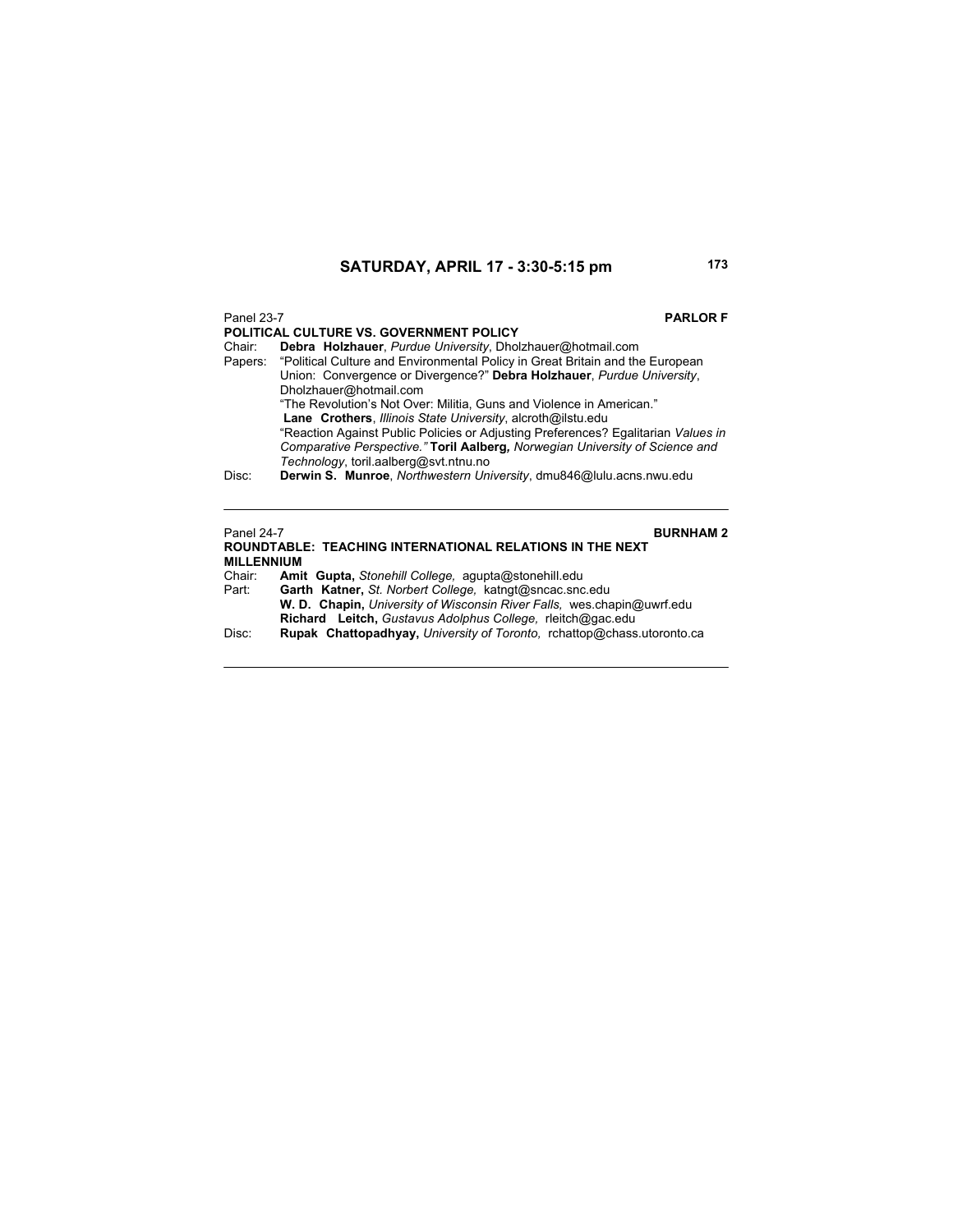# **Index of Participants**

### **A**

Aarts, Kees (59) Aberbach, Joel D. (92) Abramson, Paul (76) Achen, Christopher H. (144, 164) Adams, Greg (52) Adkins, Randall E. (103) Adler, E. Scott (146, 166) Ahnen, Ronald (86) Ahuja, Sunil (146, 155) Ainsworth, Scott (151) Akman, Ayhan (98) Albritton, Robert B. (120, 159) Aldrich, John (123) Alex-Assensoh, Yvette M. (94, 106) Alexander, Robert (100) Alford, John (116, 136) Aliotta, Jilda M. (127) Allard, Scott (126) Allen, Christopher (56) Allen, Danielle (72) Althaus, Scott (80) Althaus,Rickert (85) Alulis, Joe (90, 134) Alvarez, R. Michael (133, 163) Ammon, S. Craig (140) Andersen, Kristi J. (76, 89) Andersen, Seth S. (108) Anderson, Christopher J. (140) Anderson, Ellen (101) Anderson, Greg (123) Anderson, Ingrid D. (79) Anderson, Liam (124) Anderson, R. Bruce (129) Anderson, William D. (129, 145) Andrade, Lydia M. (103) Anglin, Roland V. (118) Anglund, Sandra (115) Apollonio, Dorie (104, 136)

Appleton, Sheldon (106, 142) Armony, Ariel (96) Arp, Robert (158) Arsneault, Shelly (138) Atkinson, Chad (58) Atlas, Mark (147) Auger, Vincent (132) Ault, Michael (107) Austin, Rory A. (115) Avery, Patricia (106) Ayala, Louis J. (124)

# **B**

Baer, Judith (127, 158) Bahry, Donna (77, 132) Bailey, Michael (52, 114) Baird, Karen (117, 167) Baird, Vanessa (109) Baker, Ralph (60, 106) Baldez, Lisa (80) Balla, Steven J. (67, 83, 127) Banaszak, Lee Ann (80) Barabas, Jason (132) Baranowski, Michael (108) Barclay, Scott (74) Barnes, Andrew (111) Barnett, Irene J. (121) Barr, Robert R. (49, 156) Barrett, Andrew (124) Barria, Lilian (88) Barrilleaux, Charles (94) Barrington, Lowell (49) Barth, Jay (94) Baugh, John A. (93) Baughman, John (165) Baum, Jeeyang Rhee (86) Baum, Lawrence (65, 137) Baum, Matthew A. (80, 154) Baumgartner, Frank R. (103, 117)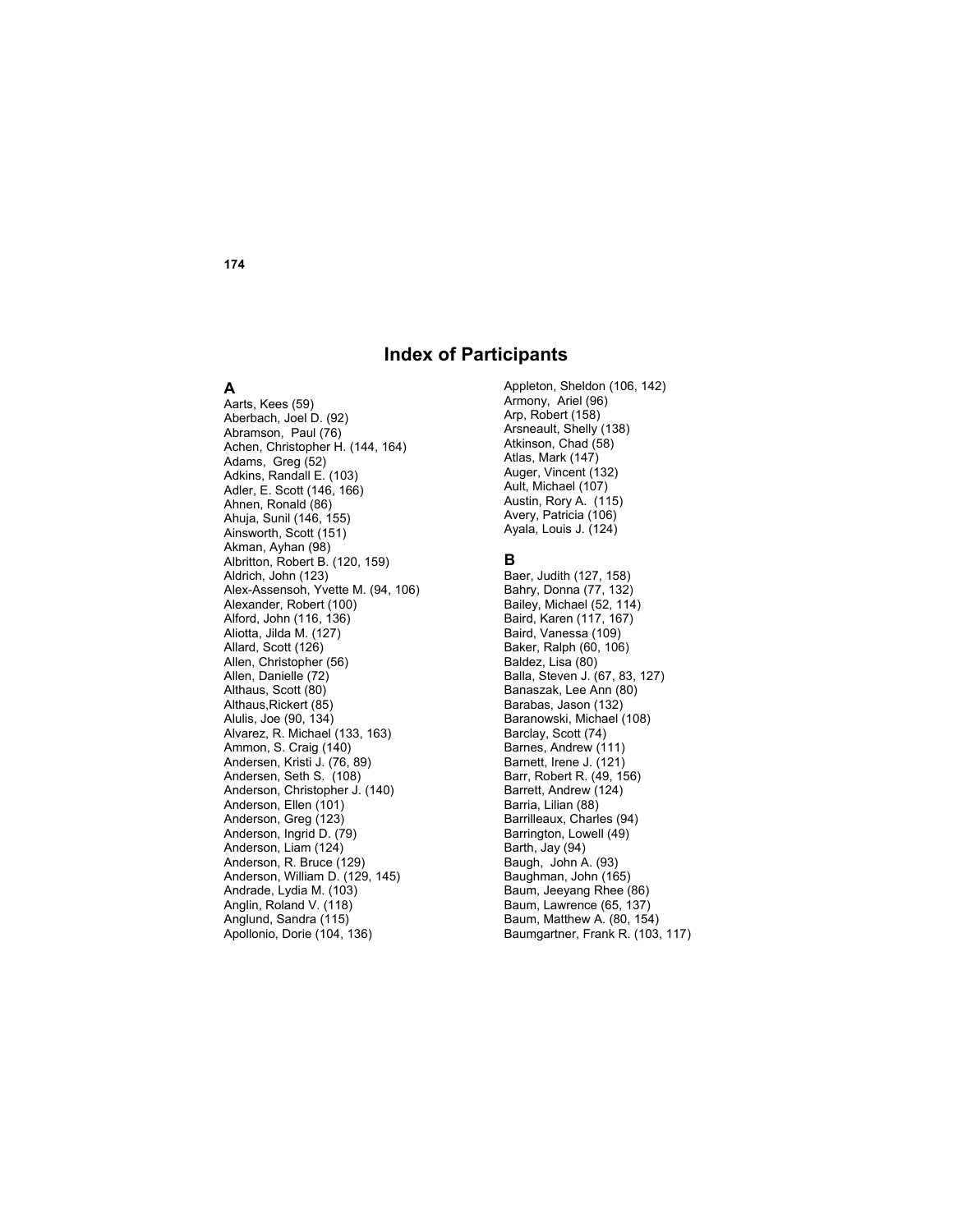Baumgartner, Jody (82) Bawn, Kathleen (96, 97) Bax, Shari Garber (152) Bay, John W. (82, 123) Bayer, Thomas F. (145) Beail, Linda (60) Beamer, Glenn (94, 116) Beasley, Vanessa (127) Beatty, Bob (57) Beck, Nathaniel (135) Beck, Paul Alan (60) Beck, Peter (149) Bednar, Jenna (123) Belanger, Marc (77, 78, 110) Belmont, Katharine (131) Bendor, Jonathan (157) Benesh, Sara C. (62) Benfell, Steven (76) Bennett, D. Scott (99) Bennett, Sherry (150) Bennett, Stephen E. (60) Bennion, Elizabeth A. (142) Benoit, Kenneth (58, 153, 162) Benton, Edwin (117, 147) Berens, Charlyne (69) Berg, John C. (96) Berger, Benjamin (72) Berinsky, Adam J. (89) Berkman, Michael B. (94, 147) Berner, Maureen (85) Bernhard, William (50) Bernick, Ethan M. (167) Berthiaume, Kenneth P. (48) Bevis, Gwendolyn G. (112) Beyle, Thad (115) Bianco, William (139, 145) Bibby, John F. (52, 97) Bickers, Kenneth N. (82) Biersack, Robert (136) Biglaiser, Glen (68) Bimes, Terri (103) Binder, Sarah (93) Bischoff, Christopher (69) Bishin, Benhamin G. (137) Blanton, Jack (69) Blasi, Gerald (147) Blinder, Scott (90)

Boatright, Robert (103) Boaz-Moore, Cynthia (110) Bobic, Michael P. (56) Boehmke, Frederick J. (68, 107) Bohrer II, Robert E. (109) Bohte, John (64, 85) Boles, Janet K. (121) Bond, Jon (61, 124) Bonet, Desmonique (98) Bonneau, Chris (71) Bookman, Adam (150) Booth, John (120) Borick, Christopher P. (147) Borrelli, Mary Anne (127, 165) Borrelli, Stephen A. (53, 145) Boryczka, Jocelyn (144) Bos, Steven D. (69) Bothwell, Heather (120) Bourgeous, Robin C. (62) Bovitz, Gregory L. (82, 133) Bowden, Geoffrey C. (51) Bowden, Zachary A. (162) Bowersox, Joe (81) Bowman, Ridge (89) Box-Steffensmeier, Janet M. (79, 123) Boyd, Frank (49) Boynton, G. R. (80) Brader, Ted (99, 142) Bradley, Robert C. (62) Brady, David (116) Brady, Henry (88, 123, 131) Bragaw, Stephen G. (63) Brandon, Mark (61) Brandt, Patrick (135) Brandwein, Pamela (65) Branham, David (67) Brasher, Holly (104) Brauenstein, Matt (113) Braumoeller, Bear F. (164) Brehm, John (95, 153) Breiner, Peter (144) Bremer, John (64, 85) Brewer, Mark D. (113) Brewster, Rachel (99) Brierly, Allen (63, 105) Brody, Richard A. (82, 154) Brook, John (55)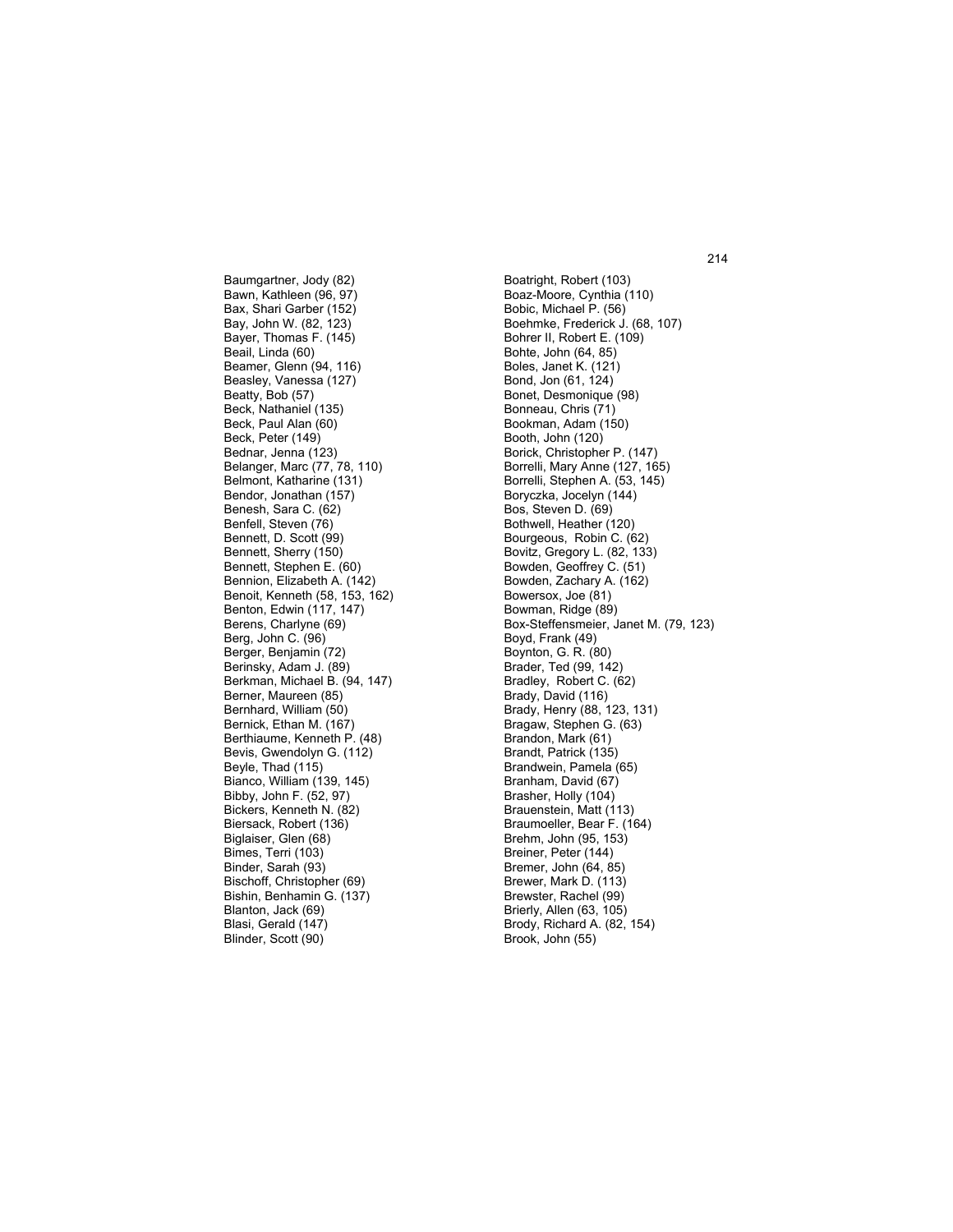Brooks, D. Christpher (162) Brooks, Stephen C. (125, 130) Brophy-Baermann, Bryan (64, 160) Brophy-Baermann, Michell (64) Broscheid,, Andreas (91) Brown, Clyde (126) Brown, David (111, 141) Brown, Robert D. (71) Brown, Stephen P. (166) Brown, Thad A. (82, 153) Brown, Trevor L. (53) Browning, Christopher R. (125) Brubaker, Lauren (134) Bruce, John M. (71) Brudner, Helen G. (63, 120) Bruno, Robert (114) Bruter, Michael (73) Bucy, Erik P. (162) Buford-Efrid, Brian (98) Bugh, Gary (87) Bullock III, Charles S. (61, 116) Bundt, Julie (67, 167) Buntman, Fran (138) Burden, Barry (67, 79) Burgin, Eileen (136, 154) Burnier, DeLysa (115, 126) Burns, Peter (125) Burns, Teresa J. (110, 157) Burrell, Barbara (60) Burton, Michael John (93, 145) Buscemi, William I. (148) Busch, Andrew E. (52) Busch, Beverly G. (151) Butler, Kimberly Smiddy (149) Butler, R. Lawrence (165) Butterfield, Jim (49) Butterfield, Tara L. (163) Bystrom, Dianne (60, 113)

### **C**

Caldeira, Gregory A. (83) Caliendo, Stephen M. (80) Calvert, Randall (96, 135, 164) Calvo, Ernesto (123) Cameron, Charles M. (93) Camobreco, John F. (147) Campbell, David E. (151)

Campbell, James E. (79, 145) Campbell, Kristin L. (62) Candler, George (119) Canes, Brandice (61) Cannavo, Peter (73, 153) Canon, Brad (104, 108) Canon, David T. (61) Cantor, Joseph (164) Capelos, Theresa (70) Carleton, Francis (101) Carleton, Jennifer Nutt (101) Carlson, Jon (161) Carman, Christopher (141) Carmines, Edward G. (59) Carnaghan, Ellen (68) Carne, Margaret (139) Carpenter, Daniel (95, 153) Carpenter, Ted G. (150) Carpini, Michael X. Delli (143) Carrubba, Clifford J. (109, 140) Carsey, Thomas M. (51, 71) Carter-Boone, La Shonda (75) Casper, Gretchen (110, 141) Cassell, Mark (117) Cates, Cynthia (118) Caul, Miki (162) Cavasos, Joe (137) Ceccoli, Steve (132) Centellas, Miguel (49) Chang, Kelly (114, 157) Chapin, W. D. (168) Chard, Richard (101) Chattopadhyay, Rupak (168) Cheibub, Jose (68) Cheleden, Sharmaine V. (163) Chen, Elsa Y. (139) Chilton, Stephen (87, 101) Chin, Michelle L. (66) Cho, Sungdai (154) Cho, Wendy K. Tam (83, 144) Choudhury, Enam (94) Christy, Carol (121) Cigler, Allan (92, 115) Clark, David H. (66) Clark, John A. (111, 123) Clark, William (50) Clark-Daniels, Carolyn L. (165)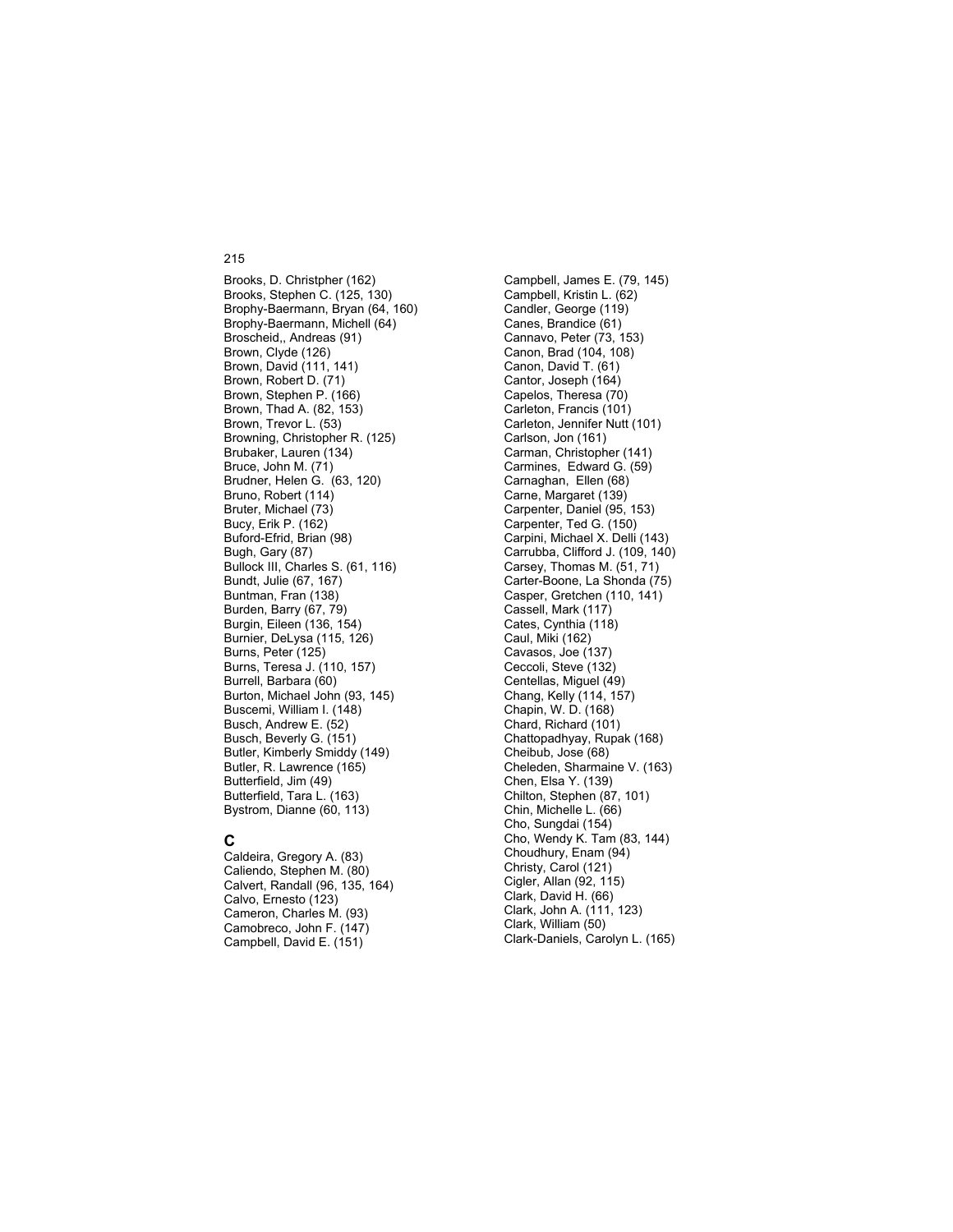Clarke, Harold (131) Clarke, Kevin A. (164) Clausen, Kevin (92) Clawson, Rosalee A. (113, 138) Clayton, Edward W. (148) Cleary, Matthew (86) Clements, Paul (90) Clifton, Brett (92) Clingermayer, James C. (94) Clinton, Joshua D. (52) Cobb, Michael D. (124) Cohen, Jeffrey E. (103, 124) Cohen, Jonathan (147) Cohen, Susan (52) Cohn, Daniel (156) Coleman, Jackie Lynn (155) Coleman, John J. (82, 108) Colmo, Christopher (114) Comer, John (129) Comparato, Scott A. (83) Conover, Pamela Johnston (121) Cook, Pamela Y. (89, 106) Cook, Timothy (100) Cooney, Sharon (143) Cooper, Alexandra L. (103) Cooper, Alice H. (80) Cooperman, Rosalyn (113, 154) Copa, Juan C. (66) Copeland, Gary W. (82) Corbett, Michael (143) Corder, J. Kevin (64, 95) Corrado, Anthony (164) Cottrill, James B. (125) Covington, Cary (61, 145) Cowley, Philip (105) Cox, Gary (68, 96) Cox, James (75) Cramer, Katherine J. (112) Cranor, John D. (70) Crawford, Sue E. S. (72) Crayton, Kareem (115) Crepaz, Markus M.L. (77, 159) Creppell, Ingrid (163) Crigler, Ann (121) Crisp, Brian F. (159) Crothers, Lane (127, 168) Curran, Margaret Ann (70)

Currier, Carrie L. (121) Curtice, John (59) Curtis, Craig (96) Cutler, Fred (161)

# **D**

Dagger, Richard (91, 144) Dai, Xinyuan (78, 99) Damron, Danny (86) Daniels, R. Steven (165) Danilovic, Vesna (132) Darcy, Robert (162) Darmofal, David (59, 133) Dasse, Carl (147) Davenport, Christian (49) Davies, Ann (52) Davies, Peter (144) Davis, Belinda Creel (66) Davis, Charles (49, 98) Davis, Darren W. (60, 90) Davis, DeWayne (105) Davis, Jeffrey (109) Davis, Patricia (119) Dawson, Melissa (80) Day, Christine L. (80) Dayley, Robert (159) de la Garza, Rodolfo (163) de Marchi, Scott (81) Deam, Dirk (105) DeBoef, Suzanna (133, 135) Debrix, Francois (50) Deckman, Melissa (94) Deen, Rebecca E. (123, 137) Deering, Christopher J. (136, 163) Degregorio, Christine (83) DeLaat, Jackie (56, 158) Delano, Sophia (152) DeLorenzo, Lisa (152) DeLuz, David B. (66, 122) den Dulk, Kevin R. (166) DeSantis, Victor S. (165) DeSart, Jay A. (151) DeVotta, Neil (131) Dickinson, Matthew J. (165) Dickson, David (69) Dietz, Nathan (91, 102) Diman, Abber (149)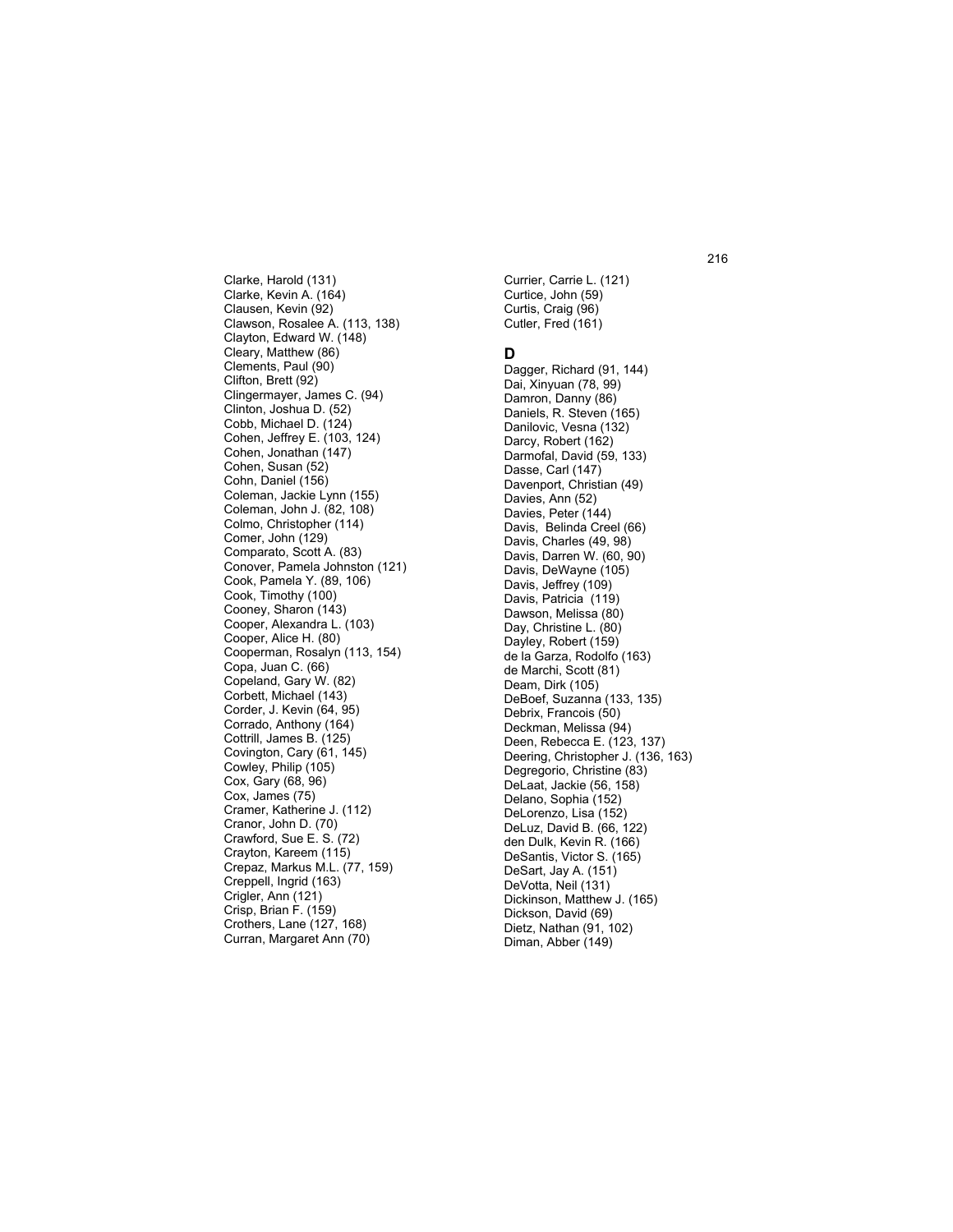Dimock, Michael A. (51, 67) Dinan, John (74) Dinse, John (68) Dion, Robert (101) Dirks, Frank (74) DiSarro, Brian (113) Ditkowsky, Burton (125) Ditslear, Corey (62) Djupe, Paul A. (94) Docherty, David C. (53, 92) Dodd, Lawrence (116) Dolan, Christopher J. (53) Dolan, Julie (60) Dolan, Kathleen (142) Doleys, Thomas (78, 99) Dondero, Russ (115) Donovan, Mark (167) Doron, Gideon (159) Dorussen, Han (131) Dow, Jay (97) Dowdle, Andrew J. (103) Dowley, Kathleen (72) Downer, W. Merrill (72) Downes, Alexander B. (99) Downs, Donald (155) Doyran, Mine A. (157) Draznin, Anne (71, 95) Dresang, Dennis (115) Druckman, James N. (133, 151) Duch, Raymond (130) Duerst-Lahti, Georgia (65, 71) Duffin, Diane L. (73, 82) Duggan, John (91) Durant, Robert F. (156, 165) Durst, Samantha (165) Duttlinger, Andrew (49) Dzur, Albert (122, 135) D'Onofrio, Robert (124)

# **E**

Edelstein, David (120) Elazar, Daniel (90) Ellis, Susan (67) Emizet, Kisangani (68) Emrey, Jolly Ann (109) Endersby, James W. (59, 122, 153) Engel, Steven T. (134)

Engelhart, Michael J. (87, 120) Engelmann, Stephen (61, 87) Enterline, Andrew J. (58) Epp, Charles (108, 125) Epstein, David (68, 115, 139) Epstein, Lee (63) Erb, Gwyn (51) Erikson, Robert (130) Esterling, Kevin M. (107, 108) Etzioni-Halevy, Eva (96) Evans, Diana (61, 100) Evans, Geoffrey (109) Ezra, Marni (79, 154)

# **F**

Fabrizio, Paul (105) Fackler, Tim (115, 133) Falaschetti, Dino (157) Faletta, Jean-Philippe (99, 107) Farnsworth, Stephen J. (62) Farole, Donald (94) Farr, James (81, 101) Farrar-Myers, Victoria (74, 164) Fastnow, Christina (52) Fauntroy, Michael K. (84) Fazal, Tanisha M. (87) Fedderson, Timothy (91) Feeley, T. Jens (85) Feng, Yi (98) Ferguson, Margaret (94) Ferguson, Michaele (72) Fey, Mark (164) Filbert, Dave (137) Fine, Michael (55, 167) Finifter, Ada (77) Finkel, Steve (77) Finocchiaro, Charles J. (104) Fiorina, Morris P. (116, 123) Firmin-Sellers, Kathryn (68) Fischle, Mark (151) Fishkin, James S. (132) Flammang, Janet (65) Fleisher, Richard (124, 145) Flemming, Roy B. (63, 108) Flickinger, Richard S. (60) Foglesong, Todd (125) Ford, Lynne E. (74)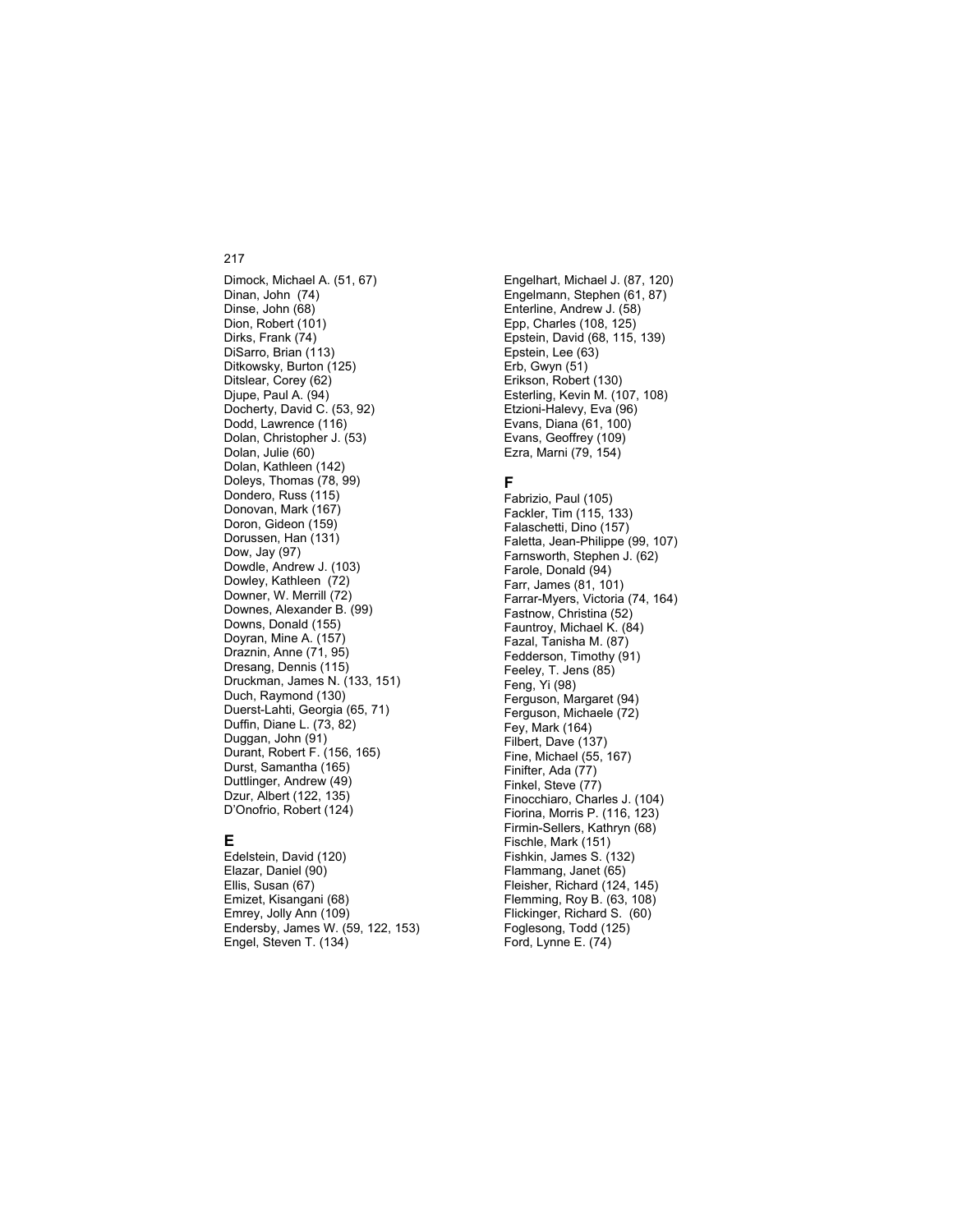Fording, Richard (75) Forgette, Richard (104, 125) Forman, William (56) Forren, John P. (92, 166) Foster, Kenneth W. (57) Fowler, Linda (136) Fox, Richard (113, 143) Francisco, Ronald A. (48) Franklin, Mark (100, 159) Franzese, Jr., Robert (50, 65) Frederick, Shane (130) Freedman, Paul (50, 121) Freeman, John R. (50, 164) Frendreis, John (105) Frenslely, Natalie (115) Friedman, Sally (137) Frietag, Rodd (64) Frohock, Fred (90, 102) Frye, Timothy (78, 111) Fuchs, Ester R. (90, 112) Funk, Carolyn L. (111) Furlong, Scott R. (126, 148)

# **G**

Gabel, Matthew (88, 140) Gainsborough, Juliet (84) Galatas, Steven F. (59) Galderisi, Peter (79) Galonsky, Aron Chase (79, 161) Gamm, Gerald (124) Gangl, Amy (151) Gardner, Paul (56) Garrett, Geoffrey (65) Gates, Scott (95, 153) Gay, Claudine (156) Gee, Gretchen Knudson (69) Geer, John (79, 121) Gelleny, Ronald D. (69, 140) Gerber, Alan (79) Gerber, Brian J. (130) Gerber, Elisabeth (81, 164) Gerber, Mitchel (81) Gerencser, Steven A. (72) Gersen, Jacob E. (138) Gershtenson, Joseph (61, 66) Gerstmann, Evan (109, 137) Geva, Nehemia (69)

Ghobarah, Hazem (51, 144) Giammo, Joe (55) Giannetti, Daniela (97) Gibney, Mark P. (80) Gibson, James L. (77, 88, 97, 117) Gibson, Rachel Mapes (111) Gierzynski, Anthony (102) Gilbert, Christopher A. (94) Gilens, Martin (113) Gilens, Martin I. (89) Gill, Emily (81) Gill, Jeff (66, 85) Gilligan, Michael (59, 139, 150) Gillroy, John Martin (81) Glasgow, Garrett (123) Glatzer, Miguel (140) Gleditsch, Kristian S. (66) Globetti, Suzanne (50, 89) Gobeyn, Mark J. (56) Goggi, Paul (137) Goidel, Fobert K. (156) Goldberg, David (98) Goldberg, Rachel E. (92, 151) Goldfield, Michael (80) Goldfinger, Johnny (135) Goldford, Dennis (155) Goldstein, Ken (112) Goldstein, Kenneth (142) Gomez, Brad T. (115) Gomez-Albarello, Juan Gabriel (125) Gonzales, Marti Hope (106) Goodliffe, Jay (115, 146) Gordon, Craig S. (47, 64) Gordon, Neve (56) Gordon, Sanford (95) Gordon, Stacy (154) Goren, Lilly J. (143) Goren, Paul (142) Gormley, William T. (157) Gossett, Amy (52) Goswami, Nirmal (47) Graber, Doris (162) Graber, Mark A. (61) Grafstein, Robert (139) Granato, Jim (50, 142) Grant, J. Tobin (93) Granville, Johanna (58, 150)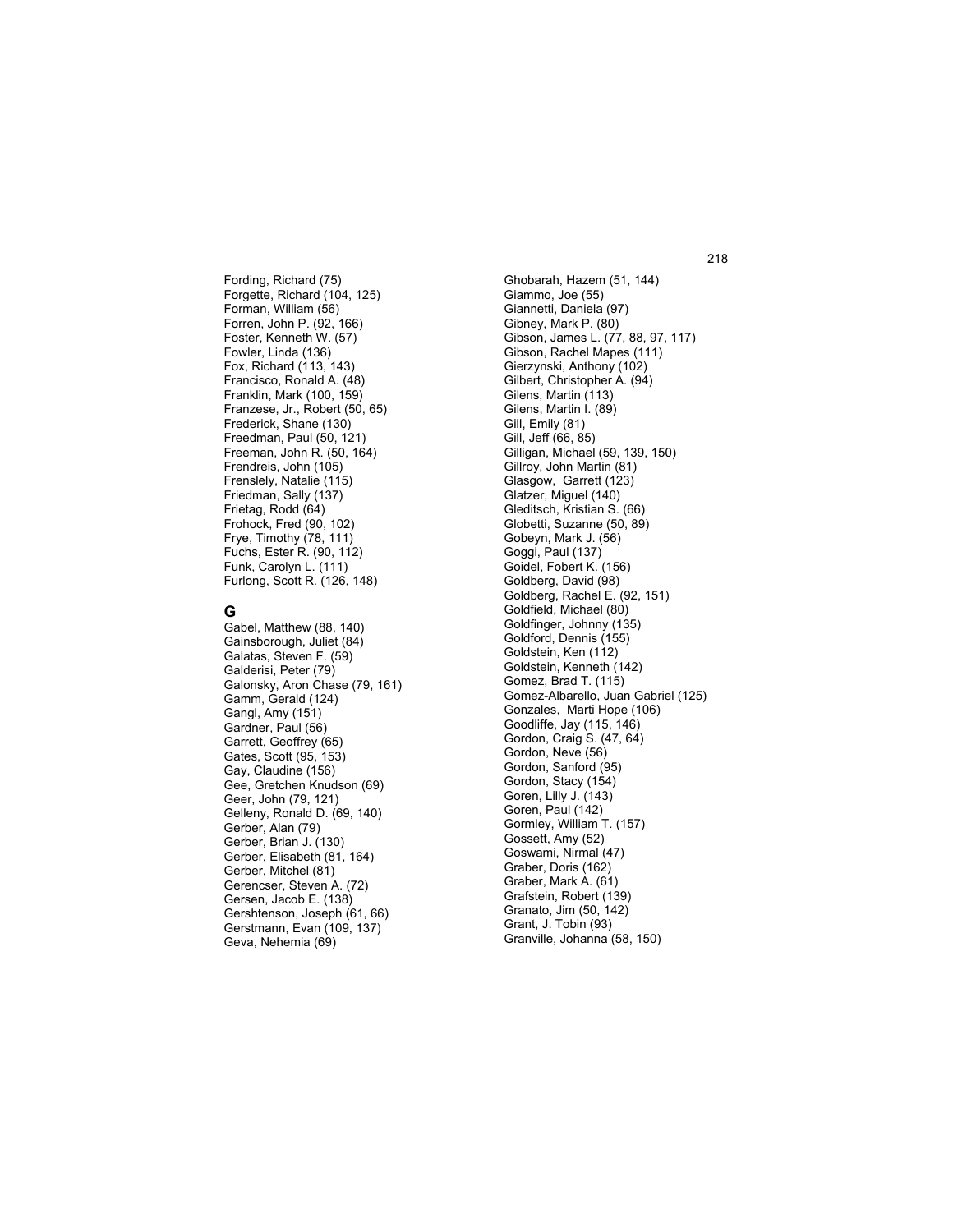Gray, Virginia (84) Greco, Donald E. (59, 145) Green, Donald (79, 135) Green, John C. (80, 92) Green, Melanie (55) Greenberg, Anna (94, 162) Greene, Jay (55, 143) Gregory, Sarita (161) Grey, Robert (77) Grob, Douglas (164) Gronke, Paul (123) Grose, Christian (155) Gross, Donald A. (115, 156) Gross, Kimberly (113) Gross, Michael A. (47) Grosskopf, Anke (88) Grossman, Andrew (156, 167) Grossman, Joel (146) Gruberg, Martin (113, 125) Grummel, John (89) Gryneveski, Jeff (123) Guerrero, Eduardo (131) Guillory, Ferrel (115) Gunning, Matthew (104) Gupta, Amit (168) Guth, James (72)

# **H**

Hadjiharalambous, Chris S. (162) Hadley, Charles D. (52, 80) Hafer, Catherine (102) Hagle, Tim (108) Hague, Mary A. (106) Haider-Markel, Donald P. (95, 165) Haire, Susan Brodie (83) Hall, Melinda Gann (93) Hall, Richard (131) Hall, Richard L. (136) Halpin, John (146) Hamm, Keith (159) Hamman, John (124) Hammes, Michelle Kukoleca (106) Hammond, Thomas (117, 157) Hammons, Christopher (139) Hampton, Gloria J. (111, 126) Han, Lori Cox (103, 133) Handberg, Roger (105, 146)

Hansen, Mark (141) Hansson, Natalie (135) Harmon, Jeff (54) Harper, Anne (118) Harris, Melissa (80) Harris, Michael (127, 159) Hart, Jr., Robert A. (66) Hartger, Stuart (56) Hartlaub, Stephen (78) Harty, Siobhan (77) Harvey, Diane Hollern (154) Harward, Brian (151) Hasecke, Edward B. (93) Haskell, John (115) Haspel, Moshe (110) Hauptmann, Emily (81, 90) Hausegger, Lori (108) Hawthorne, Michael (48, 105) Hayler, Barbara J. (71) Hays, Jude (50) Hayward, Clarissa (135, 144) Headrick, Barbara (126) Heberling, Eric (95) Hega, Gunther M. (119) Heimann, C. F. Larry (104) Heller, William B. (54, 122, 159) Henderson, Robert (142) Henry, Gary (64) Henschen, Beth (65) Hensley, Thomas P. (54) Herndon, Joel (140) Herrnson, Paul (136) Herron, Erik (78) Herron, Michael (91, 102) Hertzoff, Andrew (158) Hesli, Vicki L. (58, 77, 98) Hetherington, Marc J. (89, 142) Hettinger, Virginia (104) Hibbing, John R. (116, 121) Hickman, Larry (163) Hill, Kim Q. (126) Hindera, Cheryl Young (95) Hindera, John J. (64) Hinich, Melvin J. (102, 144) Ho, Alfred (55) Hoekstra, Valerie (63) Hoff, Samuel B. (53)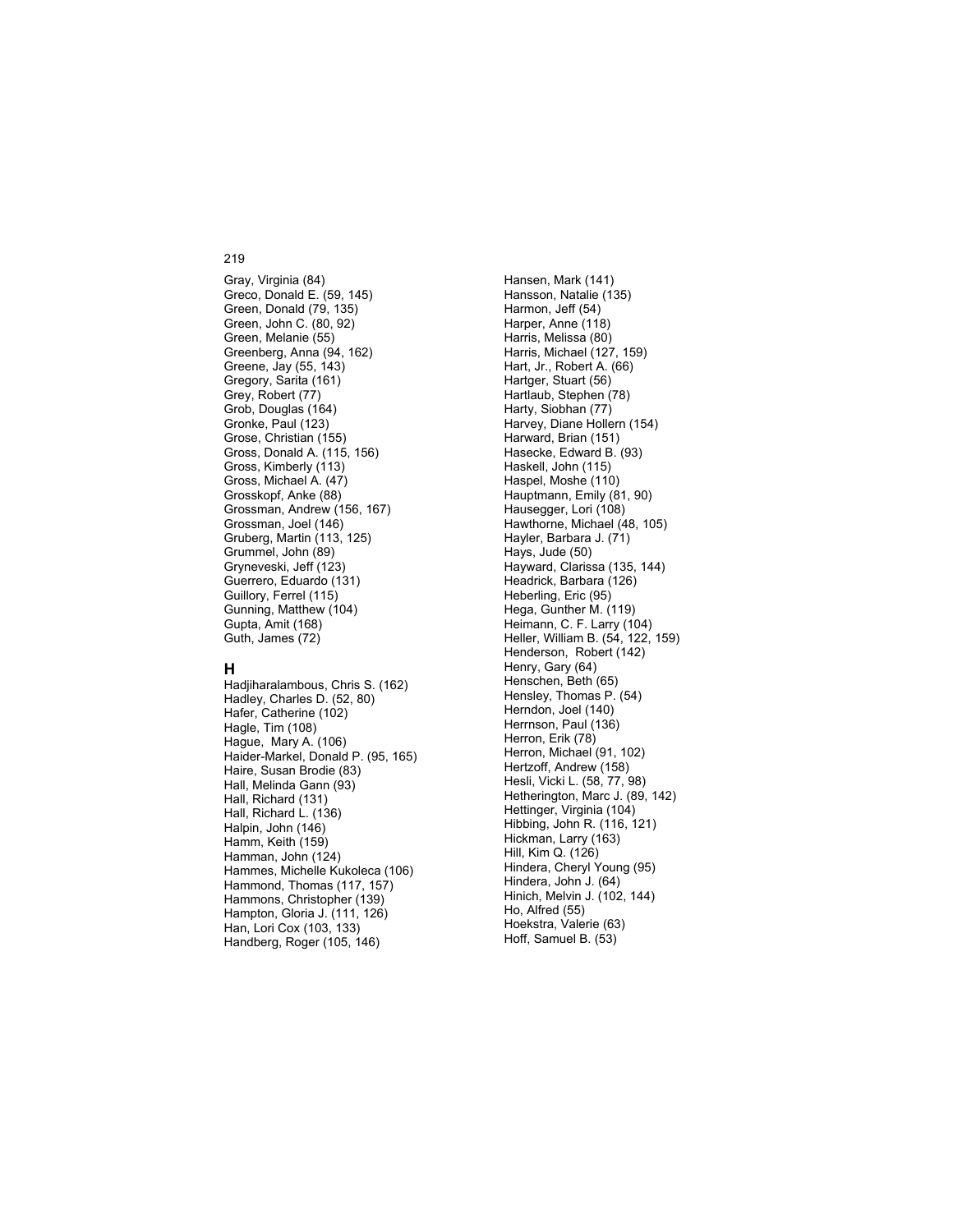Hoffman, Donna R. (107) Hoffman, Jonathan (47) Hoffman, Karen S. (103) Hogan, Sean O. (47, 130) Hojnacki, Marie (103) Hokenmaier, Karl G. (119) Holbrook, Thomas M. (50, 79) Holian, David (73) Holland, Catherine (51) Holzhauer, Debra (168) Holzner, Claudio A. (78) Hoover, Dennis R. (166) Hora, Jennifer J. (74) Horfmacher, Katrina (147) Horner, Debra (89) Hortin, David (106) Houseman, Gerald (111) Howard, Alison (107) Howard, Robert M. (138) Howell, William G. (61) Hoyman, Michele (71) Hritzuk, Natasha (161) Huang, Grace (127) Huber, Greg (95) Huber, John D. (57) Huckfeldt, Robert (112) Huddy, Leonie (76, 134) Huerta, Juan Carlos (90, 163) Huffmon, Scott H. (79) Huijer, Rolf (122) Humes, Brian D. (124) Humphries, Martha Anne (166) Hunold, Christian (135, 153) Hunt, Sarah Diel (99) Hunt, Valerie (117) Hunter, Wendy (141) Hurley, Patricia A. (104) Hurwitz, Mark S. (63) Hussain, Rashida (160) Hutchings, Vincent (90, 133)

Hoffman, Charles M. (71)

# **I**

Iacobone, Nicola (97) Icin, Eylem (88) Ignagni, Joseph (137) Ihrke, Donald (137)

Indridason, Indridi (102) Inglehart, Ronald (96, 97, 117) Ingraham, Patricia W. (92) Ishiyama, John (110) Ito, Shuichiro (84) Iyengar, Shanto (121, 142)

# **J**

Jackman, Robert (88) Jackman, Simon (102, 133, 154) Jacobs, Lawrence (100, 136) Jacobson, Gary C. (100) Jacobson, Norman (163) Jacoby, William G. (89, 147, 155) Jain, Pushpam (139) Jama, Amaney (78) Jang, Jun-Hyeok (110) Jang, Soo Chan (109) Janssen, John J. (155) Janssen, John J. (125) Jasperson, Amy (158) Jelen, Ted (92, 151) Jendrysik, Mark S. (127, 163) Jenkins, Jeffery A. (124, 155) Jenkins, Laura Dudley (86, 167) Jenks, Philip (152) Jennings, M. Kent (100) Jenny, Nicholas W. (73) Jensen, Pamela Grande (144) Jerit, Jennifer (132) Jesse, Jolene Kay (141) Jewell, Malcolm (82) Jewett, Aubrey (94, 167) Jitpiromsi, Srisompob (120) Jo, Jong-In (110) Johnson, Timothy R. (54) Johnson, Bertram (62, 105) Johnson, Gregg B. (92, 159) Johnson, Jim (135) Johnson, Renee (147) Johnson, Scott P. (54) Johnson, Susan M. (144) Johnson, Timothy R. (83) Jones, Bryan (117) Jones, David A. (134) Jones, Jocelyn (82) Jones, Nolan (118)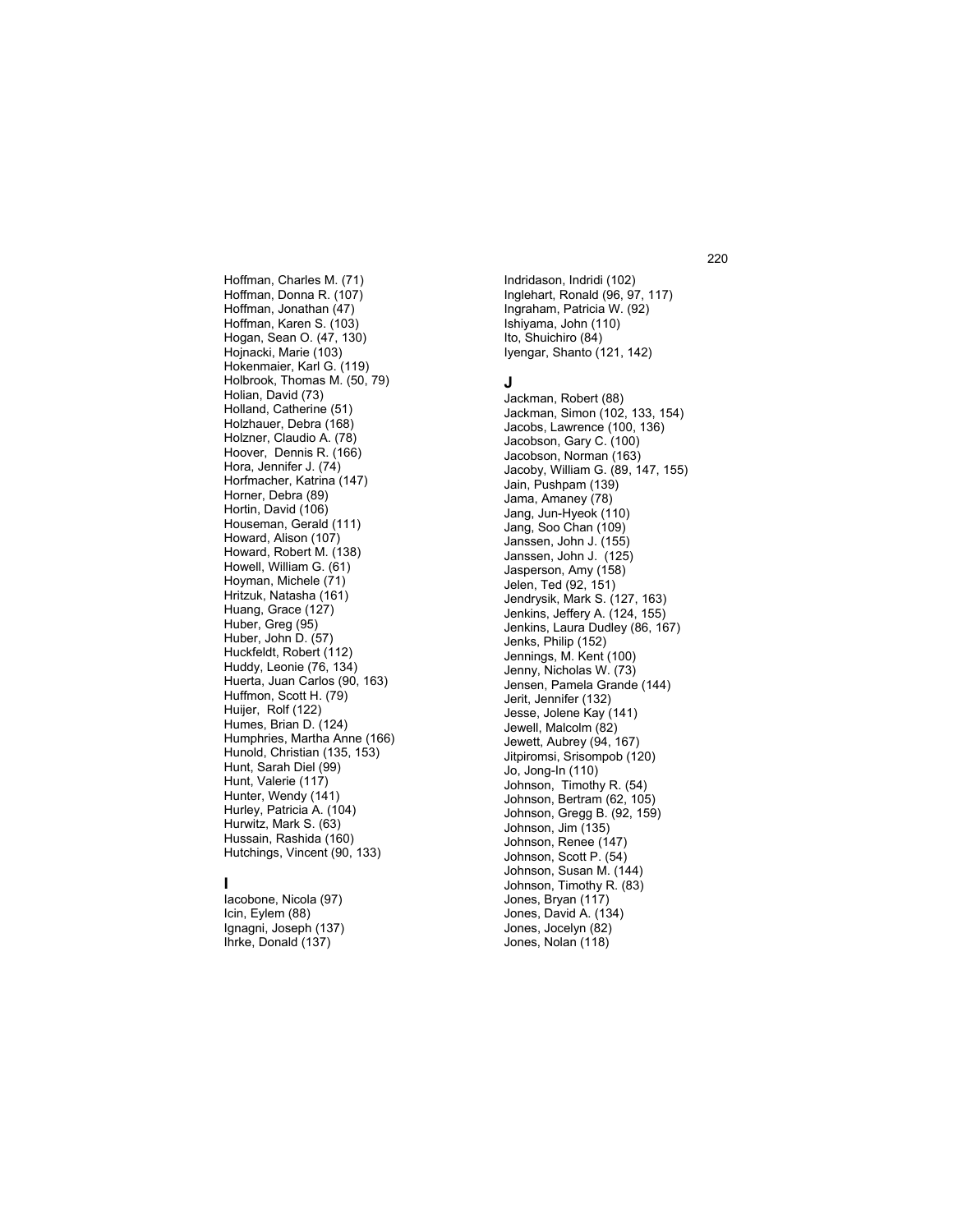Jones-DeWeever, Avis A. (70) Jordan-Zachery, Julia S. (117) Joseph, Anne (95) Josephson, Jyl (95, 143) Josephson, Peter (144) Joslyn, Mark R. (89, 151) Jozwiak, Joseph (47) Jungblut, Bernadette (59) Junn, Jane (151)

# **K**

Kaatz, Jim (116) Kaiser, Pia (162) Kaltenthaler, Karl (65) Kam, Christopher (57) Kamenitsa, Lynn (51) Kang, Kyung-Tae (130) Kang, Seoniou (88) Kanthak, Kristin (102, 156) Kapeluck, Branwell D. (67, 102) Kaplan, Cynthia (131, 149) Kaplan, Noah (125) Karol, David (52) Kassop, Nancy (136, 164) Kathlene, Lyn (65, 127) Katner, Garth (168) Kaufmann, Karen (163) Kayser, John R. (144) Kazee, Thomas A. (111) Keech, William (130, 157) Keiser, Lael (126, 139) Keith, Sara (147) Kelley, Christopher (107) Kelley, Jr., Harry F. (125) Kellstedt, Lyman A. (92) Kellstedt, Paul (135) Kelly, April C. (101) Kelly, Elizabeth (111) Kemper, Mark (146) Kendrick, J. Alan (119) Kendrigan, Mary Lou (148) Kennedy, Raymond (68) Kenny, Christopher (100) Kerbel, Matthew R. (134) Kernell, Samuel (154) Kessel, Brian (113) Kessel, John H. (103)

Kessler, David (67) Ketterer, Krista (137) Kettl, Donald (92) Kidd, Quentin (127, 136, 154) Kim, Dong-Won (58) Kimball, David (79) Kincaid, John (90) King, Erika G. (142) King, Gary (164) King, John C. (86) King, Kimi (75, 93) King-Meadows, Tyson (122) Kinney, Rhonda (60, 145) Kinsella, Carly (143) Kirchner, David (149) Kleitz, Brett (67) Klobucar, Thomas (58) Knigge, Pia (121, 161) Knight, Jack (135) Knotts, H. Gibbs (156) Koblka, Joseph F. (63) Kobrak, Peter (83) Koch, Jeffrey W. (154) Koger, Greg (93) Kohfeld, Carol (143, 152) Kokten, Muge (119) Kollman, Ken (81) Kolodny, Robin (115) Kono, Daniel (99) Koopman, Douglas L. (104, 146) Koppell, Jonathan G.S. (54, 84) Korfmacher, Katrina Smith (167) Kosaki, Liane (71) Kotin, Daniel (150) Kotler-Berkowitz, Laurence A. (72) Koyluoglu, Dogan (140) Krain, Matthew (49) Kramer, Paul A. (48, 74) Krassas, Nicole (113) Krause, George A. (75, 157) Krause, Kevin Deegan (110) Krebs, Timothy B. (48) Kreuzer, Markus (58) Krishnan, Jay (166) Kropf, Martha (64, 112) Krosnick, Jon A. (70) Krutz, Glen (63)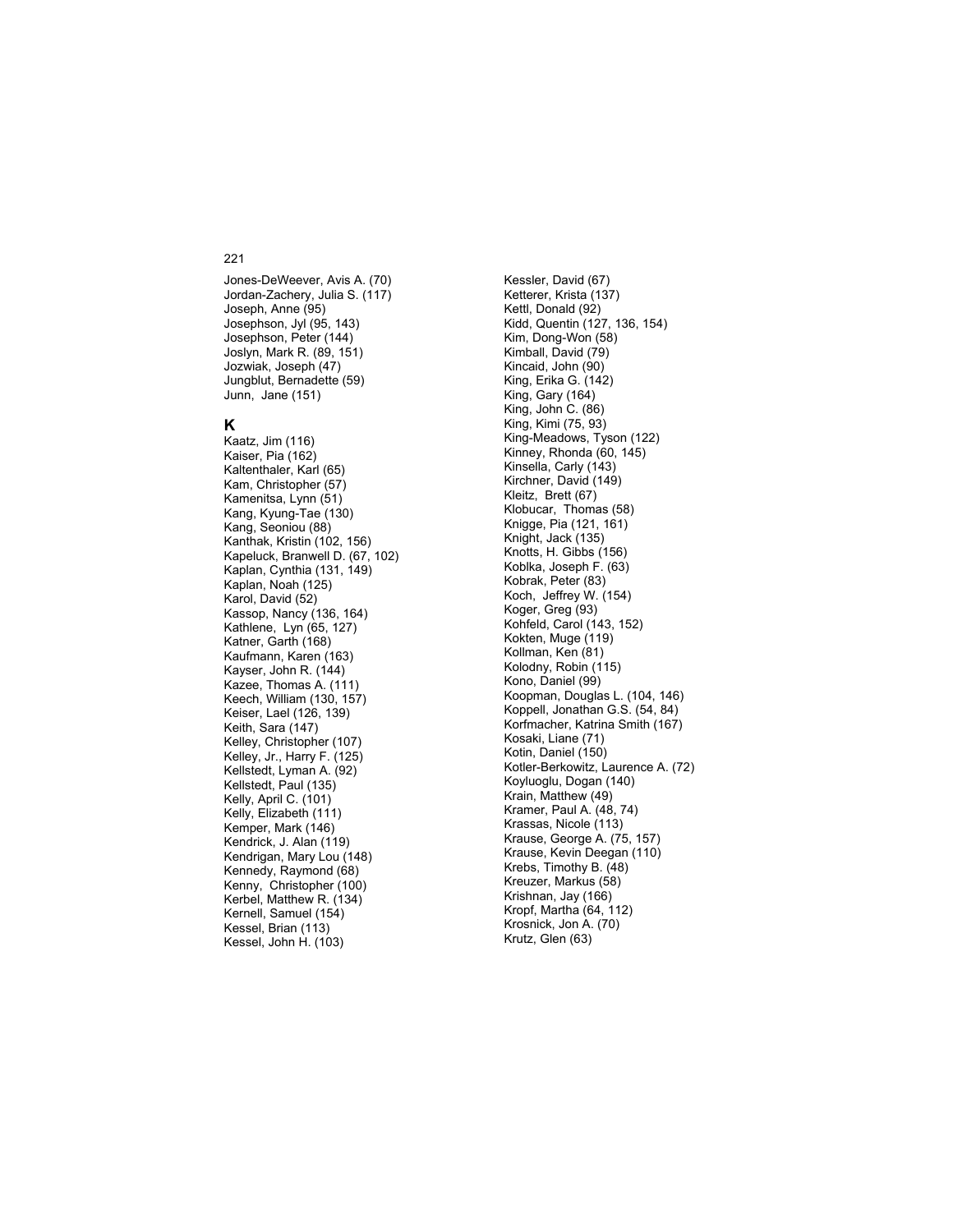Kubik, William (165) Kulisheck, Michael (98) Kullberg, Judith (76, 110, 157) Kumar, Martha Joynt (103) Kuo, Su-Feng (57) Kurki, Anja (147) Kursman, Nancy (67, 122) Kurtz, Marcus (69, 159) Kwak, Jun-Hyeok (110) Kwon, Uisson (129)

# **L**

La Raja, Ray (104, 136) Lacy, Dean (59, 70, 139) Ladewig, Jeffrey W. (69, 157) Lai, Brian (58) Laitin, David (68) Lake, Ronald La Due (112) Lamb, Charles (95) Lancaster, Adrianna (118) Lancaster, Thomas D. (92, 109) Landa, Dimitri (102, 135) Landolt, Laura (167) Langbein, Laura (75) Lange, Peter (88, 140) Langer, Laura (93) Lanier, Drew Noble (63) Lau, Richard R. (70, 79) Laux, Richard (81) Lavine, Howard (161) Lavrakas, Paul J. (151) Lawrence, Eric D. (104, 114) Lawson, Brian (66) Layman, Geoffrey (51) Lazarus, Ellen (138) Leaman, David (150) Leblang, David (50, 69) Lebo, Matthew J. (135) Lee, Takeku (113) Lee, Frances (83, 125) Lee, Jongho (163) Lee, Junhan (129) Lee, Pei-Shan (57) Lee, Sang-Hyun (58) Lee, Sangmook (86) Lee, Taeku (156) Leech, Beth L. (103)

Leege, David (97) Legge, Jr., Jerome S. (63, 156) Leighley, Jan E. (100) Leitch, Richard (168) Leiter, Samuel (117) Leiter, William M. (117) Leith, Murray (86) Lektzian, David (87) Leland, Suzanne (95) Lemos-Nelson, Ana Tereza (77) Leonard, David (156) Leventoglu, Bahar (141, 160) Levi, Margaret (55, 118) Levin, David J. (139) Levin, David Lessard (146) Levintova, Ekaterina (49) Levy, Michael (68) Lewis, David E. (61) Lewis, Jeffrey B. (102) Lewis, Tom (159) Li, Quan (120) Licari, Michael (75, 84) Liebell, Susan (152) Lieske, Joel (96, 97) Lin, Ann Chih (106) Lind, Nancy S. (127) Lindaman, Kara (49) Lindquist, Eric (48) Lindsay, Thomas (85) Ling, Christina M. (143) Lipinski, Daniel (62, 137) Lipscomb, Michael (152) Lipsmeyer, Christine (160) Litras, Marika F. X. (139) Llera, Francisco J. (77) Lockerbie, Brad (61, 70) Lodge, Milton (79) Logue, Jr., Dennis E. (84) Lohmann, Susanne (81, 153) Lombardo, Salvatore (137) Londregan, John (52, 91) Longley, Lawrence D. (53, 144) Loomis, Burdett (61, 92) Lopeman, Sam (54, 94) Losco, Joseph (106) Lottie, Adrian J. (72, 143) Louishomme, Claude A. (116)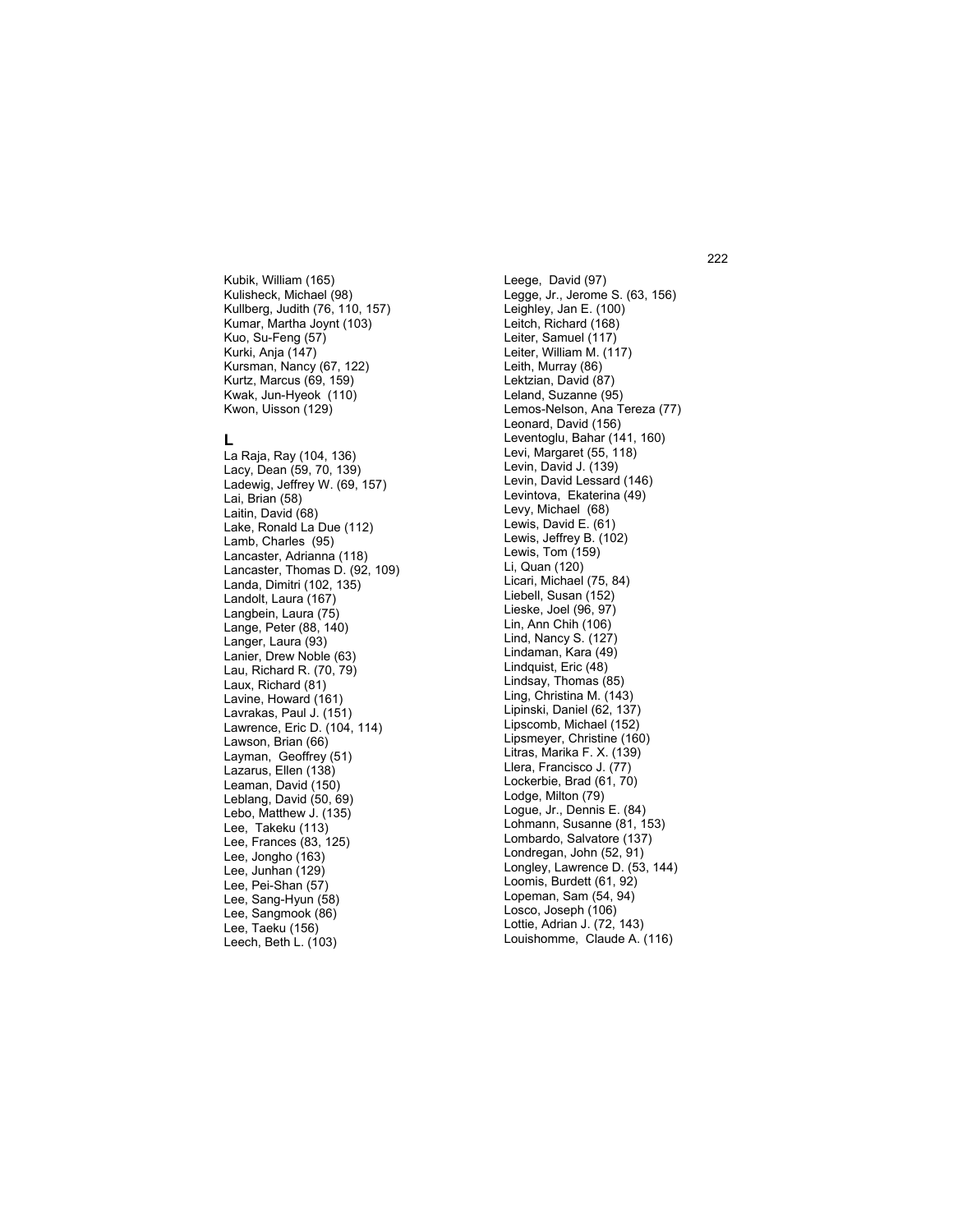Lowenstein, Dan (164) Lowenthal, Diane (130) Lowery, David (84) Lowrance, Sherry R. (131) Lowry, Robert (75) Lowry, William (48, 147) Lubell, Mark (74, 84) Lublin, David (115, 122, 137) Ludwig, Kimberly (150) Luehrmann, Laura (86) Luke, Timothy (50, 162) Lundberg, Thomsas (149) Lupia, Arthur (57, 133) Luskin, Mary Lee (109) Luskin, Robert C. (121, 132) Lust-Okar, Ellen (78) Lutmar, Carmela (73, 99) Luttbeg, Norman R. (54, 138) Lyon, Charles (131) Lyons, William (100)

### **M**

MacDonald, Jason (161) MacGilvray, Eric (122) MacLeod, Mike (117) MacManus, Susan A. (84, 126) Magalhaes, Mariano (98) Magleby, David (115, 146) Mahler, Vincent A. (119) Maisel, Sandy (136) Makinen, Amy K. (88, 149) Malik, Anas (120) Maltzman, Forrest (104) Mandica, Notrida (111) Mangum, Maruice (61, 72) Mann, Carlos Guevara (92) Manna, Paul (55) Manning, Kenneth Luis (63, 166) Mansfeldova, Zdenka (110) Marion, John (50, 145) Markus, George (77) Marschall, Melissa (138) Marshall, Bryan W. (165) Marshall, William (164) Martin, Richard T. (152) Martin, Elaine (71) Martin, Jenna (159)

Martin, Lanny W. (119, 159) Martin, Paul S. (60) Martin, Robert W.T. (81, 135) Martinek, Wendy L. (93) Martinelli, Cesar (91) Martinussen, Paal E. (147) Mason, John L. (61) Masuyama, Mikitaka (159) Mathews, Kay (64) Mattei, Laura R. Winsky (65, 142) Mayer, Kenneth R. (136) Mayer, Robert (114) Mayhew, David (116) Mcauliffe, Thomas (159) McCall, Madhavi (108) McCall, Michael (71) McCarty, Nolan M. (124, 153) McClain, Paula D. (97) McClerking, Harwood (161) McClurg, Scott (112) McCoy, Elaine (56, 90) McCoy, Matt (69) McCready, Amy R. (81, 102) McDonagh, Eileen (72) McDonald, Michael P. (59, 155) McDowell, James L. (146) McElroy, Gail (97) McGee, Douglas A. (98) McGlen, Nancy (127) McGraw, Kathleen M. (62) McGuire, Kevin T. (108, 137) McHenry, James (72) McIntosh, Wayne (118) McKay, Brad (63, 85) McKee, Erik S.W. (152) McKee, Robert J. (51) McKenzie, Brian D. (129) McKinlay, Patrick (72) McKissick, Gary J. (155) McLaren, Lauren M. (77) McLauchlan, William P. (64) McLean, William P. (53) McLendon, Michael (90) McNamara, Carol (148, 158) Mebane, Jr., Walter R. (91, 153) Meernik, James (137) Meffert, Michael (133)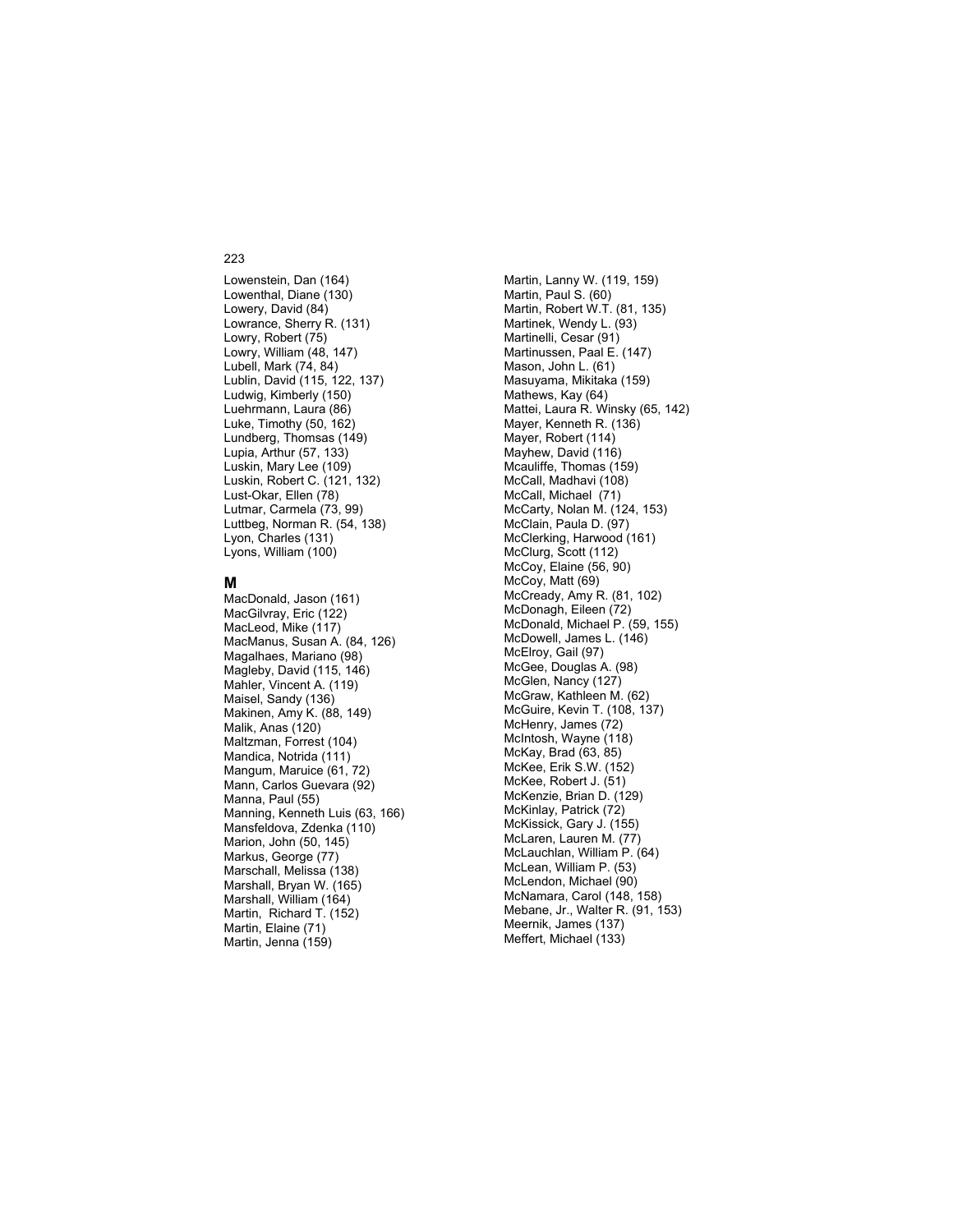Meier, Kenneth J. (85, 105, 148) Meinke, Scott R. (145) Meirowitz, Adam (52, 91, 102) Mejia-Acosta, Andres (98) Melcher, James P. (156) Melchior, Mary Beth (60) Melkonian-Hoover, Ruth (119) Mellow, Nicole (55, 143) Mendelberg, Tali (90, 113) Menifield, Charles E. (122) Mete, Mihriye (63, 66) Metz, Tamara (134) Meyer, David A. (153) Meyer, Fred (71, 107) Meyer, Philip (60) Mezey, Michael (53, 75) Mezey, Susan G. (74, 143) Mickey, Robert W. (122) Mihic, Sophia (61) Miller, Arthur (58) Miller, Mark C. (118, 166) Miller, Geralyn M. (130) Miller, Joanne M. (70) Miller, Jodi (69) Miller, John H. (81) Miller, Penny (115) Milligan , Lisa (110) Milner, Wesley T. (111, 160) Milstein, Andrew (65) Minnite, Lorraine C. (90, 112) Mitchell, Sara McLaughlin (160) Mizrahi, Shlomo (66) Mockabee, Stephen T. (62, 151) Moe, Terry M. (53, 157) Moffitt, Susan L. (146) Moghadam, Valentine M. (111) Mohan, Paula (55) Molette-Ogden, Carla E. (138) Monoson, Sara (114) Monroe, Alan D. (118, 132) Monroe, Burt (135) Monroe, J. P. (107) Monson, Quin (151) Moon, J. Donald (114) Mooney, Christopher Z. (105) Moore, Bill (115) Moore, Michael K. (62, 118)

Morato-Lara, Andrea L. (47) Morehouse, Sarah (82) Morelli, Massimo (139) Morgan, Claire (81) Morgan, William (70, 161) Morgenstern, Scott (149) Morozova, Svetlana V. (67, 160) Morris, Jonathan (83) Morton, Rebecca (115, 164) Moses, Joel (160) Mosher, Jim (140) Moskop, Wynne (114) Moskowitz, David (61) Mouw, Calvin (71) Mucciaroni, Gary (83) Mueller, John (118) Mueller, Melinda A. (152) Mueller, Paul (47) Munger, Michael (96, 155) Munroe, Derwin S. (76, 168) Murphy, Blair (80) Murray, Leah (137) Mutz, Diana C. (112) Myagkov, Mikhail (78) Myerson, Roger (96)

### **N**

N'Diaye, Boubacar (149) Nadenichek, Sona (132) Naff, Katherine C. (117) Nagler, Jonathan (100, 133) Navia, Patricio (129) Neblo, Michael (79) Nelson, Blake J. (74, 108) Nelson, Scott (50) Nemacheck, Christine L. (83) Nemec, Mark (75, 126) Nesbit, Dorothy Davidson (118) Nesmith, Bruce (95) Newman, Tim (167) Nicholson, Heather Johnston (118) Nicholson, Stephen P. (82) Nickelsburg, Michael J. (73) Nicoll, Jennifer E. (54)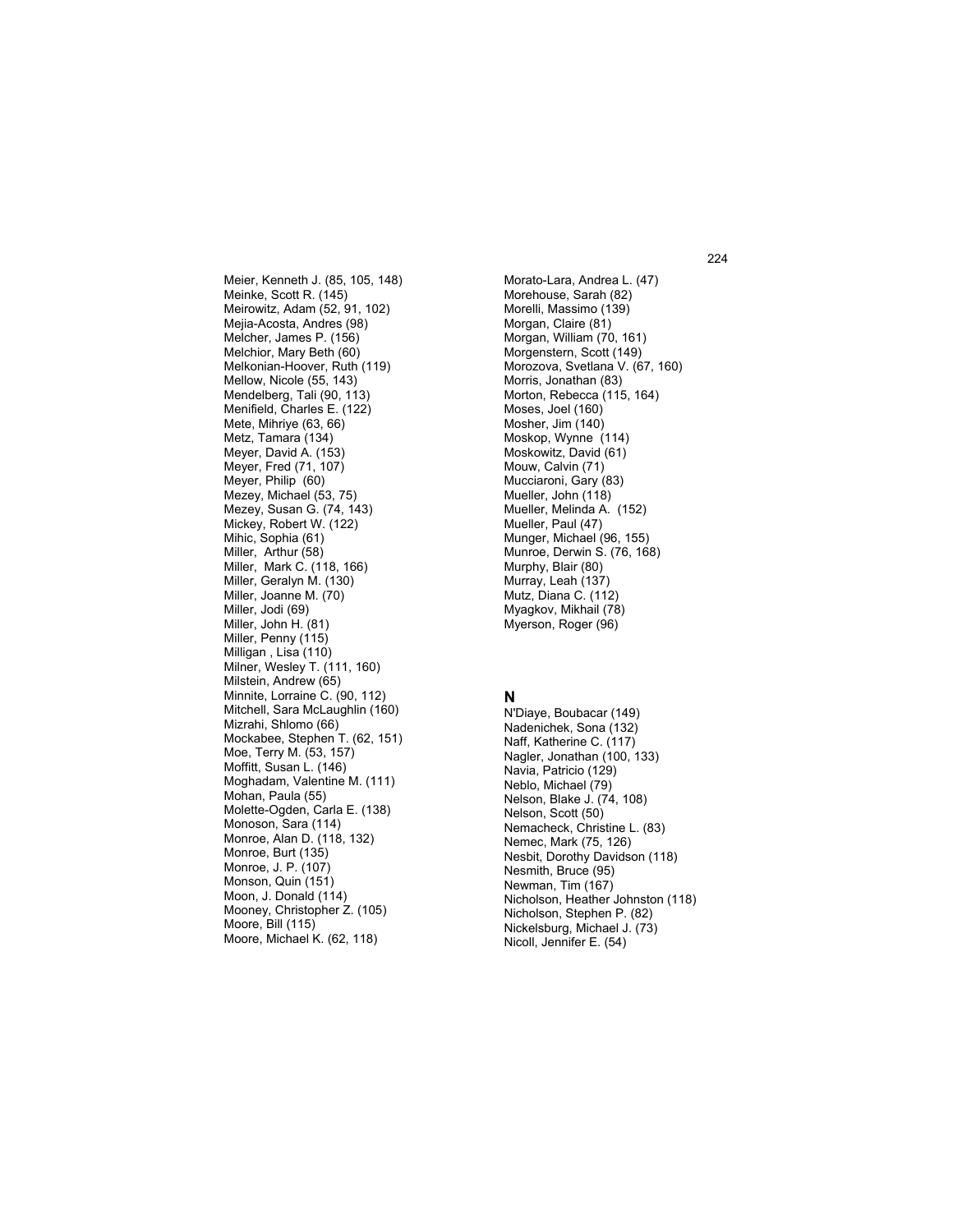Nielsen, Laura (64) Niou, Emerson (59) Nishikawa, Misa (78) Nitzschke, Tasina (93) Noda, Phyllis (72) Noel, Hans (70) Nokken, Timothy P. (146, 154) Nordstrom, Timothy (58) Norpoth, Helmut (51) Norrander, Barbara (123) Norris, Pippa (51, 60) Nowacki, Dawn E. (162) Nownes, Anthony (73) Nugent, John D. (63) Nuger, Kenneth P. (74) Numata, Chieko (129) Nyikos, Stacy Ann (63)

# **O**

O'Leary, Brendan (109) Oakley, Maureen Rand (138) Odum, Charoltte (114) Offe, Claus (55) Old, James Paul (163) Oldendick, Robert (150, 151) Olson, Laura R. (72, 151) Omo-Bare, Iren (149) Oppenheimer, Bruce (100) Ordeshook, Peter (78) Orth, Deborah (126) Ortsey, Craig (86) Osniss, Boaz (135) Ostrom, Vince (97) Ostrow, Joel (110) Oxley, Zoe (152) O'Connor, Karen (83, 158) O'Connor, Robert (152) O'Halloran, Sharyn (68, 139)

### **P**

Pace, Gerald R. (141) Pacelle, Richard (109, 137) Padon, Andrew J. (125) Page, Benjamin (134) Page, Scott E. (81) Palley, Marian Lief (167)

Palmer, Barbara (146, 158) Palmer, Harvey (109, 130) Palmquist, Bradley (144) Paolino, Philip (70, 91) Parikh, Sunita (123) Parisi, Laura J. (150) Parker, Suzanne (60) Parodi, Carlos (98, 111) Partin, Randall W. (156) Patten, Joseph (62, 67) Patton, Dana J. (48) Paul, David M. (52) Payne, Angela (80) Peake, Jeffrey S. (73) Peffley, Mark (70, 121) Pellikaan, Huib (59) Peppers, Todd C. (108) Perez, Orlando J. (49, 160) Perez-Linan, Anibal (98) Perez-Monforti, Jessica L. (47) Peters, C. Scott (108) Peters, Jr., Ronald M. (67, 165) Petersen, R. Eric (73) Peterson, Anne (108) Peterson, David A.M. (91, 112) Peterson, Geoff (115, 166) Peterson, Steven A. (76) Pettersen, Per Arnt (138, 161) Pevehouse, Jon (160) Pfeffer, Jacqueline (51) Philippakis, Katherine (73) Phillips, Rob (148, 158) Pierce, Jason L. (125) Pierik, Roland (101, 114) Pigenko, Vladimir A. (53, 67) Pilch, Fran (148) Pinderhughes, Dianne (72, 84) Pinello, Daniel R. (101) Pinkele, Carl (129) Pinney, Neil (105) Plane, Dennis L. (142) Platt, Glenn (125) Plutzer, Eric (89, 100, 143) Polinard, J. L. (85) Pollins, Brian (59) Pontusson, Jonas (65) Poole, Barbara L. (152)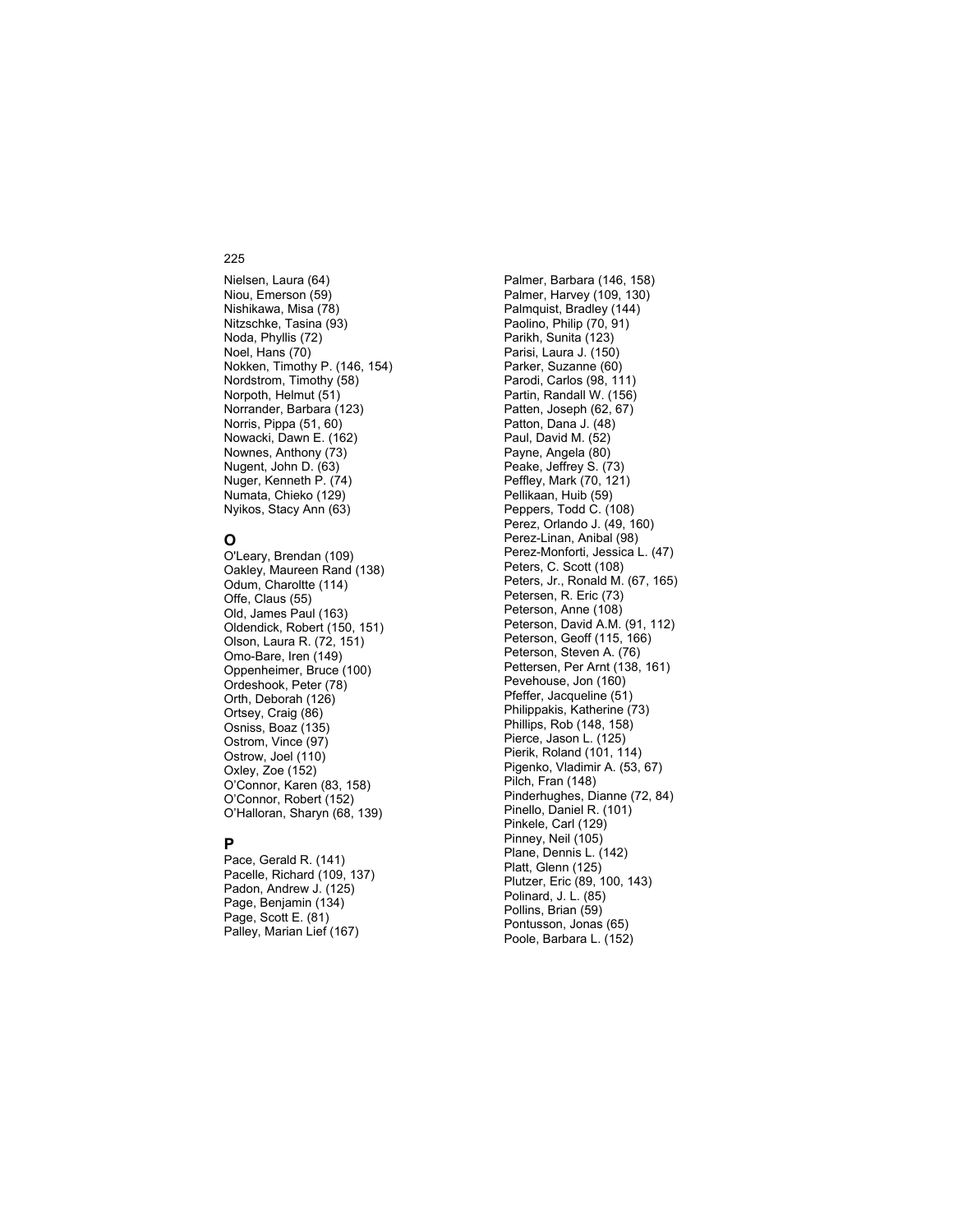Poole, Keith T. (124) Pop-Eleches, Grigore (88) Pope, Ronald (78) Potoski, Matthew (75, 155) Potter, Deborah (60) Powell, Lynda (136) Powers, Kathy (150, 160) Pratt, Susan (140) Presnall, Aaron (119) Presnall, Barbara (162) Prestage, Jewell (106) Price, Vincent L. (99) Prins, Brandon (132) Puro, Steven (138) Pyle, Barry (71)

# **Q**

Quirk, Paul J. (83)

### **R**

Raber, Don (165) Rafferty, Kirsten L. (58) Rainey, Hal G. (92) Randazzo, Kirk A. (166) Rankin, David M. (77) Rasch, Bjorn Erik (122, 141) Rasler, Karen (49) Raven, Thomas (167) Read, James H. (134) Reading, Suzanne T. (105) Reddick, Malia (62) Reed, Brian C. (145) Reed, J. Todd (87) Reeves, Keith (69) Reich, Gary (58) Reisinger, William (68, 110) Renka, Russell D. (107, 123) Reuveny, Rafael (98, 150) Reynolds, Holly (92) Rhine, Stacy (60) Rhodes, Carl (153) Rhodes, Matthew (132) Rice, Tom W. (80, 96, 139) Rich, Michael J. (156) Richards, David L. (48) Richards, Mark (146)

Riedel, Eric (106) Rinden, Allison (124, 136) Rinehart, Sue Tolleson (143) Ring, Jennifer (152) Ringquist, Evan (95, 147) Rix, Dalene L. (105) Robbins, Suzanne (51) Roberds, Stephen C. (100) Robertson, John D. (140) Roch, Christine (126, 138) Rockman, Bert (92) Rodden, Jonathan A. (65, 109) Rodriguez, Jorge (162) Rogers, Michael (87, 137) Rohde, David (136) Romanko, Howard (150) Romero, David W. (100) Romero, Francine Sanders (73, 166) Romzek, Barbara S. (126) Rong, Xiaomin (57) Roper, Steven D. (148) Roscoe, Douglas D. (145) Rose, Lawrence E. (138, 162) Rosenberg, Gerald (62) Rosenberg, Gerry (136) Rosenblum, Marc R. (69) Rosenthal, Cindy Simon (67, 142) Rosenthal, Howard (124) Ross, G. M. (129) Ross, Marc Howard (134) Rothenberg, Lawrence S. (53) Rothstein, Bo (55, 114) Rouse, Amelia (75) Roushakov, Anton (162) Rowan, Bernard (155) Rowe, Heather (96) Royed, Terry J. (145) Rozzi, Alan (83) Rudalevige, Andrew (73) Ruddy, Sally (100, 142) Rudolph, Thomas J. (151) Ruhil, Anirudh V.S. (125) Ruhlman, James D. (120) Rupp, Richard (58, 150) Russ-Sellers, Rebecca (64, 95) Ryan, John Francis (108) **S**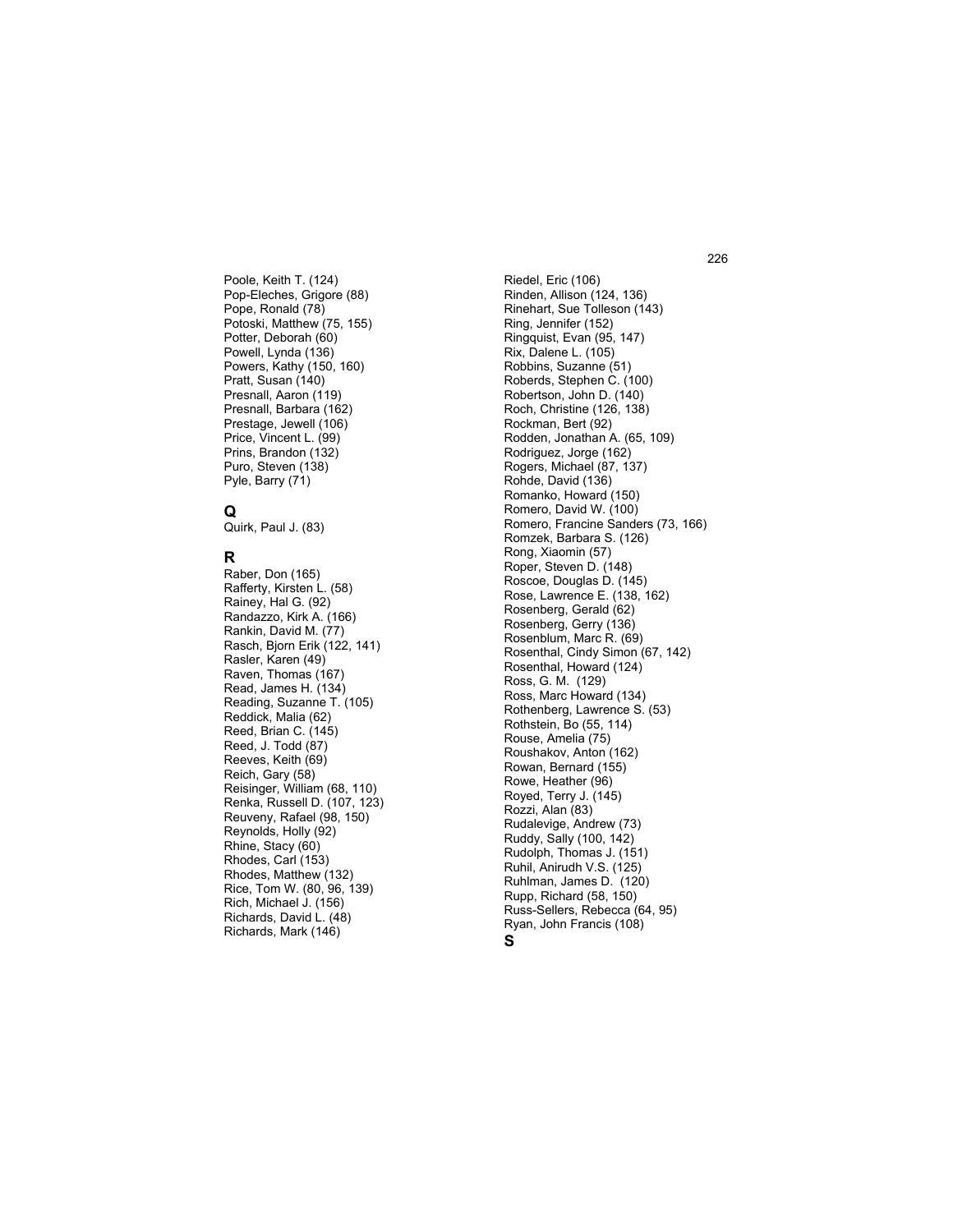Sabatini, Christopher (112) Sabia, Dan (87) Sabine, Michael E. (116) Sabl, Andrew (52, 73) Sachleben, Mark (98) Sachs, Richard (164) Sacko, David (58) Sahliyeh, Emile (131) Sahu, Sunil K. (149) Salka, William M. (74) Sanbonmatsu, Kira (134) Sanders, Arthur (56) Sanders, Lynn M. (89, 163) Sanders, Mitchell (53) Sapat, Alka (84) Sapiro, Virginia (76, 130) Saroukhanian, Talin (157) Sarver, Tammy A. (166) Savage, James D. (117, 156) Savage, Sean J. (145, 153) Saxonhouse, Arlene (114) Scala, Dante J. (167) Scarrow, Howard (71) Schaff, Jon (145) Schaffner, Brian (62, 155) Schaller, Thomas F. (122) Scheberle, Denise (126) Scheier, Melissa J. (131) Schiavoni, Sara (93) Schickler, Eric (53, 124) Schier, Steve E. (103) Schiller, Wendy (165) Schmidt, Steffen (118) Schneider, Mark (55, 74) Schneider, Saundra K. (74, 117, 147) Schofield, Norman (96) Scholz, John T. (74) Schoolman, Morton (90) Schram, Stanford F. (116) Schubert, James N. (70) Schuefele, Dietram (133) Schuessler, Alexander A. (139) Schultz, Bart (163, 164) Schultz, David (54, 61) Schwartz, Edward P. (137) Schwartz-Shea, Peregrine (65) Schwieder, David (79)

Scicchitano, Mike (147) Scott, Joanna Vechiarelli (144) Scott, Kevin (62) Searing, Donald (121) Seeds, Julie-Anne (104) Segal, Jeffrey A. (93) Segal, Jennifer A. (93) Segura, Gary M. (82) Seifert, Jeffrey W. (78, 106) Seigfried, Charlene Haddock (163) Sekhon, Jasjeet S. (102, 123) Sellers, Patrick (62, 133) Sened, Itai (97, 135) Seroka, James (150) Serra, George (73, 126) Sewell III, L. Said (47, 94) Shaffer, Stephen D. (113) Shapiro, Robert Y. (90, 112) Sharp, Elaine B. (89) Sharpe, Barry (152) Sharpe, Christine L. (116) Shaw, Daron (163) Shaw, Greg M. (84, 100) Shaw, Kelly B. (54, 148) Shea, Daniel M. (82) Sheingate, Adam (64) Shevel, Oxana (160) Shi, Yuhang (94) Shields, Karina (84) Shields, Todd G. (156) Shipan, Charles (91, 115) Shively, Phil (53, 68) Shockley, Joohn (115) Shotts, Ken (91) Shugarman, Lisa (167) Shull, Steven (145) Shulman, Stephen (132, 157) Siaroff, Alan (149) Sidanius, James (161) Sides, John M. (89, 146) Sidlow, Edward L. (65) Sigel, Roberta (76, 134) Sigelman, Lee (89, 137, 161) Silver, Brian D. (49, 72, 90) Simeone, James (56) Simmons, Beth (88) Simmons, James R. (84, 96)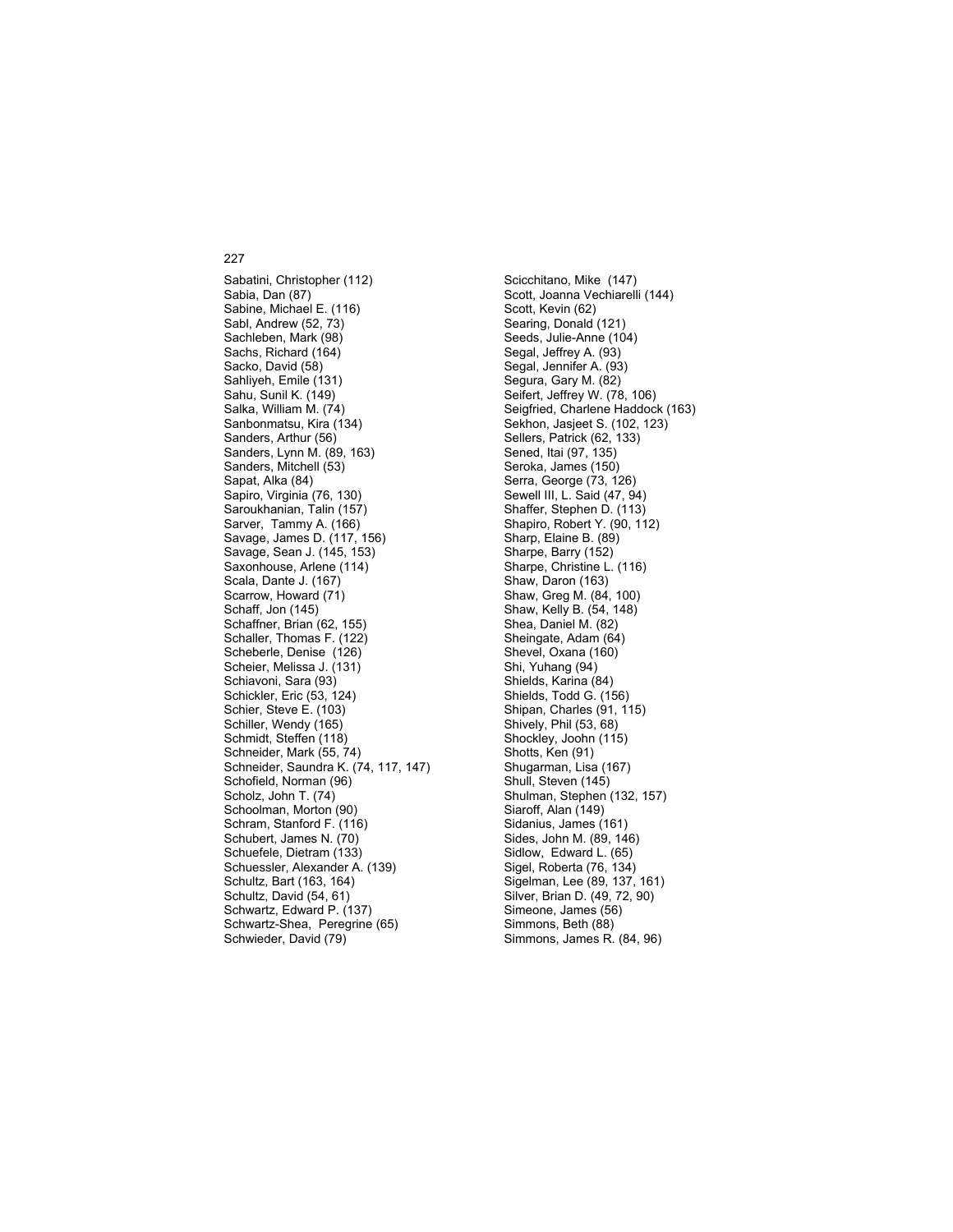Simmons, Jr., Robert O. (118) Simmons, Patti (59) Simon, Adam (50, 67, 142) Simon, Dennis (154) Simon, Maurice D. (110) Simon, Michael (120) Simpson, Dick (116) Sinclair, Barbara (93) Singh, Naunihal (164) Sinha, Sangeeta (131) Skorick, Mark (69) Skulte, Jennifer A. (51) Slann, Martin (150) Slocum, Frederick (90) Slotnick, Elliott (104) Smentkowski, Brian (68) Smith, Joseph L. (104) Smith, Brian (89) Smith, Dale (120) Smith, Elizabeth (112) Smith, Jr., Charles (71) Smith, Kevin B. (83, 139) Smith, R. Michael (55) Smith, Regina (110) Smith, Renee M. (135) Smith, Ronald (112) Smith, Steven S. (104, 124) Smith, Tom (88) Smith, Troy E. (63) Smithey, Shannon Ishiyama (54) Snider, James (134) Sniderman, Paul M. (59, 77, 88) Snyder, R. Claire (127, 141) Sobel, Andrew (69) Sobel, Richard (79, 89, 101) Somuano, Maria F. (77) Songer, Donald R. (166) Soss, Joe (126) Souva, Mark (87) Sowers II, Thomas E. (66) Sozen, Ahmet (99) Spaeth, Harold (109) Spalding, Rose (120) Spence, Lester Kenyatta (47) Spiliotes, Constantine (154) Spill , Rorie L. (95) Splaine, John (90)

Sprague, John (143) Spriggs, II, James F. (137) Stahler-Sholk, Richard (78) Stark, M. Beth (51) Staton, Jeff (150) Steen, Jennifer A. (136) Steen-Sprang, Louise (99) Steenbergen, Marco (60) Steger, Manfred (111) Steger, Wayne P. (73, 145) Stegmaier, Mary (51) Stehlik-Barry, Kenneth (121) Stein, Lana (116) Stein, Robert (122) Stein, Robert M. (82) Steinacker, Anna (84) Stenner, Karen (70) Stephen, Roland (99) Stephens, Andrea (81) Sternberg, Lawrence (72) Stetson, Dorothy M. (121) Steuernagel, Trudy (121) Stevens, Dan (151) Stevenson, Randy (57, 97) Stewart III, Charles (124) Stewart, Jr., Joseph (85) Stewart, Marianne C. (88, 140) Stewart, Patrick A. (99) Stier, Marc (102) Stiles, Elizabeth (122) Stix, Helmut (50) Stoker, Laura (100, 161) Stokes, Curtis (61) Stokes, Susan (141) Stolle, Dietlind (55) Stone, Walter (136) Stonecash, Jeffrey M. (113) Strachan, J. Cherie (130) Strauber, Ira L. (155) Stream, Christopher (75) Streb, Matthew (155, 161) Streich, Gregory W. (81) Strizek, Gregory A. (67) Strolovitch, Dara Z. (80) Strungaru, Carmer (70) Suarez, Sandra (115) Suker, Amy L. (129)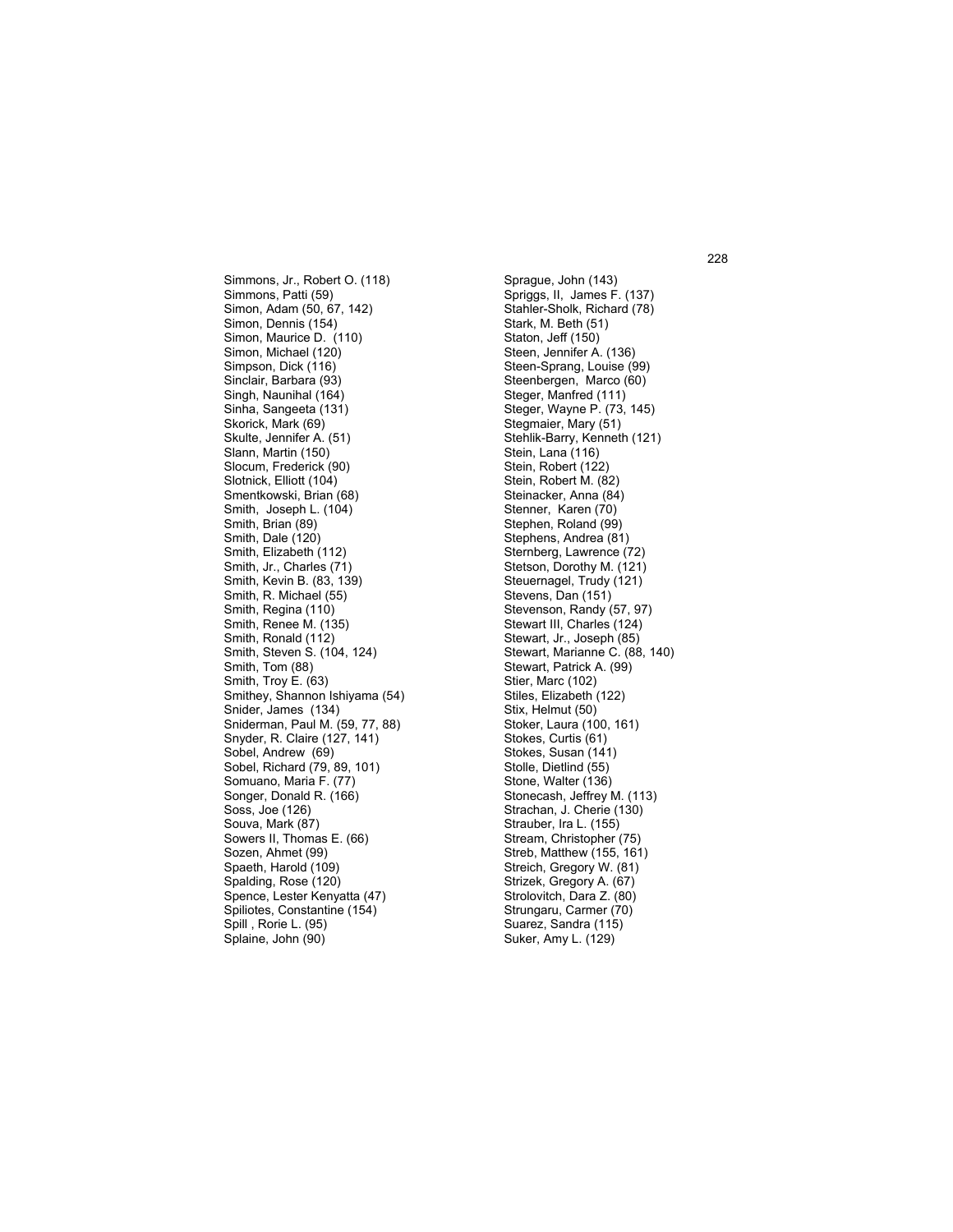Sulkin, Tracy (67) Sullivan, John L. (106) Sullivan, Terry (124) Sum, Paul (68) Sunstein, Paul (85) Swanson, Jacinda (96) Swers, Michele (142) Swinford, Bill (148) Szalai, Shane (49) Szardwarski, Alan (137)

# **T**

Taber, Charles (79) Tabrizi, Susan J. (121, 130) Takeda, Okiyoshi (56) Talbert, Jeff (155) Tan, Alexander C. (109, 120) Tano, Felix (49) Tarcov, Nathan (51) Tarry, Scott (105) Tarzi, Shah (120) Tatalovich, Raymond (105) Tate, Katherine (48, 113) Taylor, Michaell (131) Taylor, Orlando L. (106) Teske, Paul (64, 85) Theiss-Morse, Elizabeth (62, 121) Theobald, Nick (66, 85) Theriault, Sean M. (53, 59, 90) Thies, Cameron G. (78) Thies, Michael F. (57, 149, 165) Thomas, Gerald (126) Thomas, Matt (125) Thomas, Sue (113, 152) Thornton, Douglas (78) Thorson, Gregory R. (93) Thurber, James A. (61) Thurmaier, Kurt (49, 117) Timpone, Richard J. (47, 109) Ting, Michale (153) Tir, Jaroslav (98) Tiritilli, Eric W. (129) Tiruneh, Gizachew (68) Tobin, Joanna Bache (163) Tolbert, Caroline (89, 121) Toledo-Lopez, Angel A. (150) Tolleson-Rinehart, Sue (76)

Tolley, Howard (161) Tom, Ryan (113) Tomes, Robert (58) Topper, Keith (101) Torphy, Stefanie (94) Transue, John (130) Traugott, Michael W. (132) Treier, Shawn (129) Trepanier, Lee (114) Trish, Barbara (82, 103) True, James L. (64, 85) Tuch, Steven (161) Tucker, Ronnie B. (113) Twombly, Jim (95, 126)

## **U**

Ulbig, Stacy G. (130) Underwood, Katherine (156) Unmack, Cynthia (154) Uslaner, Eric M. (74, 117)

### **V**

Valenta, Kamila Valkova (160) Valentino, Nicholas (133, 142) Van Cleemput, Geert (85) Van Der Slik, Jack (55, 75) Van Houweling, Robert (62, 134, 164) van Wijnbergen, Christa (140) Van Winkle, Steven R. (108, 166) Vanberg, George (57, 88) Vanderheiden, Steve (153) Vavreck, Lynn (50, 79) Vercelotti, Timothy (60) Vicary, Paul (50) Vigilante, Katherine (108) Villano, Louis J. (54) Vinson, C. Danielle (100, 115) Voeten, Erik (59) von Herrmann, Denise K. (138) Vreeland, James (159)

### **W**

Wabshall, Shannon (107) Wagman, James (152) Wahlbeck, Paul J. (137) Walhof, Darren (102)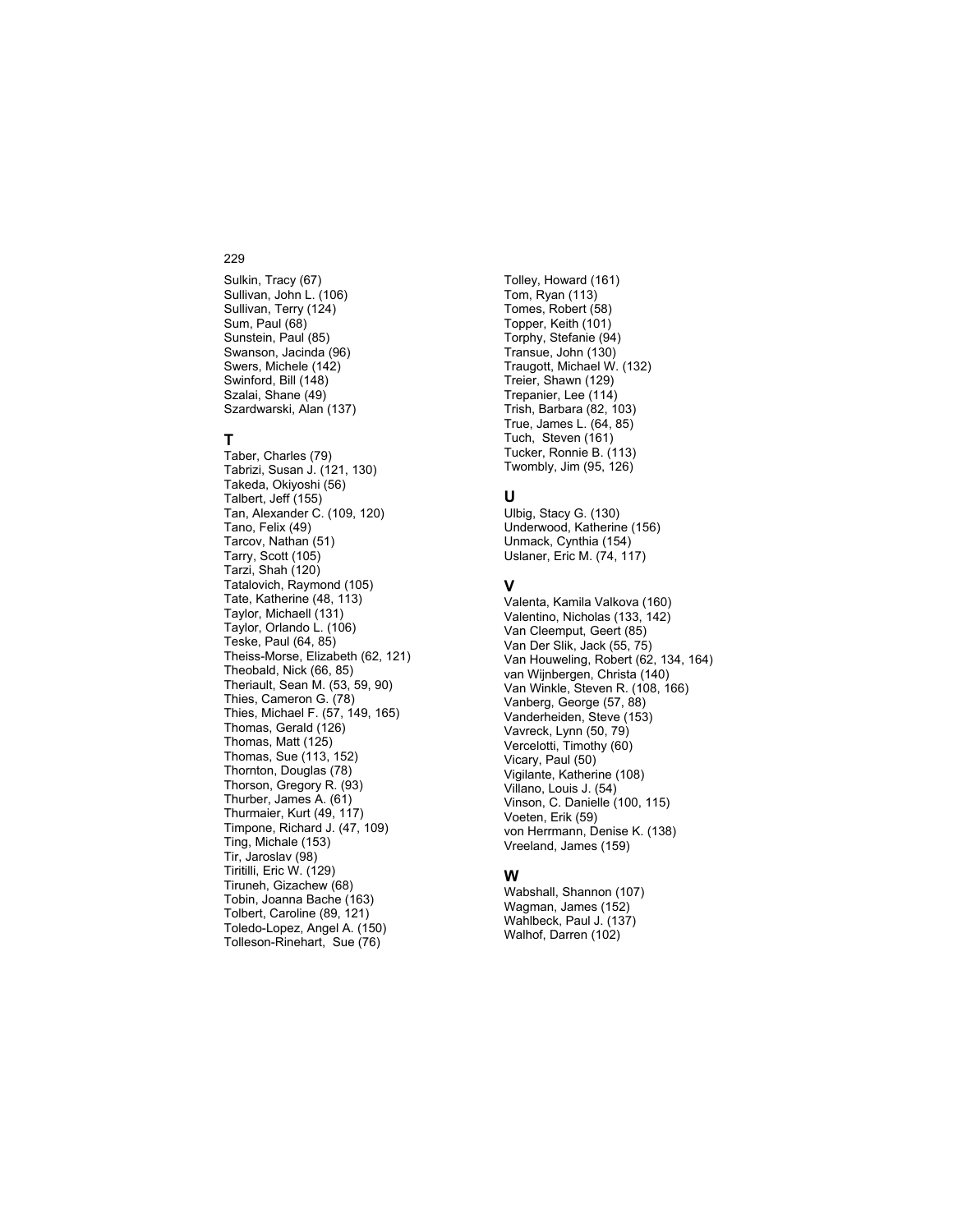Walker, Kristi (143) Walker, Robert W. (54) Wallace, Marc (75) Wallach, John (52) Wallerstein, Michael (50, 65) Waltenburg, Eric N. (94) Wand, Jonathan (91) Warner, Jamie (71, 87) Warren, Mark (118) Warshaw, Shirley (165) Waslin, Michele (78) Waterman, Richard W. (75, 126) Watson, Wendy (52, 93) Wawro, Gregory J. (52, 125) Way, Christopher (65) Webber, Julie (50) Weber, Douglas H. (154) Weber, Ronald E. (63, 84) Weed, Ronald (85) Weisberg, Herbert F. (60, 123) Weisberg, Robert (77) Weissert, Carol (75, 126) Welch, Susan (48, 89) Welzel, Christian (96) Wendel-Blunt, Dierdre L. (141) West, Darrell M. (73, 134) West, Ellis M. (155) Westhoff, Brian (107) Weyandt, Scott C. (152) Weyland, Kurt (120, 141) Whitaker, Lois Duke (138) White, Graham (53) White, Linda A. (121) Whitford, Andrew (127, 147) Whitten, Guy D. (131) Wiefek, Nancy (89) Wilcox, Clyde (51, 92) Wilkerson, John (117) Willcox, Todd A. (54, 151) Willette, Jennifer R. (130) Williams, Christine (64) Williams, Craig A. (67, 165) Williams, Hugh (109) Williams, John (135) Williams, Leonard (96, 127) Williams, Victoria (132) Williamson, Jonathan (104, 136)

Willson-Quayle, James (122) Wilner, Elizabeth S. (55) Wilson, Rick K. (104, 146) Wingenbach, Ed (91) Winslow, Jr., Samuel W. (70) Winters, Richard F. (116, 152) Wise, Charles R. (53) Wiseman, Alan (102, 133, 145) Wispelaere, Jurgen De (114) Witko, Christopher (137) Woessner, Matthew (101, 153) Wolbrecht, Christina (113) Wolf, Michael (73, 162) Wolsborn, Kay G. (55, 147) Wong, Janelle S. (72) Wong, Teresa (130) Wood, B. Dan (95, 157) Wood, David M. (53) Wood, Sandra (137) Woods, Neal D. (167) Woolard, J. Christopher (107) Works, Austin (167) Worsham, Jeff (165) Wright, Gerald C. (105, 155) Wrighton, J. Mark (53, 166) Wrinkle, Robert D. (85)

## **Y**

Yalof, David (93, 108) Yamanishi, David S. (54) Yang, Wan-Ying (162) Yantek, Thom (127) Yap, O. Fiona (111) Yarkhan, Asim (162) Yarnold, Barbara M. (166) Yenor, Scott (134) Yeric, Jerry (130) Yesilada, Birol A. (99, 120) Yi, Joseph E. (156) Yoon, Albert (83) Yoon, Jong-Bin (53, 109) Yurash, Andrew (86)

## **Z**

Zaller, John R. (133, 142) Zarsecki, Thomas W. (87) 230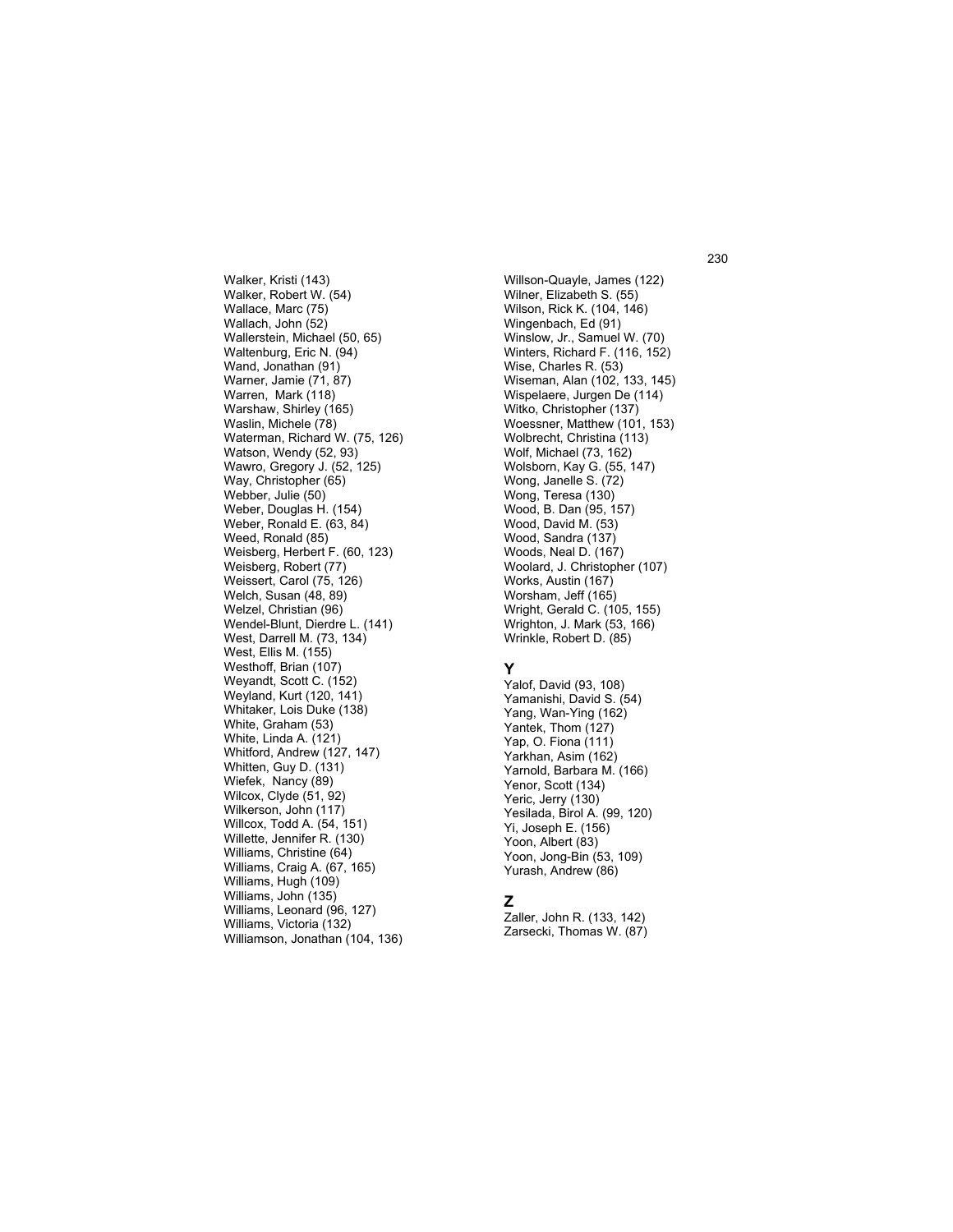231

Zawahri, Neda (119) Zechmeister, Liz (149) Zemans, Frances K. (54) Zhang, Chian-Fan (144) Zhuravskaya, Ekaterina (67) Zidek, S.C. (87) Zimmerman, William (76, 131)

Zorn, Christopher J. W. (83, 108) Zuckert, Michael (51) Zumbrunnen, John (114)

## **NOTES**